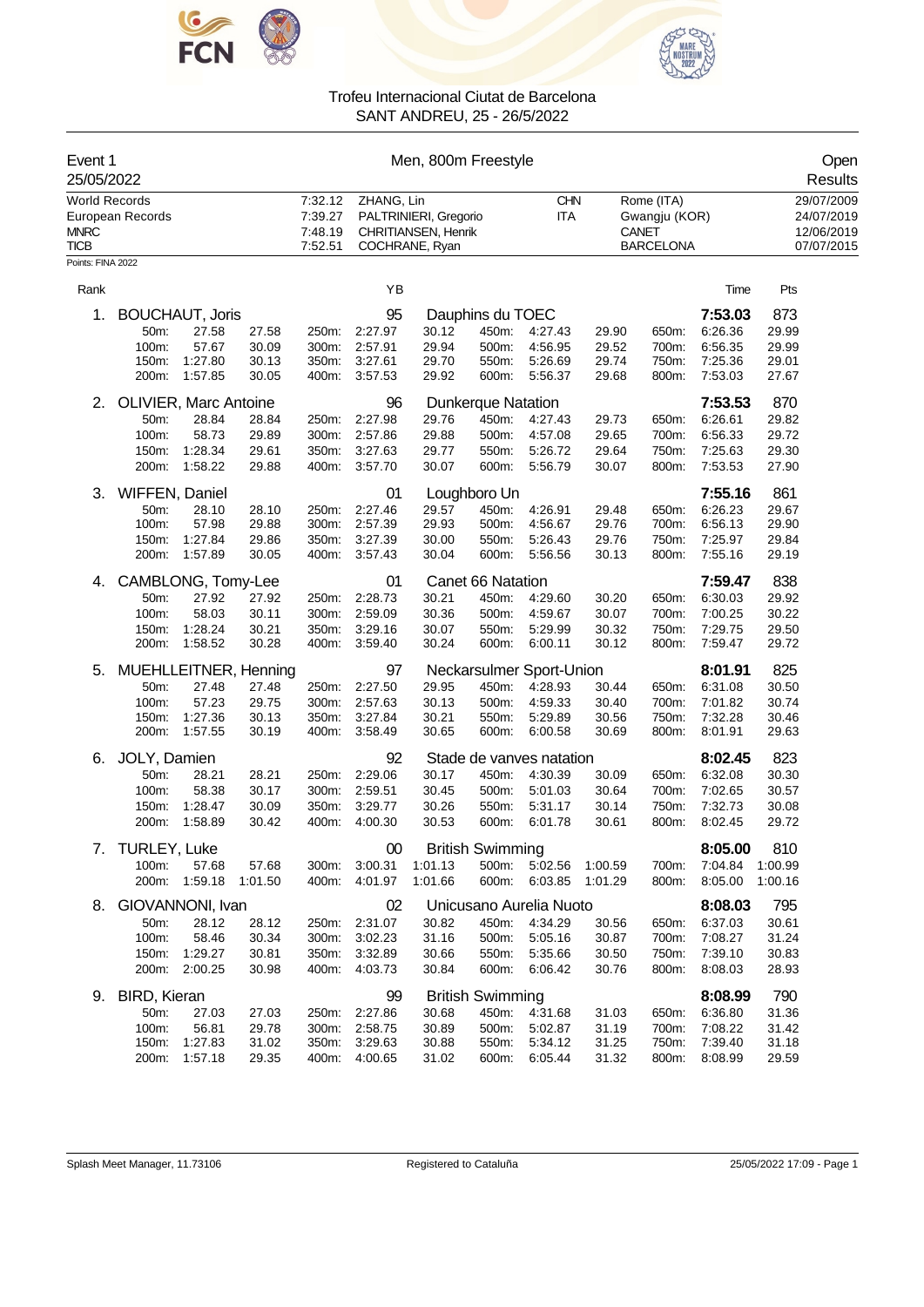



### Event 1, Men, 800m Freestyle, Open

| Rank |                                                                      |                                        |                                                             |                                  | YB                                             |                                                   |                                                      |                                          |                                                                         |                                  | Time                                                | Pts                                     |
|------|----------------------------------------------------------------------|----------------------------------------|-------------------------------------------------------------|----------------------------------|------------------------------------------------|---------------------------------------------------|------------------------------------------------------|------------------------------------------|-------------------------------------------------------------------------|----------------------------------|-----------------------------------------------------|-----------------------------------------|
| 10.  | MICKA, Jan<br>50 <sub>m</sub> :<br>100m:<br>150m:<br>200m:           | 28.61<br>58.84<br>1:29.63<br>2:00.77   | 28.61<br>30.23<br>30.79<br>31.14                            | 250m:<br>300m:<br>350m:<br>400m: | 95<br>2:31.52<br>3:02.74<br>3:33.67<br>4:04.74 | 30.75<br>31.22<br>30.93<br>31.07                  | 450m:<br>500m:<br>550m:<br>600m:                     | 4:35.54<br>5:06.61<br>5:37.54<br>6:08.87 | <b>Czech National Swimming Team</b><br>30.80<br>31.07<br>30.93<br>31.33 | 650m:<br>700m:<br>750m:<br>800m: | 8:13.72<br>6:40.22<br>7:11.77<br>7:42.96<br>8:13.72 | 767<br>31.35<br>31.55<br>31.19<br>30.76 |
| 11.  | <b>BELL, William</b><br>50 <sub>m</sub> :<br>100m:<br>150m:<br>200m: | 28.99<br>59.89<br>1:31.45<br>2:02.65   | 28.99<br>30.90<br>31.56<br>31.20                            | 250m:<br>300m:<br>350m:<br>400m: | 02<br>2:34.34<br>3:05.60<br>3:37.62<br>4:09.34 | 31.69<br>31.26<br>32.02<br>31.72                  | Loughboro Un<br>450m:<br>500m:<br>550m:<br>600m:     | 4:41.38<br>5:12.65<br>5:44.20<br>6:15.44 | 32.04<br>31.27<br>31.55<br>31.24                                        | 650m:<br>700m:<br>750m:<br>800m: | 8:16.36<br>6:46.49<br>7:17.11<br>7:47.57<br>8:16.36 | 755<br>31.05<br>30.62<br>30.46<br>28.79 |
| 12.  | SOLOVEYCHIK, Bar<br>50m:<br>100m:<br>150m:<br>200m:                  | 28.28<br>58.56<br>1:29.26<br>2:00.25   | 28.28<br>30.28<br>30.70<br>30.99                            | 250m:<br>300m:<br>350m:<br>400m: | 00<br>2:31.26<br>3:02.62<br>3:34.06<br>4:05.30 | <b>Israel</b><br>31.01<br>31.36<br>31.44<br>31.24 | 450m:<br>500m:<br>550m:<br>600m:                     | 4:36.93<br>5:08.81<br>5:40.91<br>6:12.94 | 31.63<br>31.88<br>32.10<br>32.03                                        | 650m:<br>700m:<br>750m:<br>800m: | 8:19.72<br>6:44.98<br>7:17.02<br>7:49.04<br>8:19.72 | 740<br>32.04<br>32.04<br>32.02<br>30.68 |
| 13.  | LOPES, Jose Paulo<br>50m:<br>100m:<br>150m:<br>200m:                 | 28.44<br>59.19<br>1:30.11<br>2:01.17   | 28.44<br>30.75<br>30.92<br>31.06                            | 250m:<br>300m:<br>350m:<br>400m: | 00<br>2:32.45<br>3:04.01<br>3:35.74<br>4:07.54 | Braga<br>31.28<br>31.56<br>31.73<br>31.80         | 450m:<br>500m:<br>550m:<br>600m:                     | 4:38.97<br>5:10.46<br>5:42.05<br>6:13.55 | 31.43<br>31.49<br>31.59<br>31.50                                        | 650m:<br>700m:<br>750m:<br>800m: | 8:19.86<br>6:45.29<br>7:17.10<br>7:49.03<br>8:19.86 | 739<br>31.74<br>31.81<br>31.93<br>30.83 |
| 14.  | NOERGAARD, Alexander Aslak<br>50m:<br>100m:<br>150m:<br>200m:        | 27.90<br>58.40<br>1:29.64<br>2:00.78   | 27.90<br>30.50<br>31.24<br>31.14                            | 250m:<br>300m:<br>350m:<br>400m: | 00<br>2:32.20<br>3:03.66<br>3:35.61<br>4:07.47 | Denmark<br>31.42<br>31.46<br>31.95<br>31.86       | 450m:<br>500m:<br>550m:<br>600m:                     | 4:39.33<br>5:11.34<br>5:43.47<br>6:16.10 | 31.86<br>32.01<br>32.13<br>32.63                                        | 650m:<br>700m:<br>750m:<br>800m: | 8:25.82<br>6:49.31<br>7:22.18<br>7:55.25<br>8:25.82 | 714<br>33.21<br>32.87<br>33.07<br>30.57 |
| 15.  | 50m:<br>100m:<br>150m:<br>200m:                                      | 29.22<br>1:00.11<br>1:31.89<br>2:03.75 | SANTIAGO BETANCOR, Raul<br>29.22<br>30.89<br>31.78<br>31.86 | 250m:<br>300m:<br>350m:<br>400m: | 97<br>2:36.19<br>3:08.56<br>3:41.39<br>4:13.94 | 32.44<br>32.37<br>32.83<br>32.55                  | C.N. Sant Andreu<br>450m:<br>500m:<br>550m:<br>600m: | 4:46.64<br>5:19.22<br>5:51.99<br>6:24.88 | 32.70<br>32.58<br>32.77<br>32.89                                        | 650m:<br>700m:<br>750m:<br>800m: | 8:34.79<br>6:57.71<br>7:30.38<br>8:03.12<br>8:34.79 | 677<br>32.83<br>32.67<br>32.74<br>31.67 |

WDR AUBOECK, Felix 96 Austria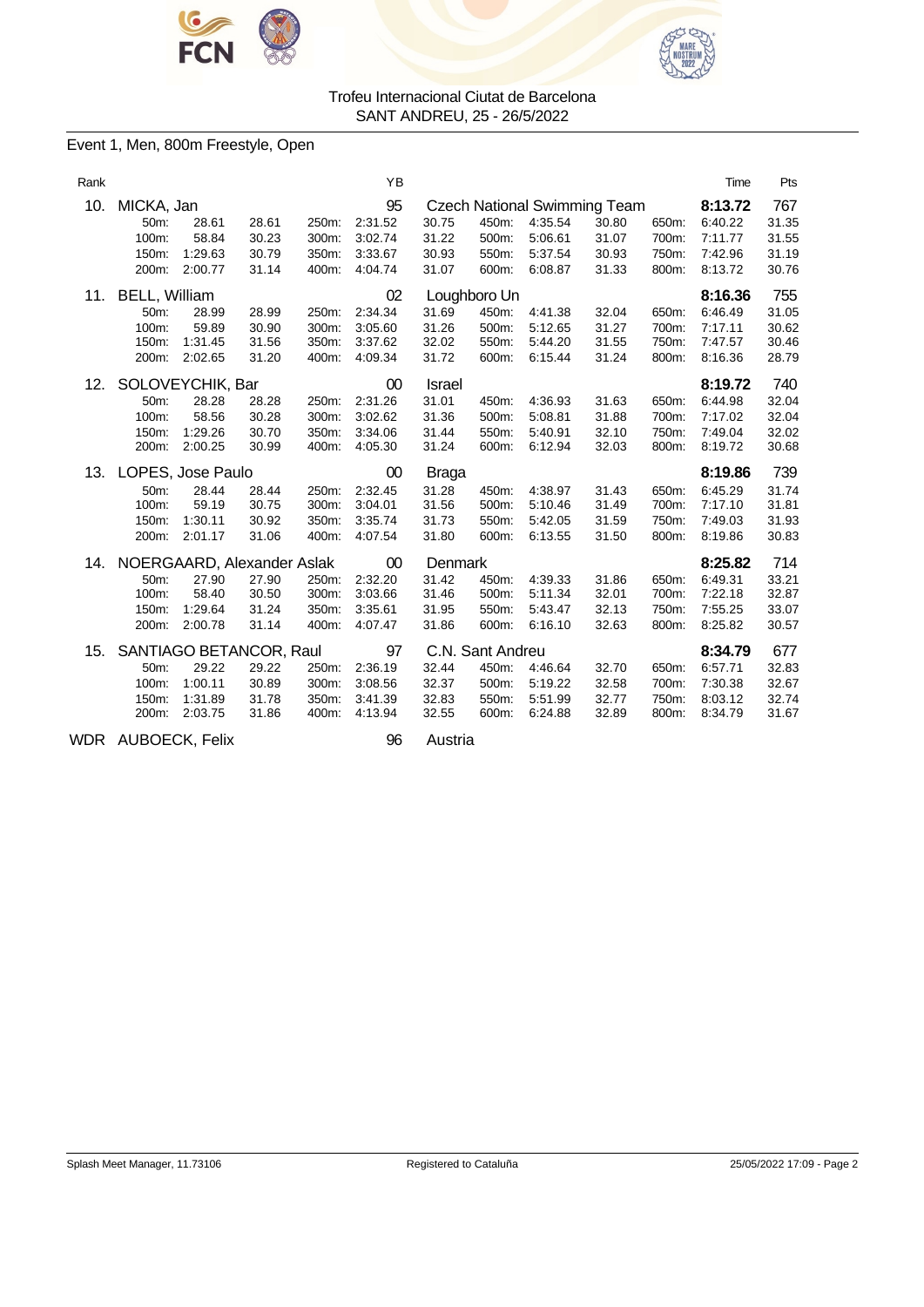



| Event 2<br>25/05/2022               |                                   |                         |                               |               | Women, 50m Backstroke                             |                                        |                                                   |                | Open<br><b>Results Prelim</b>          |
|-------------------------------------|-----------------------------------|-------------------------|-------------------------------|---------------|---------------------------------------------------|----------------------------------------|---------------------------------------------------|----------------|----------------------------------------|
| <b>World Records</b><br>Marenostrum | European Records                  | 26.98<br>27.10<br>27.37 | LIU, Xiang<br>TOUSSAINT, Kira |               | FESIKOVA ZUEVA, ANASTASIA                         | <b>CHN</b><br><b>NED</b><br><b>RUS</b> | Jakarta (INA)<br>Eindhoven (NED)<br><b>MONACO</b> |                | 21/08/2018<br>10/04/2021<br>17/06/2018 |
| TICB<br>Points: FINA 2022           |                                   | 27.42                   | TOUSSAINT, Kira               |               |                                                   | NED                                    | <b>BARCELONA</b>                                  |                | 05/06/2021                             |
| Rank                                |                                   |                         | ΥB                            |               |                                                   |                                        |                                                   | Time           | Pts                                    |
| 1.                                  | MASSE, Kylie                      |                         | 96                            |               | <b>Toronto Swim Club</b>                          |                                        |                                                   | 27.72          | 922                                    |
|                                     | 2. PIGREE, Analia                 |                         | 01                            |               | Canet 66 Natation                                 |                                        |                                                   | 27.97          | 897                                    |
|                                     | 3. WILM, Ingrid                   |                         | 98                            |               | Cascade Swim Club                                 |                                        |                                                   | 27.98          | 896                                    |
|                                     | GIELE, Tessa                      |                         | 02                            |               | Dutch Swimming Federation                         |                                        |                                                   | 27.98          | 896                                    |
|                                     | 5. SCALIA, Silvia                 |                         | 95                            |               | Italian Swimming Federation                       |                                        |                                                   | 28.04          | 890                                    |
|                                     | 6. JALLOW, Mimosa                 |                         | 94                            |               | <b>Team Finland</b>                               |                                        |                                                   | 28.44          | 853                                    |
|                                     | 7. JENSEN, Julie Kepp             |                         | $00\,$                        | Denmark       |                                                   |                                        |                                                   | 28.51          | 847                                    |
|                                     | 8. KUBOVA (BAUMRTOVA), Simona     |                         | 91                            |               | <b>Czech National Swimming Team</b>               |                                        |                                                   | 28.57          | 842                                    |
|                                     | 9. HANSSON, Louise                |                         | 96                            |               | Helsingborg Simsaellskap                          |                                        |                                                   | 28.61          | 838                                    |
|                                     | 10. HILL, Danielle                |                         | 99                            | Ireland       |                                                   |                                        |                                                   | 28.62          | 837                                    |
|                                     | 11. HARVEY, Mary-Sophie           |                         | 99                            |               | Club Aquatique Montreal                           |                                        |                                                   | 28.82          | 820                                    |
|                                     | 12. COX, Lauren                   |                         | 01                            |               | Swim England                                      |                                        |                                                   | 28.96          | 808                                    |
|                                     | 13. TEIJONSALO, Fanny             |                         | 96                            |               | <b>Team Finland</b>                               |                                        |                                                   | 29.18          | 790                                    |
|                                     | 14. MCMILLAN, Ashley              |                         | 04                            |               | Greater Ottawa Kingfish Swim Club                 |                                        |                                                   | 29.19          | 789                                    |
|                                     | 15. STANISAVLJEVIC, Nina          |                         | 04                            | Dubocica      |                                                   |                                        |                                                   | 29.20          | 788                                    |
|                                     | 16. MEDEIROS, Etiene              |                         | 91                            |               | <b>SESI Sao Paulo</b>                             |                                        |                                                   | 29.21          | 788                                    |
|                                     | 17. GODWIN, Emma                  |                         | 97                            |               | Swimming New Zealand                              |                                        |                                                   | 29.22          | 787                                    |
|                                     | 18. REBELO, Camila Rodrigues      |                         | 03                            | Portugal      |                                                   |                                        |                                                   | 29.29          | 781                                    |
|                                     | 19. PRADELL CARRASCO, Mireia      |                         | 95                            |               | Federacio Catalana Natacio                        |                                        |                                                   | 29.34          | 777                                    |
|                                     | 20. BARZELAY, Aviv                |                         | 02                            | <b>Israel</b> |                                                   |                                        |                                                   | 29.35          | 776                                    |
|                                     | 21. VANOTTERDIJK, Roos            |                         | 05                            |               | Vlaamse Zwemfederatie                             |                                        |                                                   | 29.36          | 775                                    |
|                                     | 22. KOST, Nina                    |                         | 95                            | Switzerland   |                                                   |                                        |                                                   | 29.55          | 761                                    |
|                                     | DE BORDONS GARCIA, Paloma         |                         | 96                            |               | Federacion Andaluza Natacion                      |                                        |                                                   | 29.55          | 761                                    |
|                                     | 24. HINDLEY, Isabella             |                         | 96                            |               | Swim England                                      |                                        |                                                   | 29.64          | 754                                    |
| 25.                                 | UPANNE, Lotta                     |                         | 98                            |               | <b>Team Finland</b>                               |                                        |                                                   | 29.83          | 739                                    |
| 26.<br>27.                          | THORMALM, Alma<br>SENATORE, Giada |                         | 96<br>06                      |               | Jonkopings Simsallskap<br>Asd Nuovo Nuoto Bologna |                                        |                                                   | 29.89<br>29.96 | 735<br>730                             |
|                                     | 28. GODDEN, Maria                 |                         | 02                            |               | <b>National Centre Limerick</b>                   |                                        |                                                   | 30.04          | 724                                    |
|                                     | 29. MACDOUGALD, Jena              |                         | 02                            |               | University College Dublin                         |                                        |                                                   | 30.05          | 723                                    |
| 30.                                 | DRAKOPOULOS, Milla A              |                         | 06                            | South Africa  |                                                   |                                        |                                                   | 30.17          | 715                                    |
| 31.                                 | PODEVIN, Anais                    |                         | 97                            |               | <b>Stade Clermontois Natation</b>                 |                                        |                                                   | 30.18          | 714                                    |
|                                     | 32. GRABOWSKI, Lena               |                         | 02                            | Austria       |                                                   |                                        |                                                   | 30.19          | 713                                    |
|                                     | 33. MARCHESE, Giada               |                         | 02                            |               | Tennis Club Palermo 3 scsd                        |                                        |                                                   | 30.37          | 701                                    |
|                                     | 34. OEBERG, Elise                 |                         | 02                            | Njurunda      |                                                   |                                        |                                                   | 30.38          | 700                                    |
| 35.                                 | CARRASCO CADENS, Emma             |                         | 05                            |               | C.N. Sant Andreu                                  |                                        |                                                   | 30.58          | 686                                    |
|                                     | 36. MARKOVIC, Jana                |                         | 04                            | Dubocica      |                                                   |                                        |                                                   | 30.66          | 681                                    |
|                                     | 37. OUWEHAND, Vanessa             |                         | 99                            |               | Swimming New Zealand                              |                                        |                                                   | 30.67          | 680                                    |
|                                     | 38. FORSS, Trine                  |                         | 03                            |               | Jonkopings Simsallskap                            |                                        |                                                   | 30.68          | 680                                    |
|                                     | 39. SUZUKI GUADALUPE, Aika        |                         | 03                            |               | R.C. Mediterraneo                                 |                                        |                                                   | 30.73          | 676                                    |
|                                     | 40. CERMELLI, Carolina            |                         | 01                            |               | Equipo Beldagans Plus                             |                                        |                                                   | 30.84          | 669                                    |
| 41.                                 | DECAESSTECKER, Elise              |                         | 04                            |               | Vlaamse Zwemfederatie                             |                                        |                                                   | 30.91          | 665                                    |
|                                     | 42. VERDONCK, Fleur               |                         | 06                            |               | Vlaamse Zwemfederatie                             |                                        |                                                   | 30.95          | 662                                    |
| 43.                                 | MUNOZ DEL CAMPO, Ester            |                         | 99                            |               | C.N. Ferca-San Jose                               |                                        |                                                   | 31.22          | 645                                    |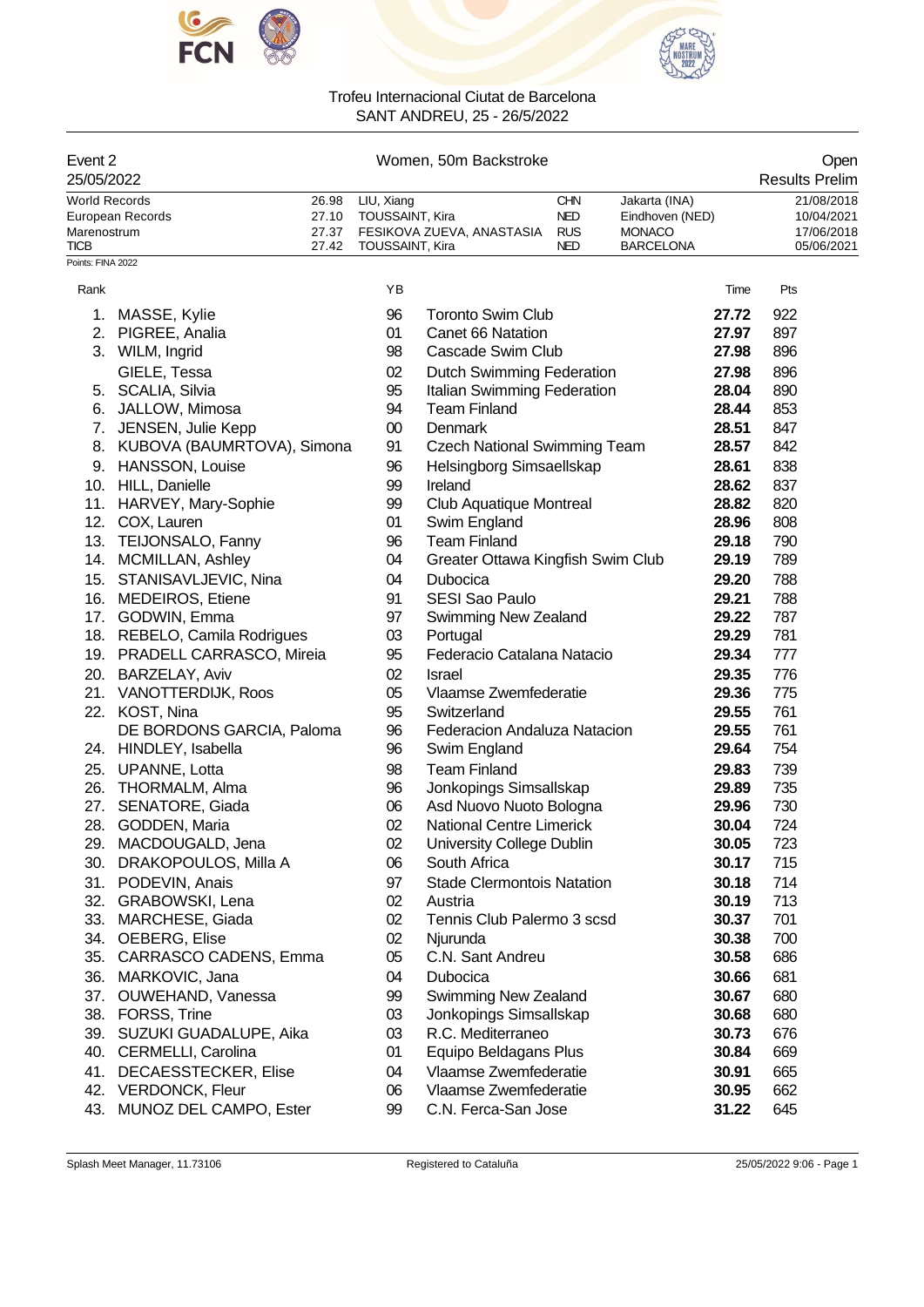



# Event 2, Women, 50m Backstroke, Prelim, Open

| Rank       |                               | YB |                                   | Time  | Pts |
|------------|-------------------------------|----|-----------------------------------|-------|-----|
| 44.        | KHATSAREVYCH, Valeriya        | 06 | Team West                         | 31.45 | 631 |
| 45.        | ESTELA JORDA, Laura           | 05 | C.N. Banyoles                     | 31.46 | 630 |
| 46.        | NAVARRO GRACIA, Claudia       | 05 | E.M. El Olivar                    | 31.64 | 620 |
| 47.        | <b>BORCHGREVINK, Una</b>      | 03 | Baerumsvommerne                   | 31.66 | 618 |
| 48.        | <b>TORREJON GASCON, Xenia</b> | 06 | C.N. Caldes                       | 31.71 | 615 |
| 49.        | PICARD, Lorine                | 02 | Ligue Bourgogne Franche-Comte     | 31.79 | 611 |
|            | 50. ESTRAGUE BERNE, Abril     | 06 | C.N. Calella                      | 31.93 | 603 |
| 51.        | CARA, Axelle                  | 97 | Rouge et Or/Universite Laval      | 32.01 | 598 |
| 52.        | RODA BERNAL, Sandra           | 06 | C.N. Sant Andreu                  | 32.11 | 593 |
| 53.        | PRADELL VILACHA, Alba         | 05 | C.E. Mediterrani                  | 32.26 | 584 |
| 54.        | PENA LOPEZ, Alba              | 05 | U.E. D'Horta                      | 32.36 | 579 |
| 55.        | FITZPATRICK, Amy              | 01 | University College Dublin         | 32.65 | 564 |
| WDR        | SANCHEZ, Kayla Noelle         | 01 | Ajax Swimming                     |       |     |
| <b>WDR</b> | DE WAARD, Maaike              | 96 | <b>Dutch Swimming Federation</b>  |       |     |
|            | WDR RATHWELL, Regan           | 04 | Greater Ottawa Kingfish Swim Club |       |     |
|            | WDR ROSVALL, Hanna            | 00 | Helsingborg Simsaellskap          |       |     |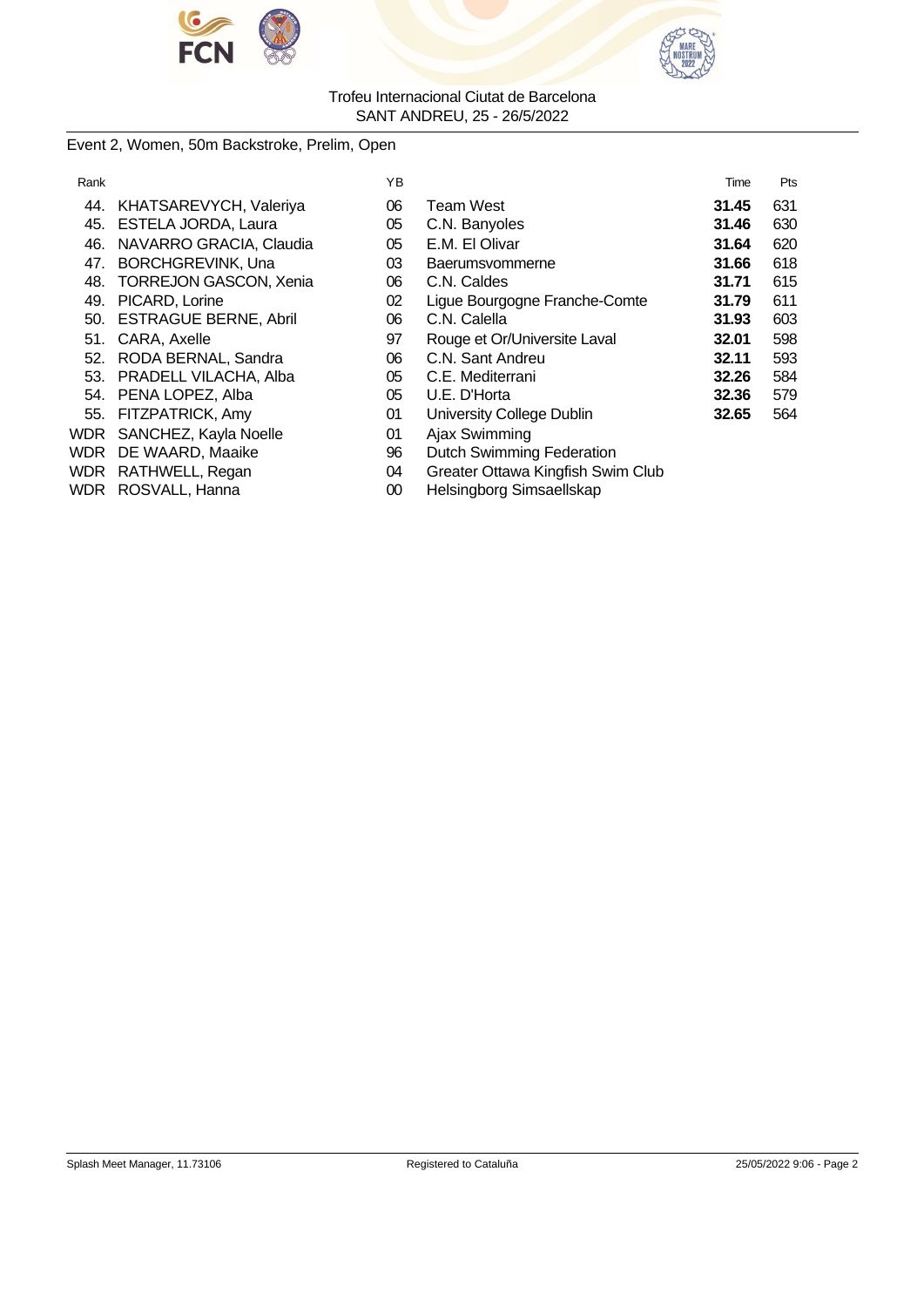



|                                  | Event 2<br>25/05/2022      |                        | Women, 50m Backstroke               |            |                  | Open<br><b>Results Finals</b> |
|----------------------------------|----------------------------|------------------------|-------------------------------------|------------|------------------|-------------------------------|
| <b>World Records</b>             | 26.98                      | LIU, Xiang             |                                     | <b>CHN</b> | Jakarta (INA)    | 21/08/2018                    |
|                                  | 27.10<br>European Records  | <b>TOUSSAINT, Kira</b> |                                     | <b>NED</b> | Eindhoven (NED)  | 10/04/2021                    |
| <b>MNRC</b>                      | 27.37                      |                        | FESIKOVA ZUEVA, ANASTASIA           | <b>RUS</b> | <b>MONACO</b>    | 17/06/2018                    |
| <b>TICB</b><br>Points: FINA 2022 | 27.42                      | <b>TOUSSAINT, Kira</b> |                                     | <b>NED</b> | <b>BARCELONA</b> | 05/06/2021                    |
|                                  |                            |                        |                                     |            |                  |                               |
| Rank                             |                            | YB                     |                                     |            | Time             | Pts                           |
| Final A                          |                            |                        |                                     |            |                  |                               |
| 1.                               | MASSE, Kylie               | 96                     | Toronto Swim Club                   |            | 27.47            | 947                           |
| 2.                               | WILM, Ingrid               | 98                     | Cascade Swim Club                   |            | 27.85            | 909                           |
|                                  | 3. PIGREE, Analia          | 01                     | Canet 66 Natation                   |            | 27.89            | 905                           |
|                                  | SCALIA, Silvia             | 95                     | Italian Swimming Federation         |            | 27.89            | 905                           |
| 5.                               | GIELE, Tessa               | 02                     | <b>Dutch Swimming Federation</b>    |            | 28.08            | 887                           |
| 6.                               | JALLOW, Mimosa             | 94                     | <b>Team Finland</b>                 |            | 28.36            | 861                           |
| 7.                               | JENSEN, Julie Kepp         | 00                     | <b>Denmark</b>                      |            | 28.37            | 860                           |
| 8.                               | KUBOVA (BAUMRTOVA), Simona | 91                     | <b>Czech National Swimming Team</b> |            | 28.76            | 825                           |
| Final B                          |                            |                        |                                     |            |                  |                               |
| 9.                               | HANSSON, Louise            | 96                     | Helsingborg Simsaellskap            |            | 28.24            | 872                           |
| 10.                              | COX, Lauren                | 01                     | Swim England                        |            | 28.34            | 862                           |
| 11.                              | HILL, Danielle             | 99                     | Ireland                             |            | 28.53            | 845                           |
| 12.                              | <b>TEIJONSALO, Fanny</b>   | 96                     | <b>Team Finland</b>                 |            | 28.55            | 843                           |
| 13.                              | <b>MEDEIROS, Etiene</b>    | 91                     | <b>SESI Sao Paulo</b>               |            | 28.72            | 829                           |
| 14.                              | STANISAVLJEVIC, Nina       | 04                     | Dubocica                            |            | 29.04            | 801                           |
| 15.                              | REBELO, Camila Rodrigues   | 03                     | Portugal                            |            | 29.45            | 768                           |
| 16.                              | <b>MCMILLAN, Ashley</b>    | 04                     | Greater Ottawa Kingfish Swim Club   |            | 29.75            | 745                           |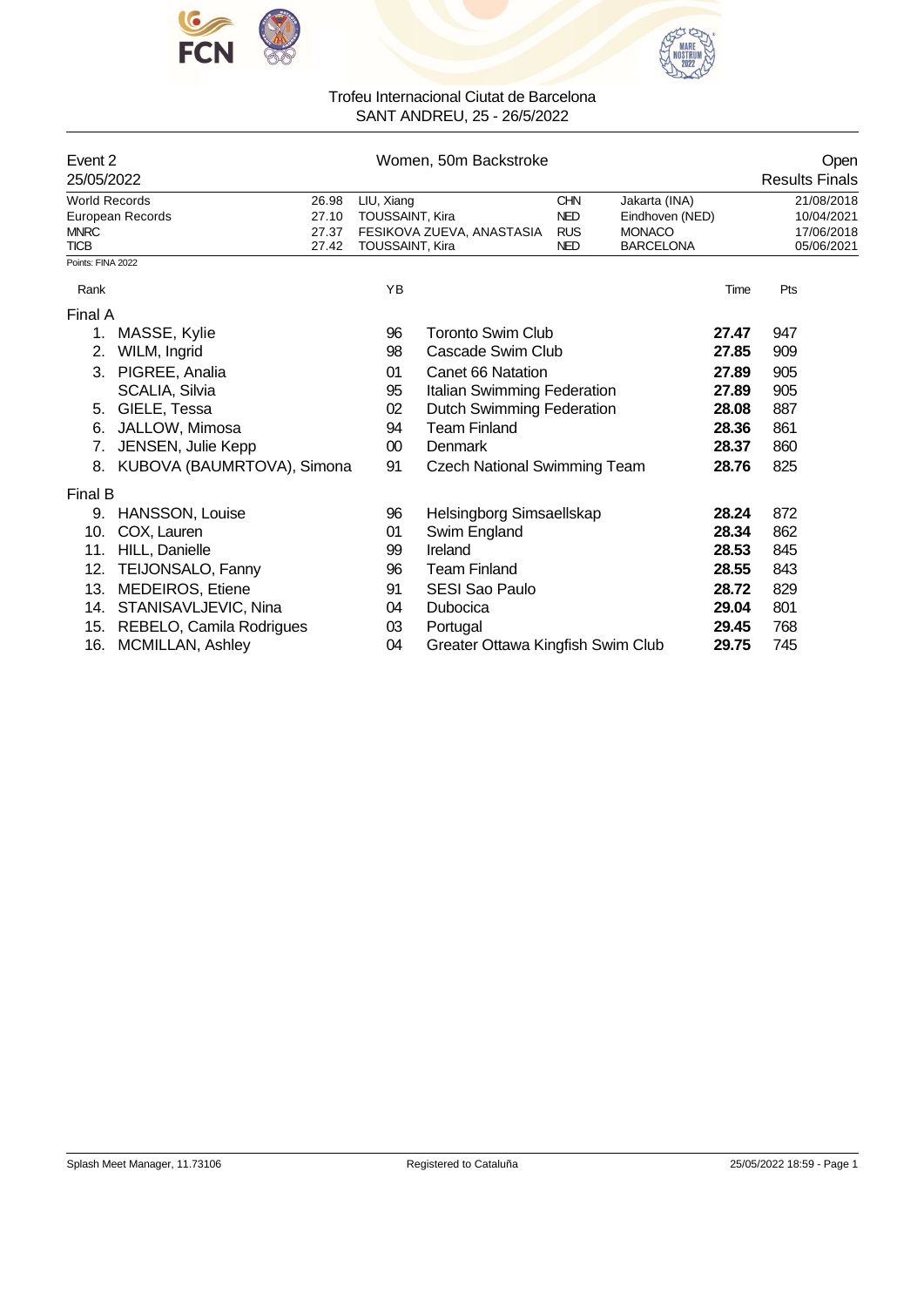



| Event 3<br>25/05/2022 |       | Men, 50m Breaststroke |            |                  | Open<br><b>Results Prelim</b> |
|-----------------------|-------|-----------------------|------------|------------------|-------------------------------|
| World Records         |       | 25.95 PEATY, Adam     | GBR        | Budapest (HUN)   | 25/07/2017                    |
| European Records      |       | 25.95 PEATY, Adam     | <b>GBR</b> | Budapest (HUN)   | 25/07/2017                    |
| Marenostrum           | 26.33 | LIMA, Felipe          |            | <b>MONACO</b>    | 09/06/2019                    |
| <b>TICB</b>           |       | 26.55 PEATY, Adam     | GBR        | <b>BARCELONA</b> | 16/06/2019                    |
| Points: FINA 2022     |       |                       |            |                  |                               |

| Rank |                                  | YB     |                                                | Time  | Pts |
|------|----------------------------------|--------|------------------------------------------------|-------|-----|
|      | 1. GOMES JUNIOR, Joao            | 86     | <b>Brazilian Swimming Federation</b>           | 27.18 | 870 |
|      | 2. ANDREW, Michael C             | 99     | <b>MA Swim Academy</b>                         | 27.29 | 859 |
|      | 3. MARTINENGHI, Nicolo'          | 99     | Italian Swimming Federation                    | 27.38 | 851 |
|      | 4. FRANCA DA SILVA, Felipe Alves | 87     | <b>Brazilian Swimming Federation</b>           | 27.62 | 829 |
|      | 5. PITSHUGIN, Kristian           | 01     | Israel                                         | 27.76 | 816 |
|      | 6. MATZERATH, Lucas              | $00\,$ | <b>SG Frankfurt</b>                            | 27.78 | 815 |
|      | 7. PALMER, Lawrence              | 92     | Putteridge                                     | 28.02 | 794 |
|      | STEVENS, Peter John              | 95     | Slovenia                                       | 28.02 | 794 |
|      | 9. DERGOUSOFF, James             | 96     | Rouge et Or/Universite Laval                   | 28.16 | 782 |
|      | 10. HANAGURUMA, Yu               | $00\,$ | Japan Swimming Federation                      | 28.20 | 779 |
| 11.  | CRAWFORD, Brenden G              | 96     | South Africa                                   | 28.26 | 774 |
|      | 12. BOUTOUIL, Samy               | $00\,$ | Cercle des Nageurs de Marseille                | 28.31 | 770 |
|      | 13. PINZUTI, Alessandro          | 99     | Centro Sportivo Esercito                       | 28.36 | 766 |
|      | 14. GREENE, Darragh              | 95     | Ireland                                        | 28.46 | 758 |
|      | 15. SELVARAJ PREMA, Likith       | 98     | Swimming Federation of India                   | 28.51 | 754 |
|      | 16. KERTES, Daniel               | 99     | Helsingborg Simsaellskap                       | 28.52 | 753 |
|      | 17. ZIVANOVIC, Uros              | 05     | Dubocica                                       | 28.54 | 751 |
|      | 18. BUTLER, Gregory              | $00\,$ | <b>British Swimming</b>                        | 28.58 | 748 |
|      | 19. BAYER, Valentin              | 99     | Austria                                        | 28.60 | 746 |
|      | BENITEZ HERNANDEZ, David         | 98     | Federacio Catalana Natacio                     | 28.60 | 746 |
|      | 21. ANDERSSON, Tom               | 98     | Linkoepings Allmaenna SS                       | 28.66 | 742 |
|      | 22. VALOUR, Julien               | 01     | Cercle des Nageurs de Marseille                | 28.68 | 740 |
|      | 23. STRUIJF, Kingue              | 94     | SC Wiesbaden 1911                              | 28.70 | 739 |
|      | 24. NETRH, Vojtech               | 02     | Czech Team                                     | 28.76 | 734 |
|      | 25. BOJICIC, Jovan               | 97     | 11. April                                      | 28.77 | 733 |
|      | 26. PUMPUTIS, Caio Rodrigues     | 99     | <b>Brazilian Swimming Federation</b>           | 28.83 | 729 |
|      | 27. CORBY, Eoin                  | 02     | Ireland                                        | 28.99 | 717 |
|      | 28. MATATKO, Vojtech             | 01     | Czech Team                                     | 29.05 | 712 |
|      | 29. GILBERT, Joshua              | 01     | <b>Evolution Aquatics Tauranga</b>             | 29.06 | 712 |
|      | 30. VERGNES, Lucien              | 04     | Centre National d'entrainement Font-Romei29.08 |       | 710 |
|      | 31. VAVRIN, Simon                | 04     | Czech Team                                     | 29.32 | 693 |
|      | 32. BOVEY, Jolann                | 96     | Baerumsvommerne                                | 29.34 | 691 |
|      | 33. GIRARDET, Mateo              | 01     | Cercle des Nageurs de Marseille                | 29.48 | 682 |
|      | 34. MATHISEN, August             | 01     | Helsingborg Simsaellskap                       | 29.49 | 681 |
|      | 35. BAEZ, Nikita                 | $00\,$ | <b>Lyon Natation Metropole</b>                 | 29.54 | 677 |
|      | 36. CHRAPAVY, Filip              | 99     | <b>Czech National Swimming Team</b>            | 29.55 | 677 |
|      | 37. DELBOIS, Jeremie             | 01     | Cercle des Nageurs de Marseille                | 29.63 | 671 |
| 38.  | KLENZ, Ramon                     | 98     | Neckarsulmer Sport-Union                       | 29.64 | 671 |
| 39.  | VERHOEVEN, Thomas                | 97     | Albion                                         | 29.68 | 668 |
| 40.  | MARTI ARASA, Marc                | 99     | C.N. Amposta                                   | 29.69 | 667 |
| 41.  | NYBLOM, Niklas                   | 99     | <b>Taeby Sim</b>                               | 29.79 | 660 |
|      | OLSSON, Elliot                   | 99     | <b>Team West</b>                               | 29.79 | 660 |
| 43.  | GAGNE, Benjamin                  | 04     | Usher                                          | 29.83 | 658 |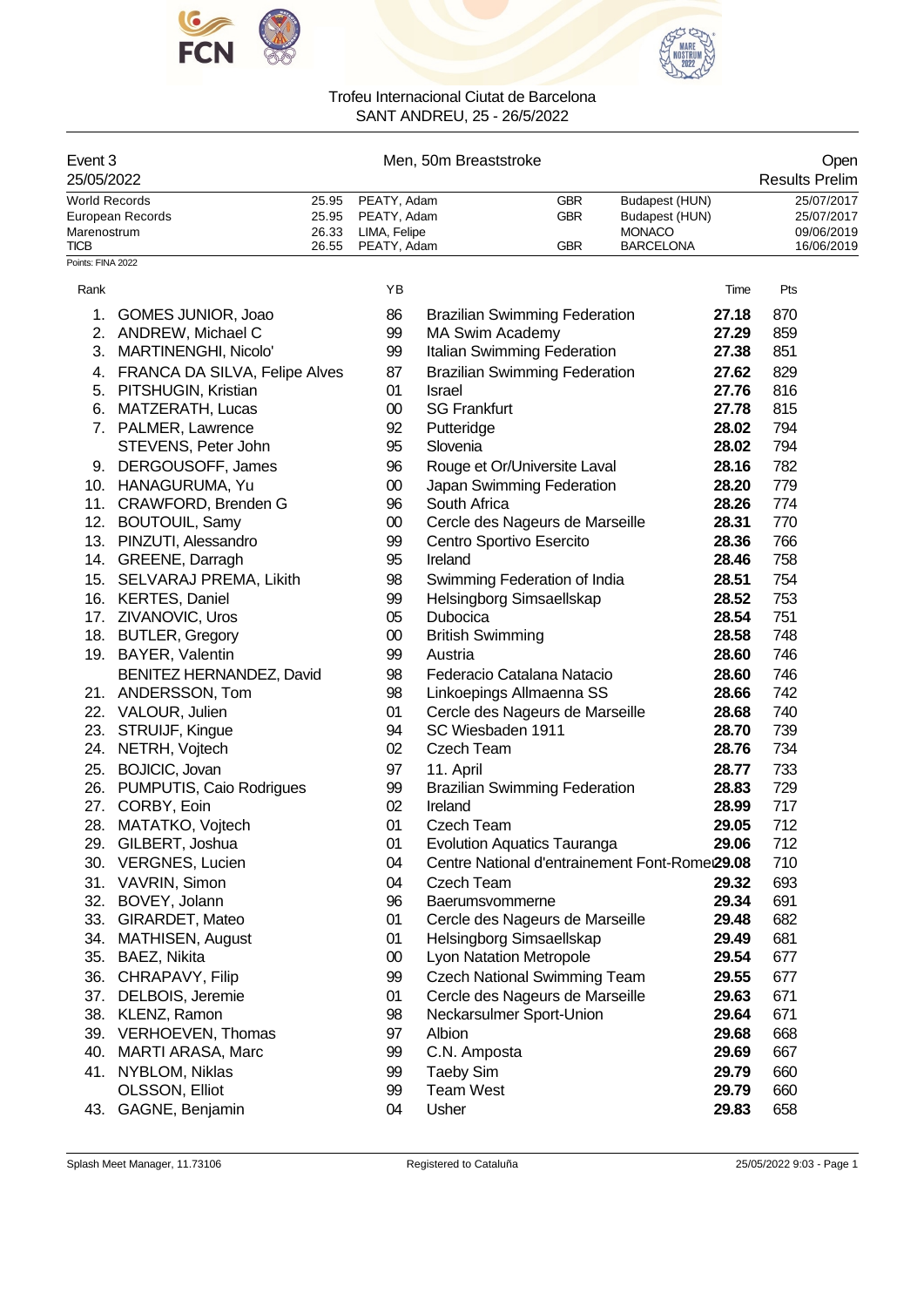



### Event 3, Men, 50m Breaststroke, Prelim, Open

| Rank       |                               | ΥB     |                                  | Time  | Pts |
|------------|-------------------------------|--------|----------------------------------|-------|-----|
|            | 44. MARTINEZ MARESMA, Pol     | 04     | C.N. Mataro                      | 29.88 | 655 |
| 45.        | DE MENEGHI, Filippo           | 02     | Montebelluna Nuoto asd           | 29.99 | 647 |
|            | PRIETO MONTENEGRO, Iker       | 04     | C.N. Barcelona                   | 29.99 | 647 |
| 47.        | LITTEN, Eli J                 | 01     | Pukekohe Swimming Club           | 30.00 | 647 |
|            | NOMDEDEU LOPEZ, Jordi         | 04     | C.N. Santa Perpetua              | 30.00 | 647 |
|            | 49. PICKETT, Michael          | 02     | Swimming New Zealand             | 30.27 | 630 |
| 50.        | <b>SUTTON, Diarmiud</b>       | 02     | <b>National Centre Limerick</b>  | 30.38 | 623 |
| 51.        | BAYER, Moritz                 | 02     | Austria                          | 30.49 | 616 |
|            | 52. VOLLMER, Dante            | 01     | Helsingborg Simsaellskap         | 30.50 | 615 |
| 53.        | CORTADELLAS LLUBERA, Joan     | 04     | C.N. Barcelona                   | 30.51 | 615 |
|            | 54. REED, Lachlan James       | 05     | C.N. Banyoles                    | 30.52 | 614 |
| 55.        | MALMSTROEM, Lukas             | 03     | Skuru IK                         | 30.60 | 609 |
| 56.        | TEBAR PENDON, Adria           | 96     | C.N. Calella                     | 30.61 | 609 |
| 57.        | DE PABLO SANCHEZ, Victor      | 01     | C.N. Terrassa                    | 30.65 | 606 |
|            | 58. ANDRES PEREZ, Pau         | 03     | C.N. Viladecans                  | 30.89 | 592 |
|            | 59. ROFRANO, Thomas           | 95     | C.N. Barcelona                   | 31.00 | 586 |
| 60.        | <b>BRUNET AMARGANT, Pol</b>   | 03     | C.N. Calella                     | 31.07 | 582 |
| 61.        | <b>ANSON BARRIENTOS, Pere</b> | 04     | C.N. Figueres                    | 31.12 | 579 |
|            | 62. LOEFGREN, Albin           | 99     | Jonkopings Simsallskap           | 31.13 | 579 |
| 63.        | VIDAL MARTINEZ, Jordi         | 03     | C.N. Atl Barceloneta             | 31.16 | 577 |
| 64.        | DUTEL, Yanis                  | $00\,$ | <b>Sc Thionville</b>             | 31.22 | 574 |
|            | 65. CADEVALL MICOLAU, Jan     | 04     | C.N. Sant Andreu                 | 31.27 | 571 |
|            | 66. FEENAN, Andrew            | 01     | <b>National Centre Limerick</b>  | 31.31 | 569 |
| 67.        | HANNA, Paolo                  | 01     | Tennis Club Palermo 3 scsd       | 31.62 | 552 |
| 68.        | COTE-TESSIER, Matis           | 01     | Usher                            | 31.77 | 544 |
| 69.        | OYARZABAL GOYA, Benat         | 98     | C.E. Mediterrani                 | 31.82 | 542 |
| 70.        | <b>SANCHEZ PEREZ, Oscar</b>   | 04     | C.N. Mataro                      | 31.88 | 539 |
| 71.        | MAJCEN, Taj                   | 07     | SD Delfin Ljubljana              | 33.70 | 456 |
| 72.        | CANCELA, Diogo Luis           | 02     | Portugal                         | 38.69 | 301 |
| <b>DNS</b> | <b>RODELAS FARRE, Eric</b>    | 03     | C.N. Terrassa                    |       |     |
| WDR.       | KAMMINGA, Arno                | 95     | <b>Dutch Swimming Federation</b> |       |     |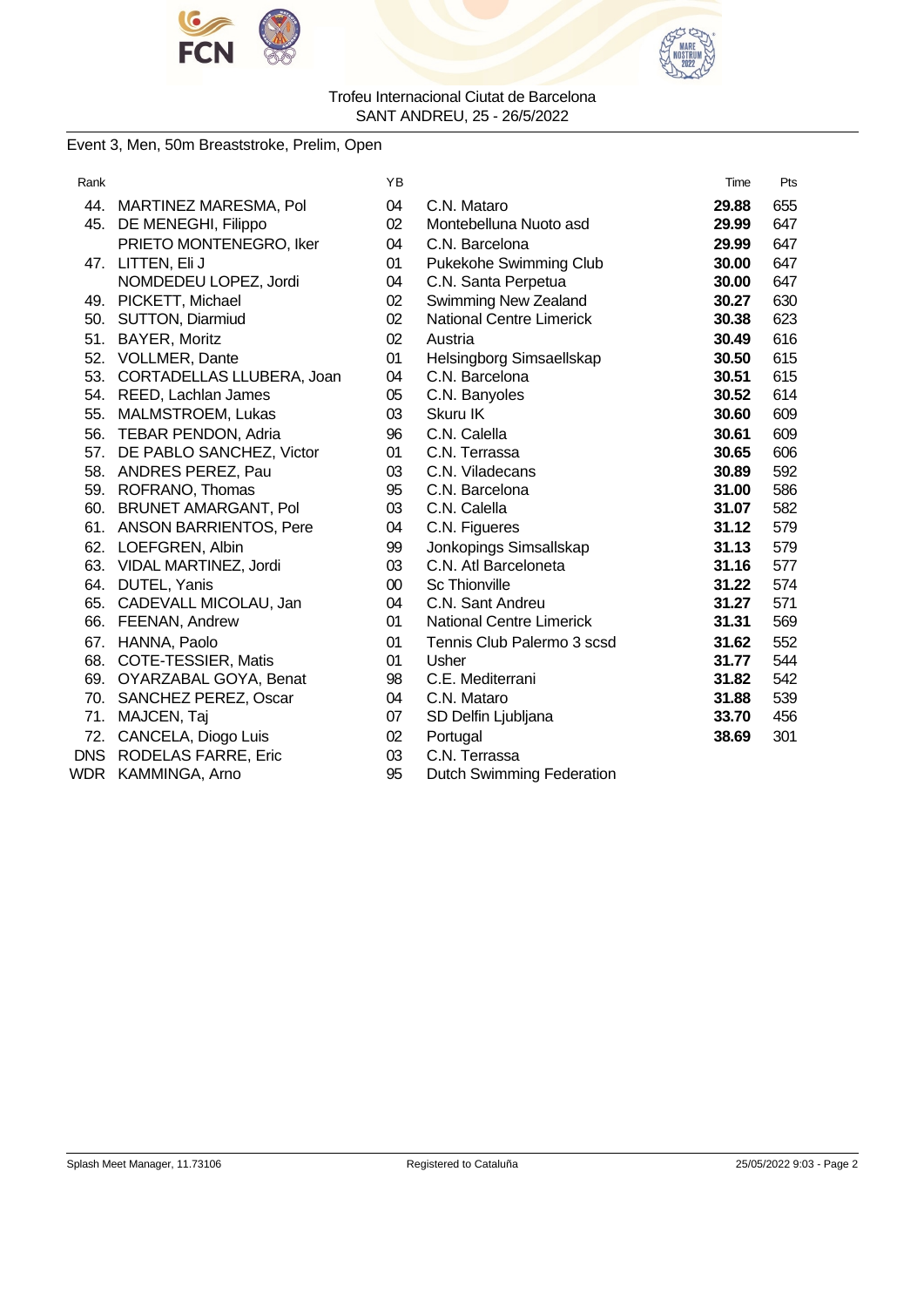



|                            | Event 3<br>25/05/2022         |                |                             | Men, 50m Breaststroke                |            |                                   |       | Open<br><b>Results Finals</b> |
|----------------------------|-------------------------------|----------------|-----------------------------|--------------------------------------|------------|-----------------------------------|-------|-------------------------------|
| <b>World Records</b>       |                               | 25.95          | PEATY, Adam                 |                                      | <b>GBR</b> | Budapest (HUN)                    |       | 25/07/2017                    |
|                            | European Records              | 25.95          | PEATY, Adam                 |                                      | <b>GBR</b> | Budapest (HUN)                    |       | 25/07/2017                    |
| <b>MNRC</b><br><b>TICB</b> |                               | 26.33<br>26.55 | LIMA, Felipe<br>PEATY, Adam |                                      | <b>GBR</b> | <b>MONACO</b><br><b>BARCELONA</b> |       | 09/06/2019<br>16/06/2019      |
| Points: FINA 2022          |                               |                |                             |                                      |            |                                   |       |                               |
| Rank                       |                               |                | YB                          |                                      |            |                                   | Time  | Pts                           |
| Final A                    |                               |                |                             |                                      |            |                                   |       |                               |
| 1.                         | ANDREW, Michael C             |                | 99                          | <b>MA Swim Academy</b>               |            |                                   | 27.06 | 881                           |
| 2.                         | GOMES JUNIOR, Joao            |                | 86                          | <b>Brazilian Swimming Federation</b> |            |                                   | 27.18 | 870                           |
| 3.                         | MARTINENGHI, Nicolo'          |                | 99                          | Italian Swimming Federation          |            |                                   | 27.26 | 862                           |
| 4.                         | PITSHUGIN, Kristian           |                | 01                          | Israel                               |            |                                   | 27.68 | 823                           |
| 5.                         | MATZERATH, Lucas              |                | 00                          | <b>SG Frankfurt</b>                  |            |                                   | 27.87 | 807                           |
| 6.                         | FRANCA DA SILVA, Felipe Alves |                | 87                          | <b>Brazilian Swimming Federation</b> |            |                                   | 27.91 | 803                           |
| 7.                         | PALMER, Lawrence              |                | 92                          | Putteridge                           |            |                                   | 28.34 | 767                           |
| 8.                         | STEVENS, Peter John           |                | 95                          | Slovenia                             |            |                                   | 28.53 | 752                           |
| Final B                    |                               |                |                             |                                      |            |                                   |       |                               |
| 9.                         | DERGOUSOFF, James             |                | 96                          | Rouge et Or/Universite Laval         |            |                                   | 27.97 | 798                           |
| 10.                        | HANAGURUMA, Yu                |                | $00\,$                      | Japan Swimming Federation            |            |                                   | 28.27 | 773                           |
|                            | PINZUTI, Alessandro           |                | 99                          | Centro Sportivo Esercito             |            |                                   | 28.27 | 773                           |
| 12.                        | CRAWFORD, Brenden G           |                | 96                          | South Africa                         |            |                                   | 28.35 | 766                           |
| 13.                        | <b>BOUTOUIL, Samy</b>         |                | 00                          | Cercle des Nageurs de Marseille      |            |                                   | 28.41 | 762                           |
|                            | 14. SELVARAJ PREMA, Likith    |                | 98                          | Swimming Federation of India         |            |                                   | 28.72 | 737                           |
| 15.                        | GREENE, Darragh               |                | 95                          | Ireland                              |            |                                   | 28.96 | 719                           |
|                            | <b>KERTES, Daniel</b>         |                | 99                          | Helsingborg Simsaellskap             |            |                                   | 28.96 | 719                           |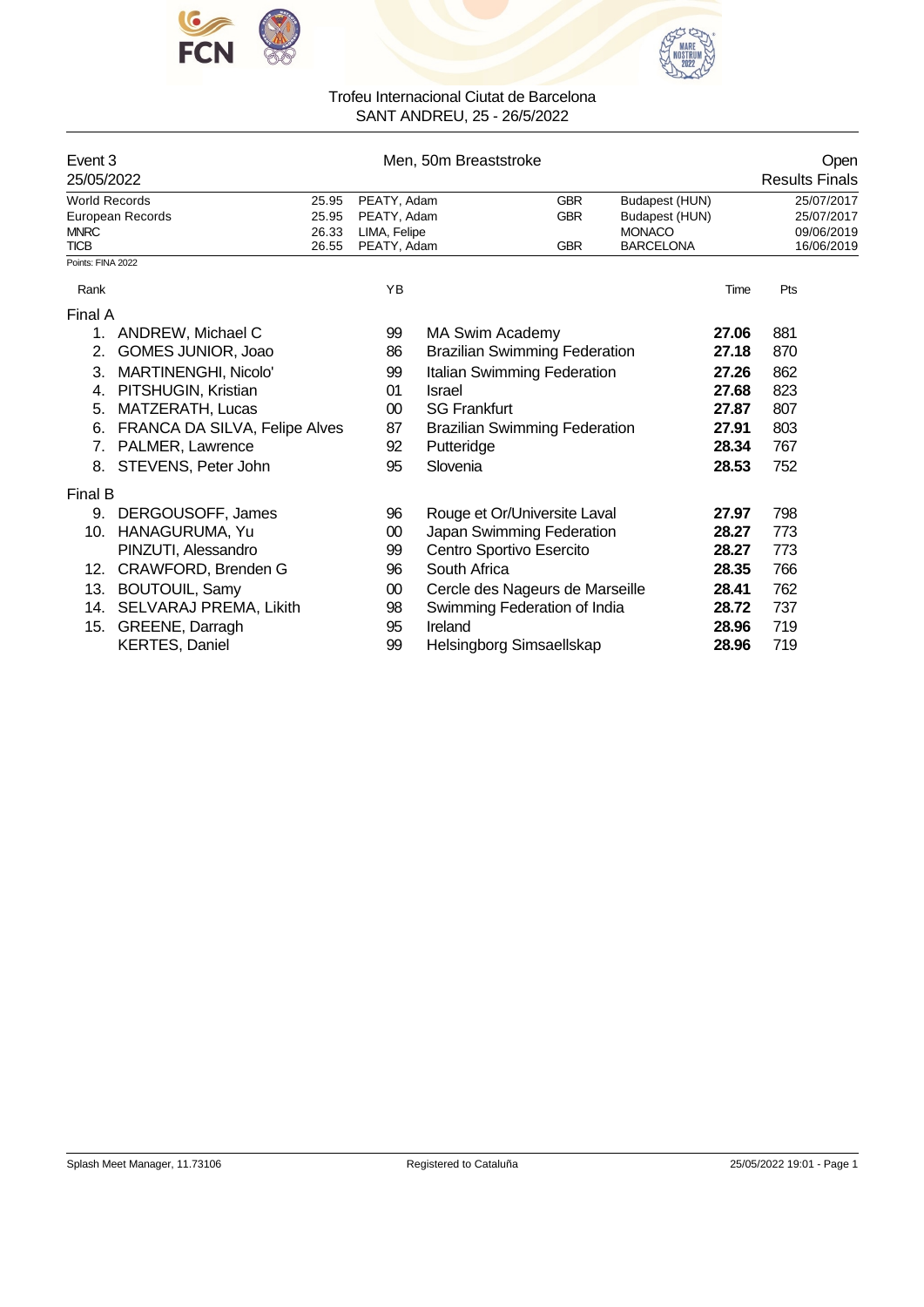



|       | Women, 50m Butterfly |                         |                  |                       |  |  |  |  |
|-------|----------------------|-------------------------|------------------|-----------------------|--|--|--|--|
|       |                      |                         |                  | <b>Results Prelim</b> |  |  |  |  |
|       | SJOESTROEM, Sarah    | <b>SWE</b>              | Boras (SWE)      | 05/07/2014            |  |  |  |  |
|       | SJOESTROEM, Sarah    | <b>SWE</b>              | Boras (SWE)      | 05/07/2014            |  |  |  |  |
| 24.76 | SJOESTROEM, Sarah    |                         | <b>BARCELONA</b> | 13/06/2013            |  |  |  |  |
|       | SJOESTROEM, Sarah    |                         | <b>BARCELONA</b> | 09/07/2017            |  |  |  |  |
|       |                      | 24.43<br>24.43<br>24.76 |                  |                       |  |  |  |  |

| Rank |                                    | ΥB     |                                      | Time  | Pts |
|------|------------------------------------|--------|--------------------------------------|-------|-----|
| 1.   | <b>HENIQUE, Melanie</b>            | 92     | Cercle des Nageurs de Marseille      | 25.80 | 849 |
| 2.   | <b>WATTEL, Marie</b>               | 97     | Cercle des Nageurs de Marseille      | 26.11 | 819 |
| 3.   | OSMAN, Farida H                    | 95     | <b>Egyptian Swimming Federation</b>  | 26.26 | 805 |
| 4.   | DE WAARD, Maaike                   | 96     | <b>Dutch Swimming Federation</b>     | 26.31 | 800 |
| 5.   | <b>HANSSON, Louise</b>             | 96     | Helsingborg Simsaellskap             | 26.48 | 785 |
| 6.   | <b>BUSCH, Kim</b>                  | 98     | <b>Dutch Swimming Federation</b>     | 26.54 | 779 |
| 7.   | GIELE, Tessa                       | 02     | <b>Dutch Swimming Federation</b>     | 26.78 | 759 |
|      | OLEKSIAK, Penelope                 | $00\,$ | <b>Toronto Swim Club</b>             | 26.78 | 759 |
|      | 9. BECKMANN, Emilie                | 97     | Denmark                              | 26.81 | 756 |
|      | 10. KLANCAR, Neza                  | 00     | Slovenia                             | 26.82 | 755 |
| 11.  | MIKKELSEN, Amalie                  | 97     | Denmark                              | 26.91 | 748 |
|      | BONNET, Charlotte                  | 95     | <b>Olympic Nice Natation</b>         | 26.91 | 748 |
|      | 13. SAVARD, Katerine               | 93     | <b>Club Aquatique Montreal</b>       | 26.93 | 746 |
|      | 14. LILJEQVIST, Ida                | 99     | Helsingborg Simsaellskap             | 27.16 | 727 |
|      | 15. EBBESEN, Elisabeth Sabro       | 02     | <b>Denmark</b>                       | 27.18 | 726 |
|      | RODRIGUES, Clarissa                | 99     | Ecp                                  | 27.18 | 726 |
|      | 17. STICKLEN, Emma C               | 02     | University of Texas                  | 27.23 | 722 |
|      | 18. HILL, Danielle                 | 99     | Ireland                              | 27.24 | 721 |
|      | 19. WALSHE, Ellen                  | 01     | Ireland                              | 27.32 | 715 |
|      | 20. GUILLAMON NOVO, Alba           | 00     | C.N. Sant Andreu                     | 27.39 | 709 |
|      | 21. GINGRICH, Leah                 | 90     | <b>Columbus Aquatic Club</b>         | 27.49 | 701 |
|      | 22. OHASHI, Yui                    | 95     | Japan Swimming Federation            | 27.52 | 699 |
|      | 23. HALDEN, Jenny                  | $00\,$ | Baerumsvommerne                      | 27.58 | 695 |
|      | 24. CUNHA, Mariana Pacheco         | 04     | Colegio Efanor                       | 27.59 | 694 |
|      | 25. OMOTO, Rika                    | 97     | Japan Swimming Federation            | 27.64 | 690 |
|      | 26. GRECO, Federica                | 97     | Unicusano Aurelia Nuoto              | 27.71 | 685 |
|      | CALDERBANK, Jessica                | 97     | Co Manch Aq                          | 27.71 | 685 |
|      | 28. RATHWELL, Regan                | 04     | Greater Ottawa Kingfish Swim Club    | 27.72 | 684 |
|      | 29. MIZUGUCHI, Chiho               | 01     | Japan Swimming Federation            | 27.77 | 680 |
|      | 30. CROSBIE, Aimee S               | 04     | Swimming New Zealand                 | 27.91 | 670 |
|      | BRAY, Olivia                       | 01     | University of Texas                  | 27.91 | 670 |
|      | 32. SPADONI, Marina K              | 93     | <b>Club Seminole</b>                 | 27.97 | 666 |
|      | 33. SANDBERG, Mathilda             | 05     | <b>Taeby Sim</b>                     | 28.05 | 660 |
| 34.  | <b>BRAATHEN, Kristine Bjellvag</b> | 00     | Baerumsvommerne                      | 28.15 | 653 |
| 35.  | URBANIAK, Anastasia                | 00     | Ligue Bourgogne Franche-Comte        | 28.22 | 648 |
|      | LAURENT, Ines                      | 97     | C.E. Mediterrani                     | 28.22 | 648 |
|      | 37. HOEVRING, Sofie                | 04     | Denmark                              | 28.26 | 646 |
| 38.  | KAPAS, Boglarka                    | 93     | Hungary                              | 28.32 | 641 |
| 39.  | CHENG, Camille Lily Mei            | 93     | Hong Kong China Swimming Association | 28.41 | 635 |
| 40.  | EL BARODI, Imane                   | 01     | Cn Melun Val De Seine                | 28.42 | 635 |
| 41.  | ORBAN, Kristina                    | 04     | Malmo Kappsimningsklubb              | 28.44 | 633 |
|      | 42. AMOR AGUADO, Laura             | 03     | C.N. Sant Andreu                     | 28.47 | 631 |
| 43.  | <b>BALBUENA HEREDIA, Carmen</b>    | 99     | C.D.N. Inacua Malaga                 | 28.57 | 625 |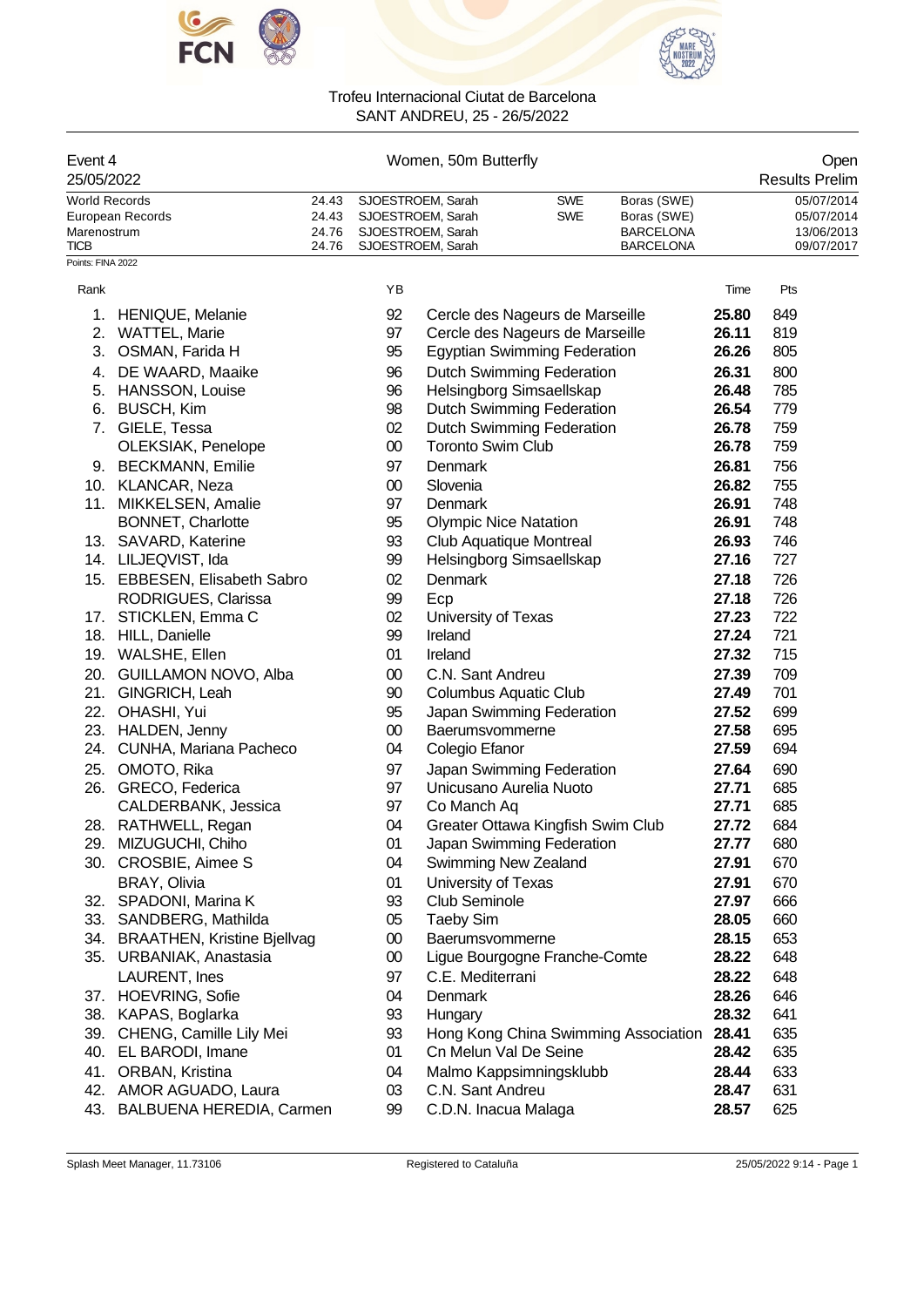



### Event 4, Women, 50m Butterfly, Prelim, Open

| Rank |                                | ΥB     |                              | Time  | Pts |
|------|--------------------------------|--------|------------------------------|-------|-----|
| 44.  | KALJEVIC, Mina                 | 05     | 11. April                    | 28.62 | 621 |
| 45.  | ZAMORANO SANZ, Africa          | 98     | C.N. Sant Andreu             | 28.74 | 614 |
| 46.  | JOHANSSON, Wilma               | 01     | Jonkopings Simsallskap       | 28.80 | 610 |
| 47.  | MONTEIRO, Ana Catarina         | 93     | Portugal                     | 28.84 | 607 |
| 48.  | CARA, Axelle                   | 97     | Rouge et Or/Universite Laval | 28.86 | 606 |
|      | STENBERG, Matilda              | 01     | <b>Team West</b>             | 28.86 | 606 |
| 50.  | OUWEHAND, Vanessa              | 99     | Swimming New Zealand         | 28.97 | 599 |
| 51.  | MACDOUGALD, Jena               | 02     | University College Dublin    | 29.03 | 595 |
| 52.  | DE GROOT, Fenna                | 97     | Albion                       | 29.10 | 591 |
| 53.  | <b>BORCHGREVINK, Una</b>       | 03     | Baerumsvommerne              | 29.21 | 585 |
| 54.  | MUELLNER, Lea                  | 03     | Swimming New Zealand         | 29.22 | 584 |
| 55.  | VILARINO CASAUS, Jana          | 05     | C.N. Mataro                  | 29.23 | 583 |
| 56.  | <b>GUERRERO RAMOS, Celeste</b> | 98     | C.N. Sant Andreu             | 29.40 | 573 |
|      | 57. VISAGIE, Emily J           | 98     | South Africa                 | 29.45 | 570 |
| 58.  | FERRER MARTINEZ, Aneu          | 03     | C.E. Mediterrani             | 29.49 | 568 |
| 59.  | MUNOZ DEL CAMPO, Ester         | 99     | C.N. Ferca-San Jose          | 29.50 | 567 |
|      | 60. PUJADAS RUSINOL, Julia     | 01     | C.N. Sant Andreu             | 29.51 | 567 |
| 61.  | DECAESSTECKER, Elise           | 04     | Vlaamse Zwemfederatie        | 29.64 | 559 |
| 62.  | BERNARDEZ BAGES, Oriana        | 08     | C.N. Calella                 | 29.65 | 559 |
| 63.  | LOPEZ BOTE, Cristina           | 06     | C.N. Lleida                  | 29.85 | 548 |
| 64.  | NAVARRO GRACIA, Claudia        | 05     | E.M. El Olivar               | 29.95 | 542 |
| 65.  | JACKSON, Kaylee G              | 01     | Swimming New Zealand         | 30.07 | 536 |
| 66.  | CORTES VILANOVA, Judith        | 02     | C.N. Lleida                  | 30.09 | 535 |
| DSQ  | JUNEVIK, Sara                  | $00\,$ | Falu SS                      |       |     |
| WDR  | BERGELI, Victoria              | 03     | Baerumsvommerne              |       |     |
| WDR  | WILM, Ingrid                   | 98     | Cascade Swim Club            |       |     |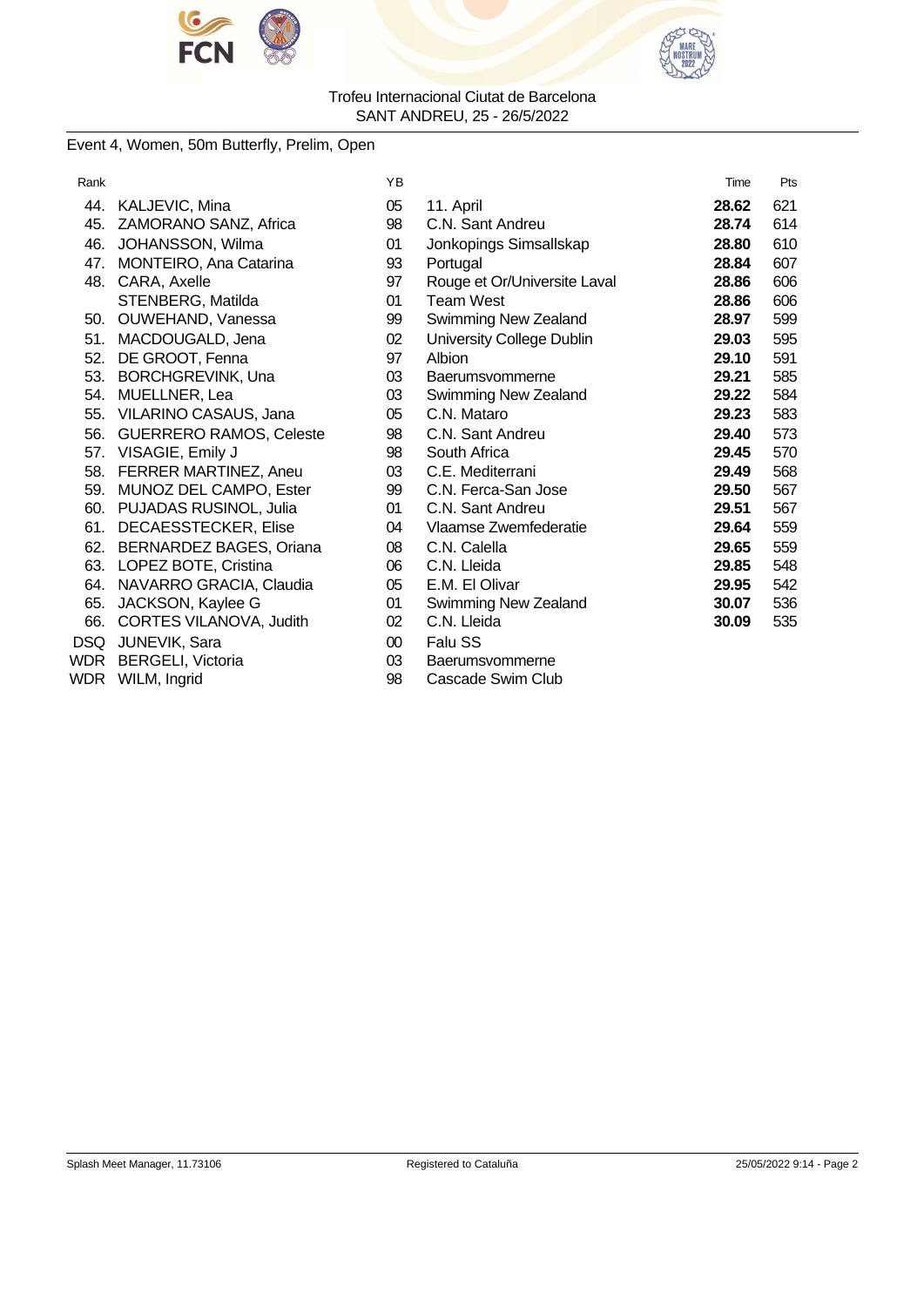| Event 4<br>25/05/2022      |                                 |                |    | Women, 50m Butterfly                   |            |                                      |       | Open<br><b>Results Finals</b> |
|----------------------------|---------------------------------|----------------|----|----------------------------------------|------------|--------------------------------------|-------|-------------------------------|
| <b>World Records</b>       |                                 | 24.43          |    | SJOESTROEM, Sarah                      | <b>SWE</b> | Boras (SWE)                          |       | 05/07/2014                    |
|                            | European Records                | 24.43          |    | SJOESTROEM, Sarah                      | <b>SWE</b> | Boras (SWE)                          |       | 05/07/2014                    |
| <b>MNRC</b><br><b>TICB</b> |                                 | 24.76<br>24.76 |    | SJOESTROEM, Sarah<br>SJOESTROEM, Sarah |            | <b>BARCELONA</b><br><b>BARCELONA</b> |       | 13/06/2013<br>09/07/2017      |
| Points: FINA 2022          |                                 |                |    |                                        |            |                                      |       |                               |
| Rank                       |                                 |                | YB |                                        |            |                                      | Time  | Pts                           |
| Final A                    |                                 |                |    |                                        |            |                                      |       |                               |
| 1.                         | <b>HENIQUE, Melanie</b>         |                | 92 | Cercle des Nageurs de Marseille        |            |                                      | 25.57 | 872                           |
| 2.                         | OSMAN, Farida H                 |                | 95 | <b>Egyptian Swimming Federation</b>    |            |                                      | 25.73 | 855                           |
| 3.                         | HANSSON, Louise                 |                | 96 | Helsingborg Simsaellskap               |            |                                      | 26.03 | 826                           |
| 4.                         | WATTEL, Marie                   |                | 97 | Cercle des Nageurs de Marseille        |            |                                      | 26.04 | 825                           |
| 5.                         | DE WAARD, Maaike                |                | 96 | Dutch Swimming Federation              |            |                                      | 26.29 | 802                           |
| 6.                         | BUSCH, Kim                      |                | 98 | Dutch Swimming Federation              |            |                                      | 26.46 | 787                           |
| 7.                         | OLEKSIAK, Penelope              |                | 00 | <b>Toronto Swim Club</b>               |            |                                      | 26.54 | 779                           |
| 8.                         | GIELE, Tessa                    |                | 02 | Dutch Swimming Federation              |            |                                      | 27.38 | 710                           |
| Final B                    |                                 |                |    |                                        |            |                                      |       |                               |
| 9.                         | <b>BECKMANN, Emilie</b>         |                | 97 | Denmark                                |            |                                      | 26.54 | 779                           |
| 10.                        | KLANCAR, Neza                   |                | 00 | Slovenia                               |            |                                      | 26.70 | 766                           |
| 11.                        | <b>EBBESEN, Elisabeth Sabro</b> |                | 02 | Denmark                                |            |                                      | 26.76 | 760                           |
| 12.                        | SAVARD, Katerine                |                | 93 | Club Aquatique Montreal                |            |                                      | 26.78 | 759                           |
| 13.                        | MIKKELSEN, Amalie               |                | 97 | Denmark                                |            |                                      | 26.95 | 744                           |
| 14.                        | LILJEQVIST, Ida                 |                | 99 | Helsingborg Simsaellskap               |            |                                      | 27.02 | 739                           |
| 15.                        | RODRIGUES, Clarissa             |                | 99 | Ecp                                    |            |                                      | 27.10 | 732                           |
| 16.                        | STICKLEN, Emma C                |                | 02 | University of Texas                    |            |                                      | 27.74 | 683                           |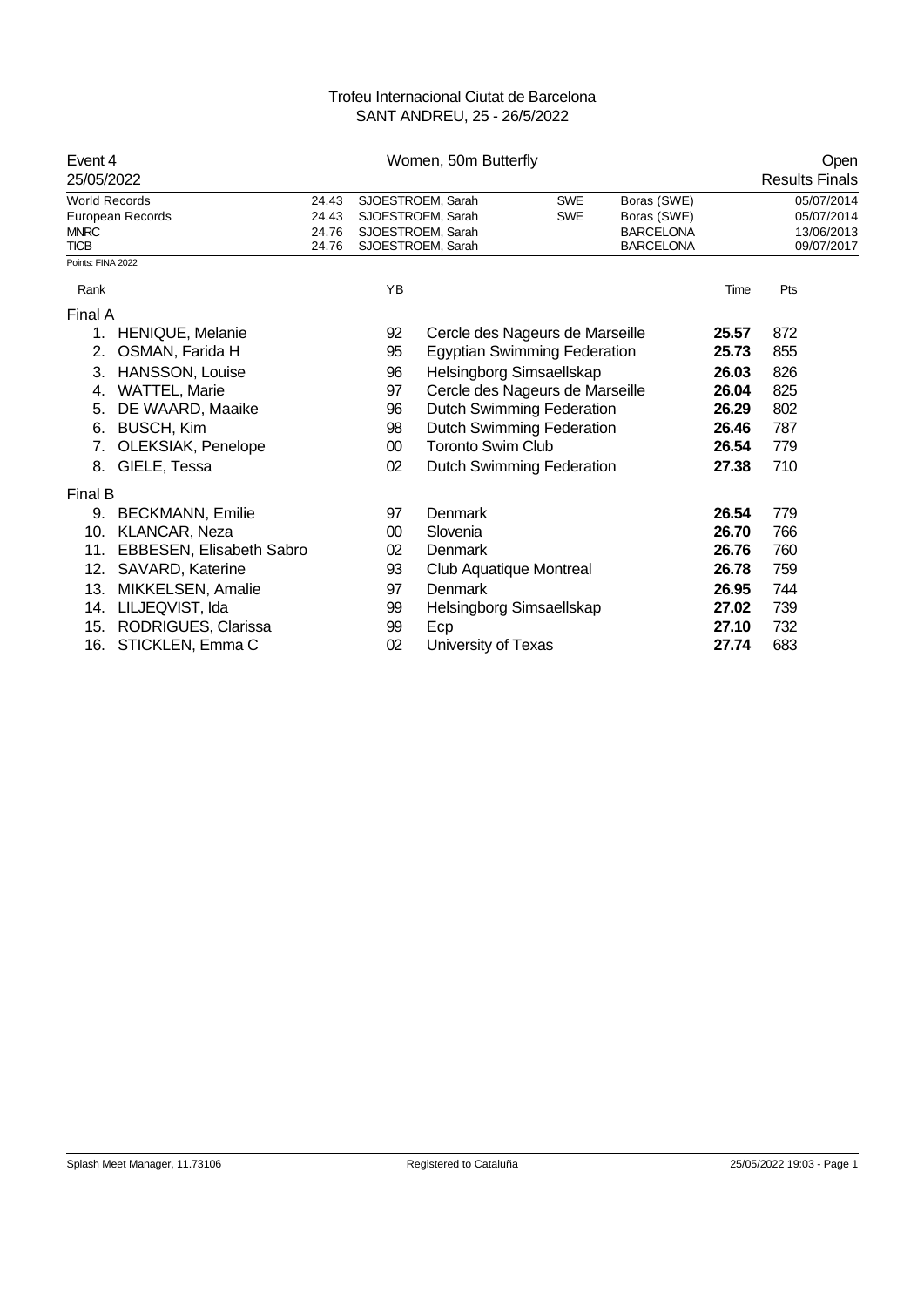



| Event 5<br>25/05/2022                              |                                         |                        |                | Men, 400m Medley                         |                                                                 |                                |                         |                                                            |                |                                                                    |                               | Open<br><b>Results Prelim</b>                        |
|----------------------------------------------------|-----------------------------------------|------------------------|----------------|------------------------------------------|-----------------------------------------------------------------|--------------------------------|-------------------------|------------------------------------------------------------|----------------|--------------------------------------------------------------------|-------------------------------|------------------------------------------------------|
| <b>World Records</b><br>Marenostrum<br><b>TICB</b> | European Records                        |                        |                | 4:03.84<br>4:06.16<br>4:07.96<br>4:11.22 | PHELPS, Michael<br>CSEH, Laszlo<br>CSEH, Laszlo<br>CSEH, Laszlo |                                |                         | <b>USA</b><br><b>HUN</b>                                   |                | Beijing (CHN)<br>Beijing (CHN)<br><b>CANET</b><br><b>BARCELONA</b> |                               | 10/08/2008<br>10/08/2008<br>13/06/2004<br>03/07/2011 |
| Points: FINA 2022                                  |                                         |                        |                |                                          |                                                                 |                                |                         |                                                            |                |                                                                    |                               |                                                      |
| Rank                                               |                                         |                        |                |                                          | YB                                                              |                                |                         |                                                            |                |                                                                    | Time                          | Pts                                                  |
| 1.                                                 | VERRASZTO, David<br>50m:<br>100m:       | 28.21<br>59.89         | 28.21<br>31.68 | 150m:<br>200m:                           | 88<br>1:33.41<br>2:05.51                                        | Hungary<br>33.52<br>32.10      | 250m:<br>300m:          | 2:42.32<br>3:18.22                                         | 36.81<br>35.90 | 350m:<br>400m:                                                     | 4:18.86<br>3:49.52<br>4:18.86 | 835<br>31.30<br>29.34                                |
|                                                    |                                         |                        |                |                                          |                                                                 |                                |                         |                                                            |                |                                                                    |                               |                                                      |
| 2.                                                 | SATES, Matthew E<br>50m:<br>100m:       | 26.36<br>57.39         | 26.36<br>31.03 | 150m:<br>200m:                           | 03<br>1:32.35<br>2:06.71                                        | South Africa<br>34.96<br>34.36 | 250m:<br>300m:          | 2:42.83<br>3:19.08                                         | 36.12<br>36.25 | 350m:<br>400m:                                                     | 4:19.11<br>3:48.95<br>4:19.11 | 833<br>29.87<br>30.16                                |
| 3.                                                 | LITCHFIELD, Max                         |                        |                |                                          | 95                                                              |                                |                         | Dearne Valley Swimming Club                                |                |                                                                    | 4:20.00                       | 824                                                  |
|                                                    | 50m:<br>100m:                           | 27.27<br>57.96         | 27.27<br>30.69 | 150m:<br>200m:                           | 1:31.26<br>2:03.70                                              | 33.30<br>32.44                 | 250m:<br>300m:          | 2:42.34<br>3:19.06                                         | 38.64<br>36.72 | 350m:<br>400m:                                                     | 3:51.21<br>4:20.00            | 32.15<br>28.79                                       |
| 4.                                                 | TELEGDY, Adam<br>50m:<br>100m:          | 27.41<br>59.44         | 27.41<br>32.03 | 150m:<br>200m:                           | 95<br>1:33.46<br>2:05.62                                        | Hungary<br>34.02<br>32.16      | 250m:<br>300m:          | 2:43.71<br>3:22.88                                         | 38.09<br>39.17 | 350m:<br>400m:                                                     | 4:21.09<br>3:52.56<br>4:21.09 | 814<br>29.68<br>28.53                                |
| 5.                                                 | MATTEAZZI, Pier Andrea<br>50m:<br>100m: | 27.84<br>59.44         | 27.84<br>31.60 | 150m:<br>200m:                           | 97<br>1:32.99<br>2:05.84                                        | 33.55<br>32.85                 | 250m:<br>300m:          | Italian Swimming Federation<br>2:42.81<br>3:19.65          | 36.97<br>36.84 | 350m:<br>400m:                                                     | 4:21.30<br>3:51.19<br>4:21.30 | 812<br>31.54<br>30.11                                |
| 6.                                                 | STEVERINK, Stephan<br>50m:<br>100m:     | 27.53<br>59.33         | 27.53<br>31.80 | 150m:<br>200m:                           | 04<br>1:35.03<br>2:09.48                                        | 35.70<br>34.45                 | 250m:<br>300m:          | <b>Brazilian Swimming Federation</b><br>2:46.02<br>3:22.80 | 36.54<br>36.78 | 350m:<br>400m:                                                     | 4:21.54<br>3:52.84<br>4:21.54 | 810<br>30.04<br>28.70                                |
| 7.                                                 | PONS RAMON, Joan Lluis                  |                        |                |                                          | 96                                                              |                                | C.N. Sant Andreu        |                                                            |                |                                                                    | 4:22.05                       | 805                                                  |
|                                                    | 50m:<br>100m:                           | 28.24<br>59.91         | 28.24<br>31.67 | 150m:<br>200m:                           | 1:33.93<br>2:06.94                                              | 34.02<br>33.01                 | 250m:<br>300m:          | 2:43.89<br>3:21.00                                         | 36.95<br>37.11 | 350m:<br>400m:                                                     | 3:52.67<br>4:22.05            | 31.67<br>29.38                                       |
| 8.                                                 | NAGY, Richard                           |                        |                |                                          | 93                                                              | Co Sheffield                   |                         |                                                            |                |                                                                    | 4:24.49                       | 783                                                  |
|                                                    | 50m:<br>100m:                           | 28.07<br>59.54         | 28.07<br>31.47 | 150m:<br>200m:                           | 1:35.06<br>2:09.64                                              | 35.52<br>34.58                 | 250m:<br>300m:          | 2:46.53<br>3:23.89                                         | 36.89<br>37.36 | 350m:<br>400m:                                                     | 3:54.88<br>4:24.49            | 30.99<br>29.61                                       |
| 9.                                                 | <b>MARTIN BURGUILLO, Marcos</b>         |                        |                |                                          | 02                                                              | España                         |                         |                                                            |                |                                                                    | 4:24.92                       | 779                                                  |
|                                                    | 50m:<br>100m:                           | 27.31<br>58.78         | 27.31<br>31.47 | 150m:<br>200m:                           | 1:33.37<br>2:06.86                                              | 34.59<br>33.49                 | 250m:<br>300m:          | 2:44.11<br>3:22.44                                         | 37.25<br>38.33 | 350m:<br>400m:                                                     | 3:54.13<br>4:24.92            | 31.69<br>30.79                                       |
|                                                    | 10. WILLIAMS, Brodie                    |                        |                |                                          | 99                                                              |                                | <b>British Swimming</b> |                                                            |                |                                                                    | 4:25.63                       | 773                                                  |
|                                                    | 50m:<br>100m:                           | 27.60<br>58.98         | 27.60<br>31.38 |                                          | 150m: 1:33.07<br>200m: 2:05.96                                  | 34.09<br>32.89                 |                         | 250m: 2:44.18<br>300m: 3:23.76                             | 38.22<br>39.58 | 350m:<br>400m:                                                     | 3:55.37<br>4:25.63            | 31.61<br>30.26                                       |
|                                                    | 11. BROWN, Sam L                        |                        |                |                                          | 03                                                              |                                |                         | <b>Swimming New Zealand</b>                                |                |                                                                    | 4:27.21                       | 759                                                  |
|                                                    | 50m:                                    | 27.66<br>100m: 1:00.09 | 27.66<br>32.43 | 150m:                                    | 1:34.33<br>200m: 2:08.07                                        | 34.24<br>33.74                 | 300m:                   | 250m: 2:45.37<br>3:24.00                                   | 37.30<br>38.63 | 350m:<br>400m:                                                     | 3:56.50<br>4:27.21            | 32.50<br>30.71                                       |
|                                                    | 12. ALMEIDA, Brandonn                   |                        |                |                                          | 97                                                              | Unisanta                       |                         |                                                            |                |                                                                    | 4:27.72                       | 755                                                  |
|                                                    | 50m:                                    | 28.79<br>100m: 1:01.42 | 28.79<br>32.63 | 150m:                                    | 1:35.90<br>200m: 2:08.99                                        | 34.48<br>33.09                 | 250m:<br>300m:          | 2:47.82<br>3:26.79                                         | 38.83<br>38.97 | 350m:<br>400m:                                                     | 3:58.17<br>4:27.72            | 31.38<br>29.55                                       |
|                                                    | 13. CASTEJON RAMIREZ, Alex              |                        |                |                                          | 98                                                              |                                | C.N. Sabadell           |                                                            |                |                                                                    | 4:30.30                       | 734                                                  |
|                                                    | 50m:                                    | 28.40                  | 28.40          | 150m:                                    | 1:36.00                                                         | 35.58                          | 250m:                   | 2:48.96                                                    | 38.22          | 350m:                                                              | 3:59.08                       | 32.31                                                |
|                                                    |                                         | 100m: 1:00.42          | 32.02          |                                          | 200m: 2:10.74                                                   | 34.74                          | 300m:                   | 3:26.77                                                    | 37.81          | 400m:                                                              | 4:30.30                       | 31.22                                                |
| 14.                                                | JUDICKIJ, Michal                        |                        |                |                                          | 04                                                              | Czech Team                     |                         |                                                            |                |                                                                    | 4:31.15                       | 727                                                  |
|                                                    | 50m:                                    | 28.51<br>100m: 1:01.02 | 28.51<br>32.51 | 150m:                                    | 1:36.67<br>200m: 2:11.15                                        | 35.65<br>34.48                 | 250m:<br>300m:          | 2:47.76<br>3:26.36                                         | 36.61<br>38.60 | 350m:<br>400m:                                                     | 3:59.93<br>4:31.15            | 33.57<br>31.22                                       |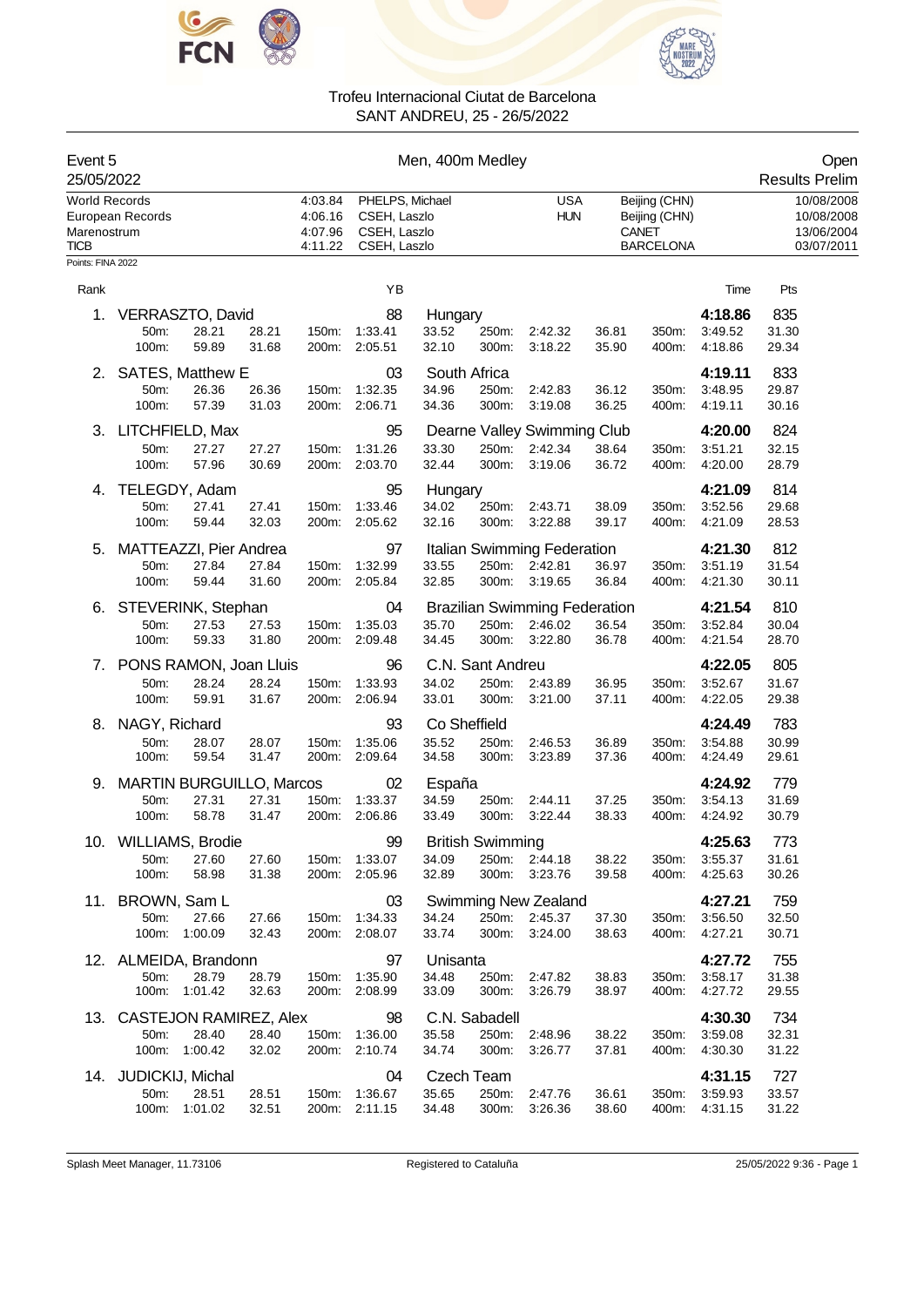



### Event 5, Men, 400m Medley, Prelim, Open

| Rank |                                                 |                                               |                |                | YB                       |                                 |                                       |                                                 |                |                | Time                          | Pts                   |
|------|-------------------------------------------------|-----------------------------------------------|----------------|----------------|--------------------------|---------------------------------|---------------------------------------|-------------------------------------------------|----------------|----------------|-------------------------------|-----------------------|
| 15.  | RUVALCABA CRUZ, Hector<br>50m:<br>100m:         | 28.16<br>1:00.09                              | 28.16<br>31.93 | 150m:<br>200m: | 97<br>1:34.78<br>2:09.89 | Mexico<br>34.69<br>35.11        | 250m:<br>300m:                        | 2:50.13<br>3:30.69                              | 40.24<br>40.56 | 350m:<br>400m: | 4:32.62<br>4:02.37<br>4:32.62 | 715<br>31.68<br>30.25 |
| 16.  | <b>BEN SHITRIT, Eytan</b><br>50m:<br>100m:      | 28.42<br>1:01.84                              | 28.42<br>33.42 | 150m:<br>200m: | 03<br>1:38.23<br>2:13.07 | <b>Israel</b><br>36.39<br>34.84 | 250m:<br>300m:                        | 2:50.99<br>3:29.79                              | 37.92<br>38.80 | 350m:<br>400m: | 4:33.71<br>4:03.18<br>4:33.71 | 707<br>33.39<br>30.53 |
| 17.  | 50m:<br>100m:                                   | GONZALEZ ALVAREZ, Arbidel<br>27.55<br>59.12   | 27.55<br>31.57 | 150m:<br>200m: | 02<br>1:36.13<br>2:11.62 | España<br>37.01<br>35.49        | 250m:<br>300m:                        | 2:50.48<br>3:30.23                              | 38.86<br>39.75 | 350m:<br>400m: | 4:33.77<br>4:02.82<br>4:33.77 | 706<br>32.59<br>30.95 |
| 18.  | 50 <sub>m</sub> :<br>100m:                      | ROWBOTHAM-KEATING, Reuben<br>27.82<br>1:00.42 | 27.82<br>32.60 | 150m.<br>200m: | 05<br>1:35.88<br>2:11.08 | 35.46<br>35.20                  | Co Manch Aq<br>250m:<br>300m:         | 2:50.77<br>3:31.50                              | 39.69<br>40.73 | 350m.<br>400m: | 4:33.96<br>4:02.86<br>4:33.96 | 705<br>31.36<br>31.10 |
|      | 19. HELMS, Blair L<br>50m:<br>100m:             | 28.13<br>1:01.45                              | 28.13<br>33.32 | 150m:<br>200m: | 02<br>1:37.55<br>2:13.24 | 36.10<br>35.69                  | 250m:<br>300m:                        | North Shore Swimming Club<br>2:51.41<br>3:30.48 | 38.17<br>39.07 | 350m:<br>400m: | 4:34.79<br>4:03.18<br>4:34.79 | 698<br>32.70<br>31.61 |
| 20.  | LIETZEN, Jesper<br>50m:<br>100m:                | 29.02<br>1:02.05                              | 29.02<br>33.03 | 150m:<br>200m: | 02<br>1:39.21<br>2:15.78 | 37.16<br>36.57                  | <b>Team Finland</b><br>250m:<br>300m: | 2:54.24<br>3:33.77                              | 38.46<br>39.53 | 350m:<br>400m: | 4:34.94<br>4:05.33<br>4.34.94 | 697<br>31.56<br>29.61 |
|      | 21. ALLANDE GONZALEZ, Jofre<br>50m:<br>$100m$ : | 29.34<br>1:01.92                              | 29.34<br>32.58 | 150m:<br>200m: | 98<br>1:38.30<br>2:13.79 | 36.38<br>35.49                  | C.N. Sabadell<br>250m:<br>300m:       | 2:52.17<br>3:30.78                              | 38.38<br>38.61 | 350m:<br>400m: | 4:35.46<br>4:03.66<br>4:35.46 | 693<br>32.88<br>31.80 |
| 22.  | MORALES CEBEY, Hector<br>50m:<br>$100m$ :       | 28.52<br>1:01.15                              | 28.52<br>32.63 | 150m:<br>200m: | 02<br>1:37.27<br>2:12.50 | 36.12<br>35.23                  | C.N. Granollers<br>250m:<br>300m:     | 2:53.96<br>3:35.49                              | 41.46<br>41.53 | 350m:<br>400m: | 4:39.49<br>4:08.31<br>4:39.49 | 664<br>32.82<br>31.18 |
| 23.  | PAINE, Thomas<br>50 <sub>m</sub> :<br>100m:     | 27.99<br>1:00.70                              | 27.99<br>32.71 | 150m:<br>200m: | 94<br>1:36.87<br>2:13.26 | 36.17<br>36.39                  | Co Manch Aq<br>250m:<br>300m:         | 2:52.16<br>3:32.78                              | 38.90<br>40.62 | 350m.<br>400m: | 4:40.73<br>4:07.40<br>4:40.73 | 655<br>34.62<br>33.33 |

WDR ZENIMOTO HVAS, Tomoe 00 Baerumsvommerne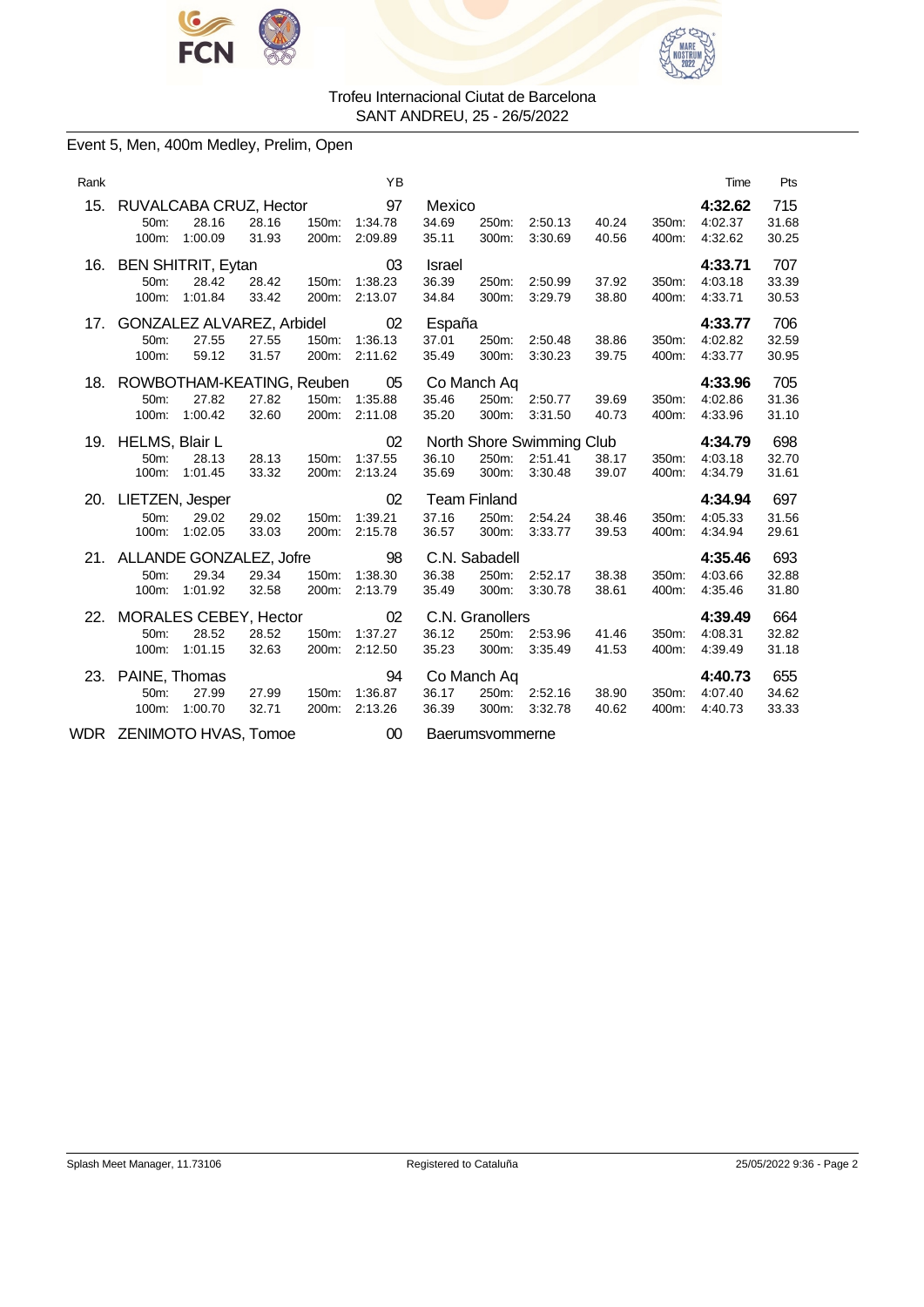



| Event 5<br>25/05/2022                              |                                         |                |                |                                          |                                                                 | Men, 400m Medley          |                                    |                                                            |                                                                    |                |                                                      | Open<br><b>Results Final</b> |
|----------------------------------------------------|-----------------------------------------|----------------|----------------|------------------------------------------|-----------------------------------------------------------------|---------------------------|------------------------------------|------------------------------------------------------------|--------------------------------------------------------------------|----------------|------------------------------------------------------|------------------------------|
| <b>World Records</b><br><b>MNRC</b><br><b>TICB</b> | European Records                        |                |                | 4:03.84<br>4:06.16<br>4:07.96<br>4:11.22 | PHELPS, Michael<br>CSEH, Laszlo<br>CSEH, Laszlo<br>CSEH, Laszlo |                           | <b>USA</b><br><b>HUN</b>           |                                                            | Beijing (CHN)<br>Beijing (CHN)<br><b>CANET</b><br><b>BARCELONA</b> |                | 10/08/2008<br>10/08/2008<br>13/06/2004<br>03/07/2011 |                              |
| Points: FINA 2022                                  |                                         |                |                |                                          |                                                                 |                           |                                    |                                                            |                                                                    |                |                                                      |                              |
| Rank                                               |                                         |                |                |                                          | YB                                                              |                           |                                    |                                                            |                                                                    |                | Time                                                 | Pts                          |
| 1.                                                 | SATES, Matthew E<br>50m:<br>100m:       | 25.87<br>56.53 | 25.87<br>30.66 | 150m:<br>200m:                           | 03<br>1:30.49<br>2:03.77                                        | 33.96<br>33.28            | South Africa<br>250m:<br>300m:     | 2:39.76<br>3:14.29                                         | 35.99<br>34.53                                                     | 350m:<br>400m: | 4:11.58<br>3:43.53<br>4:11.58                        | 910<br>29.24<br>28.05        |
| 2.                                                 | VERRASZTO, David<br>50m:<br>100m:       | 28.04<br>59.02 | 28.04<br>30.98 | 150m:<br>200m:                           | 88<br>1:31.90<br>2:03.97                                        | Hungary<br>32.88<br>32.07 | 250m:<br>300m:                     | 2:39.60<br>3:14.81                                         | 35.63<br>35.21                                                     | 350m:<br>400m: | 4:13.54<br>3:44.68<br>4:13.54                        | 889<br>29.87<br>28.86        |
| 3.                                                 | LITCHFIELD, Max<br>50m:<br>100m:        | 27.39<br>57.89 | 27.39<br>30.50 | 150m:<br>200m:                           | 95<br>1:31.09<br>2:03.04                                        | 33.20<br>31.95            | 250m:<br>300m:                     | Dearne Valley Swimming Club<br>2:40.07<br>3:17.35          | 37.03<br>37.28                                                     | 350m:<br>400m: | 4:16.21<br>3:47.28<br>4:16.21                        | 862<br>29.93<br>28.93        |
| 4.                                                 | TELEGDY, Adam<br>50m:<br>100m:          | 27.32<br>59.10 | 27.32<br>31.78 | 150m:<br>200m:                           | 95<br>1:32.30<br>2:04.09                                        | Hungary<br>33.20<br>31.79 | 250m:<br>300m:                     | 2:41.99<br>3:20.59                                         | 37.90<br>38.60                                                     | 350m:<br>400m: | 4:17.44<br>3:49.84<br>4:17.44                        | 849<br>29.25<br>27.60        |
| 5.                                                 | PONS RAMON, Joan Lluis<br>50m:<br>100m: | 27.96<br>59.27 | 27.96<br>31.31 | 150m:<br>200m:                           | 96<br>1:32.74<br>2:05.33                                        | 33.47<br>32.59            | C.N. Sant Andreu<br>250m:<br>300m: | 2:41.96<br>3:18.59                                         | 36.63<br>36.63                                                     | 350m:<br>400m: | 4:18.79<br>3:49.44<br>4:18.79                        | 836<br>30.85<br>29.35        |
| 6.                                                 | MATTEAZZI, Pier Andrea<br>50m:<br>100m: | 27.58<br>58.30 | 27.58<br>30.72 | 150m:<br>200m:                           | 97<br>1:31.00<br>2:03.15                                        | 32.70<br>32.15            | 250m:<br>300m:                     | Italian Swimming Federation<br>2:39.72<br>3:16.73          | 36.57<br>37.01                                                     | 350m:<br>400m: | 4:18.94<br>3:48.20<br>4:18.94                        | 835<br>31.47<br>30.74        |
| $\mathcal{L}$                                      | STEVERINK, Stephan<br>50m:<br>100m:     | 27.42<br>59.14 | 27.42<br>31.72 | 150m:<br>200m:                           | 04<br>1:34.69                                                   | 35.55                     | 250m:                              | <b>Brazilian Swimming Federation</b><br>2:45.48<br>3:22.01 | 35.92                                                              | 350m:<br>400m: | 4:20.07<br>3:51.39<br>4:20.07                        | 824<br>29.38                 |
| 8.                                                 | NAGY, Richard<br>50m:                   | 27.98          | 27.98          | 150m:                                    | 2:09.56<br>93<br>1:35.76                                        | 34.87<br>35.98            | 300m:<br>Co Sheffield<br>250m:     | 2:47.79                                                    | 36.53<br>36.95                                                     | 350m:          | 4:26.92<br>3:56.92                                   | 28.68<br>762<br>31.47        |
|                                                    | 100m:                                   | 59.78          | 31.80          | 200m:                                    | 2:10.84                                                         | 35.08                     | 300m:                              | 3:25.45                                                    | 37.66                                                              | 400m:          | 4:26.92                                              | 30.00                        |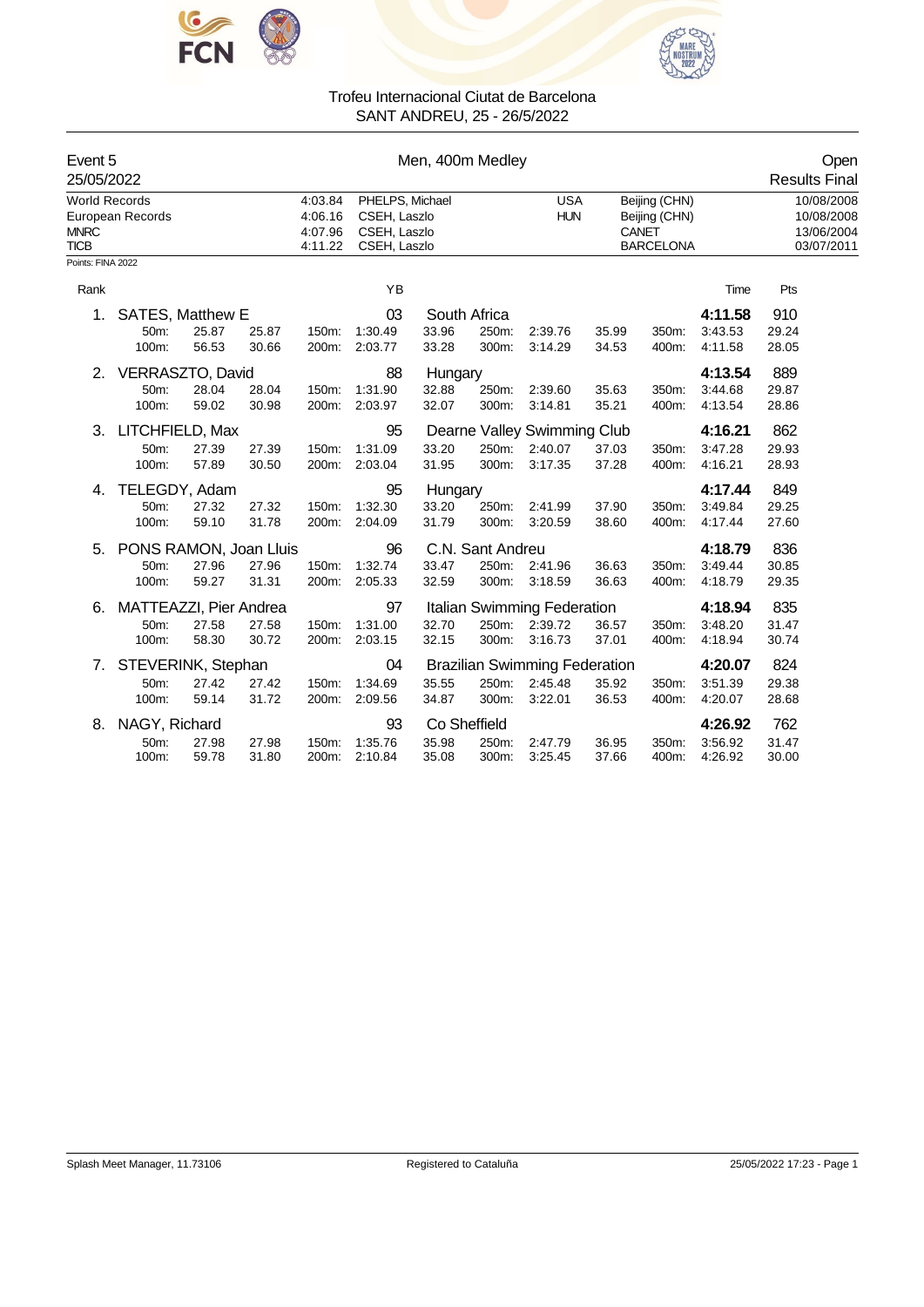



| Event 6<br>25/05/2022                              |                                                    |                                  | Women, 100m Freestyle |                                                                                  |                              |                                      |                                                                      |                |                                                      |  |
|----------------------------------------------------|----------------------------------------------------|----------------------------------|-----------------------|----------------------------------------------------------------------------------|------------------------------|--------------------------------------|----------------------------------------------------------------------|----------------|------------------------------------------------------|--|
| <b>World Records</b><br>Marenostrum<br><b>TICB</b> | European Records                                   | 51.71<br>51.71<br>52.08<br>52.28 |                       | SJOESTROEM, Sarah<br>SJOESTROEM, Sarah<br>SJOESTROEM, Sarah<br>SJOESTROEM, Sarah |                              | <b>SWE</b><br><b>SWE</b>             | Budapest (HUN)<br>Budapest (HUN)<br><b>CANET</b><br><b>BARCELONA</b> |                | 23/07/2017<br>23/07/2017<br>17/06/2013<br>09/07/2017 |  |
| Points: FINA 2022                                  |                                                    |                                  |                       |                                                                                  |                              |                                      |                                                                      |                |                                                      |  |
| Rank                                               |                                                    |                                  | YB                    |                                                                                  |                              |                                      |                                                                      | Time           | Pts                                                  |  |
| 1.                                                 | SANCHEZ, Kayla Noelle<br>26.28<br>50m:             | 26.28<br>100m:                   | 01<br>54.10           | Ajax Swimming<br>27.82                                                           |                              |                                      |                                                                      | 54.10          | 873                                                  |  |
|                                                    | 2. STEENBERGEN, Marrit<br>50m:<br>26.42            | 26.42<br>100m:                   | 00<br>54.76           | 28.34                                                                            |                              | <b>Dutch Swimming Federation</b>     |                                                                      | 54.76          | 842                                                  |  |
|                                                    | 3. WATTEL, Marie<br>26.44<br>50m:                  | 26.44<br>100m:                   | 97<br>54.85           | 28.41                                                                            |                              | Cercle des Nageurs de Marseille      |                                                                      | 54.85          | 837                                                  |  |
|                                                    | 4. BONNET, Charlotte<br>50m:<br>26.56              | 26.56<br>100m:                   | 95<br>54.87           | 28.31                                                                            | <b>Olympic Nice Natation</b> |                                      |                                                                      | 54.87          | 836                                                  |  |
|                                                    | 5. ANDERSON, Freya<br>50m:<br>26.77                | 26.77<br>100m:                   | 01<br>54.99           | 28.22                                                                            | <b>British Swimming</b>      |                                      |                                                                      | 54.99          | 831                                                  |  |
|                                                    | 6. MACNEIL, Margaret<br>50 <sub>m</sub> :<br>26.54 | 26.54<br>100m:                   | 00<br>55.09           | 28.55                                                                            | London Aquatic Club          |                                      |                                                                      | 55.09          | 826                                                  |  |
|                                                    | 7. HOPKIN, Anna<br>50m:<br>26.31                   | 26.31<br>100m:                   | 96<br>55.27           | 28.96                                                                            | <b>British Swimming</b>      |                                      |                                                                      | 55.27          | 818                                                  |  |
| 8.                                                 | MUNOZ DEL CAMPO, Lidon<br>50m:<br>26.61            | 100m:<br>26.61                   | 95<br>55.62           | 29.01                                                                            | C.N. Sant Andreu             |                                      |                                                                      | 55.62          | 803                                                  |  |
|                                                    | 9. SEEMANOVA, Barbora<br>50m:<br>26.60             | 26.60<br>100m:                   | $00\,$<br>55.69       | 29.09                                                                            |                              | <b>Czech National Swimming Team</b>  |                                                                      | 55.69          | 800                                                  |  |
|                                                    | <b>GEMMELL, Erin M</b><br>26.77<br>50m:            | 26.77<br>100m:                   | 04<br>55.69           | 28.92                                                                            | Nation's Capital Swim Club   |                                      |                                                                      | 55.69          | 800                                                  |  |
|                                                    | 11. BUSCH, Kim<br>50m:<br>26.62                    | 26.62<br>100m:                   | 98<br>55.78           | 29.16                                                                            |                              | Dutch Swimming Federation            |                                                                      | 55.78          | 796                                                  |  |
| 13.                                                | PASH, Kelly<br>DIAMANTE, Giovanna<br>50m:<br>27.12 | 100m:<br>27.12                   | 01<br>97<br>55.81     | 28.69                                                                            | University of Texas          | <b>Brazilian Swimming Federation</b> |                                                                      | 55.78<br>55.81 | 796<br>795                                           |  |
|                                                    | 14. CHELIUS, Emma<br>26.90<br>50m:                 | 26.90<br>100m:                   | 96<br>55.91           | South Africa<br>29.01                                                            |                              |                                      |                                                                      | 55.91          | 791                                                  |  |
|                                                    | 15. BRO, Signe<br>50m:<br>26.72                    | 26.72<br>100m:                   | 99<br>55.98           | Denmark<br>29.26                                                                 |                              |                                      |                                                                      | 55.98          | 788                                                  |  |
|                                                    | 16. VAN ROON, Valerie<br>26.85<br>50m:             | 26.85<br>100m:                   | 98<br>56.00           | 29.15                                                                            |                              | <b>Dutch Swimming Federation</b>     |                                                                      | 56.00          | 787                                                  |  |
|                                                    | 17. UGOLKOVA, Maria<br>50m:<br>26.81               | 26.81<br>100m:                   | 89<br>56.04           | Switzerland<br>29.23                                                             |                              |                                      |                                                                      | 56.04          | 785                                                  |  |
|                                                    | 18. MCINTOSH, Summer<br>27.15<br>50m:              | 27.15<br>100m:                   | 06<br>56.05           | 28.90                                                                            | Etobicoke Swim Club          |                                      |                                                                      | 56.05          | 785                                                  |  |
|                                                    | 19. VIEIRA, Ana Carolina<br>50m:<br>26.89          | 26.89<br>100m:                   | 01<br>56.08           | 29.19                                                                            |                              | <b>Brazilian Swimming Federation</b> |                                                                      | 56.08          | 783                                                  |  |
|                                                    | GIELE, Tessa<br>50m:<br>26.97                      | 26.97<br>100m:                   | 02<br>56.08           | 29.11                                                                            |                              | <b>Dutch Swimming Federation</b>     |                                                                      | 56.08          | 783                                                  |  |

Splash Meet Manager, 11.73106 Registered to Cataluña 25/05/2022 9:52 - Page 1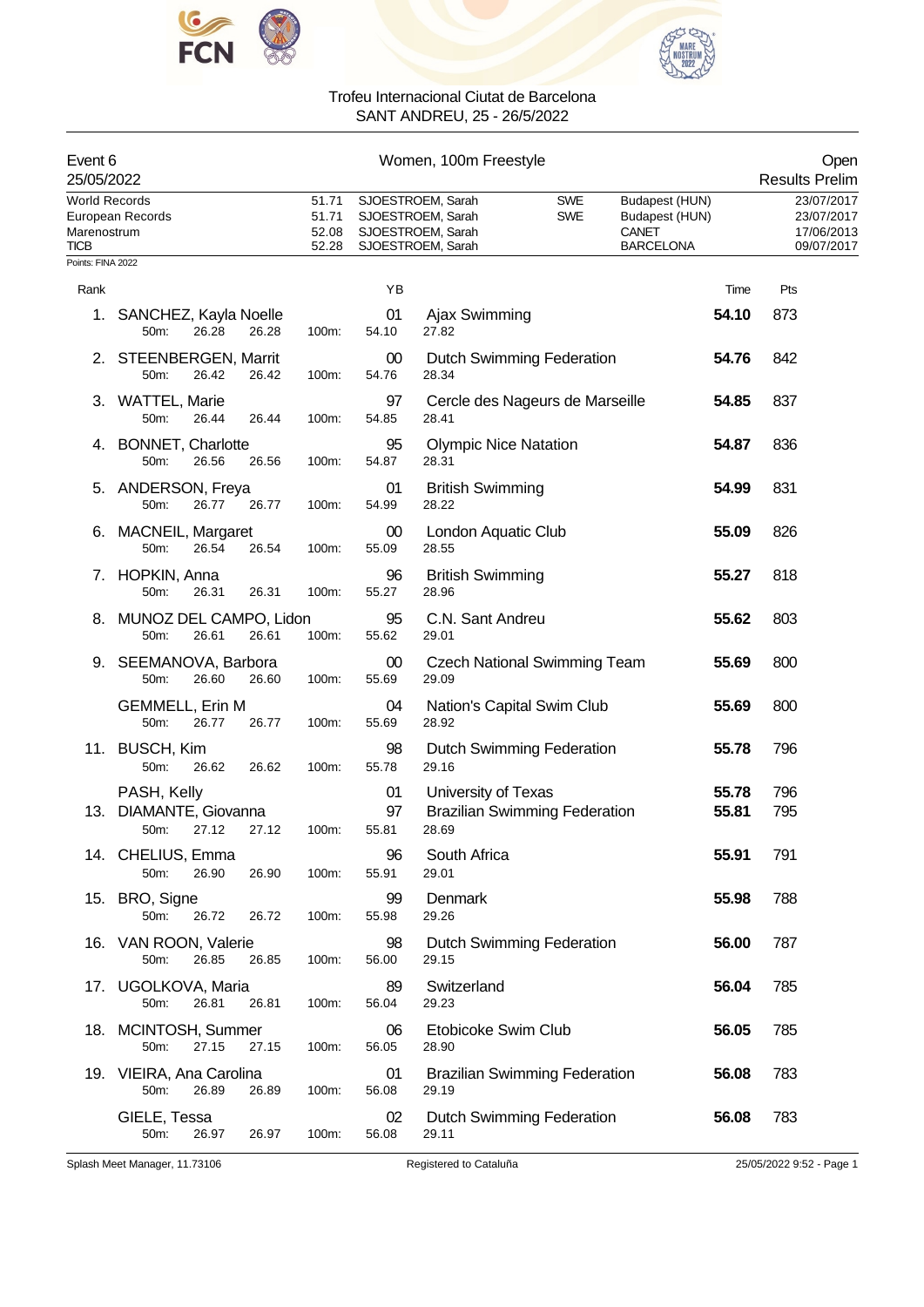



### Event 6, Women, 100m Freestyle, Prelim, Open

| Rank |                                                                                   | ΥB              |                                               | Time  | Pts |
|------|-----------------------------------------------------------------------------------|-----------------|-----------------------------------------------|-------|-----|
|      | 21. KLANCAR, Neza<br>50 <sub>m</sub> :<br>27.47<br>27.47<br>100m:                 | $00\,$<br>56.11 | Slovenia<br>28.64                             | 56.11 | 782 |
|      | 22. LITTLEJOHN, Laura J<br>50m:<br>27.36<br>27.36<br>100m:                        | 04<br>56.23     | Swimming New Zealand<br>28.87                 | 56.23 | 777 |
|      | 23. HINDLEY, Isabella<br>50m:<br>26.93<br>26.93<br>100m:                          | 96<br>56.31     | Swim England<br>29.38                         | 56.31 | 774 |
|      | 24. YOSHII, Momoka<br>50m:<br>26.82<br>26.82<br>100m:                             | 04<br>56.40     | Japan Swimming Federation<br>29.58            | 56.40 | 770 |
|      | 25. GONZALEZ CRIVILLERS, Marta<br>50m:<br>27.08<br>27.08<br>100m:                 | 95<br>56.49     | Federacio Catalana Natacio<br>29.41           | 56.49 | 767 |
|      | 26. CATTERSON, Victoria<br>27.45<br>50m:<br>27.45<br>100m:                        | 01<br>56.50     | Ireland<br>29.05                              | 56.50 | 766 |
|      | 27. MASUDA, Aoi<br>50m:<br>27.24<br>27.24<br>100m:                                | 96<br>56.51     | Japan Swimming Federation<br>29.27            | 56.51 | 766 |
|      | 28. TOUATI, Assia<br>50 <sub>m</sub> :<br>27.92<br>27.92<br>100m:                 | 95<br>56.65     | Dauphins du TOEC<br>28.73                     | 56.65 | 760 |
|      | 29. SAVARD, Katerine<br>50m:<br>27.45<br>27.45<br>100m:                           | 93<br>56.78     | Club Aquatique Montreal<br>29.33              | 56.78 | 755 |
|      | 30. TEIJONSALO, Fanny<br>50m:<br>27.75<br>27.75<br>100m:                          | 96<br>56.83     | <b>Team Finland</b><br>29.08                  | 56.83 | 753 |
|      | 31. JORUNNARDOTTIR, Snaefridu Sol<br>100m:<br>50 <sub>m</sub> :<br>27.61<br>27.61 | 00<br>56.96     | Iceland<br>29.35                              | 56.96 | 748 |
|      | 32. MEDEIROS REIS, Giovana<br>50m:<br>27.12<br>27.12<br>100m:                     | 04<br>57.06     | <b>Brazilian Swimming Federation</b><br>29.94 | 57.06 | 744 |
|      | 33. BERGMAN, Hanna<br>50m:<br>27.55<br>27.55<br>100m:                             | 01<br>57.07     | Poseidon<br>29.52                             | 57.07 | 743 |
|      | 34. CAMPABADAL AMEZCUA, Ainhoa<br>27.70<br>50 <sub>m</sub><br>27.70<br>100m:      | 03<br>57.08     | España<br>29.38                               | 57.08 | 743 |
|      | 35. CERACCHI, Rachele<br>50m:<br>27.74<br>27.74<br>100m:                          | 98<br>57.09     | Cs Carabinieri<br>29.35                       | 57.09 | 743 |
|      | MROZINSKI, Julia<br>27.24<br>27.24<br>100m:<br>50m:                               | $00\,$<br>57.09 | SC Wiesbaden 1911<br>29.85                    | 57.09 | 743 |
|      | 37. STANISAVLJEVIC, Nina<br>27.11<br>27.11<br>100m:<br>50m:                       | 04<br>57.10     | Dubocica<br>29.99                             | 57.10 | 742 |
|      | 38. VANOTTERDIJK, Roos<br>50m:<br>27.94<br>27.94<br>100m:                         | 05<br>57.14     | Vlaamse Zwemfederatie<br>29.20                | 57.14 | 741 |
|      | 39. GOLOVATI, Daria<br>50m:<br>27.54<br>27.54<br>100m:                            | 05<br>57.18     | Israel<br>29.64                               | 57.18 | 739 |
|      | 40. IBANEZ HERNANDEZ, Nerea<br>27.50<br>27.50<br>100m:<br>50m:                    | 99<br>57.24     | C.N. Sabadell<br>29.74                        | 57.24 | 737 |
|      | 41. BIAGIOLI, Paola<br>50m:<br>27.68<br>27.68<br>100m:                            | 97<br>57.25     | Cs Carabinieri<br>29.57                       | 57.25 | 736 |
|      | 42. DALEY, Elan<br>50m:<br>27.44<br>27.44<br>100m:                                | 05<br>57.29     | Markham Aquatic Club<br>29.85                 | 57.29 | 735 |

Splash Meet Manager, 11.73106 Registered to Cataluña 25/05/2022 9:52 - Page 2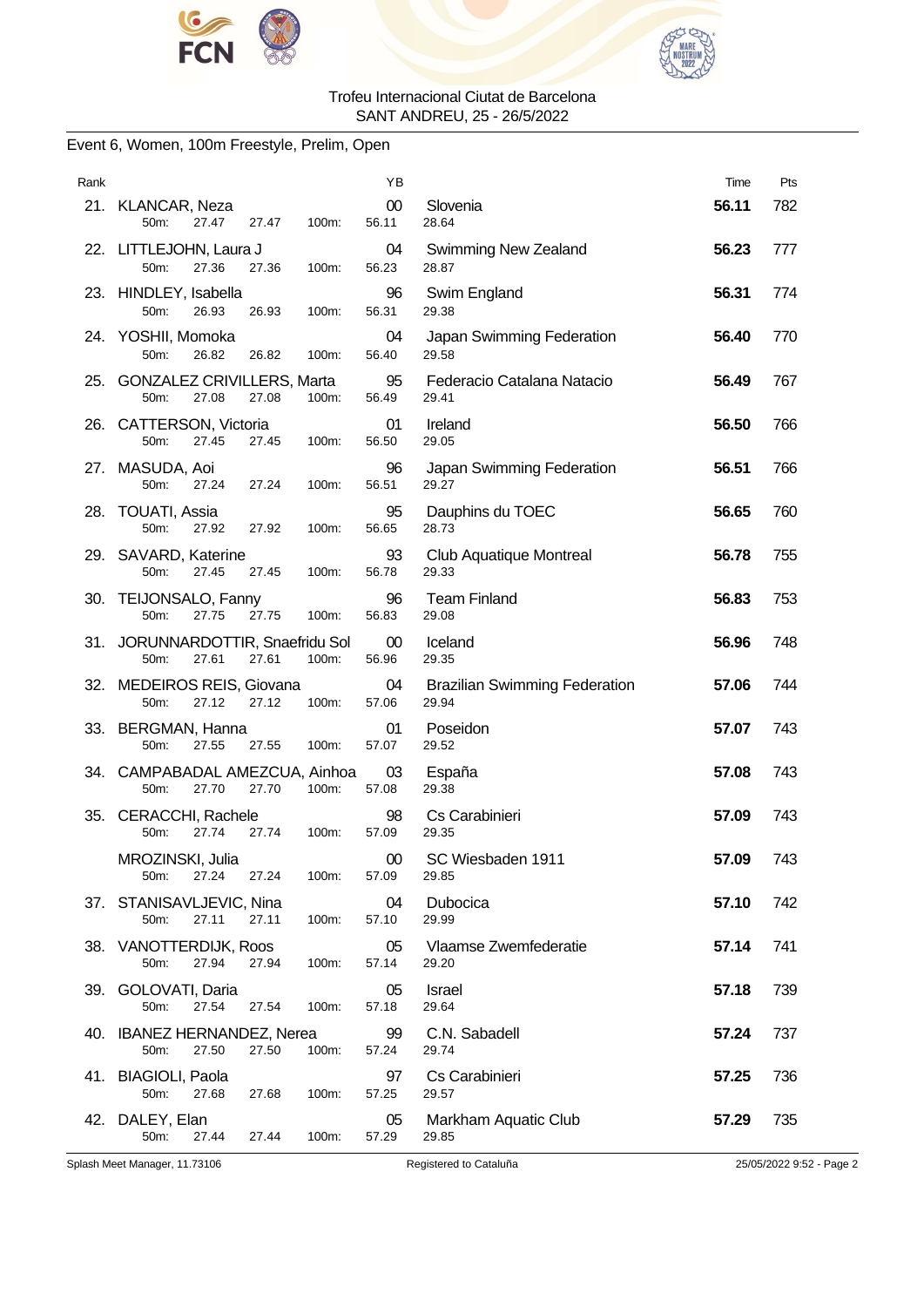



### Event 6, Women, 100m Freestyle, Prelim, Open

| Rank |                                                                  | ΥB                       |                                               | Time  | Pts |
|------|------------------------------------------------------------------|--------------------------|-----------------------------------------------|-------|-----|
|      | 43. JUNEVIK, Sara<br>27.61<br>27.61<br>100m:<br>50m:             | 00<br>57.35              | <b>Falu SS</b><br>29.74                       | 57.35 | 733 |
|      | 44. VERRASZTO, Evelyn<br>50m:<br>28.05<br>28.05<br>100m:         | 89<br>57.41              | Hungary<br>29.36                              | 57.41 | 730 |
|      | 45. PODGER, Jessica<br>50m:<br>28.06<br>28.06<br>100m:           | 01<br>57.55              | Loughboro Un<br>29.49                         | 57.55 | 725 |
|      | 46. VAN SELM, Tamryn<br>50m:<br>27.84<br>27.84<br>100m:          | 04<br>57.56              | Swim England<br>29.72                         | 57.56 | 725 |
|      | 47. FERREIRA, Lorrane C<br>50m:<br>27.38<br>27.38<br>100m:       | 93<br>57.57              | <b>Brazilian Swimming Federation</b><br>30.19 | 57.57 | 724 |
|      | 48. URBANIAK, Anastasia<br>50m:<br>28.06<br>100m:<br>28.06       | $00\,$<br>57.60          | Ligue Bourgogne Franche-Comte<br>29.54        | 57.60 | 723 |
|      | 49. KOBORI, Waka<br>50m:<br>28.30<br>28.30<br>100m:              | 00 <sup>°</sup><br>57.64 | Japan Swimming Federation<br>29.34            | 57.64 | 722 |
|      | 50. MARTINS, Francisca Soares<br>50m:<br>28.28<br>28.28<br>100m: | 03<br>57.74              | Foca Quinta da Lixa CNF<br>29.46              | 57.74 | 718 |
|      | 51. HERRERO LAZARO, Alba<br>50m:<br>28.20<br>28.20<br>100m:      | 02<br>57.76              | España<br>29.56                               | 57.76 | 717 |
|      | 52. VANHAUWAERT, Lotte<br>50m:<br>27.92<br>27.92<br>100m:        | 04<br>57.77              | Vlaamse Zwemfederatie<br>29.85                | 57.77 | 717 |
|      | 53. HEIDEYER, Mika<br>50m:<br>28.22<br>28.22<br>100m:            | $00\,$<br>57.85          | <b>Cn Antibes</b><br>29.63                    | 57.85 | 714 |
|      | 54. HEITMANN, Maria Paula<br>50m:<br>28.11<br>28.11<br>100m:     | 99<br>57.87              | <b>Brazilian Swimming Federation</b><br>29.76 | 57.87 | 713 |
| 55.  | TOURETSKI, Sasha<br>50m:<br>27.44<br>27.44<br>100m:              | 94<br>57.94              | Switzerland<br>30.50                          | 57.94 | 710 |
|      | 56. RIORDAN, Erin<br>50m:<br>28.25<br>100m:<br>28.25             | 99<br>57.99              | National Centre Dublin<br>29.74               | 57.99 | 709 |
|      | 57. DELCOMMUNE, Zinke<br>27.94<br>50m:<br>27.94<br>100m:         | 05<br>58.06              | Vlaamse Zwemfederatie<br>30.12                | 58.06 | 706 |
|      | 58. DELNO, Marjolein<br>28.52<br>50m:<br>28.52<br>100m:          | 94<br>58.17              | SC Wiesbaden 1911<br>29.65                    | 58.17 | 702 |
|      | 59. STJERNHOLM, Liva<br>28.34<br>50m:<br>28.34<br>100m:          | 04<br>58.24              | Svoemmeklubben Triton Ballerup<br>29.90       | 58.24 | 699 |
|      | 60. SANTAMARIA LOSADA, Diana<br>50m:<br>28.02<br>28.02<br>100m:  | 05<br>58.35              | Federacion Andaluza Natacion<br>30.33         | 58.35 | 695 |
|      | 61. OSBORNE, Summer<br>50m:<br>28.12<br>28.12<br>100m:           | 05<br>58.43              | North Shore Swimming Club<br>30.31            | 58.43 | 693 |
|      | 62. CANUTO, Cecilia<br>28.62<br>50m:<br>28.62<br>100m:           | $00\,$<br>58.54          | Unicusano Aurelia Nuoto<br>29.92              | 58.54 | 689 |
|      | 63. MUZITO, Gloria<br>50m:<br>28.09<br>28.09<br>100m:            | 02<br>58.55              | Njurunda<br>30.46                             | 58.55 | 688 |
| 64.  | THORMALM, Alma<br>50m:<br>28.21<br>28.21<br>100m:                | 96<br>58.65              | Jonkopings Simsallskap<br>30.44               | 58.65 | 685 |

Splash Meet Manager, 11.73106 Registered to Cataluña 25/05/2022 9:52 - Page 3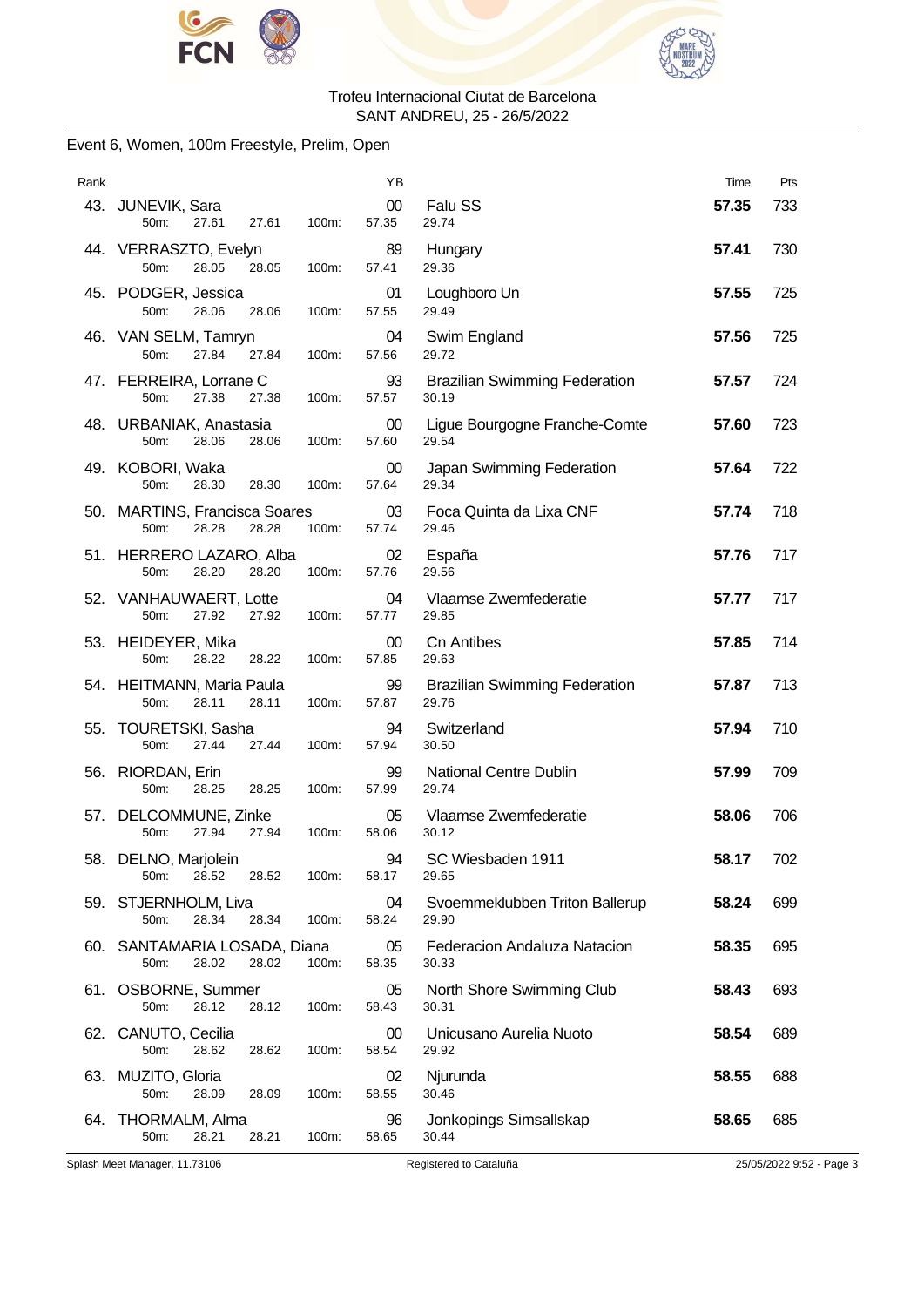



### Event 6, Women, 100m Freestyle, Prelim, Open

| Rank                                                         |                                                                                                                                   |       | YB                                     |                                                                                                                                                                            | Time  | Pts |
|--------------------------------------------------------------|-----------------------------------------------------------------------------------------------------------------------------------|-------|----------------------------------------|----------------------------------------------------------------------------------------------------------------------------------------------------------------------------|-------|-----|
| 64.                                                          | ALMEIDA, Nathalia<br>28.34<br>50m:<br>28.34                                                                                       | 100m: | 96<br>58.65                            | Unisanta<br>30.31                                                                                                                                                          | 58.65 | 685 |
| 66.                                                          | GANGL, Nina<br>50m:<br>28.35<br>28.35                                                                                             | 100m: | 03<br>58.71                            | Austria<br>30.36                                                                                                                                                           | 58.71 | 683 |
|                                                              | 67. LUNDBLAD, Alicia<br>50m:<br>28.20<br>28.20                                                                                    | 100m: | 01<br>58.78                            | Helsingborg Simsaellskap<br>30.58                                                                                                                                          | 58.78 | 680 |
| 68.                                                          | PIGREE, Analia<br>50m:<br>28.84<br>28.84                                                                                          | 100m: | 01<br>58.79                            | Canet 66 Natation<br>29.95                                                                                                                                                 | 58.79 | 680 |
|                                                              | 69. SPADONI, Marina K<br>50m:<br>28.39<br>28.39                                                                                   | 100m: | 93<br>59.05                            | <b>Club Seminole</b><br>30.66                                                                                                                                              | 59.05 | 671 |
| 70.                                                          | TISSANDIE, Camille<br>50m:<br>28.53<br>28.53                                                                                      | 100m: | 04<br>59.09                            | Centre National d'entrainement Font-Rome 59.09<br>30.56                                                                                                                    |       | 670 |
| 71.                                                          | MARKOVIC, Jana<br>50m:<br>28.64<br>28.64                                                                                          | 100m: | 04<br>59.26                            | Dubocica<br>30.62                                                                                                                                                          | 59.26 | 664 |
| 72.                                                          | ORBAN, Kristina<br>28.74<br>28.74<br>50m:                                                                                         | 100m: | 04<br>59.73                            | Malmo Kappsimningsklubb<br>30.99                                                                                                                                           | 59.73 | 648 |
|                                                              | 73. STEJSKAL, Cassandra<br>28.62<br>50m:<br>28.62                                                                                 | 100m: | 00<br>59.77                            | Usher<br>31.15                                                                                                                                                             | 59.77 | 647 |
| DNS<br><b>DNS</b><br><b>DNS</b><br>WDR.<br>WDR<br>WDR<br>WDR | VERES, Laura<br>KOST, Nina<br>MASSE, Kylie<br><b>RODRIGUES, Aline</b><br>ERIKSSON, Hanna<br>THORMALM, Klara<br>OLEKSIAK, Penelope |       | 05<br>95<br>96<br>95<br>99<br>98<br>00 | Hungary<br>Switzerland<br><b>Toronto Swim Club</b><br><b>Brazilian Swimming Federation</b><br>Jonkopings Simsallskap<br>Jonkopings Simsallskap<br><b>Toronto Swim Club</b> |       |     |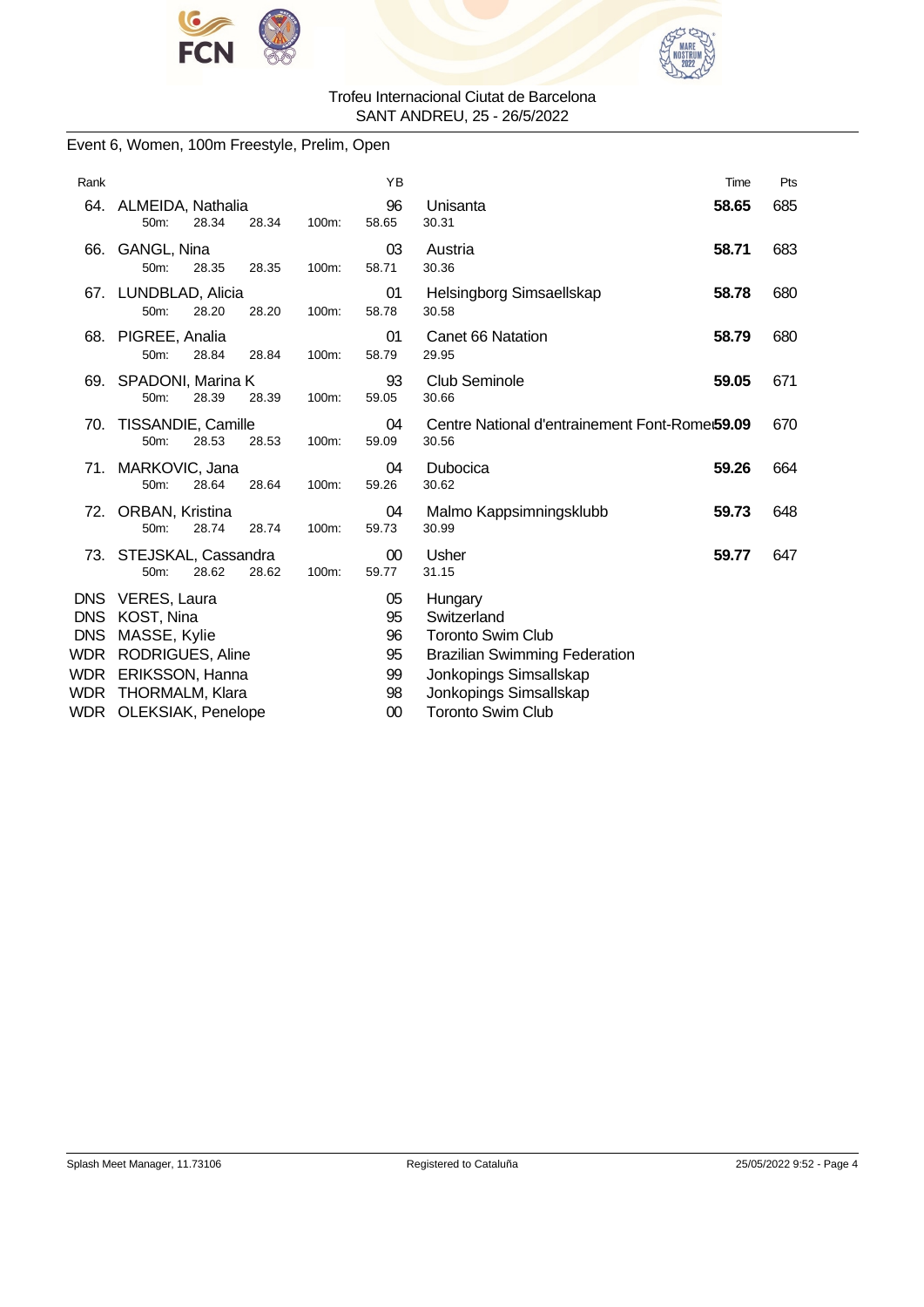



| Event 6<br>25/05/2022                       |                                  |       |       |                                  |                 | Open<br><b>Results Finals</b>                                                    |                                      |                                                                      |       |                                                      |
|---------------------------------------------|----------------------------------|-------|-------|----------------------------------|-----------------|----------------------------------------------------------------------------------|--------------------------------------|----------------------------------------------------------------------|-------|------------------------------------------------------|
| <b>World Records</b><br><b>MNRC</b><br>TICB | European Records                 |       |       | 51.71<br>51.71<br>52.08<br>52.28 |                 | SJOESTROEM, Sarah<br>SJOESTROEM, Sarah<br>SJOESTROEM, Sarah<br>SJOESTROEM, Sarah | <b>SWE</b><br><b>SWE</b>             | Budapest (HUN)<br>Budapest (HUN)<br><b>CANET</b><br><b>BARCELONA</b> |       | 23/07/2017<br>23/07/2017<br>17/06/2013<br>09/07/2017 |
| Points: FINA 2022                           |                                  |       |       |                                  |                 |                                                                                  |                                      |                                                                      |       |                                                      |
| Rank                                        |                                  |       |       |                                  | YB              |                                                                                  |                                      |                                                                      | Time  | Pts                                                  |
| Final A                                     |                                  |       |       |                                  |                 |                                                                                  |                                      |                                                                      |       |                                                      |
|                                             | 1. STEENBERGEN, Marrit<br>50m:   | 26.22 | 26.22 | 100m:                            | $00\,$<br>54.16 | 27.94                                                                            | <b>Dutch Swimming Federation</b>     |                                                                      | 54.16 | 870                                                  |
| 2.                                          | SANCHEZ, Kayla Noelle<br>50m:    | 26.29 | 26.29 | 100m:                            | 01<br>54.24     | Ajax Swimming<br>27.95                                                           |                                      |                                                                      | 54.24 | 866                                                  |
|                                             | 3. MACNEIL, Margaret<br>50m:     | 26.33 | 26.33 | 100m:                            | 00<br>54.38     | London Aquatic Club<br>28.05                                                     |                                      |                                                                      | 54.38 | 859                                                  |
| 4.                                          | HOPKIN, Anna<br>50m:             | 26.19 | 26.19 | 100m:                            | 96<br>54.61     | <b>British Swimming</b><br>28.42                                                 |                                      |                                                                      | 54.61 | 848                                                  |
| 5.                                          | <b>WATTEL, Marie</b><br>50m:     | 26.10 | 26.10 | 100m:                            | 97<br>54.70     | 28.60                                                                            | Cercle des Nageurs de Marseille      |                                                                      | 54.70 | 844                                                  |
|                                             | 6. ANDERSON, Freya<br>50m:       | 26.59 | 26.59 | 100m:                            | 01<br>54.77     | <b>British Swimming</b><br>28.18                                                 |                                      |                                                                      | 54.77 | 841                                                  |
| $\mathcal{L}$ .                             | <b>BONNET, Charlotte</b><br>50m: | 26.53 | 26.53 | 100m:                            | 95<br>54.80     | <b>Olympic Nice Natation</b><br>28.27                                            |                                      |                                                                      | 54.80 | 840                                                  |
| 8.                                          | <b>GEMMELL, Erin M</b><br>50m:   | 26.64 | 26.64 | 100m:                            | 04<br>55.62     | 28.98                                                                            | Nation's Capital Swim Club           |                                                                      | 55.62 | 803                                                  |
| Final B                                     |                                  |       |       |                                  |                 |                                                                                  |                                      |                                                                      |       |                                                      |
|                                             | 9. BUSCH, Kim<br>50m:            | 26.25 | 26.25 | 100m:                            | 98<br>55.20     | 28.95                                                                            | Dutch Swimming Federation            |                                                                      | 55.20 | 822                                                  |
|                                             | 10. SEEMANOVA, Barbora<br>50m:   | 26.79 | 26.79 | 100m:                            | 00<br>55.27     | 28.48                                                                            | <b>Czech National Swimming Team</b>  |                                                                      | 55.27 | 818                                                  |
|                                             | 11. BRO, Signe<br>50m:           | 26.69 | 26.69 | 100m:                            | 99<br>55.33     | Denmark<br>28.64                                                                 |                                      |                                                                      | 55.33 | 816                                                  |
|                                             | 12. DIAMANTE, Giovanna<br>50m:   | 26.93 | 26.93 | 100m:                            | 97<br>55.51     | 28.58                                                                            | <b>Brazilian Swimming Federation</b> |                                                                      | 55.51 | 808                                                  |
|                                             | 13. VAN ROON, Valerie<br>50m:    | 26.40 | 26.40 | 100m:                            | 98<br>55.87     | 29.47                                                                            | <b>Dutch Swimming Federation</b>     |                                                                      | 55.87 | 792                                                  |
|                                             | 14. CHELIUS, Emma<br>50m:        | 26.84 | 26.84 | 100m:                            | 96<br>55.89     | South Africa<br>29.05                                                            |                                      |                                                                      | 55.89 | 791                                                  |
|                                             | 15. UGOLKOVA, Maria<br>50m:      | 27.01 | 27.01 | 100m:                            | 89<br>56.13     | Switzerland<br>29.12                                                             |                                      |                                                                      | 56.13 | 781                                                  |
|                                             | 16. PASH, Kelly<br>50m:          | 27.17 | 27.17 | 100m:                            | 01<br>56.46     | University of Texas<br>29.29                                                     |                                      |                                                                      | 56.46 | 768                                                  |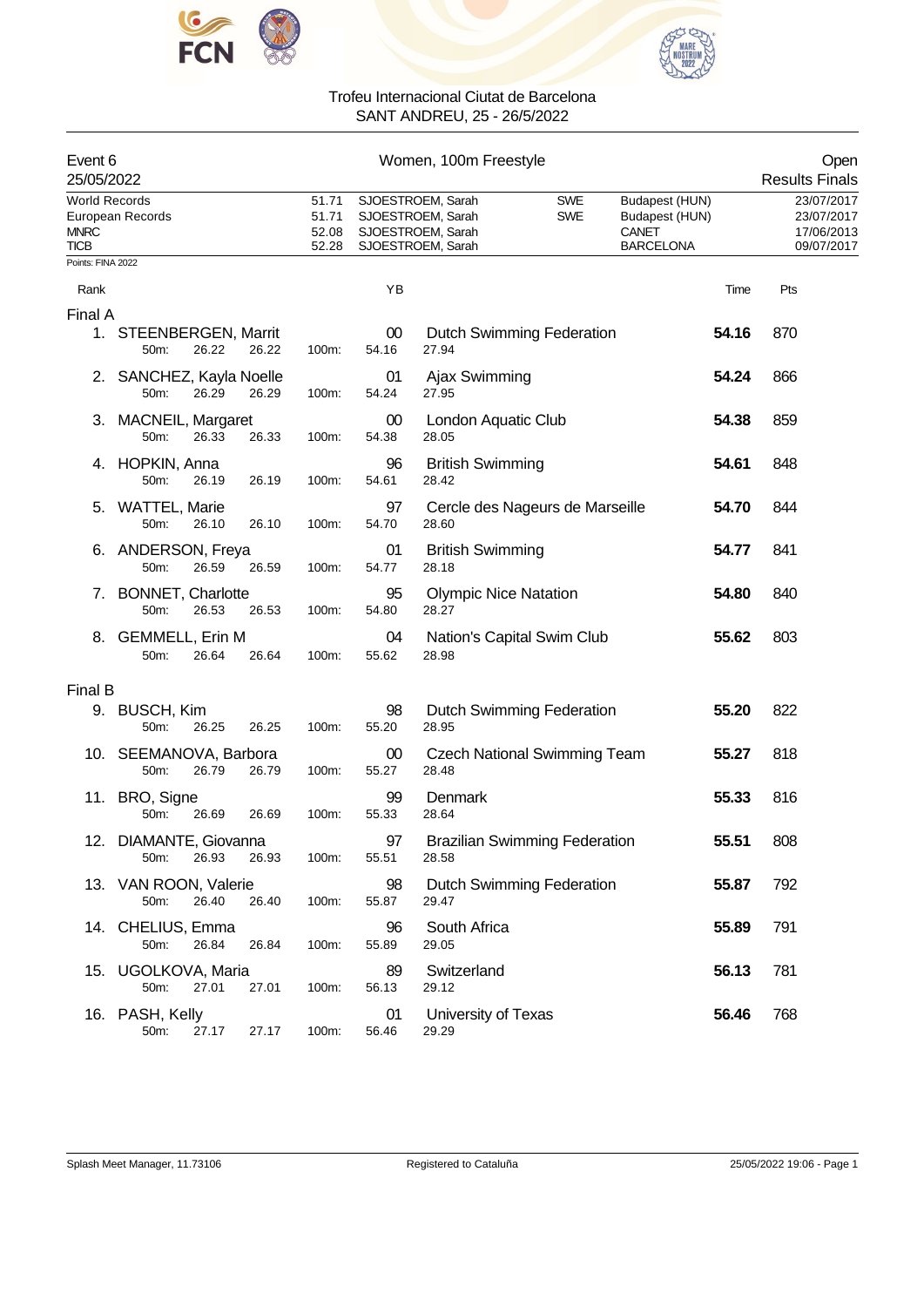



|                  |                  |                                                       | Women, 100m Freestyle           |       | Open<br><b>Results Swim Off Prelim</b>                               |                  |                                                                   |                        |
|------------------|------------------|-------------------------------------------------------|---------------------------------|-------|----------------------------------------------------------------------|------------------|-------------------------------------------------------------------|------------------------|
|                  |                  | 51.71                                                 | <b>SWE</b><br>SJOESTROEM, Sarah |       |                                                                      | Budapest (HUN)   | 23/07/2017                                                        |                        |
| European Records |                  | 51.71                                                 |                                 |       | <b>SWE</b>                                                           | Budapest (HUN)   |                                                                   | 23/07/2017             |
|                  |                  | 52.08                                                 |                                 |       |                                                                      | CANET            |                                                                   | 17/06/2013             |
|                  |                  | 52.28                                                 |                                 |       |                                                                      | <b>BARCELONA</b> |                                                                   | 09/07/2017             |
|                  |                  |                                                       |                                 |       |                                                                      |                  |                                                                   |                        |
|                  |                  |                                                       | ΥB                              |       |                                                                      |                  |                                                                   | <b>Pts</b>             |
| 26.63<br>50m     | 26.63            | 100m:                                                 | 04<br>55.33                     | 28.70 |                                                                      |                  |                                                                   | 816                    |
|                  |                  |                                                       | 00                              |       |                                                                      |                  |                                                                   | 814                    |
|                  | $50m$ :<br>26.46 | <b>GEMMELL, Erin M</b><br>SEEMANOVA, Barbora<br>26.46 | $100m$ :                        | 55.37 | SJOESTROEM, Sarah<br>SJOESTROEM, Sarah<br>SJOESTROEM, Sarah<br>28.91 |                  | Nation's Capital Swim Club<br><b>Czech National Swimming Team</b> | Time<br>55.33<br>55.37 |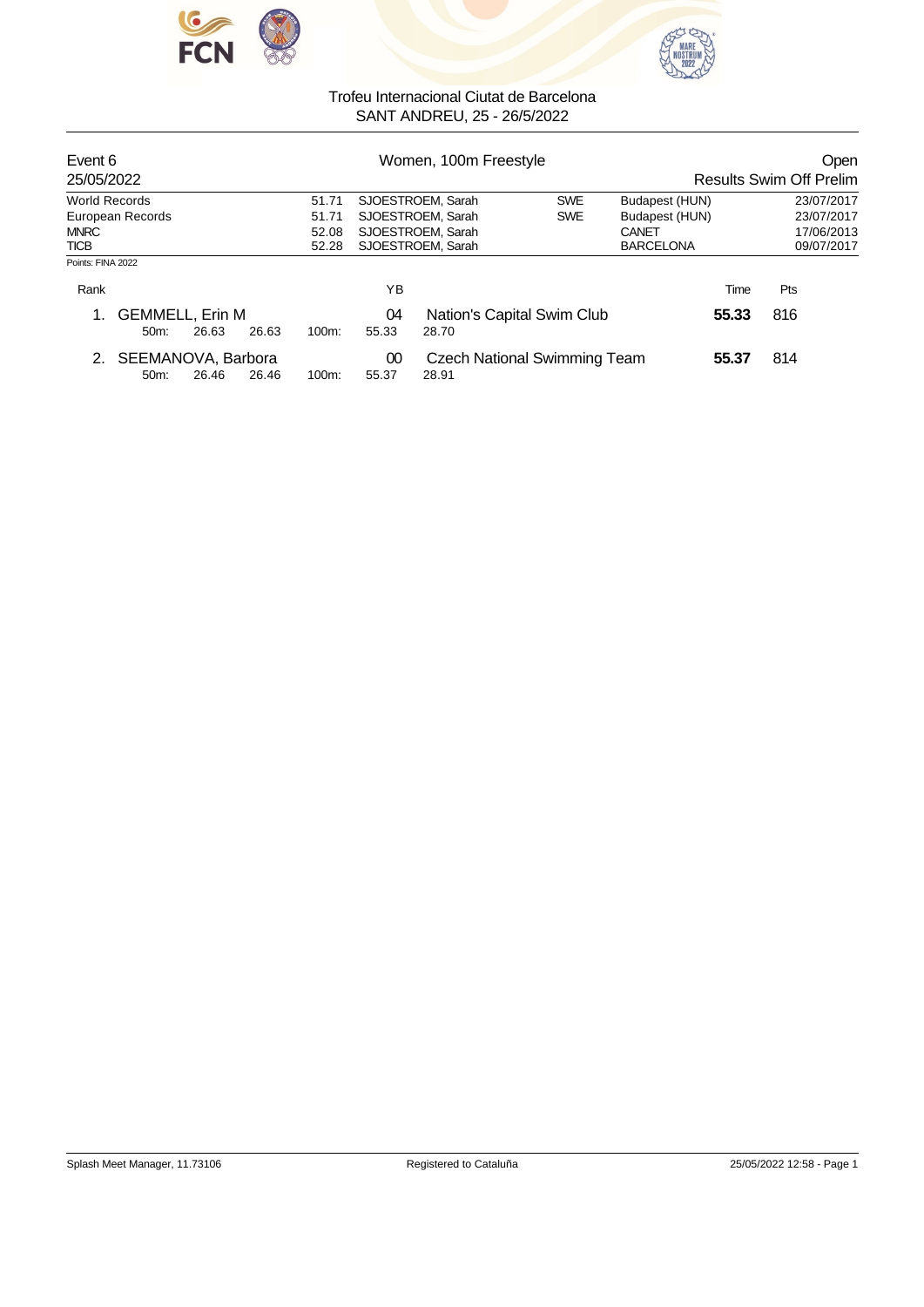



| Event 7<br>25/05/2022                                             |                                            |       |                                           |                                                  | Men, 100m Backstroke                                     |                                                      |                                                                                   |               | Open<br><b>Results Prelim</b>                                      |
|-------------------------------------------------------------------|--------------------------------------------|-------|-------------------------------------------|--------------------------------------------------|----------------------------------------------------------|------------------------------------------------------|-----------------------------------------------------------------------------------|---------------|--------------------------------------------------------------------|
| <b>World Records</b><br>Marenostrum<br>Marenostrum<br><b>TICB</b> | European Records                           |       | 51.85<br>51.98<br>53.08<br>53.08<br>53.08 | MURPHY, Ryan F<br>RYLOV, Evgeny<br>IRIE, Ryosuke | GONZALEZ DE OLIVEIRA, Hugo<br>GONZALEZ DE OLIVEIRA, Hugo | <b>USA</b><br><b>RUS</b><br><b>ESP</b><br><b>ESP</b> | Rio (BRA)<br>Tokyo (JPN)<br><b>MONACO</b><br><b>BARCELONA</b><br><b>BARCELONA</b> |               | 13/08/2016<br>27/07/2021<br>06/06/2010<br>05/06/2021<br>05/06/2021 |
| Points: FINA 2022                                                 |                                            |       |                                           | YB                                               |                                                          |                                                      |                                                                                   |               | Pts                                                                |
| Rank<br>1.                                                        | IRIE, Ryosuke<br>50m:<br>26.17             | 26.17 | 100m:                                     | 90<br>53.80                                      | Japan Swimming Federation<br>27.63                       |                                                      |                                                                                   | Time<br>53.80 | 895                                                                |
| 2.                                                                | COETZE, Pieter<br>50m:<br>26.35            | 26.35 | 100m:                                     | 04<br>54.23                                      | South Africa<br>27.88                                    |                                                      |                                                                                   | 54.23         | 874                                                                |
| З.                                                                | FRANTA, Tomas<br>50m:<br>26.22             | 26.22 | 100m:                                     | 98<br>54.69                                      | <b>Czech National Swimming Team</b><br>28.47             |                                                      |                                                                                   | 54.69         | 852                                                                |
| 4.                                                                | CECCON, Thomas<br>50m:<br>26.61            | 26.61 | 100m:                                     | 01<br>54.70                                      | Italian Swimming Federation<br>28.09                     |                                                      |                                                                                   | 54.70         | 851                                                                |
| 5.                                                                | STEWART, Coleman<br>27.52<br>50m:          | 27.52 | 100m:                                     | 98<br>55.42                                      | <b>Wolfpack Elite</b><br>27.90                           |                                                      |                                                                                   | 55.42         | 818                                                                |
| 6.                                                                | <b>GREENBANK, Luke</b><br>50m:<br>27.15    | 27.15 | 100m:                                     | 97<br>55.55                                      | <b>British Swimming</b><br>28.40                         |                                                      |                                                                                   | 55.55         | 813                                                                |
| 7.                                                                | <b>BASSETO, Guilherme</b><br>50m:<br>26.28 | 26.28 | 100m:                                     | 97<br>55.63                                      | <b>Brazilian Swimming Federation</b><br>29.35            |                                                      |                                                                                   | 55.63         | 809                                                                |
| 8.                                                                | TOUMARKIN, Yakov Yan<br>50m:<br>27.11      | 27.11 | 100m:                                     | 92<br>55.70                                      | <b>Israel</b><br>28.59                                   |                                                      |                                                                                   | 55.70         | 806                                                                |
| 9.                                                                | <b>GERCHIK, David</b><br>50m:<br>26.48     | 26.48 | 100m:                                     | 01<br>55.71                                      | <b>Israel</b><br>29.23                                   |                                                      |                                                                                   | 55.71         | 806                                                                |
|                                                                   | 10. STEWART, Samuel<br>50m:<br>27.04       | 27.04 | 100m:                                     | 97<br>55.78                                      | <b>USA Swimming</b><br>28.74                             |                                                      |                                                                                   | 55.78         | 803                                                                |
|                                                                   | 11. HASSAN, Mohamed Samy<br>50m:<br>27.25  | 27.25 | 100m:                                     | 97<br>56.14                                      | Egypt<br>28.89                                           |                                                      |                                                                                   | 56.14         | 787                                                                |
| 12.                                                               | <b>LAMBERTI, Michele</b><br>50m:<br>27.18  | 27.18 | 100m:                                     | 00<br>56.17                                      | Italian Swimming Federation<br>28.99                     |                                                      |                                                                                   | 56.17         | 786                                                                |
|                                                                   | 13. KNEDLA, Miroslav<br>50m:<br>26.94      | 26.94 | 100m:                                     | 05<br>56.18                                      | Czech Team<br>29.24                                      |                                                      |                                                                                   | 56.18         | 786                                                                |
|                                                                   | 14. DELL, Zachary W<br>50m:<br>27.06       | 27.06 | 100m:                                     | 01<br>56.19                                      | <b>Swimming New Zealand</b><br>29.13                     |                                                      |                                                                                   | 56.19         | 785                                                                |
|                                                                   | 15. ACEVEDO, Javier<br>50m:<br>27.71       | 27.71 | 100m:                                     | 98<br>56.26                                      | Markham Aquatic Club<br>28.55                            |                                                      |                                                                                   | 56.26         | 782                                                                |
|                                                                   | 16. LEYTROVSKIY, Mihael<br>50m:<br>27.28   | 27.28 | 100m:                                     | 99<br>56.66                                      | Israel<br>29.38                                          |                                                      |                                                                                   | 56.66         | 766                                                                |
|                                                                   | 17. FOLLOWS, Kane B<br>27.10<br>50m:       | 27.10 | 100m:                                     | 97<br>56.68                                      | <b>Swimming New Zealand</b><br>29.58                     |                                                      |                                                                                   | 56.68         | 765                                                                |
|                                                                   | 18. RESTIVO, Matteo<br>27.38<br>50m:       | 27.38 | 100m:                                     | 94<br>56.73                                      | Cs Carabinieri<br>29.35                                  |                                                      |                                                                                   | 56.73         | 763                                                                |
|                                                                   | MATHIEU, Geoffroy<br>27.44<br>50m:         | 27.44 | 100m:                                     | 23<br>56.73                                      | <b>Stade Clermontois Natation</b><br>29.29               |                                                      |                                                                                   | 56.73         | 763                                                                |

Splash Meet Manager, 11.73106 Registered to Cataluña 25/05/2022 10:10 - Page 1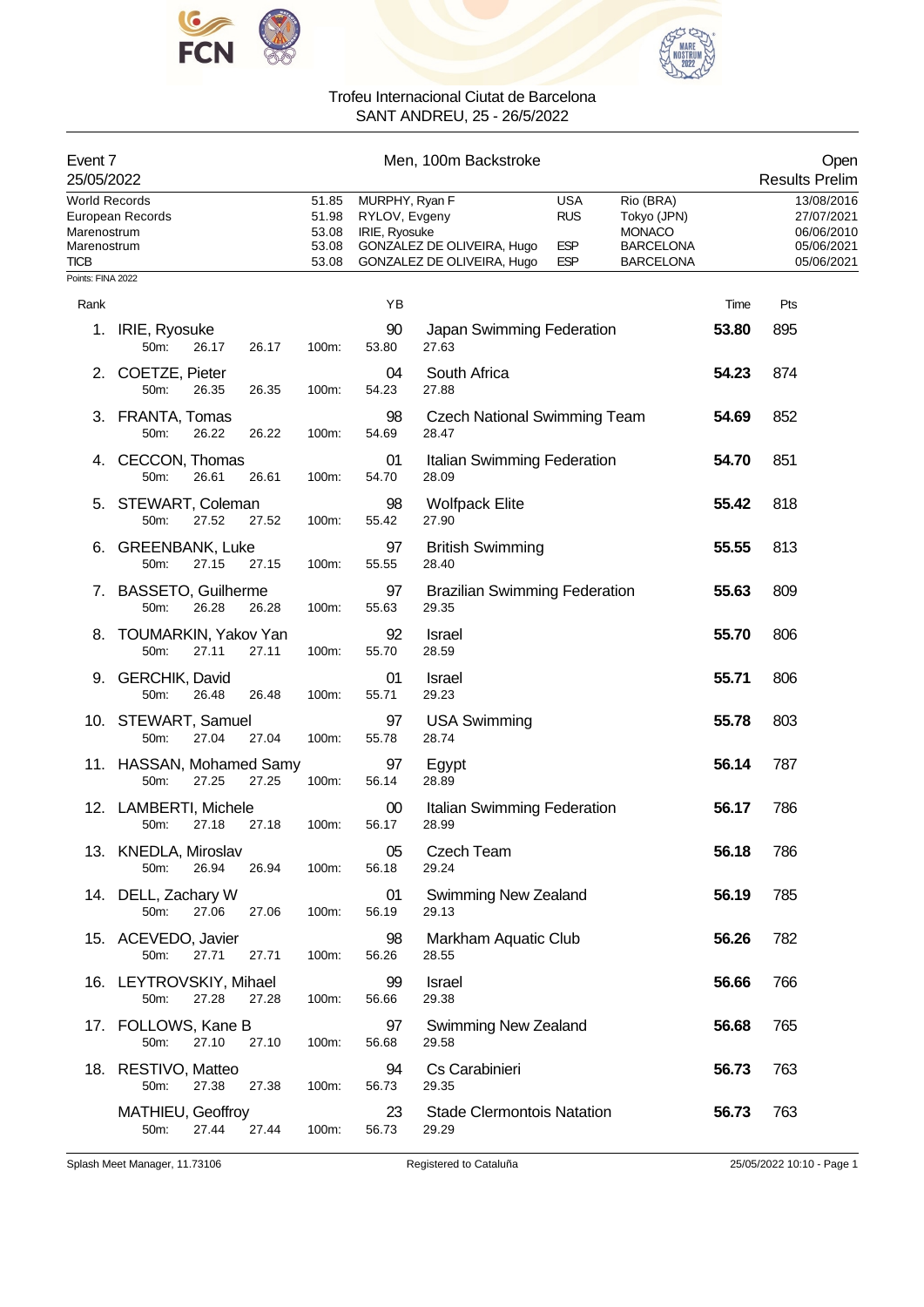



### Event 7, Men, 100m Backstroke, Prelim, Open

| Rank |                                                                     | YB              |                                                         | Time  | Pts |
|------|---------------------------------------------------------------------|-----------------|---------------------------------------------------------|-------|-----|
|      | 20. DESANGLES, Alexandre<br>27.85<br>27.85<br>100m:<br>50m:         | 04<br>56.75     | Centre National d'entrainement Font-Rome:56.75<br>28.90 |       | 762 |
|      | 21. MARAANA, Adam<br>50m:<br>27.24<br>27.24<br>100m:                | 03<br>56.93     | Israel<br>29.69                                         | 56.93 | 755 |
|      | 22. SANTOS MARTIN, Adrian<br>27.43<br>50m:<br>27.43<br>100m:        | 02<br>56.97     | Federacio Catalana Natacio<br>29.54                     | 56.97 | 753 |
|      | WILLIAMS, Brodie<br>50m:<br>27.66<br>100m:<br>27.66                 | 99<br>56.97     | <b>British Swimming</b><br>29.31                        | 56.97 | 753 |
|      | 24. BRUNELLA, Matteo<br>50m:<br>27.83<br>27.83<br>100m:             | 99<br>57.12     | Unicusano Aurelia Nuoto<br>29.29                        | 57.12 | 747 |
|      | 25. BRUN, Christophe<br>50m:<br>27.64<br>27.64<br>100m:             | 98<br>57.19     | <b>Cn Antibes</b><br>29.55                              | 57.19 | 745 |
|      | 26. LELLIOTT, Jay<br>50m:<br>27.76<br>100m:<br>27.76                | 95<br>57.28     | Swim England<br>29.52                                   | 57.28 | 741 |
|      | 27. SANCHEZ CASTILLO, Pedro<br>50m:<br>28.06<br>28.06<br>100m:      | 03<br>57.33     | España<br>29.27                                         | 57.33 | 739 |
|      | 28. CALDERON IGLESIAS, Alejandro<br>27.60<br>27.60<br>100m:<br>50m: | 98<br>57.36     | C.E. Mediterrani<br>29.76                               | 57.36 | 738 |
|      | 29. COURVILLE FORTIN, Loic<br>50m:<br>28.11<br>28.11<br>100m:       | 04<br>57.39     | Club Aquatique Montreal<br>29.28                        | 57.39 | 737 |
|      | 30. GRAY, Cameron<br>50m:<br>27.86<br>27.86<br>100m:                | 03<br>57.43     | Swimming New Zealand<br>29.57                           | 57.43 | 735 |
|      | 31. HERNANDEZ GARCIA, Alberto<br>50m:<br>28.05<br>28.05<br>100m:    | 03<br>57.54     | Federacio Catalana Natacio<br>29.49                     | 57.54 | 731 |
|      | 32. HILL, Toby<br>50m:<br>27.48<br>100m:<br>27.48                   | 04<br>57.56     | Co Manch Aq<br>30.08                                    | 57.56 | 730 |
|      | 33. SANTOS, Francisco Rogerio<br>27.75<br>50m:<br>27.75<br>100m:    | 98<br>57.63     | Portugal<br>29.88                                       | 57.63 | 728 |
|      | 34. HOLMANN, Mathias Rike<br>$50m$ :<br>27.99<br>27.99<br>100m:     | 04<br>57.77     | Baerumsvommerne<br>29.78                                | 57.77 | 723 |
|      | 35. DESPLANCHES, Jeremy<br>28.46<br>100m:<br>50m:<br>28.46          | 94<br>58.10     | Switzerland<br>29.64                                    | 58.10 | 710 |
|      | 36. KLIMENT, Simon<br>50m:<br>28.11<br>28.11<br>100m:               | 01<br>58.11     | Co Sheffield<br>30.00                                   | 58.11 | 710 |
|      | 37. MORLEY, Cooper<br>50m:<br>28.16<br>28.16<br>100m:               | 03<br>58.20     | North Shore Swimming Club<br>30.04                      | 58.20 | 707 |
|      | 38. LUDVIK, Tomas<br>50m:<br>28.28<br>28.28<br>100m:                | 99<br>58.27     | Czech Team<br>29.99                                     | 58.27 | 704 |
|      | 39. KARLSSON, Niki<br>28.25<br>50m:<br>28.25<br>100m:               | $00\,$<br>58.37 | <b>Team Finland</b><br>30.12                            | 58.37 | 700 |
|      | 40. RAMIA VIVES, Guillem<br>50m:<br>28.67<br>28.67<br>100m:         | 02<br>58.87     | Federacio Catalana Natacio<br>30.20                     | 58.87 | 683 |
|      | 41. MIRET SALA, Roger<br>50m:<br>28.84<br>28.84<br>100m:            | 00<br>58.90     | C.N. Lleida<br>30.06                                    | 58.90 | 682 |

Splash Meet Manager, 11.73106 Registered to Cataluña 25/05/2022 10:10 - Page 2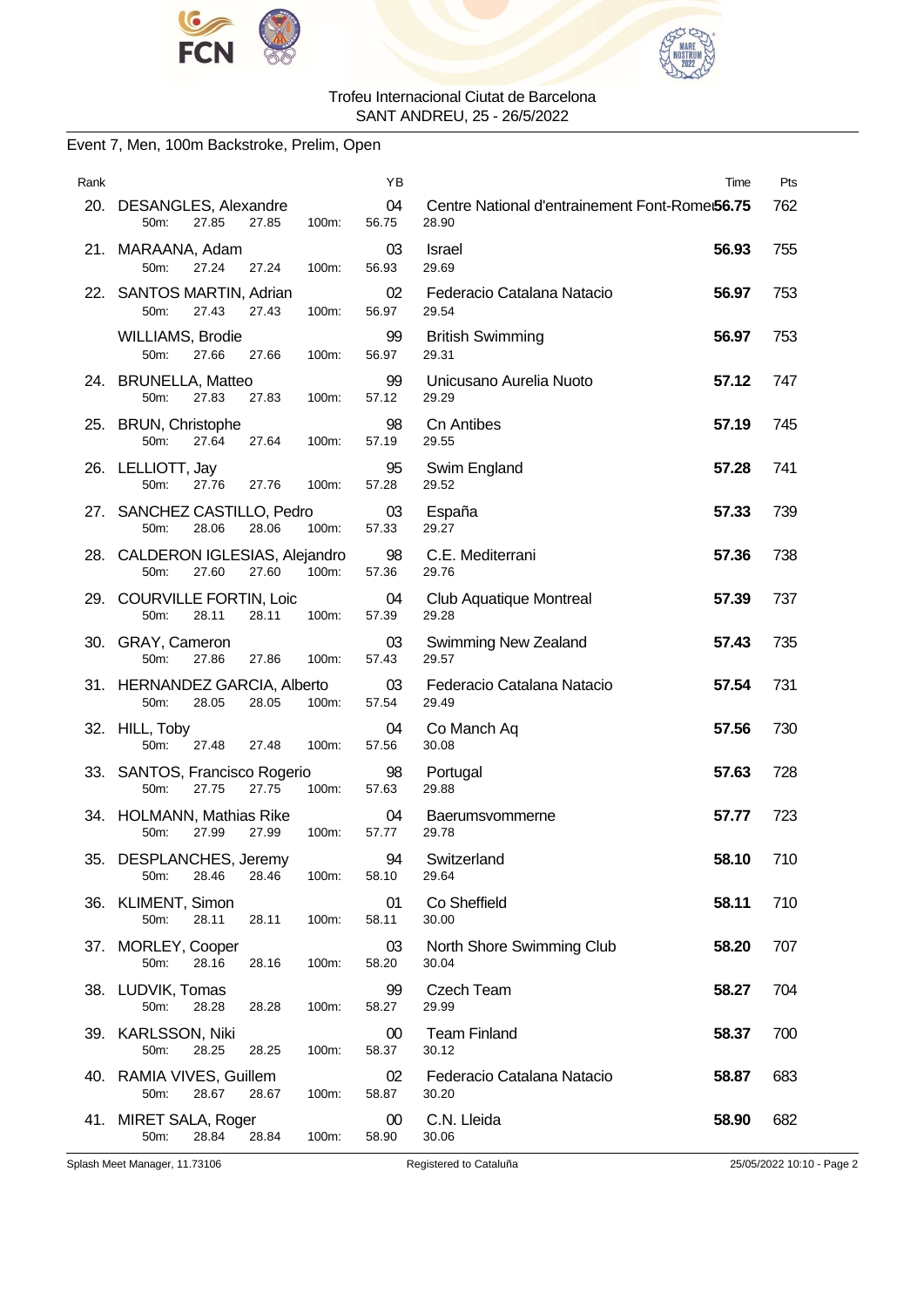



### Event 7, Men, 100m Backstroke, Prelim, Open

| Rank |                                                     |                   | YB                  |                                          | Time    | Pts |
|------|-----------------------------------------------------|-------------------|---------------------|------------------------------------------|---------|-----|
| 42.  | MOE, Simon<br>28.37<br>50m:                         | 28.37<br>100m:    | 01<br>59.07         | Baerumsvommerne<br>30.70                 | 59.07   | 676 |
|      | 43. LIMOZIN, Emmanuel<br>$50m$ :<br>28.51           | 28.51<br>100m:    | 96<br>59.71         | Cercle des Nageurs de Marseille<br>31.20 | 59.71   | 654 |
|      | 44. BASTIEN, Thibault<br>50m:<br>28.65              | 28.65<br>100m:    | 01<br>1:00.13       | Ligue Bourgogne Franche-Comte<br>31.48   | 1:00.13 | 641 |
|      | 45. HANSSON, Gustaf<br>28.73<br>50m:                | 28.73<br>$100m$ : | 01<br>1:00.14       | Helsingborg Simsaellskap<br>31.41        | 1:00.14 | 640 |
|      | 46. STAKA, Christopher B<br>28.63<br>50m:           | 28.63<br>100m:    | 98<br>1:00.90       | Acsc<br>32.27                            | 1:00.90 | 617 |
|      | 47. FERRIZ VALLEJO, Aleix<br>30.15<br>50m:          | 30.15<br>100m:    | 03<br>1:00.91       | C.N. Mataro<br>30.76                     | 1:00.91 | 616 |
| 48.  | DEL RIEGO TORRES, Teo<br>29.22<br>$50m$ :           | 29.22<br>100m:    | 06<br>1:00.93       | <b>Team Cantabrian Sea</b><br>31.71      | 1:00.93 | 616 |
|      | 49. DUCKHAM, Michael P<br>29.83<br>50m:             | 29.83             | 02<br>100m: 1:01.08 | South Africa<br>31.25                    | 1:01.08 | 611 |
|      | 50. BONED HERNANDEZ, Hector<br>29.88<br>50m:        | 29.88<br>$100m$ : | 06<br>1:01.34       | E.M. El Olivar<br>31.46                  | 1:01.34 | 603 |
|      | 51. STUDSGAARD, William<br>29.70<br>50m:            | 29.70<br>100m:    | 04<br>1:01.62       | Svoemmeklubben Triton Ballerup<br>31.92  | 1:01.62 | 595 |
|      | WDR ANDREW, Michael C<br>WDR MIRA ALBALADEJO, Diego |                   | 99<br>01            | <b>MA Swim Academy</b><br>C.N. Sabadell  |         |     |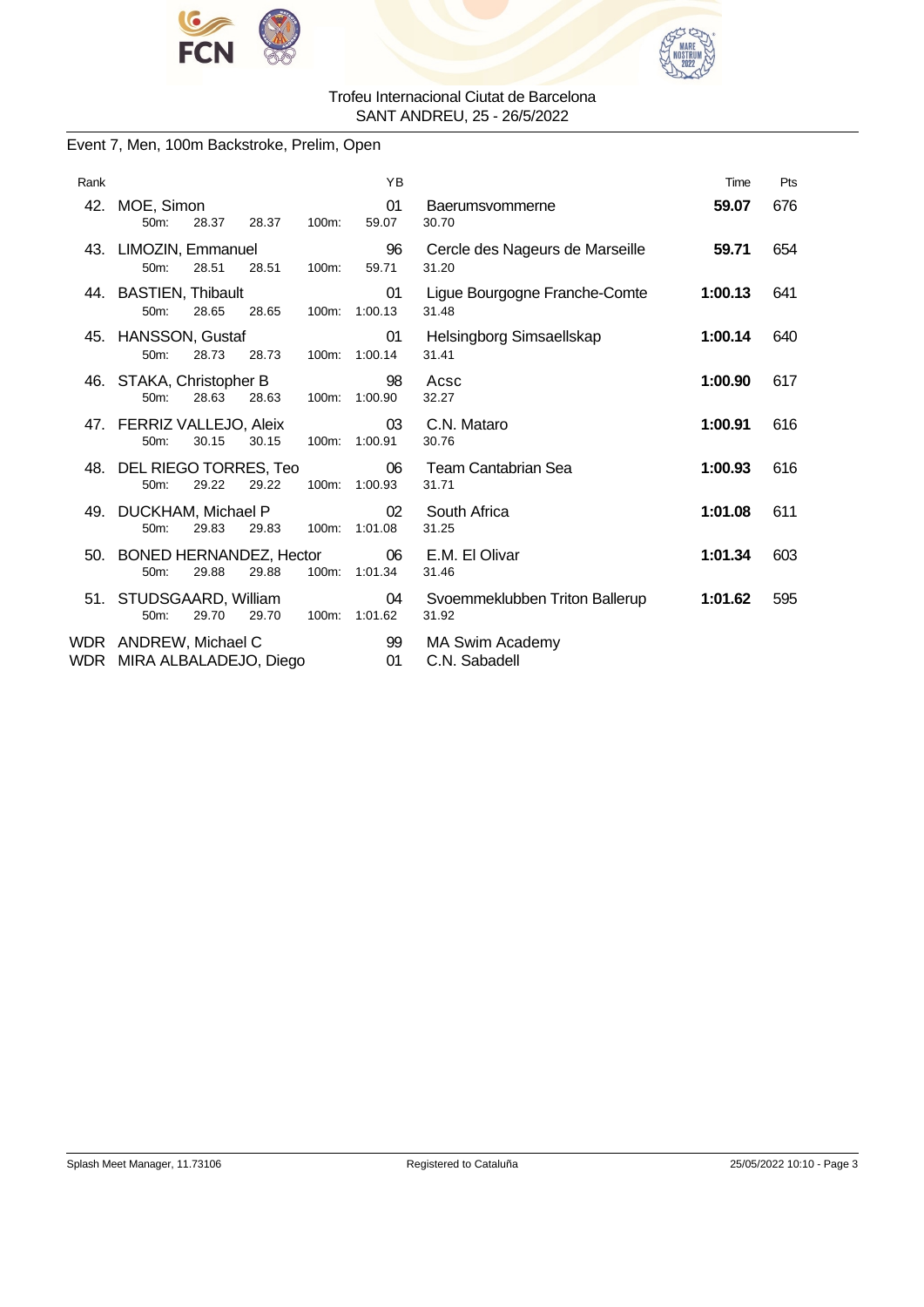



| Event 7<br>25/05/2022                                             |                                     |       |       |                                           |                                                  | Men, 100m Backstroke                                     |                                                      |                                                                                   |       | Open<br><b>Results Finals</b>                                      |
|-------------------------------------------------------------------|-------------------------------------|-------|-------|-------------------------------------------|--------------------------------------------------|----------------------------------------------------------|------------------------------------------------------|-----------------------------------------------------------------------------------|-------|--------------------------------------------------------------------|
| <b>World Records</b><br><b>MNRC</b><br><b>MNRC</b><br><b>TICB</b> | European Records                    |       |       | 51.85<br>51.98<br>53.08<br>53.08<br>53.08 | MURPHY, Ryan F<br>RYLOV, Evgeny<br>IRIE, Ryosuke | GONZALEZ DE OLIVEIRA, Hugo<br>GONZALEZ DE OLIVEIRA, Hugo | <b>USA</b><br><b>RUS</b><br><b>ESP</b><br><b>ESP</b> | Rio (BRA)<br>Tokyo (JPN)<br><b>MONACO</b><br><b>BARCELONA</b><br><b>BARCELONA</b> |       | 13/08/2016<br>27/07/2021<br>06/06/2010<br>05/06/2021<br>05/06/2021 |
| Points: FINA 2022                                                 |                                     |       |       |                                           |                                                  |                                                          |                                                      |                                                                                   |       |                                                                    |
| Rank                                                              |                                     |       |       |                                           | YB                                               |                                                          |                                                      |                                                                                   | Time  | Pts                                                                |
| Final A                                                           |                                     |       |       |                                           |                                                  |                                                          |                                                      |                                                                                   |       |                                                                    |
| 1.                                                                | CECCON, Thomas<br>50m:              | 26.02 | 26.02 | 100m:                                     | 01<br>53.18                                      | Italian Swimming Federation<br>27.16                     |                                                      |                                                                                   | 53.18 | 926                                                                |
| 2.                                                                | IRIE, Ryosuke<br>50m:               | 26.08 | 26.08 | 100m:                                     | 90<br>53.46                                      | Japan Swimming Federation<br>27.38                       |                                                      |                                                                                   | 53.46 | 912                                                                |
| 3.                                                                | COETZE, Pieter<br>50m:              | 26.12 | 26.12 | 100m:                                     | 04<br>53.72                                      | South Africa<br>27.60                                    |                                                      |                                                                                   | 53.72 | 899                                                                |
|                                                                   | 4. FRANTA, Tomas<br>50m:            | 26.40 | 26.40 | 100m:                                     | 98<br>54.65                                      | <b>Czech National Swimming Team</b><br>28.25             |                                                      |                                                                                   | 54.65 | 854                                                                |
| 5.                                                                | <b>GREENBANK, Luke</b><br>50m:      | 26.72 | 26.72 | 100m:                                     | 97<br>54.73                                      | <b>British Swimming</b><br>28.01                         |                                                      |                                                                                   | 54.73 | 850                                                                |
| 6.                                                                | STEWART, Coleman<br>50m:            | 26.99 | 26.99 | 100m:                                     | 98<br>54.91                                      | <b>Wolfpack Elite</b><br>27.92                           |                                                      |                                                                                   | 54.91 | 841                                                                |
| 7.                                                                | <b>BASSETO, Guilherme</b><br>50m:   | 26.25 | 26.25 | 100m:                                     | 97<br>55.20                                      | <b>Brazilian Swimming Federation</b><br>28.95            |                                                      |                                                                                   | 55.20 | 828                                                                |
| 8.                                                                | <b>TOUMARKIN, Yakov Yan</b><br>50m: | 26.83 | 26.83 | 100m:                                     | 92<br>56.02                                      | <b>Israel</b><br>29.19                                   |                                                      |                                                                                   | 56.02 | 792                                                                |
| Final B                                                           |                                     |       |       |                                           |                                                  |                                                          |                                                      |                                                                                   |       |                                                                    |
|                                                                   | 9. LAMBERTI, Michele<br>50m:        | 26.61 | 26.61 | 100m:                                     | 00<br>55.57                                      | Italian Swimming Federation<br>28.96                     |                                                      |                                                                                   | 55.57 | 812                                                                |
|                                                                   | 10. DELL, Zachary W<br>50m:         | 26.68 | 26.68 | 100m:                                     | 01<br>55.73                                      | <b>Swimming New Zealand</b><br>29.05                     |                                                      |                                                                                   | 55.73 | 805                                                                |
|                                                                   | 11. ACEVEDO, Javier<br>50m:         | 27.14 | 27.14 | 100m:                                     | 98<br>55.84                                      | Markham Aquatic Club<br>28.70                            |                                                      |                                                                                   | 55.84 | 800                                                                |
|                                                                   | 12. GERCHIK, David<br>50m:          | 26.61 | 26.61 | 100m:                                     | 01<br>55.91                                      | Israel<br>29.30                                          |                                                      |                                                                                   | 55.91 | 797                                                                |
|                                                                   | LEYTROVSKIY, Mihael<br>50m:         | 26.54 | 26.54 | 100m:                                     | 99<br>55.91                                      | Israel<br>29.37                                          |                                                      |                                                                                   | 55.91 | 797                                                                |
|                                                                   | 14. KNEDLA, Miroslav<br>50m:        | 26.78 | 26.78 | 100m:                                     | 05<br>56.03                                      | Czech Team<br>29.25                                      |                                                      |                                                                                   | 56.03 | 792                                                                |
|                                                                   | 15. FOLLOWS, Kane B<br>50m:         | 27.10 | 27.10 | 100m:                                     | 97<br>56.20                                      | <b>Swimming New Zealand</b><br>29.10                     |                                                      |                                                                                   | 56.20 | 785                                                                |
|                                                                   | 16. RESTIVO, Matteo<br>50m:         | 27.69 | 27.69 | 100m:                                     | 94<br>57.56                                      | Cs Carabinieri<br>29.87                                  |                                                      |                                                                                   | 57.56 | 730                                                                |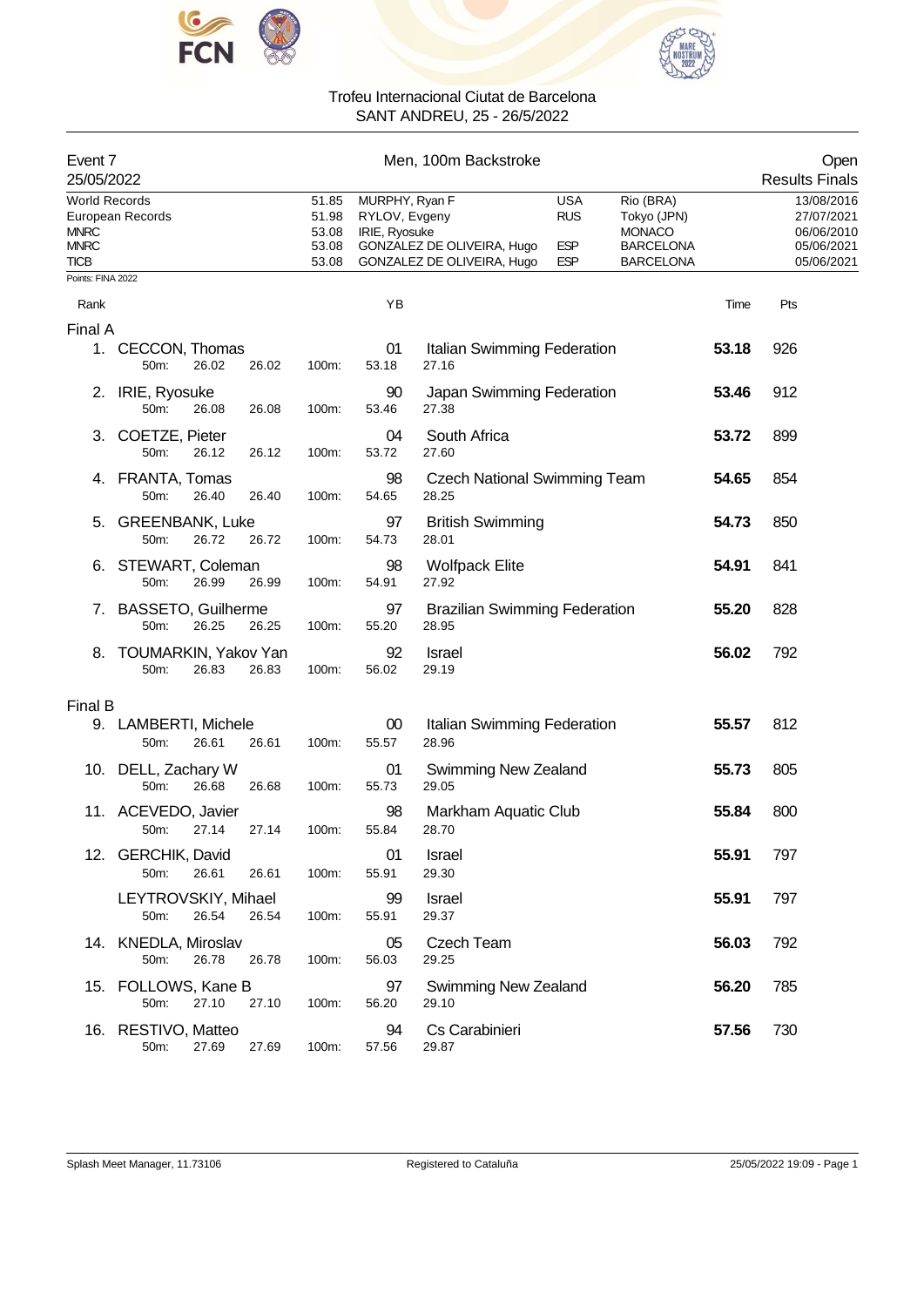



| Event 7<br>25/05/2022    |                 |       |                                          |                                                              |                | Men, 100m Backstroke |               | Open<br><b>Results Swim Off Prelim</b> |            |            |
|--------------------------|-----------------|-------|------------------------------------------|--------------------------------------------------------------|----------------|----------------------|---------------|----------------------------------------|------------|------------|
| <b>World Records</b>     |                 |       |                                          | 51.85                                                        | MURPHY, Ryan F |                      | <b>USA</b>    | Rio (BRA)                              |            | 13/08/2016 |
| European Records         |                 |       | 51.98                                    | RYLOV, Evgeny                                                |                | <b>RUS</b>           | Tokyo (JPN)   |                                        | 27/07/2021 |            |
| <b>MNRC</b>              |                 |       | 53.08                                    | IRIE, Ryosuke                                                |                |                      | <b>MONACO</b> |                                        | 06/06/2010 |            |
| <b>MNRC</b>              |                 |       | 53.08                                    | <b>ESP</b><br>GONZALEZ DE OLIVEIRA, Hugo<br><b>BARCELONA</b> |                |                      |               | 05/06/2021                             |            |            |
| <b>TICB</b>              |                 | 53.08 | GONZALEZ DE OLIVEIRA, Hugo<br><b>ESP</b> |                                                              |                | <b>BARCELONA</b>     |               | 05/06/2021                             |            |            |
| Points: FINA 2022        |                 |       |                                          |                                                              |                |                      |               |                                        |            |            |
| Rank                     |                 |       |                                          |                                                              | YB             |                      |               |                                        | Time       | Pts        |
|                          | RESTIVO, Matteo |       |                                          |                                                              | 94             | Cs Carabinieri       |               |                                        | 56.07      | 790        |
|                          | $50m$ :         | 27.47 | 27.47                                    | $100m$ :                                                     | 56.07          | 28.60                |               |                                        |            |            |
| <b>MATHIEU, Geoffroy</b> |                 |       | 23                                       | Stade Clermontois Natation                                   |                |                      | 56.36         | 778                                    |            |            |
|                          | $50m$ :         | 27.53 | 27.53                                    | $100m$ :                                                     | 56.36          | 28.83                |               |                                        |            |            |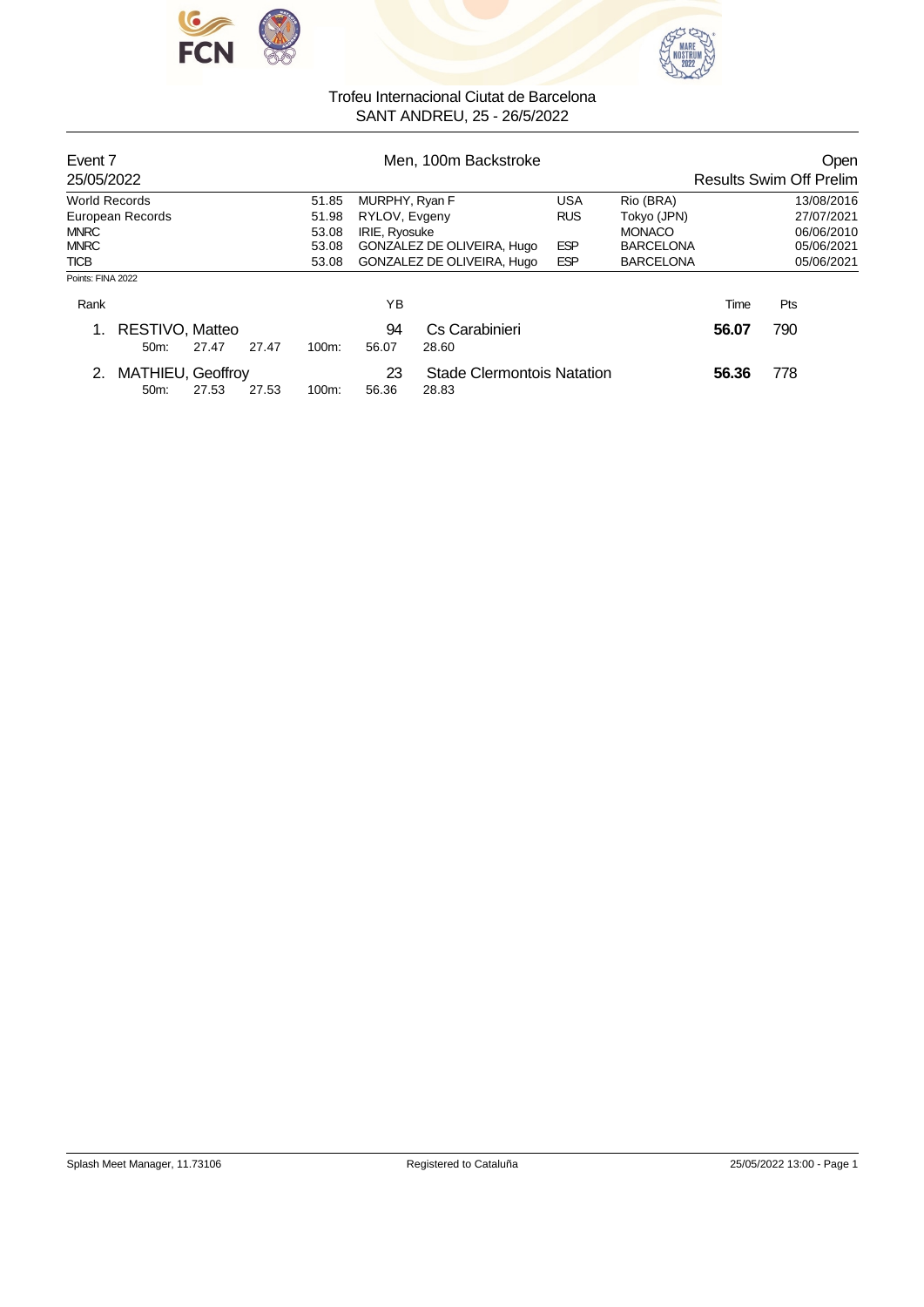



| Event 8<br>25/05/2022                                            |                                                        |                                          | Women, 100m Breaststroke                                                |                                  |                                      |                                                                 |                                                                               |  |  |
|------------------------------------------------------------------|--------------------------------------------------------|------------------------------------------|-------------------------------------------------------------------------|----------------------------------|--------------------------------------|-----------------------------------------------------------------|-------------------------------------------------------------------------------|--|--|
| <b>World Records</b><br>Marenostrum<br>TICB<br>Points: FINA 2022 | European Records                                       | 1:04.13<br>1:04.35<br>1:04.82<br>1:05.21 | KING, Lillia C<br>MEILUTYTE, Ruta<br>EFIMOVA, Yuliya<br>MEILUTYTE, Ruta |                                  | <b>USA</b><br>LTU                    | Budapest (HUN)<br>Barcelona<br><b>CANET</b><br><b>BARCELONA</b> | <b>Results Prelim</b><br>25/07/2017<br>29/07/2013<br>16/06/2013<br>05/07/2013 |  |  |
|                                                                  |                                                        |                                          |                                                                         |                                  |                                      |                                                                 |                                                                               |  |  |
| Rank                                                             |                                                        |                                          | YB                                                                      |                                  |                                      | Time                                                            | Pts                                                                           |  |  |
| 1.                                                               | ELENDT, Anna<br>50m:<br>30.95<br>30.95                 |                                          | 01<br>100m: 1:05.82                                                     | University of Texas<br>34.87     |                                      | 1:05.82                                                         | 924                                                                           |  |  |
|                                                                  | 2. AOKI, Reona<br>50m:<br>31.48<br>31.48               | 100m:                                    | 95<br>1:07.10                                                           | 35.62                            | Japan Swimming Federation            | 1:07.10                                                         | 873                                                                           |  |  |
|                                                                  | 3. GORBENKO, Anastasya<br>32.04<br>32.04<br>50m:       | 100m:                                    | 03<br>1.07.98                                                           | <b>Israel</b><br>35.94           |                                      | 1:07.98                                                         | 839                                                                           |  |  |
|                                                                  | 4. HANSSON, Sophie<br>32.60<br>50m:<br>32.60           | 100m:                                    | 98<br>1:08.06                                                           | 35.46                            | Helsingborg Simsaellskap             | 1:08.06                                                         | 836                                                                           |  |  |
| 5.                                                               | MC SHARRY, Mona<br>50m:<br>32.23<br>32.23              | 100m:                                    | 00<br>1:08.14                                                           | Ireland<br>35.91                 |                                      | 1:08.14                                                         | 833                                                                           |  |  |
|                                                                  | JACOBY, Lydia A<br>32.19<br>50m:<br>32.19              | 100m:                                    | 04<br>1:08.19                                                           | 36.00                            | Seward Tsunami Swim Club             | 1:08.19                                                         | 831                                                                           |  |  |
| 7.                                                               | <b>SCHOUTEN, Tes</b><br>32.07<br>50m:<br>32.07         | 100m:                                    | 00<br>1:08.24                                                           | 36.17                            | <b>Dutch Swimming Federation</b>     | 1:08.24                                                         | 829                                                                           |  |  |
|                                                                  | 8. VALL MONTERO, Jessica<br>50m:<br>32.18<br>32.18     |                                          | 88<br>100m: 1:08.25                                                     | C.N. Sant Andreu<br>36.07        |                                      | 1:08.25                                                         | 829                                                                           |  |  |
|                                                                  | 9. RENSHAW, Molly<br>33.17<br>50m:<br>33.17            | 100m:                                    | 96<br>1:08.58                                                           | <b>British Swimming</b><br>35.41 |                                      | 1:08.58                                                         | 817                                                                           |  |  |
|                                                                  | 10. CASTIGLIONI, Arianna<br>31.89<br>50m:<br>31.89     |                                          | 97<br>100m: 1:08.85                                                     | 36.96                            | Italian Swimming Federation          | 1:08.85                                                         | 808                                                                           |  |  |
|                                                                  | ANGIOLINI, Lisa<br>50m:<br>32.23<br>32.23              |                                          | 95<br>100m: 1:08.85                                                     | 36.62                            | Virtus Buonconvento S.S.D.           | 1:08.85                                                         | 808                                                                           |  |  |
|                                                                  | 12. VAN NIEKERK, Lara<br>31.65<br>31.65<br>50m:        | 100m:                                    | 03<br>1:09.11                                                           | South Africa<br>37.46            |                                      | 1:09.11                                                         | 799                                                                           |  |  |
|                                                                  | 13. CLARK, Imogen<br>32.02<br>32.02<br>50m:            |                                          | 99<br>100m: 1:09.18                                                     | Swim England<br>37.16            |                                      | 1:09.18                                                         | 796                                                                           |  |  |
|                                                                  | 14. GARCIA URZAINQUI, Marina<br>32.86<br>32.86<br>50m: |                                          | 94<br>100m: 1:09.30                                                     | C.N. Sabadell<br>36.44           |                                      | 1:09.30                                                         | 792                                                                           |  |  |
|                                                                  | 15. COYNE, Niamh<br>50m:<br>32.73<br>32.73             |                                          | 01<br>100m: 1:09.37                                                     | Ireland<br>36.64                 |                                      | 1:09.37                                                         | 790                                                                           |  |  |
|                                                                  | 16. CONCEICAO, Jhennifer A<br>32.50<br>50m:<br>32.50   |                                          | 97<br>100m: 1:09.39                                                     | 36.89                            | <b>Brazilian Swimming Federation</b> | 1:09.39                                                         | 789                                                                           |  |  |
|                                                                  | 17. SEBESTYEN, Dalma<br>50m:<br>32.39<br>32.39         |                                          | 97<br>100m: 1:09.62                                                     | Hungary<br>37.23                 |                                      | 1:09.62                                                         | 781                                                                           |  |  |
|                                                                  | 18. BLOMSTERBERG, Thea<br>50m:<br>32.56<br>32.56       |                                          | 02<br>100m: 1:09.72                                                     | Denmark<br>37.16                 |                                      | 1:09.72                                                         | 778                                                                           |  |  |
|                                                                  | 19. PEDERSEN, Josefine B.<br>32.87<br>32.87<br>50m:    |                                          | 99<br>100m: 1:09.74                                                     | 36.87                            | Svoemmeklubben MK31                  | 1:09.74                                                         | 777                                                                           |  |  |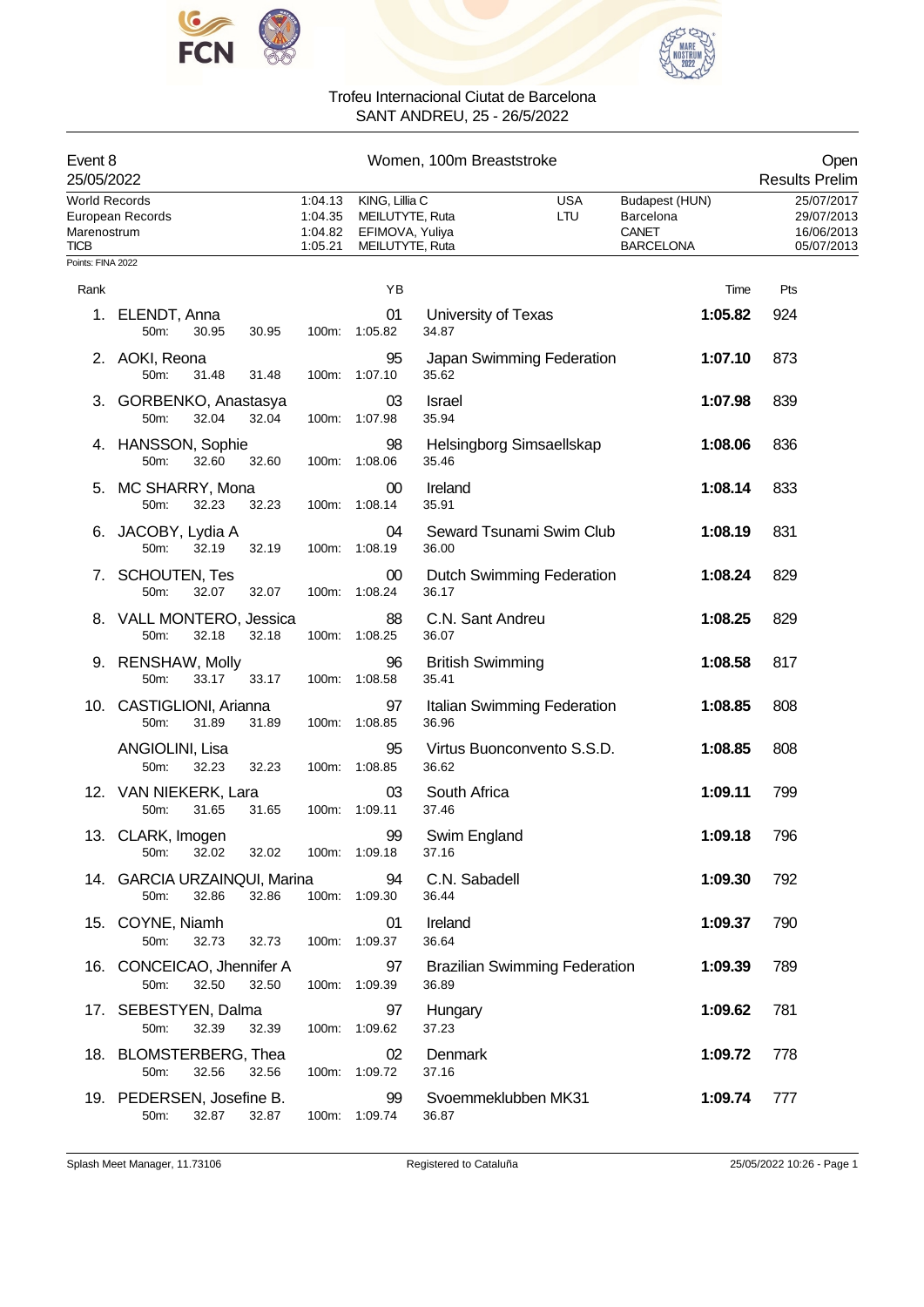



### Event 8, Women, 100m Breaststroke, Prelim, Open

| Rank |                                                            |       | YB                  |                                               | Time    | Pts |
|------|------------------------------------------------------------|-------|---------------------|-----------------------------------------------|---------|-----|
|      | 20. VASEY, Sarah<br>50 <sub>m</sub><br>32.21<br>32.21      |       | 96<br>100m: 1:09.92 | <b>British Swimming</b><br>37.71              | 1:09.92 | 771 |
|      | 21. PICKREM, Sydney<br>50m:<br>33.29<br>33.29              | 100m: | 97<br>1:10.02       | Toronto Swim Club<br>36.73                    | 1:10.02 | 768 |
|      | 22. FAST, Emelie<br>50m:<br>32.83<br>32.83                 |       | 04<br>100m: 1:10.45 | Soedertoern<br>37.62                          | 1:10.45 | 754 |
|      | 23. GASPARD, Florine<br>50m:<br>31.63<br>31.63             | 100m: | 01<br>1:10.50       | Cercle des Nageurs de Marseille<br>38.87      | 1:10.50 | 752 |
|      | 24. THORMALM, Klara<br>50m:<br>32.55<br>32.55              | 100m: | 98<br>1:10.60       | Jonkopings Simsallskap<br>38.05               | 1:10.60 | 749 |
|      | 25. KRUSE, Josephine<br>50m:<br>33.02<br>33.02             |       | 02<br>100m: 1:10.67 | Svoemmeklubben Triton Ballerup<br>37.65       | 1:10.67 | 747 |
|      | 26. KLINT IPSA, Olivia<br>50m:<br>32.69<br>32.69           | 100m: | 05<br>1:10.72       | <b>Kristianstads SLS</b><br>38.03             | 1:10.72 | 745 |
|      | 27. RODRIGUEZ VILLANUEVA, Byanca<br>50m:<br>33.15<br>33.15 |       | 94<br>100m: 1:10.77 | Mexico<br>37.62                               | 1:10.77 | 744 |
|      | 28. HORSKA, Kristyna<br>50m:<br>33.90<br>33.90             |       | 97<br>100m: 1:10.92 | <b>Czech National Swimming Team</b><br>37.02  | 1:10.92 | 739 |
|      | 29. VIEIRA, Ana Carolina<br>33.39<br>50m:<br>33.39         | 100m: | 01<br>1:11.15       | <b>Brazilian Swimming Federation</b><br>37.76 | 1:11.15 | 732 |
|      | 30. FISCHER, Bente<br>50m:<br>33.56<br>33.56               | 100m: | 97<br>1:11.17       | Neckarsulmer Sport-Union<br>37.61             | 1:11.17 | 731 |
|      | 31. BLAZEVIC, Ana<br>50m:<br>33.94<br>33.94                |       | 03<br>100m: 1:11.53 | Croatia<br>37.59                              | 1:11.53 | 720 |
|      | 32. HARVEY, Mary-Sophie<br>50m:<br>33.73<br>33.73          | 100m: | 99<br>1:11.54       | <b>Club Aquatique Montreal</b><br>37.81       | 1:11.54 | 720 |
|      | 33. BERGDAHL, Moa<br>50m:<br>32.73<br>32.73                | 100m: | 03<br>1:11.75       | <b>Team West</b><br>39.02                     | 1:11.75 | 714 |
|      | 34. BUKVIC, Martina<br>33.86<br>50m:<br>33.86              |       | 06<br>100m: 1:11.88 | 11. April<br>38.02                            | 1:11.88 | 710 |
| 35.  | RODRIGUEZ SANCHEZ, Laura<br>50m:<br>33.99<br>33.99         |       | 04<br>100m: 1:12.18 | Federacion Andaluza Natacion<br>38.19         | 1:12.18 | 701 |
|      | 36. DIAZ RODRIGUEZ, Laura<br>34.35<br>50m:<br>34.35        |       | 99<br>100m: 1:12.34 | C.N. Sabadell<br>37.99                        | 1:12.34 | 696 |
|      | 37. MATAJA, Meri<br>50m:<br>33.25<br>33.25                 | 100m: | 04<br>1:12.50       | Croatia<br>39.25                              | 1:12.50 | 692 |
|      | 38. MCCARTHY, Georgina P<br>34.66<br>50m:<br>34.66         | 100m: | 02<br>1:12.80       | Swimming New Zealand<br>38.14                 | 1:12.80 | 683 |
|      | 39. BORAKER, Saga<br>50m:<br>34.60<br>34.60                |       | 04<br>100m: 1:12.93 | Jonkopings Simsallskap<br>38.33               | 1:12.93 | 679 |
|      | 40. RUUSKA, Martta<br>50m:<br>34.44<br>34.44               | 100m: | 03<br>1:12.95       | <b>Team Finland</b><br>38.51                  | 1:12.95 | 679 |
|      | 41. VISAGIE, Emily J<br>50m:<br>34.35<br>34.35             | 100m: | 98<br>1:13.26       | South Africa<br>38.91                         | 1:13.26 | 670 |

Splash Meet Manager, 11.73106 Registered to Cataluña 25/05/2022 10:26 - Page 2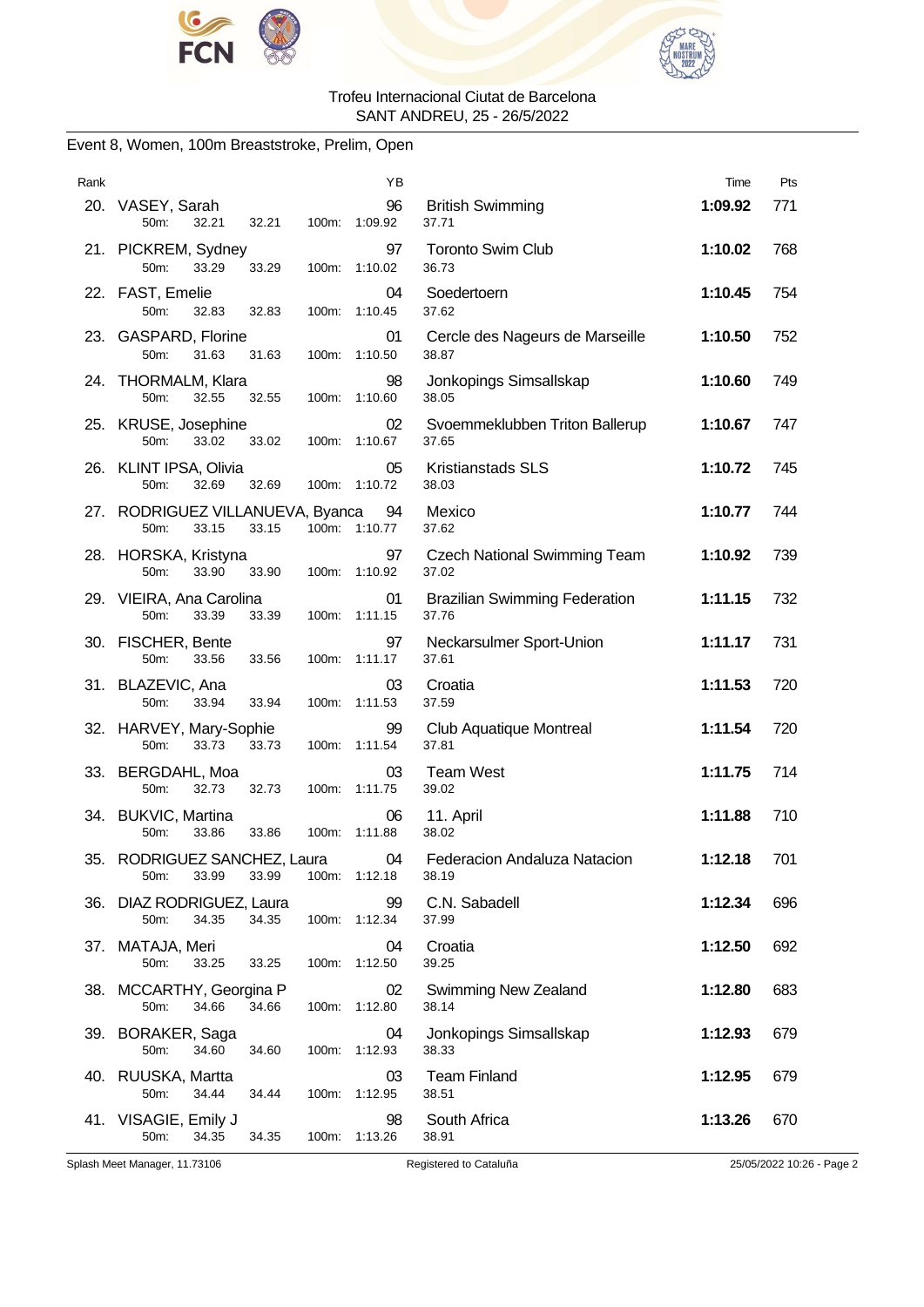



### Event 8, Women, 100m Breaststroke, Prelim, Open

| Rank |                                                               | ΥB                  |                                         | Time    | Pts |
|------|---------------------------------------------------------------|---------------------|-----------------------------------------|---------|-----|
|      | 42. FERNANDEZ GONZALEZ, Aina<br>35.64<br>35.64<br>50m:        | 06<br>100m: 1:13.63 | C.N. Banyoles<br>37.99                  | 1:13.63 | 660 |
|      | 43. HARMASOVA, Nicole<br>50m:<br>34.63<br>34.63               | 04<br>100m: 1:13.83 | Czech Team<br>39.20                     | 1:13.83 | 655 |
|      | 44. NYEGAARD, Emilie<br>34.94<br>34.94<br>50m:                | 01<br>100m: 1:13.86 | Svoemmeklubben Triton Ballerup<br>38.92 | 1:13.86 | 654 |
|      | 45. OLSSON, Sally<br>50m:<br>34.65<br>100m:<br>34.65          | 05<br>1:13.87       | <b>Team West</b><br>39.22               | 1:13.87 | 654 |
|      | 46. COLOMER GUASCH, Carlota<br>50m:<br>35.64<br>35.64         | 05<br>100m: 1:14.04 | C.N. Sant Feliu<br>38.40                | 1:14.04 | 649 |
|      | 47. LANSOM, Caitlin<br>50m:<br>35.12<br>35.12                 | 05<br>100m: 1:14.14 | Co Manch Aq<br>39.02                    | 1:14.14 | 647 |
|      | LAHTINEN, Laura<br>50m:<br>33.69<br>33.69                     | 03<br>100m: 1:14.14 | <b>Team Finland</b><br>40.45            | 1:14.14 | 647 |
|      | 49. TUDO, Nadia<br>50m:<br>34.80<br>34.80                     | 97<br>100m: 1:14.22 | Neckarsulmer Sport-Union<br>39.42       | 1:14.22 | 645 |
|      | 50. BREARS, MacKenzie<br>34.38<br>50m:<br>34.38               | 03<br>100m: 1:14.72 | Pukekohe Swimming Club<br>40.34         | 1:14.72 | 632 |
|      | 51. FREMMING, Ida Jensdottir<br>34.15<br>50m:<br>34.15        | 02<br>100m: 1:15.16 | Svoemmeklubben Triton Ballerup<br>41.01 | 1:15.16 | 621 |
|      | 52. STENBERG, Matilda<br>50m:<br>35.57<br>35.57               | 01<br>100m: 1:15.28 | <b>Team West</b><br>39.71               | 1:15.28 | 618 |
|      | 53. MANSERVISI, Camilla<br>50m:<br>35.89<br>35.89             | 06<br>100m: 1:15.36 | Asd Nuovo Nuoto Bologna<br>39.47        | 1:15.36 | 616 |
|      | 54. DAHLGREN, Lina<br>50m:<br>34.30<br>34.30                  | 05<br>100m: 1:15.43 | <b>Team West</b><br>41.13               | 1:15.43 | 614 |
|      | 55. DE GROOT, Fenna<br>34.74<br>34.74<br>50m:                 | 97<br>100m: 1:15.46 | Albion<br>40.72                         | 1:15.46 | 613 |
|      | 56. PETERSEN, Stine Omdahl<br>34.98<br>34.98<br>50m:          | 99<br>100m: 1:15.79 | Baerumsvommerne<br>40.81                | 1:15.79 | 605 |
|      | 57. JUNG, Mathilda Hyldal<br>35.92<br>50m:<br>35.92           | 04<br>100m: 1:15.98 | Svoemmeklubben Triton Ballerup<br>40.06 | 1:15.98 | 601 |
|      | 58. HARRIS, Phoebe<br>35.16<br>35.16<br>50m:<br>100m:         | 01<br>1:16.07       | Pukekohe Swimming Club<br>40.91         | 1:16.07 | 599 |
|      | 59. LEGAULT, Eve<br>50m:<br>35.78<br>35.78                    | 01<br>100m: 1:16.69 | Usher<br>40.91                          | 1:16.69 | 584 |
|      | 60. ZINCHENKO, Valeriia<br>50m:<br>36.25<br>36.25             | 07<br>100m: 1:16.79 | C.N. Lloret<br>40.54                    | 1:16.79 | 582 |
|      | 61. BOECK, Dagmar<br>50m:<br>35.20<br>35.20<br>100m:          | 04<br>1:16.83       | Svoemmeklubben Triton Ballerup<br>41.63 | 1:16.83 | 581 |
|      | 62. NAVARRO GALAN, Martina<br>50m:<br>35.85<br>35.85<br>100m: | 09<br>1:18.06       | C.N. Viladecans<br>42.21                | 1:18.06 | 554 |
|      | 63. HANICQUE, Melissande<br>50m:<br>36.71<br>36.71            | 00<br>100m: 1:18.09 | Rouge et Or/Universite Laval<br>41.38   | 1:18.09 | 553 |

Splash Meet Manager, 11.73106 Registered to Cataluña 25/05/2022 10:26 - Page 3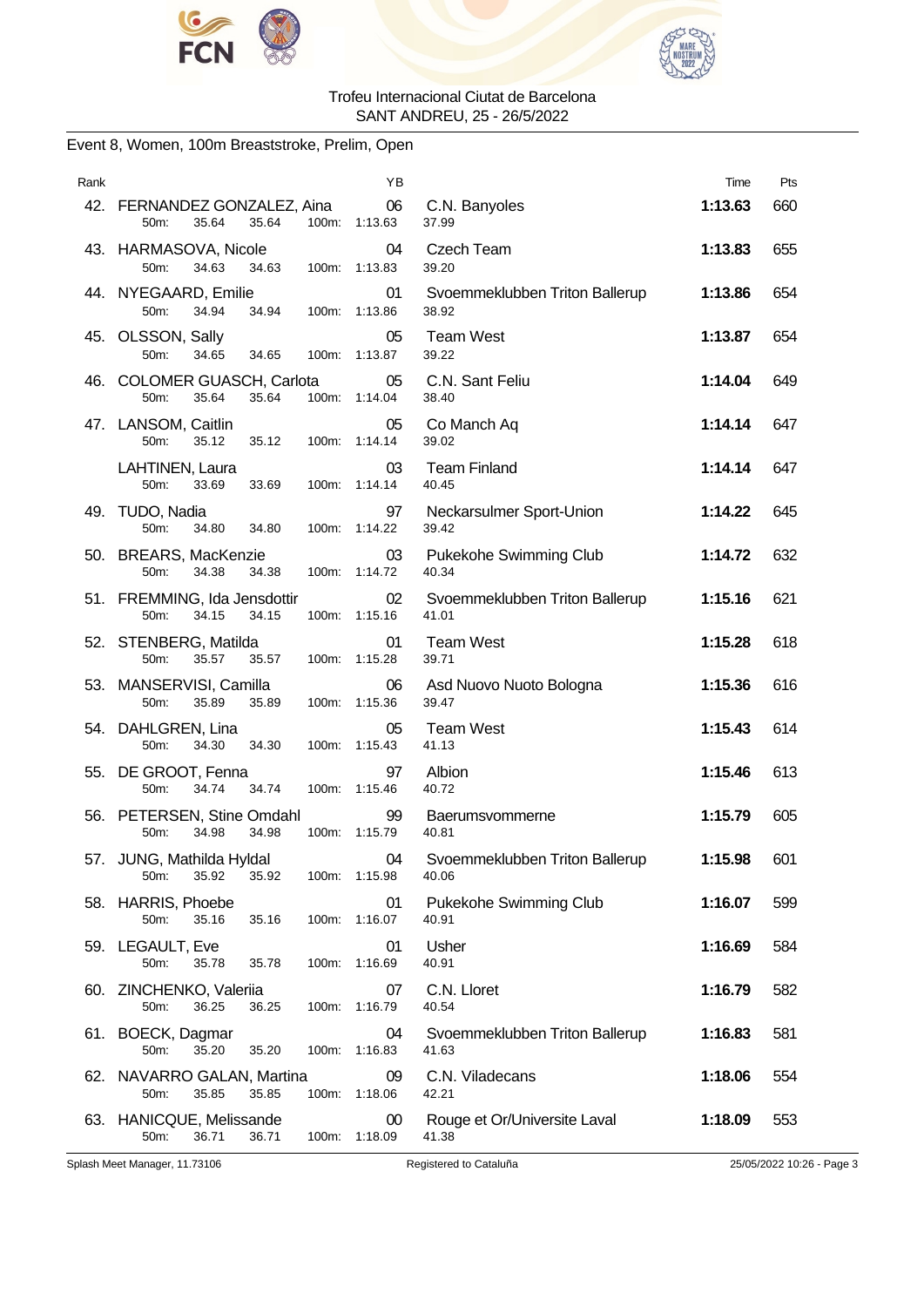



| Women, 100m Breaststroke<br>Event 8<br>25/05/2022  |                                         |                                          |       |                                          |                                                                         |                                  | Open<br><b>Results Finals</b>        |                                                                 |                                                      |
|----------------------------------------------------|-----------------------------------------|------------------------------------------|-------|------------------------------------------|-------------------------------------------------------------------------|----------------------------------|--------------------------------------|-----------------------------------------------------------------|------------------------------------------------------|
| <b>World Records</b><br><b>MNRC</b><br><b>TICB</b> | European Records                        |                                          |       | 1:04.13<br>1:04.35<br>1:04.82<br>1:05.21 | KING, Lillia C<br>MEILUTYTE, Ruta<br>EFIMOVA, Yuliya<br>MEILUTYTE, Ruta |                                  | <b>USA</b><br><b>LTU</b>             | Budapest (HUN)<br>Barcelona<br><b>CANET</b><br><b>BARCELONA</b> | 25/07/2017<br>29/07/2013<br>16/06/2013<br>05/07/2013 |
| Points: FINA 2022                                  |                                         |                                          |       |                                          |                                                                         |                                  |                                      |                                                                 |                                                      |
| Rank                                               |                                         |                                          |       |                                          | YB                                                                      |                                  |                                      | Time                                                            | Pts                                                  |
| Final A                                            |                                         |                                          |       |                                          |                                                                         |                                  |                                      |                                                                 |                                                      |
|                                                    | 1. ELENDT, Anna<br>50m:                 | 31.04                                    | 31.04 |                                          | 01<br>100m: 1:06.07                                                     | University of Texas<br>35.03     |                                      | 1:06.07                                                         | 914                                                  |
|                                                    | 2. AOKI, Reona<br>50m:                  | 31.45                                    | 31.45 | 100m:                                    | 95<br>1:06.43                                                           | 34.98                            | Japan Swimming Federation            | 1:06.43                                                         | 899                                                  |
|                                                    | 3. HANSSON, Sophie<br>50m:              | 31.56                                    | 31.56 |                                          | 98<br>100m: 1:06.60                                                     | 35.04                            | Helsingborg Simsaellskap             | 1:06.60                                                         | 892                                                  |
|                                                    | 4. JACOBY, Lydia A<br>50 <sub>m</sub> : | 31.64                                    | 31.64 |                                          | 04<br>100m: 1:06.66                                                     | 35.02                            | Seward Tsunami Swim Club             | 1:06.66                                                         | 890                                                  |
|                                                    | 5. GORBENKO, Anastasya<br>50m:          | 31.72                                    | 31.72 |                                          | 03<br>100m: 1:06.69                                                     | Israel<br>34.97                  |                                      | 1:06.69                                                         | 889                                                  |
|                                                    | 6. MC SHARRY, Mona<br>50m:              | 32.17                                    | 32.17 |                                          | $00\,$<br>100m: 1:08.00                                                 | Ireland<br>35.83                 |                                      | 1:08.00                                                         | 838                                                  |
|                                                    | 7. VALL MONTERO, Jessica<br>50m:        | 32.23                                    | 32.23 |                                          | 88<br>100m: 1:08.07                                                     | C.N. Sant Andreu<br>35.84        |                                      | 1:08.07                                                         | 836                                                  |
|                                                    | 8. SCHOUTEN, Tes<br>50m:                | 32.20                                    | 32.20 |                                          | 00<br>100m: 1:08.34                                                     | 36.14                            | Dutch Swimming Federation            | 1:08.34                                                         | 826                                                  |
| Final B                                            |                                         |                                          |       |                                          |                                                                         |                                  |                                      |                                                                 |                                                      |
|                                                    | 9. RENSHAW, Molly<br>50m:               | 32.38                                    | 32.38 |                                          | 96<br>100m: 1:07.58                                                     | <b>British Swimming</b><br>35.20 |                                      | 1:07.58                                                         | 854                                                  |
|                                                    | 10. VAN NIEKERK, Lara<br>50m:           | 30.96                                    | 30.96 |                                          | 03<br>100m: 1:07.62                                                     | South Africa<br>36.66            |                                      | 1:07.62                                                         | 853                                                  |
|                                                    | 11. CONCEICAO, Jhennifer A<br>50m:      | 31.69                                    | 31.69 |                                          | 97<br>100m: 1:07.77                                                     | 36.08                            | <b>Brazilian Swimming Federation</b> | 1:07.77                                                         | 847                                                  |
|                                                    | 12. ANGIOLINI, Lisa<br>50m:             | 32.25                                    | 32.25 |                                          | 95<br>100m: 1:08.04                                                     | 35.79                            | Virtus Buonconvento S.S.D.           | 1:08.04                                                         | 837                                                  |
|                                                    | 13. CASTIGLIONI, Arianna<br>50m:        | 31.53                                    | 31.53 |                                          | 97<br>100m: 1:08.11                                                     | 36.58                            | Italian Swimming Federation          | 1:08.11                                                         | 834                                                  |
|                                                    | 14. COYNE, Niamh<br>50m:                | 32.24                                    | 32.24 |                                          | 01<br>100m: 1:08.53                                                     | Ireland<br>36.29                 |                                      | 1:08.53                                                         | 819                                                  |
| 15.                                                | 50m:                                    | <b>GARCIA URZAINQUI, Marina</b><br>33.08 | 33.08 |                                          | 94<br>100m: 1:08.80                                                     | C.N. Sabadell<br>35.72           |                                      | 1:08.80                                                         | 809                                                  |
|                                                    | 16. CLARK, Imogen<br>50m:               | 31.78                                    | 31.78 |                                          | 99<br>100m: 1:09.77                                                     | Swim England<br>37.99            |                                      | 1:09.77                                                         | 776                                                  |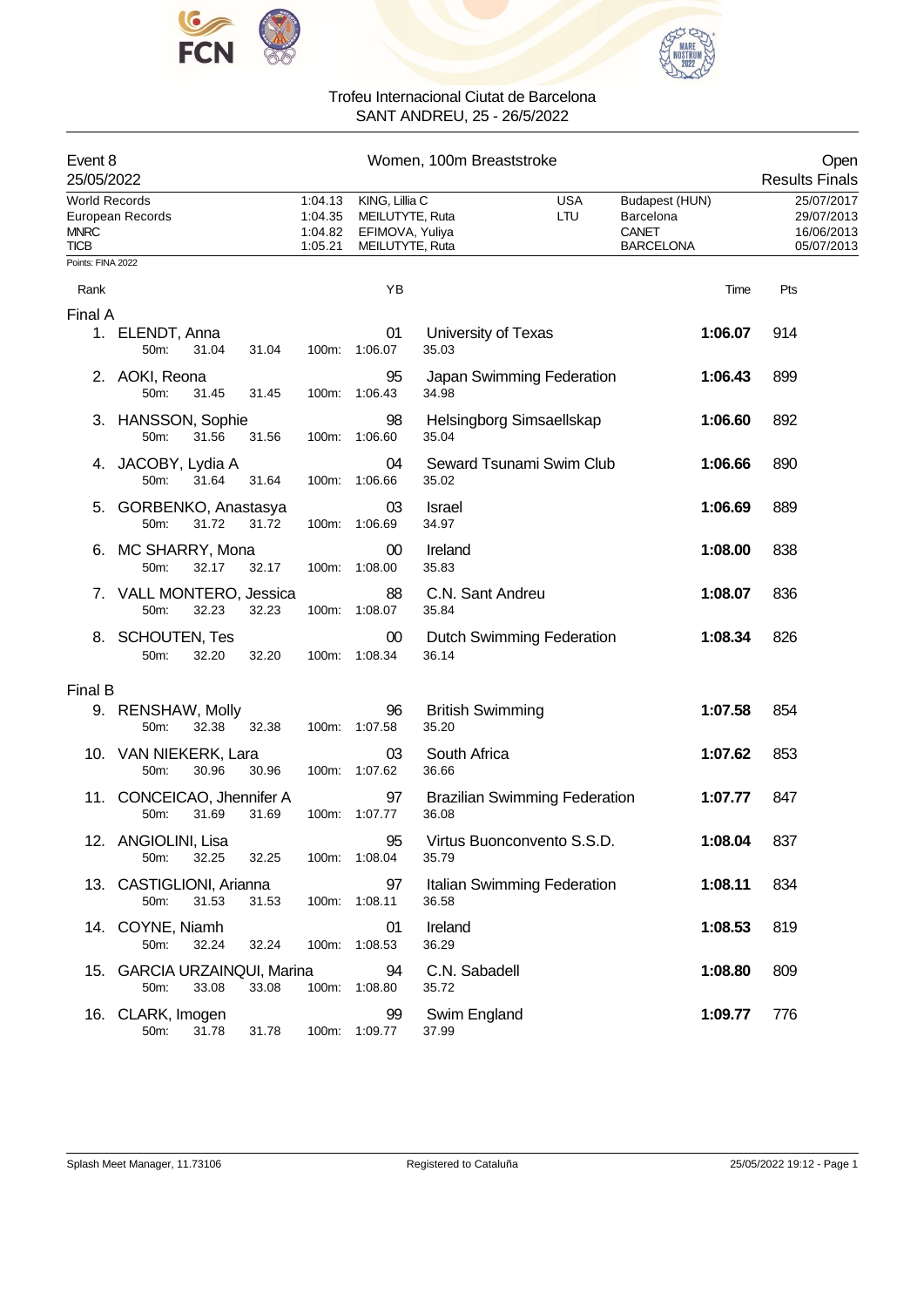



| Event 9<br>25/05/2022                              |                                                 |                                  |                                                  | Men, 50m Freestyle                                                      |                                        |                                                                    |                | Open<br><b>Results Prelim</b>                        |  |
|----------------------------------------------------|-------------------------------------------------|----------------------------------|--------------------------------------------------|-------------------------------------------------------------------------|----------------------------------------|--------------------------------------------------------------------|----------------|------------------------------------------------------|--|
| <b>World Records</b><br>Marenostrum<br><b>TICB</b> | European Records                                | 20.91<br>20.94<br>21.31<br>21.58 | CIELO, Cesar<br>FRATUS, Bruno<br>PROUD, Benjamin | BOUSQUET, Frederick                                                     | <b>BRA</b><br><b>FRA</b><br><b>GBR</b> | Sao Paulo (BRA)<br>Montpellier (FRA)<br>MONACO<br><b>BARCELONA</b> |                | 18/12/2009<br>26/04/2009<br>09/06/2019<br>16/06/2019 |  |
| Points: FINA 2022                                  |                                                 |                                  |                                                  |                                                                         |                                        |                                                                    |                |                                                      |  |
| Rank                                               |                                                 |                                  | ΥB                                               |                                                                         |                                        |                                                                    | Time           | Pts                                                  |  |
| 1.                                                 | <b>FRATUS, Bruno</b>                            |                                  | 89                                               | <b>Brazil</b>                                                           |                                        |                                                                    | 22.23          | 832                                                  |  |
| 2.                                                 | PROUD, Benjamin                                 |                                  | 94                                               | <b>British Swimming</b>                                                 |                                        |                                                                    | 22.29          | 825                                                  |  |
|                                                    | 3. DE BOER, Thom                                |                                  | 91                                               | Dutch Swimming Federation                                               |                                        |                                                                    | 22.32          | 822                                                  |  |
|                                                    | ANDREW, Michael C                               |                                  | 99                                               | MA Swim Academy                                                         |                                        |                                                                    | 22.32          | 822                                                  |  |
|                                                    | 5. PUTS, Jesse                                  |                                  | 94                                               | Dutch Swimming Federation                                               |                                        |                                                                    | 22.35          | 818                                                  |  |
| 6.                                                 | CHERUTI, Meiron Amir                            |                                  | 97                                               | <b>Israel</b>                                                           |                                        |                                                                    | 22.44          | 809                                                  |  |
| 7.                                                 | SIMONS, Kenzo                                   |                                  | 01                                               | Dutch Swimming Federation                                               |                                        |                                                                    | 22.48          | 804                                                  |  |
|                                                    | 8. HO, Ian Yentou                               |                                  | 97                                               | Hong Kong China Swimming Association                                    |                                        |                                                                    | 22.52          | 800                                                  |  |
|                                                    | SZABO, Szebasztian                              |                                  | 96                                               | Hungary                                                                 |                                        |                                                                    | 22.52          | 800                                                  |  |
|                                                    | 10. KORSTANJE, Nyls                             |                                  | 99                                               | Dutch Swimming Federation                                               |                                        |                                                                    | 22.59          | 793                                                  |  |
|                                                    | 11. SANTOS, Gabriel Silva                       |                                  | 96                                               | <b>Brazilian Swimming Federation</b>                                    |                                        |                                                                    | 22.60          | 792                                                  |  |
|                                                    | 12. DOTTO, Luca                                 |                                  | 90                                               | Cs Carabinieri                                                          |                                        |                                                                    | 22.61          | 790                                                  |  |
|                                                    | 13. LOBANOVSZKIJ, Maxim<br>14. PIJNENBURG, Stan |                                  | 96<br>96                                         | <b>Geneve Natation</b>                                                  |                                        |                                                                    | 22.63<br>22.68 | 788<br>783                                           |  |
|                                                    | 15. DEPLANO, Leonardo                           |                                  | 99                                               | <b>Dutch Swimming Federation</b><br>Italian Swimming Federation         |                                        |                                                                    | 22.77          | 774                                                  |  |
|                                                    | 16. LINDEBLAD, Malthe                           |                                  | 01                                               | Denmark                                                                 |                                        |                                                                    | 22.78          | 773                                                  |  |
|                                                    | 17. LIA, Nicholas                               |                                  | 01                                               | Baerumsvommerne                                                         |                                        |                                                                    | 22.86          | 765                                                  |  |
|                                                    | MIRESSI, Alessandro                             |                                  | 98                                               | Italian Swimming Federation                                             |                                        |                                                                    | 22.86          | 765                                                  |  |
|                                                    | LIENDO, Joshua                                  |                                  | 02                                               | North York Aquatic Club                                                 |                                        |                                                                    | 22.86          | 765                                                  |  |
|                                                    | 20. GOVOROV, Andriy                             |                                  | 92                                               | Ukraine                                                                 |                                        |                                                                    | 22.88          | 763                                                  |  |
|                                                    | 21. VERHOEVEN, Thomas                           |                                  | 97                                               | Albion                                                                  |                                        |                                                                    | 22.90          | 761                                                  |  |
|                                                    | 22. SAHNOUNE, Oussama                           |                                  | 92                                               | <b>SG Frankfurt</b>                                                     |                                        |                                                                    | 22.91          | 760                                                  |  |
|                                                    | 23. LENTZ, Frederik Riedel                      |                                  | 01                                               | Denmark                                                                 |                                        |                                                                    | 22.92          | 759                                                  |  |
|                                                    | PICKETT, Michael                                |                                  | 02                                               | Swimming New Zealand                                                    |                                        |                                                                    | 22.92          | 759                                                  |  |
|                                                    | 25. RICHARDS, Matthew                           |                                  | 02                                               | <b>British Swimming</b>                                                 |                                        |                                                                    | 22.93          | 758                                                  |  |
|                                                    | 26. KARTAVI, Martin                             |                                  | 04                                               | Israel                                                                  |                                        |                                                                    | 23.00          | 751                                                  |  |
|                                                    | 27. COETZE, Pieter                              |                                  | 04                                               | South Africa                                                            |                                        |                                                                    | 23.02          | 749                                                  |  |
| 28.                                                | ELIASSON, Isak                                  |                                  | 96                                               | Sparvaegen Simfoerening                                                 |                                        |                                                                    | 23.09          | 742                                                  |  |
|                                                    | 29. ACIN, Nikola<br>LIUKKONEN, Ari-Pekka        |                                  | 99                                               | Serbia<br><b>Team Finland</b>                                           |                                        |                                                                    | 23.11          | 740                                                  |  |
|                                                    | 31. BEROL, Julien                               |                                  | 89                                               |                                                                         |                                        |                                                                    | 23.11          | 740                                                  |  |
|                                                    | 32. CHIERIGHINI, Marcelo                        |                                  | 01<br>91                                         | Cercle des Nageurs de Marseille<br><b>Brazilian Swimming Federation</b> |                                        |                                                                    | 23.12<br>23.15 | 739<br>736                                           |  |
|                                                    | 33. KISIL, Yuri                                 |                                  | 95                                               | <b>Whitby Swimming</b>                                                  |                                        |                                                                    | 23.17          | 734                                                  |  |
| 34.                                                | TAYLOR, Jack F                                  |                                  | 01                                               | Swimming Australia                                                      |                                        |                                                                    | 23.19          | 733                                                  |  |
| 35.                                                | BAIN, Calum                                     |                                  | 96                                               | Ireland                                                                 |                                        |                                                                    | 23.20          | 732                                                  |  |
| 36.                                                | FRANCESCHI, Nicolo'                             |                                  | 01                                               | Nuoto Club Milano                                                       |                                        |                                                                    | 23.21          | 731                                                  |  |
| 37.                                                | <b>SCHREUDERS, Mikel</b>                        |                                  | 98                                               | Cercle des Nageurs de Marseille                                         |                                        |                                                                    | 23.25          | 727                                                  |  |
| 38.                                                | BARRETT, Adam                                   |                                  | 92                                               | Swim England                                                            |                                        |                                                                    | 23.26          | 726                                                  |  |
| 39.                                                | FANNON, Thomas                                  |                                  | 98                                               | Laser                                                                   |                                        |                                                                    | 23.28          | 724                                                  |  |
| 40.                                                | AERENTS, Jasper                                 |                                  | 92                                               | Vlaamse Zwemfederatie                                                   |                                        |                                                                    | 23.30          | 722                                                  |  |
| 41.                                                | WEAVER, Liam                                    |                                  | 03                                               | Cascade Swim Club                                                       |                                        |                                                                    | 23.33          | 719                                                  |  |
| 42.                                                | MAEKINEN, Kalle                                 |                                  | 02                                               | <b>Team Finland</b>                                                     |                                        |                                                                    | 23.35          | 718                                                  |  |
| 43.                                                | JIMMIE, Clayton                                 |                                  | 95                                               | South Africa                                                            |                                        |                                                                    | 23.40          | 713                                                  |  |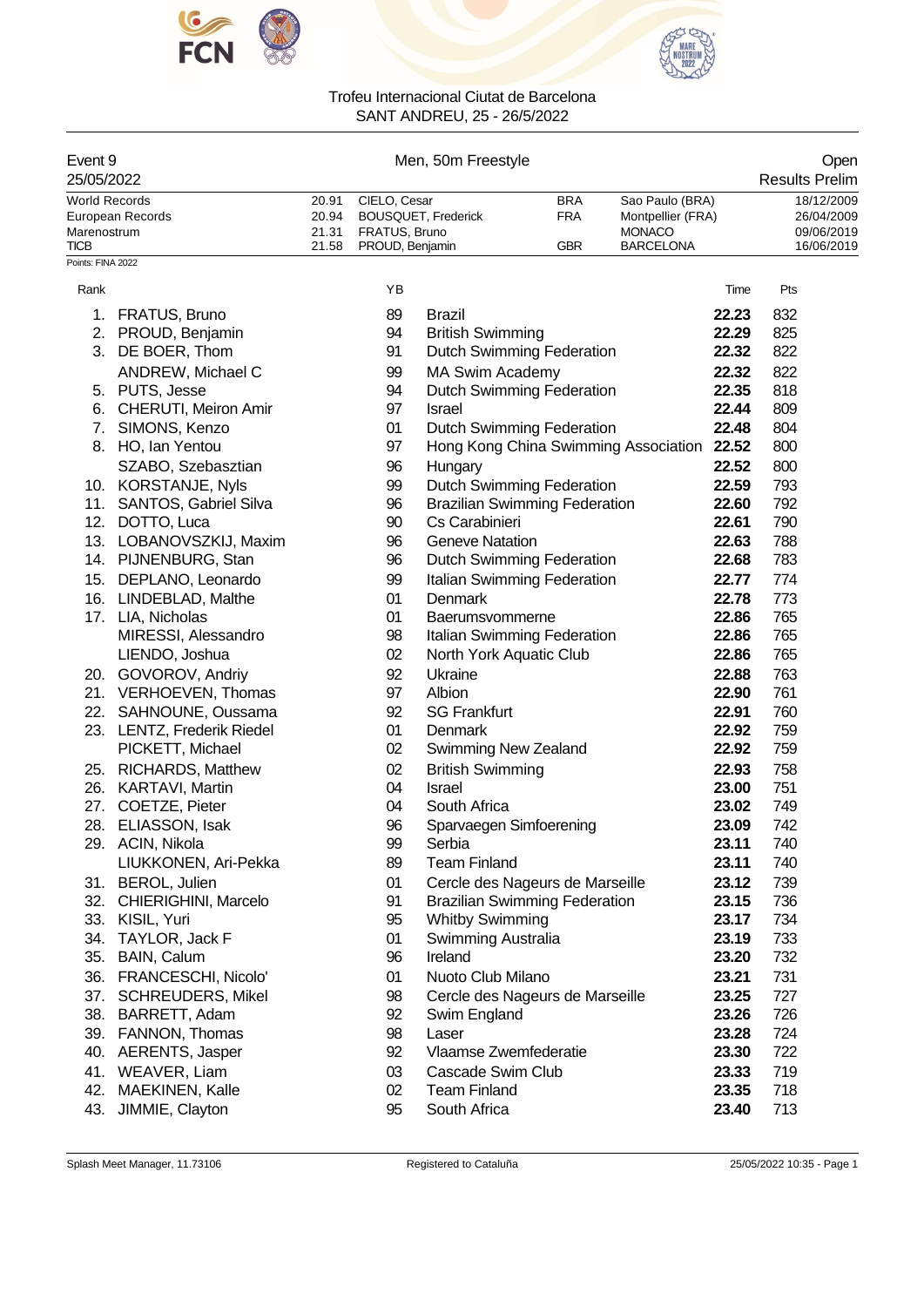



### Event 9, Men, 50m Freestyle, Prelim, Open

| Rank       |                                    | ΥB     |                                      | Time  | Pts |
|------------|------------------------------------|--------|--------------------------------------|-------|-----|
| 43.        | TERENTIEV, Mykyta                  | 05     | R.C. Mediterraneo                    | 23.40 | 713 |
| 45.        | REFSTIE, Elias Nordeng             | 02     | Baerumsvommerne                      | 23.41 | 712 |
| 46.        | <b>BOUTOUIL, Samy</b>              | $00\,$ | Cercle des Nageurs de Marseille      | 23.43 | 710 |
| 47.        | CASTELLS CABELLOS, Sergi           | 98     | C.N. Santa Perpetua                  | 23.44 | 709 |
|            | 48. HANSON, Robin                  | 01     | Sparvaegen Simfoerening              | 23.45 | 708 |
|            | 49. PERSSON, Elias                 | 02     | Malmo Kappsimningsklubb              | 23.46 | 708 |
|            | SELIN, Artem                       | 02     | SC Wiesbaden 1911                    | 23.46 | 708 |
|            | 51. AYOUBI, Mehdi                  | 98     | Rouge et Or/Universite Laval         | 23.47 | 707 |
|            | 52. MOELLER, Frederik              | 02     | Denmark                              | 23.48 | 706 |
|            | 53. BAEZ, Nikita                   | $00\,$ | Lyon Natation Metropole              | 23.49 | 705 |
|            | 54. BERG, Max                      | 02     | <b>3MUC Natation</b>                 | 23.54 | 700 |
|            | LEBOIS, Pierre                     | $00\,$ | Cercle des Nageurs de Marseille      | 23.54 | 700 |
|            | 56. FRIGO, Manuel                  | 97     | Italian Swimming Federation          | 23.55 | 699 |
|            | 57. PIRON, Thomas                  | $00\,$ | <b>Lyon Natation Metropole</b>       | 23.57 | 698 |
|            | 58. RIBEIRO, felipe                | 98     | <b>Brazilian Swimming Federation</b> | 23.59 | 696 |
|            | HASSAN, Mohamed Samy               | 97     | Egypt                                | 23.59 | 696 |
|            | PIERRE-LOUIS, Sebastian            | $00\,$ | <b>SG Frankfurt</b>                  | 23.59 | 696 |
|            | <b>WILLIAMS, George</b>            | 99     | <b>Swimming New Zealand</b>          | 23.59 | 696 |
|            | 62. COHOON, Alexander              | 02     | Loughboro Un                         | 23.63 | 692 |
|            | 63. LOMERO ARENAS, Bernat          | 97     | C.N. Lleida                          | 23.66 | 690 |
|            | 64. VENDRAME, Ivano                | 97     | Centro Sportivo Esercito             | 23.68 | 688 |
|            | RYSGAARD, Mathias                  | 98     | <b>Denmark</b>                       | 23.68 | 688 |
| 66.        | THIJS, Thomas                      | 97     | Vlaamse Zwemfederatie                | 23.76 | 681 |
| 67.        | IVIC, Yoni                         | 01     | Cercle des Nageurs de Marseille      | 23.77 | 680 |
|            | KLENZ, Ramon                       | 98     | Neckarsulmer Sport-Union             | 23.77 | 680 |
|            | 69. MEEUS, Elias                   | 03     | Vlaamse Zwemfederatie                | 23.86 | 673 |
|            | 70. ELIZALDE SALCEDO, Haritz       | 01     | <b>Team Cantabrian Sea</b>           | 23.89 | 670 |
|            | 71. ELSON, Christopher             | 98     | Swimming New Zealand                 | 23.93 | 667 |
| 72.        | CONTE BONIN, Paolo                 | 02     | Team Veneto asd                      | 23.95 | 665 |
| 73.        | DUTEL, Yanis                       | $00\,$ | <b>Sc Thionville</b>                 | 24.08 | 654 |
| 74.        | <b>SUTTON, Diarmiud</b>            | 02     | <b>National Centre Limerick</b>      | 24.31 | 636 |
| 75.        | MOE, Simon                         | 01     | Baerumsvommerne                      | 24.51 | 620 |
| <b>DNS</b> | NICETTO, Stefano                   | 01     | Team Veneto asd                      |       |     |
| <b>DNS</b> | DI COLA, Stefano                   | 98     | Italian Swimming Federation          |       |     |
| WDR        | <b>BORGES, Luiz Gustavo Franco</b> | 99     | <b>Brazilian Swimming Federation</b> |       |     |
| WDR        | <b>CROENEN, Louis</b>              | 94     | Vlaamse Zwemfederatie                |       |     |
| WDR        | DE CELIS MONTALBAN, Sergio         | 00     | C.N. Sabadell                        |       |     |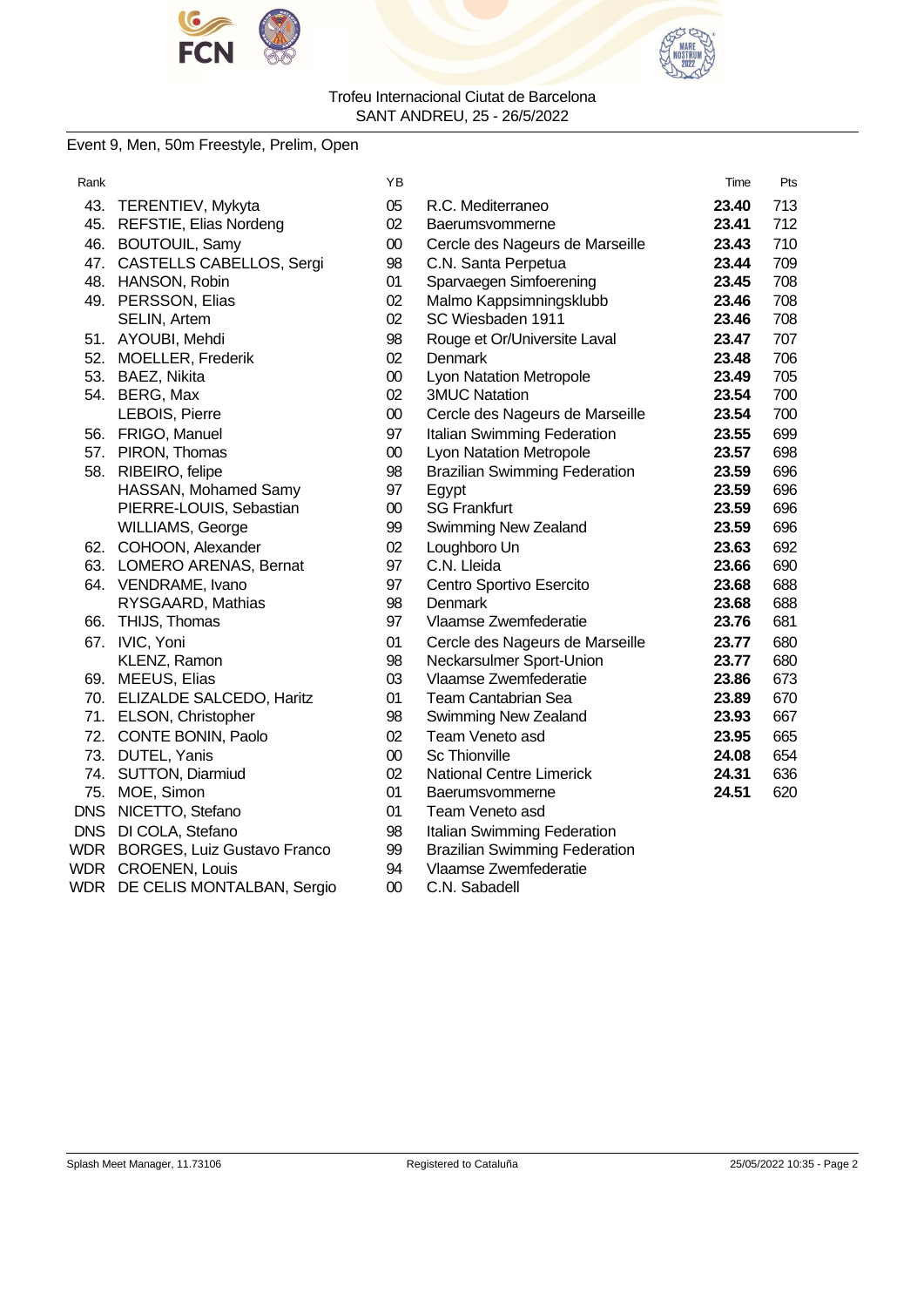



| Event 9<br>25/05/2022      |                         | Men, 50m Freestyle |                                  |                                          |            |                                   |       | Open<br><b>Results Finals</b> |
|----------------------------|-------------------------|--------------------|----------------------------------|------------------------------------------|------------|-----------------------------------|-------|-------------------------------|
| <b>World Records</b>       |                         | 20.91              |                                  | CIELO, Cesar<br><b>BRA</b>               |            | Sao Paulo (BRA)                   |       | 18/12/2009                    |
|                            | <b>European Records</b> | 20.94              |                                  | <b>BOUSQUET, Frederick</b><br><b>FRA</b> |            | Montpellier (FRA)                 |       | 26/04/2009                    |
| <b>MNRC</b><br><b>TICB</b> |                         | 21.31<br>21.58     | FRATUS, Bruno<br>PROUD, Benjamin |                                          | <b>GBR</b> | <b>MONACO</b><br><b>BARCELONA</b> |       | 09/06/2019<br>16/06/2019      |
| Points: FINA 2022          |                         |                    |                                  |                                          |            |                                   |       |                               |
| Rank                       |                         |                    | YB                               |                                          |            |                                   | Time  | Pts                           |
| Final A                    |                         |                    |                                  |                                          |            |                                   |       |                               |
| $\mathbf{1}$ .             | FRATUS, Bruno           |                    | 89                               | <b>Brazil</b>                            |            |                                   | 21.78 | 884                           |
| 2.                         | PROUD, Benjamin         |                    | 94                               | <b>British Swimming</b>                  |            |                                   | 21.89 | 871                           |
| 3.                         | ANDREW, Michael C       |                    | 99                               | <b>MA Swim Academy</b>                   |            |                                   | 22.06 | 851                           |
| 4.                         | SZABO, Szebasztian      |                    | 96                               | Hungary                                  |            |                                   | 22.13 | 843                           |
| 5.                         | PUTS, Jesse             |                    | 94                               | <b>Dutch Swimming Federation</b>         |            |                                   | 22.15 | 841                           |
| 6.                         | DE BOER, Thom           |                    | 91                               | <b>Dutch Swimming Federation</b>         |            |                                   | 22.20 | 835                           |
| 7.                         | CHERUTI, Meiron Amir    |                    | 97                               | <b>Israel</b>                            |            |                                   | 22.37 | 816                           |
| 8.                         | SIMONS, Kenzo           |                    | 01                               | Dutch Swimming Federation                |            |                                   | 22.47 | 805                           |
| Final B                    |                         |                    |                                  |                                          |            |                                   |       |                               |
| 9.                         | HO, Ian Yentou          |                    | 97                               | Hong Kong China Swimming Association     |            |                                   | 22.27 | 827                           |
| 10.                        | LOBANOVSZKIJ, Maxim     |                    | 96                               | <b>Geneve Natation</b>                   |            |                                   | 22.37 | 816                           |
| 11.                        | KORSTANJE, Nyls         |                    | 99                               | Dutch Swimming Federation                |            |                                   | 22.55 | 797                           |
| 12.                        | DOTTO, Luca             |                    | 90                               | Cs Carabinieri                           |            |                                   | 22.66 | 785                           |
| 13.                        | SANTOS, Gabriel Silva   |                    | 96                               | <b>Brazilian Swimming Federation</b>     |            |                                   | 22.74 | 777                           |
|                            | PIJNENBURG, Stan        |                    | 96                               | <b>Dutch Swimming Federation</b>         |            |                                   | 22.74 | 777                           |
| 15.                        | DEPLANO, Leonardo       |                    | 99                               | Italian Swimming Federation              |            |                                   | 22.93 | 758                           |
| 16.                        | LINDEBLAD, Malthe       |                    | 01                               | Denmark                                  |            |                                   | 22.96 | 755                           |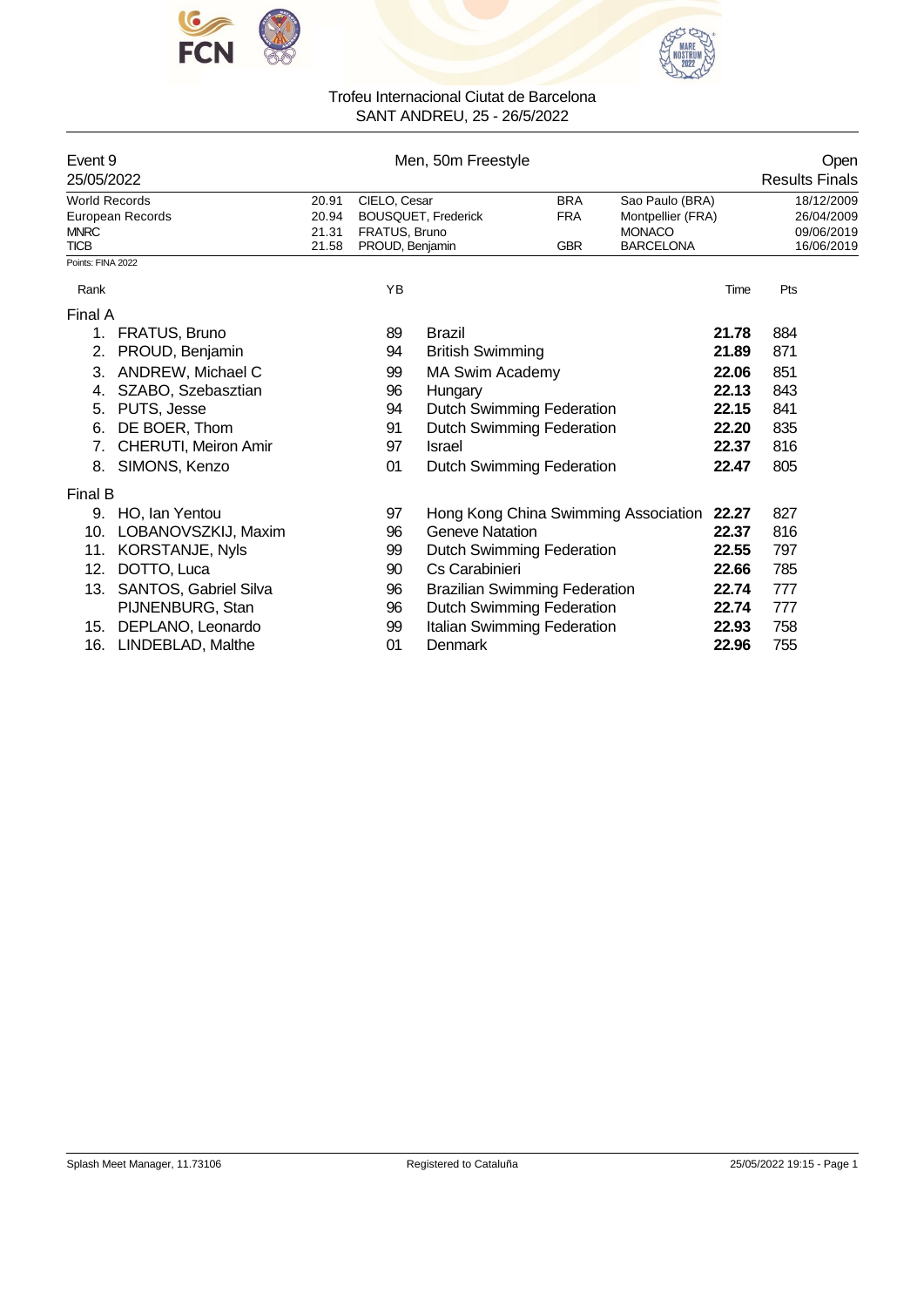



| Event 9<br>25/05/2022 |       | Men, 50m Freestyle         |            |                   | <b>Open</b><br><b>Results Swim Off Prelim</b> |  |  |
|-----------------------|-------|----------------------------|------------|-------------------|-----------------------------------------------|--|--|
| <b>World Records</b>  | 20.91 | CIELO, Cesar               | <b>BRA</b> | Sao Paulo (BRA)   | 18/12/2009                                    |  |  |
| European Records      | 20.94 | <b>BOUSQUET, Frederick</b> | <b>FRA</b> | Montpellier (FRA) | 26/04/2009                                    |  |  |
| <b>MNRC</b>           | 21.31 | FRATUS, Bruno              |            | <b>MONACO</b>     | 09/06/2019                                    |  |  |
| <b>TICB</b>           | 21.58 | PROUD, Benjamin            | <b>GBR</b> | <b>BARCELONA</b>  | 16/06/2019                                    |  |  |
| Points: FINA 2022     |       |                            |            |                   |                                               |  |  |
| Rank                  |       | ΥB                         |            | Time              | Pts                                           |  |  |
| $\cdots$              |       | -- -                       |            | -- - -            | $- - -$                                       |  |  |

1. SZABO, Szebasztian 96 Hungary **22.04** 853 Hong Kong China Swimming Association **22.11**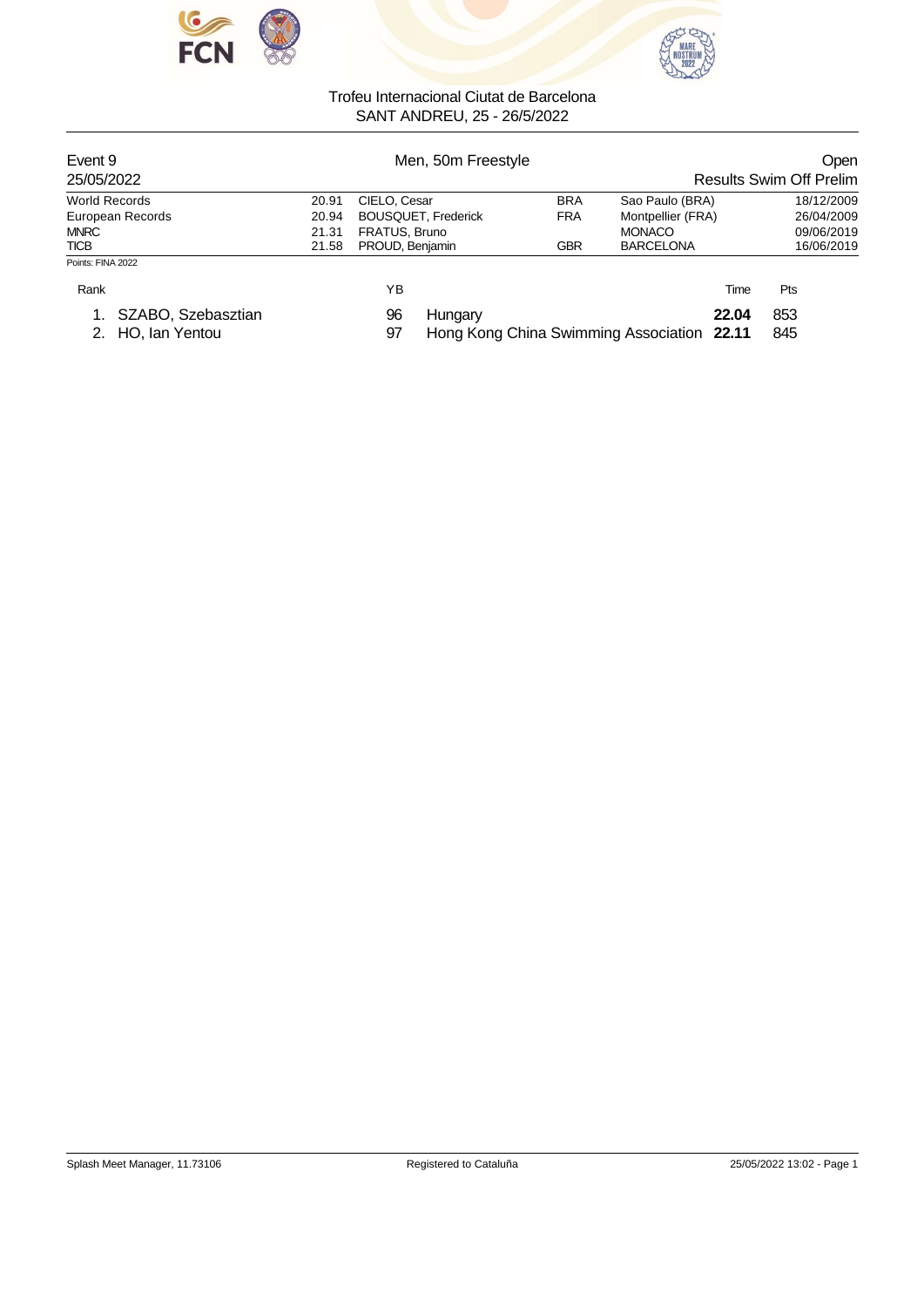



|                                                    | Event 10<br>Women, 200m Backstroke<br>25/05/2022              |                                          |                                                    |                                                          |                          |                                                                 |                             | Open<br><b>Results Prelim</b>                        |
|----------------------------------------------------|---------------------------------------------------------------|------------------------------------------|----------------------------------------------------|----------------------------------------------------------|--------------------------|-----------------------------------------------------------------|-----------------------------|------------------------------------------------------|
| <b>World Records</b><br>Marenostrum<br><b>TICB</b> | European Records                                              | 2:03.35<br>2:04.94<br>2:06.66<br>2:07.30 | SMITH, Regan E<br>SEEBOHM, Emily<br>SEEBOHM, Emily | FESIKOVA, Anastasia                                      | <b>USA</b><br><b>RUS</b> | Gwangju (KOR)<br>Rome (ITA)<br><b>CANET</b><br><b>BARCELONA</b> |                             | 26/07/2019<br>01/08/2009<br>16/06/2013<br>09/07/2017 |
| Points: FINA 2022                                  |                                                               |                                          |                                                    |                                                          |                          |                                                                 |                             |                                                      |
| Rank                                               |                                                               |                                          | ΥB                                                 |                                                          |                          |                                                                 | Time                        | Pts                                                  |
|                                                    | 1. SZABO FELTOTHY, Eszter<br>31.63<br>31.63<br>50m:           |                                          | 02<br>100m: 1:05.03                                | Hungary<br>33.40                                         | 150m: 1:38.63            | 33.60<br>200m:                                                  | 2:11.66<br>2:11.66          | 822<br>33.03                                         |
|                                                    | 2. RATHWELL, Regan<br>31.37<br>50m:<br>31.37                  |                                          | 04<br>100m: 1:05.14                                | Greater Ottawa Kingfish Swim Club<br>33.77               | 150m: 1:39.72            | 200m:<br>34.58                                                  | 2:13.44<br>2:13.44          | 789<br>33.72                                         |
|                                                    | 3. BARZELAY, Aviv<br>31.65<br>31.65<br>50m:                   |                                          | 02<br>100m: 1:05.58                                | <b>Israel</b><br>33.93                                   | 150m: 1:40.13            | 34.55                                                           | 2:13.60<br>2:13.60<br>200m: | 787<br>33.47                                         |
|                                                    | 4. GODWIN, Emma<br>50m:<br>30.88<br>30.88                     |                                          | 97<br>100m: 1:04.29                                | <b>Swimming New Zealand</b><br>33.41                     | 150m: 1:38.92            | 34.63                                                           | 2:14.15<br>2:14.15<br>200m: | 777<br>35.23                                         |
|                                                    | 5. ZAMORANO SANZ, Africa<br>50m:<br>31.50<br>31.50            |                                          | 98<br>100m: 1:05.68                                | C.N. Sant Andreu<br>34.18                                | 150m: 1:40.50            | 34.82<br>200m:                                                  | 2:14.77<br>2:14.77          | 766<br>34.27                                         |
| 6.                                                 | GRABOWSKI, Lena<br>32.03<br>50m:<br>32.03                     |                                          | 02<br>100m: 1:06.36                                | Austria<br>34.33                                         | 150m: 1:41.24            | 34.88                                                           | 2:14.93<br>200m:<br>2:14.93 | 763<br>33.69                                         |
|                                                    | 7. REBELO, Camila Rodrigues<br>50m:<br>32.08<br>32.08         |                                          | 03<br>100m: 1:06.54                                | Portugal<br>34.46<br>150m:                               | 1:41.48                  | 34.94                                                           | 2:15.04<br>2:15.04<br>200m: | 762<br>33.56                                         |
|                                                    | 8. SOERENSEN, Karoline<br>50 <sub>m</sub> :<br>32.38<br>32.38 |                                          | 02<br>100m: 1:06.57                                | Denmark<br>34.19                                         | 150m: 1:41.22            | 200m:<br>34.65                                                  | 2:15.43<br>2:15.43          | 755<br>34.21                                         |
|                                                    | 9. CENCI, Martina<br>50m:<br>31.69<br>31.69                   |                                          | 02<br>100m: 1:06.38                                | Unicusano Aurelia Nuoto<br>34.69                         | 150m: 1:41.51            | 35.13                                                           | 2:15.54<br>200m: 2:15.54    | 753<br>34.03                                         |
|                                                    | 10. WILM, Ingrid<br>50m:<br>30.96<br>30.96                    |                                          | 98<br>100m: 1:05.56                                | Cascade Swim Club<br>34.60                               | 150m: 1:40.82            | 35.26<br>200m:                                                  | 2:15.95<br>2:15.95          | 746<br>35.13                                         |
|                                                    | 11. WALSHE, Ellen<br>50m:<br>32.50<br>32.50                   |                                          | 01<br>100m: 1:07.32                                | Ireland<br>34.82                                         | 150m: 1:43.06            | 35.74<br>200m:                                                  | 2:17.57<br>2:17.57          | 720<br>34.51                                         |
|                                                    | 12. RAMATELLI, Giulia<br>50m:<br>33.30<br>33.30               |                                          | 00<br>100m: 1:08.13                                | Unicusano Aurelia Nuoto<br>34.83                         | 150m: 1:43.31            | 35.18                                                           | 2:17.75<br>200m: 2:17.75    | 718<br>34.44                                         |
|                                                    | 13. PODEVIN, Anais<br>32.08<br>32.08<br>50m:                  |                                          | 97<br>100m: 1:07.78                                | <b>Stade Clermontois Natation</b><br>35.70 150m: 1:43.35 |                          | 35.57                                                           | 2:17.98<br>200m: 2:17.98    | 714<br>34.63                                         |
|                                                    | 14. MENSING, Jenny<br>32.15<br>32.15<br>50m:                  | 100m: 1:06.80                            | 86                                                 | SC Wiesbaden 1911<br>34.65                               | 150m: 1:42.56            | 35.76                                                           | 2:18.41<br>200m: 2:18.41    | 707<br>35.85                                         |
|                                                    | 15. MUNOZ MONFORT, Ana<br>50m:<br>33.15<br>33.15              |                                          | 98<br>100m: 1:07.69                                | E.M. El Olivar<br>34.54                                  | 150m: 1:42.95            | 35.26                                                           | 2:18.84<br>200m: 2:18.84    | 701<br>35.89                                         |
|                                                    | 16. OEBERG, Elise<br>50m:<br>33.12<br>33.12                   |                                          | 02<br>100m: 1:08.58                                | Njurunda<br>35.46 150m: 1:44.20                          |                          | 35.62                                                           | 2:19.25<br>200m: 2:19.25    | 695<br>35.05                                         |
|                                                    | 17. PRADELL CARRASCO, Mireia 95<br>31.96<br>50m:<br>31.96     |                                          | 100m: 1:07.21                                      | Federacio Catalana Natacio<br>35.25                      | 150m: 1:43.15            | 35.94                                                           | 2:19.42<br>200m: 2:19.42    | 692<br>36.27                                         |
|                                                    | 18. BORER, Fanny<br>32.68<br>50m:<br>32.68                    | 100m: 1:07.95                            | 96                                                 | Switzerland<br>35.27                                     | 150m: 1:44.09            | 36.14                                                           | 2:19.43<br>200m: 2:19.43    | 692<br>35.34                                         |
|                                                    | 19. CERMELLI, Carolina<br>34.02<br>50m:                       |                                          | 01<br>34.02 100m: 1:08.91                          | Equipo Beldagans Plus<br>34.89                           | 150m: 1:44.57            | 35.66                                                           | 2:20.02<br>200m: 2:20.02    | 683<br>35.45                                         |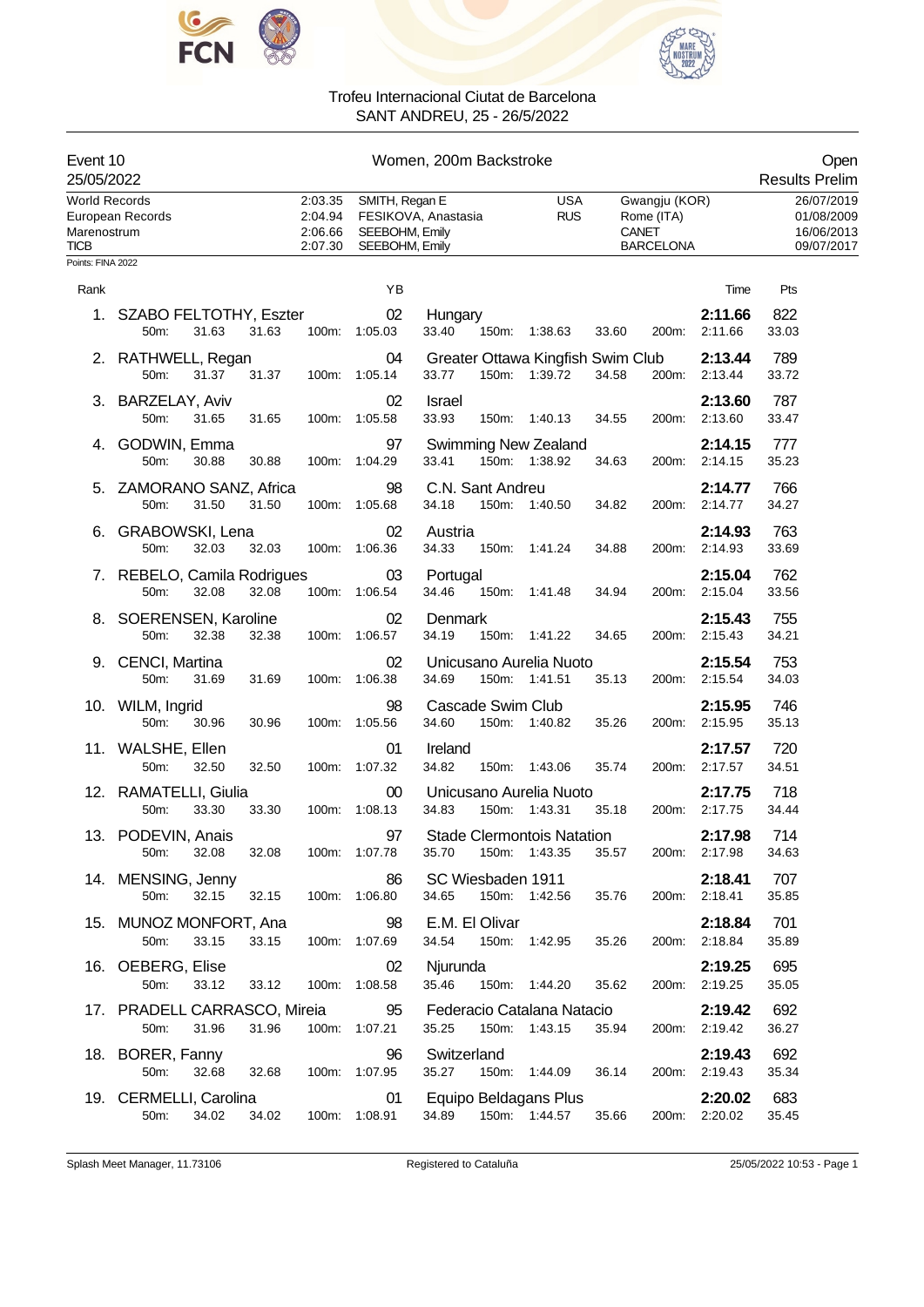



# Event 10, Women, 200m Backstroke, Prelim, Open

| Rank                                   |                                                                                         |       |             |               | YB                               |                                                                        |                                              |                                                  |                          |              | Time                     | Pts          |  |
|----------------------------------------|-----------------------------------------------------------------------------------------|-------|-------------|---------------|----------------------------------|------------------------------------------------------------------------|----------------------------------------------|--------------------------------------------------|--------------------------|--------------|--------------------------|--------------|--|
|                                        | 20. NYSTRAND, Lisa<br>50m:                                                              | 33.57 |             |               | 06<br>33.57 100m: 1:09.05        | <b>SK Neptun</b>                                                       |                                              | 35.48 150m: 1:44.66 35.61                        |                          |              | 2:20.70<br>200m: 2:20.70 | 673<br>36.04 |  |
|                                        | 21. ESPINOSA PATILLA, Claudia 03<br>50m:                                                | 31.77 |             | 100m: 1:06.50 | 34.73                            | Federacio Catalana Natacio<br>150m: 1:43.47                            |                                              | 2:20.92<br>200m: 2:20.92                         | 670<br>37.45             |              |                          |              |  |
|                                        | 22. HEGMEGI, Annie<br>50m:                                                              | 33.55 | 33.55       |               | 03<br>100m: 1:09.03              | 35.48                                                                  | Jonkopings Simsallskap<br>150m: 1:44.84      | 2:21.07<br>200m: 2:21.07                         | 668<br>36.23             |              |                          |              |  |
|                                        | 23. VANOTTERDIJK, Roos<br>50m:                                                          | 32.80 | 32.80       |               | 05<br>100m: 1:08.45              | 35.65                                                                  | Vlaamse Zwemfederatie<br>150m: 1:45.19 36.74 |                                                  | 2:21.37<br>200m: 2:21.37 | 664<br>36.18 |                          |              |  |
|                                        | 24. GODDEN, Maria<br>50m:                                                               |       | 33.08 33.08 |               | 02 <sup>2</sup><br>100m: 1:08.26 | 35.18                                                                  |                                              | <b>National Centre Limerick</b><br>150m: 1:44.47 | 36.21 200m: 2:21.57      |              | 2:21.57                  | 661<br>37.10 |  |
|                                        | 25. ROVERSI, Paola<br>50 <sub>m</sub> :                                                 | 33.72 | 33.72       |               | 05<br>100m: 1:09.97              | 36.25                                                                  | Canottieri Baldesio                          | 150m: 1:46.79 36.82 200m: 2:22.86                |                          |              | 2:22.86                  | 643<br>36.07 |  |
|                                        | 26. DRAKOPOULOS, Milla A<br>50m:                                                        | 32.97 | 32.97       |               | 06<br>100m: 1:09.53              | South Africa<br>36.56                                                  |                                              | 150m: 1:46.84                                    | 37.31                    |              | 2:23.07<br>200m: 2:23.07 | 640<br>36.23 |  |
|                                        | 27. LOWE, Rebecca<br>50 <sub>m</sub> :                                                  | 32.90 | 32.90       |               | 02<br>100m: 1:08.72              | 35.82                                                                  |                                              | University College Dublin<br>150m: 1:47.45       | 38.73                    |              | 2:27.01<br>200m: 2:27.01 | 590<br>39.56 |  |
|                                        | 28. CARA, Axelle<br>50m:                                                                | 33.09 | 33.09       |               | 97<br>100m: 1:09.85              | 36.76                                                                  |                                              | Rouge et Or/Universite Laval<br>150m: 1:48.07    | 38.22                    |              | 2:27.46<br>200m: 2:27.46 | 585<br>39.39 |  |
|                                        | 29. VERDONCK, Fleur<br>50m:<br>33.92 33.92<br>100m: 1:10.94                             |       |             |               |                                  | 37.02                                                                  |                                              | Vlaamse Zwemfederatie<br>150m: 1:50.08           | 39.14 200m: 2:28.15      |              | 2:28.15                  | 577<br>38.07 |  |
|                                        | 30. ESTRAGUE BERNE, Abril<br>50 <sub>m</sub> :                                          | 34.45 | 34.45       |               | 06<br>100m: 1:11.91              | C.N. Calella<br>37.46                                                  | 150m:                                        | 1:51.18 39.27                                    |                          |              | 2:29.19<br>200m: 2:29.19 | 565<br>38.01 |  |
| <b>DNS</b><br><b>DNS</b><br><b>DNF</b> | DNS HARMASOVA, Nicole<br>POLONSKY, Lea<br>MASSE, Kylie<br><b>TORREJON GASCON, Xenia</b> |       |             |               | 04<br>02<br>96<br>06             | Czech Team<br><b>Israel</b><br><b>Toronto Swim Club</b><br>C.N. Caldes |                                              |                                                  |                          |              |                          |              |  |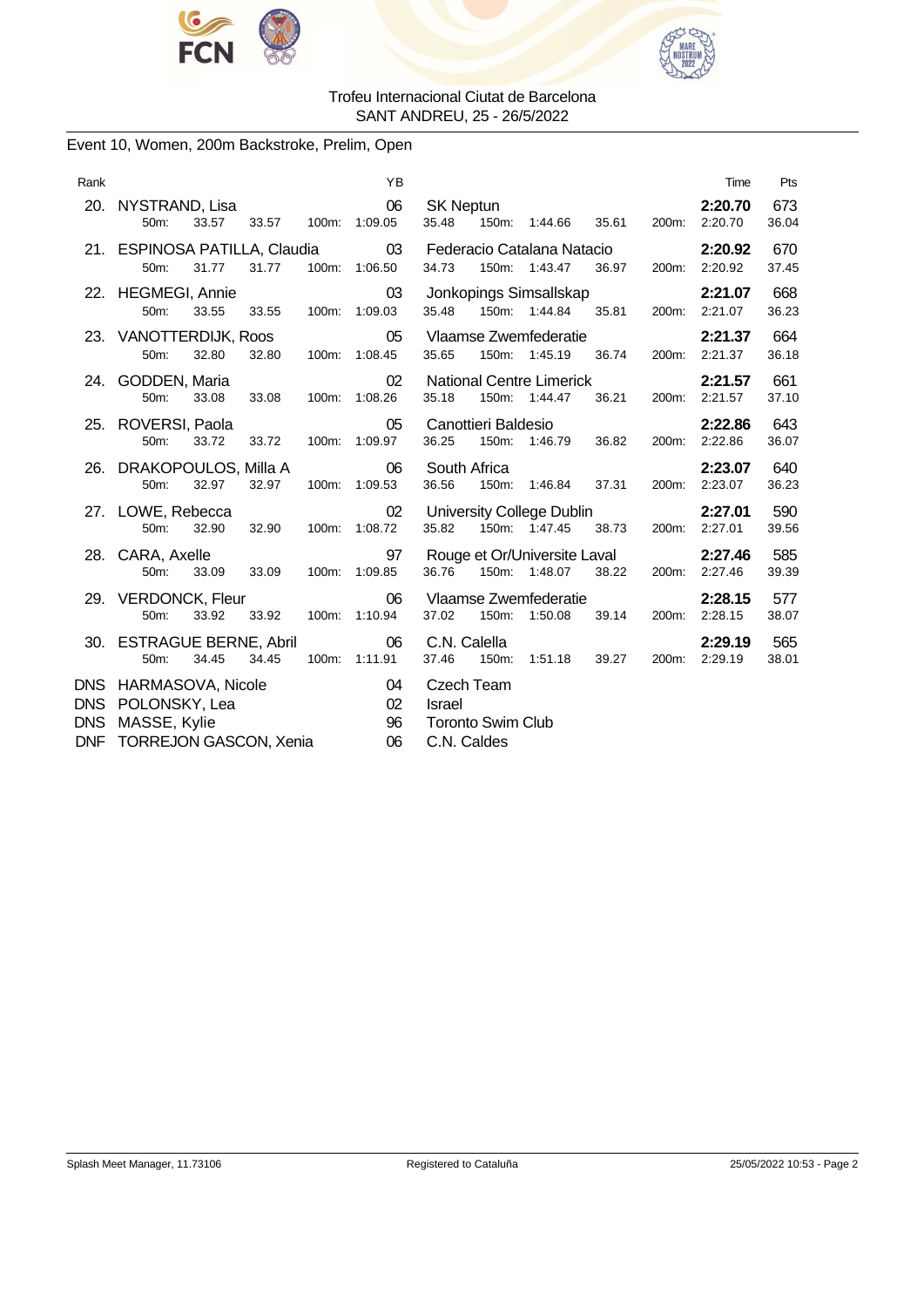| Event 10<br>25/05/2022                      |                                      |       |       |                                          | Open<br><b>Results Finals</b>                      |                            |       |                                                    |       |                                                          |                          |              |                                                      |
|---------------------------------------------|--------------------------------------|-------|-------|------------------------------------------|----------------------------------------------------|----------------------------|-------|----------------------------------------------------|-------|----------------------------------------------------------|--------------------------|--------------|------------------------------------------------------|
| World Records<br><b>MNRC</b><br><b>TICB</b> | European Records                     |       |       | 2:03.35<br>2:04.94<br>2:06.66<br>2:07.30 | SMITH, Regan E<br>SEEBOHM, Emily<br>SEEBOHM, Emily | FESIKOVA, Anastasia        |       | <b>USA</b><br><b>RUS</b>                           |       | Gwangju (KOR)<br>Rome (ITA)<br>CANET<br><b>BARCELONA</b> |                          |              | 26/07/2019<br>01/08/2009<br>16/06/2013<br>09/07/2017 |
| Points: FINA 2022                           |                                      |       |       |                                          |                                                    |                            |       |                                                    |       |                                                          |                          |              |                                                      |
| Rank                                        |                                      |       |       |                                          | YB                                                 |                            |       |                                                    |       |                                                          | Time                     | Pts          |                                                      |
| Final A                                     |                                      |       |       |                                          |                                                    |                            |       |                                                    |       |                                                          |                          |              |                                                      |
|                                             | 1. RATHWELL, Regan<br>50m:           | 30.64 | 30.64 | 100m:                                    | 04<br>1:03.66                                      | 33.02                      |       | Greater Ottawa Kingfish Swim Club<br>150m: 1:36.99 | 33.33 | 200m:                                                    | 2:09.54<br>2:09.54       | 863<br>32.55 |                                                      |
|                                             | 2. SZABO FELTOTHY, Eszter<br>50m:    | 31.26 | 31.26 |                                          | 02<br>100m: 1:04.13                                | Hungary<br>32.87           |       | 150m: 1:37.21                                      | 33.08 | 200m:                                                    | 2:09.62<br>2:09.62       | 861<br>32.41 |                                                      |
|                                             | 3. BARZELAY, Aviv<br>50m:            | 31.06 | 31.06 |                                          | 02<br>100m: 1:04.59                                | Israel<br>33.53            |       | 150m: 1:38.30                                      | 33.71 | 200m:                                                    | 2:11.68<br>2:11.68       | 821<br>33.38 |                                                      |
|                                             | 4. GODWIN, Emma<br>50m:              | 31.10 | 31.10 |                                          | 97<br>100m: 1:04.74                                | 33.64                      |       | <b>Swimming New Zealand</b><br>150m: 1:38.96       | 34.22 | 200m:                                                    | 2:12.60<br>2:12.60       | 804<br>33.64 |                                                      |
|                                             | 5. ZAMORANO SANZ, Africa<br>50m:     | 31.58 | 31.58 |                                          | 98<br>100m: 1:05.54                                | C.N. Sant Andreu<br>33.96  |       | 150m: 1:40.00                                      | 34.46 | 200m:                                                    | 2:14.04<br>2:14.04       | 779<br>34.04 |                                                      |
|                                             | 6. SOERENSEN, Karoline<br>50m:       | 31.82 | 31.82 |                                          | 02<br>100m: 1:06.30                                | Denmark<br>34.48           |       | 150m: 1:40.70                                      | 34.40 | 200m:                                                    | 2:14.34<br>2:14.34       | 774<br>33.64 |                                                      |
|                                             | 7. REBELO, Camila Rodrigues<br>50m:  | 30.76 | 30.76 |                                          | 03<br>100m: 1:04.69                                | Portugal<br>33.93          | 150m: | 1:40.03                                            | 35.34 | 200m:                                                    | 2:14.67<br>2:14.67       | 768<br>34.64 |                                                      |
|                                             | 8. GRABOWSKI, Lena<br>50m:           | 31.94 | 31.94 |                                          | 02<br>100m: 1:06.40                                | Austria<br>34.46           |       | 150m: 1:41.51                                      | 35.11 | 200m:                                                    | 2:16.08<br>2:16.08       | 744<br>34.57 |                                                      |
| Final B                                     |                                      |       |       |                                          |                                                    |                            |       |                                                    |       |                                                          |                          |              |                                                      |
|                                             | 9. CENCI, Martina<br>50m:            | 31.79 | 31.79 |                                          | 02<br>100m: 1:05.62                                | 33.83                      |       | Unicusano Aurelia Nuoto<br>150m: 1:39.88           | 34.26 |                                                          | 2:13.59<br>200m: 2:13.59 | 787<br>33.71 |                                                      |
|                                             | 10. MENSING, Jenny<br>50m:           | 32.11 | 32.11 |                                          | 86<br>100m: 1:06.48                                | SC Wiesbaden 1911<br>34.37 |       | 150m: 1:41.47                                      | 34.99 |                                                          | 2:15.41<br>200m: 2:15.41 | 755<br>33.94 |                                                      |
|                                             | 11. MUNOZ MONFORT, Ana<br>50m:       | 32.51 | 32.51 |                                          | 98<br>100m: 1:06.92                                | E.M. El Olivar<br>34.41    |       | 150m: 1:42.01                                      | 35.09 | 200m:                                                    | 2:17.17<br>2:17.17       | 727<br>35.16 |                                                      |
|                                             | 12. RAMATELLI, Giulia<br>50m:        | 32.79 | 32.79 | 100m: 1:07.25                            |                                                    | 34.46                      |       | 00 Unicusano Aurelia Nuoto<br>150m: 1:42.76        | 35.51 |                                                          | 2:17.27<br>200m: 2:17.27 | 725<br>34.51 |                                                      |
|                                             | 13. PODEVIN, Anais<br>50m:           | 32.09 | 32.09 |                                          | 97<br>100m: 1:07.56                                | 35.47 150m: 1:43.25        |       | <b>Stade Clermontois Natation</b>                  | 35.69 |                                                          | 2:17.58<br>200m: 2:17.58 | 720<br>34.33 |                                                      |
|                                             | 14. BORER, Fanny<br>50m:             | 34.14 | 34.14 |                                          | 96<br>100m: 1:09.65                                | Switzerland<br>35.51       |       | 150m: 1:45.31                                      | 35.66 |                                                          | 2:19.52<br>200m: 2:19.52 | 691<br>34.21 |                                                      |
|                                             | 15. PRADELL CARRASCO, Mireia<br>50m: | 31.87 | 31.87 |                                          | 95<br>100m: 1:07.37                                | 35.50 150m: 1:43.38        |       | Federacio Catalana Natacio                         | 36.01 |                                                          | 2:19.74<br>200m: 2:19.74 | 687<br>36.36 |                                                      |
|                                             | 16. CERMELLI, Carolina<br>50m:       | 33.67 | 33.67 |                                          | 01<br>100m: 1:09.43                                | 35.76                      |       | Equipo Beldagans Plus<br>150m: 1:45.53             | 36.10 |                                                          | 2:20.79<br>200m: 2:20.79 | 672<br>35.26 |                                                      |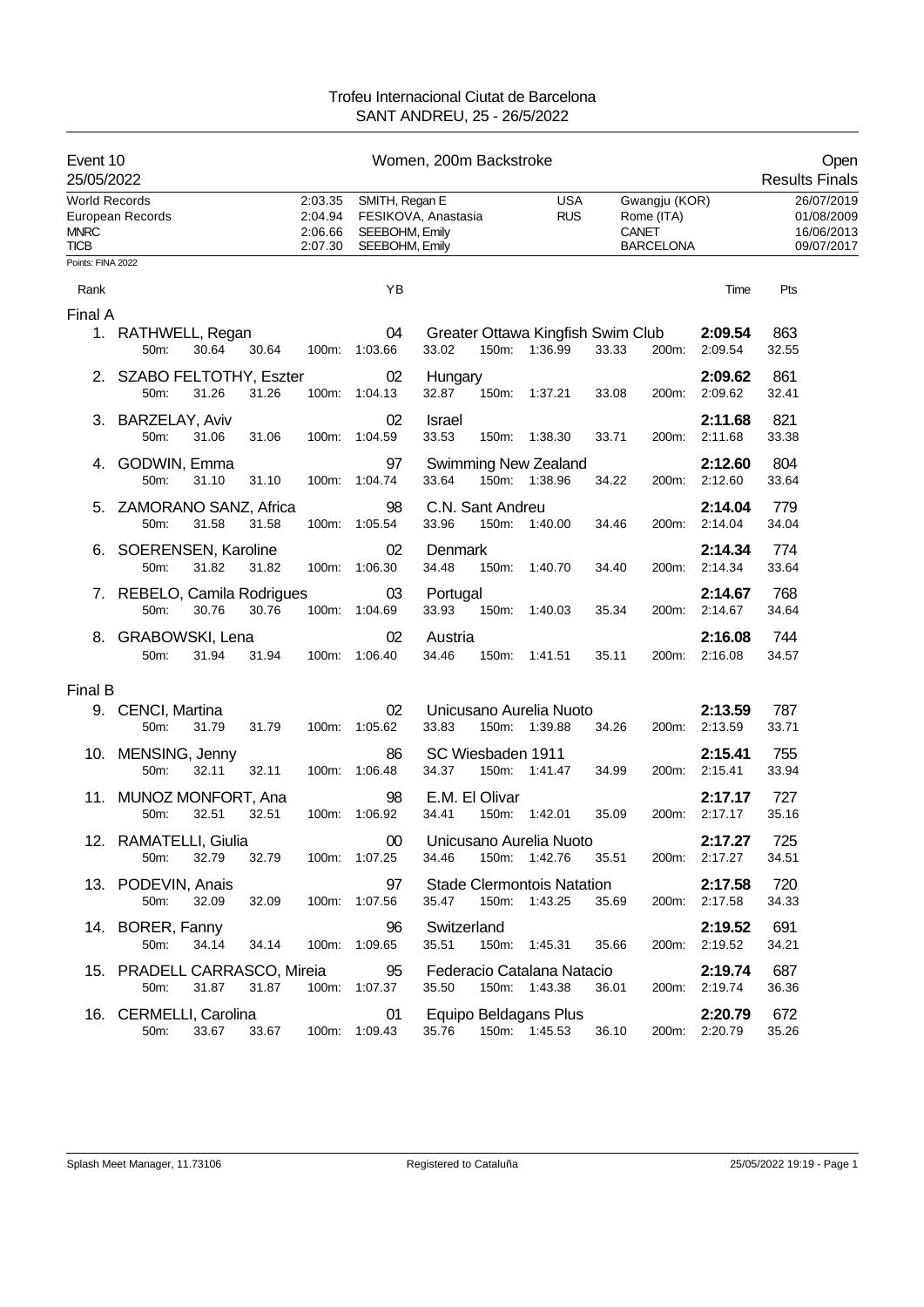



| Event 11<br>Men, 200m Breaststroke<br>25/05/2022          |                                                       |                                          |                                                    |                                                                          |                                               |       |                                                                         | Open<br><b>Results Prelim</b> |                                                      |
|-----------------------------------------------------------|-------------------------------------------------------|------------------------------------------|----------------------------------------------------|--------------------------------------------------------------------------|-----------------------------------------------|-------|-------------------------------------------------------------------------|-------------------------------|------------------------------------------------------|
| World Records<br>Marenostrum<br>TICB<br>Points: FINA 2022 | European Records                                      | 2:05.95<br>2:06.12<br>2:07.23<br>2:07.23 | CHUPKOV, Anton<br>KAMMINGA, Arno<br>KAMMINGA, Arno | STUBBLETY-COOK, Zac                                                      | AUS<br><b>RUS</b><br><b>NED</b><br><b>NED</b> |       | Adelaide (AUS)<br>Gwangju (KOR)<br><b>BARCELONA</b><br><b>BARCELONA</b> |                               | 19/05/2022<br>26/07/2019<br>05/06/2021<br>05/06/2021 |
|                                                           |                                                       |                                          | YB                                                 |                                                                          |                                               |       |                                                                         |                               |                                                      |
| Rank                                                      | 1. KAMMINGA, Arno                                     |                                          | 95                                                 | Dutch Swimming Federation                                                |                                               |       |                                                                         | Time<br>2:09.17               | Pts<br>930                                           |
|                                                           | 29.35<br>29.35<br>$50m$ :                             | 100m:                                    | 1:01.92                                            | 150m: 1:35.16<br>32.57                                                   |                                               | 33.24 | 200m:                                                                   | 2:09.17                       | 34.01                                                |
|                                                           | 2. MURA, Ryuya<br>50 <sub>m</sub> :<br>30.25<br>30.25 |                                          | 96<br>100m: 1:03.62                                | Japan Swimming Federation<br>33.37<br>150m: 1:37.79                      |                                               | 34.17 |                                                                         | 2:11.96<br>200m: 2:11.96      | 873<br>34.17                                         |
|                                                           | 3. HANAGURUMA, Yu<br>30.31<br>30.31<br>50m:           |                                          | 00<br>100m: 1:03.78                                | Japan Swimming Federation<br>33.47<br>150m: 1:38.01                      |                                               | 34.23 |                                                                         | 2:12.11<br>200m: 2:12.11      | 870<br>34.10                                         |
|                                                           | 4. BUTLER, Gregory<br>50m:<br>30.53<br>30.53          | 100m:                                    | 00<br>1:04.57                                      | <b>British Swimming</b><br>34.04<br>150m: 1:38.62                        |                                               | 34.05 |                                                                         | 2:13.17<br>200m: 2:13.17      | 849<br>34.55                                         |
|                                                           | 5. CHILLINGWORTH, Adam John<br>50m:<br>30.42<br>30.42 |                                          | 97<br>100m: 1:04.29                                | Hong Kong China Swimming Association2:14.03<br>150m: 1:38.80<br>33.87    |                                               | 34.51 |                                                                         | 200m: 2:14.03                 | 833<br>35.23                                         |
|                                                           | 6. WILBY, James<br>50m:<br>30.43<br>30.43             |                                          | 93<br>100m: 1:04.40                                | <b>British Swimming</b><br>33.97<br>150m: 1:39.38                        |                                               | 34.98 | 200m:                                                                   | 2:15.01<br>2:15.01            | 815<br>35.63                                         |
|                                                           | 7. LOPES, Gabriel Jose<br>50m:<br>31.10<br>31.10      |                                          | 97<br>100m: 1:05.19                                | Portugal<br>34.09<br>150m:                                               | 1:39.98                                       | 34.79 | 200m:                                                                   | 2:16.03<br>2:16.03            | 796<br>36.05                                         |
|                                                           | 8. GREENE, Darragh<br>31.13<br>50m:<br>31.13          |                                          | 95<br>100m: 1:05.62                                | Ireland<br>34.49<br>150m: 1:40.27                                        |                                               | 34.65 | 200m:                                                                   | 2:16.17<br>2:16.17            | 794<br>35.90                                         |
|                                                           | 9. PUMPUTIS, Caio Rodrigues<br>30.17<br>30.17<br>50m: |                                          | 99<br>100m: 1:04.62                                | <b>Brazilian Swimming Federation</b><br>34.45<br>150m: 1:39.50           |                                               | 34.88 |                                                                         | 2:16.19<br>200m: 2:16.19      | 794<br>36.69                                         |
|                                                           | 10. VERGNES, Lucien<br>50m:<br>31.45<br>31.45         | 100m:                                    | 04<br>1:06.64                                      | Centre National d'entrainement Font-Rom2:17.05<br>35.19<br>150m: 1:42.09 |                                               | 35.45 |                                                                         | 200m: 2:17.05                 | 779<br>34.96                                         |
|                                                           | 11. PILGER, Max<br>50m:<br>30.78<br>30.78             | 100m:                                    | 96<br>1:05.42                                      | <b>SG Essen</b><br>34.64<br>150m:                                        | 1:40.40                                       | 34.98 | 200m:                                                                   | 2:17.38<br>2:17.38            | 773<br>36.98                                         |
|                                                           | 12. NETRH, Vojtech<br>31.89<br>31.89<br>50m:          | 100m:                                    | 02<br>1:06.74                                      | Czech Team<br>34.85<br>150m:                                             | 1:43.12                                       | 36.38 | 200m:                                                                   | 2:17.54<br>2:17.54            | 771<br>34.42                                         |
|                                                           | 13. WILLIM, Yannis<br>50m:<br>30.97<br>30.97          |                                          | 99<br>100m: 1:06.42                                | SSG Leipzig<br>35.45                                                     | 150m: 1:42.37                                 | 35.95 |                                                                         | 2:18.63<br>200m: 2:18.63      | 752<br>36.26                                         |
|                                                           | 14. VAVRIN, Simon<br>30.80<br>50m:<br>30.80           |                                          | 04<br>100m: 1:05.82                                | Czech Team<br>35.02                                                      | 150m: 1:41.78                                 | 35.96 |                                                                         | 2:19.17<br>200m: 2:19.17      | 744<br>37.39                                         |
|                                                           | 15. DE SCHRYVER, Noah<br>50m:<br>31.37<br>31.37       |                                          | 01<br>100m: 1:05.96                                | Vlaamse Zwemfederatie<br>34.59<br>150m: 1:41.94                          |                                               | 35.98 |                                                                         | 2:19.68<br>200m: 2:19.68      | 736<br>37.74                                         |
|                                                           | 16. STEVERINK, Stephan<br>50m:<br>31.74<br>31.74      |                                          | 04<br>100m: 1:06.99                                | <b>Brazilian Swimming Federation</b><br>35.25<br>150m: 1:43.24           |                                               | 36.25 |                                                                         | 2:19.99<br>200m: 2:19.99      | 731<br>36.75                                         |
|                                                           | 17. CHRAPAVY, Filip<br>31.88<br>50m:<br>31.88         |                                          | 99<br>100m: 1:06.99                                | <b>Czech National Swimming Team</b><br>35.11 150m: 1:43.30               |                                               | 36.31 |                                                                         | 2:21.05<br>200m: 2:21.05      | 714<br>37.75                                         |
|                                                           | 18. ZIVANOVIC, Uros<br>50m:<br>32.26<br>32.26         |                                          | 05<br>100m: 1:08.62                                | Dubocica<br>36.36                                                        | 150m: 1:46.14 37.52                           |       |                                                                         | 2:21.28<br>200m: 2:21.28      | 711<br>35.14                                         |
|                                                           | 19. FEENAN, Andrew<br>32.50<br>32.50<br>50m:          |                                          | 01<br>100m: 1:08.01                                | National Centre Limerick<br>35.51<br>150m: 1:44.44                       |                                               | 36.43 |                                                                         | 2:21.37<br>200m: 2:21.37      | 710<br>36.93                                         |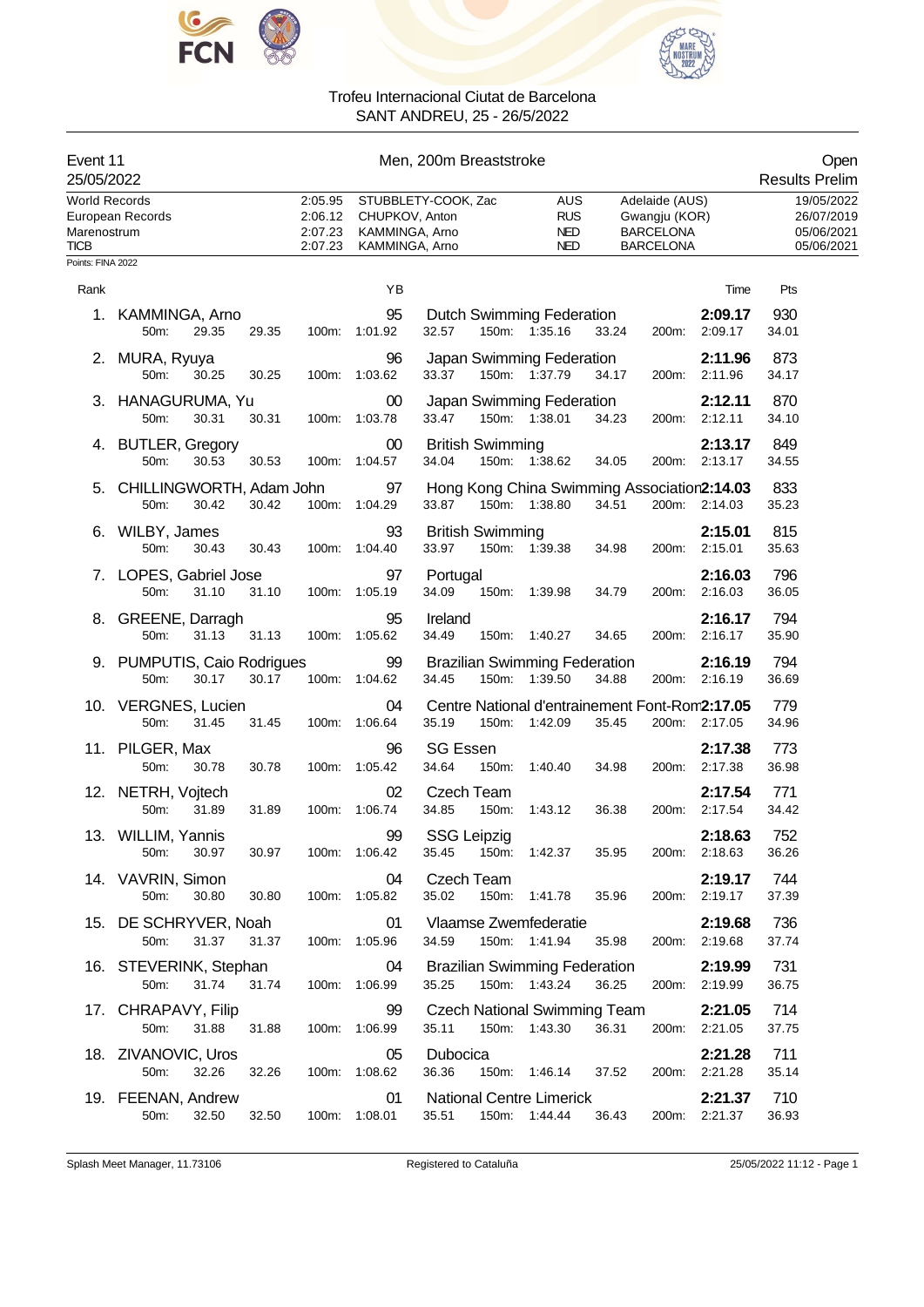



### Event 11, Men, 200m Breaststroke, Prelim, Open

| Rank       | 20. CASTEJON RAMIREZ, Alex<br>31.76<br>100m: 1:07.62<br>31.76<br>50m:                          | ΥB<br>98                | C.N. Sabadell<br>150m: 1:44.89<br>37.27<br>35.86                                                   | Time<br>2:22.22<br>200m: 2:22.22 | Pts<br>697<br>37.33 |
|------------|------------------------------------------------------------------------------------------------|-------------------------|----------------------------------------------------------------------------------------------------|----------------------------------|---------------------|
|            | 21. BOVEY, Jolann<br>50m:<br>31.51<br>31.51                                                    | 96<br>100m: 1:07.60     | Baerumsvommerne<br>36.09<br>150m: 1:44.40<br>36.80                                                 | 2:22.25<br>200m: 2:22.25         | 696<br>37.85        |
|            | 22. VILLA RODRIGUEZ, Pau<br>50m:<br>32.25<br>32.25                                             | 04<br>100m: 1:08.68     | C.N. Sant Andreu<br>150m: 1:45.51<br>36.83<br>36.43                                                | 2:22.62<br>200m: 2:22.62         | 691<br>37.11        |
|            | 23. CORBY, Eoin<br>32.13 32.13<br>50m:                                                         | 02<br>100m: 1:07.38     | Ireland<br>35.25<br>150m: 1:44.14<br>36.76                                                         | 2:22.78<br>200m: 2:22.78         | 689<br>38.64        |
|            | 24. GILBERT, Joshua<br>50m:<br>31.75<br>31.75                                                  | 01<br>100m: 1:08.99     | <b>Evolution Aquatics Tauranga</b><br>37.24<br>150m: 1:46.11<br>37.12                              | 2:22.96<br>200m: 2:22.96         | 686<br>36.85        |
|            | 25. DE MENEGHI, Filippo<br>31.92 100m: 1:08.46<br>50m:<br>31.92                                | 02                      | Montebelluna Nuoto asd<br>37.72<br>36.54<br>150m: 1:46.18                                          | 2:23.63<br>200m: 2:23.63         | 677<br>37.45        |
|            | 26. MATZERATH, Lucas<br>31.70<br>31.70<br>50m:                                                 | $00\,$<br>100m: 1:09.36 | <b>SG Frankfurt</b><br>37.66<br>150m: 1:47.25<br>37.89                                             | 2:24.12<br>200m: 2:24.12         | 670<br>36.87        |
|            | 27. ALLANDE GONZALEZ, Jofre<br>33.14<br>33.14<br>50m:                                          | 98<br>100m: 1:10.05     | C.N. Sabadell<br>36.91<br>150m: 1:47.70<br>37.65                                                   | 2:24.92<br>200m: 2:24.92         | 659<br>37.22        |
|            | 28. PRIETO MONTENEGRO, Iker<br>33.22<br>33.22<br>50m:                                          | 04<br>100m: 1:10.75     | C.N. Barcelona<br>150m: 1:47.93<br>37.53<br>37.18                                                  | 2:25.36<br>200m: 2:25.36         | 653<br>37.43        |
|            | 29. GAGNE, Benjamin<br>32.88<br>50m:<br>32.88<br>100m: 1:10.26                                 | 04                      | Usher<br>37.38<br>150m: 1:47.44<br>37.18                                                           | 2:25.63<br>200m: 2:25.63         | 649<br>38.19        |
|            | 30. MARTINEZ MARESMA, Pol<br>50m:<br>33.62<br>33.62                                            | 04<br>100m: 1:10.92     | C.N. Mataro<br>37.30<br>150m:<br>1:49.21<br>38.29                                                  | 2:25.83<br>200m: 2:25.83         | 646<br>36.62        |
|            | 31. ARTAL MATEO, Francho<br>33.14<br>50m:<br>33.14                                             | 99<br>100m: 1:10.40     | C.E. Mediterrani<br>150m: 1:48.27<br>37.87<br>37.26                                                | 2:27.05<br>200m: 2:27.05         | 630<br>38.78        |
|            | 32. ARMENGOL TRIVES, Genis<br>50m:<br>33.44<br>33.44                                           | 02<br>100m: 1:10.04     | C.E. Mediterrani<br>36.60<br>150m:<br>1:48.11<br>38.07<br>200m:                                    | 2:27.07<br>2:27.07               | 630<br>38.96        |
|            | 33. ALMEIDA, Brandonn<br>50m:<br>33.81<br>33.81  100m: 1:11.07                                 | 97                      | Unisanta<br>37.26<br>150m: 1:49.14<br>38.07                                                        | 2:27.09<br>200m: 2:27.09         | 630<br>37.95        |
|            | 34. VIVAS SAKUTA, Jordi<br>50m:<br>34.44<br>34.44                                              | 05<br>100m: 1:11.97     | C.N. Vilafranca<br>150m: 1:50.09<br>38.12<br>37.53                                                 | 2:28.18<br>200m: 2:28.18         | 616<br>38.09        |
|            | 35. BAYER, Moritz<br>33.70<br>33.70<br>100m:<br>50m:                                           | 02<br>1:11.66           | Austria<br>37.96<br>150m:<br>1:50.43<br>38.77<br>200m:                                             | 2:29.88<br>2:29.88               | 595<br>39.45        |
|            | 36. REED, Lachlan James<br>50m:<br>34.03<br>34.03                                              | 05<br>100m: 1:12.70     | C.N. Banyoles<br>150m: 1:51.71<br>38.67<br>39.01<br>200m:                                          | 2:30.19<br>2:30.19               | 592<br>38.48        |
| 37.        | BOJICIC, Jovan<br>50m:<br>33.13<br>33.13<br>100m:                                              | 97<br>1:11.71           | 11. April<br>38.58<br>150m:<br>1:49.94<br>38.23<br>200m:                                           | 2:30.32<br>2:30.32               | 590<br>40.38        |
| 38.        | DE PABLO SANCHEZ, Victor<br>50m:<br>34.32<br>34.32<br>100m:                                    | 01<br>1:12.76           | C.N. Terrassa<br>38.44<br>150m:<br>1:53.08<br>40.32<br>200m:                                       | 2:31.51<br>2:31.51               | 576<br>38.43        |
|            | 39. ANSON BARRIENTOS, Pere<br>34.64<br>50m:<br>34.64                                           | 04<br>100m: 1:13.84     | C.N. Figueres<br>150m:<br>39.20<br>1:54.40<br>40.56<br>200m:                                       | 2:34.84<br>2:34.84               | 540<br>40.44        |
| WDR<br>WDR | DNS RODELAS FARRE, Eric<br>WDR FRANCA DA SILVA, Felipe Alves<br>KNOX, Finlay<br>NYBLOM, Niklas | 03<br>87<br>01<br>99    | C.N. Terrassa<br><b>Brazilian Swimming Federation</b><br>Scarborough Swim Club<br><b>Taeby Sim</b> |                                  |                     |

Splash Meet Manager, 11.73106 Registered to Cataluña 25/05/2022 11:12 - Page 2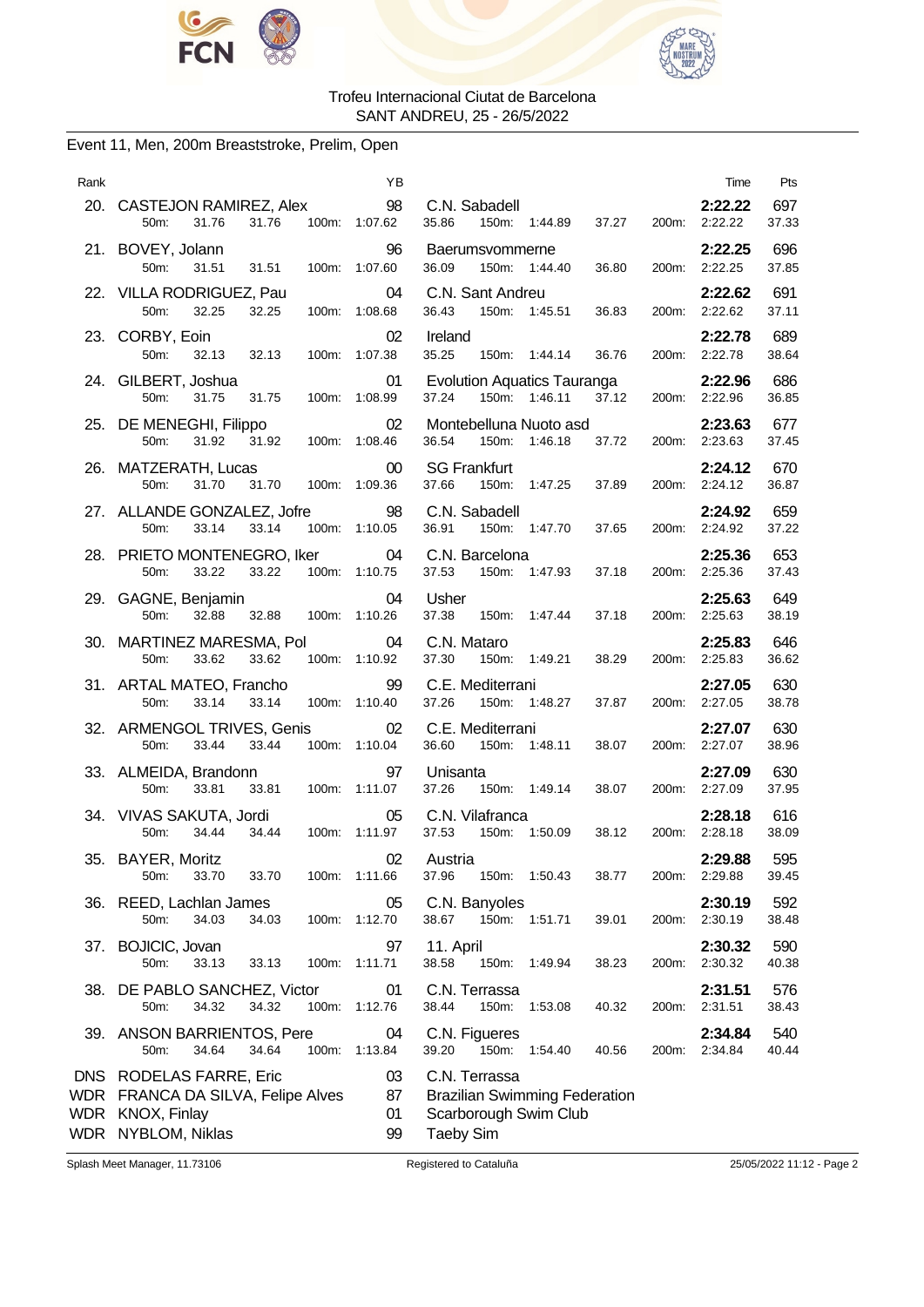



| Event 11<br>25/05/2022                             |                                      |       |       |                                          | Open<br><b>Results Finals</b>                      |                                                                                                                                                        |                          |                                                      |
|----------------------------------------------------|--------------------------------------|-------|-------|------------------------------------------|----------------------------------------------------|--------------------------------------------------------------------------------------------------------------------------------------------------------|--------------------------|------------------------------------------------------|
| <b>World Records</b><br><b>MNRC</b><br><b>TICB</b> | European Records                     |       |       | 2:05.95<br>2:06.12<br>2:07.23<br>2:07.23 | CHUPKOV, Anton<br>KAMMINGA, Arno<br>KAMMINGA, Arno | STUBBLETY-COOK, Zac<br>Adelaide (AUS)<br><b>AUS</b><br><b>RUS</b><br>Gwangju (KOR)<br><b>NED</b><br><b>BARCELONA</b><br><b>NED</b><br><b>BARCELONA</b> |                          | 19/05/2022<br>26/07/2019<br>05/06/2021<br>05/06/2021 |
| Points: FINA 2022                                  |                                      |       |       |                                          |                                                    |                                                                                                                                                        |                          |                                                      |
| Rank                                               |                                      |       |       |                                          | YB                                                 |                                                                                                                                                        | Time                     | Pts                                                  |
| Final A                                            |                                      |       |       |                                          |                                                    |                                                                                                                                                        |                          |                                                      |
|                                                    | 1. KAMMINGA, Arno<br>50m:            | 28.74 | 28.74 | 100m:                                    | 95<br>1:01.29                                      | Dutch Swimming Federation<br>32.55<br>150m: 1:34.89<br>33.60<br>200m:                                                                                  | 2:08.65<br>2:08.65       | 942<br>33.76                                         |
|                                                    | 2. HANAGURUMA, Yu<br>50m:            | 30.14 | 30.14 | 100m:                                    | 00<br>1:03.63                                      | Japan Swimming Federation<br>33.49<br>150m: 1:37.22<br>33.59<br>200m:                                                                                  | 2:10.79<br>2:10.79       | 896<br>33.57                                         |
|                                                    | 3. MURA, Ryuya<br>50m:               | 30.13 | 30.13 |                                          | 96<br>100m: 1:03.85                                | Japan Swimming Federation<br>33.72<br>150m: 1:38.77<br>34.92<br>200m:                                                                                  | 2:11.86<br>2:11.86       | 875<br>33.09                                         |
|                                                    | 4. BUTLER, Gregory<br>50m:           | 30.24 | 30.24 | 100m:                                    | 00<br>1:03.83                                      | <b>British Swimming</b><br>33.59<br>150m: 1:38.10<br>200m:<br>34.27                                                                                    | 2:12.08<br>2:12.08       | 870<br>33.98                                         |
|                                                    | CHILLINGWORTH, Adam John<br>50m:     | 30.65 | 30.65 |                                          | 97<br>100m: 1:04.62                                | Hong Kong China Swimming Association2:13.72<br>33.97<br>150m: 1:39.06<br>34.44                                                                         | 200m: 2:13.72            | 839<br>34.66                                         |
|                                                    | 6. LOPES, Gabriel Jose<br>50m:       | 30.41 | 30.41 |                                          | 97<br>100m: 1:04.35                                | Portugal<br>33.94<br>150m: 1:38.82<br>34.47<br>200m:                                                                                                   | 2:14.21<br>2:14.21       | 829<br>35.39                                         |
|                                                    | 7. WILBY, James<br>50m:              | 30.20 | 30.20 | 100m:                                    | 93<br>1:03.90                                      | <b>British Swimming</b><br>33.70<br>150m: 1:38.93<br>35.03<br>200m:                                                                                    | 2:14.44<br>2:14.44       | 825<br>35.51                                         |
|                                                    | 8. GREENE, Darragh<br>50m:           | 30.36 | 30.36 | 100m:                                    | 95<br>1:05.35                                      | Ireland<br>34.99<br>150m: 1:40.74<br>35.39<br>200m:                                                                                                    | 2:17.97<br>2:17.97       | 763<br>37.23                                         |
| Final B                                            |                                      |       |       |                                          |                                                    |                                                                                                                                                        |                          |                                                      |
|                                                    | 9. PILGER, Max<br>50m:               | 30.93 | 30.93 | 100m:                                    | 96<br>1:05.99                                      | <b>SG Essen</b><br>35.06<br>150m: 1:41.30<br>35.31<br>200m:                                                                                            | 2:16.21<br>2:16.21       | 793<br>34.91                                         |
|                                                    | 10. PUMPUTIS, Caio Rodrigues<br>50m: | 32.12 | 32.12 |                                          | 99<br>100m: 1:06.64                                | <b>Brazilian Swimming Federation</b><br>34.52<br>150m: 1:41.72<br>35.08                                                                                | 2:16.53<br>200m: 2:16.53 | 788<br>34.81                                         |
|                                                    | 11. VERGNES, Lucien<br>50m:          | 31.15 | 31.15 | 100m:                                    | 04<br>1:06.59                                      | Centre National d'entrainement Font-Rom2:17.15<br>35.44<br>150m: 1:42.50<br>35.91                                                                      | 200m: 2:17.15            | 777<br>34.65                                         |
|                                                    | 12. NETRH, Vojtech<br>50m:           | 30.56 | 30.56 |                                          | $02\,$<br>100m: 1:05.79                            | Czech Team<br>35.23<br>150m: 1:41.33<br>35.54                                                                                                          | 2:17.54<br>200m: 2:17.54 | 771<br>36.21                                         |
|                                                    | 13. DE SCHRYVER, Noah<br>50m:        | 31.71 | 31.71 |                                          | 01<br>100m: 1:06.52                                | Vlaamse Zwemfederatie<br>34.81<br>150m: 1:42.00<br>35.48                                                                                               | 2:17.86<br>200m: 2:17.86 | 765<br>35.86                                         |
|                                                    | 14. WILLIM, Yannis<br>50m:           | 31.19 | 31.19 |                                          | 99<br>100m: 1:06.84                                | <b>SSG Leipzig</b><br>35.65<br>150m: 1:42.29<br>35.45<br>200m:                                                                                         | 2:17.96<br>2:17.96       | 763<br>35.67                                         |
|                                                    | 15. VAVRIN, Simon<br>50m:            | 31.10 | 31.10 |                                          | 04<br>100m: 1:06.61                                | Czech Team<br>35.51<br>150m: 1:43.17<br>36.56                                                                                                          | 2:18.86<br>200m: 2:18.86 | 749<br>35.69                                         |
|                                                    | 16. STEVERINK, Stephan<br>50m:       | 31.73 | 31.73 |                                          | 04<br>100m: 1:07.37                                | <b>Brazilian Swimming Federation</b><br>35.64<br>150m: 1:43.98<br>36.61                                                                                | 2:20.97<br>200m: 2:20.97 | 716<br>36.99                                         |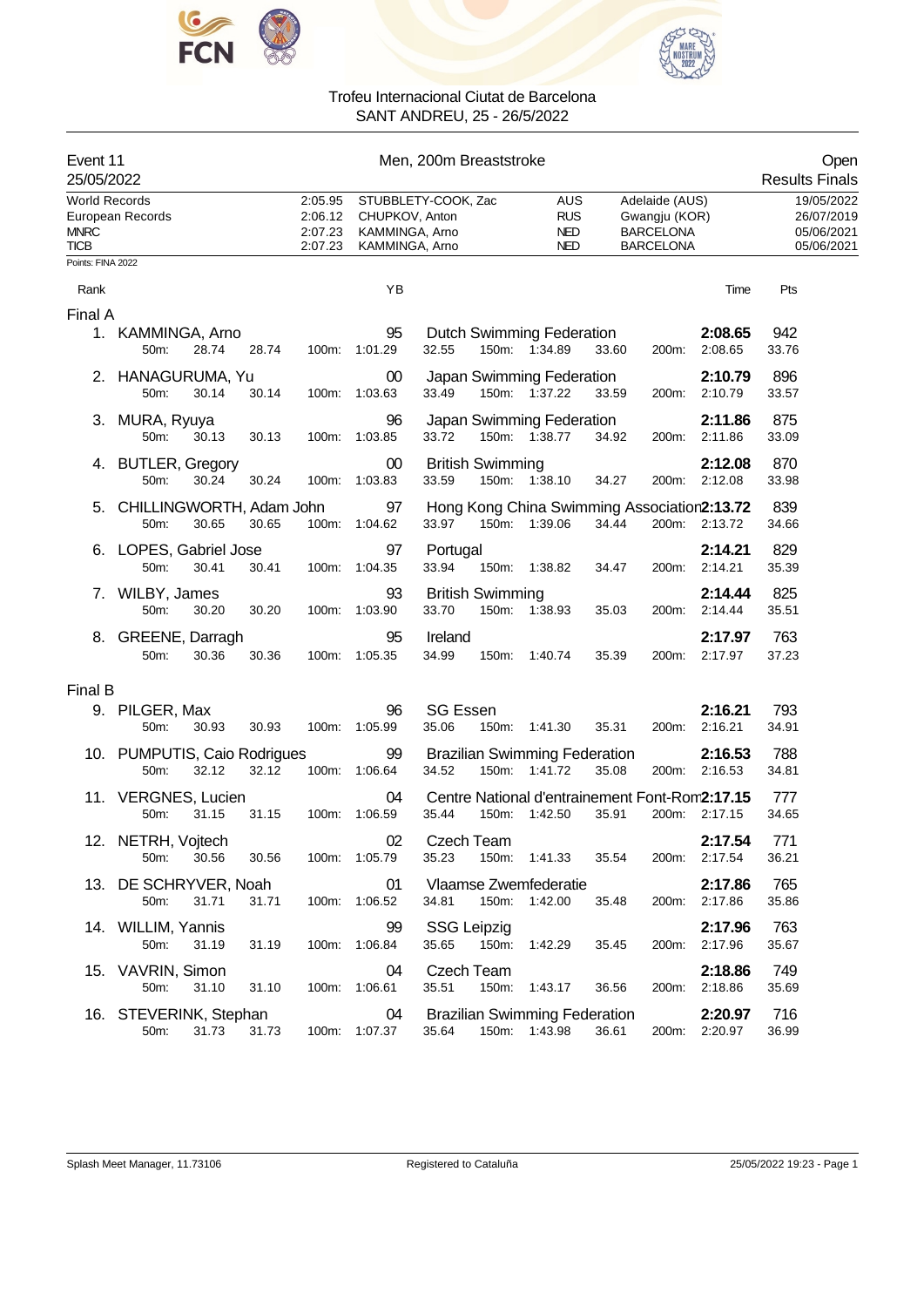



| Women, 200m Butterfly<br>Event 12<br>25/05/2022                  |                                                                   |                                          |                                                         |                                               |                          |       |                                                                 |                          | Open<br><b>Results Prelim</b>                        |
|------------------------------------------------------------------|-------------------------------------------------------------------|------------------------------------------|---------------------------------------------------------|-----------------------------------------------|--------------------------|-------|-----------------------------------------------------------------|--------------------------|------------------------------------------------------|
| World Records<br>Marenostrum<br><b>TICB</b><br>Points: FINA 2022 | European Records                                                  | 2:01.81<br>2:04.27<br>2:06.70<br>2:07.11 | LIU, Zige<br>HOSSZU, Katinka<br><b>BELMONTE, Mireia</b> | HASEGAWA, Suzuka                              | <b>CHN</b><br><b>HUN</b> |       | Ji Nan (CHN)<br>Rome (ITA)<br><b>MONACO</b><br><b>BARCELONA</b> |                          | 21/10/2009<br>29/07/2009<br>10/06/2013<br>09/07/2017 |
| Rank                                                             |                                                                   |                                          | YB                                                      |                                               |                          |       |                                                                 | Time                     | Pts                                                  |
|                                                                  | 1. HAYASHI, Kina<br>50m:<br>29.17<br>29.17                        |                                          | 01<br>100m: 1:01.61                                     | Japan Swimming Federation<br>32.44            | 150m: 1:35.51            | 33.90 | 200m:                                                           | 2:08.83<br>2:08.83       | 845<br>33.32                                         |
|                                                                  | 2. STEPHENS, Laura Kathleen<br>50m:<br>29.11<br>29.11             |                                          | 99<br>100m: 1:01.88                                     | <b>British Swimming</b><br>32.77              | 150m: 1:35.48            | 33.60 |                                                                 | 2:09.16<br>200m: 2:09.16 | 838<br>33.68                                         |
|                                                                  | 3. BACH, Helena Rosendahl<br>29.75<br>29.75<br>50m:               |                                          | $00\,$<br>100m: 1:02.55                                 | Denmark<br>32.80                              | 150m: 1:35.98            | 33.43 | 200m:                                                           | 2:10.01<br>2:10.01       | 822<br>34.03                                         |
|                                                                  | 4. STICKLEN, Emma C<br>50m:<br>29.45<br>29.45                     |                                          | 02<br>100m: 1:02.77                                     | University of Texas<br>33.32                  | 150m: 1:36.86            | 34.09 | 200m:                                                           | 2:10.35<br>2:10.35       | 816<br>33.49                                         |
|                                                                  | 5. JAKABOS, Zsuzsanna<br>50m:<br>29.65<br>29.65                   |                                          | 89<br>100m: 1:02.90                                     | Hungary<br>33.25                              | 150m: 1:36.54            | 33.64 |                                                                 | 2:10.49<br>200m: 2:10.49 | 813<br>33.95                                         |
|                                                                  | 6. KAPAS, Boglarka<br>30.27<br>30.27<br>50m:                      |                                          | 93<br>100m: 1:04.11                                     | Hungary<br>33.84                              | 150m: 1:37.70            | 33.59 |                                                                 | 2:11.01<br>200m: 2:11.01 | 803<br>33.31                                         |
|                                                                  | 7. HIBBOTT, Holly<br>50m:<br>29.36<br>29.36                       |                                          | 99<br>100m: 1:02.70                                     | <b>British Swimming</b><br>33.34              | 150m: 1:36.73            | 34.03 | 200m:                                                           | 2:11.05<br>2:11.05       | 803<br>34.32                                         |
|                                                                  | 8. PASH, Kelly<br>50m:<br>29.61<br>29.61                          |                                          | 01<br>100m: 1:02.87                                     | University of Texas<br>33.26                  | 150m: 1:37.32            | 34.45 |                                                                 | 2:11.51<br>200m: 2:11.51 | 794<br>34.19                                         |
|                                                                  | 9. MIZUGUCHI, Chiho<br>29.72<br>50m:<br>29.72                     |                                          | 01<br>100m: 1:03.03                                     | Japan Swimming Federation<br>33.31            | 150m: 1:37.21            | 34.18 |                                                                 | 2:11.61<br>200m: 2:11.61 | 792<br>34.40                                         |
|                                                                  | 10. OHASHI, Yui<br>50m:<br>29.70<br>29.70                         |                                          | 95<br>100m: 1:02.43                                     | Japan Swimming Federation<br>32.73            | 150m: 1:37.93            | 35.50 | 200m:                                                           | 2:11.62<br>2:11.62       | 792<br>33.69                                         |
|                                                                  | 11. TANIGAWA, Ageha<br>29.25<br>29.25<br>50m:                     |                                          | 03<br>100m: 1:02.87                                     | Japan Swimming Federation<br>33.62            | 150m: 1:37.13            | 34.26 | 200m:                                                           | 2:11.67<br>2:11.67       | 791<br>34.54                                         |
|                                                                  | 12. MATA COCCO, Maria Jose<br>29.39<br>29.39<br>50 <sub>m</sub> : |                                          | 94<br>100m: 1:02.37                                     | Mexico<br>32.98                               | 150m: 1:36.36            | 33.99 |                                                                 | 2:11.71<br>200m: 2:11.71 | 791<br>35.35                                         |
|                                                                  | 13. DIAMANTE, Giovanna<br>29.84<br>29.84<br>50m:                  |                                          | 97<br>100m: 1:02.87                                     | <b>Brazilian Swimming Federation</b><br>33.03 | 150m: 1:36.52            | 33.65 |                                                                 | 2:11.75<br>200m: 2:11.75 | 790<br>35.23                                         |
|                                                                  | 14. POLONSKY, Lea<br>50m:<br>29.60<br>29.60                       |                                          | 02<br>100m: 1:03.52                                     | Israel<br>33.92                               | 150m: 1:37.09            | 33.57 |                                                                 | 2:12.11<br>200m: 2:12.11 | 783<br>35.02                                         |
|                                                                  | 15. BRAY, Olivia<br>50m:<br>29.31<br>29.31                        |                                          | 01<br>100m: 1:02.66                                     | University of Texas<br>33.35                  | 150m: 1:37.27            | 34.61 |                                                                 | 2:12.63<br>200m: 2:12.63 | 774<br>35.36                                         |
|                                                                  | 16. MONTEIRO, Ana Catarina<br>50m:<br>30.36<br>30.36              |                                          | 93<br>100m: 1:04.25                                     | Portugal<br>33.89                             | 150m: 1:38.91            | 34.66 |                                                                 | 2:13.23<br>200m: 2:13.23 | 764<br>34.32                                         |
|                                                                  | 17. YOSHII, Momoka<br>29.49<br>50m:<br>29.49                      |                                          | 04<br>100m: 1:03.20                                     | Japan Swimming Federation<br>33.71            | 150m: 1:38.83            | 35.63 |                                                                 | 2:14.23<br>200m: 2:14.23 | 747<br>35.40                                         |
|                                                                  | 18. GRECO, Federica<br>30.05<br>50m:<br>30.05                     |                                          | 97<br>100m: 1:04.09                                     | Unicusano Aurelia Nuoto<br>34.04              | 150m: 1:39.60            | 35.51 |                                                                 | 2:15.10<br>200m: 2:15.10 | 732<br>35.50                                         |
|                                                                  | 19. MARCHAND, Juliette<br>30.73<br>50m:<br>30.73                  |                                          | 01<br>100m: 1:05.08                                     | Cercle des nageurs de Niort<br>34.35          | 150m: 1:40.51            | 35.43 |                                                                 | 2:15.48<br>200m: 2:15.48 | 726<br>34.97                                         |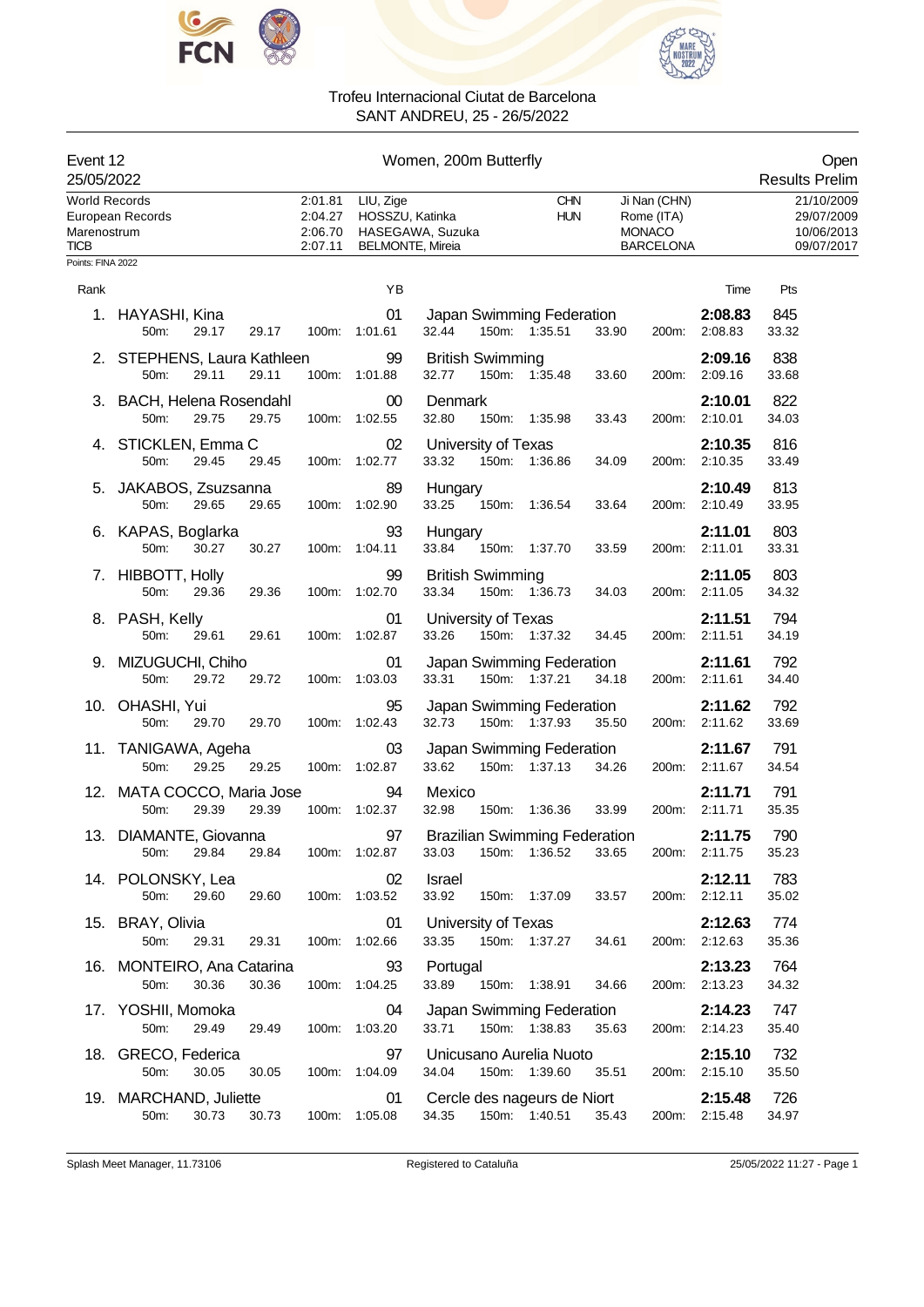



# Event 12, Women, 200m Butterfly, Prelim, Open

| Rank | ΥB                                                                                      |                                                                                 | Time                     | Pts          |
|------|-----------------------------------------------------------------------------------------|---------------------------------------------------------------------------------|--------------------------|--------------|
|      | 04<br>20. CUNHA, Mariana Pacheco<br>29.34<br>50m:<br>29.34<br>100m: 1:03.55             | Colegio Efanor<br>34.83                                                         | 2:15.63<br>200m: 2:15.63 | 724<br>37.25 |
|      | 21. TORRONTEGUI GUTIERREZ, Carlota 03<br>50m:<br>30.22<br>30.22<br>100m: 1:04.17        | C.N. Santa Olaya<br>150m: 1:39.58<br>33.95<br>35.41                             | 2:15.94<br>200m: 2:15.94 | 719<br>36.36 |
|      | $00\,$<br>22. SEEMANOVA, Barbora<br>50m:<br>29.82<br>29.82<br>100m: 1:04.47             | <b>Czech National Swimming Team</b><br>34.65<br>150m: 1:40.44<br>35.97<br>200m: | 2:16.17<br>2:16.17       | 715<br>35.73 |
|      | 23. BELMONTE GARCIA, Mireia<br>90<br>30.92<br>30.92<br>100m: 1:05.99<br>50m:            | España<br>35.07<br>150m: 1:41.04<br>35.05                                       | 2:16.29<br>200m: 2:16.29 | 713<br>35.25 |
|      | 24. DIZOTTI, Beatriz<br>$00\,$<br>31.24<br>50m:<br>31.24<br>100m:<br>1:06.06            | <b>Brazilian Swimming Federation</b><br>34.82<br>150m: 1:41.20<br>35.14         | 2:16.44<br>200m: 2:16.44 | 711<br>35.24 |
|      | 25. KAJTAZ, Amina<br>96<br>29.34<br>100m: 1:02.67<br>50m:<br>29.34                      | <b>HAPK Mladost</b><br>150m: 1:37.87<br>35.20<br>33.33                          | 2:16.51<br>200m: 2:16.51 | 710<br>38.64 |
|      | 26. BALBUENA HEREDIA, Carmen 99<br>30.56<br>30.56<br>100m: 1:04.92<br>50 <sub>m</sub> : | C.D.N. Inacua Malaga<br>34.36<br>150m: 1:40.63<br>35.71                         | 2:17.50<br>200m: 2:17.50 | 695<br>36.87 |
|      | 02<br>27. VAZQUEZ RUIZ, Alba<br>30.80<br>30.80<br>50m:<br>100m: 1:05.71                 | Federacion Andaluza Natacion<br>34.91<br>150m: 1:40.94<br>35.23                 | 2:17.89<br>200m: 2:17.89 | 689<br>36.95 |
|      | 28. PEREZ BLANCO, Jimena<br>97<br>50m:<br>31.91<br>100m: 1:06.66<br>31.91               | C.N. Barcelona<br>150m: 1:43.51 36.85<br>34.75                                  | 2:18.42<br>200m: 2:18.42 | 681<br>34.91 |
|      | 29. PUJADAS RUSINOL, Julia<br>01<br>30.75<br>30.75<br>100m: 1:05.81<br>50m:             | C.N. Sant Andreu<br>35.06<br>150m: 1:41.72<br>35.91                             | 2:19.12<br>200m: 2:19.12 | 671<br>37.40 |
|      | 30. JOHANSSON, Wilma<br>01<br>50m:<br>31.50<br>31.50<br>100m: 1:06.99                   | Jonkopings Simsallskap<br>35.49 150m: 1:43.27<br>36.28                          | 2:19.96<br>200m: 2:19.96 | 659<br>36.69 |
|      | 04<br>31. GRABHER, Annina Fatma<br>31.96<br>31.96<br>100m: 1:07.71<br>50m:              | Switzerland<br>150m: 1:44.25 36.54<br>35.75                                     | 2:21.31<br>200m: 2:21.31 | 640<br>37.06 |
|      | 32. ERIKSSON, Hanna<br>99<br>50m:<br>31.13<br>31.13<br>100m: 1:06.83                    | Jonkopings Simsallskap<br>35.70 150m: 1:45.35<br>38.52                          | 2:24.28<br>200m: 2:24.28 | 601<br>38.93 |
|      | 33. GALO NOGUEIRA, Estel Xuan<br>04<br>50m:<br>33.24<br>33.24<br>100m: 1:09.61          | C.N. Granollers<br>36.37<br>1:47.31<br>150m:<br>37.70                           | 2:24.56<br>200m: 2:24.56 | 598<br>37.25 |
|      | 34. LOPEZ SANCHEZ-MIGALLON, Aida<br>02<br>32.15<br>32.15<br>100m: 1:08.60<br>50m:       | C.N. Terrassa<br>150m: 1:47.05<br>38.45<br>36.45<br>200m:                       | 2:26.15<br>2:26.15       | 578<br>39.10 |
|      | WDR GINGRICH, Leah<br>90                                                                | <b>Columbus Aquatic Club</b>                                                    |                          |              |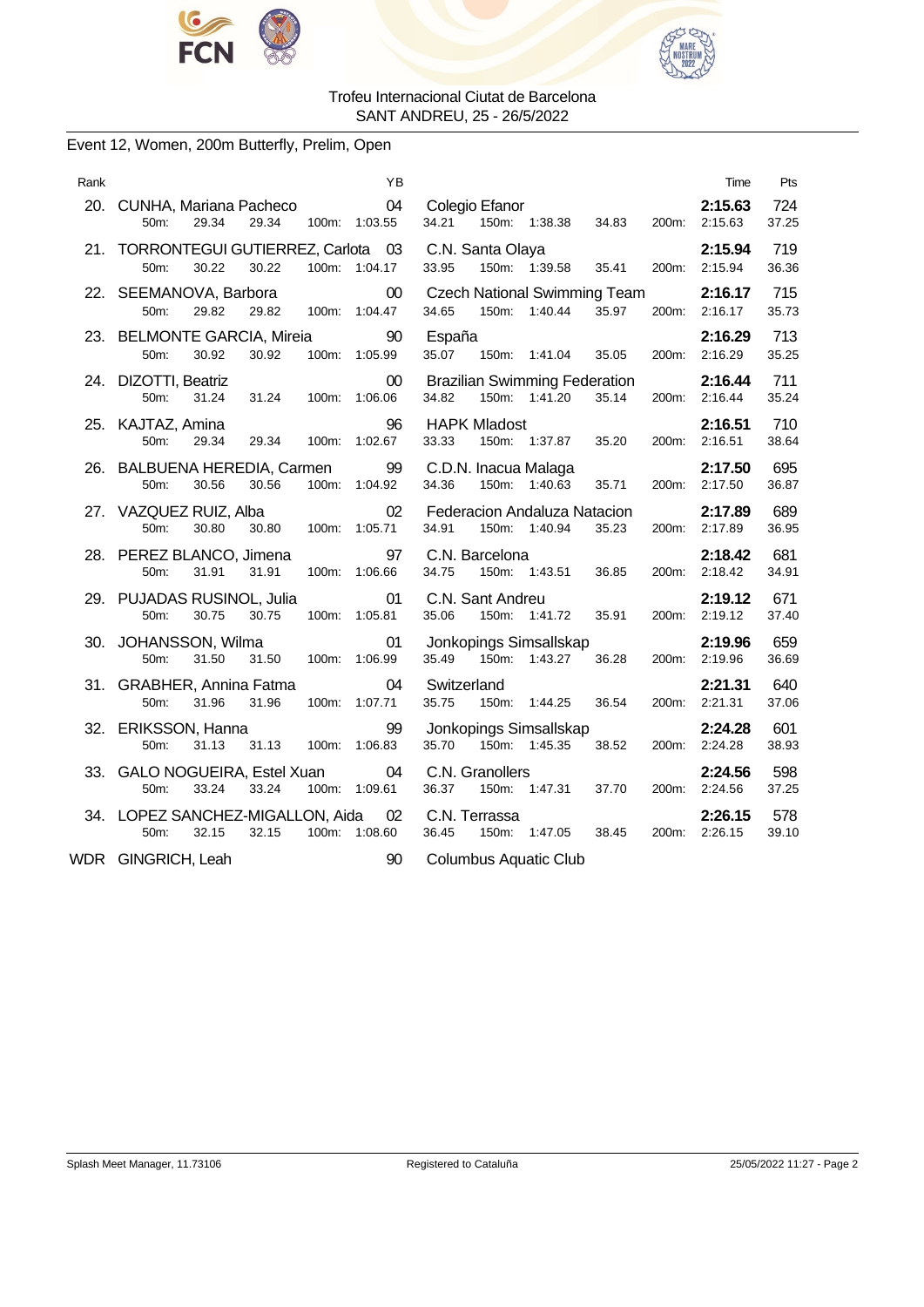



| Event 12<br>25/05/2022                             |                                                      |                                          |                                                                             | Women, 200m Butterfly                         |                          |       |                                                                 |                          | Open<br><b>Results Finals</b>                        |
|----------------------------------------------------|------------------------------------------------------|------------------------------------------|-----------------------------------------------------------------------------|-----------------------------------------------|--------------------------|-------|-----------------------------------------------------------------|--------------------------|------------------------------------------------------|
| <b>World Records</b><br><b>MNRC</b><br><b>TICB</b> | European Records                                     | 2:01.81<br>2:04.27<br>2:06.70<br>2:07.11 | LIU, Zige<br>HOSSZU, Katinka<br>HASEGAWA, Suzuka<br><b>BELMONTE, Mireia</b> |                                               | <b>CHN</b><br><b>HUN</b> |       | Ji Nan (CHN)<br>Rome (ITA)<br><b>MONACO</b><br><b>BARCELONA</b> |                          | 21/10/2009<br>29/07/2009<br>10/06/2013<br>09/07/2017 |
| Points: FINA 2022                                  |                                                      |                                          |                                                                             |                                               |                          |       |                                                                 |                          |                                                      |
| Rank                                               |                                                      |                                          | YB                                                                          |                                               |                          |       |                                                                 | Time                     | Pts                                                  |
| Final A                                            |                                                      |                                          |                                                                             |                                               |                          |       |                                                                 |                          |                                                      |
|                                                    | 1. STEPHENS, Laura Kathleen<br>50m:<br>28.82         | 28.82                                    | 99<br>100m: 1:00.90                                                         | <b>British Swimming</b><br>32.08              | 150m: 1:34.27            | 33.37 | 200m:                                                           | 2:07.12<br>2:07.12       | 879<br>32.85                                         |
|                                                    | 2. HAYASHI, Kina<br>50m:<br>29.07                    | 29.07                                    | 01<br>100m: 1:01.15                                                         | Japan Swimming Federation<br>32.08            | 150m: 1:34.52            | 33.37 |                                                                 | 2:07.27<br>200m: 2:07.27 | 876<br>32.75                                         |
|                                                    | 3. STICKLEN, Emma C<br>28.91<br>50m:                 | 28.91                                    | 02<br>100m: 1:01.42                                                         | University of Texas<br>32.51                  | 150m: 1:34.71            | 33.29 | 200m:                                                           | 2:08.41<br>2:08.41       | 853<br>33.70                                         |
|                                                    | 4. BACH, Helena Rosendahl<br>29.76<br>50m:           | 29.76                                    | $00\,$<br>100m: 1:02.40                                                     | Denmark<br>32.64                              | 150m: 1:35.59            | 33.19 | 200m:                                                           | 2:08.93<br>2:08.93       | 843<br>33.34                                         |
|                                                    | 5. KAPAS, Boglarka<br>50m:<br>30.06                  | 30.06                                    | 93<br>100m: 1:02.73                                                         | Hungary<br>32.67                              | 150m: 1:35.77            | 33.04 | 200m:                                                           | 2:09.49<br>2:09.49       | 832<br>33.72                                         |
|                                                    | 6. PASH, Kelly<br>50m:<br>29.40                      | 29.40                                    | 01<br>100m: 1:03.08                                                         | University of Texas<br>33.68                  | 150m: 1:36.18            | 33.10 | 200m:                                                           | 2:10.34<br>2:10.34       | 816<br>34.16                                         |
|                                                    | 7. JAKABOS, Zsuzsanna<br>50m:<br>29.26               | 29.26                                    | 89<br>100m: 1:02.43                                                         | Hungary<br>33.17                              | 150m: 1:36.45            | 34.02 | 200m:                                                           | 2:10.89<br>2:10.89       | 805<br>34.44                                         |
|                                                    | 8. HIBBOTT, Holly<br>50m:<br>29.57                   | 29.57                                    | 99<br>100m: 1:03.30                                                         | <b>British Swimming</b><br>33.73              | 150m: 1:37.76            | 34.46 | 200m:                                                           | 2:12.13<br>2:12.13       | 783<br>34.37                                         |
| Final B                                            |                                                      |                                          |                                                                             |                                               |                          |       |                                                                 |                          |                                                      |
|                                                    | 9. MATA COCCO, Maria Jose<br>50m:<br>29.12           | 29.12                                    | 94<br>100m: 1:02.32                                                         | Mexico<br>33.20                               | 150m: 1:36.14            | 33.82 | 200m:                                                           | 2:10.80<br>2:10.80       | 807<br>34.66                                         |
|                                                    | 10. BRAY, Olivia<br>50m:<br>28.98                    | 28.98                                    | 01<br>100m: 1:02.08                                                         | University of Texas<br>33.10                  | 150m: 1:36.22            | 34.14 |                                                                 | 2:11.01<br>200m: 2:11.01 | 803<br>34.79                                         |
|                                                    | 11. MONTEIRO, Ana Catarina<br>29.84<br>29.84<br>50m: | 100m:                                    | 93<br>1:03.39                                                               | Portugal<br>33.55                             | 150m: 1:37.32            | 33.93 |                                                                 | 2:11.34<br>200m: 2:11.34 | 797<br>34.02                                         |
|                                                    | 12. OHASHI, Yui<br>50m:<br>29.32                     | 29.32                                    | 95<br>100m: 1:02.37                                                         | Japan Swimming Federation<br>33.05            | 150m: 1:36.53            | 34.16 |                                                                 | 2:11.56<br>200m: 2:11.56 | 793<br>35.03                                         |
|                                                    | 13. DIAMANTE, Giovanna<br>29.69<br>50m:              | 29.69                                    | 97<br>100m: 1:03.15                                                         | <b>Brazilian Swimming Federation</b><br>33.46 | 150m: 1:36.83            | 33.68 |                                                                 | 2:11.78<br>200m: 2:11.78 | 789<br>34.95                                         |
|                                                    | 14. POLONSKY, Lea<br>50m:<br>29.95                   | 29.95                                    | 02<br>100m: 1:03.28                                                         | Israel<br>33.33                               | 150m: 1:37.11            | 33.83 | 200m:                                                           | 2:12.31<br>2:12.31       | 780<br>35.20                                         |
|                                                    | 15. MIZUGUCHI, Chiho<br>50m:<br>29.27                | 29.27                                    | 01<br>100m: 1:02.49                                                         | Japan Swimming Federation<br>33.22            | 150m: 1:37.28            | 34.79 |                                                                 | 2:12.38<br>200m: 2:12.38 | 779<br>35.10                                         |
|                                                    | 16. TANIGAWA, Ageha<br>29.52<br>50m:                 | 29.52                                    | 03<br>100m: 1:03.89                                                         | Japan Swimming Federation<br>34.37            | 150m: 1:39.31            | 35.42 |                                                                 | 2:15.31<br>200m: 2:15.31 | 729<br>36.00                                         |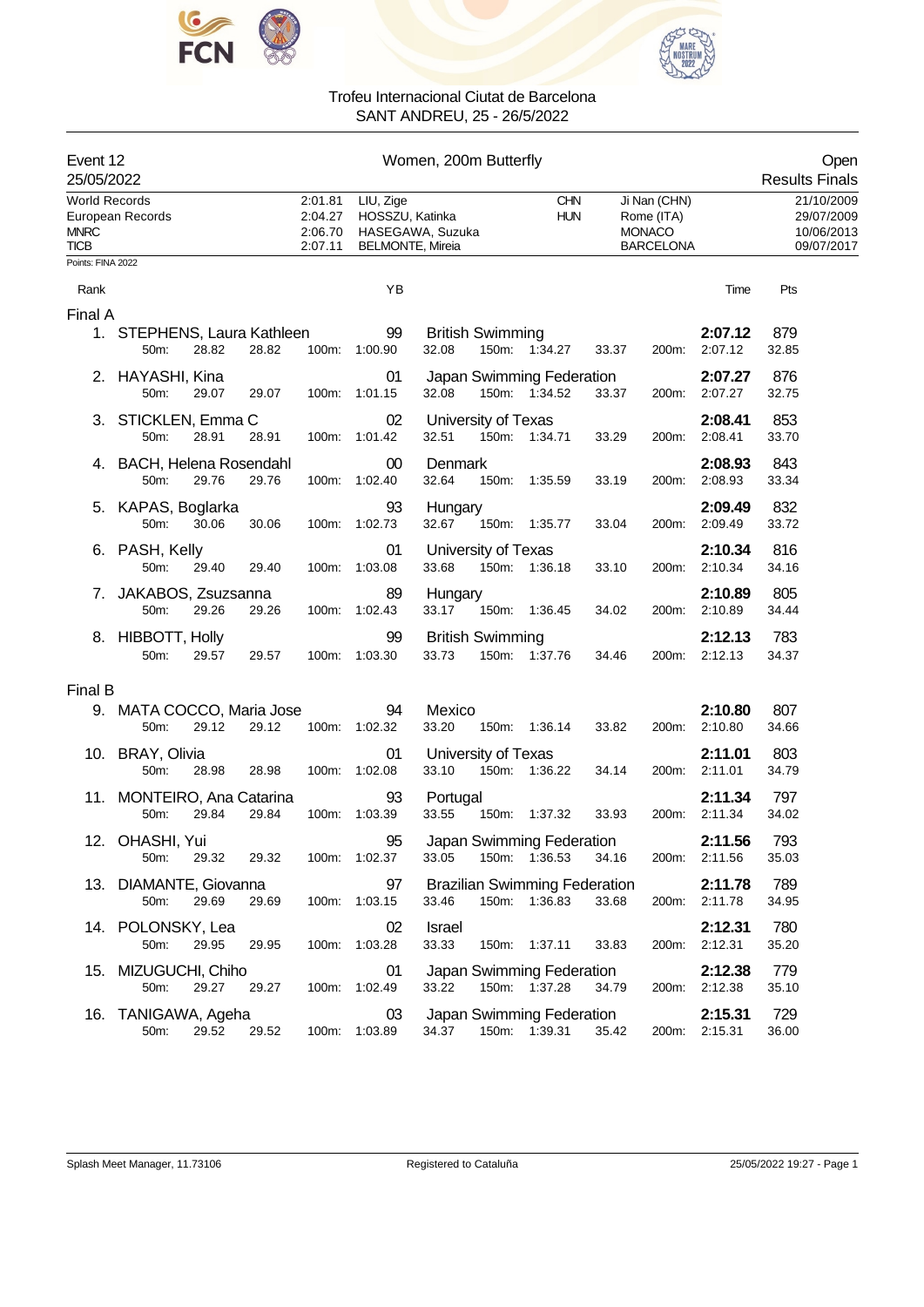



| Event 13<br>25/05/2022                                                  |                                                         |                                  |                                                                       | Men, 100m Butterfly              |                                                      |                                                                    |       | Open<br><b>Results Prelim</b>                        |
|-------------------------------------------------------------------------|---------------------------------------------------------|----------------------------------|-----------------------------------------------------------------------|----------------------------------|------------------------------------------------------|--------------------------------------------------------------------|-------|------------------------------------------------------|
| <b>World Records</b><br>Marenostrum<br><b>TICB</b><br>Points: FINA 2022 | European Records                                        | 49.45<br>49.68<br>50.95<br>50.95 | DRESSEL, Caeleb<br>MILAK, Kristof<br>MILAK, Kristof<br>MILAK, Kristof |                                  | <b>USA</b><br><b>HUN</b><br><b>HUN</b><br><b>HUN</b> | Tokyo (JPN)<br>Tokyo (JPN)<br><b>BARCELONA</b><br><b>BARCELONA</b> |       | 31/07/2021<br>31/07/2021<br>05/06/2021<br>05/06/2021 |
|                                                                         |                                                         |                                  | YB                                                                    |                                  |                                                      |                                                                    | Time  | Pts                                                  |
| Rank<br>1.                                                              | MILAK, Kristof<br>50m:<br>24.34<br>24.34                | 100m:                            | 00<br>51.65                                                           | Hungary<br>27.31                 |                                                      |                                                                    | 51.65 | 877                                                  |
| 2.                                                                      | MIZUNUMA, Naoki<br>50m:<br>24.76<br>24.76               | 100m:                            | 96<br>51.75                                                           | 26.99                            | Japan Swimming Federation                            |                                                                    | 51.75 | 872                                                  |
|                                                                         | 3. PONTI, Noe<br>50m:<br>25.52<br>25.52                 | 100m:                            | 01<br>51.91                                                           | Switzerland<br>26.39             |                                                      |                                                                    | 51.91 | 864                                                  |
|                                                                         | 4. KORSTANJE, Nyls<br>24.37<br>50m:<br>24.37            | 100m:                            | 99<br>52.16                                                           | 27.79                            | <b>Dutch Swimming Federation</b>                     |                                                                    | 52.16 | 852                                                  |
| 5.                                                                      | <b>BURDISSO, Federico</b><br>50m:<br>25.03<br>25.03     | 100m:                            | 01<br>52.80                                                           | 27.77                            | Unicusano Aurelia Nuoto                              |                                                                    | 52.80 | 821                                                  |
|                                                                         | 6. GUY, James<br>50m:<br>24.55<br>24.55                 | 100m:                            | 95<br>52.88                                                           | <b>British Swimming</b><br>28.33 |                                                      |                                                                    | 52.88 | 817                                                  |
|                                                                         | 7. GONCHE, Matheus F M<br>24.99<br>50m:<br>24.99        | 100m:                            | 99<br>52.93                                                           | 27.94                            | <b>Brazilian Swimming Federation</b>                 |                                                                    | 52.93 | 815                                                  |
|                                                                         | 8. LE CLOS, Chad Guy Bertrand<br>50m:<br>25.03<br>25.03 | 100m:                            | 92<br>52.94                                                           | Chad le Clos<br>27.91            |                                                      |                                                                    | 52.94 | 814                                                  |
|                                                                         | 9. COHEN GROUMI, Gal<br>24.89<br>50m:<br>24.89          | 100m:                            | 02<br>52.96                                                           | Israel<br>28.07                  |                                                      |                                                                    | 52.96 | 814                                                  |
|                                                                         | 10. KNOX, Finlay<br>50m:<br>24.60<br>24.60              | 100m:                            | 01<br>53.19                                                           | Scarborough Swim Club<br>28.59   |                                                      |                                                                    | 53.19 | 803                                                  |
|                                                                         | 11. SZABO, Szebasztian<br>24.71<br>50m:<br>24.71        | 100m:                            | 96<br>53.25                                                           | Hungary<br>28.54                 |                                                      |                                                                    | 53.25 | 800                                                  |
|                                                                         | 12. LANZA, Vinicius M<br>24.53<br>24.53<br>50m:         | 100m:                            | 97<br>53.26                                                           | 28.73                            | <b>Brazilian Swimming Federation</b>                 |                                                                    | 53.26 | 800                                                  |
|                                                                         | 13. TERADA, Takumi<br>25.07<br>25.07<br>50m:            | 100m:                            | 98<br>53.29                                                           | 28.22                            | Japan Swimming Federation                            |                                                                    | 53.29 | 799                                                  |
|                                                                         | 14. PETERS, Jacob<br>50m:<br>24.79<br>24.79             | 100m:                            | 00<br>53.32                                                           | <b>British Swimming</b><br>28.53 |                                                      |                                                                    | 53.32 | 797                                                  |
|                                                                         | 15. ANDREW, Michael C<br>50m:<br>24.76<br>24.76         | 100m:                            | 99<br>53.38                                                           | <b>MA Swim Academy</b><br>28.62  |                                                      |                                                                    | 53.38 | 794                                                  |
|                                                                         | 16. FERRARO, Christian<br>24.99<br>50m:<br>24.99        | 100m:                            | 97<br>53.49                                                           | Montebelluna Nuoto asd<br>28.50  |                                                      |                                                                    | 53.49 | 790                                                  |
| 17.                                                                     | STEWART, Coleman<br>25.20<br>50m:<br>25.20              | 100m:                            | 98<br>53.54                                                           | <b>Wolfpack Elite</b><br>28.34   |                                                      |                                                                    | 53.54 | 787                                                  |
|                                                                         | 18. FRANKEL, Tomer<br>50m:<br>25.06<br>25.06            | 100m:                            | 00<br>53.67                                                           | Israel<br>28.61                  |                                                      |                                                                    | 53.67 | 782                                                  |
|                                                                         | 19. INGRAM, Jamie<br>25.14<br>50m:<br>25.14             | 100m:                            | 98<br>53.72                                                           | Swim England<br>28.58            |                                                      |                                                                    | 53.72 | 779                                                  |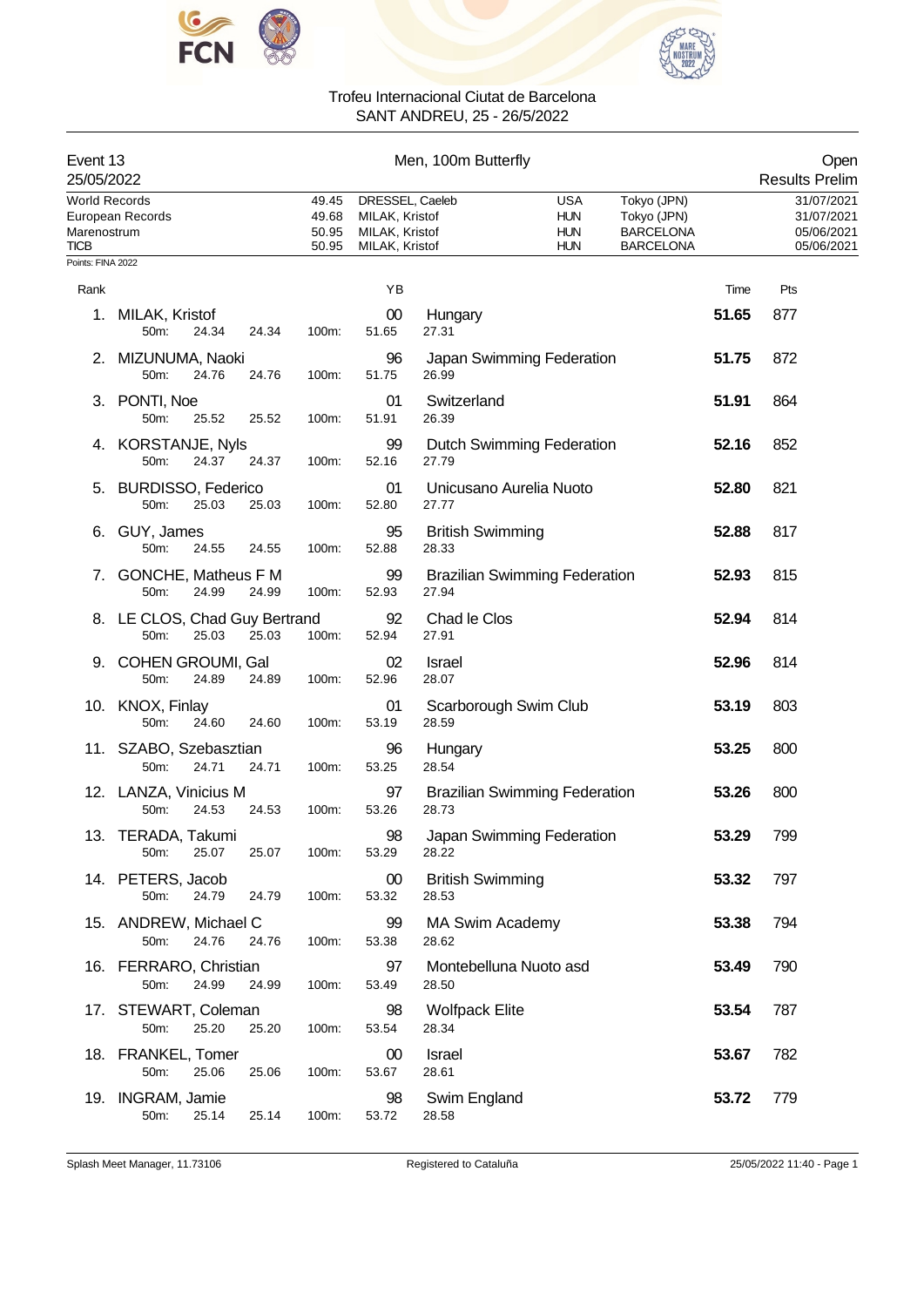



### Event 13, Men, 100m Butterfly, Prelim, Open

| Rank |                                                                       | ΥB              |                                                     | Time  | Pts |
|------|-----------------------------------------------------------------------|-----------------|-----------------------------------------------------|-------|-----|
|      | 20. LOZANO MATEOS, Alberto<br>24.71<br>24.71<br>100m:<br>50m:         | 98<br>53.73     | C.E. Mediterrani<br>29.02                           | 53.73 | 779 |
|      | 21. CROENEN, Louis<br>50m:<br>25.39<br>25.39<br>100m:                 | 94<br>53.75     | Vlaamse Zwemfederatie<br>28.36                      | 53.75 | 778 |
|      | 22. CARINI, Giacomo<br>50m:<br>25.44<br>25.44<br>100m:                | 97<br>53.77     | Italian Swimming Federation<br>28.33                | 53.77 | 777 |
|      | 23. HUILLE, Stanislas<br>50m:<br>24.74<br>24.74<br>100m:              | 99<br>53.86     | Societe de Natation de Versailles<br>29.12          | 53.86 | 773 |
|      | 24. MILDRED, Edward<br>50m:<br>25.20<br>25.20<br>100m:                | 03<br>53.87     | <b>British Swimming</b><br>28.67                    | 53.87 | 773 |
|      | 25. DE DEUS, Leonardo<br>50 <sub>m</sub> :<br>25.44<br>25.44<br>100m: | 91<br>53.90     | <b>Brazilian Swimming Federation</b><br>28.46       | 53.90 | 772 |
| 26.  | <b>MARTON, Richard</b><br>50m:<br>25.15<br>25.15<br>100m:             | 99<br>54.06     | Hungary<br>28.91                                    | 54.06 | 765 |
|      | HOFF, Oskar<br>50m:<br>25.12<br>25.12<br>100m:                        | 98<br>54.06     | Landskrona<br>28.94                                 | 54.06 | 765 |
|      | 28. NICKELSEN, Rasmus<br>50 <sub>m</sub> :<br>24.87<br>24.87<br>100m: | 03<br>54.10     | Denmark<br>29.23                                    | 54.10 | 763 |
|      | 29. RAMOS FERNANDEZ, Alex<br>50m:<br>25.50<br>25.50<br>100m:          | 99<br>54.34     | C.N. Sabadell<br>28.84                              | 54.34 | 753 |
|      | 30. RAZZETTI, Alberto<br>50m:<br>25.17<br>25.17<br>100m:              | 99<br>54.47     | Italian Swimming Federation<br>29.30                | 54.47 | 748 |
|      | 31. O'CONNOR, Lochlainn J<br>50m:<br>25.58<br>25.58<br>100m:          | $00\,$<br>54.58 | Swimming New Zealand<br>29.00                       | 54.58 | 743 |
|      | 32. MORAD, Khaled<br>50m:<br>25.49<br>100m:<br>25.49                  | 99<br>54.59     | Neckarsulmer Sport-Union<br>29.10                   | 54.59 | 743 |
|      | 33. KLENZ, Ramon<br>50m:<br>25.52<br>25.52<br>100m:                   | 98<br>54.80     | Neckarsulmer Sport-Union<br>29.28                   | 54.80 | 734 |
|      | 34. PINNEKER, Daniel<br>50m:<br>25.60<br>25.60<br>100m:               | 99<br>54.83     | Neckarsulmer Sport-Union<br>29.23                   | 54.83 | 733 |
| 35.  | MUNK, Julius<br>100m:<br>50m:<br>25.59<br>25.59                       | $00\,$<br>55.12 | Denmark<br>29.53                                    | 55.12 | 722 |
|      | 36. HO, Ian Yentou<br>50m:<br>25.56<br>25.56<br>100m:                 | 97<br>55.31     | Hong Kong China Swimming Association 55.31<br>29.75 |       | 714 |
|      | 37. VOLLMER, Dante<br>50m:<br>25.80<br>25.80<br>100m:                 | 01<br>55.47     | Helsingborg Simsaellskap<br>29.67                   | 55.47 | 708 |
|      | 38. VILLAREJO PRADES, Alejandro<br>50m:<br>25.68<br>25.68<br>100m:    | 03<br>55.53     | España<br>29.85                                     | 55.53 | 706 |
|      | 39. LITTLEJOHN, Ben J<br>50m:<br>25.39<br>25.39<br>100m:              | 02<br>55.63     | St Paul's Swimming Club<br>30.24                    | 55.63 | 702 |
| 40.  | TAYLOR, Jack F<br>24.70<br>100m:<br>50m:<br>24.70                     | 01<br>55.70     | Swimming Australia<br>31.00                         | 55.70 | 699 |
|      | 41. STAKA, Christopher B<br>50m:<br>26.67<br>26.67<br>100m:           | 98<br>55.74     | Acsc<br>29.07                                       | 55.74 | 698 |

Splash Meet Manager, 11.73106 Registered to Cataluña 25/05/2022 11:40 - Page 2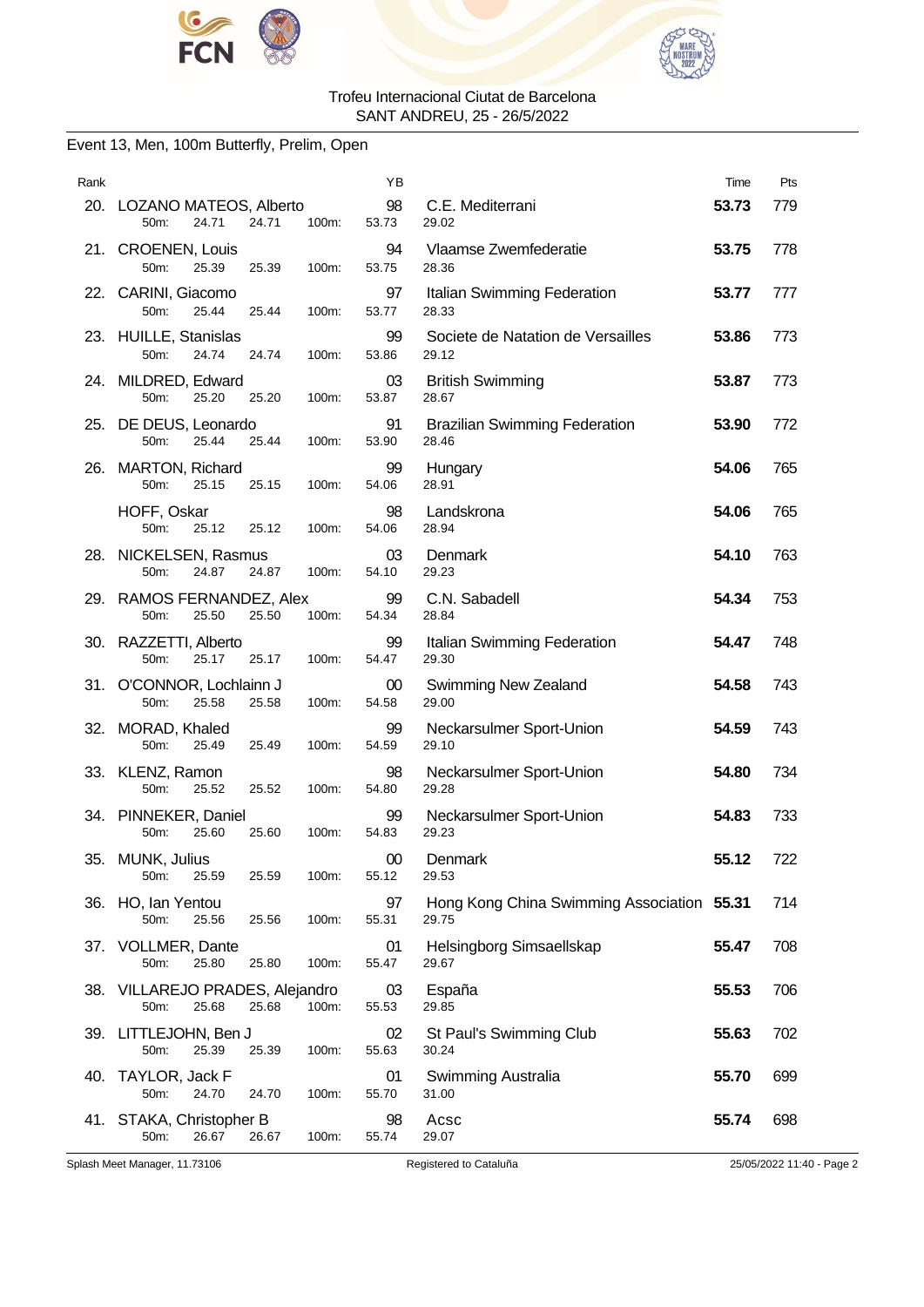



### Event 13, Men, 100m Butterfly, Prelim, Open

| Rank |                                                                    | ΥB              |                                              | Time  | Pts |
|------|--------------------------------------------------------------------|-----------------|----------------------------------------------|-------|-----|
|      | 42. KNEDLA, Miroslav<br>50m:<br>25.73<br>25.73<br>100m:            | 05<br>55.75     | Czech Team<br>30.02                          | 55.75 | 697 |
|      | 43. MCFADZEN, James<br>50m:<br>25.93<br>25.93<br>100m:             | 99<br>55.77     | Swim England<br>29.84                        | 55.77 | 697 |
|      | RUANO CERDA, Pedro<br>50 <sub>m</sub> :<br>26.15<br>26.15<br>100m: | 03<br>55.77     | C.N. Sant Andreu<br>29.62                    | 55.77 | 697 |
|      | 45. KLINGERYD JALAMO, Viktor<br>25.84<br>50m:<br>25.84<br>100m:    | $00\,$<br>55.81 | Helsingborg Simsaellskap<br>29.97            | 55.81 | 695 |
| 46.  | TELEGDY, Adam<br>50m:<br>26.28<br>26.28<br>100m:                   | 95<br>55.84     | Hungary<br>29.56                             | 55.84 | 694 |
|      | 47. WOODWARD, James<br>50m:<br>26.23<br>26.23<br>100m:             | $00\,$<br>55.89 | Hatfield<br>29.66                            | 55.89 | 692 |
|      | 48. MOELLER, Frederik<br>50m:<br>26.00<br>26.00<br>100m:           | 02<br>55.93     | Denmark<br>29.93                             | 55.93 | 691 |
|      | 49. FRANCESCHI, Nicolo'<br>50m:<br>26.52<br>26.52<br>100m:         | 01<br>55.96     | Nuoto Club Milano<br>29.44                   | 55.96 | 690 |
|      | 50. SMRCEK, Ondrej<br>50m:<br>26.16<br>26.16<br>100m:              | 02<br>56.03     | Czech Team<br>29.87                          | 56.03 | 687 |
|      | 51. GEMOV, Ondrej<br>50m:<br>25.96<br>25.96<br>100m:               | 99<br>56.09     | <b>Czech National Swimming Team</b><br>30.13 | 56.09 | 685 |
|      | 52. COETZEE, Wilrich Z<br>50m:<br>25.90<br>25.90<br>100m:          | 97<br>56.27     | <b>Swimming New Zealand</b><br>30.37         | 56.27 | 678 |
|      | 53. HANSEN, Tobias Dan<br>50m:<br>25.47<br>25.47<br>100m:          | 02<br>56.29     | Denmark<br>30.82                             | 56.29 | 677 |
|      | 54. LOEFGREN, Albin<br>50m:<br>25.64<br>25.64<br>100m:             | 99<br>56.32     | Jonkopings Simsallskap<br>30.68              | 56.32 | 676 |
|      | 55. RIVIERE, Clement<br>50m:<br>26.28<br>26.28<br>100m:            | 03<br>56.37     | Ligue Bourgogne Franche-Comte<br>30.09       | 56.37 | 675 |
|      | 56. PEROSANZ LOPEZ, Guillermo<br>26.81<br>50m:<br>26.81<br>100m:   | 01<br>56.41     | C.N. Sabadell<br>29.60                       | 56.41 | 673 |
|      | 57. SOLSONA SOLE, Pol<br>26.39<br>50m:<br>26.39<br>100m:           | 04<br>56.49     | C.N. Tarrega<br>30.10                        | 56.49 | 670 |
|      | 58. SIRE FIGUERAS, Ferran<br>26.27<br>26.27<br>50m:<br>100m:       | 01<br>56.73     | C.N. Terrassa<br>30.46                       | 56.73 | 662 |
|      | 59. HELDE, Kaspar<br>50m:<br>27.02<br>27.02<br>100m:               | 02<br>56.81     | Neckarsulmer Sport-Union<br>29.79            | 56.81 | 659 |
|      | 60. LIMOZIN, Emmanuel<br>50m:<br>26.19<br>26.19<br>100m:           | 96<br>56.96     | Cercle des Nageurs de Marseille<br>30.77     | 56.96 | 654 |
|      | 61. BEROL, Julien<br>50m:<br>25.84<br>25.84<br>100m:               | 01<br>57.00     | Cercle des Nageurs de Marseille<br>31.16     | 57.00 | 652 |
|      | 62. MATOKHNIUK, Danylo<br>50m:<br>25.51<br>25.51<br>100m:          | 99<br>57.02     | Ligue Bourgogne Franche-Comte<br>31.51       | 57.02 | 652 |
|      | 63. JEDBRATT, Felix<br>50m:<br>26.21<br>26.21<br>100m:             | 03<br>57.05     | <b>Team West</b><br>30.84                    | 57.05 | 651 |

Splash Meet Manager, 11.73106 Registered to Cataluña 25/05/2022 11:40 - Page 3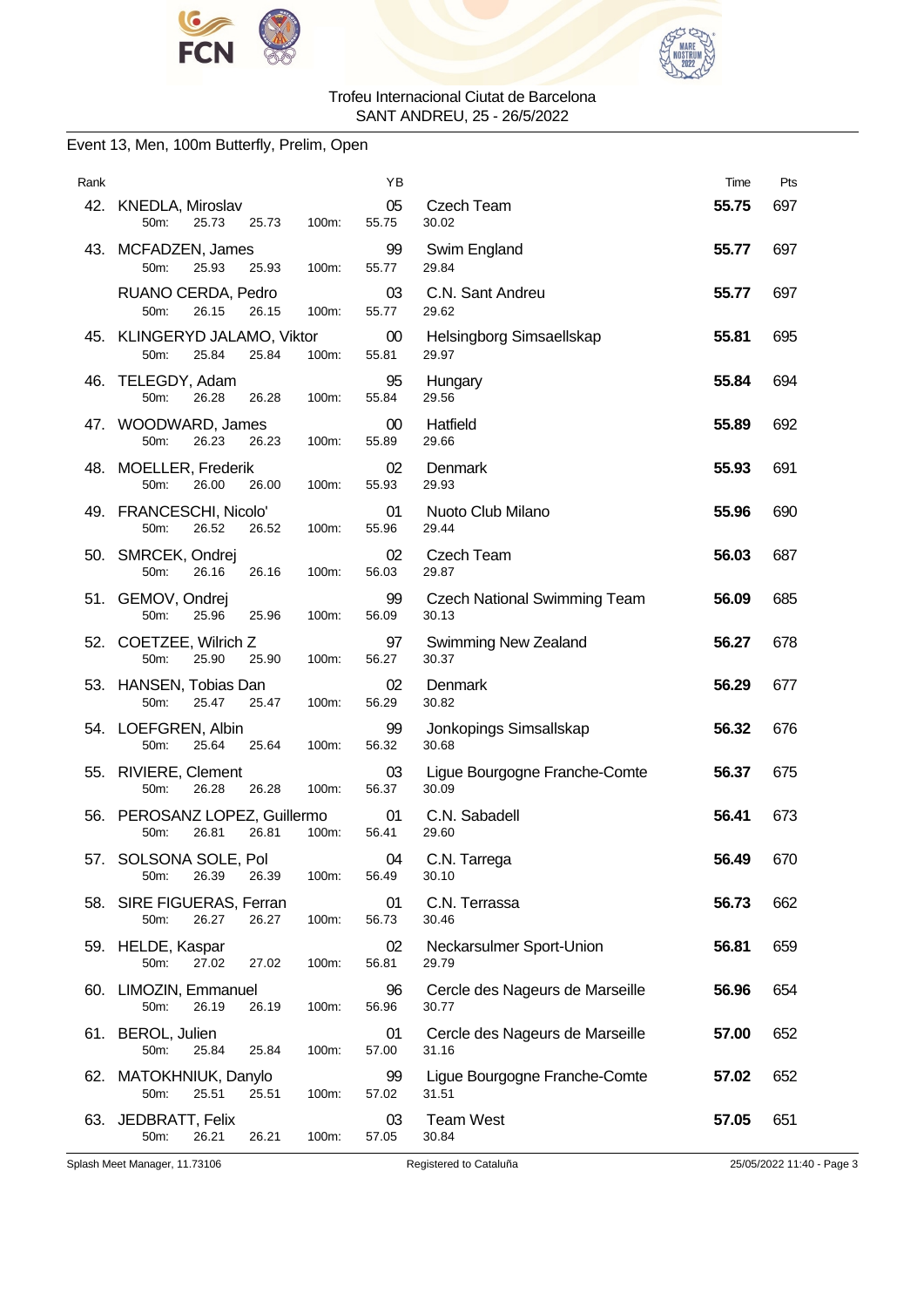



### Event 13, Men, 100m Butterfly, Prelim, Open

| Rank       |                                                                                                                                         | YB                         |                                                                                                                                             | Time  | Pts |
|------------|-----------------------------------------------------------------------------------------------------------------------------------------|----------------------------|---------------------------------------------------------------------------------------------------------------------------------------------|-------|-----|
| 64.        | PARRY, Joshua J<br>26.72<br>$50m$ :<br>26.72<br>100m:                                                                                   | 03<br>57.12                | South Africa<br>30.40                                                                                                                       | 57.12 | 648 |
|            | 65. ARRUABARRENA MAYOR, Unai<br>50m:<br>26.69<br>26.69<br>100m:                                                                         | 01<br>57.13                | C.N. Sant Andreu<br>30.44                                                                                                                   | 57.13 | 648 |
| 66.        | JIMMIE, Clayton<br>50m:<br>26.80<br>26.80<br>100m:                                                                                      | 95<br>57.16                | South Africa<br>30.36                                                                                                                       | 57.16 | 647 |
|            | 67. HANNA, Paolo<br>50m:<br>26.95<br>100m:<br>26.95                                                                                     | 01<br>57.24                | Tennis Club Palermo 3 scsd<br>30.29                                                                                                         | 57.24 | 644 |
|            | 68. COLOMER JIMENEZ, Arnau<br>50m:<br>26.34<br>26.34<br>100m:                                                                           | 03<br>57.29                | C.N. Granollers<br>30.95                                                                                                                    | 57.29 | 643 |
|            | 69. LOMERO ARENAS, Tomas<br>26.58<br>100m:<br>50m:<br>26.58                                                                             | 01<br>57.35                | C.N. Lleida<br>30.77                                                                                                                        | 57.35 | 641 |
|            | 70. OEVERGAARD, Gard<br>50m:<br>25.34<br>25.34<br>100m:                                                                                 | 96<br>57.60                | Baerumsvommerne<br>32.26                                                                                                                    | 57.60 | 632 |
|            | 71. IVIC, Yoni<br>50m:<br>26.13<br>26.13<br>100m:                                                                                       | 01<br>57.61                | Cercle des Nageurs de Marseille<br>31.48                                                                                                    | 57.61 | 632 |
|            | 72. VENDRELL GARCIA, Jose<br>50m:<br>27.12<br>27.12<br>100m:                                                                            | 03<br>57.72                | C.N. Lleida<br>30.60                                                                                                                        | 57.72 | 628 |
|            | 73. LOMERO ARENAS, Bernat<br>50m:<br>26.65<br>26.65<br>100m:                                                                            | 97<br>57.82                | C.N. Lleida<br>31.17                                                                                                                        | 57.82 | 625 |
|            | 74. MARAANA, Adam<br>26.58<br>50m:<br>26.58<br>100m:                                                                                    | 03<br>58.55                | <b>Israel</b><br>31.97                                                                                                                      | 58.55 | 602 |
|            | 75. ELIES VAZQUEZ, Pau<br>27.13<br>27.13<br>100m:<br>50m:                                                                               | 03<br>59.01                | C.N. Atl Barceloneta<br>31.88                                                                                                               | 59.01 | 588 |
| <b>DNS</b> | DNS PERFETTO, Giuseppe<br>DNS DE MEULEMEESTER, Sebastien<br><b>LAMBERTI, Michele</b><br>DNS RIVOLTA, Matteo<br>WDR ZENIMOTO HVAS, Tomoe | 97<br>98<br>00<br>91<br>00 | Unicusano Aurelia Nuoto<br>Cercle des Nageurs de Marseille<br>Italian Swimming Federation<br>Italian Swimming Federation<br>Baerumsvommerne |       |     |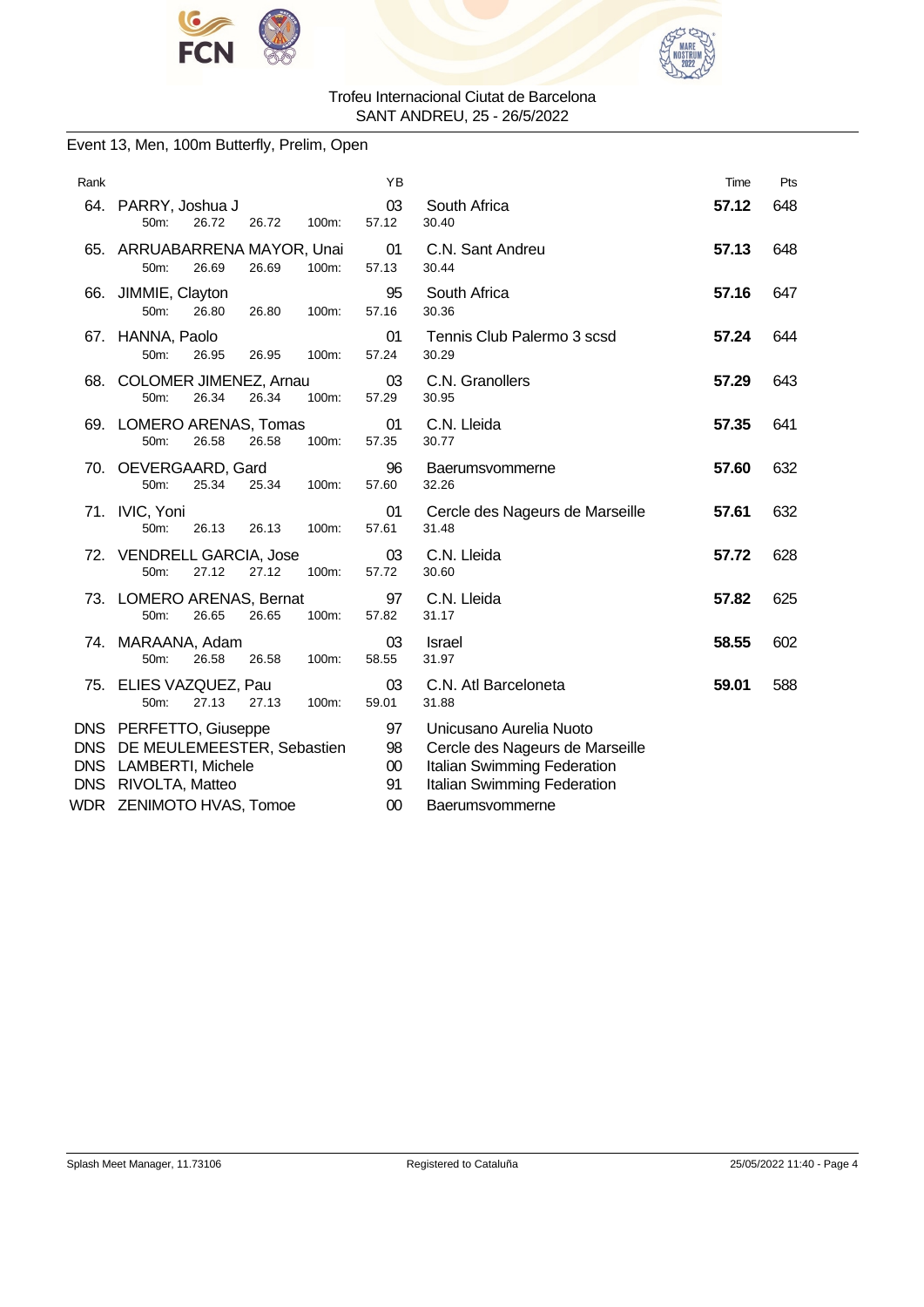



| Event 13<br>25/05/2022                      |                                       |       |       |                                  |                                                                       | Men, 100m Butterfly                           |                                                      |                                                                    |       | Open<br><b>Results Finals</b>                        |
|---------------------------------------------|---------------------------------------|-------|-------|----------------------------------|-----------------------------------------------------------------------|-----------------------------------------------|------------------------------------------------------|--------------------------------------------------------------------|-------|------------------------------------------------------|
| <b>World Records</b><br><b>MNRC</b><br>TICB | European Records                      |       |       | 49.45<br>49.68<br>50.95<br>50.95 | DRESSEL, Caeleb<br>MILAK, Kristof<br>MILAK, Kristof<br>MILAK, Kristof |                                               | <b>USA</b><br><b>HUN</b><br><b>HUN</b><br><b>HUN</b> | Tokyo (JPN)<br>Tokyo (JPN)<br><b>BARCELONA</b><br><b>BARCELONA</b> |       | 31/07/2021<br>31/07/2021<br>05/06/2021<br>05/06/2021 |
| Points: FINA 2022                           |                                       |       |       |                                  |                                                                       |                                               |                                                      |                                                                    |       |                                                      |
| Rank                                        |                                       |       |       |                                  | YB                                                                    |                                               |                                                      |                                                                    | Time  | Pts                                                  |
| Final A                                     |                                       |       |       |                                  |                                                                       |                                               |                                                      |                                                                    |       |                                                      |
|                                             | 1. MIZUNUMA, Naoki<br>50m:            | 24.67 | 24.67 | 100m:                            | 96<br>51.46                                                           | Japan Swimming Federation<br>26.79            |                                                      |                                                                    | 51.46 | 887                                                  |
| 2.                                          | MILAK, Kristof<br>50m:                | 24.06 | 24.06 | 100m:                            | 00<br>51.51                                                           | Hungary<br>27.45                              |                                                      |                                                                    | 51.51 | 884                                                  |
|                                             | 3. PONTI, Noe<br>50m:                 | 24.41 | 24.41 | 100m:                            | 01<br>51.71                                                           | Switzerland<br>27.30                          |                                                      |                                                                    | 51.71 | 874                                                  |
|                                             | 4. KORSTANJE, Nyls<br>50m:            | 24.44 | 24.44 | 100m:                            | 99<br>52.12                                                           | <b>Dutch Swimming Federation</b><br>27.68     |                                                      |                                                                    | 52.12 | 854                                                  |
|                                             | 5. LE CLOS, Chad Guy Bertrand<br>50m: | 24.32 | 24.32 | 100m:                            | 92<br>52.36                                                           | Chad le Clos<br>28.04                         |                                                      |                                                                    | 52.36 | 842                                                  |
|                                             | 6. GUY, James<br>50m:                 | 24.34 | 24.34 | 100m:                            | 95<br>52.54                                                           | <b>British Swimming</b><br>28.20              |                                                      |                                                                    | 52.54 | 833                                                  |
| $\mathcal{L}$                               | <b>BURDISSO, Federico</b><br>50m:     | 24.99 | 24.99 | 100m:                            | 01<br>52.86                                                           | Unicusano Aurelia Nuoto<br>27.87              |                                                      |                                                                    | 52.86 | 818                                                  |
| 8.                                          | <b>GONCHE, Matheus F M</b><br>50m:    | 25.14 | 25.14 | 100m:                            | 99<br>52.92                                                           | <b>Brazilian Swimming Federation</b><br>27.78 |                                                      |                                                                    | 52.92 | 815                                                  |
| Final B                                     |                                       |       |       |                                  |                                                                       |                                               |                                                      |                                                                    |       |                                                      |
|                                             | 9. KNOX, Finlay<br>50m:               | 24.53 | 24.53 | 100m:                            | 01<br>52.88                                                           | Scarborough Swim Club<br>28.35                |                                                      |                                                                    | 52.88 | 817                                                  |
|                                             | 10. COHEN GROUMI, Gal<br>50m:         | 24.91 | 24.91 | 100m:                            | 02<br>52.94                                                           | <b>Israel</b><br>28.03                        |                                                      |                                                                    | 52.94 | 814                                                  |
| 11.                                         | <b>INGRAM, Jamie</b><br>50m:          | 24.92 | 24.92 | 100m:                            | 98<br>53.26                                                           | Swim England<br>28.34                         |                                                      |                                                                    | 53.26 | 800                                                  |
|                                             | 12. TERADA, Takumi<br>50m:            | 25.13 | 25.13 | 100m:                            | 98<br>53.44                                                           | Japan Swimming Federation<br>28.31            |                                                      |                                                                    | 53.44 | 792                                                  |
|                                             | 13. FERRARO, Christian<br>50m:        | 25.31 | 25.31 | 100m:                            | 97<br>53.53                                                           | Montebelluna Nuoto asd<br>28.22               |                                                      |                                                                    | 53.53 | 788                                                  |
|                                             | 14. LANZA, Vinicius M<br>50m:         | 25.20 | 25.20 | 100m:                            | 97<br>53.56                                                           | <b>Brazilian Swimming Federation</b><br>28.36 |                                                      |                                                                    | 53.56 | 787                                                  |
|                                             | 15. PETERS, Jacob<br>50m:             |       |       | 100m:                            | 00<br>54.20                                                           | <b>British Swimming</b>                       |                                                      |                                                                    | 54.20 | 759                                                  |
|                                             | 16. LOZANO MATEOS, Alberto<br>50m:    | 25.20 | 25.20 | 100m:                            | 98<br>54.32                                                           | C.E. Mediterrani<br>29.12                     |                                                      |                                                                    | 54.32 | 754                                                  |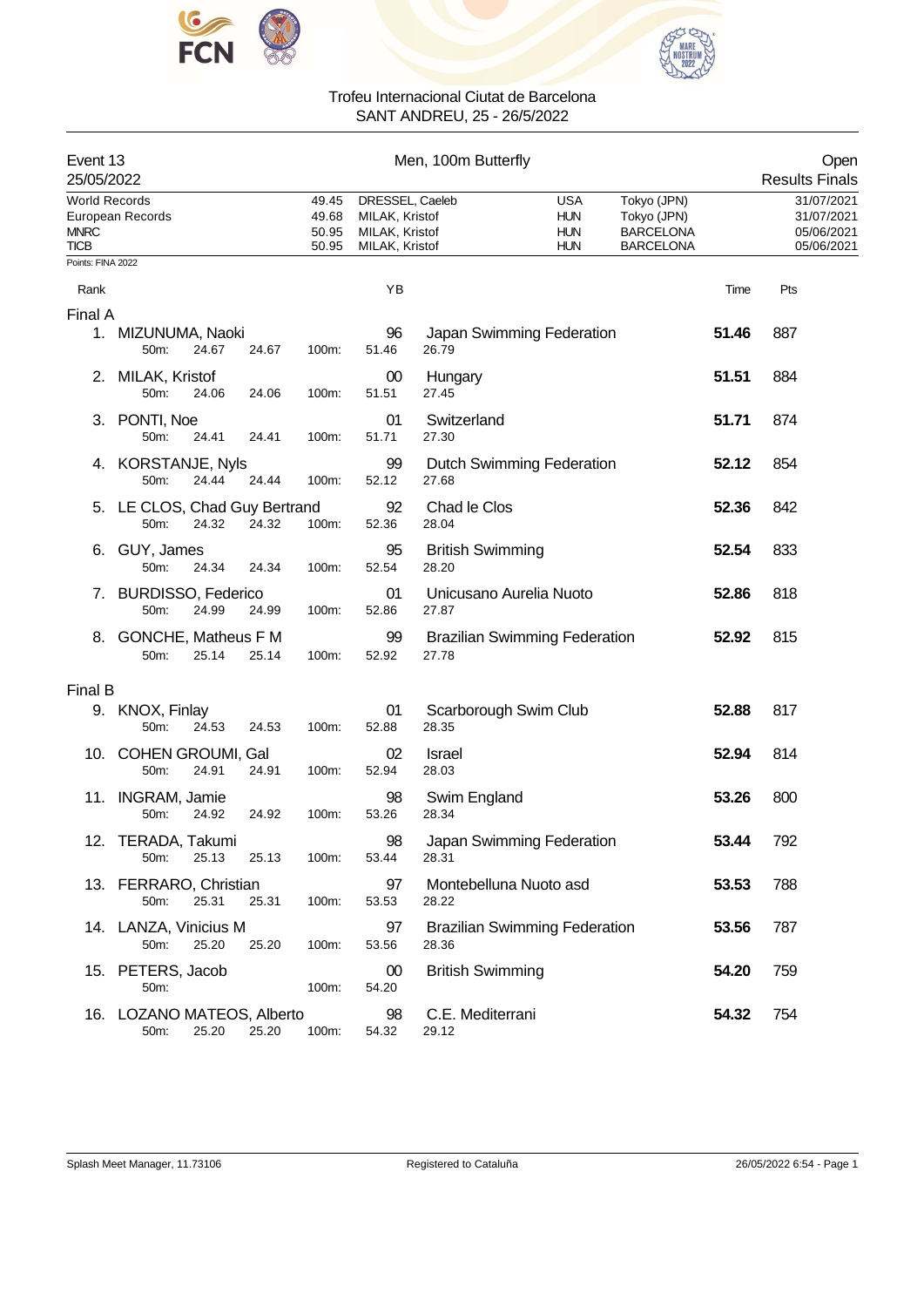



| Event 14<br>25/05/2022                                                  | Women, 200m Medley                    |       |       |                                          |                                                                          |                      |                          |                                                                | Open<br><b>Results Prelim</b> |                                                                 |                          |                                                      |
|-------------------------------------------------------------------------|---------------------------------------|-------|-------|------------------------------------------|--------------------------------------------------------------------------|----------------------|--------------------------|----------------------------------------------------------------|-------------------------------|-----------------------------------------------------------------|--------------------------|------------------------------------------------------|
| <b>World Records</b><br>Marenostrum<br><b>TICB</b><br>Points: FINA 2022 | European Records                      |       |       | 2:06.12<br>2:06.12<br>2:08.49<br>2:09.07 | HOSSZU, Katinka<br>HOSSZU, Katinka<br>HOSSZU, Katinka<br>HOSSZU, Katinka |                      |                          | <b>HUN</b><br><b>HUN</b><br><b>HUN</b>                         |                               | Kazan (RUS)<br>Kazan (RUS)<br><b>MONACO</b><br><b>BARCELONA</b> |                          | 03/08/2015<br>03/08/2015<br>10/06/2013<br>16/06/2019 |
| Rank                                                                    |                                       |       |       |                                          | ΥB                                                                       |                      |                          |                                                                |                               |                                                                 | Time                     | Pts                                                  |
|                                                                         |                                       |       |       |                                          | 89                                                                       |                      |                          |                                                                |                               |                                                                 | 2:11.98                  | 872                                                  |
|                                                                         | 1. HOSSZU, Katinka<br>50m:            | 29.04 | 29.04 |                                          | 100m: 1:03.00                                                            | Hungary<br>33.96     | 150m:                    | 1:41.45                                                        | 38.45                         | 200m:                                                           | 2:11.98                  | 30.53                                                |
|                                                                         | 2. UGOLKOVA, Maria<br>50m:            | 28.35 | 28.35 |                                          | 89<br>100m: 1:01.96                                                      | Switzerland<br>33.61 |                          | 150m: 1:41.09                                                  | 39.13                         | 200m:                                                           | 2:12.71<br>2:12.71       | 858<br>31.62                                         |
|                                                                         | 3. WOOD, Abbie<br>50m:                | 28.27 | 28.27 |                                          | 99<br>100m: 1:02.35                                                      | 34.08                | <b>British Swimming</b>  | 150m: 1:40.64                                                  | 38.29                         |                                                                 | 2:13.10<br>200m: 2:13.10 | 850<br>32.46                                         |
|                                                                         | 4. MCINTOSH, Summer<br>50m:           | 28.64 | 28.64 |                                          | 06<br>100m: 1:02.48                                                      | 33.84                |                          | Etobicoke Swim Club<br>150m: 1:43.84                           | 41.36                         | 200m:                                                           | 2:13.39<br>2:13.39       | 845<br>29.55                                         |
|                                                                         | 5. OMOTO, Rika<br>50m:                | 28.89 | 28.89 |                                          | 97<br>100m: 1:03.20                                                      | 34.31                |                          | Japan Swimming Federation<br>150m: 1:41.70                     | 38.50                         |                                                                 | 2:13.41<br>200m: 2:13.41 | 844<br>31.71                                         |
|                                                                         | 6. FRANCESCHI, Sara<br>50m:           | 29.05 | 29.05 |                                          | 99<br>100m: 1:03.49                                                      | 34.44                |                          | Italian Swimming Federation<br>150m: 1:41.90                   | 38.41                         |                                                                 | 2:13.58<br>200m: 2:13.58 | 841<br>31.68                                         |
|                                                                         | 7. PICKREM, Sydney<br>50m:            | 29.53 | 29.53 |                                          | 97<br>100m: 1:03.61                                                      | 34.08                | <b>Toronto Swim Club</b> | 150m: 1:42.41                                                  | 38.80                         | 200m:                                                           | 2:13.92<br>2:13.92       | 835<br>31.51                                         |
|                                                                         | 8. GORBENKO, Anastasya<br>50m:        | 29.15 | 29.15 |                                          | 03<br>100m: 1:03.24                                                      | Israel<br>34.09      |                          | 150m: 1:42.49                                                  | 39.25                         |                                                                 | 2:13.98<br>200m: 2:13.98 | 834<br>31.49                                         |
|                                                                         | 9. SEBESTYEN, Dalma<br>50m:           | 28.93 | 28.93 |                                          | 97<br>100m: 1:03.60                                                      | Hungary<br>34.67     |                          | 150m: 1:42.43                                                  | 38.83                         |                                                                 | 2:14.76<br>200m: 2:14.76 | 819<br>32.33                                         |
|                                                                         | 10. POLONSKY, Lea<br>50m:             | 29.70 | 29.70 |                                          | 02<br>100m: 1:04.37                                                      | Israel<br>34.67      |                          | 150m: 1:43.04                                                  | 38.67                         | 200m:                                                           | 2:15.07<br>2:15.07       | 814<br>32.03                                         |
|                                                                         | 11. CIEPLUCHA, Tessa<br>50m:          | 29.21 | 29.21 |                                          | 98<br>100m: 1:03.86                                                      | 34.65                |                          | Markham Aquatic Club<br>150m: 1:42.78                          | 38.92                         | 200m:                                                           | 2:15.10<br>2:15.10       | 813<br>32.32                                         |
|                                                                         | 12. HARVEY, Mary-Sophie<br>50m:       | 28.83 | 28.83 |                                          | 99<br>100m: 1:03.46                                                      | 34.63                |                          | Club Aquatique Montreal<br>150m: 1:43.50                       | 40.04                         |                                                                 | 2:15.78<br>200m: 2:15.78 | 801<br>32.28                                         |
|                                                                         | 13. CUSINATO, Ilaria<br>50m:          |       |       |                                          | 99<br>28.99 28.99 100m: 1:03.90                                          |                      |                          | Italian Swimming Federation<br>34.91  150m: 1:42.94  39.04     |                               |                                                                 | 2:16.22<br>200m: 2:16.22 | 793<br>33.28                                         |
|                                                                         | 14. MCMILLAN, Ashley<br>50m:          |       |       |                                          | 04<br>29.03 29.03 100m: 1:03.14                                          |                      |                          | Greater Ottawa Kingfish Swim Club<br>34.11 150m: 1:43.01 39.87 |                               |                                                                 | 2:16.60<br>200m: 2:16.60 | 787<br>33.59                                         |
|                                                                         | 15. SZABO FELTOTHY, Eszter 02<br>50m: | 29.83 | 29.83 |                                          | 100m: 1:03.24                                                            | Hungary<br>33.41     |                          | 150m: 1:44.53 41.29                                            |                               |                                                                 | 2:16.71<br>200m: 2:16.71 | 785<br>32.18                                         |
|                                                                         | 16. HORSKA, Kristyna<br>50m:          | 29.58 | 29.58 |                                          | 97<br>100m: 1:05.59                                                      |                      |                          | Czech National Swimming Team<br>36.01  150m: 1:44.45           | 38.86                         |                                                                 | 2:17.55<br>200m: 2:17.55 | 770<br>33.10                                         |
|                                                                         | 17. HALL, Candice<br>50m:             | 29.22 | 29.22 |                                          | 97<br>100m: 1:03.62                                                      |                      | Co Sheffield             | 34.40  150m: 1:44.62                                           | 41.00                         |                                                                 | 2:17.75<br>200m: 2:17.75 | 767<br>33.13                                         |
|                                                                         | 18. KREUNDL, Lena<br>50m:             | 28.90 | 28.90 |                                          | 97<br>100m: 1:04.63                                                      | Austria<br>35.73     |                          | 150m: 1:44.27                                                  | 39.64                         |                                                                 | 2:17.93<br>200m: 2:17.93 | 764<br>33.66                                         |
|                                                                         | RYBAK-ANDERSEN, Clara 03<br>50m:      | 29.44 | 29.44 |                                          | 100m: 1:06.15                                                            | Denmark              |                          | 36.71  150m: 1:44.38                                           | 38.23                         |                                                                 | 2:17.93<br>200m: 2:17.93 | 764<br>33.55                                         |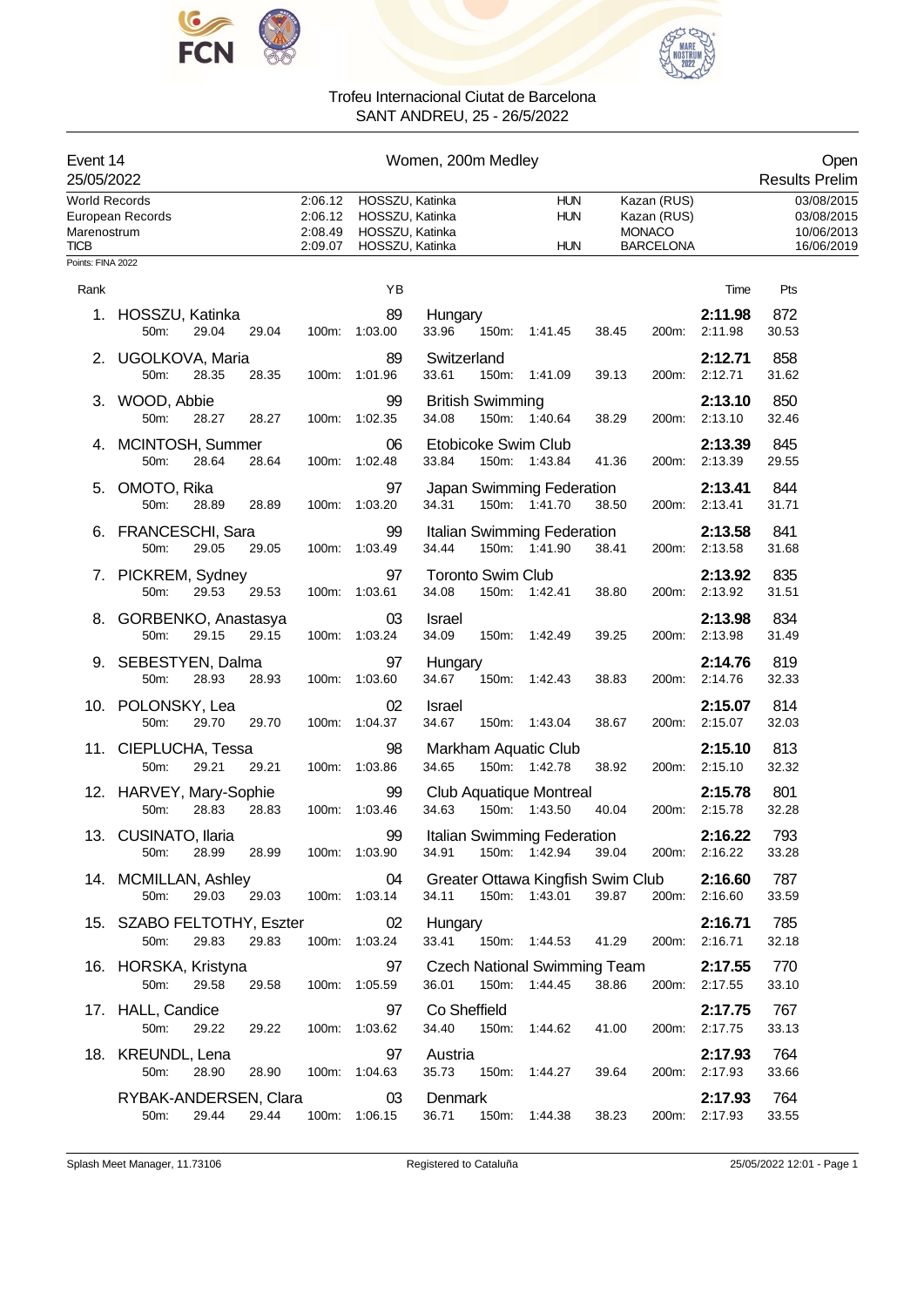



# Event 14, Women, 200m Medley, Prelim, Open

| Rank |                                                        |       | ΥB                  | Time                                                                                           | Pts          |
|------|--------------------------------------------------------|-------|---------------------|------------------------------------------------------------------------------------------------|--------------|
|      | 20. GEMMELL, Erin M<br>50m:<br>29.92<br>29.92          |       | 04<br>100m: 1:05.33 | Nation's Capital Swim Club<br>2:18.03<br>150m: 1:47.65<br>35.41<br>42.32<br>200m: 2:18.03      | 762<br>30.38 |
|      | 21. WALSHE, Ellen<br>50m:<br>29.56<br>29.56            |       | 01<br>100m: 1:05.04 | Ireland<br>2:18.60<br>35.48<br>150m: 1:45.43<br>200m: 2:18.60<br>40.39                         | 753<br>33.17 |
|      | 22. DOBRIN, Alexandra<br>50m:<br>29.92<br>29.92        |       | 93<br>100m: 1:04.98 | Denain Nat. Porte Du Hainaut<br>2:18.69<br>35.06<br>150m:<br>1:45.68<br>40.70<br>200m: 2:18.69 | 751<br>33.01 |
|      | 23. ANGIOLINI, Lisa<br>50m:<br>29.48<br>29.48          |       | 95<br>100m: 1:07.66 | Virtus Buonconvento S.S.D.<br>2:19.20<br>38.18<br>150m:<br>1:47.24<br>39.58<br>200m: 2:19.20   | 743<br>31.96 |
|      | 24. KEEGAN, Amber<br>50m:<br>30.90<br>30.90            |       | 97<br>100m: 1:07.11 | Co Sheffield<br>2:19.24<br>36.21<br>150m: 1:47.18<br>200m: 2:19.24<br>40.07                    | 743<br>32.06 |
|      | 25. NYSTRAND, Lisa<br>50m:<br>30.77<br>30.77           |       | 06<br>100m: 1:06.21 | <b>SK Neptun</b><br>2:19.30<br>)tun<br>150m: 1:45.50<br>35.44<br>39.29<br>200m: 2:19.30        | 742<br>33.80 |
|      | 26. BERGMAN, Hanna<br>50m:<br>28.61<br>28.61           |       | 01<br>100m: 1:05.75 | 2:19.49<br>Poseidon<br>37.14<br>150m: 1:45.55<br>39.80<br>200m: 2:19.49                        | 739<br>33.94 |
|      | 27. MCCARTHY, Georgina P<br>50m:<br>30.97<br>30.97     |       | 02<br>100m: 1:05.95 | <b>Swimming New Zealand</b><br>2:19.75<br>34.98<br>150m: 1:46.83<br>200m: 2:19.75<br>40.88     | 735<br>32.92 |
|      | 28. CARRASCO CADENS, Emma<br>50m:<br>30.96<br>30.96    |       | 05<br>100m: 1:05.82 | C.N. Sant Andreu<br>2:19.77<br>150m: 1:45.88 40.06<br>34.86<br>200m: 2:19.77                   | 734          |
|      | 29. TISSANDIE, Camille                                 |       | 04                  | Centre National d'entrainement Font-Rom2:20.25                                                 | 33.89<br>727 |
|      | 29.37<br>50m:<br>29.37<br>30. HEGMEGI, Annie           |       | 100m: 1:05.98<br>03 | 36.61<br>150m: 1:47.36<br>41.38<br>200m: 2:20.25<br>Jonkopings Simsallskap<br>2:20.44          | 32.89<br>724 |
|      | 50m:<br>30.50<br>30.50                                 |       | 100m: 1:06.40       | 35.90  150m: 1:47.55  41.15<br>200m: 2:20.44                                                   | 32.89        |
|      | 31. ALMEIDA, Nathalia<br>50m:<br>29.69<br>29.69        |       | 96<br>100m: 1:05.08 | 2:20.46<br>Unisanta<br>150m: 1:47.36 42.28<br>35.39<br>200m: 2:20.46                           | 723<br>33.10 |
|      | 32. DELCOMMUNE, Zinke<br>50m:<br>29.59<br>29.59        |       | 05<br>100m: 1:06.36 | 2:20.50<br>Vlaamse Zwemfederatie<br>36.77<br>150m: 1:46.70 40.34<br>200m: 2:20.50              | 723<br>33.80 |
|      | 33. FISCHER, Bente<br>50m:<br>31.44<br>31.44           |       | 97<br>100m: 1:09.24 | Neckarsulmer Sport-Union<br>2:21.30<br>150m: 1:48.06<br>37.80<br>38.82<br>200m: 2:21.30        | 711<br>33.24 |
|      | 34. GOLOVATI, Daria<br>50m:<br>30.17<br>30.17          |       | 05<br>100m: 1:06.02 | 2:22.03<br>Israel<br>35.85<br>150m: 1:49.20 43.18<br>200m: 2:22.03                             | 700<br>32.83 |
|      | 35. HARMASOVA, Nicole<br>50m:<br>29.72<br>29.72        |       | 04<br>100m: 1:06.67 | 2:22.82<br>Czech Team<br>36.95<br>150m:<br>1:48.80<br>42.13<br>200m: 2:22.82                   | 688<br>34.02 |
| 36.  | RODRIGUEZ VILLANUEVA, Byanca<br>30.20<br>30.20<br>50m: |       | 94<br>100m: 1:07.76 | Mexico<br>2:23.04<br>37.56<br>150m: 1:47.62<br>200m: 2:23.04<br>39.86                          | 685<br>35.42 |
| 37.  | DELNO, Marjolein<br>50m:<br>30.77<br>30.77             | 100m: | 94<br>1:07.75       | SC Wiesbaden 1911<br>2:23.24<br>36.98<br>150m:<br>2:23.24<br>1:48.86<br>41.11<br>200m:         | 682<br>34.38 |
|      | 38. FAST, Emelie<br>50m:<br>30.87<br>30.87             | 100m: | 04<br>1:10.14       | 2:23.56<br>Soedertoern<br>39.27<br>150m:<br>1:49.48<br>39.34<br>200m:<br>2:23.56               | 678<br>34.08 |
|      | 39. CARA, Axelle<br>31.12<br>50m:<br>31.12             |       | 97<br>100m: 1:07.82 | Rouge et Or/Universite Laval<br>2:23.84<br>36.70<br>150m: 1:50.35<br>42.53<br>200m: 2:23.84    | 674<br>33.49 |
|      | 40. VISAGIE, Emily J<br>50m:<br>30.62<br>30.62         | 100m: | 98<br>1:08.58       | South Africa<br>2:23.87<br>37.96<br>150m:<br>2:23.87<br>1:49.35<br>40.77<br>200m:              | 673<br>34.52 |
|      | 41. AMOR AGUADO, Laura<br>50m:<br>30.10<br>30.10       |       | 03<br>100m: 1:08.05 | C.N. Sant Andreu<br>2:24.01<br>37.95<br>150m:<br>1:50.26<br>42.21<br>200m: 2:24.01             | 671<br>33.75 |

Splash Meet Manager, 11.73106 Registered to Cataluña 25/05/2022 12:01 - Page 2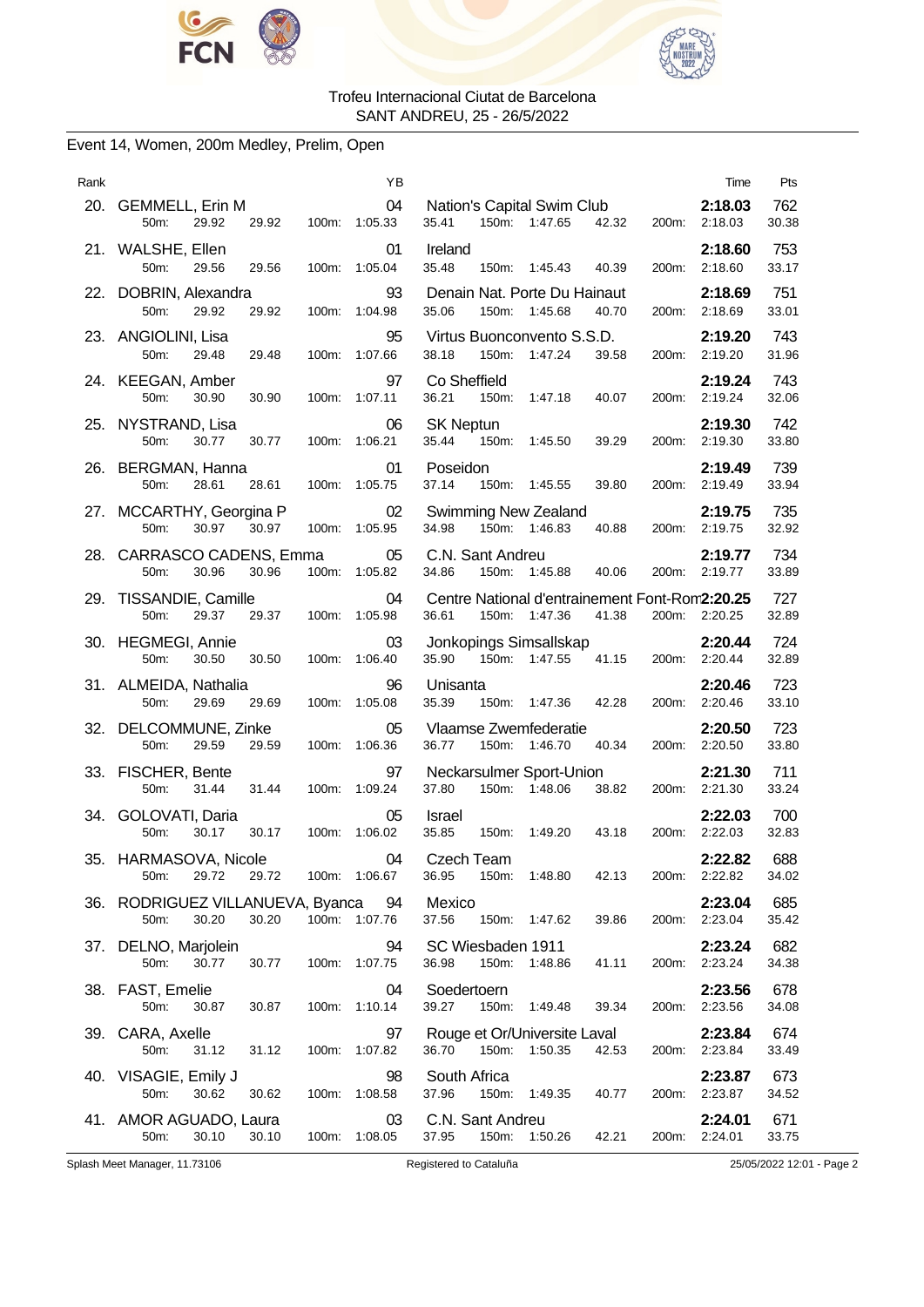



# Event 14, Women, 200m Medley, Prelim, Open

| Rank |                                                                                                     |       |       |       | YB                       |                    |                      |                                            |       |       | Time               | Pts          |
|------|-----------------------------------------------------------------------------------------------------|-------|-------|-------|--------------------------|--------------------|----------------------|--------------------------------------------|-------|-------|--------------------|--------------|
|      | 42. LANSOM, Caitlin<br>50m:                                                                         | 31.63 | 31.63 | 100m: | 05<br>1:11.35            | 39.72              | Co Manch Aq<br>150m: | 1:50.99                                    | 39.64 | 200m: | 2:24.04<br>2:24.04 | 671<br>33.05 |
|      | 43. KHATSAREVYCH, Valeriya<br>50m:                                                                  | 30.56 | 30.56 |       | 06<br>100m: 1:09.26      | Team West<br>38.70 | 150m:                | 1:51.40                                    | 42.14 | 200m: | 2:24.72<br>2:24.72 | 661<br>33.32 |
|      | 44. PEREZ BLANCO, Jimena<br>50m:                                                                    | 31.94 | 31.94 |       | 97<br>100m: 1:10.56      | 38.62              | C.N. Barcelona       | 150m: 1:53.66 43.10                        |       | 200m: | 2:26.11<br>2:26.11 | 643<br>32.45 |
|      | 45. TUDO, Nadia<br>50m:                                                                             | 32.09 | 32.09 | 100m: | 97<br>1:11.31            | 39.22              | $150m$ :             | Neckarsulmer Sport-Union<br>1:52.95        | 41.64 | 200m: | 2:27.25<br>2:27.25 | 628<br>34.30 |
|      | 46. GARMENDIA GASCA, Mar<br>50m:                                                                    | 31.25 | 31.25 |       | 06<br>100m: 1:10.44      | 39.19              | C.N. Banyoles        | 150m: 1:54.08 43.64                        |       | 200m: | 2:28.12<br>2:28.12 | 617<br>34.04 |
|      | 47. MACDOUGALD, Jena<br>50m:                                                                        | 30.46 | 30.46 | 100m: | 02<br>1:09.34            | 38.88              |                      | University College Dublin<br>150m: 1:54.21 | 44.87 | 200m: | 2:30.96<br>2:30.96 | 583<br>36.75 |
|      | 48. JACKSON, Kaylee G<br>50m:                                                                       | 30.47 | 30.47 | 100m: | 01<br>1:11.18            | 40.71              | 150m:                | Swimming New Zealand<br>1:55.37            | 44.19 | 200m: | 2:33.01<br>2:33.01 | 560<br>37.64 |
|      | 49. ROVERSI, Paola<br>$50m$ :                                                                       | 32.81 | 32.81 |       | 05<br>100m: 1:12.17      | 39.36              | Canottieri Baldesio  | 150m: 1:58.64                              | 46.47 | 200m: | 2:34.36<br>2:34.36 | 545<br>35.72 |
| WDR  | WDR PETERSEN, Stine Omdahl<br><b>HOEVRING, Sofie</b><br>WDR STEENBERGEN, Marrit<br>WDR COYNE, Niamh |       |       |       | 99<br>04<br>$00\,$<br>01 | Denmark<br>Ireland | Baerumsvommerne      | Dutch Swimming Federation                  |       |       |                    |              |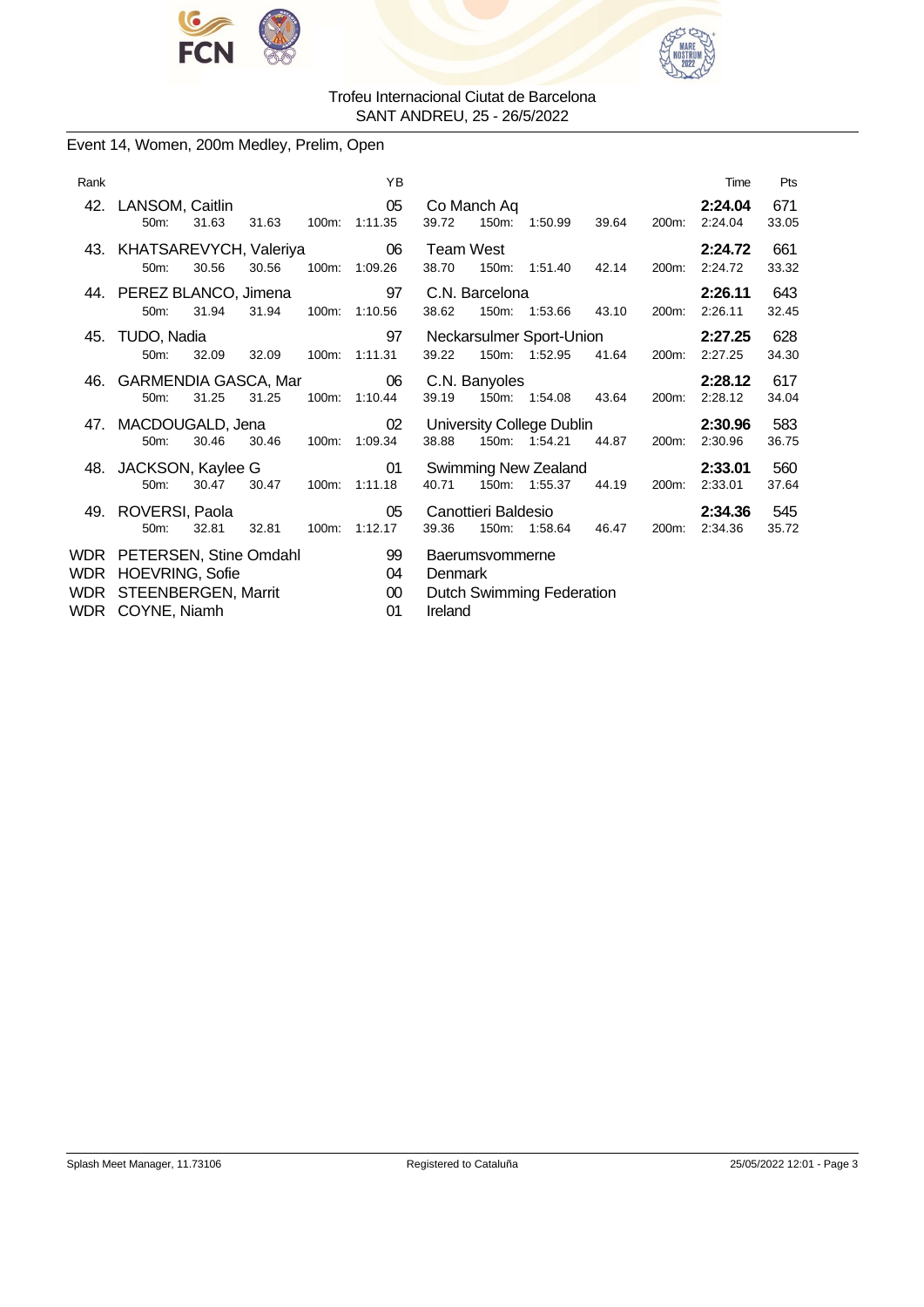



| Event 14<br>25/05/2022                             |                                    |       |       |                                          |                                                                          | Women, 200m Medley     |                          |                                                      |       |                                                                 |                          | Open<br><b>Results Finals</b>                        |
|----------------------------------------------------|------------------------------------|-------|-------|------------------------------------------|--------------------------------------------------------------------------|------------------------|--------------------------|------------------------------------------------------|-------|-----------------------------------------------------------------|--------------------------|------------------------------------------------------|
| <b>World Records</b><br><b>MNRC</b><br><b>TICB</b> | European Records                   |       |       | 2:06.12<br>2:06.12<br>2:08.49<br>2:09.07 | HOSSZU, Katinka<br>HOSSZU, Katinka<br>HOSSZU, Katinka<br>HOSSZU, Katinka |                        |                          | <b>HUN</b><br><b>HUN</b><br><b>HUN</b>               |       | Kazan (RUS)<br>Kazan (RUS)<br><b>MONACO</b><br><b>BARCELONA</b> |                          | 03/08/2015<br>03/08/2015<br>10/06/2013<br>16/06/2019 |
| Points: FINA 2022                                  |                                    |       |       |                                          |                                                                          |                        |                          |                                                      |       |                                                                 |                          |                                                      |
| Rank                                               |                                    |       |       |                                          | YB                                                                       |                        |                          |                                                      |       |                                                                 | Time                     | Pts                                                  |
| Final A                                            |                                    |       |       |                                          |                                                                          |                        |                          |                                                      |       |                                                                 |                          |                                                      |
|                                                    | 1. GORBENKO, Anastasya<br>50m:     | 28.30 | 28.30 |                                          | 03<br>100m: 1:01.97                                                      | <b>Israel</b><br>33.67 |                          | 150m: 1:39.33                                        | 37.36 | 200m:                                                           | 2:10.65<br>2:10.65       | 899<br>31.32                                         |
|                                                    | 2. HOSSZU, Katinka<br>50m:         | 29.11 | 29.11 |                                          | 89<br>100m: 1:02.48                                                      | Hungary<br>33.37       |                          | 150m: 1:40.55                                        | 38.07 | 200m:                                                           | 2:10.75<br>2:10.75       | 897<br>30.20                                         |
|                                                    | 3. WOOD, Abbie<br>50m:             | 28.18 | 28.18 |                                          | 99<br>100m: 1:01.90                                                      | 33.72                  | <b>British Swimming</b>  | 150m: 1:39.54                                        | 37.64 | 200m:                                                           | 2:10.99<br>2:10.99       | 892<br>31.45                                         |
|                                                    | 4. FRANCESCHI, Sara<br>50m:        | 28.70 | 28.70 | 100m:                                    | 99<br>1:02.43                                                            | 33.73                  |                          | Italian Swimming Federation<br>150m: 1:41.09         | 38.66 | 200m:                                                           | 2:12.32<br>2:12.32       | 865<br>31.23                                         |
|                                                    | 5. UGOLKOVA, Maria<br>50m:         | 28.75 | 28.75 |                                          | 89<br>100m: 1:02.49                                                      | Switzerland<br>33.74   |                          | 150m: 1:41.85                                        | 39.36 | 200m:                                                           | 2:12.34<br>2:12.34       | 865<br>30.49                                         |
|                                                    | 6. PICKREM, Sydney<br>50m:         | 29.00 | 29.00 |                                          | 97<br>100m: 1:02.37                                                      | 33.37                  | <b>Toronto Swim Club</b> | 150m: 1:40.90                                        | 38.53 |                                                                 | 2:12.50<br>200m: 2:12.50 | 862<br>31.60                                         |
|                                                    | 7. OMOTO, Rika<br>50m:             | 28.50 | 28.50 |                                          | 97<br>100m: 1:02.83                                                      | 34.33                  |                          | Japan Swimming Federation<br>150m: 1:41.36           | 38.53 | 200m:                                                           | 2:12.68<br>2:12.68       | 858<br>31.32                                         |
|                                                    | 8. MCINTOSH, Summer<br>50m:        | 28.38 | 28.38 |                                          | 06<br>100m: 1:02.06                                                      | 33.68                  |                          | Etobicoke Swim Club<br>150m: 1:42.19                 | 40.13 | 200m:                                                           | 2:12.71<br>2:12.71       | 858<br>30.52                                         |
| Final B                                            |                                    |       |       |                                          |                                                                          |                        |                          |                                                      |       |                                                                 |                          |                                                      |
|                                                    | 9. HARVEY, Mary-Sophie<br>50m:     | 28.63 | 28.63 |                                          | 99<br>100m: 1:02.25                                                      | 33.62                  |                          | Club Aquatique Montreal<br>150m: 1:41.25             | 39.00 |                                                                 | 2:12.54<br>200m: 2:12.54 | 861<br>31.29                                         |
|                                                    | 10. CIEPLUCHA, Tessa<br>50m:       | 29.53 | 29.53 |                                          | 98<br>100m: 1:04.02                                                      | 34.49                  |                          | Markham Aquatic Club<br>150m: 1:42.51                | 38.49 |                                                                 | 2:14.08<br>200m: 2:14.08 | 832<br>31.57                                         |
|                                                    | 11. SEBESTYEN, Dalma<br>50m:       | 28.91 | 28.91 | 100m:                                    | 97<br>1:04.43                                                            | Hungary<br>35.52       |                          | 150m: 1:42.80                                        | 38.37 | 200m:                                                           | 2:14.45<br>2:14.45       | 825<br>31.65                                         |
|                                                    | 12. CUSINATO, Ilaria<br>50m:       | 28.46 | 28.46 |                                          | 99<br>100m: 1:03.29                                                      | 34.83                  |                          | Italian Swimming Federation<br>150m: 1:42.21         | 38.92 |                                                                 | 2:15.43<br>200m: 2:15.43 | 807<br>33.22                                         |
|                                                    | 13. HALL, Candice<br>50m:          | 28.74 | 28.74 |                                          | 97<br>100m: 1:03.40                                                      | Co Sheffield<br>34.66  |                          | 150m: 1:43.59                                        | 40.19 |                                                                 | 2:15.97<br>200m: 2:15.97 | 798<br>32.38                                         |
|                                                    | 14. HORSKA, Kristyna<br>50m:       | 29.50 | 29.50 |                                          | 97<br>100m: 1:05.48                                                      | 35.98                  |                          | <b>Czech National Swimming Team</b><br>150m: 1:43.99 | 38.51 | 200m:                                                           | 2:17.18<br>2:17.18       | 777<br>33.19                                         |
|                                                    | 15. MCMILLAN, Ashley<br>50m:       | 29.38 | 29.38 |                                          | 04<br>100m: 1:04.10                                                      | 34.72                  |                          | Greater Ottawa Kingfish Swim Club<br>150m: 1:44.83   | 40.73 | 200m:                                                           | 2:18.22<br>2:18.22       | 759<br>33.39                                         |
|                                                    | 16. SZABO FELTOTHY, Eszter<br>50m: | 29.70 | 29.70 |                                          | 02<br>100m: 1:04.62                                                      | Hungary<br>34.92       |                          | 150m: 1:47.24                                        | 42.62 |                                                                 | 2:20.98<br>200m: 2:20.98 | 715<br>33.74                                         |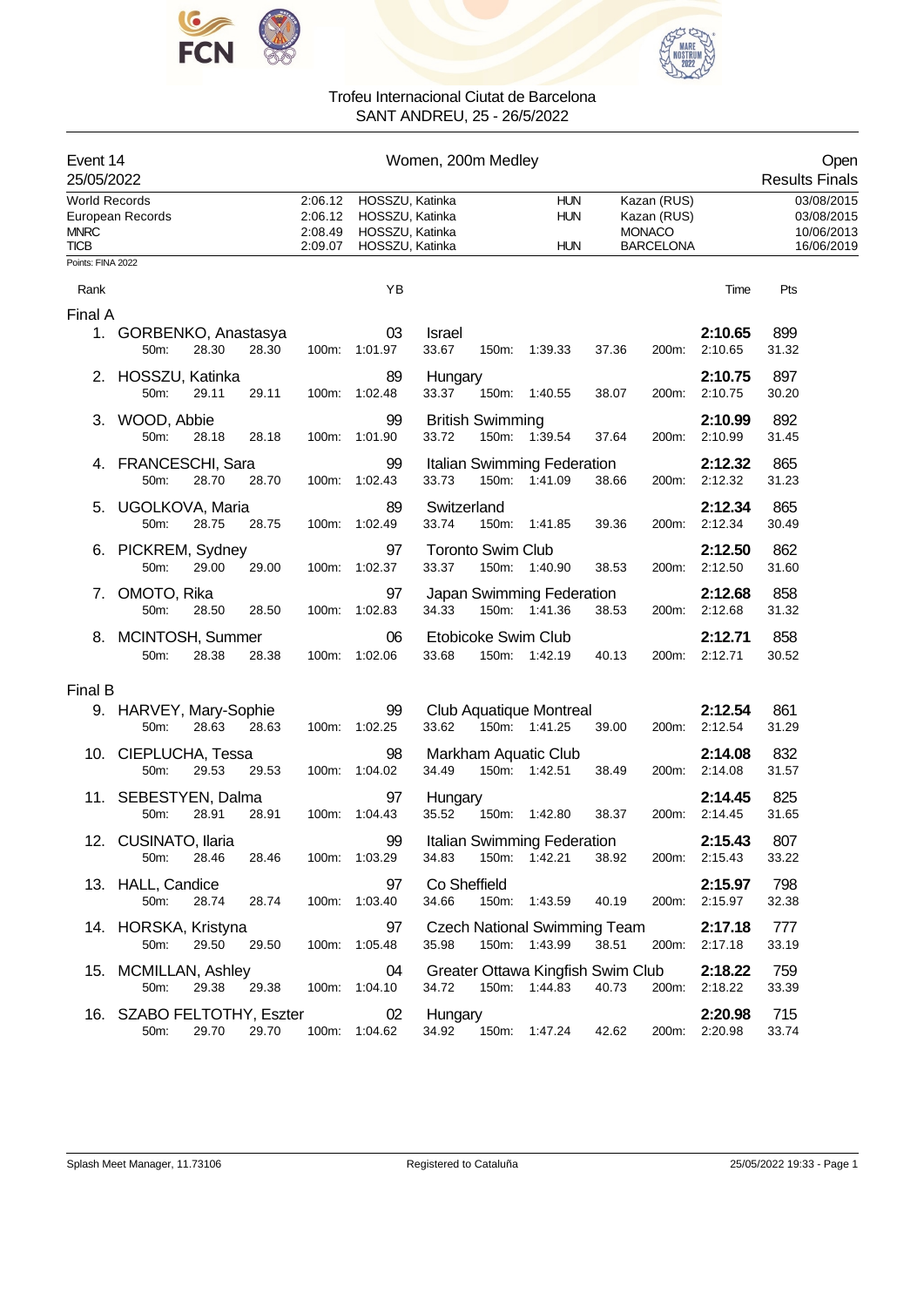



| Event 15<br>25/05/2022                      |                                                |       | Men, 200m Freestyle                      |                                                                        |                        |                         |                                                          |       |                                                               |                          | Open<br><b>Results Prelim</b>                        |
|---------------------------------------------|------------------------------------------------|-------|------------------------------------------|------------------------------------------------------------------------|------------------------|-------------------------|----------------------------------------------------------|-------|---------------------------------------------------------------|--------------------------|------------------------------------------------------|
| <b>World Records</b><br><b>MNRC</b><br>TICB | European Records                               |       | 1:42.00<br>1:42.00<br>1:44.88<br>1:46.91 | BIEDERMANN, Paul<br>BIEDERMANN, Paul<br>BIEDERMANN, Paul<br>GUY, James |                        |                         | <b>GER</b><br><b>GER</b>                                 |       | Rome (ITA)<br>Rome (ITA)<br><b>MONACO</b><br><b>BARCELONA</b> |                          | 28/07/2009<br>28/07/2009<br>13/06/2005<br>08/07/2016 |
| Points: FINA 2022                           |                                                |       |                                          |                                                                        |                        |                         |                                                          |       |                                                               |                          |                                                      |
| Rank                                        |                                                |       |                                          | ΥB                                                                     |                        |                         |                                                          |       |                                                               | Time                     | Pts                                                  |
| 1.                                          | DEAN, Thomas<br>CR, TICB                       |       |                                          | $00\,$                                                                 |                        | <b>British Swimming</b> |                                                          |       |                                                               | 1:46.89                  | 868                                                  |
|                                             | 50m:<br>24.40                                  | 24.40 | 100m:                                    | 51.06                                                                  | 26.66                  | 150m:                   | 1:19.01                                                  | 27.95 | 200m:                                                         | 1:46.89                  | 27.88                                                |
| 2.                                          | SATES, Matthew E<br>50m:<br>25.41              | 25.41 | 100m:                                    | 03<br>52.61                                                            | South Africa<br>27.20  | 150m:                   | 1:20.40                                                  | 27.79 | 200m:                                                         | 1:47.98<br>1.47.98       | 842<br>27.58                                         |
|                                             | 3. MATSUMOTO, Katsuhiro<br>50m:<br>25.07       | 25.07 | 100m:                                    | 97<br>52.39                                                            | 27.32                  |                         | Japan Swimming Federation<br>150m: 1:20.58               | 28.19 | 200m:                                                         | 1:48.10<br>1:48.10       | 840<br>27.52                                         |
|                                             | 4. SCHEFFER, Fernando<br>25.35<br>50m:         | 25.35 | 100m:                                    | 98<br>52.28                                                            | 26.93                  | 150m:                   | <b>Brazilian Swimming Federation</b><br>1:20.15          | 27.87 | 200m:                                                         | 1:48.22<br>1:48.22       | 837<br>28.07                                         |
| 5.                                          | ZIRK, Kregor<br>50m:<br>25.75                  | 25.75 | 100m:                                    | 99<br>53.24                                                            | Estonia<br>27.49       | 150m:                   | 1:21.17                                                  | 27.93 | 200m:                                                         | 1:48.36<br>1:48.36       | 834<br>27.19                                         |
| 6.                                          | AUBOECK, Felix<br>50m:<br>26.02                | 26.02 | 100m:                                    | 96<br>53.46                                                            | Austria<br>27.44       | 150m:                   | 1:21.31                                                  | 27.85 | 200m:                                                         | 1:48.50<br>1:48.50       | 830<br>27.19                                         |
| 7.                                          | DJAKOVIC, Antonio<br>25.82<br>$50m$ :          | 25.82 | 100m:                                    | 02<br>53.11                                                            | Switzerland<br>27.29   | 150m:                   | 1:21.12                                                  | 28.01 | 200m:                                                         | 1:48.52<br>1:48.52       | 830<br>27.40                                         |
| 8.                                          | DE MEULEMEESTER, Sebastien<br>53.05<br>100m:   | 53.05 |                                          | 98<br>200m: 1:48.66                                                    | 55.61                  |                         | Cercle des Nageurs de Marseille                          |       |                                                               | 1:48.66                  | 827                                                  |
|                                             | 9. ASSUNCAO, Vinicius Tavares<br>50m:<br>25.24 | 25.24 | 100m:                                    | $00\,$<br>52.99                                                        | 27.75                  |                         | <b>Brazilian Swimming Federation</b><br>150m: 1:20.73    | 27.74 | 200m:                                                         | 1:48.75<br>1:48.75       | 825<br>28.02                                         |
|                                             | 10. KROON, Luc<br>50m:<br>26.46                | 26.46 | 100m:                                    | 01<br>54.20                                                            | 27.74                  |                         | Dutch Swimming Federation<br>150m: 1:21.76               | 27.56 | 200m:                                                         | 1:49.23<br>1:49.23       | 814<br>27.47                                         |
|                                             | DE TULLIO, Marco<br>50m:<br>26.03              | 26.03 | 100m:                                    | 00<br>53.62                                                            | 27.59                  |                         | Italian Swimming Federation<br>150m: 1:21.34             | 27.72 | 200m:                                                         | 1:49.23<br>1:49.23       | 814<br>27.89                                         |
|                                             | 12. BALLO, Stefano<br>50m: 25.46               | 25.46 | 100m:                                    | 93<br>53.03                                                            |                        |                         | Italian Swimming Federation<br>27.57 150m: 1:21.61 28.58 |       |                                                               | 1:49.25<br>200m: 1:49.25 | 813<br>27.64                                         |
|                                             | 13. CORREIA, Breno<br>50m:<br>26.23            | 26.23 | 100m:                                    | 99<br>54.33                                                            | 28.10                  | 150m:                   | <b>Brazilian Swimming Federation</b><br>1:22.31          | 27.98 | 200m:                                                         | 1:49.41<br>1:49.41       | 810<br>27.10                                         |
|                                             | 14. IGA CESAR, Jorge Andres<br>50m:<br>25.52   | 25.52 | 100m:                                    | 97<br>53.44                                                            | Mexico<br>27.92        | 150m:                   | 1:21.84                                                  | 28.40 | 200m:                                                         | 1:49.65<br>1:49.65       | 804<br>27.81                                         |
|                                             | 15. HANSON, Robin<br>50m:<br>25.68             | 25.68 | 100m:                                    | 01<br>53.56                                                            | 27.88                  |                         | Sparvaegen Simfoerening<br>150m: 1:21.82                 | 28.26 | 200m:                                                         | 1:49.76<br>1:49.76       | 802<br>27.94                                         |
| 16.                                         | CIAMPI, Matteo<br>50m:<br>25.85                | 25.85 | 100m:                                    | 96<br>53.69                                                            | 27.84                  | 150m:                   | Italian Swimming Federation<br>1:21.93                   | 28.24 | 200m:                                                         | 1:49.80<br>1:49.80       | 801<br>27.87                                         |
|                                             | 17. BRZOSKOWSKI, Maarten                       |       |                                          | 95                                                                     |                        | SC Wiesbaden 1911       |                                                          |       |                                                               | 1:49.85                  | 800                                                  |
|                                             | 50m:<br>25.63                                  | 25.63 | 100m:                                    | 53.16                                                                  | 27.53                  | 150m:                   | 1:21.50                                                  | 28.34 | 200m:                                                         | 1:49.85                  | 28.35                                                |
|                                             | 18. LOKTEV, Denis<br>25.21<br>50m:             | 25.21 | 100m:                                    | $00\,$<br>52.49                                                        | <b>Israel</b><br>27.28 |                         | 150m: 1:21.19                                            | 28.70 | 200m:                                                         | 1:50.11<br>1:50.11       | 794<br>28.92                                         |
|                                             | 19. RICHARDS, Matthew                          |       |                                          | 02                                                                     |                        | <b>British Swimming</b> |                                                          |       |                                                               | 1:50.27                  | 791                                                  |
|                                             | 25.31<br>50m:                                  | 25.31 | 100m:                                    | 53.03                                                                  | 27.72                  | 150m:                   | 1:21.77                                                  | 28.74 | 200m:                                                         | 1:50.27                  | 28.50                                                |
|                                             | Splash Meet Manager, 11.73106                  |       |                                          |                                                                        | Registered to Cataluña |                         |                                                          |       |                                                               |                          | 25/05/2022 12:39 - Page 1                            |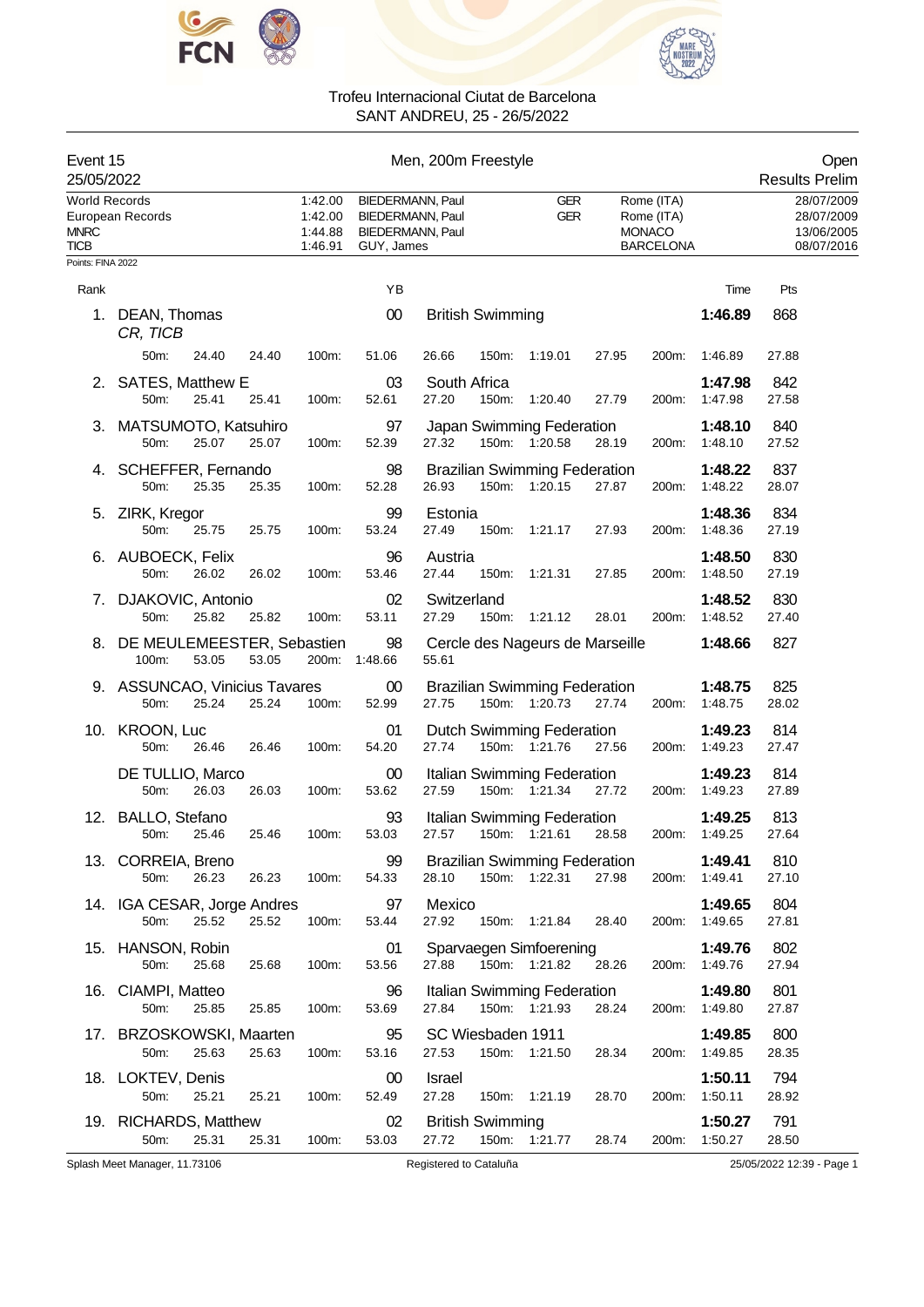



### Event 15, Men, 200m Freestyle, Prelim, Open

| Rank |                                                         |       | YB              | Pts<br>Time                                                                                                       |
|------|---------------------------------------------------------|-------|-----------------|-------------------------------------------------------------------------------------------------------------------|
|      | 20. POTHAIN, Jordan<br>50m:<br>25.57<br>25.57           | 100m: | 94<br>53.11     | Aas Sarcelles 95<br>1:50.31<br>790<br>27.54<br>150m: 1:21.55<br>28.44<br>1:50.31<br>28.76<br>200m:                |
|      | 21. MEGLI, Filippo<br>26.00<br>50m:<br>26.00            | 100m: | 97<br>53.76     | 785<br>Italian Swimming Federation<br>1:50.56<br>150m: 1:22.38<br>28.18<br>27.76<br>28.62<br>200m:<br>1:50.56     |
|      | 22. MILAK, Kristof<br>50m:<br>25.11<br>25.11            | 100m: | $00\,$<br>52.75 | 785<br>1:50.57<br>Hungary<br>27.64<br>150m: 1:21.34<br>1:50.57<br>29.23<br>28.59<br>200m:                         |
|      | 23. TURLEY, Luke<br>50m:<br>25.90<br>25.90              | 100m: | 00<br>53.63     | 784<br><b>British Swimming</b><br>1:50.61<br>27.73<br>150m: 1:22.15<br>28.52<br>1:50.61<br>28.46<br>200m:         |
|      | 24. PROIETTI COLONNA, Alessio<br>50m:<br>26.00<br>26.00 | 100m: | 98<br>54.11     | 781<br>1:50.74<br>Unicusano Aurelia Nuoto<br>28.11<br>150m: 1:22.61<br>1:50.74<br>28.13<br>28.50<br>200m:         |
|      | 25. WHITTLE, Jacob<br>25.73<br>50m:<br>25.73            | 100m: | 04<br>54.54     | 781<br><b>British Swimming</b><br>1:50.76<br>150m: 1:23.43<br>28.89<br>1:50.76<br>27.33<br>28.81<br>200m:         |
|      | 26. LITCHFIELD, Joe<br>50m:<br>25.38<br>25.38           | 100m: | 98<br>53.52     | <b>British Swimming</b><br>777<br>1:50.93<br>150m: 1:22.22<br>28.71<br>28.14<br>28.70<br>1:50.93<br>200m:         |
|      | 27. JARVIS, Calum<br>50m:<br>25.52<br>25.52             | 100m: | 92<br>53.33     | 776<br><b>British Swimming</b><br>1:50.95<br>27.81<br>150m: 1:21.81<br>1:50.95<br>29.14<br>28.48<br>200m:         |
|      | 28. ZUIN, Mattia<br>25.99<br>50m:<br>25.99              | 100m: | 96<br>54.02     | Nottoli Nuoto 74<br>1:51.40<br>767<br>150m: 1:22.83<br>28.81<br>28.57<br>28.03<br>200m:<br>1:51.40                |
|      | 29. HANSEN, Andreas<br>50m:<br>25.99<br>25.99           | 100m: | $00\,$<br>54.29 | 767<br>Denmark<br>1:51.41<br>28.30<br>150m: 1:22.74<br>28.45<br>1:51.41<br>28.67<br>200m:                         |
|      | 30. MUEHLLEITNER, Henning<br>50m:<br>26.67<br>26.67     | 100m: | 97<br>54.67     | 764<br>Neckarsulmer Sport-Union<br>1:51.55<br>150m: 1:23.02<br>28.00<br>28.35<br>28.53<br>200m: 1:51.55           |
|      | 31. BAGSHAW, Jeremy<br>26.30<br>50m:<br>26.30           | 100m: | 92<br>54.58     | 762<br><b>National Centre Limerick</b><br>1:51.63<br>28.28<br>28.13<br>150m: 1:23.50<br>28.92<br>200m:<br>1:51.63 |
|      | 32. SOLOVEYCHIK, Bar<br>26.36<br>50m:<br>26.36          | 100m: | $00\,$<br>54.47 | 761<br>1:51.68<br>Israel<br>28.11<br>150m: 1:23.13<br>28.66<br>1:51.68<br>28.55<br>200m:                          |
|      | LIENDO, Joshua<br>25.10<br>25.10<br>50m:                | 100m: | 02<br>53.35     | 761<br>North York Aquatic Club<br>1:51.68<br>28.25<br>150m: 1:22.74<br>29.39<br>200m: 1:51.68<br>28.94            |
|      | 34. LINDHOLM, Oskar<br>50m:<br>26.64<br>26.64           | 100m: | 01<br>55.20     | 761<br>1:51.71<br>Denmark<br>150m: 1:24.10<br>28.56<br>28.90<br>200m:<br>1:51.71<br>27.61                         |
|      | 35. BERG, Max<br>25.99<br>50m:<br>25.99                 | 100m: | 02<br>54.09     | <b>3MUC Natation</b><br>1:51.74<br>760<br>28.10<br>150m: 1:22.80<br>28.71<br>200m:<br>1:51.74<br>28.94            |
|      | 36. BEN SHITRIT, Eytan<br>25.98<br>50m:<br>25.98        | 100m: | 03<br>54.36     | 759<br>Israel<br>1:51.78<br>28.38<br>150m: 1:23.30<br>1:51.78<br>28.48<br>28.94<br>200m:                          |
|      | 37. PANCEREVAS, Daniil<br>26.20<br>50m:<br>26.20        | 100m: | 04<br>54.54     | 754<br>Lithuania<br>1:52.06<br>1:52.06<br>28.67<br>28.34<br>150m: 1:23.39<br>28.85<br>200m:                       |
|      | 38. LIESS, Nils<br>50m:<br>25.43<br>25.43               | 100m: | 96<br>53.18     | 752<br>Switzerland<br>1:52.15<br>150m: 1:22.33<br>1:52.15<br>29.82<br>27.75<br>29.15<br>200m:                     |
|      | 39. BELL, William<br>50m:<br>26.33<br>26.33             | 100m: | 02<br>54.86     | 750<br>Loughboro Un<br>1:52.22<br>28.53<br>150m: 1:23.90<br>1:52.22<br>28.32<br>29.04<br>200m:                    |
|      | 40. MARCHELLO, Davide<br>26.98<br>50m:<br>26.98         | 100m: | 01<br>55.54     | 745<br>Unicusano Aurelia Nuoto<br>1:52.50<br>27.62<br>28.56<br>150m: 1:24.88<br>29.34<br>200m:<br>1:52.50         |
|      | 41. DESPLANCHES, Jeremy<br>26.13<br>50m:<br>26.13       | 100m: | 94<br>55.09     | 739<br>Switzerland<br>1:52.79<br>28.96<br>150m:<br>1:52.79<br>28.21<br>1:24.58<br>29.49<br>200m:                  |
|      | Splash Meet Manager, 11.73106                           |       |                 | 25/05/2022 12:39 - Page 2<br>Registered to Cataluña                                                               |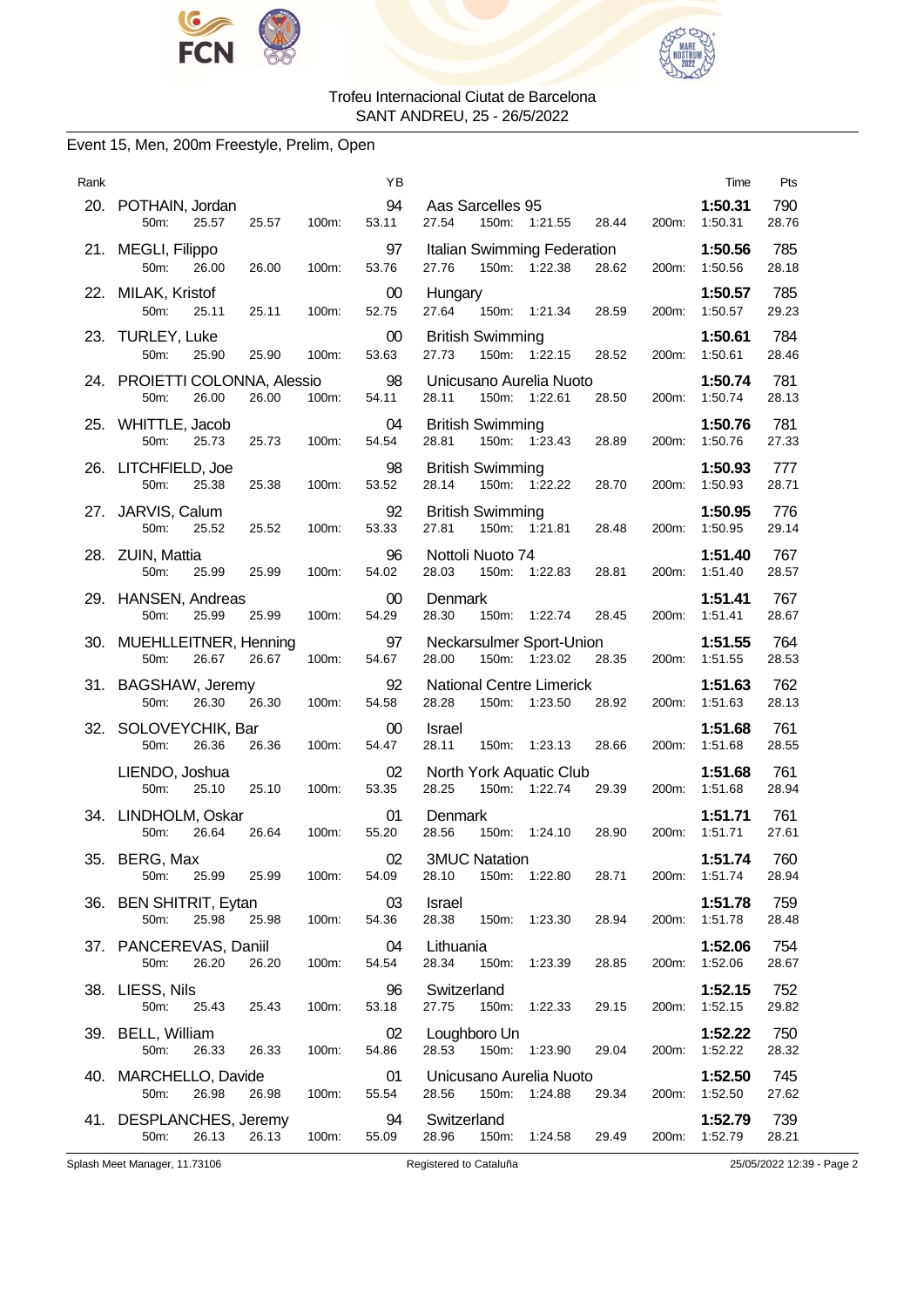



### Event 15, Men, 200m Freestyle, Prelim, Open

| Rank                      |                                                                                                                                                                                           | ΥB                                             | Time                                                                                                                                                                           | Pts          |
|---------------------------|-------------------------------------------------------------------------------------------------------------------------------------------------------------------------------------------|------------------------------------------------|--------------------------------------------------------------------------------------------------------------------------------------------------------------------------------|--------------|
|                           | 42. JULIA TOUS, Ferran<br>26.91<br>50m:<br>26.91<br>100m:                                                                                                                                 | 00<br>55.51                                    | 1:53.00<br>Federacio Catalana Natacio<br>150m: 1:23.96<br>1:53.00<br>28.60<br>28.45<br>200m:                                                                                   | 735<br>29.04 |
|                           | 43. SCHREUDERS, Mikel<br>50m:<br>26.87<br>26.87<br>100m:                                                                                                                                  | 98<br>55.81                                    | Cercle des Nageurs de Marseille<br>1:53.04<br>150m: 1:25.38<br>200m:<br>28.94<br>29.57<br>1.53.04                                                                              | 734<br>27.66 |
| 44.                       | FRIGO, Manuel<br>50m:<br>26.49<br>26.49<br>100m:                                                                                                                                          | 97<br>55.22                                    | Italian Swimming Federation<br>1:53.12<br>28.73<br>150m:<br>1:24.34<br>29.12<br>1:53.12<br>200m:                                                                               | 733<br>28.78 |
| 45.                       | MC GEEVER, Finn<br>50m:<br>26.16<br>26.16<br>100m:                                                                                                                                        | $00\,$<br>54.83                                | Ireland<br>1:53.89<br>28.67<br>150m:<br>1:53.89<br>1:24.22<br>29.39<br>200m:                                                                                                   | 718<br>29.67 |
| 46.                       | <b>MARTON, Richard</b><br>50m:<br>26.53<br>26.53<br>100m:                                                                                                                                 | 99<br>55.26                                    | 1:54.41<br>Hungary<br>28.73<br>150m:<br>1.24.34<br>29.08<br>200m:<br>1.54.41                                                                                                   | 708<br>30.07 |
| 47.                       | CLARK, Louis D<br>50m:<br>26.39<br>26.39<br>100m:                                                                                                                                         | 01<br>55.10                                    | Swimming New Zealand<br>1:54.59<br>150m:<br>28.71<br>1:24.77<br>29.67<br>200m:<br>1:54.59                                                                                      | 705<br>29.82 |
| 48.                       | DURAN NAVIA, Miguel<br>50m:<br>26.94<br>26.94<br>100m:                                                                                                                                    | 95<br>55.52                                    | C.N. Terrassa<br>1:54.68<br>28.58<br>150m:<br>29.24<br>1:54.68<br>1.24.76<br>200m:                                                                                             | 703<br>29.92 |
|                           | 49. GRAY, Cameron<br>50m:<br>25.87<br>25.87<br>100m:                                                                                                                                      | 03<br>54.25                                    | Swimming New Zealand<br>1:55.00<br>28.38<br>150m:<br>1:24.55<br>30.30<br>200m:<br>1:55.00                                                                                      | 697<br>30.45 |
| 50.                       | FRANKEL, Tomer<br>50m:<br>26.18<br>26.18<br>100m:                                                                                                                                         | 00<br>55.23                                    | 1:55.48<br><b>Israel</b><br>29.05<br>150m:<br>1:25.37<br>30.14<br>200m:<br>1:55.48                                                                                             | 689<br>30.11 |
| 51.                       | RIBEIRO, felipe<br>50m:<br>25.91<br>25.91<br>100m:                                                                                                                                        | 98<br>55.34                                    | <b>Brazilian Swimming Federation</b><br>1:56.41<br>29.43<br>150m:<br>1:25.60<br>30.26<br>200m:<br>1:56.41                                                                      | 672<br>30.81 |
| 52.                       | POWELL, Robert<br>50m:<br>26.34<br>26.34<br>100m:                                                                                                                                         | 00<br>55.31                                    | Ireland<br>1:56.93<br>28.97<br>1:56.93<br>150m:<br>1:26.66<br>31.35<br>200m:                                                                                                   | 663<br>30.27 |
|                           | 53. BURDISSO, Federico<br>50m:<br>25.74<br>25.74<br>100m:                                                                                                                                 | 01<br>54.45                                    | 1:57.32<br>Unicusano Aurelia Nuoto<br>28.71<br>150m:<br>1:26.05<br>200m:<br>31.60<br>1:57.32                                                                                   | 657<br>31.27 |
| <b>WDR</b><br>WDR<br>WDR. | DNS NICETTO, Stefano<br>DNS LAAGILI, Mohamed Mehdi<br>DNS MC MILLAN, Jack<br>DNS DI COLA, Stefano<br><b>BORGES, Luiz Gustavo Franco</b><br>NOERGAARD, Alexander Aslak<br>PIJNENBURG, Stan | 01<br>97<br>$00\,$<br>98<br>99<br>$00\,$<br>96 | Team Veneto asd<br>Federation Tunisienne De Natation<br>Ireland<br>Italian Swimming Federation<br><b>Brazilian Swimming Federation</b><br>Denmark<br>Dutch Swimming Federation |              |
| WDR.<br>WDR               | KNOX, Finlay<br>STEWART, Samuel<br>WDR THIJS, Thomas<br>WDR DE CELIS MONTALBAN, Sergio                                                                                                    | 01<br>97<br>97<br>00                           | Scarborough Swim Club<br><b>USA Swimming</b><br>Vlaamse Zwemfederatie<br>C.N. Sabadell                                                                                         |              |
|                           |                                                                                                                                                                                           |                                                |                                                                                                                                                                                |              |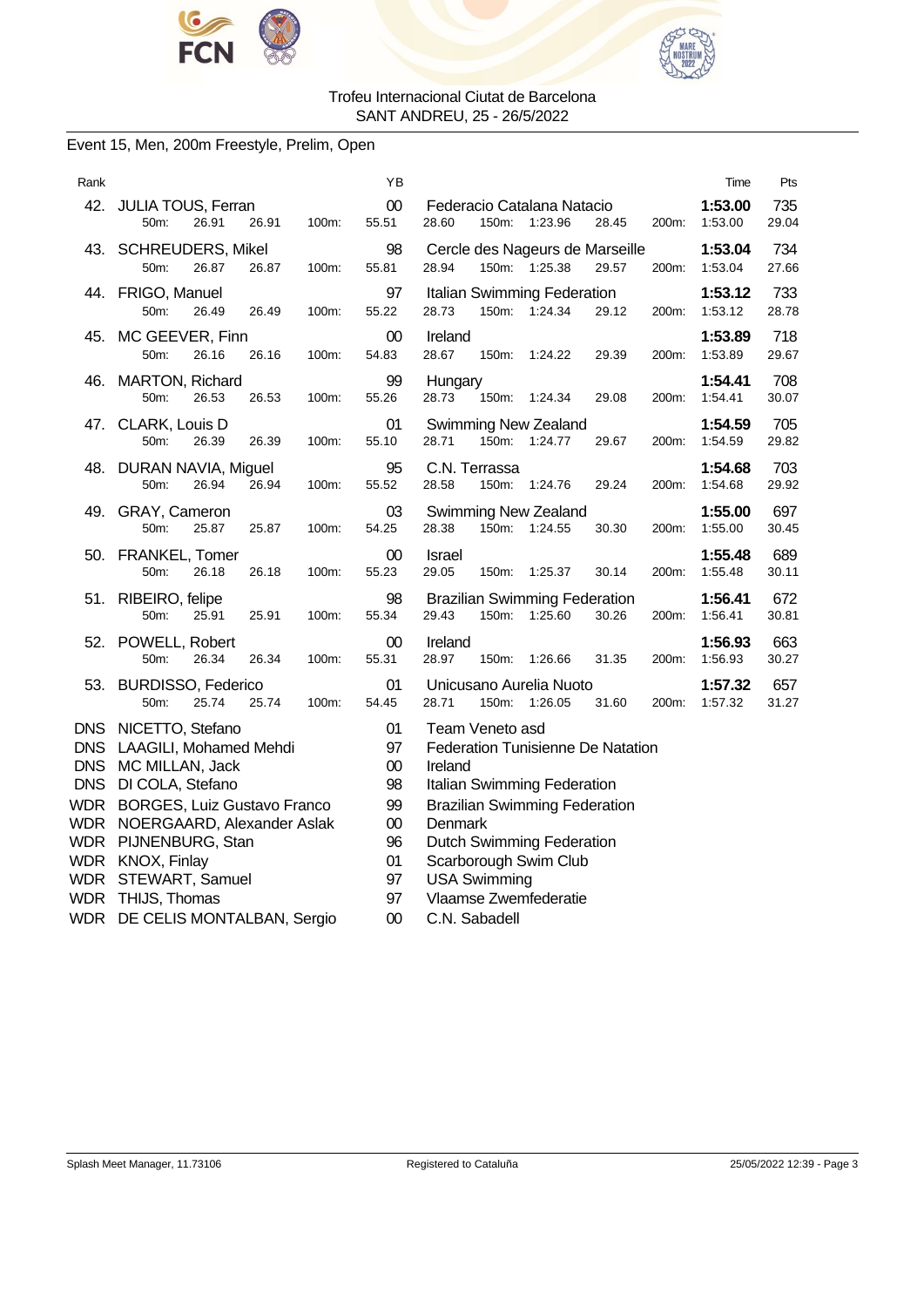



| Event 15<br>25/05/2022                             |                                                 |       | Men, 200m Freestyle                      |                                                                                        |                       |                         |                                                       |       |                                                                 |                    |              | Open<br><b>Results Finals</b>                        |  |  |
|----------------------------------------------------|-------------------------------------------------|-------|------------------------------------------|----------------------------------------------------------------------------------------|-----------------------|-------------------------|-------------------------------------------------------|-------|-----------------------------------------------------------------|--------------------|--------------|------------------------------------------------------|--|--|
| <b>World Records</b><br><b>MNRC</b><br><b>TICB</b> | European Records                                |       | 1:42.00<br>1:42.00<br>1:44.88<br>1:46.89 | <b>BIEDERMANN, Paul</b><br>BIEDERMANN, Paul<br><b>BIEDERMANN, Paul</b><br>DEAN, Thomas |                       |                         | <b>GER</b><br><b>GER</b><br><b>GBR</b>                |       | Rome (ITA)<br>Rome (ITA)<br><b>MONACO</b><br><b>SANT ANDREU</b> |                    |              | 28/07/2009<br>28/07/2009<br>13/06/2005<br>25/05/2022 |  |  |
| Points: FINA 2022                                  |                                                 |       |                                          |                                                                                        |                       |                         |                                                       |       |                                                                 |                    |              |                                                      |  |  |
| Rank                                               |                                                 |       |                                          | YB                                                                                     |                       |                         |                                                       |       |                                                                 | Time               | Pts          |                                                      |  |  |
| Final A                                            | 1. SATES, Matthew E<br>25.02<br>50m:            | 25.02 | 100m:                                    | 03<br>51.86                                                                            | South Africa<br>26.84 | 150m:                   | 1:19.33                                               | 27.47 | 200m:                                                           | 1:45.91<br>1:45.91 | 893<br>26.58 | <b>TICB</b>                                          |  |  |
|                                                    | 2. DEAN, Thomas<br>50m:<br>24.40                | 24.40 | 100m:                                    | 00<br>51.37                                                                            | 26.97                 | <b>British Swimming</b> | 150m: 1:19.21                                         | 27.84 | 200m:                                                           | 1:46.27<br>1:46.27 | 884<br>27.06 |                                                      |  |  |
|                                                    | 3. MATSUMOTO, Katsuhiro<br>24.69<br>50m:        | 24.69 | 100m:                                    | 97<br>51.54                                                                            | 26.85                 |                         | Japan Swimming Federation<br>150m: 1:19.34            | 27.80 | 200m:                                                           | 1:46.46<br>1:46.46 | 879<br>27.12 |                                                      |  |  |
| 4.                                                 | SCHEFFER, Fernando<br>25.04<br>50m:             | 25.04 | 100m:                                    | 98<br>51.98                                                                            | 26.94                 |                         | <b>Brazilian Swimming Federation</b><br>150m: 1:19.71 | 27.73 | 200m:                                                           | 1:47.90<br>1:47.90 | 844<br>28.19 |                                                      |  |  |
| 5.                                                 | DJAKOVIC, Antonio<br>50m:<br>25.31              | 25.31 | 100m:                                    | 02<br>53.04                                                                            | Switzerland<br>27.73  | 150m:                   | 1:21.15                                               | 28.11 | 200m:                                                           | 1:48.58<br>1:48.58 | 828<br>27.43 |                                                      |  |  |
|                                                    | 6. ZIRK, Kregor<br>50m:<br>21.74                | 21.74 | 100m:                                    | 99<br>52.81                                                                            | Estonia<br>31.07      | 150m:                   | 1:20.73                                               | 27.92 | 200m:                                                           | 1:48.74<br>1:48.74 | 825<br>28.01 |                                                      |  |  |
|                                                    | 7. AUBOECK, Felix<br>25.78<br>50m:              | 25.78 | 100m:                                    | 96<br>53.11                                                                            | Austria<br>27.33      |                         | 150m: 1:21.03                                         | 27.92 | 200m:                                                           | 1:48.80<br>1:48.80 | 823<br>27.77 |                                                      |  |  |
|                                                    | 8. DE MEULEMEESTER, Sebastien<br>50m:<br>25.73  | 25.73 | 100m:                                    | 98<br>53.58                                                                            | 27.85                 |                         | Cercle des Nageurs de Marseille<br>150m: 1:23.03      | 29.45 | 200m:                                                           | 1:52.50<br>1:52.50 | 745<br>29.47 |                                                      |  |  |
| Final B                                            |                                                 |       |                                          |                                                                                        |                       |                         |                                                       |       |                                                                 |                    |              |                                                      |  |  |
|                                                    | 9. DE TULLIO, Marco<br>25.92<br>50m:            | 25.92 | 100m:                                    | 00<br>53.51                                                                            | 27.59                 |                         | Italian Swimming Federation<br>150m: 1:21.43          | 27.92 | 200m:                                                           | 1:49.02<br>1:49.02 | 818<br>27.59 |                                                      |  |  |
|                                                    | 10. BALLO, Stefano<br>50m:<br>25.86             | 25.86 | 100m:                                    | 93<br>53.89                                                                            | 28.03                 |                         | Italian Swimming Federation<br>150m: 1:22.07          | 28.18 | 200m:                                                           | 1:49.19<br>1:49.19 | 815<br>27.12 |                                                      |  |  |
|                                                    | 11. KROON, Luc<br>50m:<br>26.25                 | 26.25 | 100m:                                    | 01<br>54.02                                                                            | 27.77                 |                         | <b>Dutch Swimming Federation</b><br>150m: 1:21.84     | 27.82 | 200m:                                                           | 1:49.41<br>1:49.41 | 810<br>27.57 |                                                      |  |  |
|                                                    | 12. CIAMPI, Matteo<br>50m:<br>25.63             | 25.63 | 100m:                                    | 96<br>53.73                                                                            | 28.10                 |                         | Italian Swimming Federation<br>150m: 1:21.86          | 28.13 | 200m:                                                           | 1:49.49<br>1:49.49 | 808<br>27.63 |                                                      |  |  |
|                                                    | 13. ASSUNCAO, Vinicius Tavares<br>25.71<br>50m: | 25.71 | 100m:                                    | $00\,$<br>53.25                                                                        | 27.54                 |                         | <b>Brazilian Swimming Federation</b><br>150m: 1:21.57 | 28.32 | 200m:                                                           | 1:49.67<br>1:49.67 | 804<br>28.10 |                                                      |  |  |
|                                                    | 14. HANSON, Robin<br>25.54<br>50m:              | 25.54 | 100m:                                    | 01<br>53.51                                                                            | 27.97                 |                         | Sparvaegen Simfoerening<br>150m: 1:22.04              | 28.53 | 200m:                                                           | 1:50.13<br>1:50.13 | 794<br>28.09 |                                                      |  |  |
|                                                    | 15. CORREIA, Breno<br>50m:<br>25.78             | 25.78 | 100m:                                    | 99<br>53.69                                                                            | 27.91                 |                         | <b>Brazilian Swimming Federation</b><br>150m: 1:06.89 | 13.20 | 200m:                                                           | 1:50.43<br>1:50.43 | 788<br>43.54 |                                                      |  |  |
|                                                    | DNS IGA CESAR, Jorge Andres                     |       |                                          | 97                                                                                     | Mexico                |                         |                                                       |       |                                                                 |                    |              |                                                      |  |  |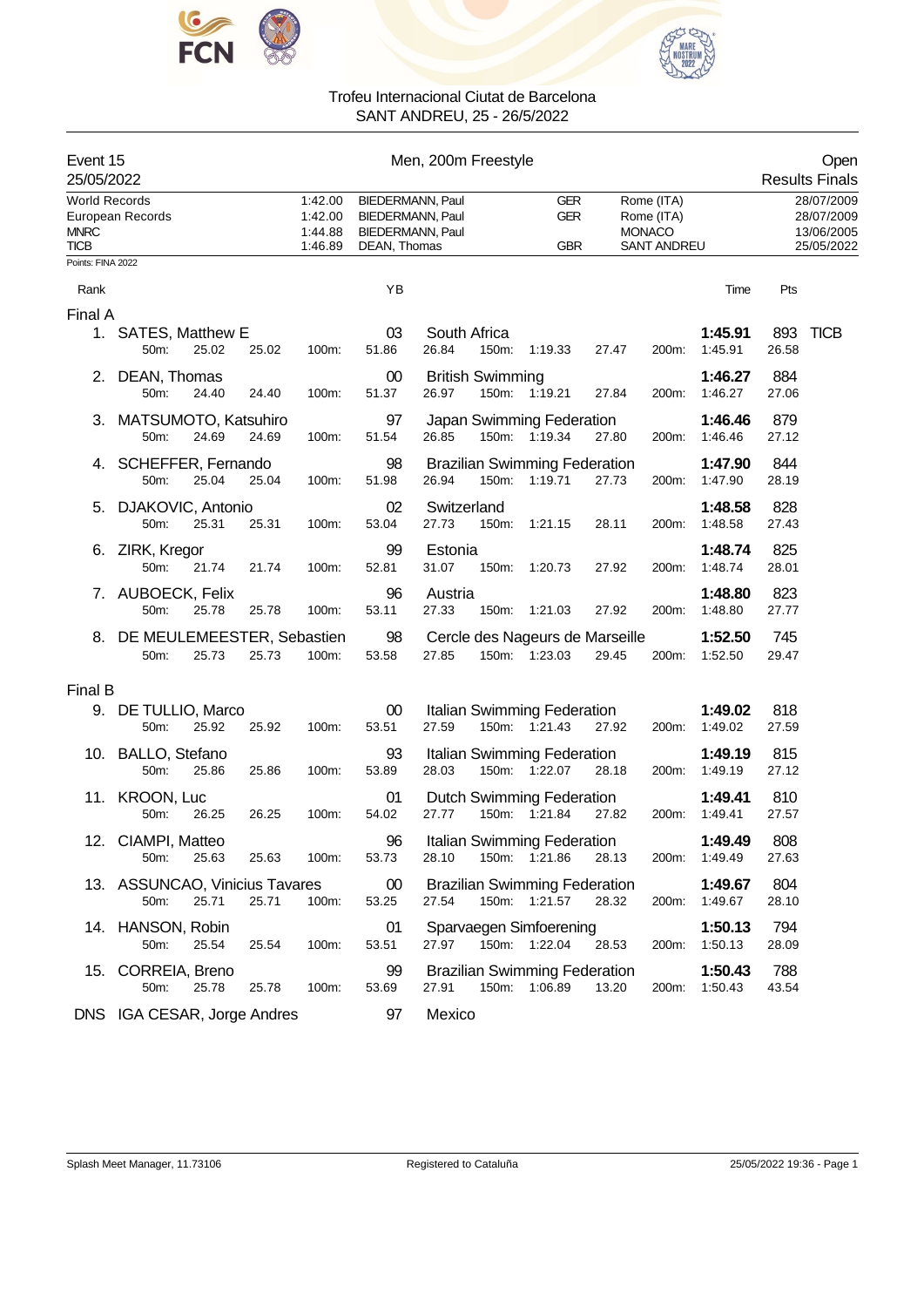



| Event 16<br>25/05/2022                      |                               |       |                                          |                                                    | Women, 400m Freestyle |                         |                                      |       |                                                                   |         | Open<br><b>Results Prelim</b>                        |
|---------------------------------------------|-------------------------------|-------|------------------------------------------|----------------------------------------------------|-----------------------|-------------------------|--------------------------------------|-------|-------------------------------------------------------------------|---------|------------------------------------------------------|
| World Records<br><b>MNRC</b><br><b>TICB</b> | European Records              |       | 3:56.40<br>3:59.15<br>4:02.84<br>4:04.03 | TITMUS, Ariarne<br>MUFFAT, Camille<br>CARLIN, Jazz | PELLEGRINI, Federica  |                         | AUS<br><b>ITA</b>                    |       | Adelaide (AUS)<br>Rome (ITA)<br><b>MONACO</b><br><b>BARCELONA</b> |         | 22/05/2022<br>26/07/2009<br>08/06/2009<br>06/07/2014 |
| Points: FINA 2022                           |                               |       |                                          |                                                    |                       |                         |                                      |       |                                                                   |         |                                                      |
| Rank                                        |                               |       |                                          | YB                                                 |                       |                         |                                      |       |                                                                   | Time    | Pts                                                  |
| 1.                                          | NAMBA, Miyu                   |       |                                          | 02                                                 |                       |                         | Japan Swimming Federation            |       |                                                                   | 4:10.43 | 841                                                  |
|                                             | 50m:<br>29.38                 | 29.38 | 150m:                                    | 1:32.48                                            | 31.85                 | 250m:                   | 2:36.76                              | 32.28 | 350m:                                                             | 3:40.83 | 32.17                                                |
|                                             | 100m:<br>1:00.63              | 31.25 | 200m:                                    | 2:04.48                                            | 32.00                 | 300m:                   | 3:08.66                              | 31.90 | 400m:                                                             | 4:10.43 | 29.60                                                |
| 2.                                          | QUADARELLA, Simona            |       |                                          | 98                                                 |                       |                         | Italian Swimming Federation          |       |                                                                   | 4:10.47 | 841                                                  |
|                                             | 50m:<br>30.02                 | 30.02 | 150m:                                    | 1:32.94                                            | 31.70                 |                         | 250m: 2:36.34                        | 31.74 | 350m:                                                             | 3:39.44 | 31.34                                                |
|                                             | 100m:<br>1:01.24              | 31.22 | 200m:                                    | 2:04.60                                            | 31.66                 | 300m:                   | 3:08.10                              | 31.76 | 400m:                                                             | 4:10.47 | 31.03                                                |
| 3.                                          | KOBORI, Waka                  |       |                                          | 00                                                 |                       |                         | Japan Swimming Federation            |       |                                                                   | 4:10.68 | 839                                                  |
|                                             | 50m:<br>29.30                 | 29.30 | 150m:                                    | 1:32.80                                            | 32.04                 | 250m:                   | 2:36.56                              | 31.72 | 350m:                                                             | 3:40.59 | 31.96                                                |
|                                             | 1:00.76<br>100m:              | 31.46 | 200m:                                    | 2:04.84                                            | 32.04                 | 300m:                   | 3:08.63                              | 32.07 | 400m:                                                             | 4:10.68 | 30.09                                                |
| 4.                                          | RONCATTO, Gabrielle           |       |                                          | 98                                                 |                       |                         | <b>Brazilian Swimming Federation</b> |       |                                                                   | 4:11.01 | 835                                                  |
|                                             | 50m:<br>29.15                 | 29.15 | 150m:                                    | 1:32.42                                            | 32.03                 | 250m:                   | 2:36.06                              | 31.96 | 350m:                                                             | 3:40.43 | 31.99                                                |
|                                             | 100m:<br>1:00.39              | 31.24 | 200m:                                    | 2:04.10                                            | 31.68                 | 300m:                   | 3:08.44                              | 32.38 | 400m:                                                             | 4:11.01 | 30.58                                                |
| 5.                                          | COLBERT, Freya                |       |                                          | 04                                                 |                       | Swim England            |                                      |       |                                                                   | 4:13.55 | 811                                                  |
|                                             | 50m:<br>29.43                 | 29.43 | 150m:                                    | 1:33.09                                            | 32.06                 | 250m:                   | 2:36.62                              | 31.67 | 350m:                                                             | 3:41.29 | 32.42                                                |
|                                             | 100m:<br>1:01.03              | 31.60 | 200m:                                    | 2:04.95                                            | 31.86                 | 300m:                   | 3:08.87                              | 32.25 | 400m:                                                             | 4:13.55 | 32.26                                                |
| 6.                                          | DEANS, Caitlin                |       |                                          | 99                                                 |                       |                         | <b>Swimming New Zealand</b>          |       |                                                                   | 4:14.46 | 802                                                  |
|                                             | 29.88<br>50m:                 | 29.88 | 150m:                                    | 1:33.97                                            | 32.06                 |                         | 250m: 2:38.18                        | 31.99 | 350m:                                                             | 3:42.65 | 32.16                                                |
|                                             | 100m: 1:01.91                 | 32.03 | 200m:                                    | 2:06.19                                            | 32.22                 | 300m:                   | 3:10.49                              | 32.31 | 400m:                                                             | 4:14.46 | 31.81                                                |
|                                             | 7. ANDERSON, Freya            |       |                                          | 01                                                 |                       | <b>British Swimming</b> |                                      |       |                                                                   | 4:14.96 | 797                                                  |
|                                             | 50m:<br>29.01                 | 29.01 | 150m:                                    | 1:31.73                                            | 31.54                 | 250m:                   | 2:35.29                              | 31.98 | 350m:                                                             | 3:41.86 | 33.85                                                |
|                                             | 100m:<br>1:00.19              | 31.18 | 200m:                                    | 2:03.31                                            | 31.58                 | 300m:                   | 3:08.01                              | 32.72 | 400m:                                                             | 4:14.96 | 33.10                                                |
| 8.                                          | <b>HEITMANN, Maria Paula</b>  |       |                                          | 99                                                 |                       |                         | <b>Brazilian Swimming Federation</b> |       |                                                                   | 4:17.03 | 778                                                  |
|                                             | 30.09<br>50m:                 | 30.09 | 150m:                                    | 1:34.11                                            | 32.25                 | 250m:                   | 2:39.42                              | 32.85 | 350m:                                                             | 3:45.00 | 32.73                                                |
|                                             | 100m:<br>1:01.86              | 31.77 | 200m:                                    | 2:06.57                                            | 32.46                 | 300m:                   | 3:12.27                              | 32.85 | 400m:                                                             | 4:17.03 | 32.03                                                |
|                                             | 9. HOLUB, Tamila Hryhorivna   |       |                                          | 99                                                 | <b>Braga</b>          |                         |                                      |       |                                                                   | 4:18.45 | 765                                                  |
|                                             | 50m:<br>29.73                 | 29.73 | 150m:                                    | 1:33.45                                            | 32.09                 | 250m:                   | 2:38.75                              | 32.69 | 350m:                                                             | 3:45.95 | 33.69                                                |
|                                             | 1:01.36<br>100m:              | 31.63 | 200m:                                    | 2:06.06                                            | 32.61                 | 300m:                   | 3:12.26                              | 33.51 | 400m:                                                             | 4:18.45 | 32.50                                                |
|                                             | 10. DIZOTTI, Beatriz          |       |                                          | 00                                                 |                       |                         | <b>Brazilian Swimming Federation</b> |       |                                                                   | 4:18.70 | 763                                                  |
|                                             | 50m:<br>30.60                 | 30.60 |                                          | 150m: 1:35.78                                      | 32.67                 | 250m:                   | 2:41.22                              | 32.72 | 350m:                                                             | 3:46.81 | 32.66                                                |
|                                             | 100m: 1:03.11                 | 32.51 |                                          | 200m: 2:08.50                                      | 32.72                 |                         | 300m: 3:14.15                        | 32.93 | 400m:                                                             | 4:18.70 | 31.89                                                |
|                                             | 11. MARTINS, Francisca Soares |       |                                          | 03                                                 |                       |                         | Foca Quinta da Lixa CNF              |       |                                                                   | 4:18.88 | 762                                                  |
|                                             | 29.54<br>50m:                 | 29.54 | 150m:                                    | 1:33.60                                            | 32.47                 |                         | 250m: 2:39.60                        | 33.13 | 350m:                                                             | 3:46.94 | 33.75                                                |
|                                             | 100m: 1:01.13                 | 31.59 |                                          | 200m: 2:06.47                                      | 32.87                 | 300m:                   | 3:13.19                              | 33.59 | 400m:                                                             | 4:18.88 | 31.94                                                |
|                                             | 12. JUSTE SANCHEZ, Paula      |       |                                          | 03                                                 | España                |                         |                                      |       |                                                                   | 4:18.91 | 761                                                  |
|                                             | 50m:<br>29.74                 | 29.74 | 150m:                                    | 1:35.23                                            | 32.77                 | 250m:                   | 2:40.47                              | 32.49 | 350m:                                                             | 3:46.20 | 32.93                                                |
|                                             | 100m:<br>1:02.46              | 32.72 |                                          | 200m: 2:07.98                                      | 32.75                 | 300m:                   | 3:13.27                              | 32.80 | 400m:                                                             | 4:18.91 | 32.71                                                |
|                                             | 13. CAPONI, Linda             |       |                                          | 98                                                 |                       | Cs Carabinieri          |                                      |       |                                                                   | 4:19.19 | 759                                                  |
|                                             | 50m:<br>30.10                 | 30.10 | 150m:                                    | 1:34.19                                            | 32.33                 | 250m:                   | 2:39.84                              | 32.99 | 350m:                                                             | 3:46.26 | 33.16                                                |
|                                             | 100m:<br>1:01.86              | 31.76 |                                          | 200m: 2:06.85                                      | 32.66                 | 300m:                   | 3:13.10                              | 33.26 | 400m:                                                             | 4:19.19 | 32.93                                                |
| 14.                                         | DURAES, Diana Margarida       |       |                                          | 96                                                 | Portugal              |                         |                                      |       |                                                                   | 4:19.41 | 757                                                  |
|                                             | 30.26<br>50m:                 | 30.26 | 150m:                                    | 1:34.61                                            | 32.38                 | 250m:                   | 2:40.21                              | 32.85 | 350m:                                                             | 3:46.68 | 33.30                                                |
|                                             | 100m: 1:02.23                 | 31.97 |                                          | 200m: 2:07.36                                      | 32.75                 | 300m:                   | 3:13.38                              | 33.17 | 400m:                                                             | 4:19.41 | 32.73                                                |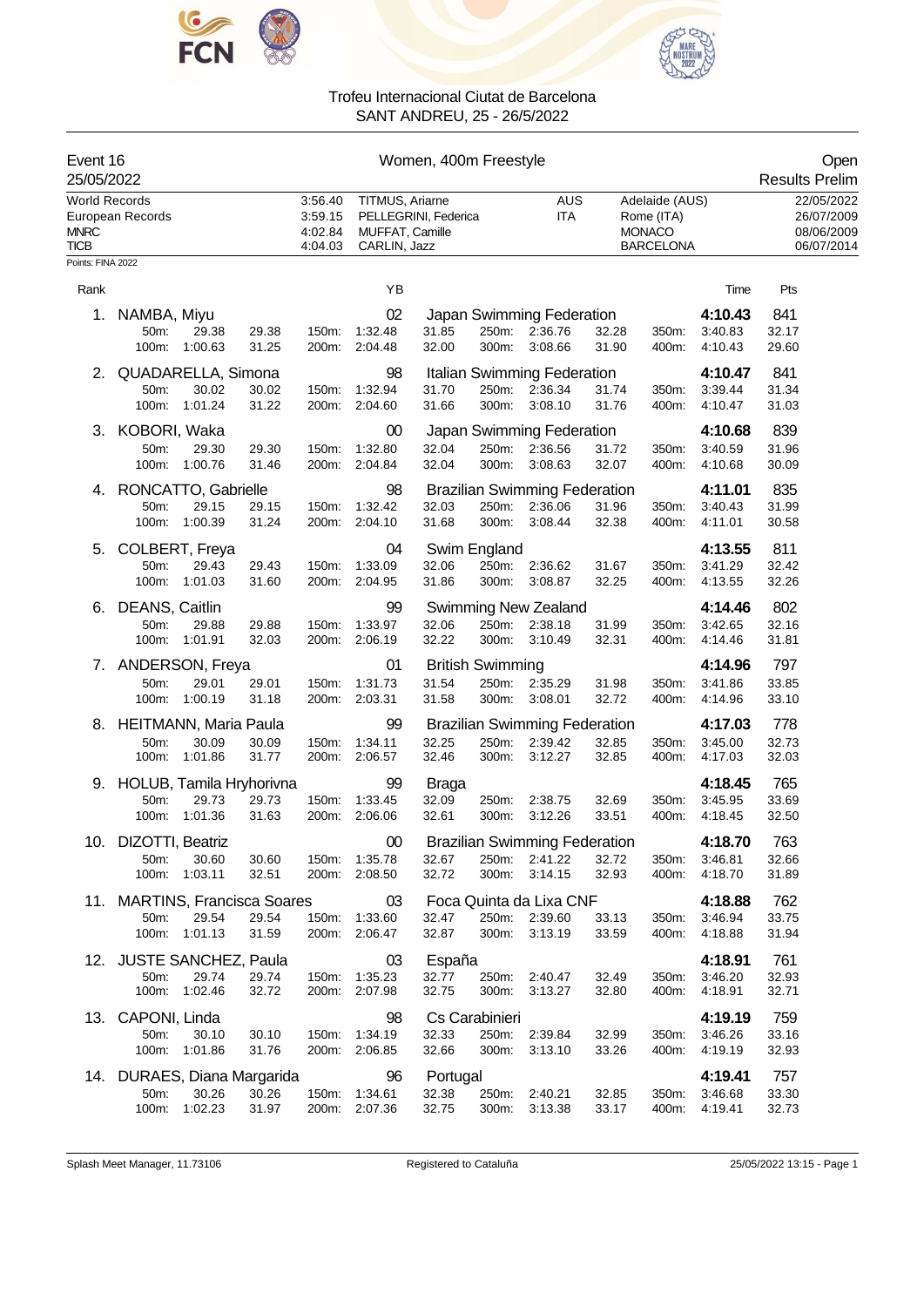



# Event 16, Women, 400m Freestyle, Prelim, Open

| Rank              |                                                                   |                |                | YB                       |                                    |                                |                                                                             |                |                | Time                          | Pts                   |
|-------------------|-------------------------------------------------------------------|----------------|----------------|--------------------------|------------------------------------|--------------------------------|-----------------------------------------------------------------------------|----------------|----------------|-------------------------------|-----------------------|
| 15.               | OPATRIL, Lena<br>50m:<br>29.86<br>100m:<br>1:02.22                | 29.86<br>32.36 | 150m:<br>200m: | 99<br>1:34.62<br>2:07.12 | Austria<br>32.40<br>32.50          | 250m:<br>300m:                 | 2:39.98<br>3:13.41                                                          | 32.86<br>33.43 | 350m:<br>400m: | 4:19.44<br>3:46.85<br>4:19.44 | 757<br>33.44<br>32.59 |
| 16.               | HERRERO LAZARO, Alba<br>50m:<br>29.56<br>100m:<br>1:01.91         | 29.56<br>32.35 | 150m:<br>200m: | 02<br>1:34.36<br>2:07.28 | España<br>32.45<br>32.92           | 250m:<br>300m:                 | 2:40.33<br>3:13.55                                                          | 33.05<br>33.22 | 350m:<br>400m: | 4:19.78<br>3:47.20<br>4:19.78 | 754<br>33.65<br>32.58 |
| 17.               | HAELL, Thilda<br>50m:<br>29.66<br>100m:<br>1:02.45                | 29.66<br>32.79 | 150m:<br>200m: | 05<br>1:35.39<br>2:08.62 | <b>Team West</b><br>32.94<br>33.23 | 250m:<br>300m:                 | 2:41.84<br>3:15.20                                                          | 33.22<br>33.36 | 350m:<br>400m: | 4:21.18<br>3:48.43<br>4:21.18 | 742<br>33.23<br>32.75 |
| 18.               | PODGER, Jessica<br>30.56<br>50m:<br>1:03.30<br>100m:              | 30.56<br>32.74 | 150m:<br>200m: | 01<br>1:36.07<br>2:09.86 | 32.77<br>33.79                     | Loughboro Un<br>250m:<br>300m: | 2:43.03<br>3:16.54                                                          | 33.17<br>33.51 | 350m:<br>400m: | 4:22.14<br>3:49.70<br>4.22.14 | 733<br>33.16<br>32.44 |
| 19.               | <b>KEEGAN, Amber</b><br>50m:<br>30.54<br>1:03.30<br>100m:         | 30.54<br>32.76 | 150m:<br>200m: | 97<br>1:36.73<br>2:10.25 | Co Sheffield<br>33.43<br>33.52     | 250m:<br>300m:                 | 2:43.76<br>3:17.48                                                          | 33.51<br>33.72 | 350m:<br>400m: | 4:23.88<br>3:51.25<br>4:23.88 | 719<br>33.77<br>32.63 |
| 20.               | CAMPABADAL AMEZCUA, Ainhoa<br>30.11<br>50m:<br>1:02.77<br>100m:   | 30.11<br>32.66 | 150m:<br>200m: | 03<br>1:35.63<br>2:08.69 | España<br>32.86<br>33.06           | 250m:<br>300m:                 | 2:42.03<br>3:15.96                                                          | 33.34<br>33.93 | 350m:<br>400m: | 4:24.53<br>3:50.42<br>4:24.53 | 714<br>34.46<br>34.11 |
|                   | 21. VAN SELM, Tamryn<br>50m:<br>30.64<br>1:03.58<br>100m:         | 30.64<br>32.94 | 150m:<br>200m: | 04<br>1:36.85<br>2:10.50 | 33.27<br>33.65                     | Swim England<br>250m:<br>300m: | 2:44.38<br>3:18.30                                                          | 33.88<br>33.92 | 350m:<br>400m: | 4:25.36<br>3:52.22<br>4:25.36 | 707<br>33.92<br>33.14 |
| <b>DNS</b><br>WDR | DNS SEEMANOVA, Barbora<br>VERES, Laura<br><b>RODRIGUES, Aline</b> |                |                | $00\,$<br>05<br>95       | Hungary                            |                                | <b>Czech National Swimming Team</b><br><b>Brazilian Swimming Federation</b> |                |                |                               |                       |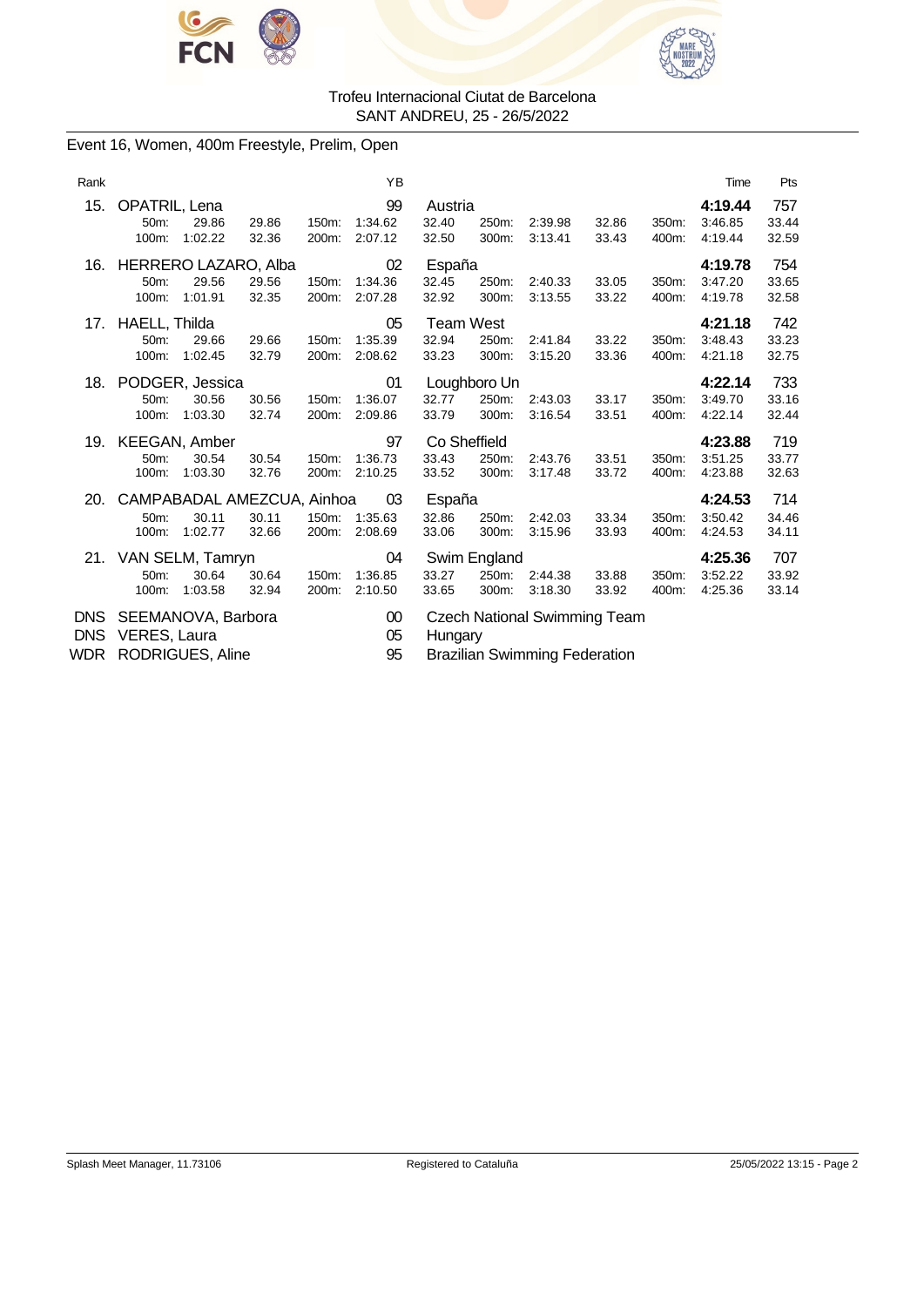



| Event 16<br>25/05/2022                             |                                               |                  |                |                                          |                                                    | Open<br><b>Results Final</b> |                                           |                                                                        |                |                                                                   |                               |                                                      |
|----------------------------------------------------|-----------------------------------------------|------------------|----------------|------------------------------------------|----------------------------------------------------|------------------------------|-------------------------------------------|------------------------------------------------------------------------|----------------|-------------------------------------------------------------------|-------------------------------|------------------------------------------------------|
| <b>World Records</b><br><b>MNRC</b><br><b>TICB</b> | European Records                              |                  |                | 3:56.40<br>3:59.15<br>4:02.84<br>4:04.03 | TITMUS, Ariarne<br>MUFFAT, Camille<br>CARLIN, Jazz | PELLEGRINI, Federica         |                                           | <b>AUS</b><br><b>ITA</b>                                               |                | Adelaide (AUS)<br>Rome (ITA)<br><b>MONACO</b><br><b>BARCELONA</b> |                               | 22/05/2022<br>26/07/2009<br>08/06/2009<br>06/07/2014 |
| Points: FINA 2022                                  |                                               |                  |                |                                          |                                                    |                              |                                           |                                                                        |                |                                                                   |                               |                                                      |
| Rank                                               |                                               |                  |                |                                          | YB                                                 |                              |                                           |                                                                        |                |                                                                   | Time                          | Pts                                                  |
| 1.                                                 | QUADARELLA, Simona<br>50m:<br>100m:           | 29.37<br>1:00.34 | 29.37<br>30.97 | 150m:<br>200m:                           | 98<br>1:31.59<br>2:02.91                           | 31.25<br>31.32               | 300m:                                     | Italian Swimming Federation<br>250m: 2:34.23<br>3:05.56                | 31.32<br>31.33 | 350m:<br>400m:                                                    | 4:06.18<br>3:36.74<br>4:06.18 | 886<br>31.18<br>29.44                                |
| 2.                                                 | RONCATTO, Gabrielle<br>50m:<br>100m:          | 28.54<br>59.57   | 28.54<br>31.03 | 150m:<br>200m:                           | 98<br>1:30.78<br>2:02.23                           | 31.21<br>31.45               |                                           | <b>Brazilian Swimming Federation</b><br>250m: 2:33.76<br>300m: 3:05.63 | 31.53<br>31.87 | 350m:<br>400m:                                                    | 4:08.91<br>3:37.68<br>4:08.91 | 857<br>32.05<br>31.23                                |
| 3.                                                 | NAMBA, Miyu<br>50m:<br>100m:                  | 29.66<br>1:01.01 | 29.66<br>31.35 | 150m:<br>200m:                           | 02<br>1:33.11<br>2:05.03                           | 32.10<br>31.92               | 300m:                                     | Japan Swimming Federation<br>250m: 2:37.01<br>3:08.95                  | 31.98<br>31.94 | 350m:<br>400m:                                                    | 4:09.59<br>3:40.55<br>4:09.59 | 850<br>31.60<br>29.04                                |
| 4.                                                 | KOBORI, Waka<br>50m:<br>100m:                 | 29.49<br>1:00.76 | 29.49<br>31.27 | 150m:<br>200m:                           | $00\,$<br>1:33.35<br>2:04.90                       | 32.59<br>31.55               |                                           | Japan Swimming Federation<br>250m: 2:37.05<br>300m: 3:08.97            | 32.15<br>31.92 | 350m:<br>400m:                                                    | 4:10.26<br>3:40.93<br>4:10.26 | 843<br>31.96<br>29.33                                |
| 5.                                                 | ANDERSON, Freya<br>50m:<br>100m:              | 29.87<br>1:01.90 | 29.87<br>32.03 | 150m:<br>200m:                           | 01<br>1:34.03<br>2:06.21                           | 32.13<br>32.18               | <b>British Swimming</b><br>250m:<br>300m: | 2:38.01<br>3:09.78                                                     | 31.80<br>31.77 | 350m:<br>400m:                                                    | 4:11.33<br>3:41.03<br>4:11.33 | 832<br>31.25<br>30.30                                |
| 6.                                                 | DEANS, Caitlin<br>50m:<br>100m:               | 29.32<br>1:01.09 | 29.32<br>31.77 | 150m:<br>200m:                           | 99<br>1:32.94<br>2:05.07                           | 31.85<br>32.13               | 250m:<br>300m:                            | Swimming New Zealand<br>2:37.30<br>3:09.57                             | 32.23<br>32.27 | 350m:<br>400m:                                                    | 4:13.26<br>3:41.49<br>4:13.26 | 813<br>31.92<br>31.77                                |
| 7.                                                 | <b>HEITMANN, Maria Paula</b><br>50m:<br>100m: | 29.89<br>1:01.94 | 29.89<br>32.05 | 150m:<br>200m:                           | 99<br>1:33.93<br>2:06.21                           | 31.99<br>32.28               | 250m:<br>300m:                            | <b>Brazilian Swimming Federation</b><br>2:38.45<br>3:10.86             | 32.24<br>32.41 | 350m:<br>400m:                                                    | 4:15.24<br>3:43.24<br>4:15.24 | 795<br>32.38<br>32.00                                |
| 8.                                                 | COLBERT, Freya<br>50m:<br>100m:               | 29.36<br>1:01.30 | 29.36<br>31.94 | 150m:<br>200m:                           | 04<br>1:33.55<br>2:05.85                           | 32.25<br>32.30               | Swim England<br>250m:<br>300m:            | 2:38.04<br>3:10.41                                                     | 32.19<br>32.37 | 350m:<br>400m:                                                    | 4:15.48<br>3:43.15<br>4:15.48 | 792<br>32.74<br>32.33                                |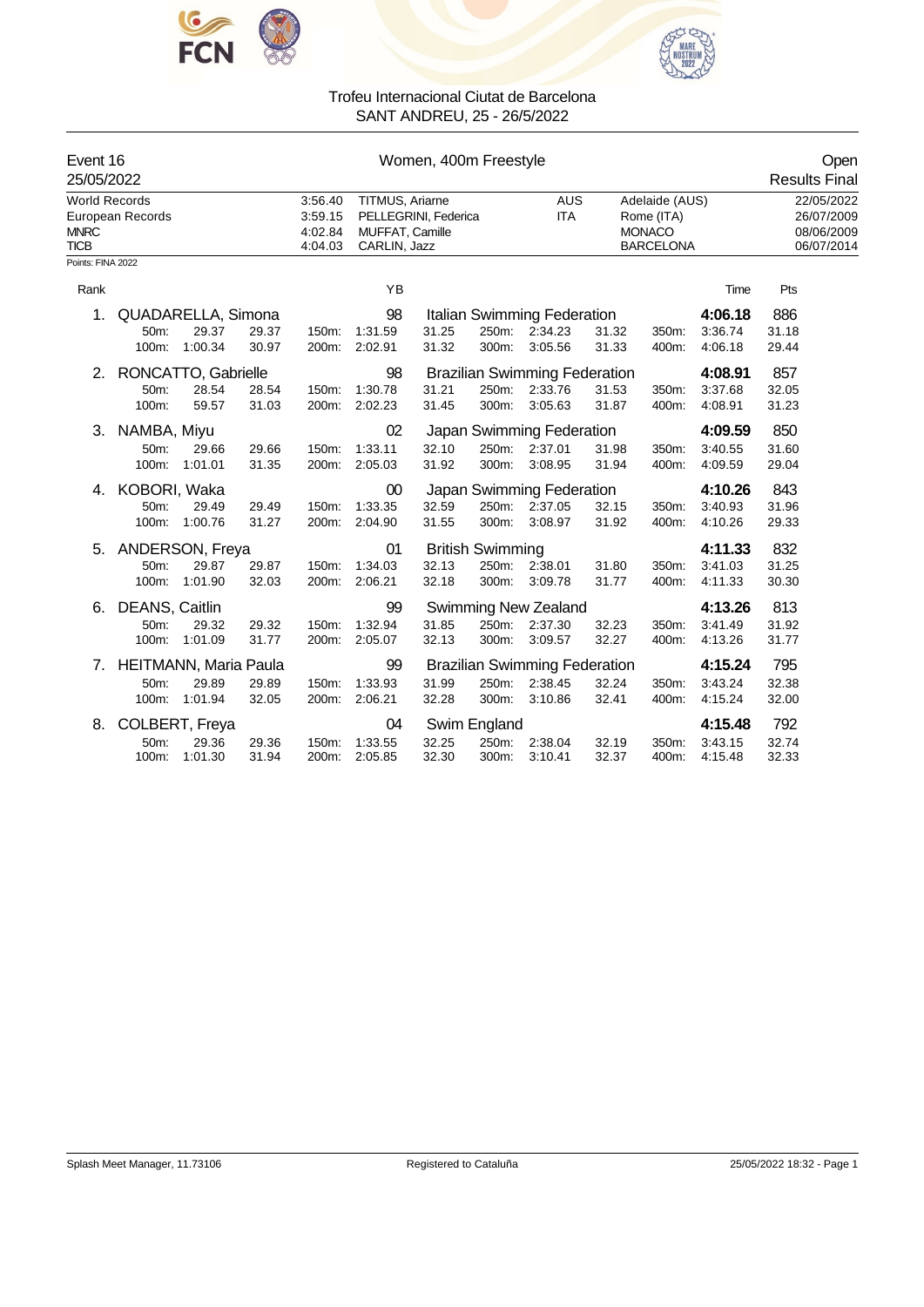



| Event 17<br>26/05/2022                             |                                                            |                                                                          |                                  |                                          |                                                                        | Women, 800m Freestyle                                                               |                                           |                                                                                  |                                  |                                                                    |                                                     | Open<br>Results                                      |  |
|----------------------------------------------------|------------------------------------------------------------|--------------------------------------------------------------------------|----------------------------------|------------------------------------------|------------------------------------------------------------------------|-------------------------------------------------------------------------------------|-------------------------------------------|----------------------------------------------------------------------------------|----------------------------------|--------------------------------------------------------------------|-----------------------------------------------------|------------------------------------------------------|--|
| <b>World Records</b><br><b>MNRC</b><br><b>TICB</b> | European Records                                           |                                                                          |                                  | 8:04.79<br>8:14.10<br>8:19.86<br>8:19.86 |                                                                        | LEDECKY, Kathleen<br>ADLINGTON, Rebecca<br>ADLINGTON, Rebecca<br>ADLINGTON, Rebecca |                                           | <b>USA</b><br><b>GBR</b><br><b>GBR</b>                                           |                                  | Rio (BRA)<br>Beijing (CHN)<br><b>BARCELONA</b><br><b>BARCELONA</b> |                                                     | 12/08/2016<br>16/08/2008<br>04/07/2012<br>04/07/2012 |  |
| Points: FINA 2022                                  |                                                            |                                                                          |                                  |                                          |                                                                        |                                                                                     |                                           |                                                                                  |                                  |                                                                    |                                                     |                                                      |  |
| Rank                                               |                                                            |                                                                          |                                  |                                          | YB                                                                     |                                                                                     |                                           |                                                                                  |                                  |                                                                    | Time                                                | Pts                                                  |  |
| 1.                                                 | 50m:<br>100m:<br>150m:<br>200m:                            | QUADARELLA, Simona<br>30.01<br>1:01.58<br>1:33.47<br>2:05.39             | 30.01<br>31.57<br>31.89<br>31.92 | 250m:<br>300m:<br>350m:<br>400m:         | 98<br>2:37.33<br>3:09.09<br>3:40.85<br>4:12.59                         | 31.94<br>31.76<br>31.76<br>31.74                                                    | 450m:<br>500m:<br>550m:<br>600m:          | Italian Swimming Federation<br>4:44.62<br>5:16.78<br>5:48.72<br>6:20.63          | 32.03<br>32.16<br>31.94<br>31.91 | 650m:<br>700m:<br>750m:<br>800m:                                   | 8:26.21<br>6:52.46<br>7:24.51<br>7:55.92<br>8:26.21 | 878<br>31.83<br>32.05<br>31.41<br>30.29              |  |
| 2.                                                 | NAMBA, Miyu<br>50m:<br>100m:<br>150m:<br>200m:             | 29.88<br>1:01.77<br>1:34.04<br>2:06.14                                   | 29.88<br>31.89<br>32.27<br>32.10 | 250m:<br>300m:<br>350m:<br>400m:         | 02<br>2:38.27<br>3:10.48<br>3:43.00<br>4:15.74                         | 32.13<br>32.21<br>32.52<br>32.74                                                    | 450m:<br>500m:<br>550m:<br>600m:          | Japan Swimming Federation<br>4:48.51<br>5:21.57<br>5:54.33<br>6:27.13            | 32.77<br>33.06<br>32.76<br>32.80 | 650m:<br>700m:<br>750m:<br>800m:                                   | 8:36.71<br>7:00.01<br>7:32.89<br>8:05.25<br>8:36.71 | 825<br>32.88<br>32.88<br>32.36<br>31.46              |  |
| 3.                                                 | RONCATTO, Gabrielle<br>50m:<br>100m:<br>150m:<br>200m:     | 29.24<br>1:00.59<br>1:32.85<br>2:05.24                                   | 29.24<br>31.35<br>32.26<br>32.39 | 250m:<br>300m:<br>350m:<br>400m:         | 98<br>2:37.66<br>3:10.25<br>3:42.87<br>4:15.70                         | 32.42<br>32.59<br>32.62<br>32.83                                                    | 450m:<br>500m:<br>550m:<br>600m:          | <b>Brazilian Swimming Federation</b><br>4:48.53<br>5:21.30<br>5:54.28<br>6:27.31 | 32.83<br>32.77<br>32.98<br>33.03 | 650m:<br>700m:<br>750m:<br>800m:                                   | 8:38.04<br>7:00.41<br>7:33.63<br>8:06.70<br>8:38.04 | 819<br>33.10<br>33.22<br>33.07<br>31.34              |  |
| 4.                                                 | DEANS, Caitlin<br>50m:<br>100m:<br>150m:<br>200m:          | 30.89<br>1:03.01<br>1:36.04<br>2:08.53                                   | 30.89<br>32.12<br>33.03<br>32.49 | 250m:<br>300m:<br>350m:<br>400m:         | 99<br>2:41.74<br>3:14.25<br>3:47.24<br>4:19.92                         | 33.21<br>32.51<br>32.99<br>32.68                                                    | 450m:<br>500m:<br>550m:<br>600m:          | <b>Swimming New Zealand</b><br>4:53.06<br>5:25.62<br>5:58.84<br>6:31.38          | 33.14<br>32.56<br>33.22<br>32.54 | 650m:<br>700m:<br>750m:<br>800m:                                   | 8:40.50<br>7:04.08<br>7:36.61<br>8:09.13<br>8:40.50 | 807<br>32.70<br>32.53<br>32.52<br>31.37              |  |
| 5.                                                 | 50m:<br>100m:<br>150m:                                     | HOLUB, Tamila Hryhorivna<br>30.70<br>1:02.89<br>1:35.06<br>200m: 2:07.47 | 30.70<br>32.19<br>32.17<br>32.41 | 250m:<br>300m:<br>350m:<br>400m:         | 99<br>2:39.77<br>3:12.28<br>3:45.06<br>4:17.74                         | Braga<br>32.30<br>32.51<br>32.78<br>32.68                                           | 450m:<br>500m:<br>550m:<br>600m:          | 4:50.73<br>5:23.65<br>5:57.01<br>6:30.36                                         | 32.99<br>32.92<br>33.36<br>33.35 | 650m:<br>700m:<br>750m:<br>800m:                                   | 8:44.22<br>7:03.93<br>7:37.54<br>8:11.13<br>8:44.22 | 790<br>33.57<br>33.61<br>33.59<br>33.09              |  |
| 6.                                                 | DIZOTTI, Beatriz<br>50m:<br>100m:<br>150m:<br>200m:        | 30.97<br>1:03.81<br>1:36.96<br>2:10.12                                   | 30.97<br>32.84<br>33.15<br>33.16 | 250m:<br>300m:<br>350m:<br>400m:         | 00<br>2:43.31<br>3:16.51<br>3:49.73<br>4.22.77                         | 33.19<br>33.20<br>33.22<br>33.04                                                    | 450m:<br>500m:<br>550m:<br>600m:          | <b>Brazilian Swimming Federation</b><br>4:55.94<br>5:28.74<br>6:01.83<br>6:34.66 | 33.17<br>32.80<br>33.09<br>32.83 | 650m:<br>700m:<br>750m:<br>800m:                                   | 8:45.75<br>7:07.84<br>7:40.84<br>8:13.80<br>8:45.75 | 784<br>33.18<br>33.00<br>32.96<br>31.95              |  |
|                                                    | 7. PEREZ BLANCO, Jimena<br>50m:<br>100m:<br>150m:          | 31.27<br>1:04.40<br>1:37.75<br>200m: 2:10.76                             | 31.27<br>33.13<br>33.35<br>33.01 |                                          | 97<br>250m: 2:43.80<br>300m: 3:16.71<br>350m: 3:49.66<br>400m: 4:22.80 | 33.04<br>32.91<br>32.95<br>33.14                                                    | C.N. Barcelona<br>500m:<br>550m:<br>600m: | 450m: 4:55.98<br>5:29.38<br>6:02.55<br>6:36.16                                   | 33.18<br>33.40<br>33.17<br>33.61 | 650m:<br>700m:<br>750m:<br>800m:                                   | 8:48.22<br>7:09.65<br>7:43.36<br>8:16.42<br>8:48.22 | 773<br>33.49<br>33.71<br>33.06<br>31.80              |  |
| 8.                                                 | 50m:<br>100m:<br>150m:<br>200m:                            | DURAES, Diana Margarida<br>31.03<br>1:03.80<br>1:36.71<br>2:09.76        | 31.03<br>32.77<br>32.91<br>33.05 | 350m:                                    | 96<br>250m: 2:43.04<br>300m: 3:16.33<br>3:49.72<br>400m: 4:23.08       | Portugal<br>33.28<br>33.29<br>33.39<br>33.36                                        | 450m:<br>500m:<br>550m:<br>600m:          | 4:56.28<br>5:29.25<br>6:02.47<br>6:35.72                                         | 33.20<br>32.97<br>33.22<br>33.25 | 650m:<br>700m:<br>750m:<br>800m:                                   | 8:48.23<br>7:09.04<br>7:42.26<br>8:15.74<br>8:48.23 | 773<br>33.32<br>33.22<br>33.48<br>32.49              |  |
|                                                    | 9. HERRERO LAZARO, Alba<br>50m:<br>100m:<br>150m:<br>200m: | 30.64<br>1:03.55<br>1:36.96<br>2:10.08                                   | 30.64<br>32.91<br>33.41<br>33.12 | 350m:                                    | 02<br>250m: 2:43.69<br>300m: 3:17.12<br>3:50.55<br>400m: 4:24.02       | España<br>33.61<br>33.43<br>33.43<br>33.47                                          | 450m:<br>500m:<br>550m:<br>600m:          | 4:57.95<br>5:31.89<br>6:06.16<br>6:40.39                                         | 33.93<br>33.94<br>34.27<br>34.23 | 650m:<br>700m:<br>750m:<br>800m:                                   | 8:56.95<br>7:14.89<br>7:49.23<br>8:23.66<br>8:56.95 | 735<br>34.50<br>34.34<br>34.43<br>33.29              |  |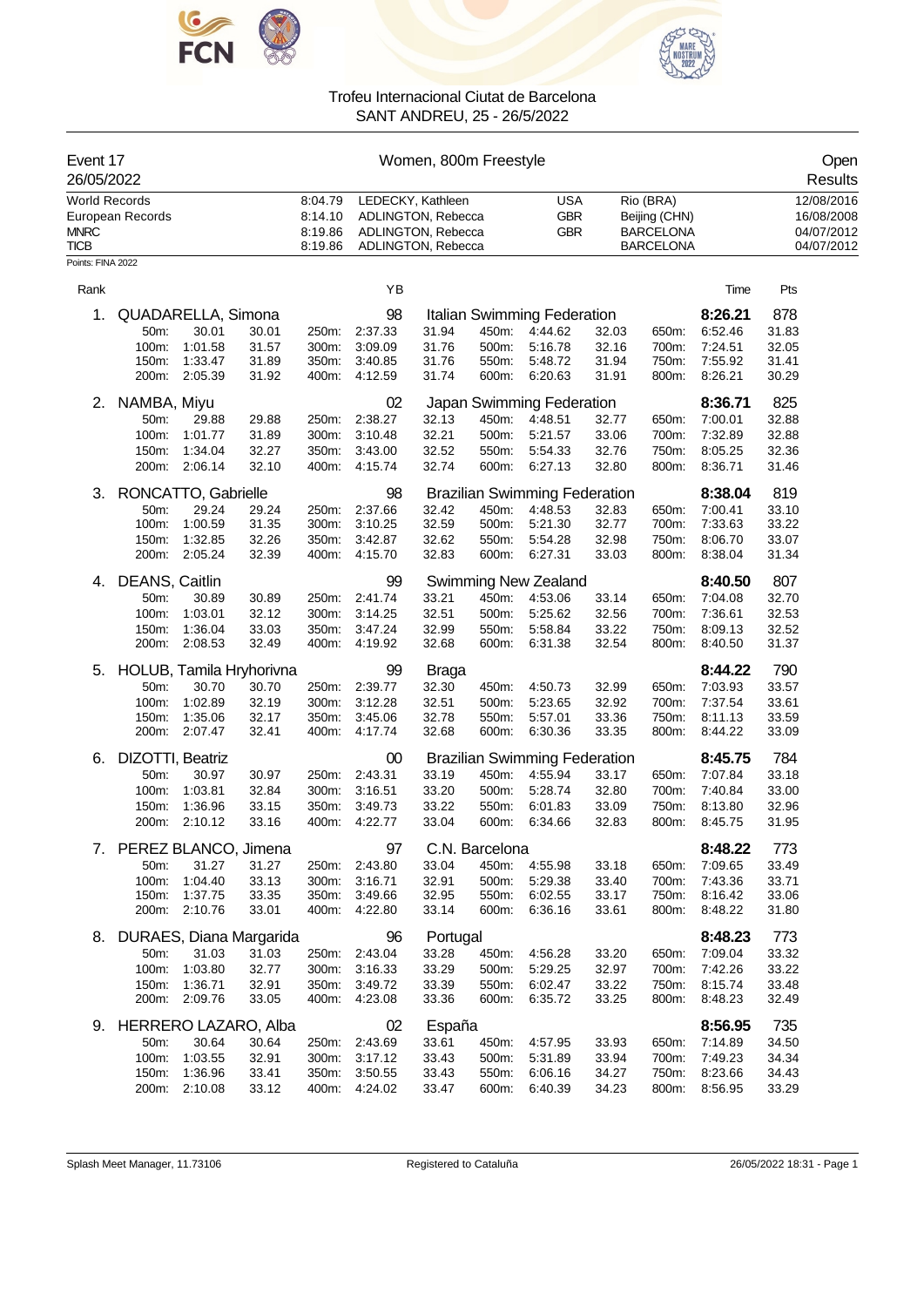



### Event 17, Women, 800m Freestyle, Open

| 9:02.31<br>7:21.39<br>7:56.04<br>8:29.85<br>9:02.31 | 714<br>34.32<br>34.65<br>33.81<br>32.46 |
|-----------------------------------------------------|-----------------------------------------|
|                                                     |                                         |
|                                                     |                                         |
|                                                     |                                         |
|                                                     |                                         |
|                                                     |                                         |
| 9:02.58                                             | 713                                     |
| 7:21.84                                             | 34.84                                   |
| 7:56.37                                             | 34.53                                   |
| 8:30.29                                             | 33.92                                   |
| 9:02.58                                             | 32.29                                   |
| 9:12.18                                             | 676                                     |
| 7:28.87                                             | 34.65                                   |
| 8:03.74                                             | 34.87                                   |
| 8:38.44                                             | 34.70                                   |
| 9:12.18                                             | 33.74                                   |
| 9:18.04                                             | 655                                     |
|                                                     | 35.86                                   |
| 8:08.27                                             | 35.51                                   |
| 8:43.69                                             | 35.42                                   |
| 9:18.04                                             | 34.35                                   |
|                                                     |                                         |
|                                                     |                                         |
|                                                     | 7:32.76                                 |

WDR CAMPABADAL AMEZCUA, Ainhoa 03 España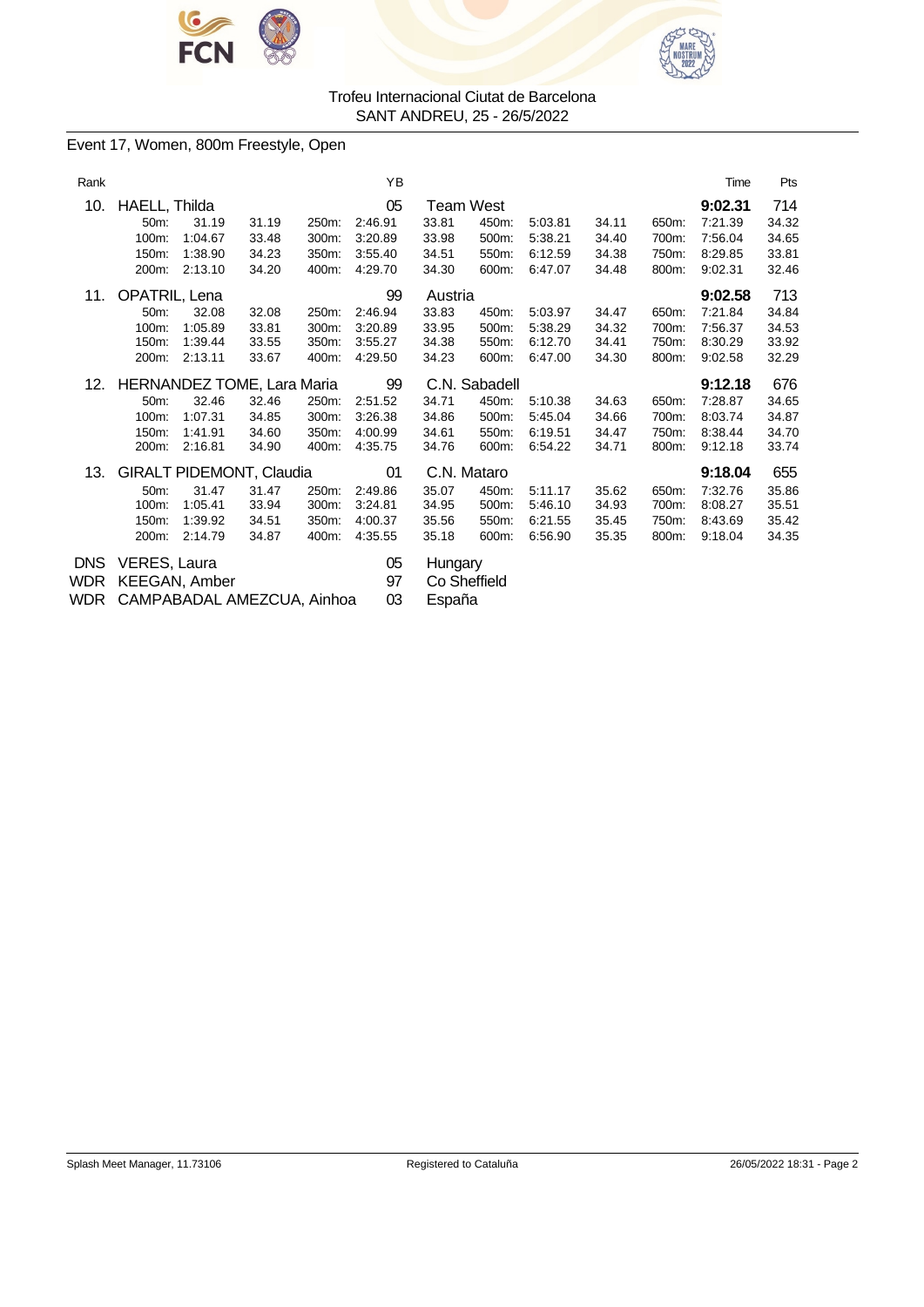



| Event 18<br>26/05/2022                                    |                                                          |                                  | Men, 50m Backstroke            |                                           | Open<br><b>Results Prelim</b>        |                                                                         |                |                                                      |
|-----------------------------------------------------------|----------------------------------------------------------|----------------------------------|--------------------------------|-------------------------------------------|--------------------------------------|-------------------------------------------------------------------------|----------------|------------------------------------------------------|
| World Records<br><b>MNRC</b><br>TICB<br>Points: FINA 2022 | European Records                                         | 23.71<br>23.80<br>24.45<br>24.66 | ANDREW, Michael<br>KOGA, Junya | ARMSTRONG, Hunter<br>KOLESNIKOV, Kliment  | <b>USA</b><br><b>RUS</b>             | Greensboro (USA)<br>Budapest (HUN)<br><b>MONACO</b><br><b>BARCELONA</b> |                | 28/04/2022<br>18/05/2021<br>09/06/2019<br>06/07/2014 |
|                                                           |                                                          |                                  |                                |                                           |                                      |                                                                         |                |                                                      |
| Rank                                                      |                                                          |                                  | ΥB                             |                                           |                                      |                                                                         | Time           | Pts                                                  |
| 1.                                                        | ANDREW, Michael C                                        |                                  | 99                             | MA Swim Academy                           |                                      |                                                                         | 24.93          | 870                                                  |
|                                                           | 2. COETZE, Pieter                                        |                                  | 04                             | South Africa                              |                                      |                                                                         | 25.28          | 834                                                  |
|                                                           | 3. IRIE, Ryosuke                                         |                                  | 90                             |                                           | Japan Swimming Federation            |                                                                         | 25.44          | 818                                                  |
|                                                           | 4. HASSAN, Mohamed Samy                                  |                                  | 97                             | Egypt                                     |                                      |                                                                         | 25.54          | 809                                                  |
| 5.                                                        | FRANTA, Tomas                                            |                                  | 98                             |                                           | <b>Czech National Swimming Team</b>  |                                                                         | 25.62          | 801                                                  |
|                                                           | KNEDLA, Miroslav                                         |                                  | 05                             | Czech Team                                |                                      |                                                                         | 25.62          | 801                                                  |
| 7.                                                        | <b>BASSETO, Guilherme</b>                                |                                  | 97                             |                                           | <b>Brazilian Swimming Federation</b> |                                                                         | 25.64          | 799                                                  |
| 8.                                                        | LEYTROVSKIY, Mihael                                      |                                  | 99                             | <b>Israel</b>                             |                                      |                                                                         | 25.65          | 798                                                  |
|                                                           | 9. SANTOS MARTIN, Adrian                                 |                                  | 02                             |                                           | Federacio Catalana Natacio           |                                                                         | 25.90<br>25.99 | 775<br>767                                           |
|                                                           | 10. CALDERON IGLESIAS, Alejandro<br>11. STEWART, Coleman |                                  | 98<br>98                       | C.E. Mediterrani<br><b>Wolfpack Elite</b> |                                      |                                                                         | 26.04          | 763                                                  |
|                                                           | 12. LAMBERTI, Michele                                    |                                  | $^{00}$                        |                                           | Italian Swimming Federation          |                                                                         | 26.08          | 759                                                  |
|                                                           | ACEVEDO, Javier                                          |                                  | 98                             | Markham Aquatic Club                      |                                      |                                                                         | 26.08          | 759                                                  |
|                                                           | 14. LITCHFIELD, Joe                                      |                                  | 98                             | <b>British Swimming</b>                   |                                      |                                                                         | 26.13          | 755                                                  |
| 15.                                                       | <b>GERCHIK, David</b>                                    |                                  | 01                             | <b>Israel</b>                             |                                      |                                                                         | 26.19          | 750                                                  |
|                                                           | 16. HILL, Toby                                           |                                  | 04                             | Co Manch Aq                               |                                      |                                                                         | 26.27          | 743                                                  |
| 17.                                                       | DELL, Zachary W                                          |                                  | 01                             | Swimming New Zealand                      |                                      |                                                                         | 26.33          | 738                                                  |
|                                                           | 18. PEDERSEN, Nicklas Oestman                            |                                  | 02                             | Denmark                                   |                                      |                                                                         | 26.41          | 731                                                  |
|                                                           | 19. STAKA, Christopher B                                 |                                  | 98                             | Acsc                                      |                                      |                                                                         | 26.42          | 731                                                  |
|                                                           | 20. MARAANA, Adam                                        |                                  | 03                             | <b>Israel</b>                             |                                      |                                                                         | 26.46          | 727                                                  |
|                                                           | 21. BRUNELLA, Matteo                                     |                                  | 99                             | Unicusano Aurelia Nuoto                   |                                      |                                                                         | 26.57          | 718                                                  |
|                                                           | 22. HESTAD SOLBERG, Jonas Milian                         |                                  | 03                             | Baerumsvommerne                           |                                      |                                                                         | 26.61          | 715                                                  |
|                                                           | 23. KARLSSON, Niki                                       |                                  | 00                             | <b>Team Finland</b>                       |                                      |                                                                         | 26.65          | 712                                                  |
|                                                           | 24. MATHIEU, Geoffroy                                    |                                  | 23                             |                                           | <b>Stade Clermontois Natation</b>    |                                                                         | 26.74          | 705                                                  |
| 25.                                                       | DESANGLES, Alexandre                                     |                                  | 04                             |                                           |                                      | Centre National d'entrainement Font-Rome 27.00                          |                | 684                                                  |
|                                                           | 26. MOE, Simon                                           |                                  | 01                             | Baerumsvommerne                           |                                      |                                                                         | 27.01          | 684                                                  |
| 27.                                                       | <b>COURVILLE FORTIN, Loic</b>                            |                                  | 04                             | Club Aquatique Montreal                   |                                      |                                                                         | 27.04          | 681                                                  |
|                                                           | 28. SANTOS, Francisco Rogerio                            |                                  | 98                             | Portugal                                  |                                      |                                                                         | 27.05          | 681                                                  |
|                                                           | 29. MORLEY, Cooper                                       |                                  | 03                             |                                           | North Shore Swimming Club            |                                                                         | 27.11          | 676                                                  |
|                                                           | 30. KLENZ, Ramon                                         |                                  | 98                             |                                           | Neckarsulmer Sport-Union             |                                                                         | 27.17          | 672                                                  |
| 31.                                                       | MILLET, Arthur                                           |                                  | $00\,$                         |                                           | Rouge et Or/Universite Laval         |                                                                         | 27.25          | 666                                                  |
| 32.                                                       | TERENTIEV, Mykyta                                        |                                  | 05                             | R.C. Mediterraneo                         |                                      |                                                                         | 27.27          | 664                                                  |
| 33.                                                       | JIMMIE, Clayton                                          |                                  | 95<br>01                       | South Africa                              |                                      |                                                                         | 27.46<br>27.48 | 651<br>649                                           |
| 35.                                                       | 34. LINDEBLAD, Malthe<br><b>HOLMANN, Mathias Rike</b>    |                                  | 04                             | Denmark<br>Baerumsvommerne                |                                      |                                                                         | 27.52          | 646                                                  |
| 36.                                                       | KLIMENT, Simon                                           |                                  | 01                             | Co Sheffield                              |                                      |                                                                         | 27.58          | 642                                                  |
| 37.                                                       | <b>BASTIEN, Thibault</b>                                 |                                  | 01                             |                                           | Ligue Bourgogne Franche-Comte        |                                                                         | 27.69          | 634                                                  |
| 38.                                                       | CLARK, MacAllister                                       |                                  | 02                             |                                           | North Shore Swimming Club            |                                                                         | 27.81          | 626                                                  |
| 39.                                                       | MIRET SALA, Roger                                        |                                  | $00\,$                         | C.N. Lleida                               |                                      |                                                                         | 27.89          | 621                                                  |
| 40.                                                       | DEL RIEGO TORRES, Teo                                    |                                  | 06                             | Team Cantabrian Sea                       |                                      |                                                                         | 27.91          | 620                                                  |
| 41.                                                       | <b>HANSSON, Gustaf</b>                                   |                                  | 01                             |                                           | Helsingborg Simsaellskap             |                                                                         | 28.08          | 608                                                  |
| 42.                                                       | ROFRANO, Thomas                                          |                                  | 95                             | C.N. Barcelona                            |                                      |                                                                         | 28.21          | 600                                                  |
| 43.                                                       | BONED HERNANDEZ, Hector                                  |                                  | 06                             | E.M. El Olivar                            |                                      |                                                                         | 28.30          | 594                                                  |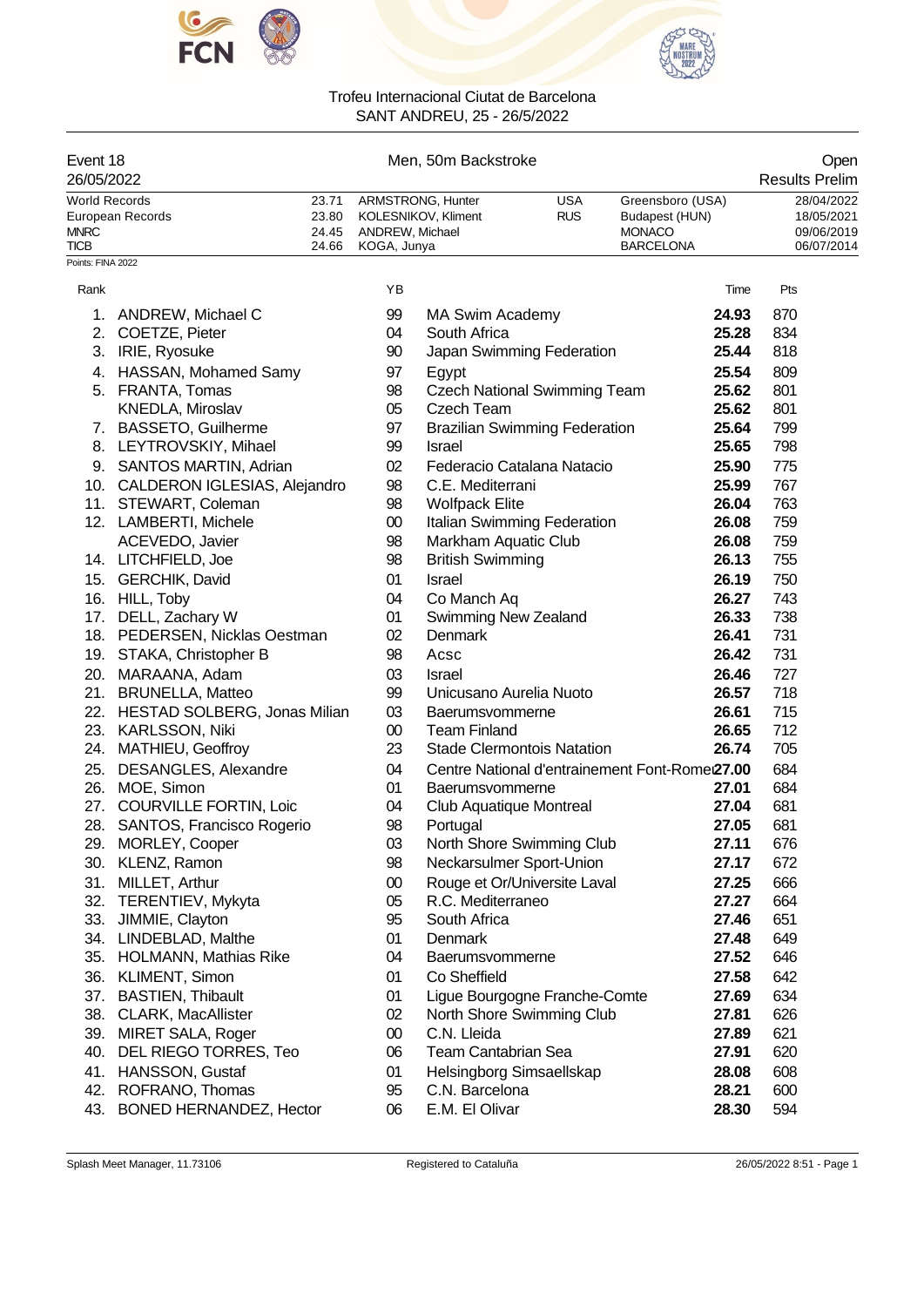



### Event 18, Men, 50m Backstroke, Prelim, Open

| Rank       |                                   | YB |                                  | Time  | Pts |
|------------|-----------------------------------|----|----------------------------------|-------|-----|
| 44.        | MONSECH RODRIGUEZ, Manel          | 03 | C.N. Sant Feliu                  | 28.32 | 593 |
| 45.        | BOUCHER, Charles-Antoine          | 02 | Usher                            | 28.38 | 589 |
| 46.        | RUIZ GIMENO, Toni                 | 05 | C.N. Calella                     | 28.48 | 583 |
| 47.        | MACMILLAN, Charlie Skoglund       | 04 | <b>Team West</b>                 | 28.51 | 581 |
| 48.        | PALLARES PELAYO, Boris            | 87 | C.N. Badalona                    | 28.63 | 574 |
| 49.        | DUCKHAM, Michael P                | 02 | South Africa                     | 28.66 | 572 |
| 50.        | GONZALEZ RODRIGUEZ, Adria         | 97 | C.N. Sant Feliu                  | 28.70 | 570 |
| 51.        | STUDSGAARD, William               | 04 | Svoemmeklubben Triton Ballerup   | 28.72 | 569 |
| 52.        | <b>BURILLO BENITEZ, Eloy</b>      | 99 | C.N. Cerdanyola                  | 29.19 | 542 |
|            | 53. HERNANDEZ PORCEL, Yeray       | 04 | C.N. Figueres                    | 30.26 | 486 |
| 54.        | MAJCEN, Taj                       | 07 | SD Delfin Ljubljana              | 30.32 | 483 |
| <b>DNS</b> | RESTIVO, Matteo                   | 94 | Cs Carabinieri                   |       |     |
| DNS.       | RIVOLTA, Matteo                   | 91 | Italian Swimming Federation      |       |     |
| WDR        | BERG, Max                         | 02 | <b>3MUC Natation</b>             |       |     |
|            | <b>WDR</b> LENTZ, Frederik Riedel | 01 | <b>Denmark</b>                   |       |     |
|            | WDR SIMONS, Kenzo                 | 01 | <b>Dutch Swimming Federation</b> |       |     |
| WDR        | PUTS, Jesse                       | 94 | Dutch Swimming Federation        |       |     |
|            | WDR CHERUTI, Meiron Amir          | 97 | Israel                           |       |     |
|            | WDR TOUMARKIN, Yakov Yan          | 92 | <b>Israel</b>                    |       |     |
|            | WDR LIESS, Nils                   | 96 | Switzerland                      |       |     |
|            | WDR FLORES MUNOZ, David           | 04 | C.N. Cornella                    |       |     |
|            | WDR MIRA ALBALADEJO, Diego        | 01 | C.N. Sabadell                    |       |     |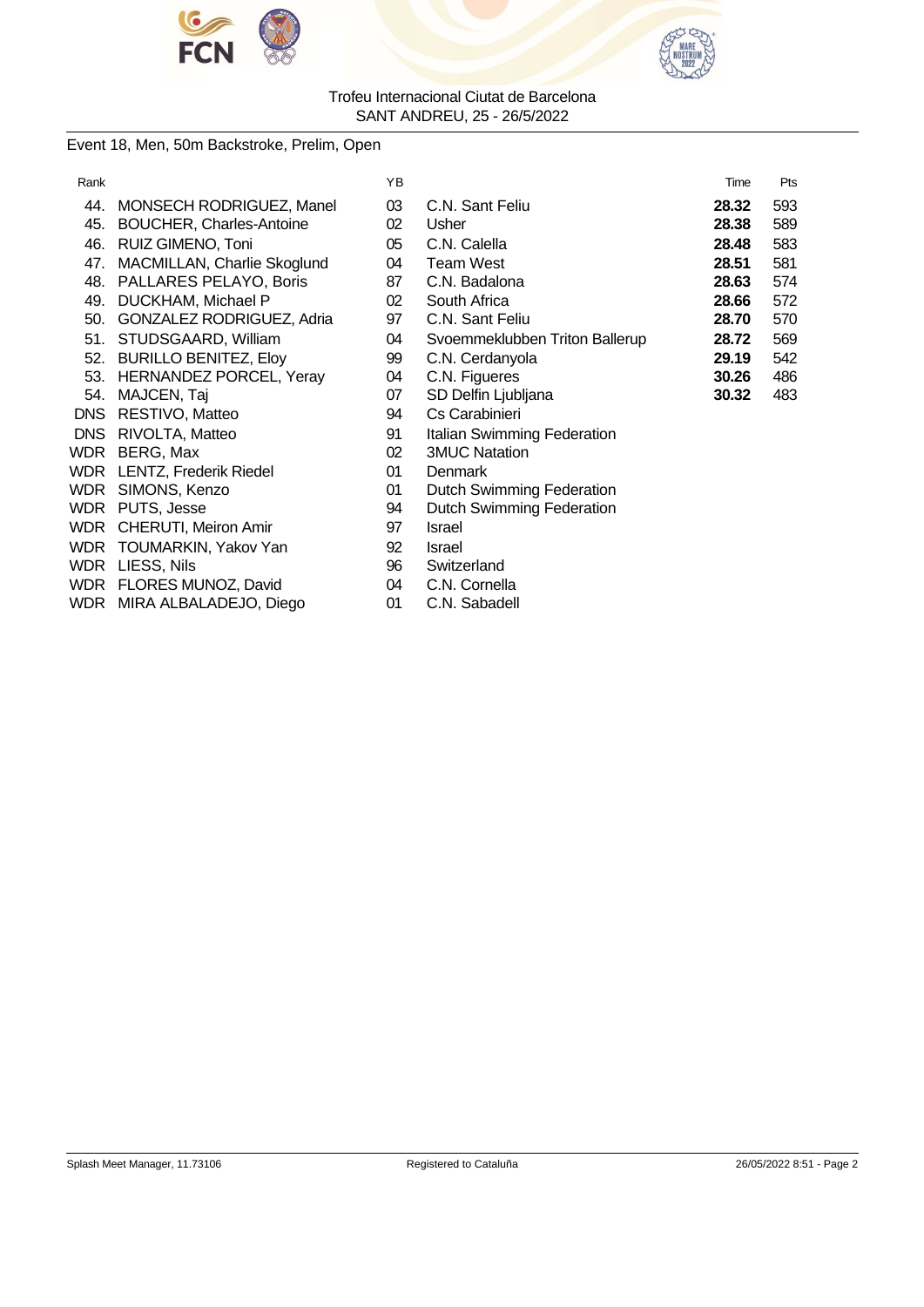



| Event 18<br>26/05/2022                             |                              |                                  |                                | Open<br><b>Results Finals</b>            |                          |                                                                         |       |     |                                                      |
|----------------------------------------------------|------------------------------|----------------------------------|--------------------------------|------------------------------------------|--------------------------|-------------------------------------------------------------------------|-------|-----|------------------------------------------------------|
| <b>World Records</b><br><b>MNRC</b><br><b>TICB</b> | European Records             | 23.71<br>23.80<br>24.45<br>24.66 | ANDREW, Michael<br>KOGA, Junya | ARMSTRONG, Hunter<br>KOLESNIKOV, Kliment | <b>USA</b><br><b>RUS</b> | Greensboro (USA)<br>Budapest (HUN)<br><b>MONACO</b><br><b>BARCELONA</b> |       |     | 28/04/2022<br>18/05/2021<br>09/06/2019<br>06/07/2014 |
| Points: FINA 2022                                  |                              |                                  |                                |                                          |                          |                                                                         |       |     |                                                      |
| Rank                                               |                              |                                  | YB                             |                                          |                          |                                                                         | Time  | Pts |                                                      |
| Final A                                            |                              |                                  |                                |                                          |                          |                                                                         |       |     |                                                      |
| 1.                                                 | ANDREW, Michael C            |                                  | 99                             | MA Swim Academy                          |                          |                                                                         | 24.64 | 901 | <b>TICB</b>                                          |
| 2.                                                 | COETZE, Pieter               |                                  | 04                             | South Africa                             |                          |                                                                         | 24.78 | 885 |                                                      |
| 3.                                                 | IRIE, Ryosuke                |                                  | 90                             | Japan Swimming Federation                |                          |                                                                         | 24.94 | 869 |                                                      |
| 4.                                                 | BASSETO, Guilherme           |                                  | 97                             | <b>Brazilian Swimming Federation</b>     |                          |                                                                         | 25.46 | 816 |                                                      |
| 5.                                                 | <b>KNEDLA, Miroslav</b>      |                                  | 05                             | Czech Team                               |                          |                                                                         | 25.49 | 813 |                                                      |
| 6.                                                 | FRANTA, Tomas                |                                  | 98                             | <b>Czech National Swimming Team</b>      |                          |                                                                         | 25.63 | 800 |                                                      |
| 7.                                                 | LEYTROVSKIY, Mihael          |                                  | 99                             | Israel                                   |                          |                                                                         | 25.69 | 795 |                                                      |
| 8.                                                 | HASSAN, Mohamed Samy         |                                  | 97                             | Egypt                                    |                          |                                                                         | 25.71 | 793 |                                                      |
| <b>Final B</b>                                     |                              |                                  |                                |                                          |                          |                                                                         |       |     |                                                      |
| 9.                                                 | STEWART, Coleman             |                                  | 98                             | <b>Wolfpack Elite</b>                    |                          |                                                                         | 25.32 | 830 |                                                      |
| 10.                                                | LAMBERTI, Michele            |                                  | 00                             | Italian Swimming Federation              |                          |                                                                         | 25.36 | 826 |                                                      |
| 11.                                                | SANTOS MARTIN, Adrian        |                                  | 02                             | Federacio Catalana Natacio               |                          |                                                                         | 25.72 | 792 |                                                      |
| 12.                                                | DELL, Zachary W              |                                  | 01                             | <b>Swimming New Zealand</b>              |                          |                                                                         | 25.77 | 787 |                                                      |
| 13.                                                | LITCHFIELD, Joe              |                                  | 98                             | <b>British Swimming</b>                  |                          |                                                                         | 25.85 | 780 |                                                      |
| 14.                                                | CALDERON IGLESIAS, Alejandro |                                  | 98                             | C.E. Mediterrani                         |                          |                                                                         | 25.96 | 770 |                                                      |
| 15.                                                | ACEVEDO, Javier              |                                  | 98                             | Markham Aquatic Club                     |                          |                                                                         | 26.18 | 751 |                                                      |
| 16.                                                | HILL, Toby                   |                                  | 04                             | Co Manch Aq                              |                          |                                                                         | 26.19 | 750 |                                                      |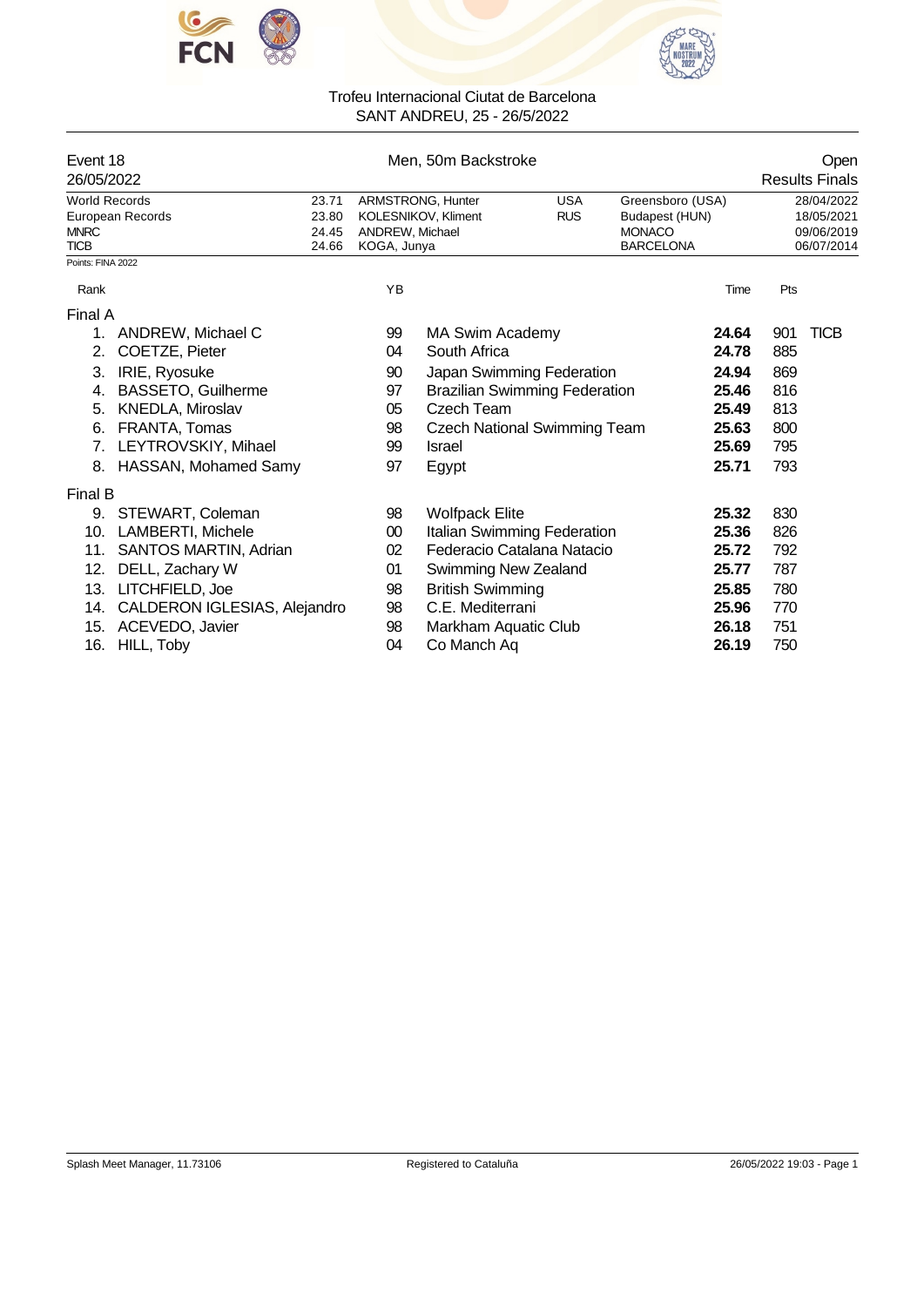



| Event 19<br>26/05/2022              |                              |                         | Open<br><b>Results Prelim</b>                             |                          |                                      |                                                  |       |                                        |
|-------------------------------------|------------------------------|-------------------------|-----------------------------------------------------------|--------------------------|--------------------------------------|--------------------------------------------------|-------|----------------------------------------|
| <b>World Records</b><br><b>MNRC</b> | European Records             | 29.30<br>29.30<br>29.88 | PILATO, Benedetta<br>PILATO, Benedetta<br>MEILUTYTE, Ruta |                          | ITA<br><b>ITA</b>                    | Budapest (HUN)<br>Budapest (HUN)<br><b>CANET</b> |       | 22/05/2021<br>22/05/2021<br>06/06/2011 |
| <b>TICB</b>                         |                              | 29.96                   | MEILUTYTE, Ruta                                           |                          |                                      | <b>BARCELONA</b>                                 |       | 05/07/2013                             |
| Points: FINA 2022                   |                              |                         |                                                           |                          |                                      |                                                  |       |                                        |
| Rank                                |                              |                         | YB                                                        |                          |                                      |                                                  | Time  | Pts                                    |
| 1.                                  | VAN NIEKERK, Lara            |                         | 03                                                        | South Africa             |                                      |                                                  | 30.09 | 923                                    |
| 2.                                  | CLARK, Imogen                |                         | 99                                                        | Swim England             |                                      |                                                  | 30.45 | 890                                    |
| 3.                                  | CASTIGLIONI, Arianna         |                         | 97                                                        |                          | Italian Swimming Federation          |                                                  | 30.57 | 880                                    |
| 4.                                  | ELENDT, Anna                 |                         | 01                                                        | University of Texas      |                                      |                                                  | 30.70 | 869                                    |
| 5.                                  | GORBENKO, Anastasya          |                         | 03                                                        | Israel                   |                                      |                                                  | 30.71 | 868                                    |
| 6.                                  | CONCEICAO, Jhennifer A       |                         | 97                                                        |                          | <b>Brazilian Swimming Federation</b> |                                                  | 30.75 | 865                                    |
| 7.                                  | JACOBY, Lydia A              |                         | 04                                                        |                          | Seward Tsunami Swim Club             |                                                  | 30.82 | 859                                    |
|                                     | 8. HANSSON, Sophie           |                         | 98                                                        |                          | Helsingborg Simsaellskap             |                                                  | 30.95 | 848                                    |
| 9.                                  | <b>GASPARD, Florine</b>      |                         | 01                                                        |                          | Cercle des Nageurs de Marseille      |                                                  | 31.23 | 825                                    |
|                                     | 10. ANGIOLINI, Lisa          |                         | 95                                                        |                          | Virtus Buonconvento S.S.D.           |                                                  | 31.45 | 808                                    |
|                                     | 11. AOKI, Reona              |                         | 95                                                        |                          | Japan Swimming Federation            |                                                  | 31.58 | 798                                    |
|                                     | 12. MC SHARRY, Mona          |                         | $00\,$                                                    | Ireland                  |                                      |                                                  | 31.63 | 794                                    |
|                                     | 13. VASEY, Sarah             |                         | 96                                                        | <b>British Swimming</b>  |                                      |                                                  | 31.79 | 782                                    |
|                                     | 14. KRUSE, Josephine         |                         | 02                                                        |                          | Svoemmeklubben Triton Ballerup       |                                                  | 31.89 | 775                                    |
|                                     | 15. VIEIRA, Ana Carolina     |                         | 01                                                        |                          | <b>Brazilian Swimming Federation</b> |                                                  | 32.05 | 764                                    |
|                                     | 16. PEDERSEN, Josefine B.    |                         | 99                                                        |                          | Svoemmeklubben MK31                  |                                                  | 32.15 | 756                                    |
|                                     | 17. FAST, Emelie             |                         | 04                                                        | Soedertoern              |                                      |                                                  | 32.17 | 755                                    |
|                                     | VALL MONTERO, Jessica        |                         | 88                                                        | C.N. Sant Andreu         |                                      |                                                  | 32.17 | 755                                    |
|                                     | 19. THORMALM, Klara          |                         | 98                                                        |                          | Jonkopings Simsallskap               |                                                  | 32.27 | 748                                    |
| 20.                                 | MATAJA, Meri                 |                         | 04                                                        | Croatia                  |                                      |                                                  | 32.28 | 747                                    |
| 21.                                 | RODRIGUEZ VILLANUEVA, Byanca |                         | 94                                                        | Mexico                   |                                      |                                                  | 32.44 | 736                                    |
| 22.                                 | <b>KLINT IPSA, Olivia</b>    |                         | 05                                                        | <b>Kristianstads SLS</b> |                                      |                                                  | 32.63 | 724                                    |
| 23.                                 | COYNE, Niamh                 |                         | 01                                                        | Ireland                  |                                      |                                                  | 32.95 | 703                                    |
| 24.                                 | BERGDAHL, Moa                |                         | 03                                                        | <b>Team West</b>         |                                      |                                                  | 33.11 | 692                                    |
| 25.                                 | DELNO, Marjolein             |                         | 94                                                        | SC Wiesbaden 1911        |                                      |                                                  | 33.34 | 678                                    |
| 26.                                 | FREMMING, Ida Jensdottir     |                         | 02                                                        |                          | Svoemmeklubben Triton Ballerup       |                                                  | 33.36 | 677                                    |
|                                     | 27. BUKVIC, Martina          |                         | 06                                                        | 11. April                |                                      |                                                  | 33.38 | 676                                    |
|                                     | 28. KLANCAR, Neza            |                         | $00\,$                                                    | Slovenia                 |                                      |                                                  | 33.42 | 673                                    |
| 29.                                 | BORAKER, Saga                |                         | 04                                                        |                          | Jonkopings Simsallskap               |                                                  | 33.43 | 673                                    |
| 30.                                 | MUELLNER, Lea                |                         | 03                                                        |                          | Swimming New Zealand                 |                                                  | 33.45 | 672                                    |
|                                     | DELCOMMUNE, Zinke            |                         | 05                                                        |                          | Vlaamse Zwemfederatie                |                                                  | 33.45 | 672                                    |
|                                     | 32. EL BARODI, Imane         |                         | 01                                                        |                          | Cn Melun Val De Seine                |                                                  | 33.48 | 670                                    |
|                                     | <b>BREARS, MacKenzie</b>     |                         | 03                                                        |                          | Pukekohe Swimming Club               |                                                  | 33.48 | 670                                    |
| 34.                                 | STENBERG, Matilda            |                         | 01                                                        | <b>Team West</b>         |                                      |                                                  | 33.56 | 665                                    |
| 35.                                 | DIAZ RODRIGUEZ, Laura        |                         | 99                                                        | C.N. Sabadell            |                                      |                                                  | 33.65 | 660                                    |
| 36.                                 | TABUENCA BOSCH, Ione         |                         | 01                                                        | C.N. Sant Andreu         |                                      |                                                  | 33.92 | 644                                    |
|                                     | 37. RUUSKA, Martta           |                         | 03                                                        | <b>Team Finland</b>      |                                      |                                                  | 33.95 | 642                                    |
| 38.                                 | DAHLGREN, Lina               |                         | 05                                                        | <b>Team West</b>         |                                      |                                                  | 34.04 | 637                                    |
| 39.                                 | BOECK, Dagmar                |                         | 04                                                        |                          | Svoemmeklubben Triton Ballerup       |                                                  | 34.06 | 636                                    |

40. GINGRICH, Leah 90 Columbus Aquatic Club **34.10** 634 HARRIS, Phoebe 01 Pukekohe Swimming Club **34.10** 634 42. HARMASOVA, Nicole 04 Czech Team **34.12** 633

43. MANSERVISI, Camilla 06 Asd Nuovo Nuoto Bologna **34.19** 629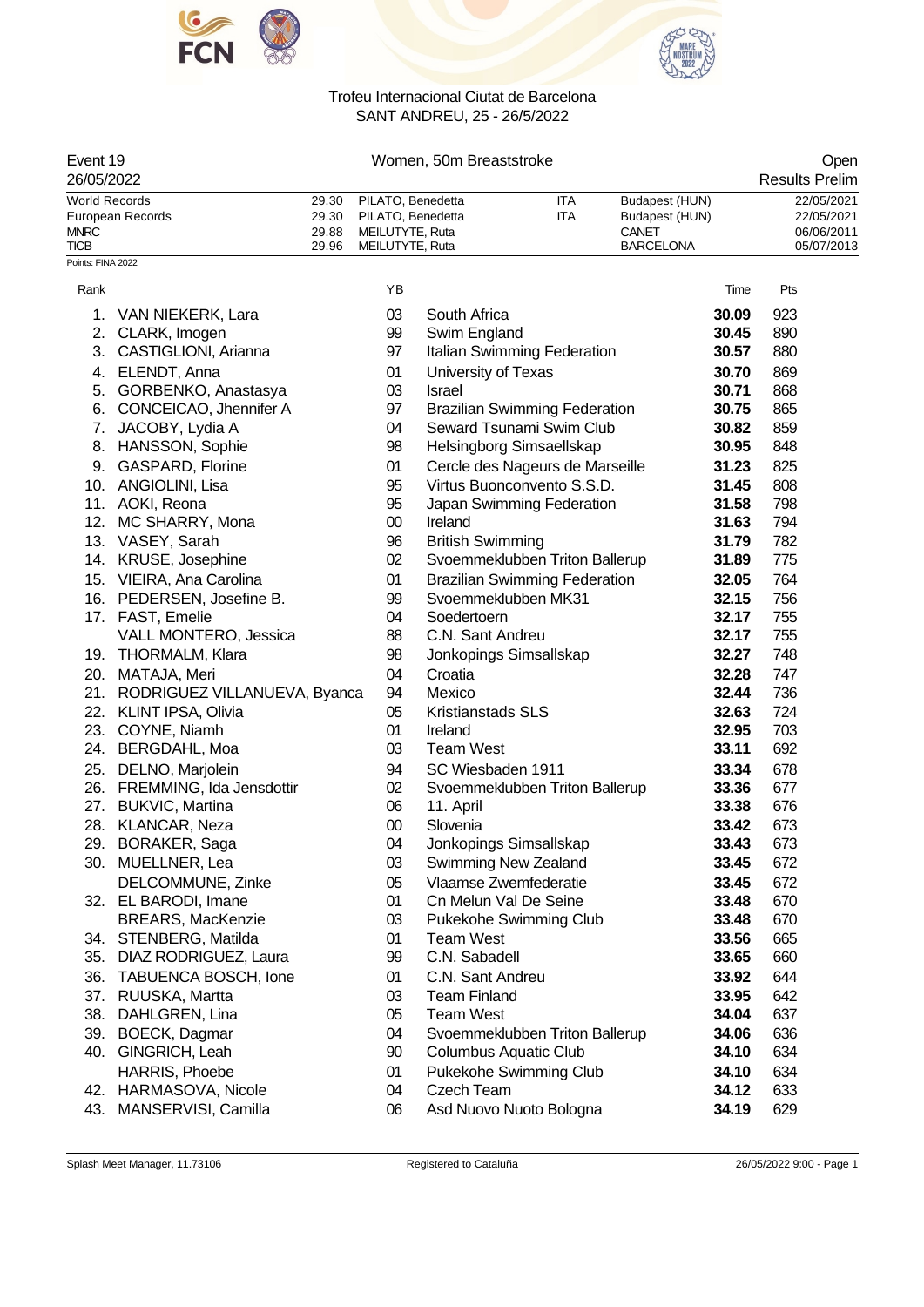



# Event 19, Women, 50m Breaststroke, Prelim, Open

| Rank |                                | ΥB |                                   | Time  | Pts |
|------|--------------------------------|----|-----------------------------------|-------|-----|
| 44.  | <b>COLOMER GUASCH, Carlota</b> | 05 | C.N. Sant Feliu                   | 34.27 | 624 |
| 45.  | DE GROOT, Fenna                | 97 | Albion                            | 34.33 | 621 |
| 46.  | OLSSON, Sally                  | 05 | Team West                         | 34.44 | 615 |
| 47.  | NYEGAARD, Emilie               | 01 | Svoemmeklubben Triton Ballerup    | 34.60 | 607 |
| 48.  | LANSOM, Caitlin                | 05 | Co Manch Aq                       | 34.71 | 601 |
|      | LEGAULT, Eve                   | 01 | Usher                             | 34.71 | 601 |
| 50.  | TUDO, Nadia                    | 97 | Neckarsulmer Sport-Union          | 34.91 | 591 |
| 51.  | PETERSEN, Stine Omdahl         | 99 | Baerumsvommerne                   | 34.95 | 589 |
|      | <b>COMAS ABAD, Paula</b>       | 95 | C.N. Calella                      | 34.95 | 589 |
| 53.  | HANICQUE, Melissande           | 00 | Rouge et Or/Universite Laval      | 35.01 | 586 |
| 54.  | <b>HOEVRING, Sofie</b>         | 04 | <b>Denmark</b>                    | 35.20 | 576 |
| 55.  | NAVARRO GALAN, Martina         | 09 | C.N. Viladecans                   | 35.49 | 562 |
| 56.  | JUNG, Mathilda Hyldal          | 04 | Svoemmeklubben Triton Ballerup    | 36.21 | 529 |
| 57.  | ZINCHENKO, Valeriia            | 07 | C.N. Lloret                       | 37.05 | 494 |
| DNS. | <b>BLOMSTERBERG, Thea</b>      | 02 | Denmark                           |       |     |
| WDR  | HARVEY, Mary-Sophie            | 99 | Club Aquatique Montreal           |       |     |
| WDR  | <b>BUSCH, Kim</b>              | 98 | Dutch Swimming Federation         |       |     |
| WDR  | GIELE, Tessa                   | 02 | <b>Dutch Swimming Federation</b>  |       |     |
|      | WDR RATHWELL, Regan            | 04 | Greater Ottawa Kingfish Swim Club |       |     |
|      | WDR PICKREM, Sydney            | 97 | <b>Toronto Swim Club</b>          |       |     |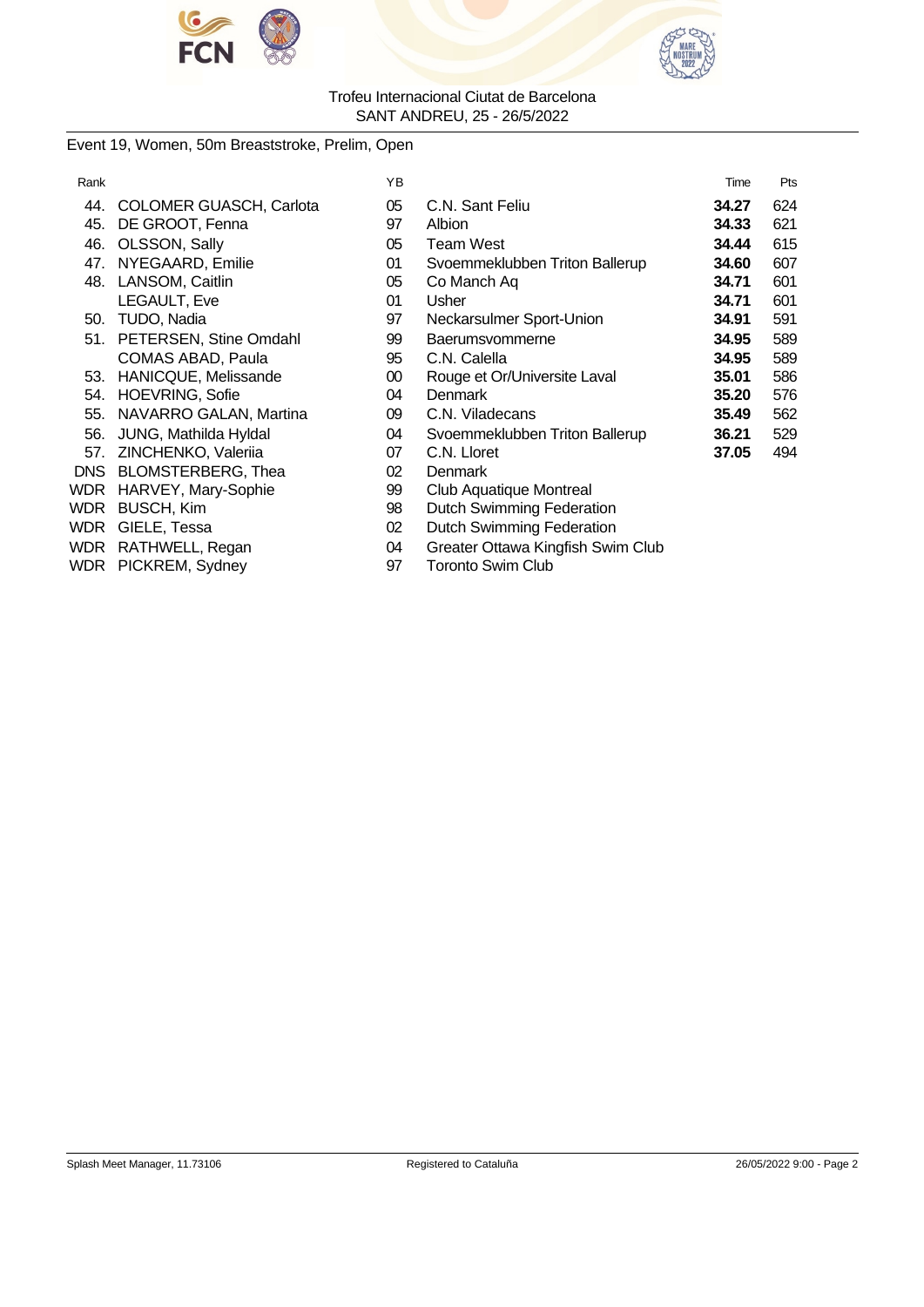



| Event 19<br>26/05/2022 |                         |       |                   | Open<br><b>Results Finals</b>        |            |                  |     |            |
|------------------------|-------------------------|-------|-------------------|--------------------------------------|------------|------------------|-----|------------|
| <b>World Records</b>   |                         | 29.30 | PILATO, Benedetta |                                      | <b>ITA</b> | Budapest (HUN)   |     | 22/05/2021 |
|                        | European Records        | 29.30 | PILATO, Benedetta |                                      | ITA        | Budapest (HUN)   |     | 22/05/2021 |
| <b>MNRC</b>            |                         | 29.88 | MEILUTYTE, Ruta   |                                      |            | CANET            |     | 06/06/2011 |
| <b>TICB</b>            |                         | 29.96 | MEILUTYTE, Ruta   |                                      |            | <b>BARCELONA</b> |     | 05/07/2013 |
| Points: FINA 2022      |                         |       |                   |                                      |            |                  |     |            |
| Rank                   |                         |       | YB                |                                      |            | Time             |     | Pts        |
| Final A                |                         |       |                   |                                      |            |                  |     |            |
| 1.                     | ELENDT, Anna            |       | 01                | University of Texas                  |            | 30.10            | 922 |            |
| 2.                     | VAN NIEKERK, Lara       |       | 03                | South Africa                         |            | 30.35            | 899 |            |
| 3.                     | CONCEICAO, Jhennifer A  |       | 97                | <b>Brazilian Swimming Federation</b> |            | 30.54            | 883 |            |
| 4.                     | CASTIGLIONI, Arianna    |       | 97                | Italian Swimming Federation          |            | 30.64            | 874 |            |
| 5.                     | CLARK, Imogen           |       | 99                | Swim England                         |            | 30.67            | 871 |            |
| 6.                     | GORBENKO, Anastasya     |       | 03                | <b>Israel</b>                        |            | 30.91            | 851 |            |
| 7.                     | HANSSON, Sophie         |       | 98                | Helsingborg Simsaellskap             |            | 30.92            | 850 |            |
| 8.                     | JACOBY, Lydia A         |       | 04                | Seward Tsunami Swim Club             |            | 31.04            | 841 |            |
| Final B                |                         |       |                   |                                      |            |                  |     |            |
| 9.                     | AOKI, Reona             |       | 95                | Japan Swimming Federation            |            | 30.77            | 863 |            |
| 10.                    | <b>GASPARD, Florine</b> |       | 01                | Cercle des Nageurs de Marseille      |            | 31.17            | 830 |            |
| 11.                    | ANGIOLINI, Lisa         |       | 95                | Virtus Buonconvento S.S.D.           |            | 31.57            | 799 |            |
| 12.                    | VASEY, Sarah            |       | 96                | <b>British Swimming</b>              |            | 31.70            | 789 |            |
| 13.                    | MC SHARRY, Mona         |       | 00                | Ireland                              |            | 31.74            | 786 |            |
| 14.                    | VIEIRA, Ana Carolina    |       | 01                | <b>Brazilian Swimming Federation</b> |            | 32.14            | 757 |            |
| 15.                    | PEDERSEN, Josefine B.   |       | 99                | Svoemmeklubben MK31                  |            | 32.23            | 751 |            |
| 16.                    | KRUSE, Josephine        |       | 02                | Svoemmeklubben Triton Ballerup       |            | 32.24            | 750 |            |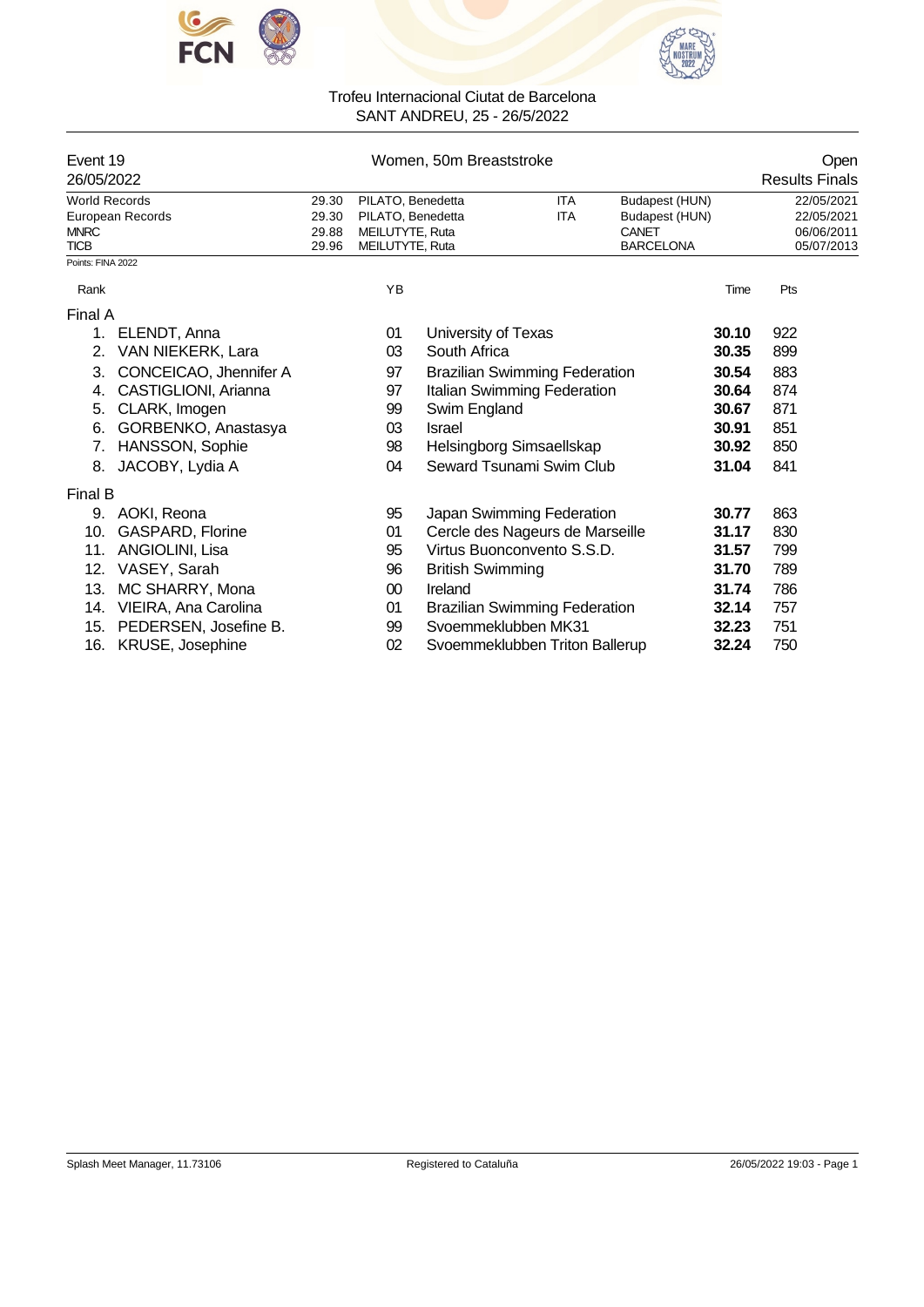



| Event 20<br>26/05/2022     |                            | Men, 50m Butterfly |                                    |                        |                                      |            |                                      |       | Open<br><b>Results Prelim</b> |
|----------------------------|----------------------------|--------------------|------------------------------------|------------------------|--------------------------------------|------------|--------------------------------------|-------|-------------------------------|
| <b>MNRC</b><br><b>TICB</b> |                            | 22.53<br>23.16     | GOVOROV, Andriy<br>GOVOROV, Andriy |                        |                                      | <b>UKR</b> | <b>MONACO</b><br><b>BARCELONA</b>    |       | 17/06/2018<br>08/07/2016      |
| Points: FINA 2022          |                            |                    |                                    |                        |                                      |            |                                      |       |                               |
| Rank                       |                            |                    | ΥB                                 |                        |                                      |            |                                      | Time  | Pts                           |
| 1.                         | ANDREW, Michael C          |                    | 99                                 |                        | <b>MA Swim Academy</b>               |            |                                      | 23.38 | 864                           |
| 2.                         | SZABO, Szebasztian         |                    | 96                                 | Hungary                |                                      |            |                                      | 23.54 | 846                           |
|                            | 3. PONTI, Noe              |                    | 01                                 | Switzerland            |                                      |            |                                      | 23.61 | 839                           |
|                            | 4. SANTOS, Nicholas        |                    | 80                                 |                        | <b>Brazilian Swimming Federation</b> |            |                                      | 23.66 | 833                           |
|                            | 5. VERHOEVEN, Thomas       |                    | 97                                 | Albion                 |                                      |            |                                      | 23.68 | 831                           |
| 6.                         | CECCON, Thomas             |                    | 01                                 |                        | Italian Swimming Federation          |            |                                      | 23.70 | 829                           |
| 7.                         | KORSTANJE, Nyls            |                    | 99                                 |                        | Dutch Swimming Federation            |            |                                      | 23.79 | 820                           |
|                            | 8. MIZUNUMA, Naoki         |                    | 96                                 |                        | Japan Swimming Federation            |            |                                      | 23.88 | 811                           |
|                            | 9. BARRETT, Adam           |                    | 92                                 | Swim England           |                                      |            |                                      | 23.91 | 808                           |
|                            | 10. CHERUTI, Meiron Amir   |                    | 97                                 | <b>Israel</b>          |                                      |            |                                      | 23.97 | 801                           |
|                            | 11. DE BOER, Thom          |                    | 91                                 |                        | <b>Dutch Swimming Federation</b>     |            |                                      | 24.03 | 795                           |
|                            | GOVOROV, Andriy            |                    | 92                                 | Ukraine                |                                      |            |                                      | 24.03 | 795                           |
|                            | 13. PROUD, Benjamin        |                    | 94                                 |                        | <b>British Swimming</b>              |            |                                      | 24.04 | 794                           |
|                            | 14. PETERS, Jacob          |                    | $00\,$                             |                        | <b>British Swimming</b>              |            |                                      | 24.11 | 788                           |
|                            | 15. BURDISSO, Federico     |                    | 01                                 |                        | Unicusano Aurelia Nuoto              |            |                                      | 24.13 | 786                           |
|                            | 16. LOZANO MATEOS, Alberto |                    | 98                                 |                        | C.E. Mediterrani                     |            |                                      | 24.17 | 782                           |
|                            | 17. HUILLE, Stanislas      |                    | 99                                 |                        | Societe de Natation de Versailles    |            |                                      | 24.19 | 780                           |
|                            | 18. NICKELSEN, Rasmus      |                    | 03                                 | Denmark                |                                      |            |                                      | 24.30 | 769                           |
|                            | TAYLOR, Jack F             |                    | 01                                 |                        | Swimming Australia                   |            |                                      | 24.30 | 769                           |
|                            | 20. HOFF, Oskar            |                    | 98                                 | Landskrona             |                                      |            |                                      | 24.32 | 767                           |
|                            | 21. GRAY, Cameron          |                    | 03                                 |                        | Swimming New Zealand                 |            |                                      | 24.38 | 762                           |
|                            | 22. BAIN, Calum            |                    | 96                                 | Ireland                |                                      |            |                                      | 24.44 | 756                           |
|                            | 23. HO, Ian Yentou         |                    | 97                                 |                        |                                      |            | Hong Kong China Swimming Association | 24.45 | 755                           |
|                            | 24. HANSEN, Tobias Dan     |                    | 02                                 | Denmark                |                                      |            |                                      | 24.47 | 753                           |
|                            | 25. LIENDO, Joshua         |                    | 02                                 |                        | North York Aquatic Club              |            |                                      | 24.48 | 752                           |
|                            | 26. LANZA, Vinicius M      |                    | 97                                 |                        | <b>Brazilian Swimming Federation</b> |            |                                      | 24.50 | 751                           |
|                            | 27. FERRARO, Christian     |                    | 97                                 |                        | Montebelluna Nuoto asd               |            |                                      | 24.51 | 750                           |
| 28.                        | LIA, Nicholas              |                    | 01                                 |                        | Baerumsvommerne                      |            |                                      | 24.62 | 740                           |
|                            | 29. LOBANOVSZKIJ, Maxim    |                    | 96                                 |                        | <b>Geneve Natation</b>               |            |                                      | 24.64 | 738                           |
| 30.                        | MUNK, Julius               |                    | 00                                 | Denmark                |                                      |            |                                      | 24.70 | 732                           |
|                            | 31. SIMONS, Kenzo          |                    | 01                                 |                        | <b>Dutch Swimming Federation</b>     |            |                                      | 24.71 | 732                           |
|                            | 32. KLENZ, Ramon           |                    | 98                                 |                        | Neckarsulmer Sport-Union             |            |                                      | 24.78 | 725                           |
| 33.                        | <b>INGRAM, Jamie</b>       |                    | 98                                 | Swim England           |                                      |            |                                      | 24.79 | 724                           |
|                            | 34. PIRON, Thomas          |                    | $00\,$                             |                        | <b>Lyon Natation Metropole</b>       |            |                                      | 24.80 | 724                           |
|                            | 35. ELSON, Christopher     |                    | 98                                 |                        | Swimming New Zealand                 |            |                                      | 24.87 | 718                           |
|                            | 36. LAMBERTI, Michele      |                    | $00\,$                             |                        | Italian Swimming Federation          |            |                                      | 24.90 | 715                           |
|                            | <b>MAEKINEN, Kalle</b>     |                    | 02                                 | <b>Team Finland</b>    |                                      |            |                                      | 24.90 | 715                           |
|                            | 38. SAHNOUNE, Oussama      |                    | 92                                 | <b>SG Frankfurt</b>    |                                      |            |                                      | 24.91 | 714                           |
|                            | 39. IVIC, Yoni             |                    | 01                                 |                        | Cercle des Nageurs de Marseille      |            |                                      | 24.92 | 713                           |
|                            | 40. CONTE BONIN, Paolo     |                    | 02                                 |                        | Team Veneto asd                      |            |                                      | 24.96 | 710                           |
|                            | 41. STAKA, Christopher B   |                    | 98                                 | Acsc                   |                                      |            |                                      | 24.97 | 709                           |
|                            | 42. BAEZ, Nikita           |                    | 00                                 |                        | Lyon Natation Metropole              |            |                                      | 25.06 | 701                           |
|                            | 43. FRANCHINI, Laurent     |                    | $00\,$                             | <b>Carros Natation</b> |                                      |            |                                      | 25.07 | 700                           |
|                            | 44. LITTLEJOHN, Ben J      |                    | 02                                 |                        | St Paul's Swimming Club              |            |                                      | 25.09 | 699                           |
|                            | 45. LOMERO ARENAS, Bernat  |                    | 97                                 | C.N. Lleida            |                                      |            |                                      | 25.11 | 697                           |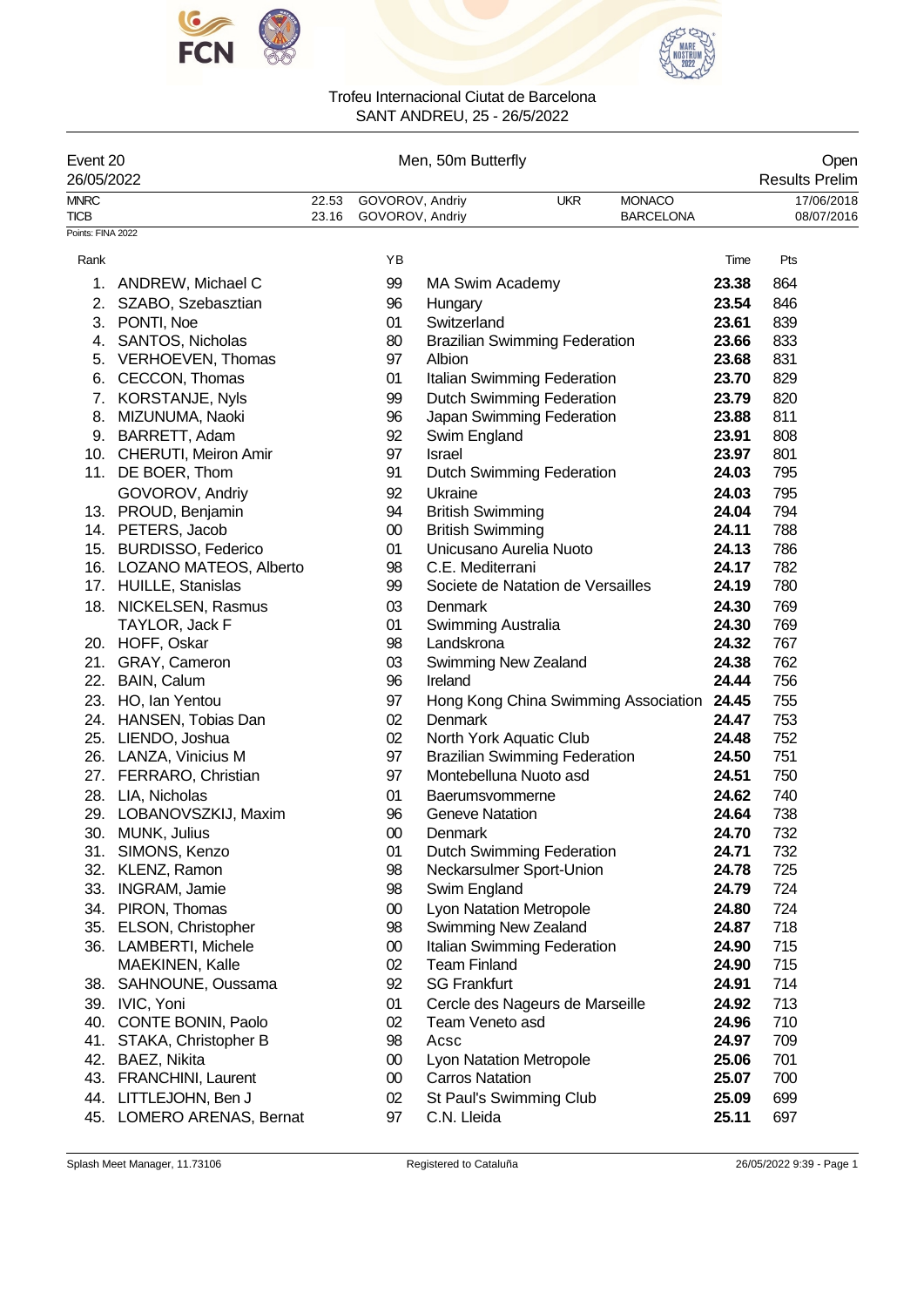



### Event 20, Men, 50m Butterfly, Prelim, Open

| Rank |                                | ΥB     |                                      | Time  | Pts |
|------|--------------------------------|--------|--------------------------------------|-------|-----|
|      | 46. DUTEL, Yanis               | $00\,$ | <b>Sc Thionville</b>                 | 25.12 | 696 |
|      | 47. PINNEKER, Daniel           | 99     | Neckarsulmer Sport-Union             | 25.13 | 695 |
|      | 48. LOEFGREN, Albin            | 99     | Jonkopings Simsallskap               | 25.15 | 694 |
|      | 49. MATOKHNIUK, Danylo         | 99     | Ligue Bourgogne Franche-Comte        | 25.17 | 692 |
|      | 50. RAMOS FERNANDEZ, Alex      | 99     | C.N. Sabadell                        | 25.20 | 690 |
|      | 51. OEVERGAARD, Gard           | 96     | Baerumsvommerne                      | 25.29 | 682 |
|      | 52. COETZEE, Wilrich Z         | 97     | Swimming New Zealand                 | 25.30 | 682 |
|      | 53. HALLENBORG, Arvid          | 02     | Skuru IK                             | 25.40 | 673 |
|      | 54. RUVALCABA CRUZ, Hector     | 97     | Mexico                               | 25.44 | 670 |
|      | 55. LOMERO ARENAS, Tomas       | 01     | C.N. Lleida                          | 25.46 | 669 |
|      | 56. ZIVANOVIC, Uros            | 05     | Dubocica                             | 25.57 | 660 |
|      | 57. MORAD, Khaled              | 99     | Neckarsulmer Sport-Union             | 25.58 | 659 |
| 58.  | <b>MARTON, Richard</b>         | 99     | Hungary                              | 25.59 | 659 |
|      | LIUKKONEN, Ari-Pekka           | 89     | <b>Team Finland</b>                  | 25.59 | 659 |
|      | 60. KLINGERYD JALAMO, Viktor   | $00\,$ | Helsingborg Simsaellskap             | 25.62 | 656 |
|      | 61. LAFLEUR, Maxime            | 02     | Usher                                | 25.77 | 645 |
|      | 62. CLARK, MacAllister         | 02     | North Shore Swimming Club            | 25.82 | 641 |
|      | HANNA, Paolo                   | 01     | Tennis Club Palermo 3 scsd           | 25.82 | 641 |
|      | 64. SOLSONA SOLE, Pol          | 04     | C.N. Tarrega                         | 25.88 | 637 |
|      | 65. PARRY, Joshua J            | 03     | South Africa                         | 25.96 | 631 |
|      | 66. RIVIERE, Clement           | 03     | Ligue Bourgogne Franche-Comte        | 25.98 | 629 |
|      | 67. MIRET SALA, Roger          | $00\,$ | C.N. Lleida                          | 26.39 | 600 |
|      | 68. LAZARO ORTEGA, Guillem     | $00\,$ | C.N. Terrassa                        | 26.44 | 597 |
|      | 69. CIROVIC, Filip             | 04     | PK Ribnica                           | 26.52 | 592 |
|      | 70. YOUNES, Alexandre          | $00\,$ | Mtayleb Lebanon                      | 26.55 | 590 |
|      | 71. GONZALEZ RODRIGUEZ, Adria  | 97     | C.N. Sant Feliu                      | 27.02 | 559 |
|      | DNS RIVOLTA, Matteo            | 91     | Italian Swimming Federation          |       |     |
|      | DNS MILLET, Arthur             | $00\,$ | Rouge et Or/Universite Laval         |       |     |
|      | WDR ZENIMOTO HVAS, Tomoe       | $00\,$ | Baerumsvommerne                      |       |     |
|      | WDR DE DEUS, Leonardo          | 91     | <b>Brazilian Swimming Federation</b> |       |     |
|      | WDR SANTOS, Gabriel Silva      | 96     | <b>Brazilian Swimming Federation</b> |       |     |
|      | WDR PUTS, Jesse                | 94     | <b>Dutch Swimming Federation</b>     |       |     |
|      | <b>WDR CROENEN, Louis</b>      | 94     | Vlaamse Zwemfederatie                |       |     |
|      | WDR SATES, Matthew E           | 03     | South Africa                         |       |     |
|      | WDR LE CLOS, Chad Guy Bertrand | 92     | Chad le Clos                         |       |     |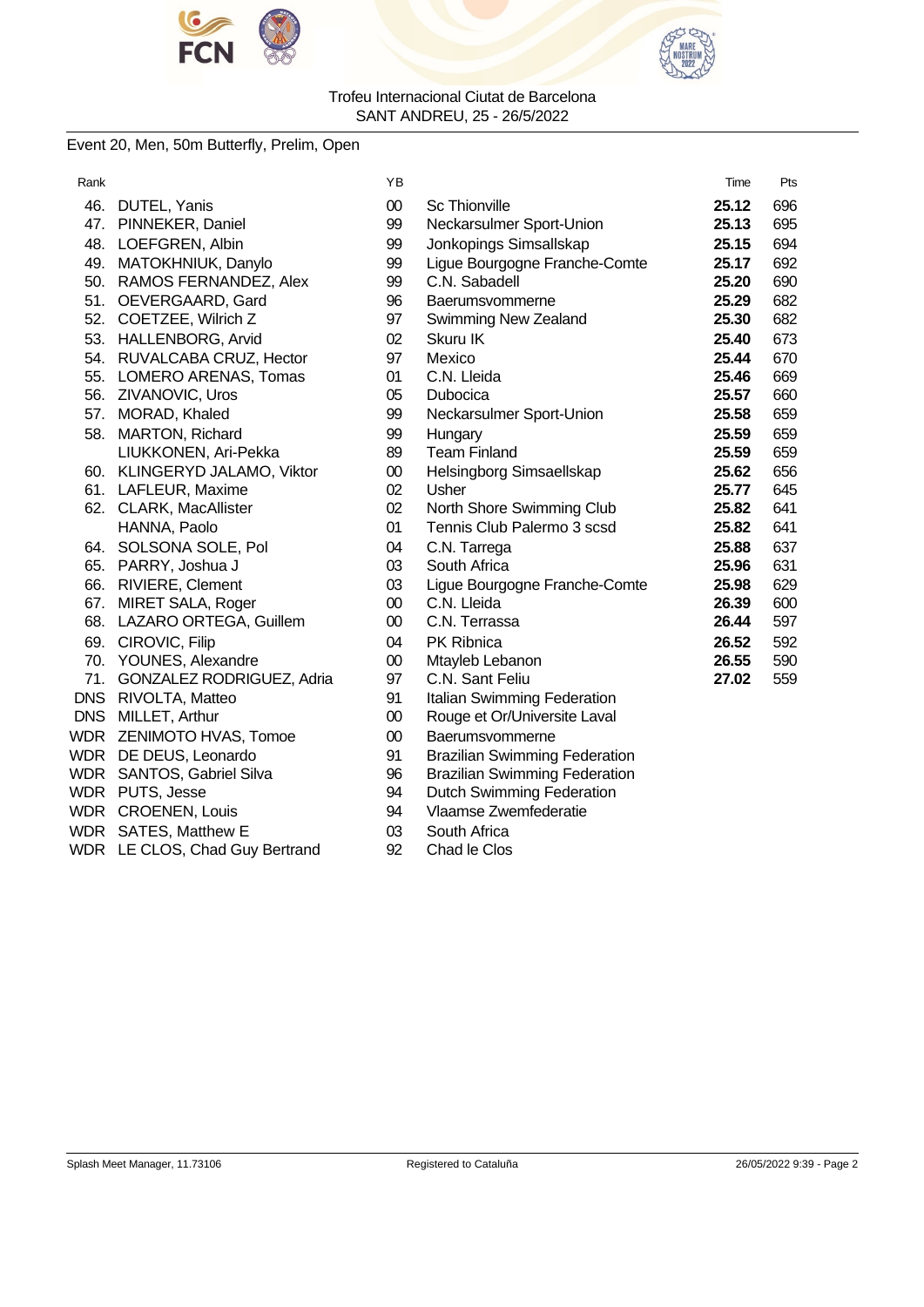



| Event 20<br>26/05/2022     |                           |                | Men, 50m Butterfly                 |                         |                                      | Open<br><b>Results Finals</b>     |       |            |                          |
|----------------------------|---------------------------|----------------|------------------------------------|-------------------------|--------------------------------------|-----------------------------------|-------|------------|--------------------------|
| <b>World Records</b>       |                           | 22.27          | GOVOROV, Andriy                    |                         | <b>UKR</b>                           | Rome (ITA)                        |       |            | 01/07/2018               |
|                            | European Records          | 22.27          | GOVOROV, Andriv                    |                         | <b>UKR</b>                           |                                   |       | 01/07/2018 |                          |
| <b>MNRC</b><br><b>TICB</b> |                           | 22.53<br>23.16 | GOVOROV, Andriv<br>GOVOROV, Andriy |                         | <b>UKR</b>                           | <b>MONACO</b><br><b>BARCELONA</b> |       |            | 17/06/2018<br>08/07/2016 |
| Points: FINA 2022          |                           |                |                                    |                         |                                      |                                   |       |            |                          |
| Rank                       |                           |                | YB                                 |                         |                                      |                                   | Time  | Pts        |                          |
| Final A                    |                           |                |                                    |                         |                                      |                                   |       |            |                          |
| 1.                         | <b>SANTOS, Nicholas</b>   |                | 80                                 |                         | <b>Brazilian Swimming Federation</b> |                                   | 23.03 | 904        | <b>TICB</b>              |
| 2.                         | CECCON, Thomas            |                | 01                                 |                         | Italian Swimming Federation          |                                   | 23.23 | 881        |                          |
| 3.                         | SZABO, Szebasztian        |                | 96                                 | Hungary                 |                                      |                                   | 23.45 | 856        |                          |
| 4.                         | PONTI, Noe                |                | 01                                 | Switzerland             |                                      |                                   | 23.51 | 849        |                          |
| 5.                         | KORSTANJE, Nyls           |                | 99                                 |                         | Dutch Swimming Federation            |                                   | 23.69 | 830        |                          |
| 6.                         | VERHOEVEN, Thomas         |                | 97                                 | Albion                  |                                      |                                   | 23.73 | 826        |                          |
| 7.                         | MIZUNUMA, Naoki           |                | 96                                 |                         | Japan Swimming Federation            |                                   | 23.88 | 811        |                          |
| 8.                         | ANDREW, Michael C         |                | 99                                 | MA Swim Academy         |                                      |                                   | 24.10 | 789        |                          |
| <b>Final B</b>             |                           |                |                                    |                         |                                      |                                   |       |            |                          |
| 9.                         | PROUD, Benjamin           |                | 94                                 | <b>British Swimming</b> |                                      |                                   | 23.22 | 882        |                          |
| 10.                        | BARRETT, Adam             |                | 92                                 | Swim England            |                                      |                                   | 23.80 | 819        |                          |
| 11.                        | CHERUTI, Meiron Amir      |                | 97                                 | Israel                  |                                      |                                   | 23.91 | 808        |                          |
| 12.                        | DE BOER, Thom             |                | 91                                 |                         | Dutch Swimming Federation            |                                   | 23.93 | 805        |                          |
| 13.                        | LOZANO MATEOS, Alberto    |                | 98                                 | C.E. Mediterrani        |                                      |                                   | 23.96 | 802        |                          |
| 14.                        | HUILLE, Stanislas         |                | 99                                 |                         | Societe de Natation de Versailles    |                                   | 24.06 | 793        |                          |
| 15.                        | PETERS, Jacob             |                | 00                                 | <b>British Swimming</b> |                                      |                                   | 24.07 | 792        |                          |
| 16.                        | <b>BURDISSO, Federico</b> |                | 01                                 |                         | Unicusano Aurelia Nuoto              |                                   | 24.17 | 782        |                          |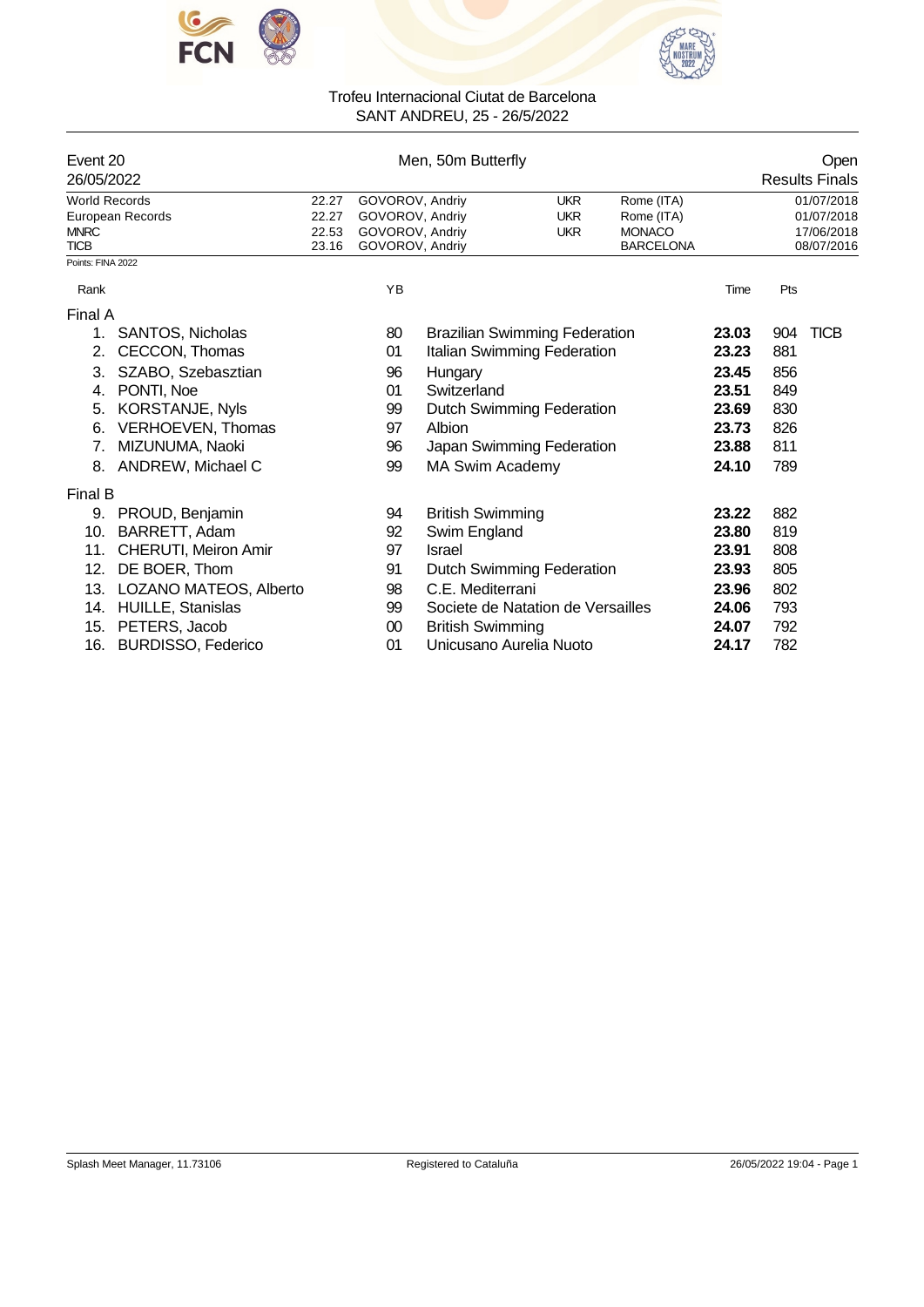



| Event 21<br>26/05/2022 |                             |                        |                |                    |                                    | Women, 400m Medley |                         |                                |                |                                      |                    | Open<br><b>Results Prelim</b> |
|------------------------|-----------------------------|------------------------|----------------|--------------------|------------------------------------|--------------------|-------------------------|--------------------------------|----------------|--------------------------------------|--------------------|-------------------------------|
| <b>MNRC</b><br>TICB    |                             |                        |                | 4:30.75<br>4:30.75 | HOSSZU, Katinka<br>HOSSZU, Katinka |                    |                         |                                |                | <b>BARCELONA</b><br><b>BARCELONA</b> |                    | 10/06/2012<br>08/07/2016      |
| Points: FINA 2022      |                             |                        |                |                    |                                    |                    |                         |                                |                |                                      |                    |                               |
| Rank                   |                             |                        |                |                    | YB                                 |                    |                         |                                |                |                                      | Time               | Pts                           |
| 1.                     | TANIGAWA, Ageha             |                        |                |                    | 03                                 |                    |                         | Japan Swimming Federation      |                |                                      | 4:43.83            | 826                           |
|                        | 50m:<br>100m:               | 29.57<br>1:03.26       | 29.57<br>33.69 | 150m:              | 1:40.90<br>200m: 2:16.81           | 37.64<br>35.91     | 250m:<br>300m:          | 2:57.70<br>3:38.66             | 40.89<br>40.96 | 350m:<br>400m:                       | 4:12.14<br>4:43.83 | 33.48<br>31.69                |
| 2.                     | HOSSZU, Katinka             |                        |                |                    | 89                                 | Hungary            |                         |                                |                |                                      | 4:43.86            | 826                           |
|                        | 50m:<br>100m:               | 30.02<br>1:04.24       | 30.02<br>34.22 | 150m:              | 1:40.59<br>200m: 2:16.43           | 36.35<br>35.84     | 250m:<br>300m:          | 2:56.75<br>3:38.32             | 40.32<br>41.57 | 350m:<br>400m:                       | 4:10.92<br>4:43.86 | 32.60<br>32.94                |
|                        | 3. WOOD, Abbie              |                        |                |                    | 99                                 |                    | <b>British Swimming</b> |                                |                |                                      | 4:44.91            | 817                           |
|                        | 50m:                        | 29.98                  | 29.98          |                    | 150m: 1:42.13                      | 37.91              |                         | 250m: 2:58.15                  | 38.93          | 350m:                                | 4:12.03            | 34.12                         |
|                        | 100m:                       | 1:04.22                | 34.24          |                    | 200m: 2:19.22                      | 37.09              |                         | 300m: 3:37.91                  | 39.76          | 400m:                                | 4:44.91            | 32.88                         |
|                        | 4. CIEPLUCHA, Tessa         |                        |                |                    | 98                                 |                    |                         | Markham Aquatic Club           |                |                                      | 4:45.38            | 813                           |
|                        | 50m:<br>100m:               | 30.15<br>1:04.51       | 30.15<br>34.36 | 150m:              | 1:41.31<br>200m: 2:17.89           | 36.80<br>36.58     |                         | 250m: 2:57.65<br>300m: 3:38.65 | 39.76          | 350m:                                | 4:12.16<br>4:45.38 | 33.51<br>33.22                |
|                        |                             |                        |                |                    |                                    |                    |                         |                                | 41.00          | 400m:                                |                    |                               |
| 5.                     | JAKABOS, Zsuzsanna          |                        |                |                    | 89                                 | Hungary            |                         |                                |                |                                      | 4:45.47            | 812                           |
|                        | 50m:<br>100m:               | 30.12<br>1:04.79       | 30.12<br>34.67 | 150m:              | 1:41.91<br>200m: 2:18.85           | 37.12<br>36.94     | 250m:<br>300m:          | 3:00.32<br>3:42.25             | 41.47<br>41.93 | 350m:<br>400m:                       | 4:14.41<br>4:45.47 | 32.16<br>31.06                |
| 6.                     | SZABO FELTOTHY, Eszter      |                        |                |                    | 02                                 | Hungary            |                         |                                |                |                                      | 4:46.00            | 807                           |
|                        | 50m:                        | 30.90                  | 30.90          |                    | 150m: 1:40.90                      | 35.49              | 250m:                   | 2:58.56                        | 42.86          | 350m:                                | 4:14.76            | 33.23                         |
|                        | 100m:                       | 1:05.41                | 34.51          |                    | 200m: 2:15.70                      | 34.80              | 300m:                   | 3:41.53                        | 42.97          | 400m:                                | 4:46.00            | 31.24                         |
| 7.                     | KAPAS, Boglarka             |                        |                |                    | 93                                 | Hungary            |                         |                                |                |                                      | 4:46.24            | 805                           |
|                        | 50m:<br>100m:               | 30.21<br>1:04.52       | 30.21<br>34.31 | 150m:              | 1:42.04<br>200m: 2:18.34           | 37.52<br>36.30     | 250m:<br>300m:          | 3:00.05<br>3.41.94             | 41.71<br>41.89 | 350m:<br>400m:                       | 4:15.19<br>4:46.24 | 33.25<br>31.05                |
|                        |                             |                        |                |                    |                                    |                    |                         |                                |                |                                      |                    |                               |
| 8.                     | FRANCESCHI, Sara            |                        |                |                    | 99                                 |                    |                         | Italian Swimming Federation    |                |                                      | 4:46.47            | 803                           |
|                        | 50m:<br>100m:               | 30.71<br>1:05.40       | 30.71<br>34.69 | 150m:              | 1:42.95<br>200m: 2:18.64           | 37.55<br>35.69     | 250m:<br>300m:          | 2:59.66<br>3:39.53             | 41.02<br>39.87 | 350m:<br>400m:                       | 4:13.84<br>4:46.47 | 34.31<br>32.63                |
| 9.                     | POLONSKY, Lea               |                        |                |                    | 02                                 | Israel             |                         |                                |                |                                      | 4:47.06            | 798                           |
|                        | 50m:                        | 29.95                  | 29.95          |                    | 150m: 1:41.28                      | 36.82              | 250m:                   | 2:58.54                        | 40.40          | 350m:                                | 4:14.34            | 34.83                         |
|                        | 100m:                       | 1:04.46                | 34.51          |                    | 200m: 2:18.14                      | 36.86              | 300m:                   | 3:39.51                        | 40.97          | 400m:                                | 4:47.06            | 32.72                         |
| 10.                    | <b>KEEGAN, Amber</b>        |                        |                |                    | 97                                 | Co Sheffield       |                         |                                |                |                                      | 4:48.14            | 789                           |
|                        | 50m:                        | 30.62<br>100m: 1:05.45 | 30.62<br>34.83 |                    | 150m: 1:42.48<br>200m: 2:19.07     | 37.03<br>36.59     | 250m:                   | 2:59.62<br>300m: 3:41.76       | 40.55<br>42.14 | 350m:<br>400m:                       | 4:15.39<br>4:48.14 | 33.63<br>32.75                |
|                        | 11. COLBERT, Freya          |                        |                |                    | 04                                 |                    | Swim England            |                                |                |                                      | 4:48.42            | 787                           |
|                        | 50m:                        | 31.07                  | 31.07          |                    | 150m: 1:42.87                      | 36.60              |                         | 250m: 2:59.53                  | 41.01          | 350m:                                | 4:15.58            | 34.62                         |
|                        | 100m:                       | 1:06.27                | 35.20          |                    | 200m: 2:18.52                      | 35.65              | $300m$ :                | 3:40.96                        | 41.43          | 400m:                                | 4:48.42            | 32.84                         |
| 12.                    | KOBORI, Waka                |                        |                |                    | 00                                 |                    |                         | Japan Swimming Federation      |                |                                      | 4:48.89            | 783                           |
|                        | 50m:                        | 31.20                  | 31.20          |                    | 150m: 1:43.35                      | 36.78              |                         | 250m: 3:02.18                  | 42.36          | 350m:                                | 4:17.19            | 32.99                         |
|                        | 100m:                       | 1:06.57                | 35.37          |                    | 200m: 2:19.82                      | 36.47              | 300m:                   | 3:44.20                        | 42.02          | 400m:                                | 4:48.89            | 31.70                         |
|                        | 13. GORBENKO, Anastasya     |                        |                |                    | 03                                 | Israel             |                         |                                |                |                                      | 4:50.30            | 772                           |
|                        | 50m:<br>100m:               | 29.76<br>1:04.49       | 29.76<br>34.73 |                    | 150m: 1:42.66<br>200m: 2:20.08     | 38.17<br>37.42     | 250m:<br>300m:          | 3:01.59<br>3:43.10             | 41.51<br>41.51 | 350m:<br>400m:                       | 4:18.05<br>4:50.30 | 34.95<br>32.25                |
|                        | 14. BELMONTE GARCIA, Mireia |                        |                |                    | 90                                 | España             |                         |                                |                |                                      | 4:50.72            | 769                           |
|                        | 50m:                        | 30.94                  | 30.94          |                    | 150m: 1:44.55                      | 38.37              | 250m:                   | 3:02.91                        | 41.16          | 350m:                                | 4:18.81            | 34.09                         |
|                        |                             | 100m: 1:06.18          | 35.24          |                    | 200m: 2:21.75                      | 37.20              | 300m:                   | 3:44.72                        | 41.81          | 400m:                                | 4:50.72            | 31.91                         |
| 15.                    | CUSINATO, Ilaria            |                        |                |                    | 99                                 |                    |                         | Italian Swimming Federation    |                |                                      | 4:50.76            | 768                           |
|                        | 50m:                        | 29.82                  | 29.82          | 150m:              | 1:42.28                            | 37.74              | 250m:                   | 3:00.24                        | 40.99          | 350m:                                | 4:16.92            | 34.55                         |
|                        | 100m:                       | 1:04.54                | 34.72          |                    | 200m: 2:19.25                      | 36.97              | 300m:                   | 3:42.37                        | 42.13          | 400m:                                | 4:50.76            | 33.84                         |

Splash Meet Manager, 11.73106 Registered to Cataluña 26/05/2022 9:29 - Page 1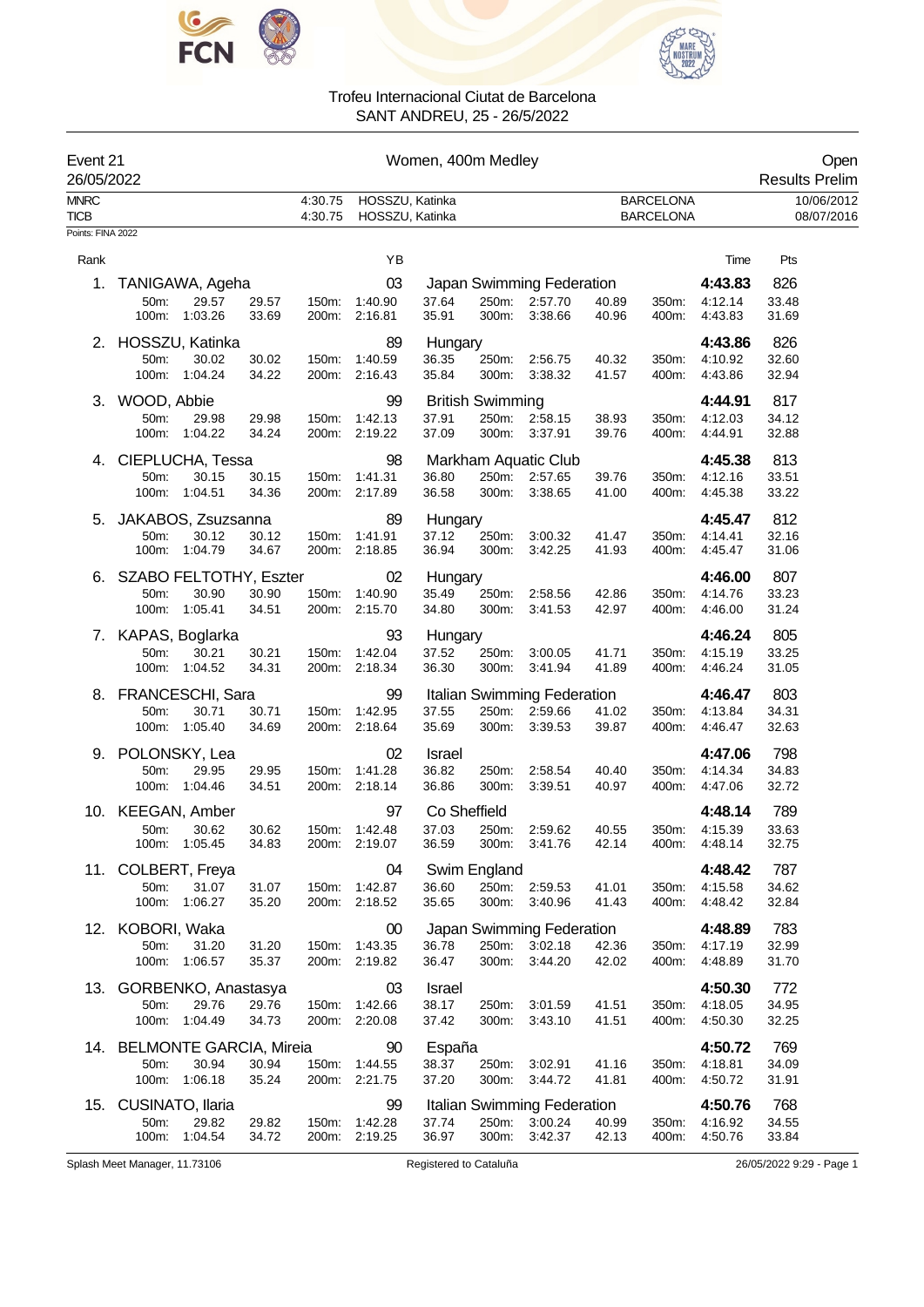



Event 21, Women, 400m Medley, Prelim, Open

| Rank |                                              |                     |                |                | ΥB                       |                             |                |                                                                      |                |                | Time                          | Pts                   |
|------|----------------------------------------------|---------------------|----------------|----------------|--------------------------|-----------------------------|----------------|----------------------------------------------------------------------|----------------|----------------|-------------------------------|-----------------------|
| 16.  | DOBRIN, Alexandra<br>50m:<br>100m:           | 30.90<br>1:05.64    | 30.90<br>34.74 | 150m:<br>200m: | 93<br>1:42.63<br>2:19.07 | 36.99<br>36.44              | 250m:<br>300m: | Denain Nat. Porte Du Hainaut<br>3:01.34<br>3.44.11                   | 42.27<br>42.77 | 350m:<br>400m: | 4:52.64<br>4:19.00<br>4:52.64 | 754<br>34.89<br>33.64 |
| 17.  | MCCARTHY, Georgina P<br>50m:<br>100m:        | 31.67<br>1:06.98    | 31.67<br>35.31 | 150m:<br>200m: | 02<br>1:44.74<br>2:21.37 | 37.76<br>36.63              | 250m:<br>300m: | Swimming New Zealand<br>3:03.07<br>3:44.64                           | 41.70<br>41.57 | 350m:<br>400m: | 4:54.02<br>4:20.00<br>4:54.02 | 743<br>35.36<br>34.02 |
| 18.  | <b>JUSTE SANCHEZ, Paula</b><br>50m:<br>100m: | 30.84<br>1:06.46    | 30.84<br>35.62 | 150m:<br>200m: | 03<br>1:45.25<br>2:22.75 | España<br>38.79<br>37.50    | 250m:<br>300m: | 3:06.20<br>3:50.04                                                   | 43.45<br>43.84 | 350m:<br>400m: | 4:56.97<br>4:24.18<br>4:56.97 | 721<br>34.14<br>32.79 |
|      |                                              | RONCATTO, Gabrielle |                |                | 98                       |                             |                | <b>Brazilian Swimming Federation</b>                                 |                |                | 4:57.71                       | 716                   |
| 19.  | 50m:<br>100m:                                | 31.06<br>1:06.95    | 31.06<br>35.89 | 150m:<br>200m: | 1:45.24<br>2:22.35       | 38.29<br>37.11              | 250m:<br>300m: | 3:05.46<br>3:49.54                                                   | 43.11<br>44.08 | 350m:<br>400m: | 4:24.14<br>4:57.71            | 34.60<br>33.57        |
| 20.  | TISSANDIE, Camille<br>$50m$ :<br>100m:       | 31.12<br>1:07.41    | 31.12<br>36.29 | 150m:<br>200m: | 04<br>1:47.03<br>2:25.18 | 39.62<br>38.15              | 250m:<br>300m: | Centre National d'entrainement Font-Rom4:57.78<br>3:04.97<br>3:49.19 | 39.79<br>44.22 | 350m:<br>400m: | 4:24.11<br>4:57.78            | 715<br>34.92<br>33.67 |
| WDR  | SEEMANOVA, Barbora                           |                     |                |                | $00\,$                   |                             |                | <b>Czech National Swimming Team</b>                                  |                |                |                               |                       |
| WDR  | SEBESTYEN, Dalma                             |                     |                |                | 97                       | Hungary                     |                |                                                                      |                |                |                               |                       |
| WDR  | WALSHE, Ellen<br>WDR NYSTRAND, Lisa          |                     |                |                | 01<br>06                 | Ireland<br><b>SK Neptun</b> |                |                                                                      |                |                |                               |                       |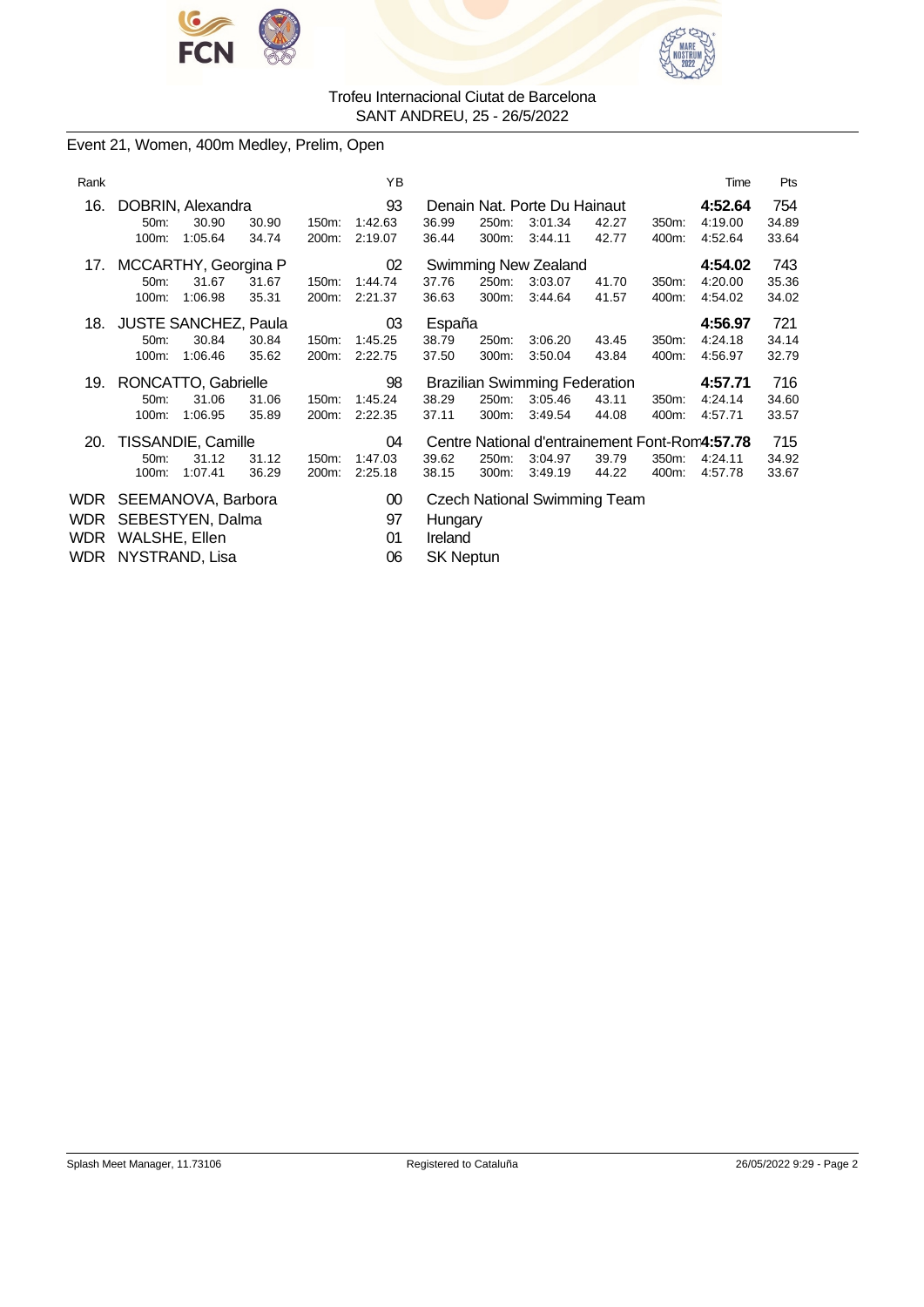



| Event 21<br>26/05/2022                             |                                            |                                        |                |                                          |                                | Women, 400m Medley                                                                                                                                                     |                                  |                                                             |                |                |                                                      | Open<br><b>Results Final</b> |
|----------------------------------------------------|--------------------------------------------|----------------------------------------|----------------|------------------------------------------|--------------------------------|------------------------------------------------------------------------------------------------------------------------------------------------------------------------|----------------------------------|-------------------------------------------------------------|----------------|----------------|------------------------------------------------------|------------------------------|
| <b>World Records</b><br><b>MNRC</b><br><b>TICB</b> | European Records                           |                                        |                | 4:26.36<br>4:26.36<br>4:30.75<br>4:30.75 |                                | HOSSZU, Katinka<br><b>HUN</b><br>Rio (BRA)<br>HOSSZU, Katinka<br><b>HUN</b><br>Rio (BRA)<br>HOSSZU, Katinka<br><b>BARCELONA</b><br>HOSSZU, Katinka<br><b>BARCELONA</b> |                                  |                                                             |                |                | 06/08/2016<br>06/08/2016<br>10/06/2012<br>08/07/2016 |                              |
| Points: FINA 2022                                  |                                            |                                        |                |                                          |                                |                                                                                                                                                                        |                                  |                                                             |                |                |                                                      |                              |
| Rank                                               |                                            |                                        |                |                                          | YB                             |                                                                                                                                                                        |                                  |                                                             |                |                | Time                                                 | Pts                          |
| 1.                                                 | 50m:<br>100m:                              | HOSSZU, Katinka<br>29.96<br>1:03.59    | 29.96<br>33.63 | 150m:<br>200m:                           | 89<br>1:39.89<br>2:14.51       | Hungary<br>36.30<br>34.62                                                                                                                                              | 250m:<br>300m:                   | 2:53.89<br>3:33.64                                          | 39.38<br>39.75 | 350m:<br>400m: | 4:37.04<br>4:05.70<br>4:37.04                        | 888<br>32.06<br>31.34        |
| 2.                                                 | TANIGAWA, Ageha<br>50m:                    | 29.47<br>100m: 1:02.81                 | 29.47<br>33.34 | 150m:                                    | 03<br>1:40.16<br>200m: 2:15.50 | 37.35<br>35.34                                                                                                                                                         |                                  | Japan Swimming Federation<br>250m: 2:55.87<br>300m: 3:36.82 | 40.37<br>40.95 | 350m:<br>400m: | 4:40.50<br>4:09.77<br>4:40.50                        | 856<br>32.95<br>30.73        |
|                                                    | 3. WOOD, Abbie<br>50m:<br>100m:            | 29.58<br>1:03.63                       | 29.58<br>34.05 | 150m:<br>200m:                           | 99<br>1:40.91<br>2:17.26       | 37.28<br>36.35                                                                                                                                                         | <b>British Swimming</b><br>300m: | 250m: 2:55.86<br>3:34.95                                    | 38.60<br>39.09 | 350m:<br>400m: | 4:40.80<br>4:08.68<br>4:40.80                        | 853<br>33.73<br>32.12        |
|                                                    | 4. FRANCESCHI, Sara<br>50m:                | 30.39<br>100m: 1:05.06                 | 30.39<br>34.67 | 150m:                                    | 99<br>1:41.29<br>200m: 2:16.64 | 36.23<br>35.35                                                                                                                                                         | 300m:                            | Italian Swimming Federation<br>250m: 2:56.83<br>3:36.64     | 40.19<br>39.81 | 350m:<br>400m: | 4:41.21<br>4:09.49<br>4:41.21                        | 849<br>32.85<br>31.72        |
| 5.                                                 | 50m:<br>100m:                              | JAKABOS, Zsuzsanna<br>29.79<br>1:03.44 | 29.79<br>33.65 | 150m:<br>200m:                           | 89<br>1:40.30<br>2:16.04       | Hungary<br>36.86<br>35.74                                                                                                                                              | 250m:<br>300m:                   | 2:57.01<br>3:38.29                                          | 40.97<br>41.28 | 350m:<br>400m: | 4:41.56<br>4:10.23<br>4:41.56                        | 846<br>31.94<br>31.33        |
| 6.                                                 | 50m:<br>100m:                              | CIEPLUCHA, Tessa<br>30.35<br>1:05.02   | 30.35<br>34.67 | 150m:                                    | 98<br>1:42.53<br>200m: 2:19.07 | 37.51<br>36.54                                                                                                                                                         | 300m:                            | Markham Aquatic Club<br>250m: 2:58.56<br>3:38.55            | 39.49<br>39.99 | 350m:<br>400m: | 4:43.30<br>4:11.68<br>4:43.30                        | 831<br>33.13<br>31.62        |
|                                                    | 7. KAPAS, Boglarka<br>50m:<br>100m:        | 30.68<br>1:04.86                       | 30.68<br>34.18 | 150m.<br>200m:                           | 93<br>1:41.84<br>2:17.68       | Hungary<br>36.98<br>35.84                                                                                                                                              | 250m:<br>300m:                   | 2:59.35<br>3:41.01                                          | 41.67<br>41.66 | 350m:<br>400m: | 4:45.11<br>4:13.96<br>4:45.11                        | 815<br>32.95<br>31.15        |
|                                                    | 8. SZABO FELTOTHY, Eszter<br>50m:<br>100m: | 30.45<br>1:04.91                       | 30.45<br>34.46 | 150m:                                    | 02<br>1:40.38<br>200m: 2:14.86 | Hungary<br>35.47<br>34.48                                                                                                                                              | 250m:<br>300m:                   | 2:56.98<br>3:40.03                                          | 42.12<br>43.05 | 350m:<br>400m: | 4:45.12<br>4:13.17<br>4:45.12                        | 815<br>33.14<br>31.95        |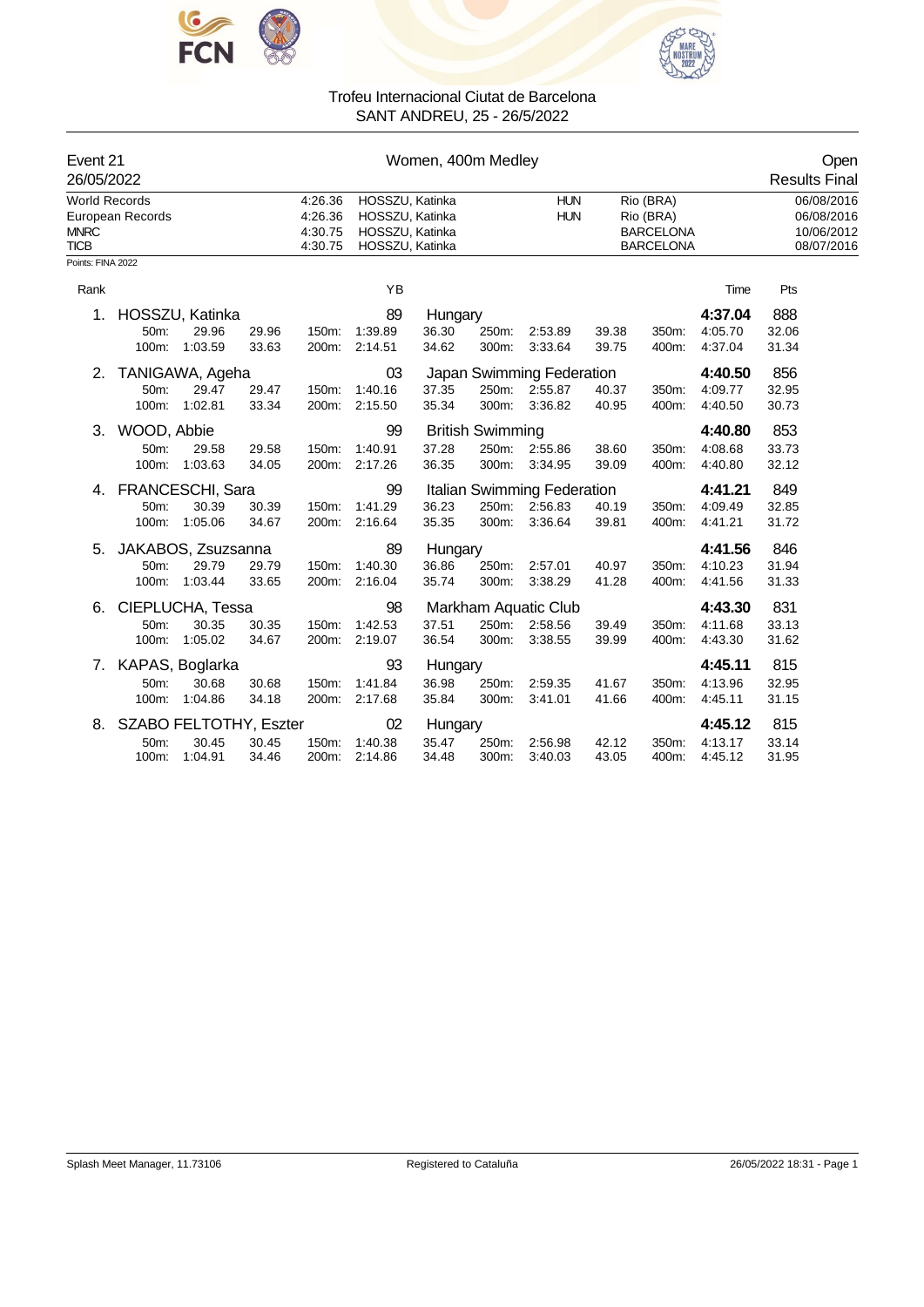



| Event 22<br>26/05/2022 |                                                |                | Men, 100m Freestyle<br><b>Results Prelim</b> |                                               |                                      |     |  |
|------------------------|------------------------------------------------|----------------|----------------------------------------------|-----------------------------------------------|--------------------------------------|-----|--|
| <b>MNRC</b><br>TICB    |                                                | 48.08<br>48.08 | ADRIAN, Nathan<br>ADRIAN, Nathan             |                                               | <b>BARCELONA</b><br><b>BARCELONA</b> |     |  |
| Points: FINA 2022      |                                                |                |                                              |                                               |                                      |     |  |
| Rank                   |                                                |                | YB                                           |                                               | Time                                 | Pts |  |
| 1.                     | DEAN, Thomas<br>50m:<br>23.62                  | 23.62<br>100m: | 00<br>48.78                                  | <b>British Swimming</b><br>25.16              | 48.78                                | 889 |  |
|                        | 2. SANTOS, Gabriel Silva<br>23.40<br>50m:      | 23.40<br>100m: | 96<br>48.86                                  | <b>Brazilian Swimming Federation</b><br>25.46 | 48.86                                | 884 |  |
|                        | 3. ASSUNCAO, Vinicius Tavares<br>50m:<br>23.99 | 23.99<br>100m: | 00<br>49.20                                  | <b>Brazilian Swimming Federation</b><br>25.21 | 49.20                                | 866 |  |
| 4.                     | CHIERIGHINI, Marcelo<br>50m:<br>23.40          | 23.40<br>100m: | 91<br>49.27                                  | <b>Brazilian Swimming Federation</b><br>25.87 | 49.27                                | 863 |  |
|                        | 5. WHITTLE, Jacob<br>50m:<br>24.14             | 24.14<br>100m: | 04<br>49.37                                  | <b>British Swimming</b><br>25.23              | 49.37                                | 857 |  |
| 6.                     | MIRESSI, Alessandro<br>50m:<br>23.87           | 23.87<br>100m: | 98<br>49.38                                  | Italian Swimming Federation<br>25.51          | 49.38                                | 857 |  |
| 7.                     | SZABO, Szebasztian<br>50m:<br>23.84            | 23.84<br>100m: | 96<br>49.39                                  | Hungary<br>25.55                              | 49.39                                | 856 |  |
| 8.                     | DOTTO, Luca<br>50m:<br>23.50                   | 23.50<br>100m: | 90<br>49.49                                  | Cs Carabinieri<br>25.99                       | 49.49                                | 851 |  |
| 9.                     | MATSUMOTO, Katsuhiro<br>23.96<br>50m:          | 23.96<br>100m: | 97<br>49.61                                  | Japan Swimming Federation<br>25.65            | 49.61                                | 845 |  |
|                        | 10. RICHARDS, Matthew<br>50m:<br>23.76         | 23.76<br>100m: | 02<br>49.67                                  | <b>British Swimming</b><br>25.91              | 49.67                                | 842 |  |
|                        | 11. PIJNENBURG, Stan<br>23.61<br>50m:          | 23.61<br>100m: | 96<br>49.78                                  | <b>Dutch Swimming Federation</b><br>26.17     | 49.78                                | 836 |  |
|                        | 12. IGA CESAR, Jorge Andres<br>50m:<br>23.89   | 23.89<br>100m: | 97<br>49.86                                  | Mexico<br>25.97                               | 49.86                                | 832 |  |
|                        | 13. PUTS, Jesse<br>50m:<br>23.43               | 23.43<br>100m: | 94<br>49.87                                  | Dutch Swimming Federation<br>26.44            | 49.87                                | 832 |  |
|                        | 14. FRIGO, Manuel<br>50m:<br>24.44             | 100m:<br>24.44 | 97<br>49.90                                  | Italian Swimming Federation<br>25.46          | 49.90                                | 830 |  |
|                        | 15. SCHREUDERS, Mikel<br>24.25<br>50m:         | 24.25<br>100m: | 98<br>49.93                                  | Cercle des Nageurs de Marseille<br>25.68      | 49.93                                | 829 |  |
| 16.                    | RIBEIRO, felipe<br>50m:<br>24.25               | 24.25<br>100m: | 98<br>50.23                                  | <b>Brazilian Swimming Federation</b><br>25.98 | 50.23                                | 814 |  |
|                        | 17. ACEVEDO, Javier<br>50m:<br>24.47           | 24.47<br>100m: | 98<br>50.26                                  | Markham Aquatic Club<br>25.79                 | 50.26                                | 813 |  |
| 18.                    | DI COLA, Stefano<br>50m:<br>24.55              | 24.55<br>100m: | 98<br>50.34                                  | Italian Swimming Federation<br>25.79          | 50.34                                | 809 |  |
| 19.                    | LEBOIS, Pierre<br>24.38<br>50m:                | 24.38<br>100m: | $00\,$<br>50.37                              | Cercle des Nageurs de Marseille<br>25.99      | 50.37                                | 807 |  |
|                        | RYSGAARD, Mathias<br>50m:<br>24.10             | 24.10<br>100m: | 98<br>50.37                                  | Denmark<br>26.27                              | 50.37                                | 807 |  |

Splash Meet Manager, 11.73106 **Registered to Cataluña** 26/05/2022 9:42 - Page 1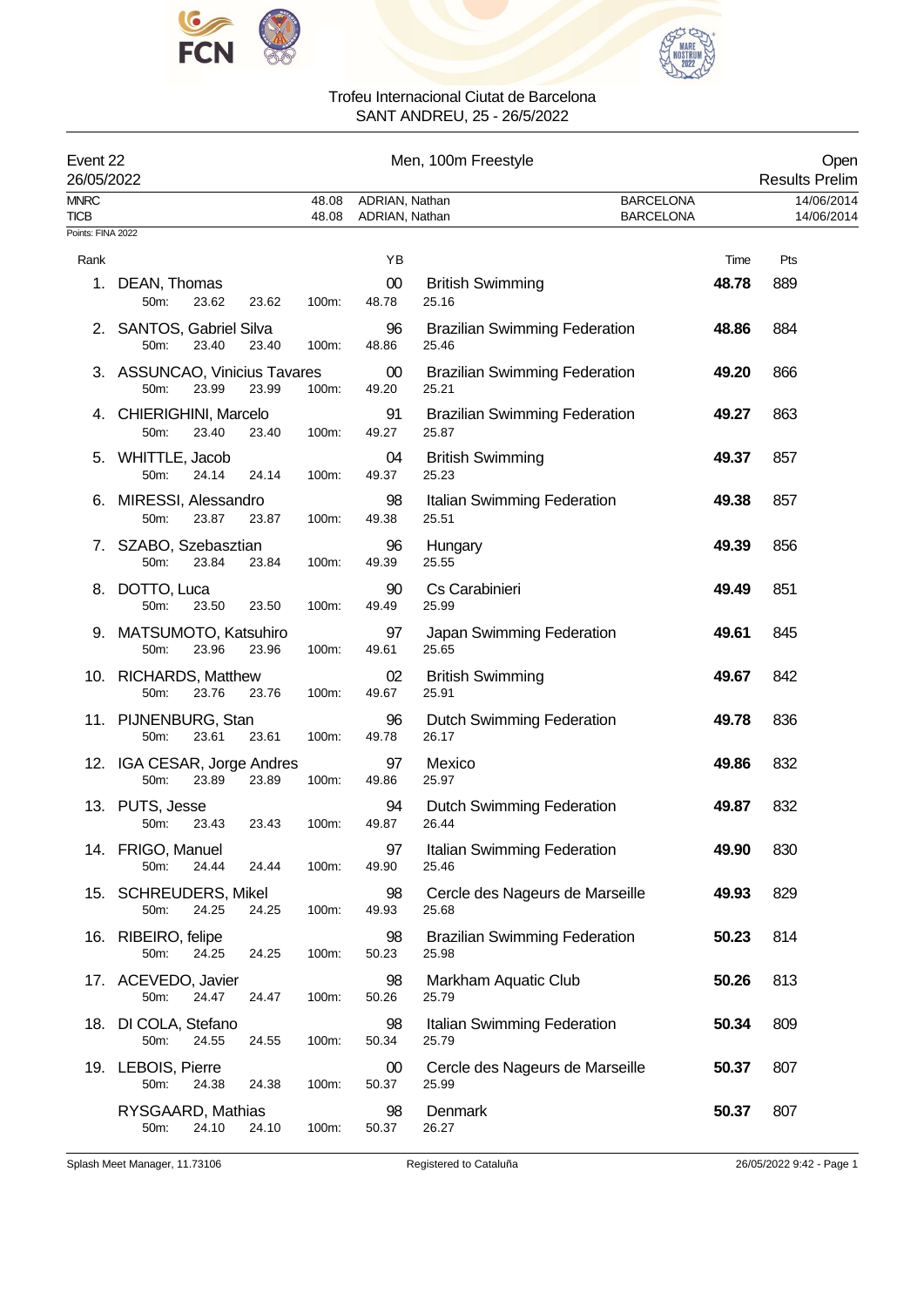



### Event 22, Men, 100m Freestyle, Prelim, Open

| Rank |                                                 |       |       | YB              |                                               | Time  | Pts |
|------|-------------------------------------------------|-------|-------|-----------------|-----------------------------------------------|-------|-----|
|      | 21. LIENDO, Joshua<br>24.10<br>50m:             | 24.10 | 100m: | 02<br>50.40     | North York Aquatic Club<br>26.30              | 50.40 | 806 |
|      | 22. NICETTO, Stefano<br>50m:<br>24.37           | 24.37 | 100m: | 01<br>50.45     | Team Veneto asd<br>26.08                      | 50.45 | 803 |
|      | 23. LENTZ, Frederik Riedel<br>24.23<br>50m:     | 24.23 | 100m: | 01<br>50.49     | Denmark<br>26.26                              | 50.49 | 802 |
|      | 24. MEGLI, Filippo<br>50m:<br>24.38             | 24.38 | 100m: | 97<br>50.54     | Italian Swimming Federation<br>26.16          | 50.54 | 799 |
|      | 25. CORREIA, Breno<br>50m:<br>24.93             | 24.93 | 100m: | 99<br>50.55     | <b>Brazilian Swimming Federation</b><br>25.62 | 50.55 | 799 |
|      | 26. MILDRED, Edward<br>50m:<br>24.43            | 24.43 | 100m: | 03<br>50.56     | <b>British Swimming</b><br>26.13              | 50.56 | 798 |
|      | 27. FRANCESCHI, Nicolo'<br>50m:<br>24.42        | 24.42 | 100m: | 01<br>50.57     | Nuoto Club Milano<br>26.15                    | 50.57 | 798 |
|      | 28. KROON, Luc<br>50m:<br>24.55                 | 24.55 | 100m: | 01<br>50.62     | <b>Dutch Swimming Federation</b><br>26.07     | 50.62 | 795 |
|      | ELIASSON, Isak<br>50m:<br>24.71                 | 24.71 | 100m: | 96<br>50.62     | Sparvaegen Simfoerening<br>25.91              | 50.62 | 795 |
|      | 30. BOUTOUIL, Samy<br>50m:<br>24.36             | 24.36 | 100m: | 00<br>50.71     | Cercle des Nageurs de Marseille<br>26.35      | 50.71 | 791 |
|      | 31. KISIL, Yuri<br>50m:<br>24.34                | 24.34 | 100m: | 95<br>50.75     | <b>Whitby Swimming</b><br>26.41               | 50.75 | 789 |
|      | 32. BEROL, Julien<br>50m:<br>24.85              | 24.85 | 100m: | 01<br>50.78     | Cercle des Nageurs de Marseille<br>25.93      | 50.78 | 788 |
|      | 33. DE MEULEMEESTER, Sebastien<br>50m:<br>24.63 | 24.63 | 100m: | 98<br>50.79     | Cercle des Nageurs de Marseille<br>26.16      | 50.79 | 787 |
|      | 34. DEPLANO, Leonardo<br>$50m$ :<br>24.23       | 24.23 | 100m: | 99<br>50.81     | Italian Swimming Federation<br>26.58          | 50.81 | 786 |
|      | 35. LOKTEV, Denis<br>50m:<br>24.23              | 24.23 | 100m: | 00<br>50.85     | <b>Israel</b><br>26.62                        | 50.85 | 785 |
| 36.  | PIRON, Thomas<br>24.37<br>50m:                  | 24.37 | 100m: | $00\,$<br>50.89 | <b>Lyon Natation Metropole</b><br>26.52       | 50.89 | 783 |
|      | 37. HASSAN, Mohamed Samy<br>50m:<br>24.81       | 24.81 | 100m: | 97<br>50.90     | Egypt<br>26.09                                | 50.90 | 782 |
|      | 38. PIERRE-LOUIS, Sebastian<br>50m:<br>24.41    | 24.41 | 100m: | 00<br>50.95     | <b>SG Frankfurt</b><br>26.54                  | 50.95 | 780 |
|      | 39. PERSSON, Elias<br>50m:<br>24.60             | 24.60 | 100m: | 02<br>51.06     | Malmo Kappsimningsklubb<br>26.46              | 51.06 | 775 |
|      | 40. BALLO, Stefano<br>50m:<br>24.83             | 24.83 | 100m: | 93<br>51.09     | Italian Swimming Federation<br>26.26          | 51.09 | 774 |
|      | DJAKOVIC, Antonio<br>25.14<br>50m:              | 25.14 | 100m: | 02<br>51.09     | Switzerland<br>25.95                          | 51.09 | 774 |
|      | 42. SCHEFFER, Fernando<br>24.66<br>50m:         | 24.66 | 100m: | 98<br>51.13     | <b>Brazilian Swimming Federation</b><br>26.47 | 51.13 | 772 |

Splash Meet Manager, 11.73106 Registered to Cataluña 26/05/2022 9:42 - Page 2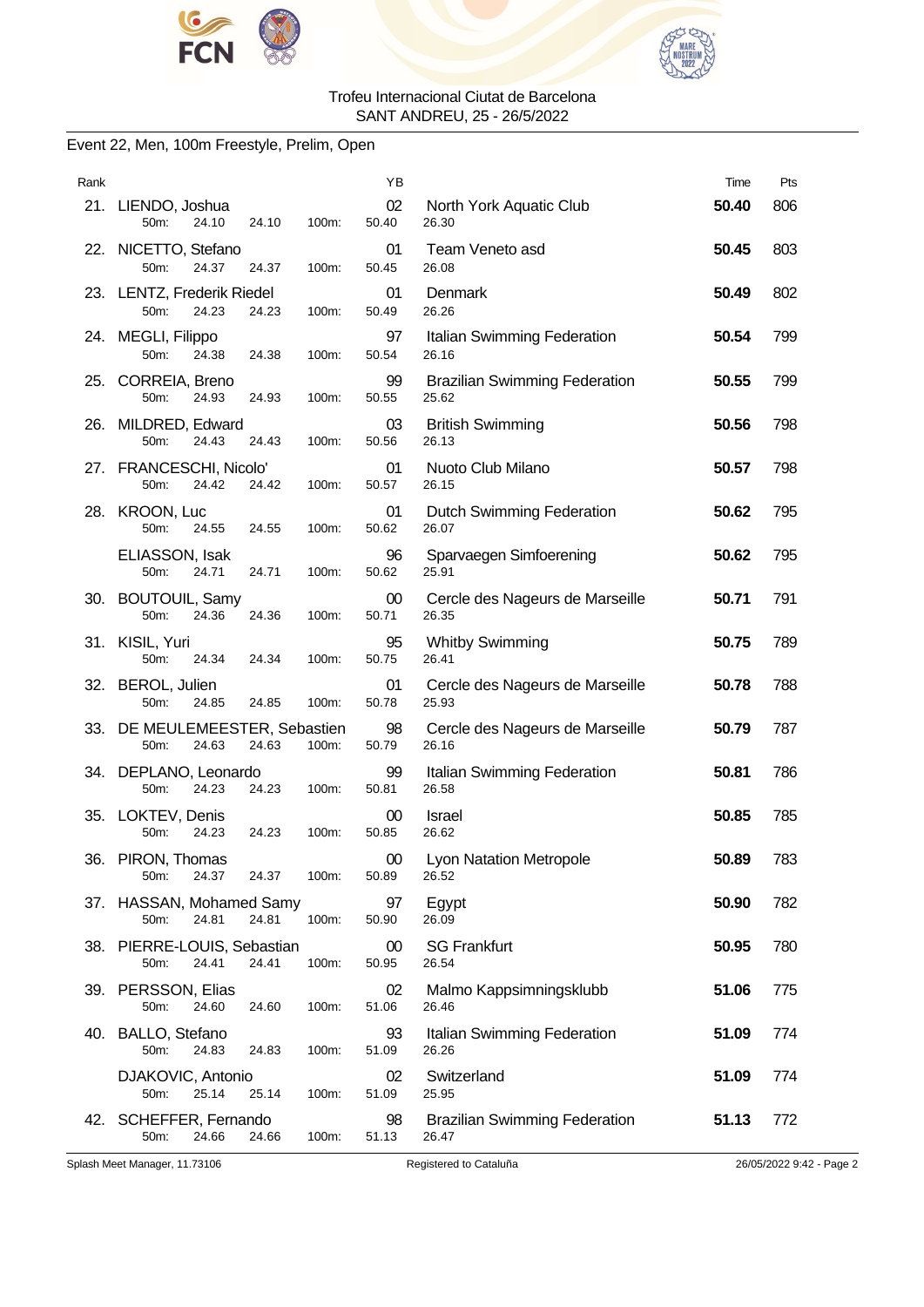



### Event 22, Men, 100m Freestyle, Prelim, Open

| Rank |                                                        |       | ΥB          |                                          | Time  | Pts                      |
|------|--------------------------------------------------------|-------|-------------|------------------------------------------|-------|--------------------------|
|      | 43. COHEN GROUMI, Gal<br>24.18<br>24.18<br>50m:        | 100m: | 02<br>51.14 | Israel<br>26.96                          | 51.14 | 771                      |
|      | 44. VENDRAME, Ivano<br>50m:<br>25.08<br>25.08          | 100m: | 97<br>51.17 | Centro Sportivo Esercito<br>26.09        | 51.17 | 770                      |
|      | COHOON, Alexander<br>50m:<br>24.52<br>24.52            | 100m: | 02<br>51.17 | Loughboro Un<br>26.65                    | 51.17 | 770                      |
| 46.  | HANSON, Robin<br>50m:<br>24.24<br>24.24                | 100m: | 01<br>51.23 | Sparvaegen Simfoerening<br>26.99         | 51.23 | 767                      |
|      | INGRAM, Jamie<br>50m:<br>24.65<br>24.65                | 100m: | 98<br>51.23 | Swim England<br>26.58                    | 51.23 | 767                      |
|      | 48. MARTIN ROIG, Victor<br>50m:<br>24.82<br>24.82      | 100m: | 02<br>51.24 | C.N. Voltor Balear<br>26.42              | 51.24 | 767                      |
|      | 49. ACIN, Nikola<br>50m:<br>24.85<br>24.85             | 100m: | 99<br>51.28 | Serbia<br>26.43                          | 51.28 | 765                      |
|      | 50. SATES, Matthew E<br>50m:<br>25.01<br>25.01         | 100m: | 03<br>51.30 | South Africa<br>26.29                    | 51.30 | 764                      |
|      | 51. LITCHFIELD, Joe<br>50m:<br>24.51<br>24.51          | 100m: | 98<br>51.32 | <b>British Swimming</b><br>26.81         | 51.32 | 763                      |
|      | FRANKEL, Tomer<br>50m:<br>24.64<br>24.64               | 100m: | 00<br>51.32 | Israel<br>26.68                          | 51.32 | 763                      |
|      | 53. BURDISSO, Federico<br>50m:<br>24.58<br>24.58       | 100m: | 01<br>51.35 | Unicusano Aurelia Nuoto<br>26.77         | 51.35 | 762                      |
|      | 54. POTHAIN, Jordan<br>50m:<br>24.33<br>24.33          | 100m: | 94<br>51.42 | Aas Sarcelles 95<br>27.09                | 51.42 | 759                      |
|      | 55. AERENTS, Jasper<br>50m:<br>24.44<br>24.44          | 100m: | 92<br>51.46 | Vlaamse Zwemfederatie<br>27.02           | 51.46 | 757                      |
|      | 56. IVIC, Yoni<br>50m:<br>25.45<br>25.45               | 100m: | 01<br>51.50 | Cercle des Nageurs de Marseille<br>26.05 | 51.50 | 755                      |
|      | 57. THIJS, Thomas<br>50m:<br>24.78<br>24.78            | 100m: | 97<br>51.54 | Vlaamse Zwemfederatie<br>26.76           | 51.54 | 753                      |
|      | 58. JARVIS, Calum<br>24.90<br>50m:<br>24.90            | 100m: | 92<br>51.55 | <b>British Swimming</b><br>26.65         | 51.55 | 753                      |
|      | 59. PANCEREVAS, Daniil<br>25.00<br>50m:<br>25.00       | 100m: | 04<br>51.79 | Lithuania<br>26.79                       | 51.79 | 743                      |
|      | 60. CONTE BONIN, Paolo<br>50m:<br>24.94<br>24.94       | 100m: | 02<br>51.83 | Team Veneto asd<br>26.89                 | 51.83 | 741                      |
|      | 61. MEEUS, Elias<br>50m:<br>24.48<br>24.48             | 100m: | 03<br>52.11 | Vlaamse Zwemfederatie<br>27.63           | 52.11 | 729                      |
|      | 62. ELIZALDE SALCEDO, Haritz<br>25.13<br>25.13<br>50m: | 100m: | 01<br>52.32 | <b>Team Cantabrian Sea</b><br>27.19      | 52.32 | 720                      |
|      | 63. CHERUTI, Meiron Amir<br>50m:<br>24.81<br>24.81     | 100m: | 97<br>52.52 | Israel<br>27.71                          | 52.52 | 712                      |
|      | 64. MARTON, Richard<br>50m:<br>25.38<br>25.38          | 100m: | 99<br>53.10 | Hungary<br>27.72                         | 53.10 | 689                      |
|      | Splash Meet Manager, 11.73106                          |       |             | Registered to Cataluña                   |       | 26/05/2022 9:42 - Page 3 |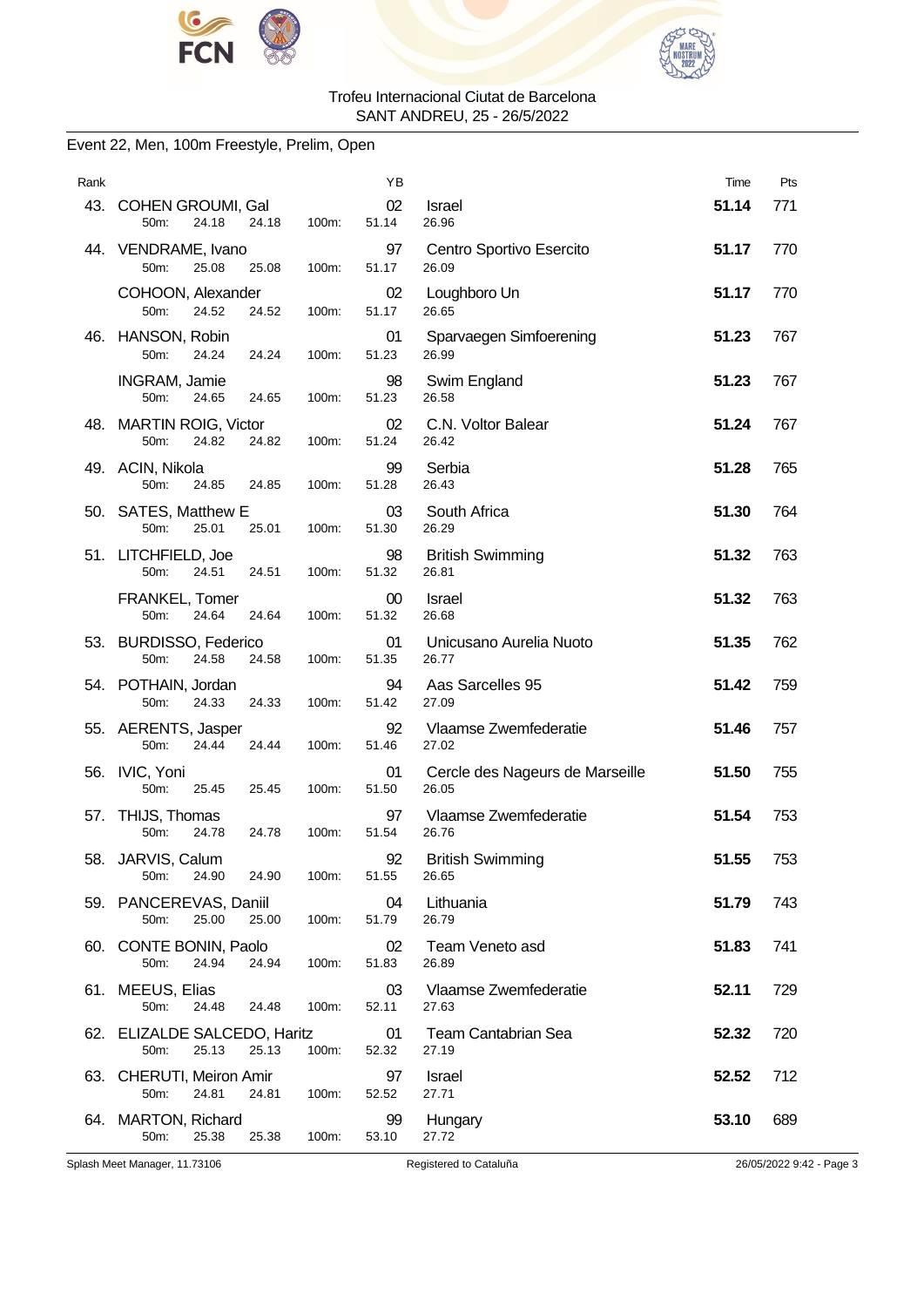



#### Event 22, Men, 100m Freestyle, Prelim, Open

| ΥB                                                                                                                                                                                                                                                                                                                                |                                      | Time | Pts |
|-----------------------------------------------------------------------------------------------------------------------------------------------------------------------------------------------------------------------------------------------------------------------------------------------------------------------------------|--------------------------------------|------|-----|
| $00\,$                                                                                                                                                                                                                                                                                                                            | Ireland                              |      |     |
| 01                                                                                                                                                                                                                                                                                                                                | Swimming Australia                   |      |     |
| $00\,$                                                                                                                                                                                                                                                                                                                            | C.N. Sabadell                        |      |     |
| 98                                                                                                                                                                                                                                                                                                                                | <b>Wolfpack Elite</b>                |      |     |
| 02                                                                                                                                                                                                                                                                                                                                | <b>3MUC Natation</b>                 |      |     |
| 89                                                                                                                                                                                                                                                                                                                                | Brazil                               |      |     |
| 99                                                                                                                                                                                                                                                                                                                                | <b>Brazilian Swimming Federation</b> |      |     |
| 99                                                                                                                                                                                                                                                                                                                                | <b>Dutch Swimming Federation</b>     |      |     |
| 01                                                                                                                                                                                                                                                                                                                                | <b>Dutch Swimming Federation</b>     |      |     |
| 96                                                                                                                                                                                                                                                                                                                                | Ireland                              |      |     |
| 01                                                                                                                                                                                                                                                                                                                                | Scarborough Swim Club                |      |     |
| 02                                                                                                                                                                                                                                                                                                                                | Swimming New Zealand                 |      |     |
| 96                                                                                                                                                                                                                                                                                                                                | Switzerland                          |      |     |
| 97                                                                                                                                                                                                                                                                                                                                | <b>USA Swimming</b>                  |      |     |
| DNS MC MILLAN, Jack<br>DNS TAYLOR, Jack F<br>DNS DE CELIS MONTALBAN, Sergio<br>DNS STEWART, Coleman<br>WDR BERG, Max<br>WDR FRATUS, Bruno<br>WDR BORGES, Luiz Gustavo Franco<br>WDR KORSTANJE, Nyls<br>WDR SIMONS, Kenzo<br>WDR BAIN, Calum<br>WDR KNOX, Finlay<br>WDR PICKETT, Michael<br>WDR LIESS, Nils<br>WDR STEWART, Samuel |                                      |      |     |

- 
- 
- WDR LOBANOVSZKIJ, Maxim 96
- 
- ) Ireland
- Swimming Australia
- D C.N. Sabadell
- **Wolfpack Elite**
- 3MUC Natation
- - Brazilian Swimming Federation
	- Dutch Swimming Federation
	- Dutch Swimming Federation
- S Ireland
- Scarborough Swim Club
- 2 Swimming New Zealand
- 6 Switzerland
- 
- WDR CROENEN, Louis 94 Vlaamse Zwemfederatie<br>
WDR LOBANOVSZKIJ, Maxim 96 Geneve Natation
	-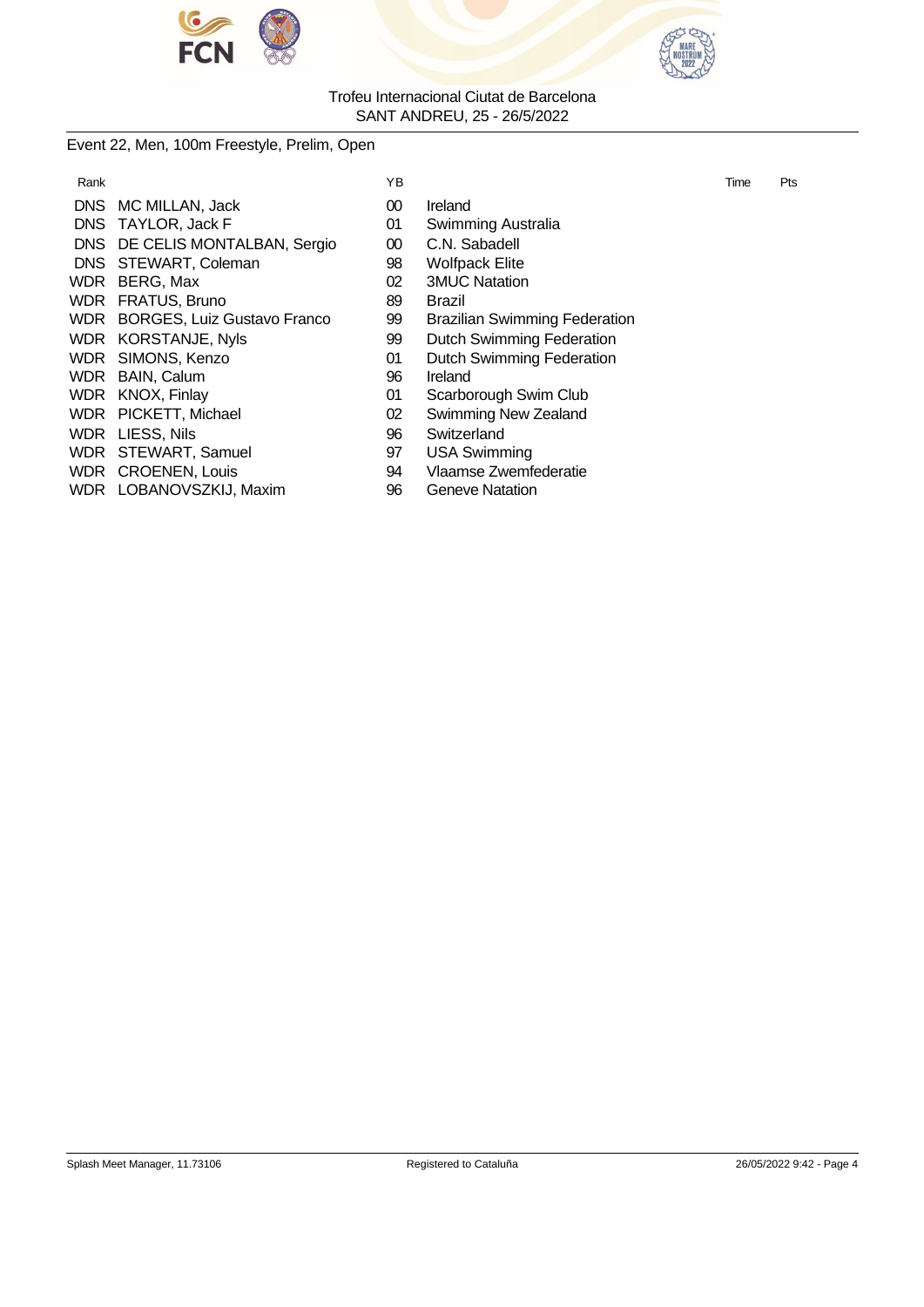



| Event 22<br>26/05/2022                             |                                       |       |       | Men, 100m Freestyle              |                 |                                                                                                                                                                          |  |  |                                                      | Open<br><b>Results Finals</b> |  |
|----------------------------------------------------|---------------------------------------|-------|-------|----------------------------------|-----------------|--------------------------------------------------------------------------------------------------------------------------------------------------------------------------|--|--|------------------------------------------------------|-------------------------------|--|
| <b>World Records</b><br><b>MNRC</b><br><b>TICB</b> | European Records                      |       |       | 46.91<br>47.11<br>48.08<br>48.08 |                 | CIELO, Cesar<br><b>BRA</b><br>Rome (ITA)<br><b>RUS</b><br>KOLESNIKOV, Kliment<br>Tokyo (JPN)<br><b>BARCELONA</b><br>ADRIAN, Nathan<br>ADRIAN, Nathan<br><b>BARCELONA</b> |  |  | 30/07/2009<br>28/07/2021<br>14/06/2014<br>14/06/2014 |                               |  |
| Points: FINA 2022                                  |                                       |       |       |                                  |                 |                                                                                                                                                                          |  |  |                                                      |                               |  |
| Rank                                               |                                       |       |       |                                  | YB              |                                                                                                                                                                          |  |  | Time                                                 | Pts                           |  |
| Final A                                            | 1. DEAN, Thomas<br>50m:               | 23.60 | 23.60 | 100m:                            | $00\,$<br>48.63 | <b>British Swimming</b><br>25.03                                                                                                                                         |  |  | 48.63                                                | 897                           |  |
| 2.                                                 | MIRESSI, Alessandro<br>50m:           | 23.45 | 23.45 | 100m:                            | 98<br>48.98     | Italian Swimming Federation<br>25.53                                                                                                                                     |  |  | 48.98                                                | 878                           |  |
|                                                    | 3. SANTOS, Gabriel Silva<br>50m:      | 23.18 | 23.18 | 100m:                            | 96<br>49.18     | <b>Brazilian Swimming Federation</b><br>26.00                                                                                                                            |  |  | 49.18                                                | 867                           |  |
|                                                    | 4. ASSUNCAO, Vinicius Tavares<br>50m: | 23.74 | 23.74 | 100m:                            | 00<br>49.24     | <b>Brazilian Swimming Federation</b><br>25.50                                                                                                                            |  |  | 49.24                                                | 864                           |  |
| 5.                                                 | DOTTO, Luca<br>50m:                   | 23.59 | 23.59 | 100m:                            | 90<br>49.31     | Cs Carabinieri<br>25.72                                                                                                                                                  |  |  | 49.31                                                | 860                           |  |
| 6.                                                 | WHITTLE, Jacob<br>50m:                | 23.94 | 23.94 | 100m:                            | 04<br>49.38     | <b>British Swimming</b><br>25.44                                                                                                                                         |  |  | 49.38                                                | 857                           |  |
| 7.                                                 | CHIERIGHINI, Marcelo<br>50m:          | 23.32 | 23.32 | 100m:                            | 91<br>49.42     | <b>Brazilian Swimming Federation</b><br>26.10                                                                                                                            |  |  | 49.42                                                | 855                           |  |
| 8.                                                 | SZABO, Szebasztian<br>50m:            | 24.14 | 24.14 | 100m:                            | 96<br>50.53     | Hungary<br>26.39                                                                                                                                                         |  |  | 50.53                                                | 800                           |  |
| Final B                                            |                                       |       |       |                                  |                 |                                                                                                                                                                          |  |  |                                                      |                               |  |
|                                                    | 9. RICHARDS, Matthew<br>50m:          | 23.83 | 23.83 | 100m:                            | 02<br>49.78     | <b>British Swimming</b><br>25.95                                                                                                                                         |  |  | 49.78                                                | 836                           |  |
|                                                    | 10. SCHREUDERS, Mikel<br>50m:         | 24.13 | 24.13 | 100m:                            | 98<br>49.80     | Cercle des Nageurs de Marseille<br>25.67                                                                                                                                 |  |  | 49.80                                                | 835                           |  |
|                                                    | 11. IGA CESAR, Jorge Andres<br>50m:   | 24.08 | 24.08 | 100m:                            | 97<br>49.94     | Mexico<br>25.86                                                                                                                                                          |  |  | 49.94                                                | 828                           |  |
|                                                    | 12. MATSUMOTO, Katsuhiro<br>50m:      | 24.36 | 24.36 | 100m:                            | 97<br>49.95     | Japan Swimming Federation<br>25.59                                                                                                                                       |  |  | 49.95                                                | 828                           |  |
|                                                    | 13. FRIGO, Manuel<br>50m:             | 24.24 | 24.24 | 100m:                            | 97<br>50.00     | Italian Swimming Federation<br>25.76                                                                                                                                     |  |  | 50.00                                                | 825                           |  |
|                                                    | 14. PIJNENBURG, Stan<br>50m:          | 24.08 | 24.08 | 100m:                            | 96<br>50.35     | Dutch Swimming Federation<br>26.27                                                                                                                                       |  |  | 50.35                                                | 808                           |  |
|                                                    | 15. ACEVEDO, Javier<br>50m:           | 25.22 | 25.22 | 100m:                            | 98<br>51.33     | Markham Aquatic Club<br>26.11                                                                                                                                            |  |  | 51.33                                                | 763                           |  |
| 16.                                                | RIBEIRO, felipe<br>50m:               | 24.67 | 24.67 | 100m:                            | 98<br>51.46     | <b>Brazilian Swimming Federation</b><br>26.79                                                                                                                            |  |  | 51.46                                                | 757                           |  |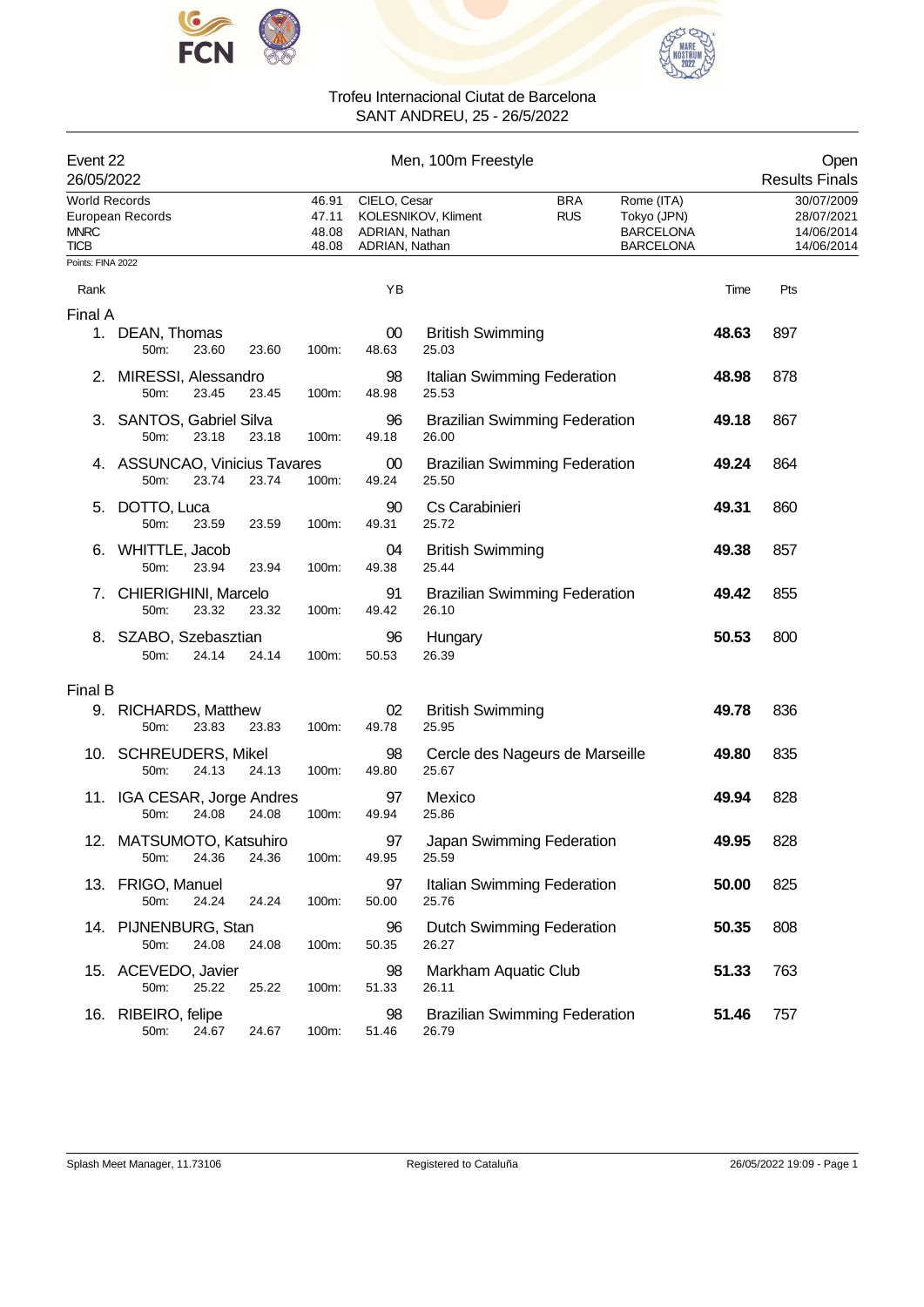



| Event 23<br>26/05/2022 |                                       |       |       |                |                                        | Women, 100m Backstroke                  |                                     |                                      |         | Open<br><b>Results Prelim</b> |
|------------------------|---------------------------------------|-------|-------|----------------|----------------------------------------|-----------------------------------------|-------------------------------------|--------------------------------------|---------|-------------------------------|
| <b>MNRC</b><br>TICB    |                                       |       |       | 58.77<br>58.77 | BAKER, Kathleen S<br>BAKER, Kathleen S |                                         | <b>USA</b><br><b>USA</b>            | <b>BARCELONA</b><br><b>BARCELONA</b> |         | 13/06/2018<br>13/06/2018      |
| Points: FINA 2022      |                                       |       |       |                |                                        |                                         |                                     |                                      |         |                               |
| Rank                   |                                       |       |       |                | YB                                     |                                         |                                     |                                      | Time    | Pts                           |
|                        | 1. MASSE, Kylie<br>50m:               | 28.98 | 28.98 | 100m:          | 96<br>59.43                            | <b>Toronto Swim Club</b><br>30.45       |                                     |                                      | 59.43   | 903                           |
|                        | 2. DE WAARD, Maaike<br>50m:           | 29.73 | 29.73 | 100m:          | 96<br>1:01.06                          | 31.33                                   | Dutch Swimming Federation           |                                      | 1:01.06 | 832                           |
|                        | 3. HANSSON, Louise<br>50m:            | 29.10 | 29.10 |                | 96<br>100m: 1:01.16                    | Helsingborg Simsaellskap<br>32.06       |                                     |                                      | 1:01.16 | 828                           |
|                        | 4. WILM, Ingrid<br>50m:               | 29.51 | 29.51 |                | 98<br>100m: 1:01.27                    | Cascade Swim Club<br>31.76              |                                     |                                      | 1:01.27 | 824                           |
|                        | 5. KUBOVA (BAUMRTOVA), Simona<br>50m: | 30.22 | 30.22 |                | 91<br>100m: 1:01.54                    | 31.32                                   | <b>Czech National Swimming Team</b> |                                      | 1:01.54 | 813                           |
|                        | 6. MCMILLAN, Ashley<br>50m:           | 29.88 | 29.88 |                | 04<br>100m: 1:01.64                    | 31.76                                   | Greater Ottawa Kingfish Swim Club   |                                      | 1:01.64 | 809                           |
|                        | 7. JALLOW, Mimosa<br>50m:             | 29.78 | 29.78 |                | 94<br>100m: 1:01.66                    | <b>Team Finland</b><br>31.88            |                                     |                                      | 1:01.66 | 808                           |
|                        | 8. HARVEY, Mary-Sophie<br>50m:        | 29.82 | 29.82 | 100m:          | 99<br>1:01.70                          | <b>Club Aquatique Montreal</b><br>31.88 |                                     |                                      | 1:01.70 | 807                           |
| 9.                     | GODWIN, Emma<br>50m:                  | 29.79 | 29.79 |                | 97<br>100m: 1:01.87                    | Swimming New Zealand<br>32.08           |                                     |                                      | 1:01.87 | 800                           |
|                        | 10. RATHWELL, Regan<br>50m:           | 30.22 | 30.22 |                | 04<br>100m: 1:02.05                    | 31.83                                   | Greater Ottawa Kingfish Swim Club   |                                      | 1:02.05 | 793                           |
|                        | 11. MCINTOSH, Summer<br>50m:          | 30.18 | 30.18 | 100m:          | 06<br>1:02.15                          | Etobicoke Swim Club<br>31.97            |                                     |                                      | 1:02.15 | 789                           |
|                        | 12. PIGREE, Analia<br>50m:            | 30.36 | 30.36 |                | 01<br>100m: 1:02.56                    | Canet 66 Natation<br>32.20              |                                     |                                      | 1:02.56 | 774                           |
| 13.                    | COX, Lauren<br>50m:                   | 29.87 | 29.87 |                | 01<br>100m: 1:02.58                    | Swim England<br>32.71                   |                                     |                                      | 1:02.58 | 773                           |
|                        | 14. BARZELAY, Aviv<br>50m:            | 30.29 | 30.29 |                | 02<br>100m: 1:02.78                    | Israel<br>32.49                         |                                     |                                      | 1:02.78 | 766                           |
|                        | 15. BRAY, Olivia<br>50m:              | 30.47 | 30.47 |                | 01<br>100m: 1:02.86                    | University of Texas<br>32.39            |                                     |                                      | 1:02.86 | 763                           |
|                        | 16. HILL, Danielle<br>50m:            | 30.49 | 30.49 |                | 99<br>100m: 1:03.03                    | Ireland<br>32.54                        |                                     |                                      | 1:03.03 | 757                           |
|                        | 17. OHASHI, Yui<br>50m:               | 31.06 | 31.06 |                | 95<br>100m: 1:03.12                    | 32.06                                   | Japan Swimming Federation           |                                      | 1:03.12 | 753                           |
|                        | 18. UPANNE, Lotta<br>50m:             | 30.38 | 30.38 |                | 98<br>100m: 1:03.31                    | <b>Team Finland</b><br>32.93            |                                     |                                      | 1:03.31 | 747                           |
|                        | 19. CENCI, Martina<br>50m:            | 31.69 | 31.69 |                | 02<br>100m: 1:03.46                    | Unicusano Aurelia Nuoto<br>31.77        |                                     |                                      | 1:03.46 | 741                           |
|                        | 20. PRADELL CARRASCO, Mireia<br>50m:  | 30.33 | 30.33 |                | 95<br>100m: 1:03.47                    | 33.14                                   | Federacio Catalana Natacio          |                                      | 1:03.47 | 741                           |

Splash Meet Manager, 11.73106 Registered to Cataluña 26/05/2022 10:01 - Page 1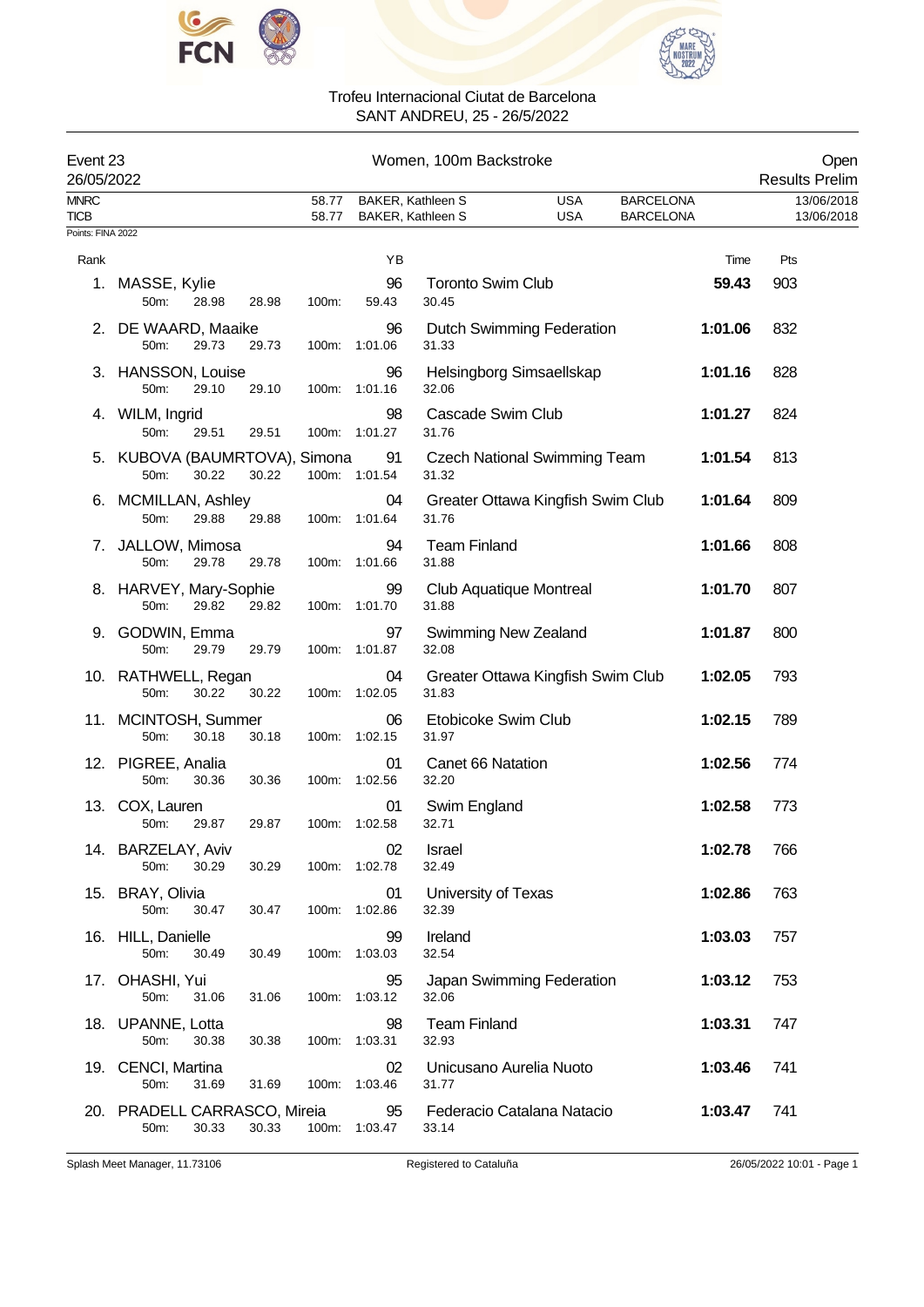



### Event 23, Women, 100m Backstroke, Prelim, Open

| Rank |                                                                         | ΥB                  |                                            | Time    | Pts |
|------|-------------------------------------------------------------------------|---------------------|--------------------------------------------|---------|-----|
|      | 21. MACNEIL, Margaret<br>50 <sub>m</sub> :<br>30.10<br>30.10            | 00<br>100m: 1:03.49 | London Aquatic Club<br>33.39               | 1:03.49 | 740 |
|      | 22. MENSING, Jenny<br>50m:<br>30.91<br>30.91<br>100m:                   | 86<br>1:03.56       | SC Wiesbaden 1911<br>32.65                 | 1:03.56 | 738 |
|      | 23. JUNEVIK, Sara<br>50m:<br>30.67<br>30.67                             | 00<br>100m: 1:03.62 | Falu SS<br>32.95                           | 1:03.62 | 736 |
|      | 24. VANOTTERDIJK, Roos<br>30.85<br>50 <sub>m</sub> :<br>30.85<br>100m:  | 05<br>1:03.73       | Vlaamse Zwemfederatie<br>32.88             | 1:03.73 | 732 |
|      | 25. ZAMORANO SANZ, Africa<br>50m:<br>30.97<br>30.97<br>100m:            | 98<br>1:03.77       | C.N. Sant Andreu<br>32.80                  | 1:03.77 | 731 |
|      | 26. HINDLEY, Isabella<br>50m:<br>30.70<br>30.70                         | 96<br>100m: 1:04.00 | Swim England<br>33.30                      | 1:04.00 | 723 |
|      | 27. SOERENSEN, Karoline<br>50 <sub>m</sub> :<br>31.32<br>31.32<br>100m: | 02<br>1:04.02       | Denmark<br>32.70                           | 1:04.02 | 722 |
|      | 28. DRAKOPOULOS, Milla A<br>31.27<br>50m:<br>31.27<br>100m:             | 06<br>1:04.05       | South Africa<br>32.78                      | 1:04.05 | 721 |
|      | 29. SENATORE, Giada<br>50m:<br>30.85<br>30.85                           | 06<br>100m: 1:04.23 | Asd Nuovo Nuoto Bologna<br>33.38           | 1:04.23 | 715 |
|      | 30. PODEVIN, Anais<br>50 <sub>m</sub> :<br>30.93<br>30.93<br>100m:      | 97<br>1:04.26       | <b>Stade Clermontois Natation</b><br>33.33 | 1:04.26 | 714 |
|      | 31. DE BORDONS GARCIA, Paloma<br>50m:<br>30.85<br>30.85<br>100m:        | 96<br>1:04.29       | Federacion Andaluza Natacion<br>33.44      | 1:04.29 | 713 |
|      | 32. GRABOWSKI, Lena<br>31.27 31.27<br>50 <sub>m</sub> :                 | 02<br>100m: 1:04.33 | Austria<br>33.06                           | 1:04.33 | 712 |
|      | 33. RAMATELLI, Giulia<br>50m:<br>31.88<br>31.88<br>100m:                | 00<br>1:04.54       | Unicusano Aurelia Nuoto<br>32.66           | 1:04.54 | 705 |
|      | 34. OEBERG, Elise<br>31.85<br>31.85<br>50 <sub>m</sub> :<br>100m:       | 02<br>1:04.92       | Njurunda<br>33.07                          | 1:04.92 | 693 |
|      | 35. MACDOUGALD, Jena<br>31.83<br>50m:<br>31.83                          | 02<br>100m: 1:04.98 | University College Dublin<br>33.15         | 1:04.98 | 691 |
| 36.  | ESPINOSA PATILLA, Claudia<br>31.71<br>50m:<br>31.71                     | 03<br>100m: 1:05.18 | Federacio Catalana Natacio<br>33.47        | 1:05.18 | 684 |
|      | 37. GODDEN, Maria<br>30.30<br>50 <sub>m</sub> :<br>30.30<br>100m:       | 02<br>1:05.24       | <b>National Centre Limerick</b><br>34.94   | 1:05.24 | 682 |
|      | 38. CERMELLI, Carolina<br>50m:<br>31.94<br>31.94<br>100m:               | 01<br>1:05.36       | Equipo Beldagans Plus<br>33.42             | 1:05.36 | 679 |
|      | 39. MUNOZ MONFORT, Ana<br>50m:<br>32.13<br>32.13<br>100m:               | 98<br>1:05.38       | E.M. El Olivar<br>33.25                    | 1:05.38 | 678 |
|      | 40. HEGMEGI, Annie<br>50m:<br>32.36<br>32.36<br>100m:                   | 03<br>1:05.42       | Jonkopings Simsallskap<br>33.06            | 1:05.42 | 677 |
|      | 41. MARKOVIC, Jana<br>50m:<br>31.86<br>31.86<br>100m:                   | 04<br>1:05.51       | Dubocica<br>33.65                          | 1:05.51 | 674 |
|      | 42. SECO GARCIA, Carla<br>50m:<br>31.61<br>31.61<br>100m:               | 00<br>1:05.58       | C.N. Sabadell<br>33.97                     | 1:05.58 | 672 |

Splash Meet Manager, 11.73106 Registered to Cataluña 26/05/2022 10:01 - Page 2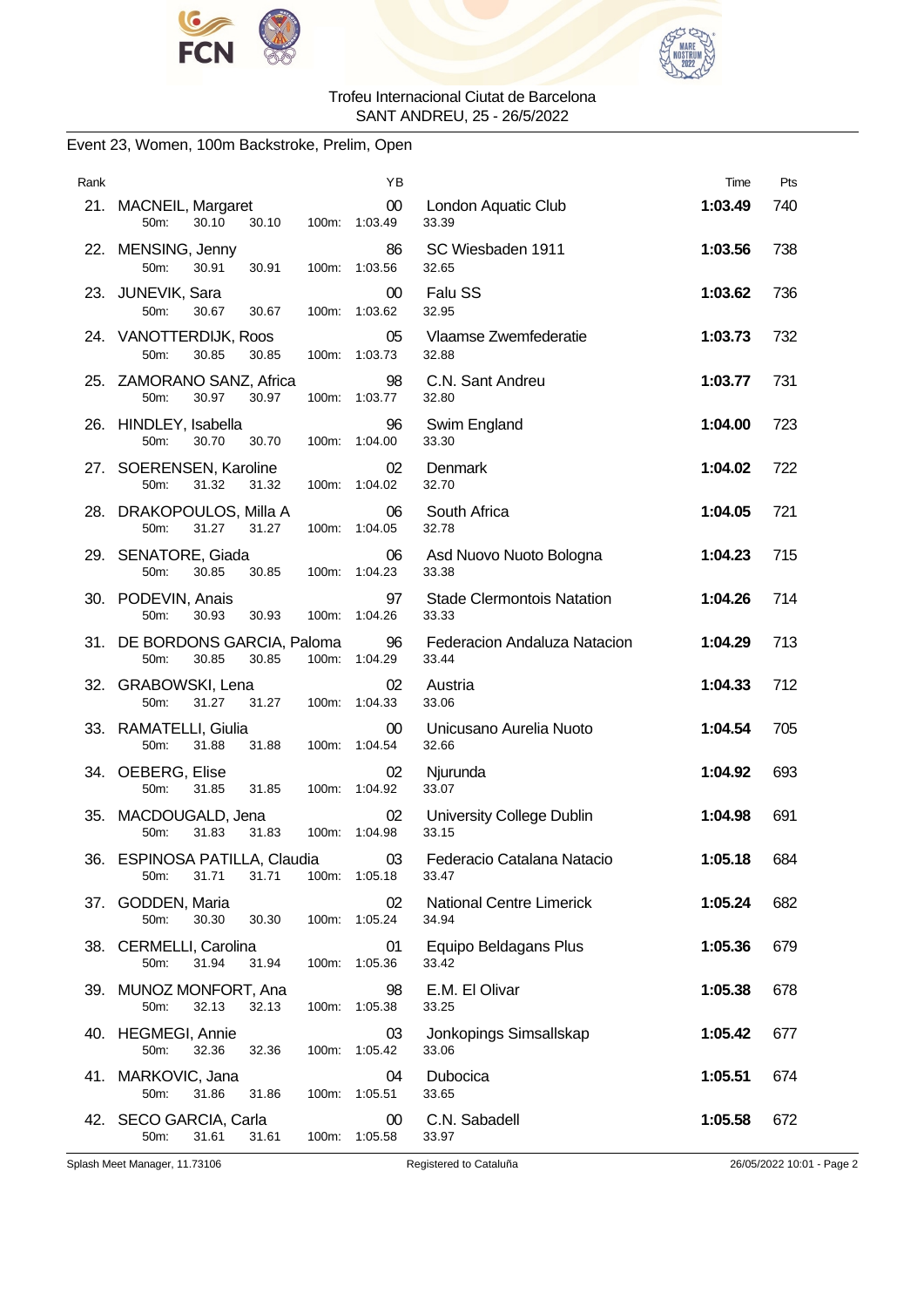



### Event 23, Women, 100m Backstroke, Prelim, Open

| Rank |                                                                                                                                      | ΥB                               |                                                                                                                                                             | Time    | Pts |
|------|--------------------------------------------------------------------------------------------------------------------------------------|----------------------------------|-------------------------------------------------------------------------------------------------------------------------------------------------------------|---------|-----|
|      | 43. FORSS, Trine<br>50m:<br>31.82<br>31.82                                                                                           | 03<br>100m: 1:05.70              | Jonkopings Simsallskap<br>33.88                                                                                                                             | 1:05.70 | 668 |
|      | 44. MARCHESE, Giada<br>50m:<br>31.74<br>31.74                                                                                        | 02<br>100m: 1:05.87              | Tennis Club Palermo 3 scsd<br>34.13                                                                                                                         | 1:05.87 | 663 |
|      | 45. THORMALM, Alma<br>50m:<br>30.50<br>30.50                                                                                         | 96<br>100m: 1:05.98              | Jonkopings Simsallskap<br>35.48                                                                                                                             | 1:05.98 | 660 |
|      | 46. SUZUKI GUADALUPE, Aika<br>50m:<br>31.84<br>31.84                                                                                 | 03<br>100m: 1:06.02              | R.C. Mediterraneo<br>34.18                                                                                                                                  | 1:06.02 | 658 |
|      | 47. OUWEHAND, Vanessa<br>31.64<br>50m:<br>31.64                                                                                      | 99<br>100m: 1:06.26              | <b>Swimming New Zealand</b><br>34.62                                                                                                                        | 1:06.26 | 651 |
|      | VANHAUWAERT, Lotte<br>50m:<br>31.82<br>31.82                                                                                         | 04<br>100m: 1:06.26              | Vlaamse Zwemfederatie<br>34.44                                                                                                                              | 1:06.26 | 651 |
|      | 49. ALMEIDA, Nathalia<br>50m:<br>32.21<br>32.21<br>100m:                                                                             | 96<br>1:06.32                    | Unisanta<br>34.11                                                                                                                                           | 1:06.32 | 650 |
|      | 50. TORREJON GASCON, Xenia<br>32.71<br>50m:<br>32.71                                                                                 | 06<br>100m: 1:06.96              | C.N. Caldes<br>34.25                                                                                                                                        | 1:06.96 | 631 |
|      | 51. LOWE, Rebecca<br>50m:<br>32.81<br>32.81                                                                                          | 02<br>100m: 1:07.58              | University College Dublin<br>34.77                                                                                                                          | 1:07.58 | 614 |
|      | 52. DECAESSTECKER, Elise<br>50m:<br>32.43<br>32.43                                                                                   | 04<br>100m: 1:07.78              | Vlaamse Zwemfederatie<br>35.35                                                                                                                              | 1:07.78 | 608 |
|      | 53. NAVARRO GRACIA, Claudia<br>50m:<br>32.49<br>32.49                                                                                | 05<br>100m: 1:07.87              | E.M. El Olivar<br>35.38                                                                                                                                     | 1:07.87 | 606 |
|      | 54. FERRER MARTINEZ, Aneu<br>50m:<br>32.89<br>32.89                                                                                  | 03<br>100m: 1:07.98              | C.E. Mediterrani<br>35.09                                                                                                                                   | 1:07.98 | 603 |
|      | 55. ESTRAGUE BERNE, Abril<br>50m:<br>33.16<br>33.16                                                                                  | 06<br>100m: 1:08.14              | C.N. Calella<br>34.98                                                                                                                                       | 1:08.14 | 599 |
|      | 56. PICARD, Lorine<br>50m:<br>33.03<br>33.03                                                                                         | 02<br>100m: 1:08.48              | Ligue Bourgogne Franche-Comte<br>35.45                                                                                                                      | 1:08.48 | 590 |
|      | 57. RODA BERNAL, Sandra<br>50m:<br>32.89<br>32.89                                                                                    | 06<br>100m: 1:09.25              | C.N. Sant Andreu<br>36.36                                                                                                                                   | 1:09.25 | 570 |
|      | DSQ SCALIA, Silvia<br>29.32<br>50m:<br>29.32                                                                                         | 95<br>100m: 1:01.30              | Italian Swimming Federation<br>31.98                                                                                                                        | 1:01.30 |     |
|      | DSQ REBELO, Camila Rodrigues<br>30.47<br>30.47<br>100m:<br>50m:                                                                      | 03<br>1:03.03                    | Portugal<br>32.56                                                                                                                                           | 1:03.03 |     |
|      | WDR TISSANDIE, Camille<br>WDR GIELE, Tessa<br>WDR ROSVALL, Hanna<br>WDR KOST, Nina<br>WDR VERDONCK, Fleur<br>WDR ESTELA JORDA, Laura | 04<br>02<br>00<br>95<br>06<br>05 | Centre National d'entrainement Font-Romeu<br>Dutch Swimming Federation<br>Helsingborg Simsaellskap<br>Switzerland<br>Vlaamse Zwemfederatie<br>C.N. Banyoles |         |     |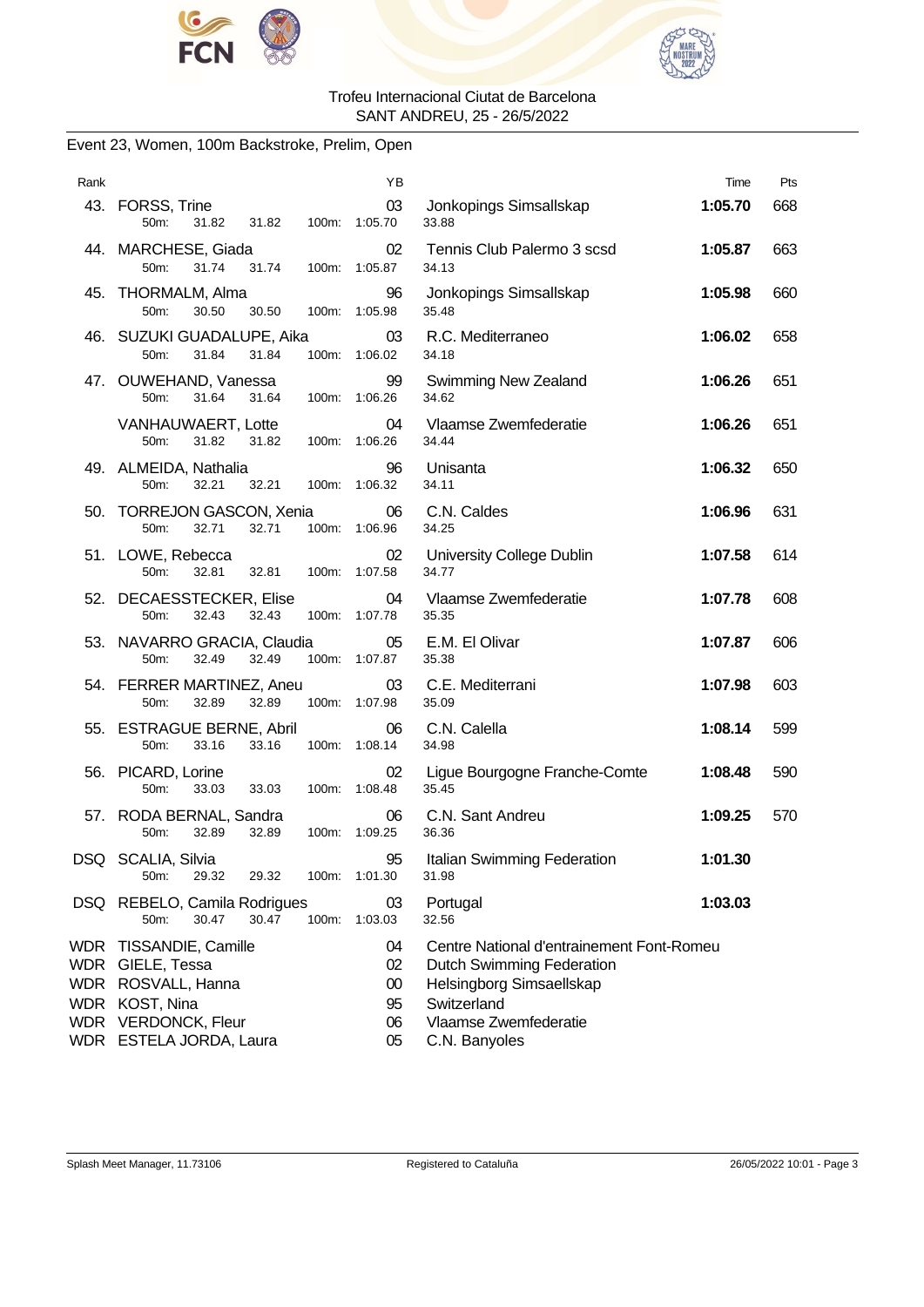



|                                                    | Event 23<br>26/05/2022                |       |       |                                  | Women, 100m Backstroke                                           |                                   |                                               |                                                                          |         |                                                      |  |
|----------------------------------------------------|---------------------------------------|-------|-------|----------------------------------|------------------------------------------------------------------|-----------------------------------|-----------------------------------------------|--------------------------------------------------------------------------|---------|------------------------------------------------------|--|
| <b>World Records</b><br><b>MNRC</b><br><b>TICB</b> | European Records                      |       |       | 57.45<br>58.08<br>58.77<br>58.77 | MCKEOWN, Kaylee<br><b>BAKER, Kathleen S</b><br>BAKER, Kathleen S | DAWSON, Kathleen                  | AUS<br><b>GBR</b><br><b>USA</b><br><b>USA</b> | Adelaide (AUS)<br>Budapest (HUN)<br><b>BARCELONA</b><br><b>BARCELONA</b> |         | 13/06/2021<br>23/05/2021<br>13/06/2018<br>13/06/2018 |  |
| Points: FINA 2022                                  |                                       |       |       |                                  |                                                                  |                                   |                                               |                                                                          |         |                                                      |  |
| Rank                                               |                                       |       |       |                                  | YB                                                               |                                   |                                               |                                                                          | Time    | Pts                                                  |  |
| Final A                                            | 1. MASSE, Kylie<br>50m:               | 28.51 | 28.51 | 100m:                            | 96<br>58.93                                                      | <b>Toronto Swim Club</b><br>30.42 |                                               |                                                                          | 58.93   | 926                                                  |  |
| 2.                                                 | WILM, Ingrid<br>50m:                  | 29.32 | 29.32 | 100m:                            | 98<br>59.90                                                      | Cascade Swim Club<br>30.58        |                                               |                                                                          | 59.90   | 882                                                  |  |
|                                                    | 3. KUBOVA (BAUMRTOVA), Simona<br>50m: | 29.66 | 29.66 |                                  | 91<br>100m: 1:01.42                                              | 31.76                             | <b>Czech National Swimming Team</b>           |                                                                          | 1:01.42 | 818                                                  |  |
| 4.                                                 | DE WAARD, Maaike<br>50m:              | 29.26 | 29.26 | 100m:                            | 96<br>1:01.74                                                    | 32.48                             | <b>Dutch Swimming Federation</b>              |                                                                          | 1:01.74 | 805                                                  |  |
| 5.                                                 | GODWIN, Emma<br>50m:                  | 29.71 | 29.71 | 100m:                            | 97<br>1:01.76                                                    | 32.05                             | <b>Swimming New Zealand</b>                   |                                                                          | 1:01.76 | 804                                                  |  |
|                                                    | JALLOW, Mimosa<br>50m:                | 29.52 | 29.52 | 100m:                            | 94<br>1:01.82                                                    | <b>Team Finland</b><br>32.30      |                                               |                                                                          | 1:01.82 | 802                                                  |  |
|                                                    | HARVEY, Mary-Sophie<br>50m:           | 30.25 | 30.25 | 100m:                            | 99<br>1:01.82                                                    | 31.57                             | <b>Club Aquatique Montreal</b>                |                                                                          | 1:01.82 | 802                                                  |  |
| 8.                                                 | MCMILLAN, Ashley<br>50m:              | 30.27 | 30.27 |                                  | 04<br>100m: 1:02.37                                              | 32.10                             | Greater Ottawa Kingfish Swim Club             |                                                                          | 1:02.37 | 781                                                  |  |
| Final B                                            |                                       |       |       |                                  |                                                                  |                                   |                                               |                                                                          |         |                                                      |  |
|                                                    | 9. RATHWELL, Regan<br>50m:            | 30.01 | 30.01 | 100m:                            | 04<br>1:01.53                                                    | 31.52                             | Greater Ottawa Kingfish Swim Club             |                                                                          | 1:01.53 | 813                                                  |  |
|                                                    | 10. PIGREE, Analia<br>50m:            | 30.28 | 30.28 | 100m:                            | 01<br>1:01.93                                                    | Canet 66 Natation<br>31.65        |                                               |                                                                          | 1:01.93 | 798                                                  |  |
|                                                    | 11. MCINTOSH, Summer<br>50m:          | 30.44 | 30.44 | 100m:                            | 06<br>1:02.17                                                    | Etobicoke Swim Club<br>31.73      |                                               |                                                                          | 1:02.17 | 789                                                  |  |
|                                                    | 12. BRAY, Olivia<br>50m:              | 30.29 | 30.29 |                                  | 01<br>100m: 1:02.30                                              | University of Texas<br>32.01      |                                               |                                                                          | 1:02.30 | 784                                                  |  |
|                                                    | 13. BARZELAY, Aviv<br>50m:            | 30.20 | 30.20 |                                  | 02<br>100m: 1:02.33                                              | Israel<br>32.13                   |                                               |                                                                          | 1:02.33 | 783                                                  |  |
|                                                    | 14. HILL, Danielle<br>50m:            | 30.12 | 30.12 |                                  | 99<br>100m: 1:02.76                                              | Ireland<br>32.64                  |                                               |                                                                          | 1:02.76 | 767                                                  |  |
|                                                    | 15. COX, Lauren<br>50m:               | 30.29 | 30.29 |                                  | 01<br>100m: 1:03.00                                              | Swim England<br>32.71             |                                               |                                                                          | 1:03.00 | 758                                                  |  |
|                                                    | 16. OHASHI, Yui<br>50m:               | 31.04 | 31.04 |                                  | 95<br>100m: 1:03.25                                              | 32.21                             | Japan Swimming Federation                     |                                                                          | 1:03.25 | 749                                                  |  |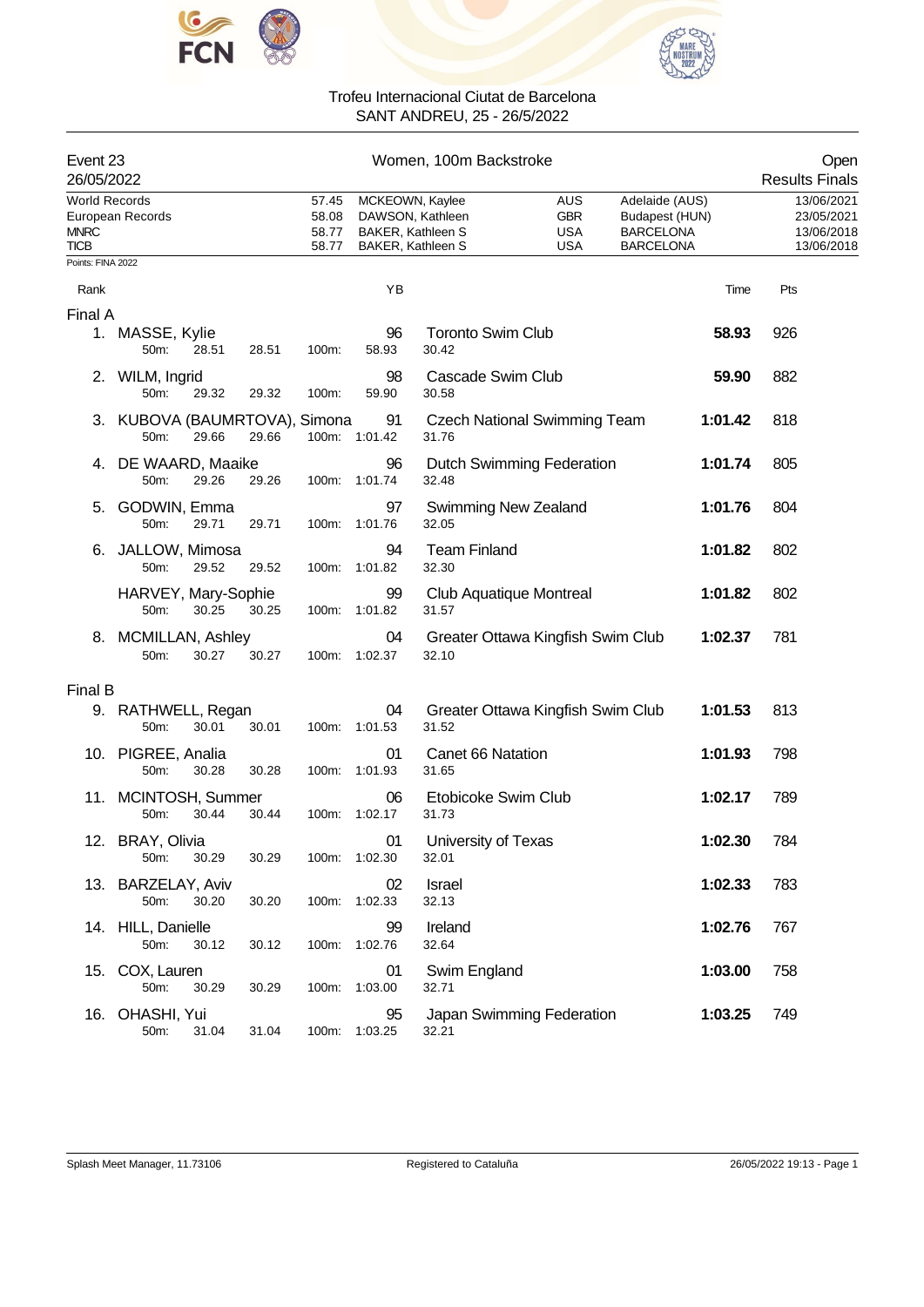



| Event 24<br>26/05/2022     |                                                             |                |                            | Men, 100m Breaststroke                        |                                      | Open<br><b>Results Prelim</b> |
|----------------------------|-------------------------------------------------------------|----------------|----------------------------|-----------------------------------------------|--------------------------------------|-------------------------------|
| <b>MNRC</b><br><b>TICB</b> |                                                             | 58.15<br>58.15 | PEATY, Adam<br>PEATY, Adam | <b>GBR</b><br><b>GBR</b>                      | <b>BARCELONA</b><br><b>BARCELONA</b> | 15/06/2019<br>15/06/2019      |
| Points: FINA 2022          |                                                             |                |                            |                                               |                                      |                               |
| Rank                       |                                                             |                | YB                         |                                               | Time                                 | Pts                           |
|                            | 1. KAMMINGA, Arno<br>50m:<br>27.95<br>27.95                 | 100m:          | 95<br>59.22                | <b>Dutch Swimming Federation</b><br>31.27     | 59.22                                | 886                           |
|                            | 2. MARTINENGHI, Nicolo'<br>50m:<br>28.72<br>28.72           | 100m:          | 99<br>1:00.13              | Italian Swimming Federation<br>31.41          | 1:00.13                              | 846                           |
|                            | 3. MURA, Ryuya<br>50m:<br>29.09<br>29.09                    |                | 96<br>100m: 1:00.61        | Japan Swimming Federation<br>31.52            | 1:00.61                              | 826                           |
|                            | 4. HANAGURUMA, Yu<br>50m:<br>29.12<br>29.12                 |                | 00<br>100m: 1:00.96        | Japan Swimming Federation<br>31.84            | 1:00.96                              | 812                           |
|                            | 5. MATZERATH, Lucas<br>50m:<br>28.39<br>28.39               | 100m:          | 00<br>1:01.20              | <b>SG Frankfurt</b><br>32.81                  | 1:01.20                              | 802                           |
|                            | 6. WILBY, James<br>50m:<br>28.95<br>28.95                   |                | 93<br>100m: 1:01.33        | <b>British Swimming</b><br>32.38              | 1:01.33                              | 797                           |
|                            | 7. PITSHUGIN, Kristian<br>50m:<br>28.58<br>28.58            |                | 01<br>100m: 1:01.49        | <b>Israel</b><br>32.91                        | 1:01.49                              | 791                           |
|                            | 8. BUTLER, Gregory<br>50m:<br>28.84<br>28.84                | 100m:          | 00<br>1:01.76              | <b>British Swimming</b><br>32.92              | 1:01.76                              | 781                           |
| 9.                         | GOMES JUNIOR, Joao<br>28.28<br>28.28<br>50m:                |                | 86<br>100m: 1:01.79        | <b>Brazilian Swimming Federation</b><br>33.51 | 1:01.79                              | 780                           |
|                            | 10. ANDREW, Michael C<br>50m:<br>29.08<br>29.08             |                | 99<br>100m: 1:01.85        | MA Swim Academy<br>32.77                      | 1:01.85                              | 777                           |
|                            | 11. DERGOUSOFF, James<br>28.94<br>50m:<br>28.94             | 100m:          | 96<br>1:01.88              | Rouge et Or/Universite Laval<br>32.94         | 1:01.88                              | 776                           |
|                            | 12. FRANCA DA SILVA, Felipe Alves<br>28.90<br>50m:<br>28.90 |                | 87<br>100m: 1:02.00        | <b>Brazilian Swimming Federation</b><br>33.10 | 1:02.00                              | 772                           |
|                            | 13. PINZUTI, Alessandro<br>29.85<br>29.85<br>50m:           |                | 99<br>100m: 1:02.33        | Centro Sportivo Esercito<br>32.48             | 1:02.33                              | 759                           |
|                            | 14. PUMPUTIS, Caio Rodrigues<br>29.09<br>29.09<br>50m:      |                | 99<br>100m: 1:02.57        | <b>Brazilian Swimming Federation</b><br>33.48 | 1:02.57                              | 751                           |
|                            | 15. NETRH, Vojtech<br>29.26<br>29.26<br>50m:                |                | 02<br>100m: 1:02.71        | Czech Team<br>33.45                           | 1:02.71                              | 746                           |
|                            | 16. GREENE, Darragh<br>50m:<br>29.06<br>29.06               |                | 95<br>100m: 1:02.72        | Ireland<br>33.66                              | 1:02.72                              | 745                           |
|                            | 17. BAYER, Valentin<br>50m:<br>29.51<br>29.51               |                | 99<br>100m: 1:03.02        | Austria<br>33.51                              | 1:03.02                              | 735                           |
|                            | 18. VALOUR, Julien<br>29.45<br>50m:<br>29.45                |                | 01<br>100m: 1:03.28        | Cercle des Nageurs de Marseille<br>33.83      | 1:03.28                              | 726                           |
|                            | 19. SELVARAJ PREMA, Likith<br>29.82<br>29.82<br>50m:        |                | 98<br>100m: 1:03.30        | Swimming Federation of India<br>33.48         | 1:03.30                              | 725                           |
|                            | 20. CRAWFORD, Brenden G<br>50m:<br>29.09<br>29.09           | 100m:          | 96<br>1:03.49              | South Africa<br>34.40                         | 1:03.49                              | 719                           |

Splash Meet Manager, 11.73106 Registered to Cataluña 26/05/2022 10:16 - Page 1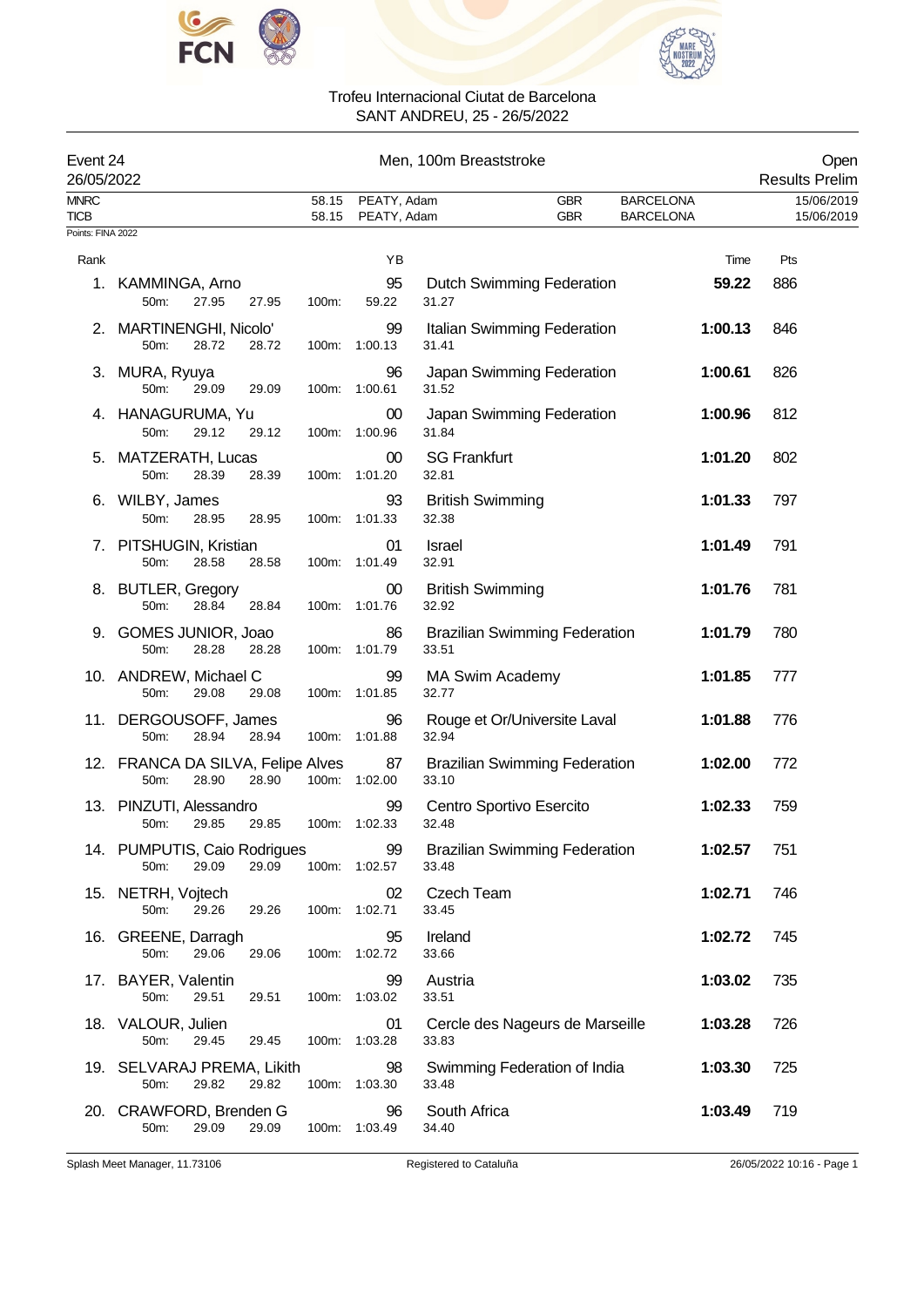



### Event 24, Men, 100m Breaststroke, Prelim, Open

| Rank |                                                        | ΥB                  | Time                                                    | Pts |
|------|--------------------------------------------------------|---------------------|---------------------------------------------------------|-----|
|      | 21. VERGNES, Lucien<br>30.12<br>30.12<br>50m:          | 04<br>100m: 1:03.54 | Centre National d'entrainement Font-Rom1:03.54<br>33.42 | 717 |
|      | 22. VAVRIN, Simon<br>50m:<br>30.01<br>30.01<br>100m:   | 04<br>1:03.60       | <b>Czech Team</b><br>1:03.60<br>33.59                   | 715 |
|      | PILGER, Max<br>50m:<br>30.04<br>30.04                  | 96<br>100m: 1:03.60 | <b>SG Essen</b><br>1:03.60<br>33.56                     | 715 |
|      | 24. ZIVANOVIC, Uros<br>50m:<br>29.56<br>29.56          | 05<br>100m: 1:03.84 | Dubocica<br>1:03.84<br>34.28                            | 707 |
|      | 25. CHRAPAVY, Filip<br>50m:<br>30.08<br>100m:<br>30.08 | 99<br>1:03.87       | 1:03.87<br>Czech National Swimming Team<br>33.79        | 706 |
|      | 26. CORBY, Eoin<br>50m:<br>30.21<br>30.21              | 02<br>100m: 1:04.07 | Ireland<br>1:04.07<br>33.86                             | 699 |
|      | 27. BENITEZ HERNANDEZ, David<br>50m:<br>30.43<br>30.43 | 98<br>100m: 1:04.32 | Federacio Catalana Natacio<br>1:04.32<br>33.89          | 691 |
|      | 28. KERTES, Daniel<br>50m:<br>29.56<br>29.56           | 99<br>100m: 1:04.34 | Helsingborg Simsaellskap<br>1:04.34<br>34.78            | 690 |
|      | 29. CHILLINGWORTH, Adam John<br>50m:<br>30.57<br>30.57 | 97<br>100m: 1:04.41 | Hong Kong China Swimming Association1:04.41<br>33.84    | 688 |
|      | PRIETO MONTENEGRO, Iker<br>30.62<br>30.62<br>50m:      | 04<br>100m: 1:04.41 | C.N. Barcelona<br>1:04.41<br>33.79                      | 688 |
|      | 31. PALMER, Lawrence<br>29.08<br>50m:<br>29.08         | 92<br>100m: 1:04.45 | Putteridge<br>1:04.45<br>35.37                          | 687 |
| 32.  | GILBERT, Joshua<br>50m:<br>29.91<br>29.91              | 01<br>100m: 1:04.75 | <b>Evolution Aquatics Tauranga</b><br>1:04.75<br>34.84  | 677 |
|      | STEVENS, Peter John<br>50m:<br>29.30<br>29.30          | 95<br>100m: 1:04.75 | Slovenia<br>1:04.75<br>35.45                            | 677 |
|      | 34. WILLIM, Yannis<br>50m:<br>30.77<br>30.77           | 99<br>100m: 1:04.77 | <b>SSG Leipzig</b><br>1:04.77<br>34.00                  | 677 |
| 35.  | MARTINEZ MARESMA, Pol<br>30.74<br>30.74<br>50m:        | 04<br>100m: 1:04.81 | C.N. Mataro<br>1:04.81<br>34.07                         | 676 |
| 36.  | DE MENEGHI, Filippo<br>30.20<br>30.20<br>50m:          | 02<br>100m: 1:04.84 | 1:04.84<br>Montebelluna Nuoto asd<br>34.64              | 675 |
|      | 37. DE SCHRYVER, Noah<br>50m:<br>30.75<br>30.75        | 01<br>100m: 1:04.91 | Vlaamse Zwemfederatie<br>1:04.91<br>34.16               | 672 |
|      | 38. BOJICIC, Jovan<br>50m:<br>30.23<br>30.23<br>100m:  | 97<br>1:04.99       | 11. April<br>1:04.99<br>34.76                           | 670 |
|      | 39. GAGNE, Benjamin<br>50m:<br>30.65<br>30.65          | 04<br>100m: 1:05.01 | Usher<br>1:05.01<br>34.36                               | 669 |
|      | 40. MATHISEN, August<br>30.12<br>50m:<br>30.12         | 01<br>100m: 1:05.34 | Helsingborg Simsaellskap<br>1:05.34<br>35.22            | 659 |
|      | 41. BOVEY, Jolann<br>50m:<br>29.90<br>29.90<br>100m:   | 96<br>1:05.36       | 1:05.36<br>Baerumsvommerne<br>35.46                     | 659 |
|      | 42. ANDERSSON, Tom<br>50m:<br>29.18<br>29.18           | 98<br>100m: 1:05.46 | Linkoepings Allmaenna SS<br>1:05.46<br>36.28            | 656 |

Splash Meet Manager, 11.73106 Registered to Cataluña 26/05/2022 10:16 - Page 2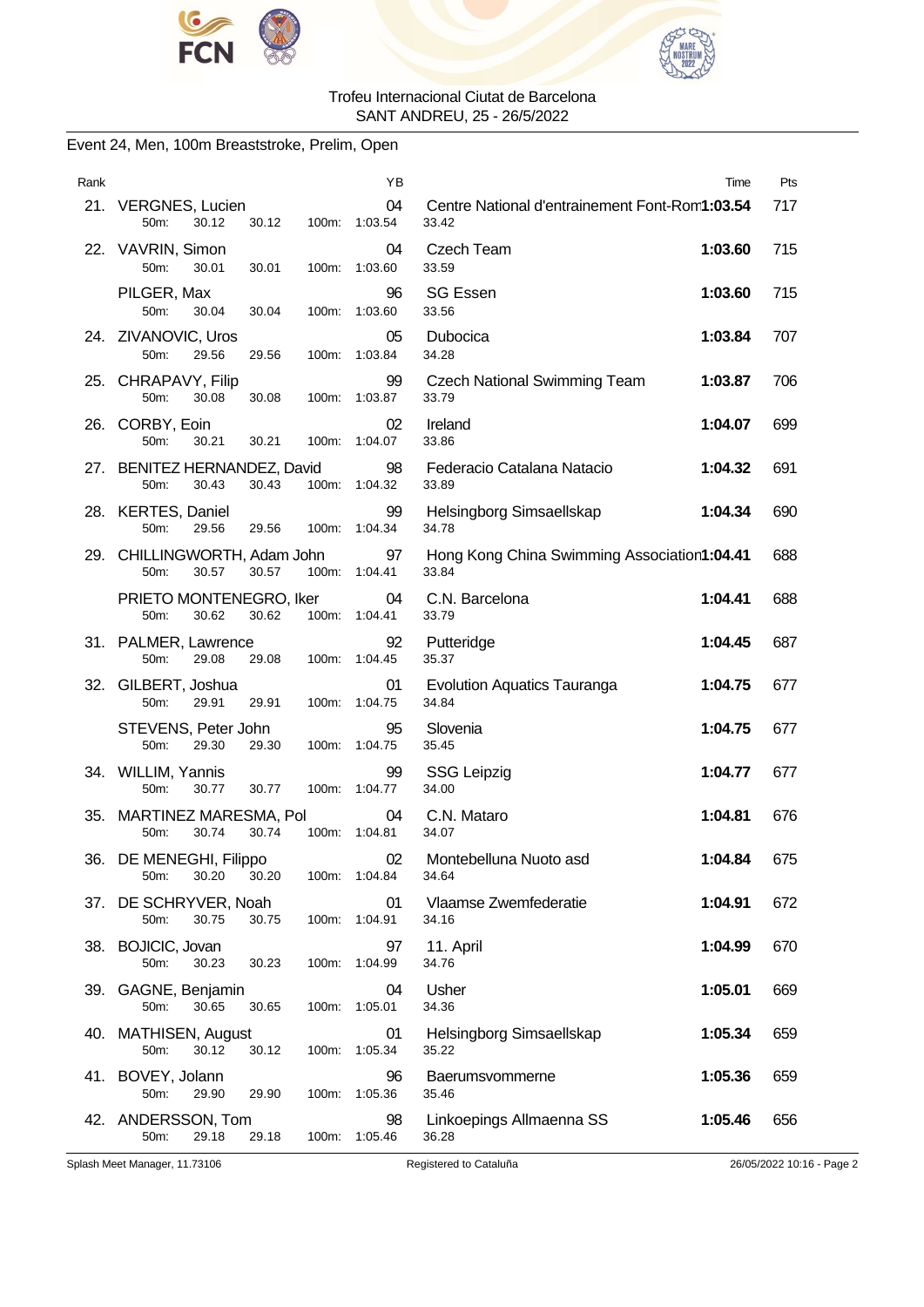



### Event 24, Men, 100m Breaststroke, Prelim, Open

| Rank |                                                                                                                          | ΥB                         |                                                                                               | Time    | Pts |
|------|--------------------------------------------------------------------------------------------------------------------------|----------------------------|-----------------------------------------------------------------------------------------------|---------|-----|
|      | 43. MATATKO, Vojtech<br>30.40<br>50m:<br>30.40                                                                           | 01<br>100m: 1:05.64        | Czech Team<br>35.24                                                                           | 1:05.64 | 650 |
|      | 44. DELBOIS, Jeremie<br>50m:<br>30.78<br>30.78                                                                           | 01<br>100m: 1:05.77        | Cercle des Nageurs de Marseille<br>34.99                                                      | 1:05.77 | 646 |
|      | 45. LITTEN, Eli J<br>50m:<br>31.47<br>31.47                                                                              | 01<br>100m: 1:06.09        | Pukekohe Swimming Club<br>34.62                                                               | 1:06.09 | 637 |
|      | 46. NYBLOM, Niklas<br>50m:<br>30.64<br>30.64<br>100m:                                                                    | 99<br>1:06.72              | <b>Taeby Sim</b><br>36.08                                                                     | 1:06.72 | 619 |
|      | DE PABLO SANCHEZ, Victor<br>31.33<br>31.33<br>50m:                                                                       | 01<br>100m: 1:06.72        | C.N. Terrassa<br>35.39                                                                        | 1:06.72 | 619 |
|      | 48. VIVAS SAKUTA, Jordi<br>31.96<br>50m:<br>31.96                                                                        | 05<br>100m: 1:07.48        | C.N. Vilafranca<br>35.52                                                                      | 1:07.48 | 598 |
|      | 49. VILLA RODRIGUEZ, Pau<br>31.31<br>50m:<br>31.31                                                                       | 04<br>100m: 1:07.50        | C.N. Sant Andreu<br>36.19                                                                     | 1:07.50 | 598 |
|      | 50. OLSSON, Elliot<br>50m:<br>31.23<br>31.23                                                                             | 99<br>100m: 1:07.75        | <b>Team West</b><br>36.52                                                                     | 1:07.75 | 591 |
|      | 51. ANSON BARRIENTOS, Pere<br>50m:<br>31.38<br>31.38                                                                     | 04<br>100m: 1:07.83        | C.N. Figueres<br>36.45                                                                        | 1:07.83 | 589 |
|      | 52. CADEVALL MICOLAU, Jan<br>31.76<br>50m:<br>31.76                                                                      | 04<br>100m: 1:08.18        | C.N. Sant Andreu<br>36.42                                                                     | 1:08.18 | 580 |
|      | 53. BAYER, Moritz<br>50m:<br>31.06<br>31.06<br>100m:                                                                     | 02<br>1:08.25              | Austria<br>37.19                                                                              | 1:08.25 | 578 |
|      | 54. FEENAN, Andrew<br>50m:<br>31.77<br>31.77<br>100m:                                                                    | 01<br>1:08.30              | <b>National Centre Limerick</b><br>36.53                                                      | 1:08.30 | 577 |
|      | 55. ARMENGOL TRIVES, Genis<br>50m:<br>32.95<br>32.95                                                                     | 02<br>100m: 1:09.47        | C.E. Mediterrani<br>36.52                                                                     | 1:09.47 | 548 |
|      | 56. COTE-TESSIER, Matis<br>50m:<br>32.41<br>32.41                                                                        | 01<br>100m: 1:09.77        | Usher<br>37.36                                                                                | 1:09.77 | 541 |
|      | WDR KNOX, Finlay<br>WDR DESPLANCHES, Jeremy<br>WDR STEWART, Samuel<br>WDR REED, Lachlan James<br>WDR RODELAS FARRE, Eric | 01<br>94<br>97<br>05<br>03 | Scarborough Swim Club<br>Switzerland<br><b>USA Swimming</b><br>C.N. Banyoles<br>C.N. Terrassa |         |     |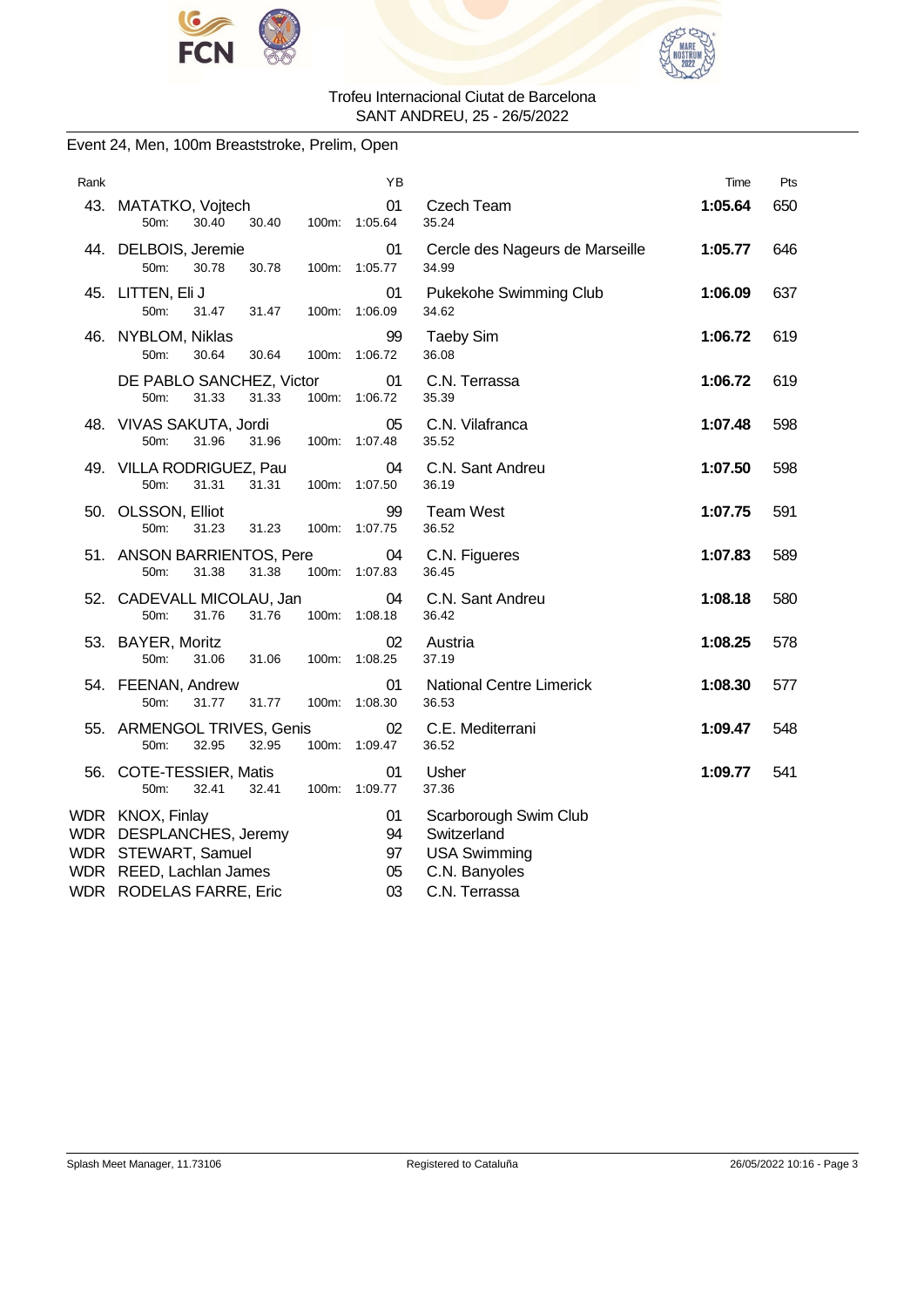



| Event 24<br>26/05/2022                             |                                             |       |       |                                  |                                                          | Men, 100m Breaststroke            |                                                      |                                                                        | Open<br><b>Results Finals</b>                        |
|----------------------------------------------------|---------------------------------------------|-------|-------|----------------------------------|----------------------------------------------------------|-----------------------------------|------------------------------------------------------|------------------------------------------------------------------------|------------------------------------------------------|
| <b>World Records</b><br><b>MNRC</b><br><b>TICB</b> | European Records                            |       |       | 56.88<br>56.88<br>58.15<br>58.15 | PEATY, Adam<br>PEATY, Adam<br>PEATY, Adam<br>PEATY, Adam |                                   | <b>GBR</b><br><b>GBR</b><br><b>GBR</b><br><b>GBR</b> | Gwangju (KOR)<br>Gwangju (KOR)<br><b>BARCELONA</b><br><b>BARCELONA</b> | 21/07/2019<br>21/07/2019<br>15/06/2019<br>15/06/2019 |
| Points: FINA 2022                                  |                                             |       |       |                                  |                                                          |                                   |                                                      |                                                                        |                                                      |
| Rank                                               |                                             |       |       |                                  | YB                                                       |                                   |                                                      | Time                                                                   | Pts                                                  |
| Final A                                            |                                             |       |       |                                  |                                                          |                                   |                                                      |                                                                        |                                                      |
|                                                    | 1. KAMMINGA, Arno<br>50m:                   | 28.02 | 28.02 | 100m:                            | 95<br>59.24                                              | 31.22                             | <b>Dutch Swimming Federation</b>                     | 59.24                                                                  | 885                                                  |
| 2.                                                 | MARTINENGHI, Nicolo'<br>50m:                | 28.25 | 28.25 | 100m:                            | 99<br>59.66                                              | 31.41                             | Italian Swimming Federation                          | 59.66                                                                  | 866                                                  |
|                                                    | 3. MURA, Ryuya<br>50 <sub>m</sub> :         | 28.77 | 28.77 | 100m:                            | 96<br>1:00.26                                            | 31.49                             | Japan Swimming Federation                            | 1:00.26                                                                | 840                                                  |
|                                                    | 4. HANAGURUMA, Yu<br>50m:                   | 28.78 | 28.78 | 100m:                            | 00<br>1:00.38                                            | 31.60                             | Japan Swimming Federation                            | 1:00.38                                                                | 835                                                  |
| 5.                                                 | WILBY, James<br>50m:                        | 28.63 | 28.63 | 100m:                            | 93<br>1:00.67                                            | <b>British Swimming</b><br>32.04  |                                                      | 1:00.67                                                                | 824                                                  |
| 6.                                                 | MATZERATH, Lucas<br>50m:                    | 28.42 | 28.42 | 100m:                            | 00<br>1:00.71                                            | <b>SG Frankfurt</b><br>32.29      |                                                      | 1:00.71                                                                | 822                                                  |
|                                                    | 7. PITSHUGIN, Kristian<br>50m:              | 28.22 | 28.22 | 100m:                            | 01<br>1:01.00                                            | <b>Israel</b><br>32.78            |                                                      | 1:01.00                                                                | 810                                                  |
|                                                    | 8. BUTLER, Gregory<br>50m:                  | 28.81 | 28.81 |                                  | 00<br>100m: 1:01.16                                      | <b>British Swimming</b><br>32.35  |                                                      | 1:01.16                                                                | 804                                                  |
| Final B                                            |                                             |       |       |                                  |                                                          |                                   |                                                      |                                                                        |                                                      |
|                                                    | 9. FRANCA DA SILVA, Felipe Alves<br>$50m$ : | 28.61 | 28.61 |                                  | 87<br>100m: 1:01.85                                      | 33.24                             | <b>Brazilian Swimming Federation</b>                 | 1:01.85                                                                | 777                                                  |
|                                                    | 10. PINZUTI, Alessandro<br>50m:             | 29.11 | 29.11 | 100m:                            | 99<br>1:01.92                                            | Centro Sportivo Esercito<br>32.81 |                                                      | 1:01.92                                                                | 775                                                  |
|                                                    | 11. PUMPUTIS, Caio Rodrigues<br>50m:        | 29.58 | 29.58 |                                  | 99<br>100m: 1:02.20                                      | 32.62                             | <b>Brazilian Swimming Federation</b>                 | 1:02.20                                                                | 764                                                  |
|                                                    | 12. BAYER, Valentin<br>50m:                 | 29.05 | 29.05 |                                  | 99<br>100m: 1:02.25                                      | Austria<br>33.20                  |                                                      | 1:02.25                                                                | 762                                                  |
|                                                    | 13. NETRH, Vojtech<br>50m:                  | 29.21 | 29.21 |                                  | 02<br>100m: 1:02.46                                      | Czech Team<br>33.25               |                                                      | 1:02.46                                                                | 755                                                  |
|                                                    | 14. GREENE, Darragh<br>50m:                 | 29.77 | 29.77 |                                  | 95<br>100m: 1:02.66                                      | Ireland<br>32.89                  |                                                      | 1:02.66                                                                | 748                                                  |
|                                                    | 15. VALOUR, Julien<br>50m:                  | 29.11 | 29.11 |                                  | 01<br>100m: 1:03.51                                      | 34.40                             | Cercle des Nageurs de Marseille                      | 1:03.51                                                                | 718                                                  |
|                                                    | DNS DERGOUSOFF, James                       |       |       |                                  | 96                                                       |                                   | Rouge et Or/Universite Laval                         |                                                                        |                                                      |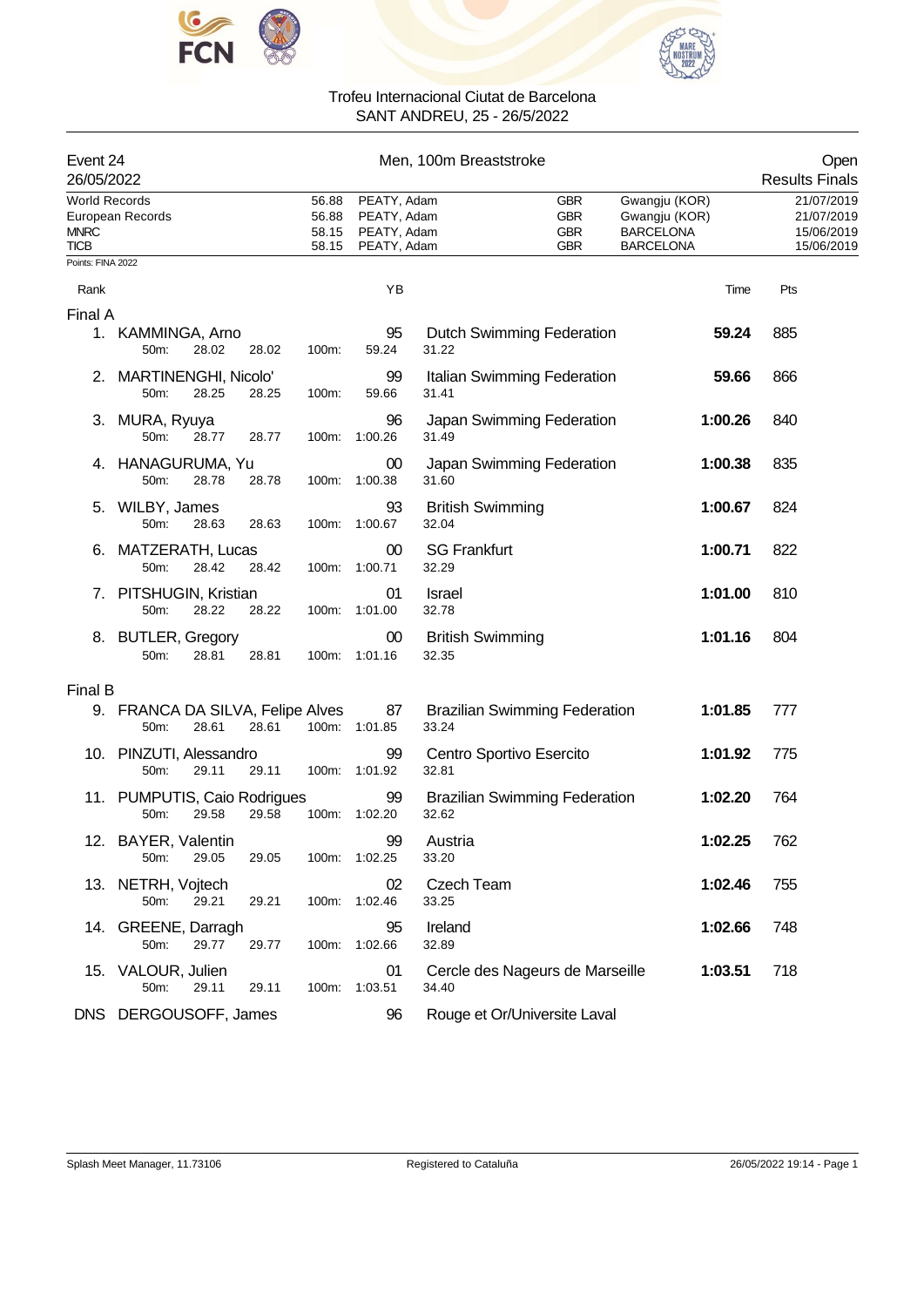



|                            | Event 25<br>26/05/2022             |                |                 | Women, 50m Freestyle                                                |       |                                                   |  |  |  |
|----------------------------|------------------------------------|----------------|-----------------|---------------------------------------------------------------------|-------|---------------------------------------------------|--|--|--|
| <b>MNRC</b><br><b>TICB</b> |                                    | 23.85<br>23.96 |                 | CANET<br>SJOESTROEM, Sarah<br><b>BARCELONA</b><br>SJOESTROEM, Sarah |       | <b>Results Prelim</b><br>13/06/2013<br>09/07/2017 |  |  |  |
| Points: FINA 2022          |                                    |                |                 |                                                                     |       |                                                   |  |  |  |
| Rank                       |                                    |                | ΥB              |                                                                     | Time  | Pts                                               |  |  |  |
| 1.                         | VAN ROON, Valerie                  |                | 98              | <b>Dutch Swimming Federation</b>                                    | 25.02 | 846                                               |  |  |  |
| 2.                         | <b>HENIQUE, Melanie</b>            |                | 92              | Cercle des Nageurs de Marseille                                     | 25.04 | 844                                               |  |  |  |
|                            | 3. BUSCH, Kim                      |                | 98              | Dutch Swimming Federation                                           | 25.08 | 840                                               |  |  |  |
|                            | 4. HOPKIN, Anna                    |                | 96              | <b>British Swimming</b>                                             | 25.15 | 833                                               |  |  |  |
|                            | 5. WATTEL, Marie                   |                | 97              | Cercle des Nageurs de Marseille                                     | 25.29 | 819                                               |  |  |  |
|                            | 6. SANCHEZ, Kayla Noelle           |                | 01              | Ajax Swimming                                                       | 25.39 | 810                                               |  |  |  |
|                            | 7. JENSEN, Julie Kepp              |                | $00\,$          | Denmark                                                             | 25.41 | 808                                               |  |  |  |
| 8.                         | MUNOZ DEL CAMPO, Lidon             |                | 95              | C.N. Sant Andreu                                                    | 25.42 | 807                                               |  |  |  |
|                            | 9. OSMAN, Farida H                 |                | 95              | <b>Egyptian Swimming Federation</b>                                 | 25.46 | 803                                               |  |  |  |
|                            | 10. TOURETSKI, Sasha               |                | 94              | Switzerland                                                         | 25.49 | 800                                               |  |  |  |
|                            | 11. GIELE, Tessa                   |                | 02              | <b>Dutch Swimming Federation</b>                                    | 25.52 | 797                                               |  |  |  |
|                            | 12. FERREIRA, Lorrane C            |                | 93              | <b>Brazilian Swimming Federation</b>                                | 25.56 | 794                                               |  |  |  |
|                            | OMOTO, Rika                        |                | 97              | Japan Swimming Federation                                           | 25.56 | 794                                               |  |  |  |
|                            | CHELIUS, Emma                      |                | 96              | South Africa                                                        | 25.56 | 794                                               |  |  |  |
|                            | 15. HINDLEY, Isabella              |                | 96              | Swim England                                                        | 25.59 | 791                                               |  |  |  |
|                            | 16. EBBESEN, Elisabeth Sabro       |                | 02 <sub>2</sub> | <b>Denmark</b>                                                      | 25.62 | 788                                               |  |  |  |
|                            | 17. KLANCAR, Neza                  |                | $00\,$          | Slovenia                                                            | 25.64 | 786                                               |  |  |  |
|                            | 18. MACNEIL, Margaret              |                | $00\,$          | London Aquatic Club                                                 | 25.78 | 774                                               |  |  |  |
|                            | 19. HILL, Danielle                 |                | 99              | Ireland                                                             | 25.80 | 772                                               |  |  |  |
|                            | 20. BRO, Signe                     |                | 99              | Denmark                                                             | 26.03 | 751                                               |  |  |  |
| 21.                        | <b>BONNET, Charlotte</b>           |                | 95              | <b>Olympic Nice Natation</b>                                        | 26.04 | 751                                               |  |  |  |
|                            | 22. STANISAVLJEVIC, Nina           |                | 04              | Dubocica                                                            | 26.07 | 748                                               |  |  |  |
|                            | PASH, Kelly                        |                | 01              | University of Texas                                                 | 26.07 | 748                                               |  |  |  |
| 24.                        | <b>MEDEIROS, Etiene</b>            |                | 91              | <b>SESI Sao Paulo</b>                                               | 26.08 | 747                                               |  |  |  |
| 25.                        | GOLOVATI, Daria                    |                | 05              | Israel                                                              | 26.17 | 739                                               |  |  |  |
|                            | 26. GONZALEZ CRIVILLERS, Marta     |                | 95              | Federacio Catalana Natacio                                          | 26.18 | 739                                               |  |  |  |
| 27.                        | <b>BRAATHEN, Kristine Bjellvag</b> |                | $00\,$          | Baerumsvommerne                                                     | 26.21 | 736                                               |  |  |  |
|                            | LITTLEJOHN, Laura J                |                | 04              | Swimming New Zealand                                                | 26.21 | 736                                               |  |  |  |
|                            | 29. BECKMANN, Emilie               |                | 97              | Denmark                                                             | 26.23 | 734                                               |  |  |  |
| 30.                        | <b>VANOTTERDIJK, Roos</b>          |                | 05              | Vlaamse Zwemfederatie                                               | 26.26 | 732                                               |  |  |  |
|                            | 31. GEMMELL, Erin M                |                | 04              | Nation's Capital Swim Club                                          | 26.27 | 731                                               |  |  |  |
|                            | UGOLKOVA, Maria                    |                | 89              | Switzerland                                                         | 26.27 | 731                                               |  |  |  |
|                            | 33. KOST, Nina                     |                | 95              | Switzerland                                                         | 26.28 | 730                                               |  |  |  |
|                            | 34. SPADONI, Marina K              |                | 93              | Club Seminole                                                       | 26.36 | 724                                               |  |  |  |
|                            | 35. GANGL, Nina                    |                | 03              | Austria                                                             | 26.38 | 722                                               |  |  |  |
|                            | 36. STICKLEN, Emma C               |                | $02\,$          | University of Texas                                                 | 26.42 | 719                                               |  |  |  |
|                            | 37. MASUDA, Aoi                    |                | 96              | Japan Swimming Federation                                           | 26.43 | 718                                               |  |  |  |
|                            | 38. SANTAMARIA LOSADA, Diana       |                | 05              | Federacion Andaluza Natacion                                        | 26.44 | 717                                               |  |  |  |
|                            | 39. CHENG, Camille Lily Mei        |                | 93              | Hong Kong China Swimming Association                                | 26.47 | 715                                               |  |  |  |
| 40.                        | <b>BIAGIOLI, Paola</b>             |                | 97              | Cs Carabinieri                                                      | 26.49 | 713                                               |  |  |  |
| 41.                        | URBANIAK, Anastasia                |                | $00\,$          | Ligue Bourgogne Franche-Comte                                       | 26.51 | 711                                               |  |  |  |
| 42.                        | CROSBIE, Aimee S                   |                | 04              | Swimming New Zealand                                                | 26.54 | 709                                               |  |  |  |
| 43.                        | <b>THORMALM, Klara</b>             |                | 98              | Jonkopings Simsallskap                                              | 26.58 | 706                                               |  |  |  |
| 44.                        | HALDEN, Jenny                      |                | $00\,$          | Baerumsvommerne                                                     | 26.61 | 703                                               |  |  |  |
| 45.                        | MROZINSKI, Julia                   |                | $00\,$          | SC Wiesbaden 1911                                                   | 26.62 | 703                                               |  |  |  |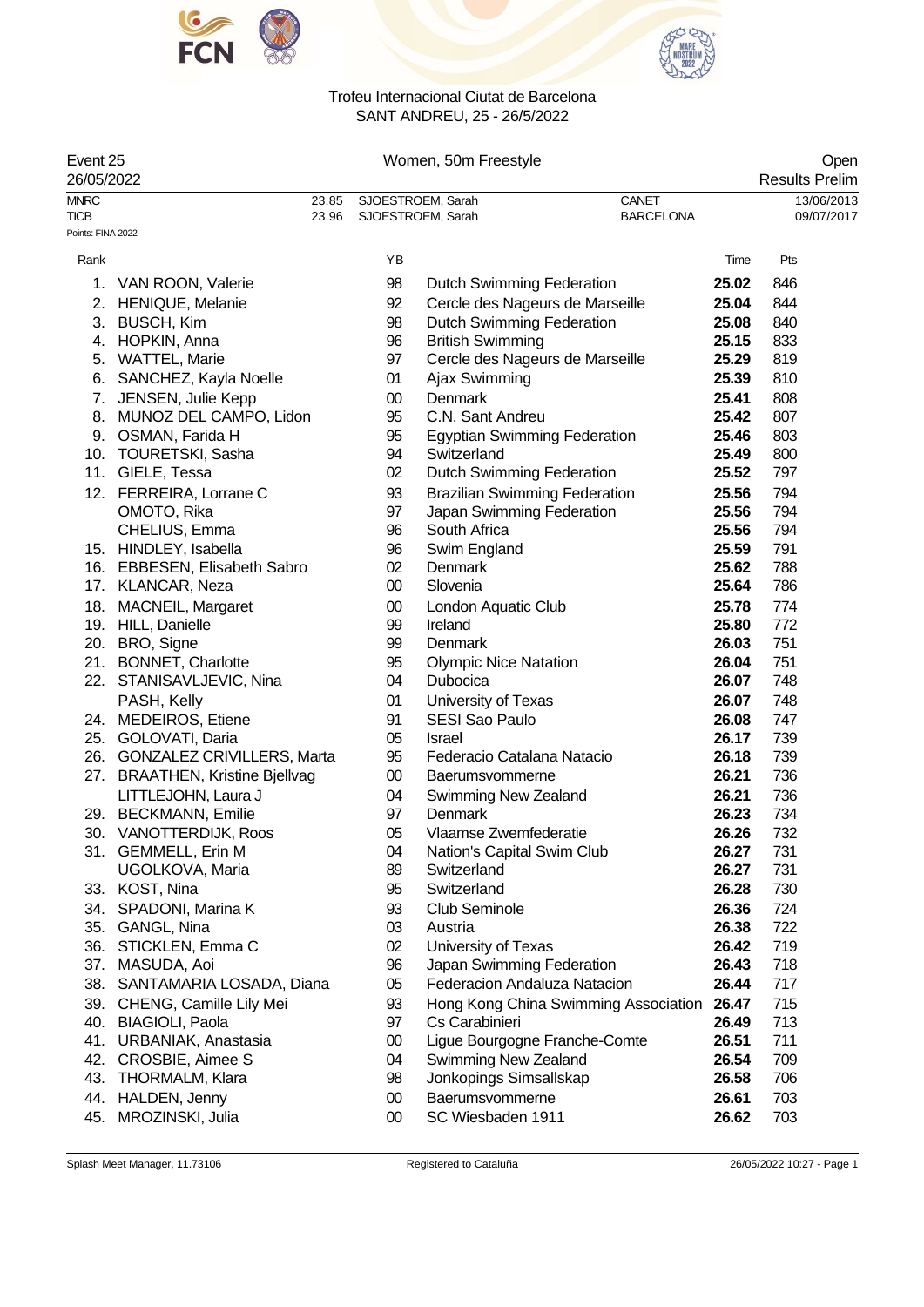



### Event 25, Women, 50m Freestyle, Prelim, Open

| Rank |                             | ΥB     |                                   | Time  | Pts |
|------|-----------------------------|--------|-----------------------------------|-------|-----|
| 46.  | CATTERSON, Victoria         | 01     | Ireland                           | 26.66 | 699 |
|      | MUZITO, Gloria              | 02     | Njurunda                          | 26.66 | 699 |
| 48.  | RIORDAN, Erin               | 99     | <b>National Centre Dublin</b>     | 26.70 | 696 |
|      | 49. DALEY, Elan             | 05     | Markham Aquatic Club              | 26.72 | 695 |
|      | 50. PODGER, Jessica         | 01     | Loughboro Un                      | 26.75 | 692 |
|      | <b>BISA NSUE, Petra</b>     | 03     | Team Cantabrian Sea               | 26.75 | 692 |
|      | 52. IBANEZ HERNANDEZ, Nerea | 99     | C.N. Sabadell                     | 26.76 | 692 |
|      | 53. LUNDBLAD, Alicia        | 01     | Helsingborg Simsaellskap          | 26.80 | 688 |
|      | 54. VANHAUWAERT, Lotte      | 04     | Vlaamse Zwemfederatie             | 26.84 | 685 |
|      | 55. KALJEVIC, Mina          | 05     | 11. April                         | 26.95 | 677 |
| 56.  | ORBAN, Kristina             | 04     | Malmo Kappsimningsklubb           | 26.96 | 676 |
| 57.  | STJERNHOLM, Liva            | 04     | Svoemmeklubben Triton Ballerup    | 26.97 | 676 |
|      | VERRASZTO, Evelyn           | 89     | Hungary                           | 26.97 | 676 |
|      | 59. SENATORE, Giada         | 06     | Asd Nuovo Nuoto Bologna           | 26.98 | 675 |
|      | 60. MIZUGUCHI, Chiho        | 01     | Japan Swimming Federation         | 27.07 | 668 |
| 61.  | RATHWELL, Regan             | 04     | Greater Ottawa Kingfish Swim Club | 27.12 | 664 |
|      | 62. OSBORNE, Summer         | 05     | North Shore Swimming Club         | 27.14 | 663 |
|      | 63. LETOURNEAU, Anne-Gaelle | $00\,$ | Usher                             | 27.23 | 656 |
|      | 64. KALJEVIC, Anja          | 05     | 11. April                         | 27.24 | 656 |
|      | 65. DECAESSTECKER, Elise    | 04     | Vlaamse Zwemfederatie             | 27.36 | 647 |
|      | 66. EL BARODI, Imane        | 01     | Cn Melun Val De Seine             | 27.41 | 643 |
|      | THORMALM, Alma              | 96     | Jonkopings Simsallskap            | 27.41 | 643 |
|      | 68. STEJSKAL, Cassandra     | $00\,$ | Usher                             | 27.44 | 641 |
|      | 69. SANDBERG, Mathilda      | 05     | <b>Taeby Sim</b>                  | 27.48 | 639 |
|      | 70. SUZUKI GUADALUPE, Aika  | 03     | R.C. Mediterraneo                 | 27.49 | 638 |
|      | 71. AMOR AGUADO, Laura      | 03     | C.N. Sant Andreu                  | 27.50 | 637 |
| 72.  | MUNOZ DEL CAMPO, Ester      | 99     | C.N. Ferca-San Jose               | 27.53 | 635 |
|      | 73. CARA, Axelle            | 97     | Rouge et Or/Universite Laval      | 27.67 | 625 |
|      | 74. PICARD, Lorine          | 02     | Ligue Bourgogne Franche-Comte     | 27.78 | 618 |
|      | 75. FORSS, Trine            | 03     | Jonkopings Simsallskap            | 27.92 | 609 |
|      | DNS CERACCHI, Rachele       | 98     | Cs Carabinieri                    |       |     |
|      | WDR BERGELI, Victoria       | 03     | Baerumsvommerne                   |       |     |
|      | WDR SAVARD, Katerine        | 93     | Club Aquatique Montreal           |       |     |
|      | WDR STEENBERGEN, Marrit     | $00\,$ | Dutch Swimming Federation         |       |     |
|      | WDR MASSE, Kylie            | 96     | <b>Toronto Swim Club</b>          |       |     |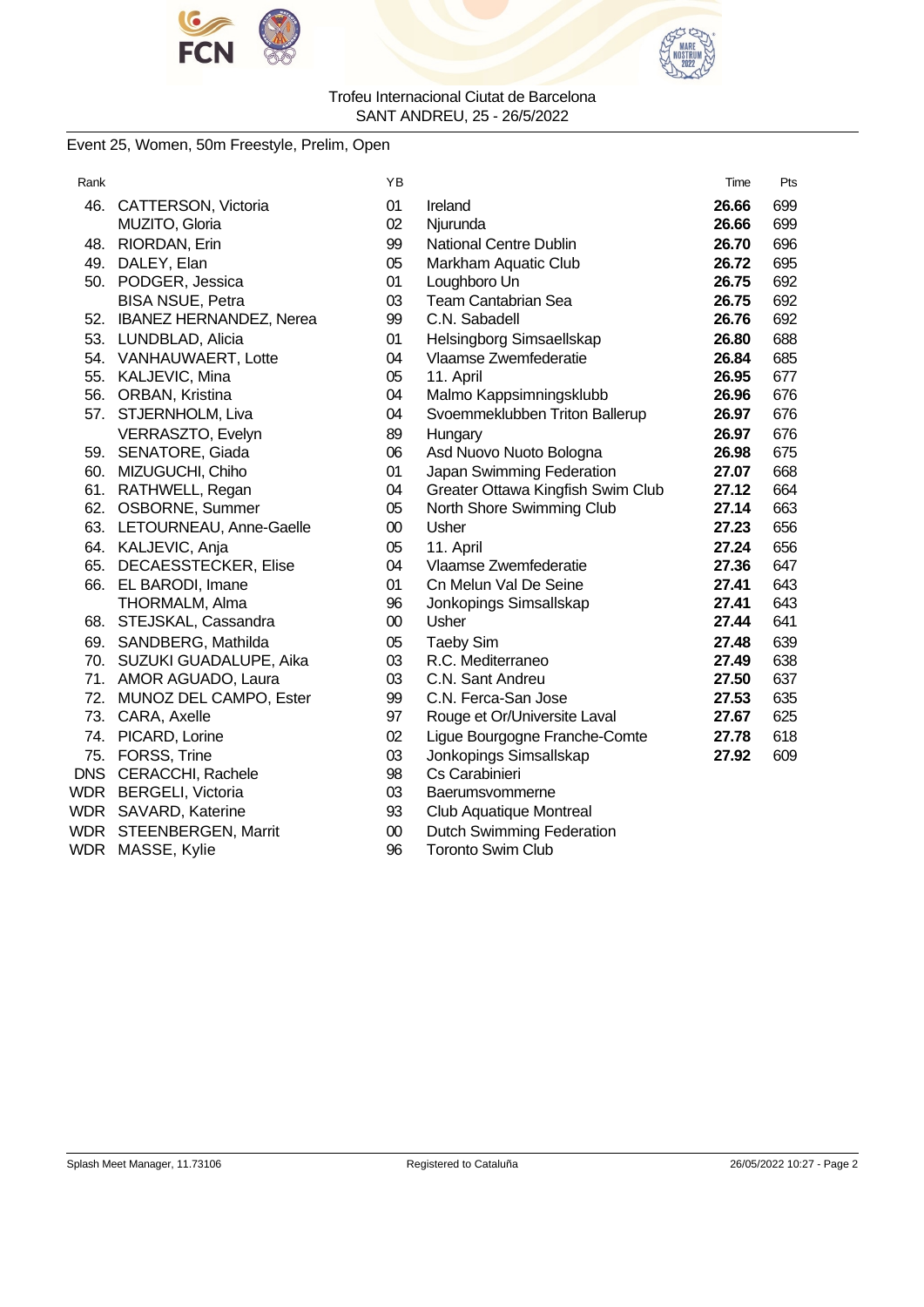



| Event 25<br>26/05/2022     |                          |                | Women, 50m Freestyle |                                        | Open<br><b>Results Finals</b> |                           |       |                          |
|----------------------------|--------------------------|----------------|----------------------|----------------------------------------|-------------------------------|---------------------------|-------|--------------------------|
| <b>World Records</b>       |                          | 23.67          |                      | SJOESTROEM, Sarah                      | <b>SWE</b>                    | Budapest (HUN)            |       | 29/07/2017               |
|                            | European Records         | 23.67          |                      | SJOESTROEM, Sarah                      | <b>SWE</b>                    | Budapest (HUN)            |       | 29/07/2017               |
| <b>MNRC</b><br><b>TICB</b> |                          | 23.85<br>23.96 |                      | SJOESTROEM, Sarah<br>SJOESTROEM, Sarah |                               | CANET<br><b>BARCELONA</b> |       | 13/06/2013<br>09/07/2017 |
| Points: FINA 2022          |                          |                |                      |                                        |                               |                           |       |                          |
| Rank                       |                          |                | YB                   |                                        |                               |                           | Time  | Pts                      |
| Final A                    |                          |                |                      |                                        |                               |                           |       |                          |
| 1.                         | HOPKIN, Anna             |                | 96                   | <b>British Swimming</b>                |                               |                           | 24.65 | 885                      |
| 2.                         | VAN ROON, Valerie        |                | 98                   | Dutch Swimming Federation              |                               |                           | 24.84 | 865                      |
| 3.                         | <b>BUSCH, Kim</b>        |                | 98                   | <b>Dutch Swimming Federation</b>       |                               |                           | 24.95 | 853                      |
| 4.                         | JENSEN, Julie Kepp       |                | 00                   | Denmark                                |                               |                           | 25.11 | 837                      |
| 5.                         | MUNOZ DEL CAMPO, Lidon   |                | 95                   | C.N. Sant Andreu                       |                               |                           | 25.13 | 835                      |
| 6.                         | <b>HENIQUE, Melanie</b>  |                | 92                   | Cercle des Nageurs de Marseille        |                               |                           | 25.20 | 828                      |
|                            | OSMAN, Farida H          |                | 95                   | <b>Egyptian Swimming Federation</b>    |                               |                           | 25.20 | 828                      |
| 8.                         | SANCHEZ, Kayla Noelle    |                | 01                   | Ajax Swimming                          |                               |                           | 25.25 | 823                      |
| Final B                    |                          |                |                      |                                        |                               |                           |       |                          |
| 9.                         | GIELE, Tessa             |                | 02                   | <b>Dutch Swimming Federation</b>       |                               |                           | 24.81 | 868                      |
| 10.                        | CHELIUS, Emma            |                | 96                   | South Africa                           |                               |                           | 25.17 | 831                      |
| 11.                        | HINDLEY, Isabella        |                | 96                   | Swim England                           |                               |                           | 25.31 | 817                      |
| 12.                        | <b>TOURETSKI, Sasha</b>  |                | 94                   | Switzerland                            |                               |                           | 25.41 | 808                      |
| 13.                        | FERREIRA, Lorrane C      |                | 93                   | <b>Brazilian Swimming Federation</b>   |                               |                           | 25.43 | 806                      |
| 14.                        | KLANCAR, Neza            |                | $00\,$               | Slovenia                               |                               |                           | 25.53 | 796                      |
| 15.                        | OMOTO, Rika              |                | 97                   | Japan Swimming Federation              |                               |                           | 25.55 | 795                      |
| 16.                        | EBBESEN, Elisabeth Sabro |                | 02                   | Denmark                                |                               |                           | 25.74 | 777                      |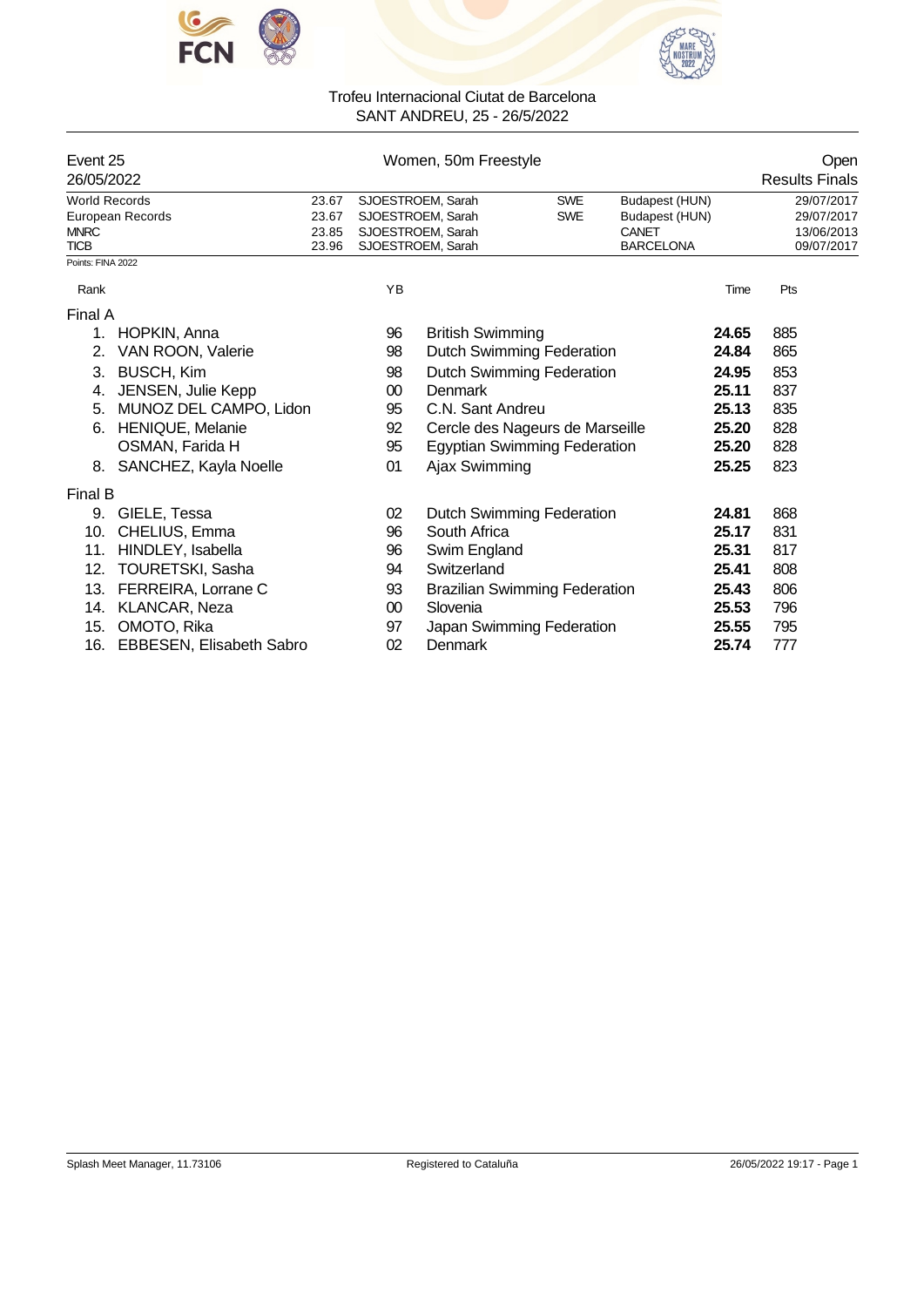



| Event 26<br>26/05/2022     |                                                         |                    |                                | Men, 200m Backstroke                                                     |                                   | Open<br><b>Results Prelim</b>      |
|----------------------------|---------------------------------------------------------|--------------------|--------------------------------|--------------------------------------------------------------------------|-----------------------------------|------------------------------------|
| <b>MNRC</b><br><b>TICB</b> |                                                         | 1:54.34<br>1:54.62 | IRIE, Ryosuke<br>IRIE, Ryosuke |                                                                          | <b>MONACO</b><br><b>BARCELONA</b> | 11/06/2007<br>03/07/2011           |
| Points: FINA 2022          |                                                         |                    |                                |                                                                          |                                   |                                    |
| Rank                       |                                                         |                    | YB                             |                                                                          |                                   | Time<br>Pts                        |
|                            | 1. TELEGDY, Adam<br>50m:<br>28.55<br>28.55              | 100m:              | 95<br>58.74                    | Hungary<br>30.19<br>150m: 1:28.98                                        | 30.24<br>200m:                    | 1:58.66<br>839<br>1:58.66<br>29.68 |
|                            | 2. GREENBANK, Luke<br>50m:<br>28.16<br>28.16            | 100m:              | 97<br>58.16                    | <b>British Swimming</b><br>30.00<br>150m: 1:28.75                        | 30.59<br>200m:                    | 834<br>1:58.90<br>1:58.90<br>30.15 |
|                            | 3. FOLLOWS, Kane B<br>50m:<br>28.32<br>28.32            | 100m:              | 97<br>58.46                    | <b>Swimming New Zealand</b><br>30.14<br>150m: 1:29.25                    | 30.79<br>200m:                    | 1:59.95<br>812<br>1:59.95<br>30.70 |
|                            | 4. COETZE, Pieter<br>50m:<br>28.49<br>28.49             | 100m:              | 04<br>59.93                    | South Africa<br>31.44<br>150m:<br>1:31.44                                | 200m:<br>2:01.29<br>31.51         | 785<br>2:01.29<br>29.85            |
| 5.                         | <b>BRUN, Christophe</b><br>50m:<br>28.81<br>28.81       | 100m:              | 98<br>59.76                    | <b>Cn Antibes</b><br>30.95<br>150m: 1:31.24                              | 2:01.41<br>31.48<br>200m:         | 783<br>2:01.41<br>30.17            |
|                            | 6. WILLIAMS, Brodie<br>50m:<br>28.26<br>28.26           | 100m:              | 99<br>58.93                    | <b>British Swimming</b><br>30.67<br>150m: 1:30.79                        | 2:01.91<br>31.86<br>200m:         | 773<br>2:01.91<br>31.12            |
| 7.                         | MATHIEU, Geoffroy<br>50m:<br>28.75<br>28.75             |                    | 23<br>100m: 1:00.76            | <b>Stade Clermontois Natation</b><br>32.01<br>150m: 1:32.43              | 31.67<br>200m: 2:02.38            | 764<br>2:02.38<br>29.95            |
| 8.                         | DESANGLES, Alexandre<br>50m:<br>29.62<br>29.62          |                    | 04<br>100m: 1:00.90            | Centre National d'entrainement Font-Rom2:02.76<br>31.28<br>150m: 1:32.32 | 31.42<br>200m: 2:02.76            | 757<br>30.44                       |
|                            | 9. GERCHIK, David<br>50m:<br>28.69<br>28.69             | 100m:              | 01<br>59.64                    | <b>Israel</b><br>30.95<br>150m: 1:31.93                                  | 32.29<br>200m:                    | 2:03.36<br>746<br>2:03.36<br>31.43 |
|                            | 10. SENICA PAVLETIC, Primoz<br>50m:<br>29.40<br>29.40   | 100m:              | 01<br>59.93                    | Slovenia<br>30.53<br>150m: 1:31.84                                       | 2:03.55<br>31.91<br>200m:         | 2:03.55<br>743<br>31.71            |
|                            | 11. HERNANDEZ GARCIA, Alberto<br>50m:<br>29.01<br>29.01 |                    | 03<br>100m: 1:00.25            | Federacio Catalana Natacio<br>31.24<br>150m: 1:32.08                     | 31.83<br>200m: 2:03.62            | 2:03.62<br>742<br>31.54            |
|                            | 12. TOUMARKIN, Yakov Yan<br>50m:<br>28.66<br>28.66      |                    | 92<br>100m: 1:00.59            | <b>Israel</b><br>31.93<br>150m:<br>1:33.20                               | 32.61<br>200m:                    | 2:04.15<br>732<br>30.95<br>2:04.15 |
|                            | 13. SANCHEZ CASTILLO, Pedro<br>29.54<br>29.54<br>50m:   |                    | 03<br>100m: 1:00.84            | España<br>31.30<br>150m:<br>1:32.38                                      | 31.54<br>200m:<br>2:04.18         | 2:04.18<br>732<br>31.80            |
|                            | 14. LUDVIK, Tomas<br>50m:<br>29.15<br>29.15             |                    | 99<br>100m: 1:00.20            | Czech Team<br>31.05<br>150m: 1:32.24                                     | 32.04<br>2:04.76<br>200m:         | 2:04.76<br>721<br>32.52            |
|                            | 15. COURVILLE FORTIN, Loic<br>29.47<br>50m:<br>29.47    |                    | 04<br>100m: 1:01.24            | Club Aquatique Montreal<br>31.77 150m: 1:33.42                           | 200m: 2:04.82<br>32.18            | 720<br>2:04.82<br>31.40            |
|                            | 16. HOLMANN, Mathias Rike<br>29.41<br>29.41<br>50m:     |                    | 04<br>100m: 1:00.46            | Baerumsvommerne<br>31.05<br>150m: 1:32.77                                | 32.31<br>200m:                    | 717<br>2:05.01<br>32.24<br>2:05.01 |
|                            | 17. SANTOS, Francisco Rogerio<br>50m:<br>29.11<br>29.11 |                    | 98<br>100m: 1:00.83            | Portugal<br>31.72<br>150m: 1:33.35                                       | 32.52<br>200m: 2:05.20            | 714<br>2:05.20<br>31.85            |
|                            | 18. BROWN, Sam L<br>50m:<br>29.29<br>29.29              |                    | 03<br>100m: 1:01.09            | <b>Swimming New Zealand</b><br>31.80<br>150m: 1:33.88                    | 2:05.77<br>32.79<br>200m:         | 704<br>2:05.77<br>31.89            |
|                            | 19. ALMEIDA, Brandonn<br>30.26<br>30.26<br>50m:         |                    | 97<br>100m: 1:01.84            | Unisanta<br>31.58<br>150m: 1:34.24                                       | 32.40<br>200m:                    | 704<br>2:05.79<br>2:05.79<br>31.55 |
|                            | 20. HILL, Toby<br>50m:<br>28.46<br>28.46                |                    | 04<br>100m: 1:00.15            | Co Manch Aq<br>31.69<br>150m: 1:33.52                                    | 200m: 2:06.61<br>33.37            | 690<br>2:06.61<br>33.09            |

Splash Meet Manager, 11.73106 Registered to Cataluña 26/05/2022 10:44 - Page 1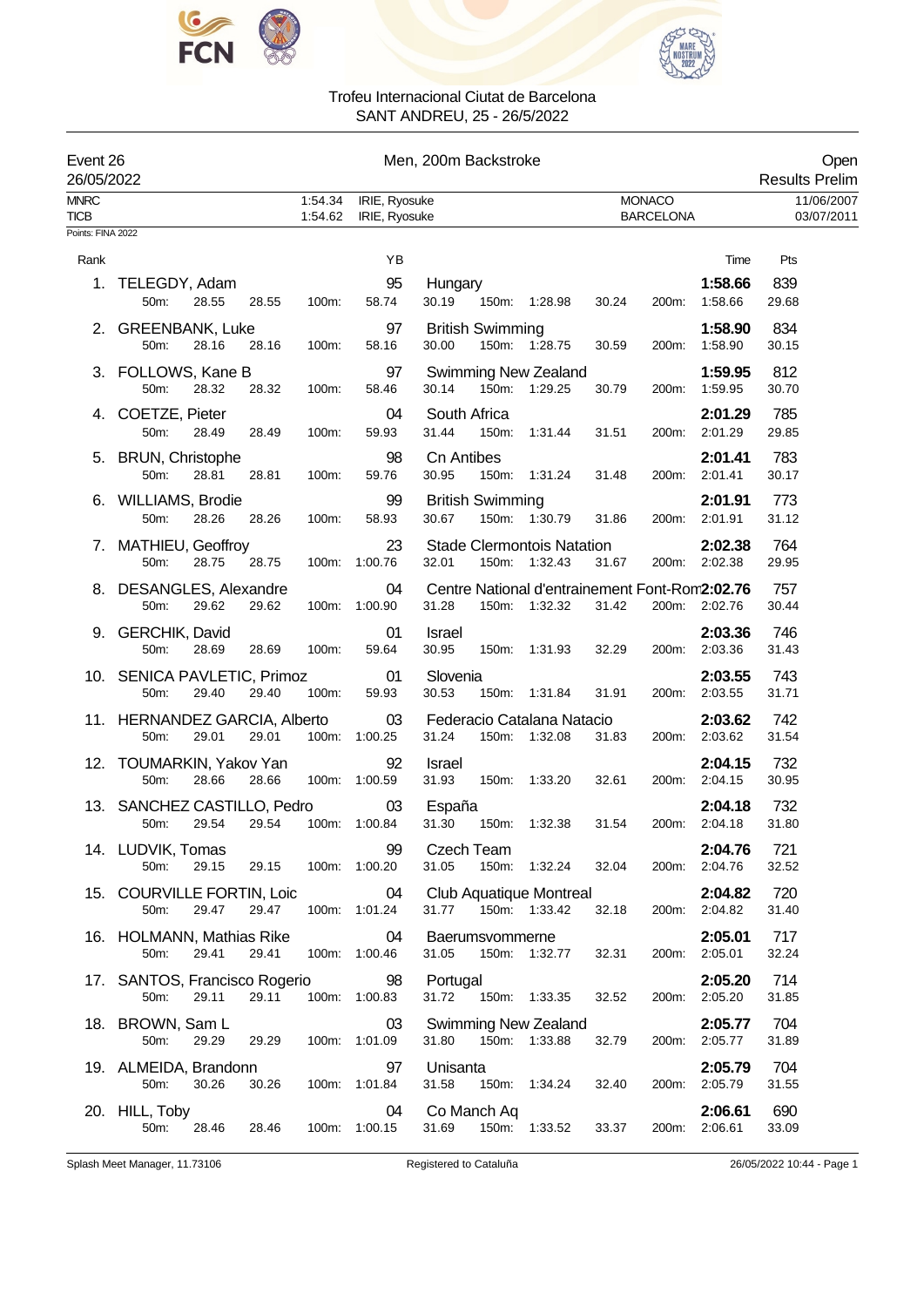



### Event 26, Men, 200m Backstroke, Prelim, Open

| Rank              |                                                                                      |       |       |       | YB                       |                       |                                                    |                                                                 |       |       | Time                     | Pts          |
|-------------------|--------------------------------------------------------------------------------------|-------|-------|-------|--------------------------|-----------------------|----------------------------------------------------|-----------------------------------------------------------------|-------|-------|--------------------------|--------------|
| 21.               | JUDICKIJ, Michal<br>50m:                                                             | 29.57 | 29.57 | 100m: | 04<br>1:01.72            | Czech Team<br>32.15   | 150m:                                              | 1:34.64                                                         | 32.92 | 200m: | 2:07.13<br>2:07.13       | 682<br>32.49 |
|                   | 22. SANTOS MARTIN, Adrian<br>50m:                                                    | 29.54 | 29.54 | 100m: | 02<br>1:02.04            | 32.50                 |                                                    | Federacio Catalana Natacio<br>150m: 1:34.92                     | 32.88 | 200m: | 2:07.53<br>2:07.53       | 675<br>32.61 |
|                   | 23. KLIMENT, Simon<br>50m:                                                           | 29.18 | 29.18 | 100m: | 01<br>1:01.52            | Co Sheffield<br>32.34 | 150m:                                              | 1:35.15                                                         | 33.63 | 200m: | 2:08.53<br>2:08.53       | 660<br>33.38 |
|                   | 24. RAMIA VIVES, Guillem<br>50m:                                                     | 29.89 | 29.89 |       | 02<br>100m: 1:01.94      | 32.05                 |                                                    | Federacio Catalana Natacio<br>150m: 1:35.38                     | 33.44 |       | 2:08.79<br>200m: 2:08.79 | 656<br>33.41 |
|                   | 25. LARGERON, Pierre<br>50m:                                                         | 30.09 | 30.09 |       | 05<br>100m: 1:02.93      | 32.84                 |                                                    | Centre National d'entrainement Font-Rom2:09.33<br>150m: 1:36.39 | 33.46 | 200m: | 2:09.33                  | 648<br>32.94 |
|                   | 26. HELDE, Kaspar<br>50m:                                                            | 30.66 | 30.66 | 100m: | 02<br>1:03.41            | 32.75                 |                                                    | Neckarsulmer Sport-Union<br>150m: 1:36.95                       | 33.54 | 200m: | 2:09.99<br>2:09.99       | 638<br>33.04 |
|                   | 27. MARAANA, Adam<br>50m:                                                            | 29.41 | 29.41 | 100m: | 03<br>1:02.42            | Israel<br>33.01       | 150m:                                              | 1:36.09                                                         | 33.67 | 200m: | 2:10.42<br>2:10.42       | 631<br>34.33 |
|                   | 28. MORLEY, Cooper<br>50m:                                                           | 29.22 | 29.22 |       | 03<br>100m: 1:02.77      | 33.55                 | 150m:                                              | North Shore Swimming Club<br>1:37.97                            | 35.20 | 200m: | 2:13.35<br>2:13.35       | 591<br>35.38 |
|                   | 29. DUCKHAM, Michael P<br>50m:                                                       | 30.68 | 30.68 | 100m: | 02<br>1:04.41            | South Africa<br>33.73 | 150m:                                              | 1:39.77                                                         | 35.36 | 200m: | 2:13.98<br>2:13.98       | 582<br>34.21 |
|                   | 30. CAROS ITURBIDE, Marc<br>50m:                                                     | 31.10 | 31.10 | 100m: | 03<br>1:04.99            | 33.89                 | C.E. Mediterrani                                   | 150m: 1:39.82                                                   | 34.83 | 200m: | 2:14.77<br>2:14.77       | 572<br>34.95 |
|                   | 31. STUDSGAARD, William<br>50m:                                                      | 32.04 | 32.04 | 100m: | 04<br>1:06.38            | 34.34                 | 150m:                                              | Svoemmeklubben Triton Ballerup<br>1:41.84                       | 35.46 | 200m: | 2:16.02<br>2:16.02       | 557<br>34.18 |
| <b>DNS</b><br>WDR | DNS RESTIVO, Matteo<br>LAMBERTI, Michele<br>MOE, Simon<br>WDR MIRA ALBALADEJO, Diego |       |       |       | 94<br>$00\,$<br>01<br>01 |                       | Cs Carabinieri<br>Baerumsvommerne<br>C.N. Sabadell | Italian Swimming Federation                                     |       |       |                          |              |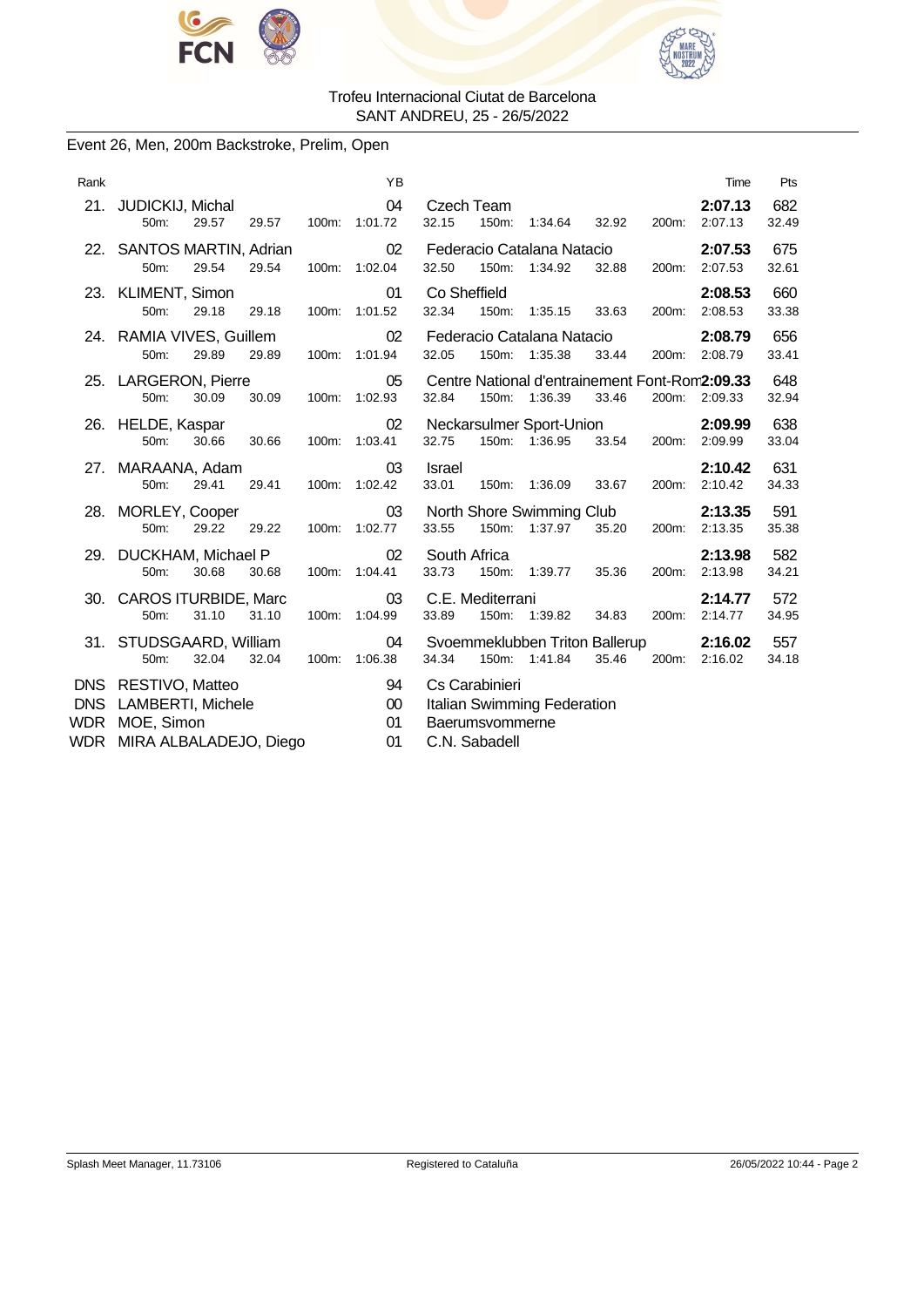



|                                                    | Event 26<br>26/05/2022                |       |       |                                          | Men, 200m Backstroke                                                                                                                                            |                                                                                                        |                                                      |  |  |  |  |
|----------------------------------------------------|---------------------------------------|-------|-------|------------------------------------------|-----------------------------------------------------------------------------------------------------------------------------------------------------------------|--------------------------------------------------------------------------------------------------------|------------------------------------------------------|--|--|--|--|
| <b>World Records</b><br><b>MNRC</b><br><b>TICB</b> | European Records                      |       |       | 1:51.92<br>1:53.23<br>1:54.34<br>1:54.62 | PEIRSOL, Aaron<br><b>USA</b><br>Rome (ITA)<br><b>RUS</b><br>RYLOV, Evgeny<br>Kazan (RUS)<br>IRIE, Ryosuke<br><b>MONACO</b><br><b>BARCELONA</b><br>IRIE, Ryosuke |                                                                                                        | 31/07/2009<br>08/04/2021<br>11/06/2007<br>03/07/2011 |  |  |  |  |
| Points: FINA 2022                                  |                                       |       |       |                                          |                                                                                                                                                                 |                                                                                                        |                                                      |  |  |  |  |
| Rank                                               |                                       |       |       |                                          | YB                                                                                                                                                              |                                                                                                        | Pts<br>Time                                          |  |  |  |  |
| Final A                                            |                                       |       |       |                                          |                                                                                                                                                                 |                                                                                                        |                                                      |  |  |  |  |
|                                                    | 1. GREENBANK, Luke<br>50m:            | 27.29 | 27.29 | 100m:                                    | 97<br>56.52                                                                                                                                                     | 1:56.88<br><b>British Swimming</b><br>29.23<br>150m: 1:26.49<br>1:56.88<br>29.97<br>200m:              | 878<br>30.39                                         |  |  |  |  |
| 2.                                                 | COETZE, Pieter<br>50m:                | 27.91 | 27.91 | 100m:                                    | 04<br>58.41                                                                                                                                                     | 1:57.85<br>South Africa<br>30.50<br>150m:<br>1:57.85<br>1:28.80<br>30.39<br>200m:                      | 856<br>29.05                                         |  |  |  |  |
| 3.                                                 | TELEGDY, Adam<br>50m:                 | 28.46 | 28.46 | 100m:                                    | 95<br>58.88                                                                                                                                                     | 1:57.96<br>Hungary<br>30.42<br>150m: 1:28.83<br>1:57.96<br>29.95<br>200m:                              | 854<br>29.13                                         |  |  |  |  |
|                                                    | 4. WILLIAMS, Brodie<br>50m:           | 27.75 | 27.75 | 100m:                                    | 99<br>57.38                                                                                                                                                     | <b>British Swimming</b><br>1:59.44<br>29.63<br>150m: 1:28.30<br>1:59.44<br>30.92<br>200m:              | 822<br>31.14                                         |  |  |  |  |
|                                                    | 5. MATHIEU, Geoffroy<br>50m:          | 28.23 | 28.23 | 100m:                                    | 23<br>58.63                                                                                                                                                     | 1:59.90<br><b>Stade Clermontois Natation</b><br>30.40<br>150m:<br>1:29.82<br>31.19<br>1:59.90<br>200m: | 813<br>30.08                                         |  |  |  |  |
| 6.                                                 | FOLLOWS, Kane B<br>50m:               | 28.49 | 28.49 | 100m:                                    | 97<br>59.16                                                                                                                                                     | 2:00.54<br><b>Swimming New Zealand</b><br>30.67<br>150m: 1:30.49<br>2:00.54<br>31.33<br>200m:          | 800<br>30.05                                         |  |  |  |  |
|                                                    | 7. BRUN, Christophe<br>50m:           | 28.48 | 28.48 | 100m:                                    | 98<br>59.20                                                                                                                                                     | <b>Cn Antibes</b><br>2:00.61<br>30.72<br>150m: 1:30.45<br>200m:<br>2:00.61<br>31.25                    | 799<br>30.16                                         |  |  |  |  |
|                                                    | 8. DESANGLES, Alexandre<br>50m:       | 28.67 | 28.67 | 100m:                                    | 04<br>59.61                                                                                                                                                     | Centre National d'entrainement Font-Rom2:02.58<br>30.94<br>150m: 1:31.33<br>31.72<br>200m: 2:02.58     | 761<br>31.25                                         |  |  |  |  |
| Final B                                            |                                       |       |       |                                          |                                                                                                                                                                 |                                                                                                        |                                                      |  |  |  |  |
|                                                    | 9. GERCHIK, David<br>50m:             | 28.27 | 28.27 | 100m:                                    | 01<br>59.60                                                                                                                                                     | Israel<br>2:02.02<br>31.33<br>2:02.02<br>150m: 1:31.72<br>32.12<br>200m:                               | 771<br>30.30                                         |  |  |  |  |
|                                                    | 10. SENICA PAVLETIC, Primoz<br>50m:   | 29.21 | 29.21 | 100m:                                    | 01<br>59.65                                                                                                                                                     | Slovenia<br>2:02.17<br>30.44<br>150m:<br>1:31.08<br>31.43<br>200m:<br>2:02.17                          | 768<br>31.09                                         |  |  |  |  |
|                                                    | 11. TOUMARKIN, Yakov Yan<br>50m:      | 28.35 | 28.35 | 100m:                                    | 92<br>59.50                                                                                                                                                     | 2:02.26<br>Israel<br>31.15<br>150m: 1:31.47<br>31.97<br>200m:<br>2:02.26                               | 767<br>30.79                                         |  |  |  |  |
|                                                    | 12. HERNANDEZ GARCIA, Alberto<br>50m: | 28.68 | 28.68 | 100m:                                    | $03\,$<br>59.67                                                                                                                                                 | Federacio Catalana Natacio<br>2:03.07<br>200m: 2:03.07<br>30.99<br>150m: 1:31.30<br>31.63              | 752<br>31.77                                         |  |  |  |  |
|                                                    | 13. LUDVIK, Tomas<br>50m:             | 28.51 | 28.51 | 100m:                                    | 99<br>59.93                                                                                                                                                     | Czech Team<br>2:04.05<br>31.42<br>150m: 1:31.90<br>31.97<br>200m: 2:04.05                              | 734<br>32.15                                         |  |  |  |  |
|                                                    | 14. SANCHEZ CASTILLO, Pedro<br>50m:   | 28.81 | 28.81 | 100m:                                    | 03<br>59.93                                                                                                                                                     | España<br>2:04.23<br>31.12<br>150m: 1:31.61<br>31.68<br>200m: 2:04.23                                  | 731<br>32.62                                         |  |  |  |  |
|                                                    | 15. COURVILLE FORTIN, Loic<br>50m:    | 29.47 | 29.47 |                                          | 04<br>100m: 1:00.70                                                                                                                                             | Club Aquatique Montreal<br>2:04.59<br>31.23<br>150m: 1:32.73<br>200m: 2:04.59<br>32.03                 | 724<br>31.86                                         |  |  |  |  |
|                                                    | 16. HOLMANN, Mathias Rike<br>50m:     | 29.04 | 29.04 |                                          | 04<br>100m: 1:00.63                                                                                                                                             | Baerumsvommerne<br>2:04.71<br>31.59<br>150m: 1:32.46<br>31.83<br>200m: 2:04.71                         | 722<br>32.25                                         |  |  |  |  |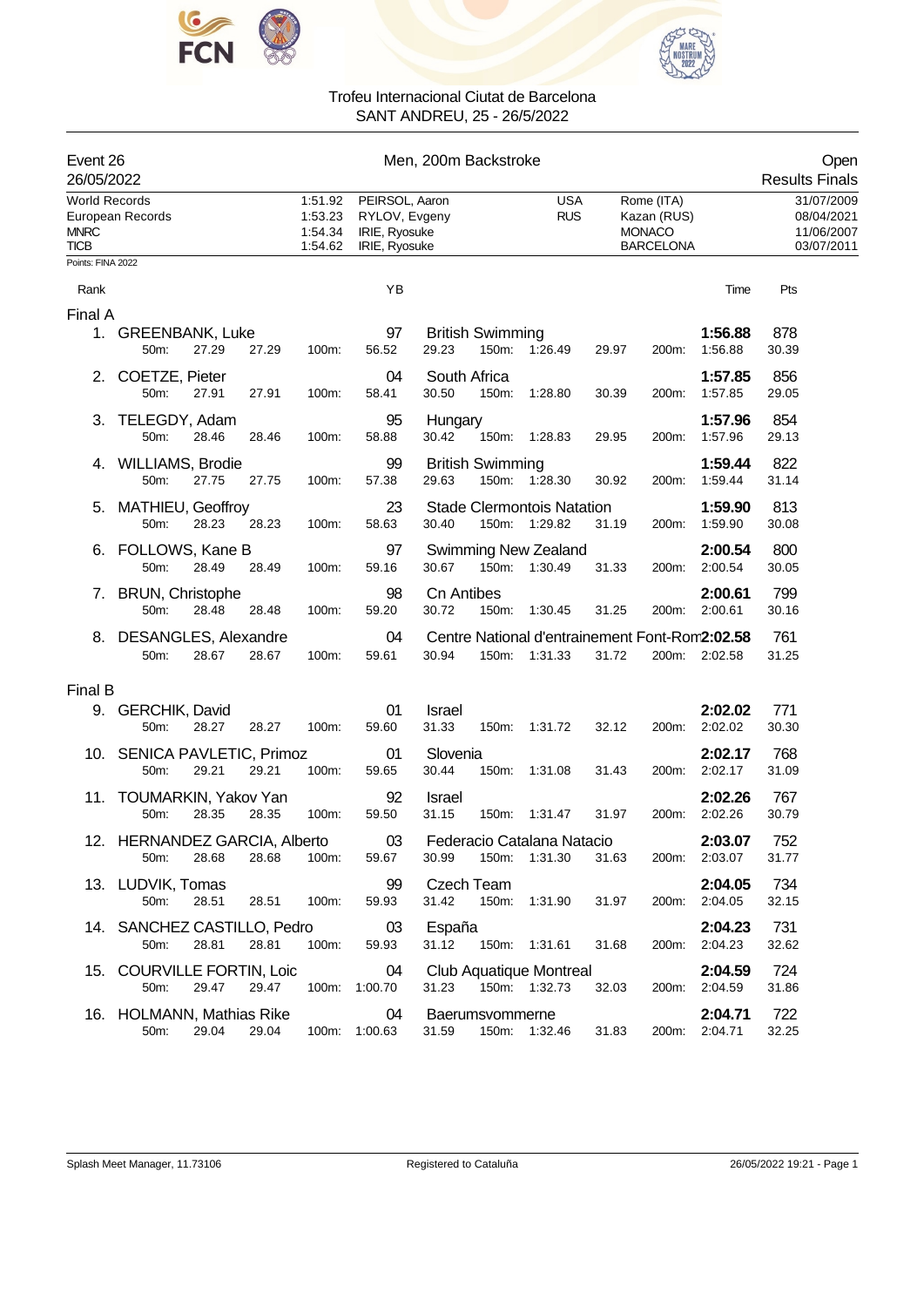



| Event 27<br>26/05/2022                      |                                                              |                                          |                         | Women, 200m Breaststroke                                                                                                    |               |       |                                              |                          | Open<br><b>Results Prelim</b>                        |
|---------------------------------------------|--------------------------------------------------------------|------------------------------------------|-------------------------|-----------------------------------------------------------------------------------------------------------------------------|---------------|-------|----------------------------------------------|--------------------------|------------------------------------------------------|
| World Records<br><b>MNRC</b><br><b>TICB</b> | European Records                                             | 2:18.95<br>2:19.11<br>2:19.67<br>2:19.83 |                         | SCHOENMAKER, Tatjana R<br><b>RSA</b><br>PEDERSEN, Rikke Moeller<br><b>DEN</b><br>PEDERSEN, Rikke Moeller<br>EFIMOVA, Yuliya |               | CANET | Tokyo (JPN)<br>Barcelona<br><b>BARCELONA</b> |                          | 30/07/2021<br>01/08/2013<br>11/06/2010<br>09/07/2017 |
| Points: FINA 2022                           |                                                              |                                          |                         |                                                                                                                             |               |       |                                              |                          |                                                      |
| Rank                                        |                                                              |                                          | YB                      |                                                                                                                             |               |       |                                              | Time                     | Pts                                                  |
|                                             | 1. MC SHARRY, Mona<br>34.93<br>50m:<br>34.93                 |                                          | $00\,$<br>100m: 1:11.72 | Ireland<br>36.79                                                                                                            | 150m: 1:49.37 | 37.65 | 200m:                                        | 2:27.10<br>2:27.10       | 842<br>37.73                                         |
|                                             | 2. RYBAK-ANDERSEN, Clara<br>50m:<br>33.77<br>33.77           |                                          | 03<br>100m: 1:10.90     | Denmark<br>37.13                                                                                                            | 150m: 1:48.91 | 38.01 | 200m:                                        | 2:27.26<br>2:27.26       | 840<br>38.35                                         |
|                                             | 3. RENSHAW, Molly<br>34.07<br>50m:<br>34.07                  |                                          | 96<br>100m: 1:10.66     | <b>British Swimming</b><br>36.59                                                                                            | 150m: 1:48.74 | 38.08 | 200m:                                        | 2:27.27<br>2:27.27       | 839<br>38.53                                         |
|                                             | 4. ELENDT, Anna<br>50m:<br>33.33<br>33.33                    |                                          | 01<br>100m: 1:10.51     | University of Texas<br>37.18                                                                                                | 150m: 1:48.34 | 37.83 | 200m:                                        | 2:27.35<br>2:27.35       | 838<br>39.01                                         |
|                                             | 5. HANSSON, Sophie<br>50m:<br>33.61<br>33.61                 |                                          | 98<br>100m: 1:10.81     | Helsingborg Simsaellskap<br>37.20                                                                                           | 150m: 1:49.06 | 38.25 |                                              | 2:27.64<br>200m: 2:27.64 | 833<br>38.58                                         |
|                                             | 6. SCHOUTEN, Tes<br>33.07<br>50m:<br>33.07                   |                                          | 00<br>100m: 1:10.23     | Dutch Swimming Federation<br>37.16                                                                                          | 150m: 1:48.82 | 38.59 | 200m:                                        | 2:27.79<br>2:27.79       | 831<br>38.97                                         |
|                                             | 7. GARCIA URZAINQUI, Marina<br>50m:<br>34.74<br>34.74        |                                          | 94<br>100m: 1:12.12     | C.N. Sabadell<br>37.38                                                                                                      | 150m: 1:50.22 | 38.10 | 200m:                                        | 2:28.26<br>2:28.26       | 823<br>38.04                                         |
|                                             | 8. VALL MONTERO, Jessica<br>50m:<br>34.61<br>34.61           |                                          | 88<br>100m: 1:12.18     | C.N. Sant Andreu<br>37.57                                                                                                   | 150m: 1:50.33 | 38.15 | 200m:                                        | 2:28.87<br>2:28.87       | 813<br>38.54                                         |
|                                             | 9. COYNE, Niamh<br>50m:<br>34.18<br>34.18                    |                                          | 01<br>100m: 1:11.42     | Ireland<br>37.24                                                                                                            | 150m: 1:49.99 | 38.57 | 200m:                                        | 2:29.36<br>2:29.36       | 805<br>39.37                                         |
|                                             | 10. HORSKA, Kristyna<br>50m:<br>34.36<br>34.36               |                                          | 97<br>100m: 1:12.08     | <b>Czech National Swimming Team</b><br>37.72                                                                                | 150m: 1:50.88 | 38.80 | 200m:                                        | 2:29.63<br>2:29.63       | 800<br>38.75                                         |
|                                             | 11. BLAZEVIC, Ana<br>50m:<br>34.10<br>34.10                  |                                          | 03<br>100m: 1:11.49     | Croatia<br>37.39                                                                                                            | 150m: 1:50.90 | 39.41 | 200m:                                        | 2:30.09<br>2:30.09       | 793<br>39.19                                         |
|                                             | 12. ANGIOLINI, Lisa<br>50m:<br>34.79<br>34.79                |                                          | 95<br>100m: 1:13.21     | Virtus Buonconvento S.S.D.<br>38.42                                                                                         | 150m: 1:52.24 | 39.03 |                                              | 2:30.83<br>200m: 2:30.83 | 781<br>38.59                                         |
|                                             | 13. PICKREM, Sydney<br>34.22   34.22   100m: 1:12.73<br>50m: |                                          | 97                      | <b>Toronto Swim Club</b><br>38.51 150m: 1:52.63                                                                             |               | 39.90 |                                              | 2:30.94<br>200m: 2:30.94 | 780<br>38.31                                         |
|                                             | 14. CARRASCO CADENS, Emma<br>35.00<br>35.00<br>50m:          |                                          | 05<br>100m: 1:12.87     | C.N. Sant Andreu<br>37.87<br>150m: 1:52.22                                                                                  |               | 39.35 |                                              | 2:31.05<br>200m: 2:31.05 | 778<br>38.83                                         |
|                                             | 15. FISCHER, Bente<br>50m:<br>34.26<br>34.26                 | 100m: 1:12.11                            | 97                      | Neckarsulmer Sport-Union<br>150m: 1:51.15<br>37.85                                                                          |               | 39.04 |                                              | 2:31.24<br>200m: 2:31.24 | 775<br>40.09                                         |
|                                             | 16. CIEPLUCHA, Tessa<br>50m:<br>34.95<br>34.95               | 100m: 1:13.20                            | 98                      | Markham Aquatic Club<br>38.25                                                                                               | 150m: 1:52.41 | 39.21 |                                              | 2:31.94<br>200m: 2:31.94 | 764<br>39.53                                         |
|                                             | 17. PEDERSEN, Josefine B.<br>34.35<br>34.35<br>50m:          |                                          | 99<br>100m: 1:12.95     | Svoemmeklubben MK31<br>38.60                                                                                                | 150m: 1:52.06 | 39.11 |                                              | 2:32.37<br>200m: 2:32.37 | 758<br>40.31                                         |
|                                             | 18. RODRIGUEZ SANCHEZ, Laura<br>35.37<br>50m:<br>35.37       |                                          | 04<br>100m: 1:13.91     | Federacion Andaluza Natacion<br>38.54<br>150m: 1:53.45                                                                      |               | 39.54 |                                              | 2:33.29<br>200m: 2:33.29 | 744<br>39.84                                         |
|                                             | 19. FERNANDEZ GONZALEZ, Aina 06<br>36.12<br>50m:             |                                          | 36.12 100m: 1:15.21     | C.N. Banyoles<br>39.09 150m: 1:55.52 40.31                                                                                  |               |       |                                              | 2:33.40<br>200m: 2:33.40 | 743<br>37.88                                         |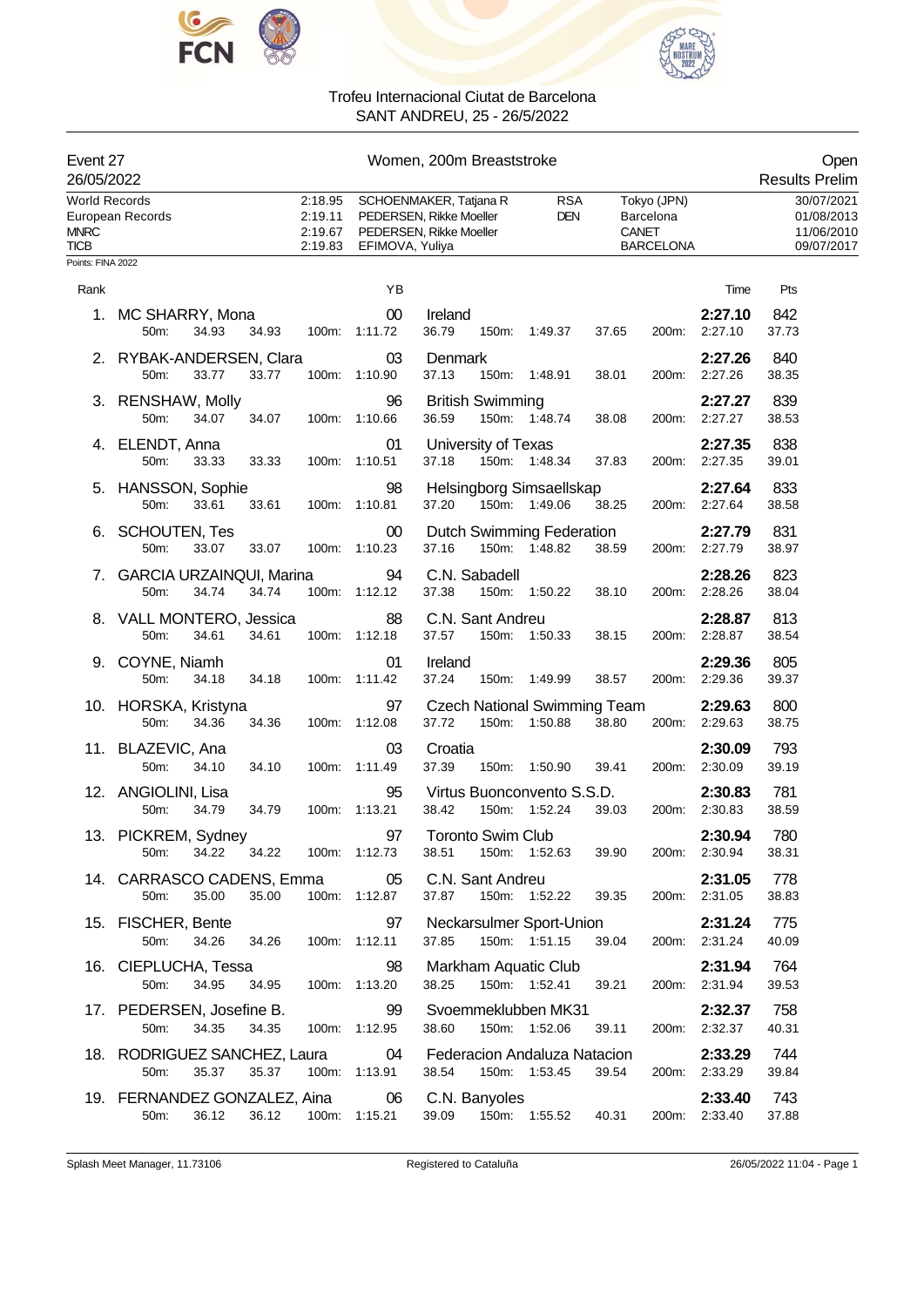



# Event 27, Women, 200m Breaststroke, Prelim, Open

| Rank       |                                                                                             |       |               | ΥB                   |                                            |       |                                                 |       |       | Time                     | Pts          |
|------------|---------------------------------------------------------------------------------------------|-------|---------------|----------------------|--------------------------------------------|-------|-------------------------------------------------|-------|-------|--------------------------|--------------|
|            | 20. DELCOMMUNE, Zinke<br>35.35<br>50m:                                                      | 35.35 |               | 05<br>100m: 1:14.48  | 39.13                                      |       | Vlaamse Zwemfederatie<br>150m: 1:54.70          | 40.22 |       | 2:33.98<br>200m: 2:33.98 | 734<br>39.28 |
|            | 21. KLINT IPSA, Olivia<br>50m:<br>34.88                                                     | 34.88 |               | 05<br>100m: 1:14.26  | <b>Kristianstads SLS</b><br>39.38          |       | 150m: 1:54.56                                   | 40.30 |       | 2:34.78<br>200m: 2:34.78 | 723<br>40.22 |
|            | 22. RODRIGUEZ VILLANUEVA, Byanca<br>50m:<br>34.53                                           | 34.53 | 100m: 1:13.82 | 94                   | Mexico<br>39.29                            |       | 150m: 1:53.99                                   | 40.17 | 200m: | 2:35.36<br>2:35.36       | 715<br>41.37 |
|            | 23. RUUSKA, Martta<br>50m:<br>35.92                                                         | 35.92 | 100m: 1:14.69 | 03                   | <b>Team Finland</b><br>38.77               | 150m: | 1:54.79                                         | 40.10 |       | 2:35.58<br>200m: 2:35.58 | 712<br>40.79 |
|            | 24. KREUNDL, Lena<br>50m:<br>34.52                                                          | 34.52 | 100m: 1:13.75 | 97                   | Austria<br>39.23                           |       | 150m: 1:54.00                                   | 40.25 |       | 2:35.80<br>200m: 2:35.80 | 709<br>41.80 |
|            | 25. TUDO, Nadia<br>50m:<br>36.61                                                            | 36.61 | 100m: 1:15.81 | 97                   | 39.20                                      |       | Neckarsulmer Sport-Union<br>150m: 1:56.79       | 40.98 |       | 2:36.61<br>200m: 2:36.61 | 698<br>39.82 |
|            | 26. DIAZ RODRIGUEZ, Laura<br>37.13<br>50m:                                                  | 37.13 | 100m: 1:16.74 | 99                   | C.N. Sabadell<br>39.61                     |       | 150m: 1:56.61                                   | 39.87 |       | 2:37.02<br>200m: 2:37.02 | 692<br>40.41 |
|            | 27. LANSOM, Caitlin<br>50m:<br>36.72                                                        | 36.72 |               | 05<br>100m: 1:17.57  | Co Manch Aq<br>40.85                       |       | 150m: 1:58.03                                   | 40.46 |       | 2:37.15<br>200m: 2:37.15 | 691<br>39.12 |
|            | 28. BORAKER, Saga<br>50m:<br>35.66                                                          | 35.66 | 100m: 1:15.13 | 04                   | 39.47                                      |       | Jonkopings Simsallskap<br>150m: 1:56.26         | 41.13 |       | 2:37.22<br>200m: 2:37.22 | 690<br>40.96 |
|            | 29. KRUSE, Josephine<br>35.55<br>50m:                                                       | 35.55 | 100m: 1:15.70 | 02                   | 40.15                                      |       | Svoemmeklubben Triton Ballerup<br>150m: 1:57.62 | 41.92 |       | 2:37.52<br>200m: 2:37.52 | 686<br>39.90 |
|            | 30. COLOMER GUASCH, Carlota<br>50m:<br>37.21                                                | 37.21 |               | 05<br>100m: 1:17.85  | C.N. Sant Feliu<br>40.64                   |       | 150m: 1:58.68                                   | 40.83 |       | 2:37.65<br>200m: 2:37.65 | 684<br>38.97 |
|            | 31. FAST, Emelie<br>50m:<br>35.17                                                           | 35.17 | 100m: 1:15.05 | 04                   | Soedertoern<br>39.88                       |       | 150m: 1:55.69                                   | 40.64 |       | 2:37.84<br>200m: 2:37.84 | 682<br>42.15 |
|            | 32. MCCARTHY, Georgina P<br>50m:<br>36.87                                                   | 36.87 | 100m: 1:16.69 | 02                   | 39.82                                      | 150m: | <b>Swimming New Zealand</b><br>1:56.96          | 40.27 |       | 2:37.92<br>200m: 2:37.92 | 681<br>40.96 |
|            | 33. OLSSON, Sally<br>50m:<br>35.86                                                          | 35.86 |               | 05<br>100m: 1:16.54  | <b>Team West</b><br>40.68                  |       | 150m: 1:57.71                                   | 41.17 |       | 2:38.89<br>200m: 2:38.89 | 668<br>41.18 |
|            | 34. NYEGAARD, Emilie<br>50m:<br>36.03                                                       | 36.03 |               | 01<br>100m: 1:16.44  | 40.41                                      |       | Svoemmeklubben Triton Ballerup<br>150m: 1:58.17 | 41.73 |       | 2:39.33<br>200m: 2:39.33 | 663<br>41.16 |
| 35.        | HARMASOVA, Nicole<br>50m:<br>36.40                                                          | 36.40 | 100m: 1:16.73 | 04                   | Czech Team<br>40.33                        | 150m: | 1:57.92                                         | 41.19 | 200m: | 2:40.05<br>2:40.05       | 654<br>42.13 |
| 36.        | <b>BUKVIC, Martina</b><br>35.68<br>50m:                                                     | 35.68 | 100m: 1:15.84 | 06                   | 11. April<br>40.16                         |       | 150m: 1:57.77                                   | 41.93 | 200m: | 2:40.46<br>2:40.46       | 649<br>42.69 |
| 37.        | JUNG, Mathilda Hyldal<br>37.10<br>50m:                                                      | 37.10 | 100m: 1:17.94 | 04                   | 40.84                                      | 150m: | Svoemmeklubben Triton Ballerup<br>1:59.66       | 41.72 | 200m: | 2:41.88<br>2:41.88       | 632<br>42.22 |
|            | 38. BERGDAHL, Moa<br>50m:<br>37.36                                                          | 37.36 | 100m:         | 03<br>1:17.58        | <b>Team West</b><br>40.22                  | 150m: | 1:59.45                                         | 41.87 | 200m: | 2:42.06<br>2:42.06       | 630<br>42.61 |
|            | 39. HANICQUE, Melissande<br>37.71<br>50m:                                                   | 37.71 | 100m: 1:20.26 | 00                   | 42.55                                      |       | Rouge et Or/Universite Laval<br>150m: 2:04.54   | 44.28 |       | 2:49.69<br>200m: 2:49.69 | 549<br>45.15 |
| WDR<br>WDR | DNS BLOMSTERBERG, Thea<br>DNS VISAGIE, Emily J<br>PETERSEN, Stine Omdahl<br>JACOBY, Lydia A |       |               | 02<br>98<br>99<br>04 | Denmark<br>South Africa<br>Baerumsvommerne |       | Seward Tsunami Swim Club                        |       |       |                          |              |

Splash Meet Manager, 11.73106 Registered to Cataluña 26/05/2022 11:04 - Page 2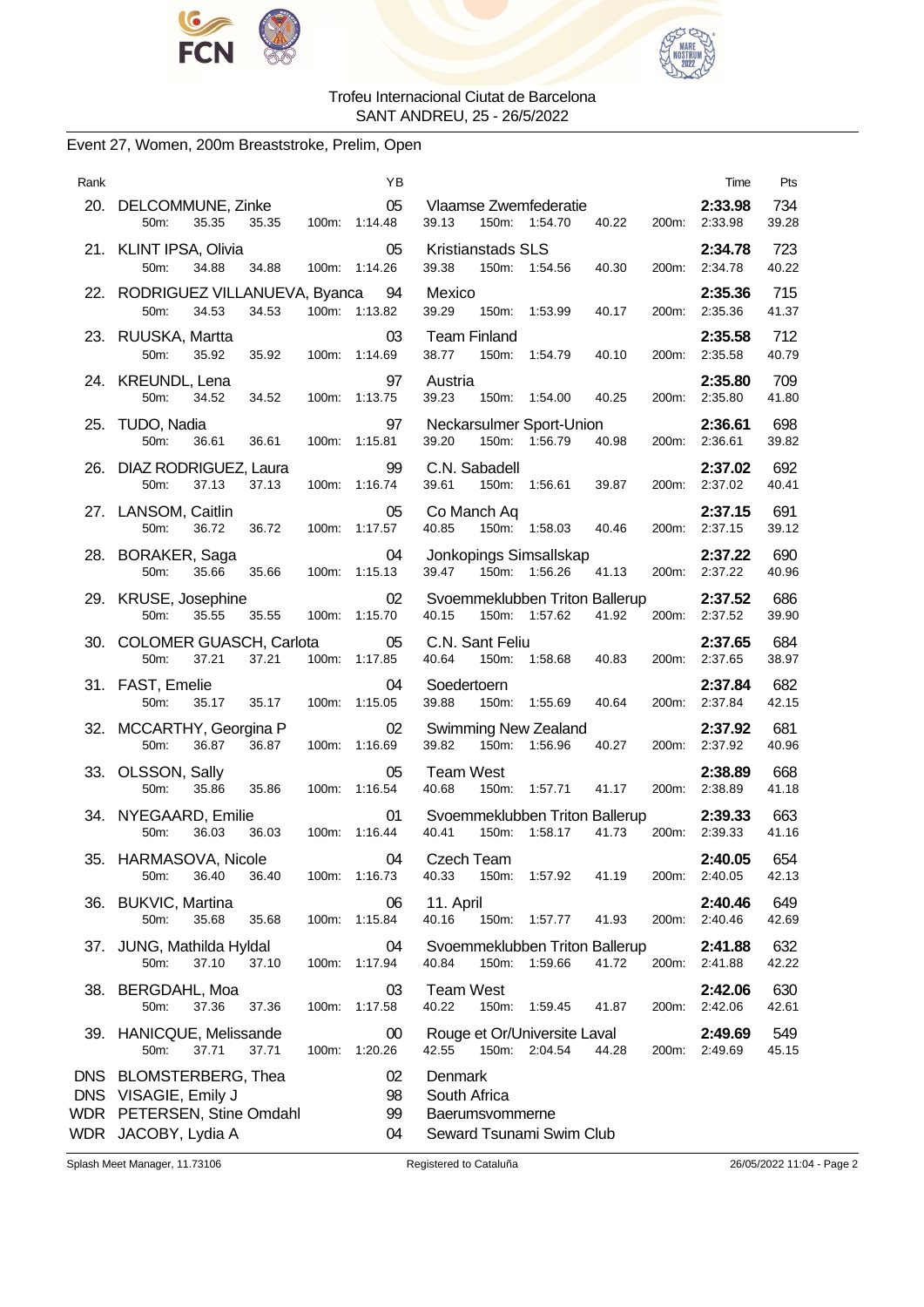



|      | Event 27, Women, 200m Breaststroke, Prelim, Open |    |              |      |     |
|------|--------------------------------------------------|----|--------------|------|-----|
| Rank |                                                  | ΥB |              | Time | Pts |
|      | WDR VAN NIEKERK, Lara                            | 03 | South Africa |      |     |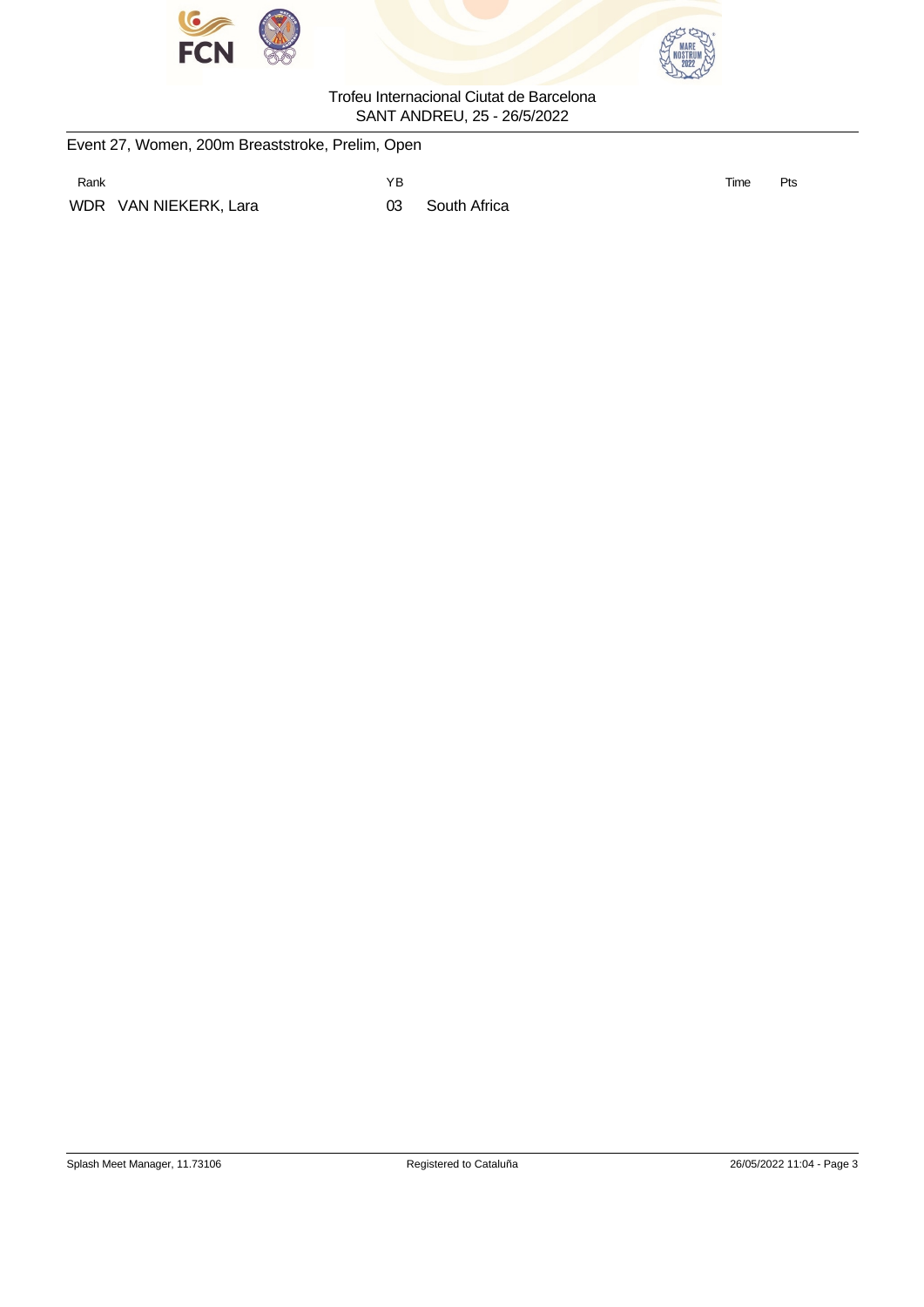



| Event 27<br>26/05/2022                             |                                         |       |       |                                          |                            | Women, 200m Breaststroke                                                                                                                                                 | Open<br><b>Results Finals</b>                        |
|----------------------------------------------------|-----------------------------------------|-------|-------|------------------------------------------|----------------------------|--------------------------------------------------------------------------------------------------------------------------------------------------------------------------|------------------------------------------------------|
| <b>World Records</b><br><b>MNRC</b><br><b>TICB</b> | European Records                        |       |       | 2:18.95<br>2:19.11<br>2:19.67<br>2:19.83 | EFIMOVA, Yuliya            | Tokyo (JPN)<br>SCHOENMAKER, Tatjana R<br><b>RSA</b><br>PEDERSEN, Rikke Moeller<br><b>DEN</b><br>Barcelona<br>PEDERSEN, Rikke Moeller<br><b>CANET</b><br><b>BARCELONA</b> | 30/07/2021<br>01/08/2013<br>11/06/2010<br>09/07/2017 |
| Points: FINA 2022                                  |                                         |       |       |                                          |                            |                                                                                                                                                                          |                                                      |
| Rank                                               |                                         |       |       |                                          | YB                         |                                                                                                                                                                          | Pts<br>Time                                          |
| Final A                                            |                                         |       |       |                                          |                            |                                                                                                                                                                          |                                                      |
|                                                    | 1. RENSHAW, Molly<br>50m:               | 33.08 | 33.08 | 100m:                                    | 96<br>1:09.65              | <b>British Swimming</b><br>2:25.47<br>36.57<br>150m: 1:46.99<br>2:25.47<br>37.34<br>200m:                                                                                | 871<br>38.48                                         |
|                                                    | 2. MC SHARRY, Mona<br>50m:              | 33.62 | 33.62 |                                          | 00<br>100m: 1:10.25        | 2:25.58<br>Ireland<br>36.63<br>2:25.58<br>150m: 1:47.71<br>37.46<br>200m:                                                                                                | 869<br>37.87                                         |
|                                                    | 3. HANSSON, Sophie<br>50m:              | 33.41 | 33.41 |                                          | 98<br>100m: 1:10.92        | 2:26.70<br>Helsingborg Simsaellskap<br>37.51<br>150m: 1:48.99<br>200m: 2:26.70<br>38.07                                                                                  | 849<br>37.71                                         |
|                                                    | 4. RYBAK-ANDERSEN, Clara<br>50m:        | 33.76 | 33.76 |                                          | 03<br>100m: 1:11.26        | 2:27.22<br>Denmark<br>37.50<br>150m: 1:49.14<br>2:27.22<br>37.88<br>200m:                                                                                                | 840<br>38.08                                         |
|                                                    | 5. SCHOUTEN, Tes<br>50m:                | 33.12 | 33.12 |                                          | 00<br>100m: 1:10.40        | 2:27.53<br>Dutch Swimming Federation<br>37.28<br>150m: 1:49.17<br>38.77<br>2:27.53<br>200m:                                                                              | 835<br>38.36                                         |
|                                                    | 6. GARCIA URZAINQUI, Marina<br>50m:     | 34.73 | 34.73 |                                          | 94<br>100m: 1:11.59        | C.N. Sabadell<br>2:27.66<br>36.86<br>150m: 1:50.62<br>2:27.66<br>39.03<br>200m:                                                                                          | 833<br>37.04                                         |
|                                                    | 7. VALL MONTERO, Jessica<br>50m:        | 33.52 | 33.52 |                                          | 88<br>100m: 1:11.18        | C.N. Sant Andreu<br>2:28.35<br>37.66<br>150m: 1:49.19<br>2:28.35<br>38.01<br>200m:                                                                                       | 821<br>39.16                                         |
|                                                    | 8. COYNE, Niamh<br>50m:                 | 33.97 | 33.97 |                                          | 01<br>100m: 1:12.00        | 2:29.84<br>Ireland<br>38.03<br>2:29.84<br>150m: 1:50.71<br>38.71<br>200m:                                                                                                | 797<br>39.13                                         |
| Final B                                            |                                         |       |       |                                          |                            |                                                                                                                                                                          |                                                      |
|                                                    | 9. BLAZEVIC, Ana<br>50m:                | 33.75 | 33.75 |                                          | 03<br>100m: 1:10.96        | Croatia<br>2:28.26<br>200m: 2:28.26<br>37.21<br>38.23<br>150m: 1:49.19                                                                                                   | 823<br>39.07                                         |
|                                                    | 10. ANGIOLINI, Lisa<br>50m:             | 34.67 | 34.67 |                                          | 95<br>100m: 1:12.38        | Virtus Buonconvento S.S.D.<br>2:29.06<br>37.71<br>150m: 1:50.72<br>38.34<br>200m: 2:29.06                                                                                | 810<br>38.34                                         |
|                                                    | 11. HORSKA, Kristyna<br>50m:            | 33.89 | 33.89 | 100m:                                    | 97<br>1:11.28              | <b>Czech National Swimming Team</b><br>2:29.20<br>37.39<br>150m: 1:50.24<br>38.96<br>200m: 2:29.20                                                                       | 807<br>38.96                                         |
|                                                    | 12. CARRASCO CADENS, Emma<br>50m:       | 34.38 | 34.38 |                                          | $\sim$ 05<br>100m: 1:12.66 | C.N. Sant Andreu<br>2:29.57<br>150m: 1:51.07<br>38.28<br>38.41<br>200m: 2:29.57                                                                                          | 801<br>38.50                                         |
|                                                    | 13. FISCHER, Bente<br>50m:              | 34.71 | 34.71 |                                          | 97<br>100m: 1:12.79        | Neckarsulmer Sport-Union<br>2:29.70<br>38.08<br>150m: 1:51.08<br>200m: 2:29.70<br>38.29                                                                                  | 799<br>38.62                                         |
|                                                    | 14. RODRIGUEZ SANCHEZ, Laura<br>50m:    | 35.36 | 35.36 |                                          | 04<br>100m: 1:14.04        | 2:31.86<br>Federacion Andaluza Natacion<br>38.68<br>150m: 1:53.10<br>200m: 2:31.86<br>39.06                                                                              | 766<br>38.76                                         |
|                                                    | 15. PEDERSEN, Josefine B.<br>50m:       | 35.73 | 35.73 |                                          | 99<br>100m: 1:13.36        | 2:32.65<br>Svoemmeklubben MK31<br>37.63<br>150m: 1:52.87<br>39.51<br>200m: 2:32.65                                                                                       | 754<br>39.78                                         |
|                                                    | 16. FERNANDEZ GONZALEZ, Aina 06<br>50m: | 36.06 | 36.06 |                                          | 100m: 1:15.30              | C.N. Banyoles<br>2:33.55<br>39.24<br>39.26<br>200m: 2:33.55<br>150m: 1:54.56                                                                                             | 741<br>38.99                                         |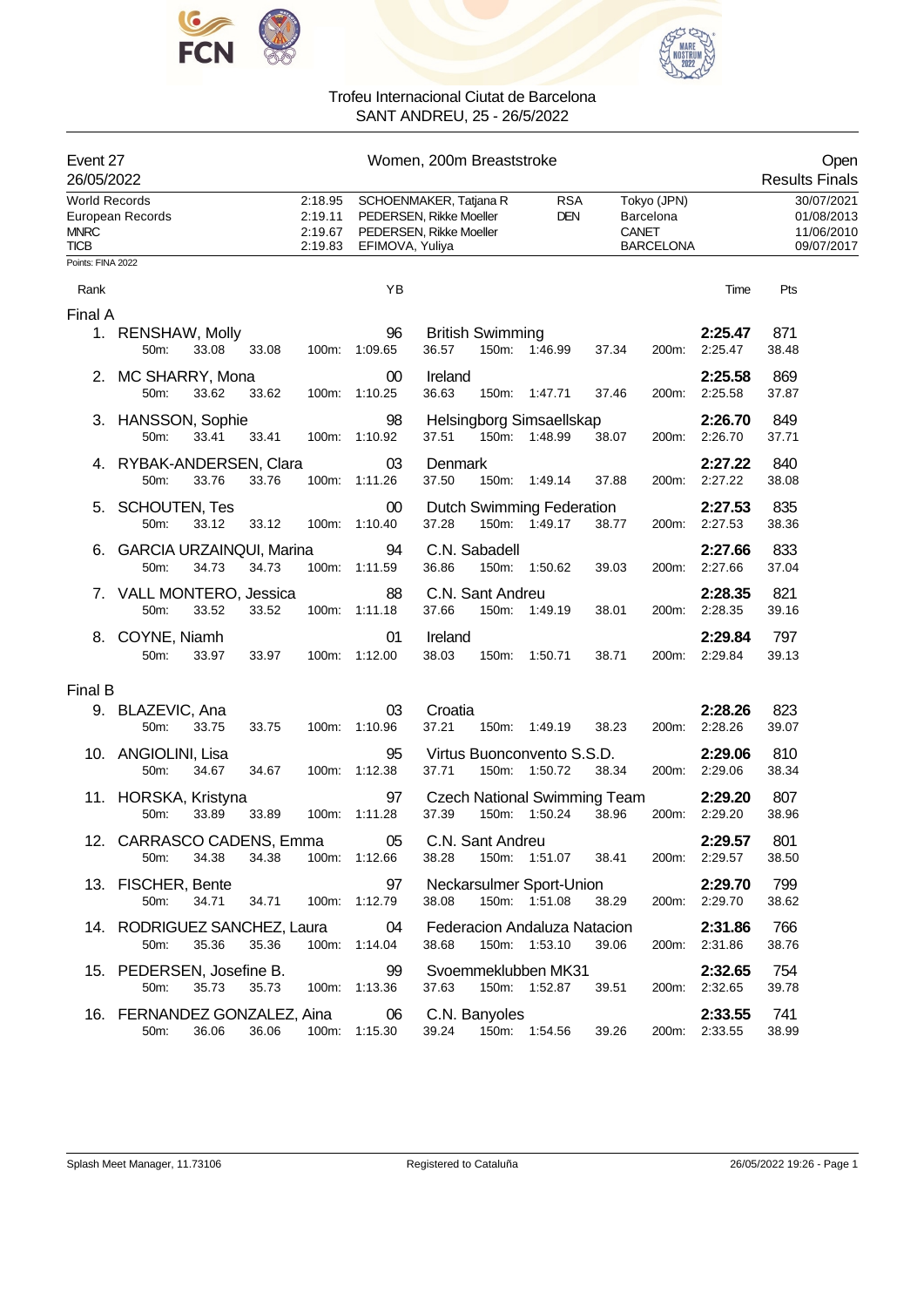



| Event 28<br>26/05/2022                             |                                                         |                                          |                                                                    | Men, 200m Butterfly                                                                                |       |                                                          |       |                                                      |                          | Open<br><b>Results Prelim</b> |
|----------------------------------------------------|---------------------------------------------------------|------------------------------------------|--------------------------------------------------------------------|----------------------------------------------------------------------------------------------------|-------|----------------------------------------------------------|-------|------------------------------------------------------|--------------------------|-------------------------------|
| <b>World Records</b><br><b>MNRC</b><br><b>TICB</b> | European Records                                        | 1:50.73<br>1:50.73<br>1:54.42<br>1:54.42 | MILAK, Kristof<br>MILAK, Kristof<br>LE CLOS, Chad<br>LE CLOS, Chad | Gwangju (KOR)<br><b>HUN</b><br><b>HUN</b><br>Gwangju (KOR)<br><b>BARCELONA</b><br><b>BARCELONA</b> |       |                                                          |       | 24/07/2019<br>24/07/2019<br>10/06/2012<br>08/07/2016 |                          |                               |
| Points: FINA 2022                                  |                                                         |                                          |                                                                    |                                                                                                    |       |                                                          |       |                                                      |                          |                               |
| Rank                                               |                                                         |                                          | ΥB                                                                 |                                                                                                    |       |                                                          |       |                                                      | Time                     | Pts                           |
|                                                    | 1. MILAK, Kristof<br>50m:<br>25.40<br>25.40             | 100m:                                    | 00<br>55.13                                                        | Hungary<br>29.73                                                                                   | 150m: | 1:25.38                                                  | 30.25 | 200m:                                                | 1:55.80<br>1:55.80       | 874<br>30.42                  |
|                                                    | 2. PONTI, Noe<br>50m:<br>26.32<br>26.32                 | 100m:                                    | 01<br>56.68                                                        | Switzerland<br>30.36                                                                               | 150m: | 1:26.58                                                  | 29.90 | 200m:                                                | 1:57.28<br>1:57.28       | 841<br>30.70                  |
|                                                    | 3. DE DEUS, Leonardo<br>26.22<br>26.22<br>50m:          | 100m:                                    | 91<br>55.78                                                        | 29.56                                                                                              |       | <b>Brazilian Swimming Federation</b><br>150m: 1:26.23    | 30.45 | 200m:                                                | 1:57.46<br>1.57.46       | 837<br>31.23                  |
|                                                    | 4. CARINI, Giacomo<br>26.25<br>26.25<br>50m:            | 100m:                                    | 97<br>56.30                                                        | 30.05                                                                                              |       | Italian Swimming Federation<br>150m: 1:27.16             | 30.86 | 200m:                                                | 1:57.95<br>1:57.95       | 827<br>30.79                  |
|                                                    | 5. CROENEN, Louis<br>50m:<br>26.26<br>26.26             | 100m:                                    | 94<br>56.59                                                        | 30.33                                                                                              |       | Vlaamse Zwemfederatie<br>150m: 1:26.91                   | 30.32 | 200m:                                                | 1:58.03<br>1:58.03       | 825<br>31.12                  |
|                                                    | 6. GUY, James<br>50m:<br>25.58<br>25.58                 | 100m:                                    | 95<br>55.08                                                        | <b>British Swimming</b><br>29.50                                                                   |       | 150m: 1:26.12                                            | 31.04 | 200m:                                                | 1:58.08<br>1:58.08       | 824<br>31.96                  |
|                                                    | 7. LE CLOS, Chad Guy Bertrand<br>50m:<br>26.41<br>26.41 | 100m:                                    | 92<br>56.08                                                        | Chad le Clos<br>29.67                                                                              |       | 150m: 1:27.43                                            | 31.35 | 200m:                                                | 1:58.16<br>1:58.16       | 822<br>30.73                  |
|                                                    | 8. TERADA, Takumi<br>50m:<br>26.16<br>26.16             | 100m:                                    | 98<br>56.13                                                        | 29.97                                                                                              |       | Japan Swimming Federation<br>150m: 1:27.42               | 31.29 | 200m:                                                | 1:58.19<br>1:58.19       | 822<br>30.77                  |
|                                                    | 9. ZIRK, Kregor<br>50m:<br>26.70<br>26.70               | 100m:                                    | 99<br>56.56                                                        | Estonia<br>29.86                                                                                   |       | 150m: 1:27.48                                            | 30.92 | 200m:                                                | 1:58.49<br>1.58.49       | 816<br>31.01                  |
|                                                    | 10. KENDERESI, Tamas<br>50m:<br>27.21<br>27.21          | 100m:                                    | 96<br>56.95                                                        | Hungary<br>29.74                                                                                   | 150m: | 1:28.09                                                  | 31.14 | 200m:                                                | 1:58.54<br>1:58.54       | 815<br>30.45                  |
|                                                    | 11. LELLIOTT, Jay<br>26.83<br>50m:<br>26.83             | 100m:                                    | 95<br>57.43                                                        | Swim England<br>30.60                                                                              |       | 150m: 1:28.07                                            | 30.64 | 200m:                                                | 1:59.42<br>1:59.42       | 797<br>31.35                  |
|                                                    | 12. VERRASZTO, David<br>27.49<br>27.49<br>50m:          | 100m:                                    | 88<br>57.85                                                        | Hungary<br>30.36                                                                                   |       | 150m: 1:28.61                                            | 30.76 | 200m:                                                | 1:59.58<br>1:59.58       | 793<br>30.97                  |
|                                                    | 13. RAZZETTI, Alberto<br>26.21  26.21  100m:<br>50m:    |                                          | 99<br>56.48                                                        |                                                                                                    |       | Italian Swimming Federation<br>30.27 150m: 1.27.67 31.19 |       |                                                      | 1:59.94<br>200m: 1:59.94 | 786<br>32.27                  |
|                                                    | 14. RUVALCABA CRUZ, Hector<br>27.10<br>27.10<br>50m:    | 100m:                                    | 97<br>58.08                                                        | Mexico<br>30.98                                                                                    |       | 150m: 1:29.29                                            | 31.21 |                                                      | 2:00.08<br>200m: 2:00.08 | 784<br>30.79                  |
|                                                    | 15. MARTINEZ NOVOA, Miguel 00<br>50m:<br>26.95<br>26.95 | 100m:                                    | 56.79                                                              | España<br>29.84                                                                                    |       | 150m: 1:27.56                                            | 30.77 |                                                      | 2:00.59<br>200m: 2:00.59 | 774<br>33.03                  |
|                                                    | 16. GONZALEZ ALVAREZ, Arbidel<br>26.88<br>26.88<br>50m: | 100m:                                    | 02<br>56.29                                                        | España                                                                                             |       | 29.41 150m: 1:27.68                                      | 31.39 |                                                      | 2:00.72<br>200m: 2:00.72 | 771<br>33.04                  |
|                                                    | 17. O'CONNOR, Lochlainn J<br>26.85<br>26.85<br>50m:     | 100m:                                    | 00<br>57.82                                                        | 30.97                                                                                              |       | Swimming New Zealand<br>150m: 1:29.36                    | 31.54 |                                                      | 2:01.60<br>200m: 2:01.60 | 755<br>32.24                  |
|                                                    | 18. BURDISSO, Federico<br>26.32<br>50m:<br>26.32        | 100m:                                    | 01<br>56.20                                                        | 29.88                                                                                              |       | Unicusano Aurelia Nuoto<br>150m: 1:27.94                 | 31.74 |                                                      | 2:01.68<br>200m: 2:01.68 | 753<br>33.74                  |
|                                                    | 19. GONCHE, Matheus F M<br>26.54<br>26.54<br>50m:       | 100m:                                    | 99<br>57.04                                                        | 30.50                                                                                              |       | <b>Brazilian Swimming Federation</b><br>150m: 1:28.58    | 31.54 |                                                      | 2:01.82<br>200m: 2:01.82 | 751<br>33.24                  |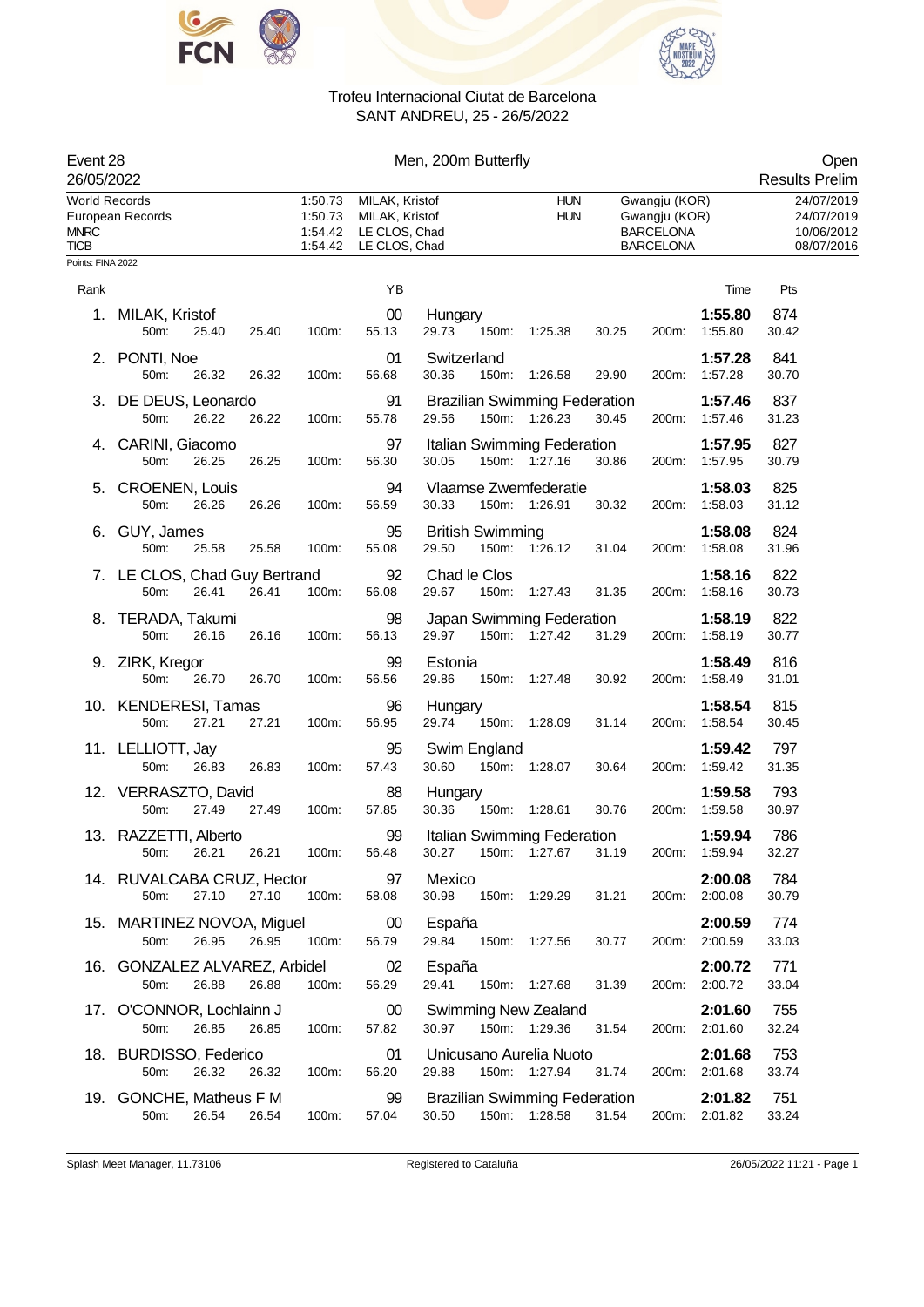



### Event 28, Men, 200m Butterfly, Prelim, Open

| Rank       |                                                                                                                                    | ΥB                             |                                                                                      | Time                     | Pts          |
|------------|------------------------------------------------------------------------------------------------------------------------------------|--------------------------------|--------------------------------------------------------------------------------------|--------------------------|--------------|
|            | 20. MILDRED, Edward<br>26.98 100m:<br>50m:<br>26.98                                                                                | 03<br>57.61                    | British Swimming<br>30.63 150m: 1:29.27 31.66 200m: 2:02.57<br>30.63                 | 2:02.57                  | 737<br>33.30 |
|            | 21. PONS RAMON, Joan Lluis<br>50m:<br>27.65<br>27.65<br>100m:                                                                      | $\sim$ 96<br>59.03             | C.N. Sant Andreu<br>31.38<br>150m: 1:31.46<br>32.43                                  | 2:03.39<br>200m: 2:03.39 | 722<br>31.93 |
|            | 22. GEMOV, Ondrej<br>26.94 26.94 100m:<br>50m:                                                                                     | 99<br>57.94                    | Czech National Swimming Team<br>31.00<br>150m: 1:30.02<br>32.08                      | 2:03.59<br>200m: 2:03.59 | 719<br>33.57 |
|            | 23. MAHMOUD, Ahmed<br>50m:<br>27.86<br>27.86<br>100m:                                                                              | 96<br>58.87                    | Neckarsulmer Sport-Union<br>150m: 1:31.06<br>31.01<br>32.19                          | 2:03.81<br>200m: 2:03.81 | 715<br>32.75 |
|            | 24. MUEHLLEITNER, Henning<br>50m:<br>29.01<br>29.01<br>100m:                                                                       | 97<br>59.80                    | Neckarsulmer Sport-Union<br>30.79 150m: 1:31.77 31.97                                | 2:03.96<br>200m: 2:03.96 | 712<br>32.19 |
|            | 25. WOODWARD, James<br>27.27 27.27 100m:<br>50m:                                                                                   | $00\,$<br>58.57                | Hatfield<br>150m: 1:31.47 32.90<br>31.30                                             | 2:04.14<br>200m: 2:04.14 | 709<br>32.67 |
|            | 26. HUILLE, Stanislas<br>50 <sub>m</sub> :<br>26.59<br>26.59<br>100m:                                                              | 99<br>58.19                    | Societe de Natation de Versailles<br>31.60 150m: 1:30.72 32.53                       | 2:04.23<br>200m: 2:04.23 | 708<br>33.51 |
|            | 27. PINNEKER, Daniel<br>50m:<br>27.11<br>27.11<br>100m:                                                                            | 99<br>57.82                    | Neckarsulmer Sport-Union<br>150m: 1:29.95<br>30.71<br>32.13                          | 2:04.51<br>200m: 2:04.51 | 703<br>34.56 |
|            | 28. FERRARO, Christian<br>27.46 27.46 100m:<br>50m:                                                                                | 97<br>58.98                    | Montebelluna Nuoto asd<br>32.50 200m: 2:04.91<br>31.52<br>150m: 1:31.48              | 2:04.91                  | 696<br>33.43 |
|            | 29. PEROSANZ LOPEZ, Guillermo 01<br>50m:<br>28.37<br>28.37                                                                         | 100m: 1:00.34                  | C.N. Sabadell<br>31.97 150m: 1:32.73<br>32.39                                        | 2:05.85<br>200m: 2:05.85 | 681<br>33.12 |
|            | 30. PAINE, Thomas<br>50m:<br>27.79<br>27.79<br>100m:                                                                               | 94<br>59.31                    | Co Manch Aq<br>150m: 1:32.55<br>31.52<br>33.24                                       | 2:06.61<br>200m: 2:06.61 | 668<br>34.06 |
|            | 31. VENDRELL GARCIA, Jose<br>28.54 100m: 1:00.36<br>50m:<br>28.54                                                                  | 03                             | C.N. Lleida<br>150m: 1:33.24<br>31.82<br>32.88                                       | 2:07.45<br>200m: 2:07.45 | 655<br>34.21 |
|            | 32. ARRUABARRENA MAYOR, Unai 01 C.N. Sant Andreu<br>100m: 1:00.03<br>50m:<br>28.59<br>28.59                                        |                                | 31.44 150m: 1:33.58<br>33.55                                                         | 2:07.89<br>200m: 2:07.89 | 649<br>34.31 |
|            | 33. ALLANDE GONZALEZ, Jofre<br>29.29<br>50m:<br>29.29                                                                              | 98<br>100m: 1:02.45            | C.N. Sabadell<br>150m: 1:35.04<br>33.16<br>32.59                                     | 2:08.02<br>200m: 2:08.02 | 647<br>32.98 |
|            | 34. GIJON ESPIGARES, Javier<br>28.55<br>50m:<br>28.55                                                                              | 99<br>100m: 1:00.74            | C.E. Mediterrani<br>150m: 1:33.82<br>33.08<br>32.19                                  | 2:08.51<br>200m: 2:08.51 | 639<br>34.69 |
|            | 35. ELIES VAZQUEZ, Pau<br>50m:<br>29.09<br>29.09                                                                                   | 03<br>100m: 1:02.05            | C.N. Atl Barceloneta<br>32.96<br>150m:<br>1:35.58<br>33.53<br>200m:                  | 2:09.46<br>2:09.46       | 625<br>33.88 |
| 36.        | <b>RIVIERE, Clement</b><br>28.44<br>50m:<br>28.44                                                                                  | 03<br>100m: 1:01.33            | Ligue Bourgogne Franche-Comte<br>32.89<br>150m: 1:35.46<br>34.13<br>200m:            | 2:09.90<br>2:09.90       | 619<br>34.44 |
|            | 37. LAZARO ORTEGA, Guillem<br>28.13<br>28.13<br>100m:<br>50m:                                                                      | 00<br>1:00.40                  | C.N. Terrassa<br>32.27<br>150m:<br>1:35.13<br>34.73<br>200m:                         | 2:11.35<br>2:11.35       | 599<br>36.22 |
| <b>DNS</b> | DNS PERFETTO, Giuseppe<br><b>MARTON, Richard</b><br>WDR ZENIMOTO HVAS, Tomoe<br>WDR SMRCEK, Ondrej<br>WDR RODRIGUEZ QUINTANA, Marc | 97<br>99<br>$00\,$<br>02<br>05 | Unicusano Aurelia Nuoto<br>Hungary<br>Baerumsvommerne<br>Czech Team<br>C.N. Banyoles |                          |              |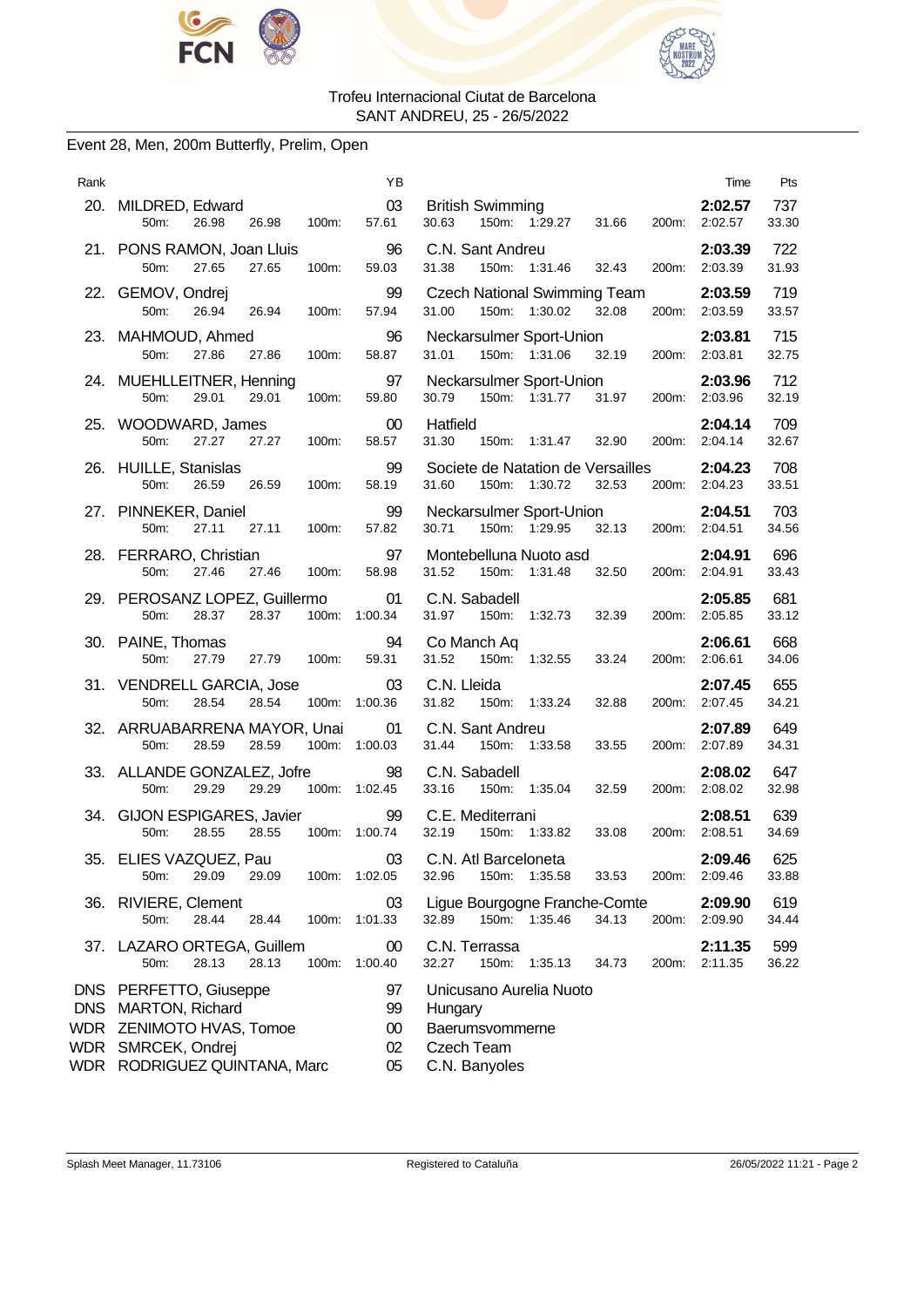



|                                                                        | Event 28<br>26/05/2022                |                                                                                                                |       |       | Men, 200m Butterfly      |                                               |                                                                        |       |                                                      |                          |              | Open<br><b>Results Finals</b> |
|------------------------------------------------------------------------|---------------------------------------|----------------------------------------------------------------------------------------------------------------|-------|-------|--------------------------|-----------------------------------------------|------------------------------------------------------------------------|-------|------------------------------------------------------|--------------------------|--------------|-------------------------------|
| <b>World Records</b><br>European Records<br><b>MNRC</b><br><b>TICB</b> |                                       | 1:50.73<br>MILAK, Kristof<br>1:50.73<br>MILAK, Kristof<br>LE CLOS, Chad<br>1:54.42<br>1:54.42<br>LE CLOS, Chad |       |       | <b>HUN</b><br><b>HUN</b> |                                               | Gwangju (KOR)<br>Gwangju (KOR)<br><b>BARCELONA</b><br><b>BARCELONA</b> |       | 24/07/2019<br>24/07/2019<br>10/06/2012<br>08/07/2016 |                          |              |                               |
| Points: FINA 2022                                                      |                                       |                                                                                                                |       |       |                          |                                               |                                                                        |       |                                                      |                          |              |                               |
| Rank                                                                   |                                       |                                                                                                                |       |       | YB                       |                                               |                                                                        |       |                                                      | Time                     | Pts          |                               |
| Final A                                                                |                                       |                                                                                                                |       |       |                          |                                               |                                                                        |       |                                                      |                          |              |                               |
|                                                                        | 1. MILAK, Kristof<br>50m:             | 25.20                                                                                                          | 25.20 | 100m: | $00\,$<br>54.30          | Hungary<br>29.10<br>150m:                     | 1:23.93                                                                | 29.63 | 200m:                                                | 1:53.89<br>1:53.89       | 919<br>29.96 | MN                            |
|                                                                        | 2. PONTI, Noe<br>50m:                 | 25.88                                                                                                          | 25.88 | 100m: | 01<br>55.38              | Switzerland<br>29.50<br>150m:                 | 1:25.97                                                                | 30.59 | 200m:                                                | 1:56.03<br>1:56.03       | 869<br>30.06 |                               |
|                                                                        | 3. DE DEUS, Leonardo<br>50m:          | 26.21                                                                                                          | 26.21 | 100m: | 91<br>55.82              | <b>Brazilian Swimming Federation</b><br>29.61 | 150m: 1:26.17                                                          | 30.35 | 200m:                                                | 1:56.18<br>1:56.18       | 865<br>30.01 |                               |
|                                                                        | 4. LE CLOS, Chad Guy Bertrand<br>50m: | 25.04                                                                                                          | 25.04 | 100m: | 92<br>54.32              | Chad le Clos<br>29.28<br>150m:                | 1:25.13                                                                | 30.81 | 200m:                                                | 1:56.38<br>1:56.38       | 861<br>31.25 |                               |
|                                                                        | 5. CARINI, Giacomo<br>50m:            | 26.00                                                                                                          | 26.00 | 100m: | 97<br>55.76              | Italian Swimming Federation<br>29.76          | 150m: 1:26.07                                                          | 30.31 | 200m:                                                | 1:56.56<br>1:56.56       | 857<br>30.49 |                               |
| 6.                                                                     | TERADA, Takumi<br>50m:                | 25.79                                                                                                          | 25.79 | 100m: | 98<br>55.25              | Japan Swimming Federation<br>29.46            | 150m: 1:25.85                                                          | 30.60 | 200m:                                                | 1:56.68<br>1.56.68       | 854<br>30.83 |                               |
|                                                                        | 7. CROENEN, Louis<br>50m:             | 26.50                                                                                                          | 26.50 | 100m: | 94<br>56.30              | Vlaamse Zwemfederatie<br>29.80                | 150m: 1:27.00                                                          | 30.70 | 200m:                                                | 1:57.63<br>1:57.63       | 834<br>30.63 |                               |
|                                                                        | 8. GUY, James<br>50m:                 | 26.09                                                                                                          | 26.09 | 100m: | 95<br>56.16              | <b>British Swimming</b><br>30.07              | 150m: 1:27.68                                                          | 31.52 | 200m:                                                | 1:58.32<br>1:58.32       | 819<br>30.64 |                               |
| Final B                                                                |                                       |                                                                                                                |       |       |                          |                                               |                                                                        |       |                                                      |                          |              |                               |
|                                                                        | 9. KENDERESI, Tamas<br>50m:           | 25.90                                                                                                          | 25.90 | 100m: | 96<br>55.43              | Hungary<br>29.53                              | 150m: 1:25.99                                                          | 30.56 | 200m:                                                | 1:56.76<br>1:56.76       | 852<br>30.77 |                               |
|                                                                        | 10. ZIRK, Kregor<br>50m:              | 26.13                                                                                                          | 26.13 | 100m: | 99<br>55.38              | Estonia<br>29.25<br>150m:                     | 1:26.23                                                                | 30.85 | 200m:                                                | 1:56.79<br>1:56.79       | 852<br>30.56 |                               |
|                                                                        | 11. RUVALCABA CRUZ, Hector<br>50m:    | 26.98                                                                                                          | 26.98 | 100m: | 97<br>57.44              | Mexico<br>30.46<br>150m:                      | 1:28.66                                                                | 31.22 | 200m:                                                | 1:59.23<br>1:59.23       | 801<br>30.57 |                               |
|                                                                        | 12. VERRASZTO, David<br>50m:          | 27.26                                                                                                          | 27.26 | 100m: | 88<br>57.49              | Hungary<br>30.23                              | 150m: 1:28.40                                                          | 30.91 | 200m:                                                | 1:59.83<br>1:59.83       | 789<br>31.43 |                               |
|                                                                        | 13. LELLIOTT, Jay<br>50m:             | 26.97                                                                                                          | 26.97 | 100m: | 95<br>57.34              | Swim England<br>30.37                         | 150m: 1:28.04                                                          | 30.70 |                                                      | 2:00.39<br>200m: 2:00.39 | 778<br>32.35 |                               |
|                                                                        | 14. GONZALEZ ALVAREZ, Arbidel<br>50m: | 27.55                                                                                                          | 27.55 | 100m: | 02<br>58.30              | España<br>30.75                               | 150m: 1:29.15                                                          | 30.85 | 200m:                                                | 2:00.88<br>2:00.88       | 768<br>31.73 |                               |
|                                                                        | 15. RAZZETTI, Alberto<br>50m:         | 26.55                                                                                                          | 26.55 | 100m: | 99<br>57.18              | Italian Swimming Federation<br>30.63          | 150m: 1:29.19                                                          | 32.01 |                                                      | 2:00.93<br>200m: 2:00.93 | 767<br>31.74 |                               |
|                                                                        | 16. MARTINEZ NOVOA, Miguel<br>50m:    | 26.28                                                                                                          | 26.28 | 100m: | 00<br>55.94              | España<br>29.66                               | 150m: 1:28.46                                                          | 32.52 |                                                      | 2:03.22<br>200m: 2:03.22 | 725<br>34.76 |                               |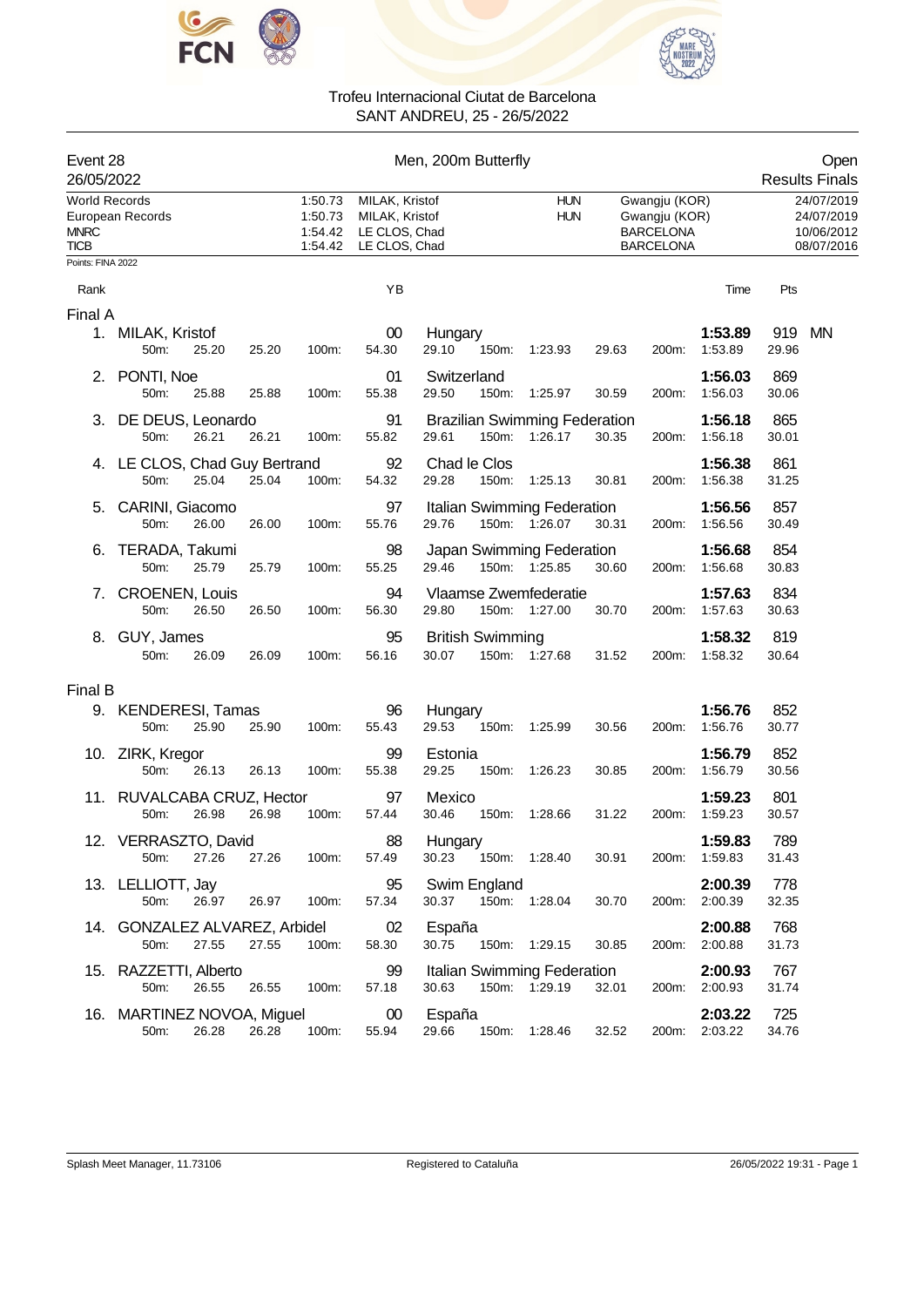



| Event 29<br>26/05/2022                             |                                               |                                  |                     | Women, 100m Butterfly                                                            |                          |                                                     |         | Open<br><b>Results Prelim</b>                        |
|----------------------------------------------------|-----------------------------------------------|----------------------------------|---------------------|----------------------------------------------------------------------------------|--------------------------|-----------------------------------------------------|---------|------------------------------------------------------|
| <b>World Records</b><br><b>MNRC</b><br><b>TICB</b> | European Records                              | 55.48<br>55.48<br>55.76<br>56.27 |                     | SJOESTROEM, Sarah<br>SJOESTROEM, Sarah<br>SJOESTROEM, Sarah<br>SJOESTROEM, Sarah | <b>SWE</b><br><b>SWE</b> | Rio (BRA)<br>Rio (BRA)<br>CANET<br><b>BARCELONA</b> |         | 07/08/2016<br>07/08/2016<br>16/06/2013<br>09/07/2017 |
| Points: FINA 2022                                  |                                               |                                  |                     |                                                                                  |                          |                                                     |         |                                                      |
| Rank                                               |                                               |                                  | YB                  |                                                                                  |                          |                                                     | Time    | Pts                                                  |
| 1.                                                 | <b>HANSSON, Louise</b><br>50m:<br>26.99       | 26.99<br>100m:                   | 96<br>57.17         | Helsingborg Simsaellskap<br>30.18                                                |                          |                                                     | 57.17   | 913                                                  |
|                                                    | 2. WATTEL, Marie<br>50m:<br>27.26             | 27.26<br>100m:                   | 97<br>58.78         | Cercle des Nageurs de Marseille<br>31.52                                         |                          |                                                     | 58.78   | 840                                                  |
|                                                    | 3. OSMAN, Farida H<br>27.71<br>50m:           | 27.71<br>100m:                   | 95<br>58.98         | <b>Egyptian Swimming Federation</b><br>31.27                                     |                          |                                                     | 58.98   | 832                                                  |
|                                                    | 4. SAVARD, Katerine<br>50m:<br>27.61          | 27.61<br>100m:                   | 93<br>59.06         | Club Aquatique Montreal<br>31.45                                                 |                          |                                                     | 59.06   | 828                                                  |
| 5.                                                 | DIAMANTE, Giovanna<br>27.60<br>50m:           | 27.60<br>100m:                   | 97<br>59.10         | <b>Brazilian Swimming Federation</b><br>31.50                                    |                          |                                                     | 59.10   | 827                                                  |
|                                                    | 6. STICKLEN, Emma C<br>50m:<br>28.08          | 28.08<br>100m:                   | 02<br>59.17         | University of Texas<br>31.09                                                     |                          |                                                     | 59.17   | 824                                                  |
| 7.                                                 | UGOLKOVA, Maria<br>50m:<br>27.69              | 27.69<br>100m:                   | 89<br>59.24         | Switzerland<br>31.55                                                             |                          |                                                     | 59.24   | 821                                                  |
| 8.                                                 | OHASHI, Yui<br>50m:<br>29.18                  | 29.18<br>100m:                   | 95<br>59.53         | Japan Swimming Federation<br>30.35                                               |                          |                                                     | 59.53   | 809                                                  |
|                                                    | 9. SEBESTYEN, Dalma<br>50m:<br>28.35          | 28.35<br>100m:                   | 97<br>59.81         | Hungary<br>31.46                                                                 |                          |                                                     | 59.81   | 798                                                  |
|                                                    | 10. MASSE, Kylie<br>50m:<br>29.16             | 29.16<br>100m:                   | 96<br>59.89         | <b>Toronto Swim Club</b><br>30.73                                                |                          |                                                     | 59.89   | 794                                                  |
|                                                    | 11. GRECO, Federica<br>50m:<br>27.99          | 27.99<br>100m:                   | 97<br>59.93         | Unicusano Aurelia Nuoto<br>31.94                                                 |                          |                                                     | 59.93   | 793                                                  |
|                                                    | VANOTTERDIJK, Roos<br>50m:<br>28.12           | 28.12<br>100m:                   | 05<br>59.93         | Vlaamse Zwemfederatie<br>31.81                                                   |                          |                                                     | 59.93   | 793                                                  |
|                                                    | 13. GIELE, Tessa<br>27.49<br>50m:             | 27.49<br>100m:                   | 02<br>59.94         | Dutch Swimming Federation<br>32.45                                               |                          |                                                     | 59.94   | 792                                                  |
|                                                    | 14. STEPHENS, Laura Kathleen<br>28.43<br>50m: | 28.43                            | 99<br>100m: 1:00.09 | <b>British Swimming</b><br>31.66                                                 |                          |                                                     | 1:00.09 | 787                                                  |
|                                                    | 15. MCINTOSH, Summer<br>50m:<br>28.30         | 28.30                            | 06<br>100m: 1:00.10 | Etobicoke Swim Club<br>31.80                                                     |                          |                                                     | 1:00.10 | 786                                                  |
|                                                    | 16. CUNHA, Mariana Pacheco<br>28.03<br>50m:   | 28.03                            | 04<br>100m: 1:00.15 | Colegio Efanor<br>32.12                                                          |                          |                                                     | 1:00.15 | 784                                                  |
|                                                    | 17. AOKI, Reona<br>50m:<br>28.55              | 28.55                            | 95<br>100m: 1:00.32 | Japan Swimming Federation<br>31.77                                               |                          |                                                     | 1:00.32 | 778                                                  |
|                                                    | 18. KAJTAZ, Amina<br>50m:<br>28.10            | 28.10                            | 96<br>100m: 1:00.40 | <b>HAPK Mladost</b><br>32.30                                                     |                          |                                                     | 1:00.40 | 774                                                  |
|                                                    | 19. HAYASHI, Kina<br>50m:<br>29.19            | 29.19<br>100m:                   | 01<br>1:00.43       | Japan Swimming Federation<br>31.24                                               |                          |                                                     | 1:00.43 | 773                                                  |

Splash Meet Manager, 11.73106 **Registered to Cataluña** Registered to Cataluña 26/05/2022 11:35 - Page 1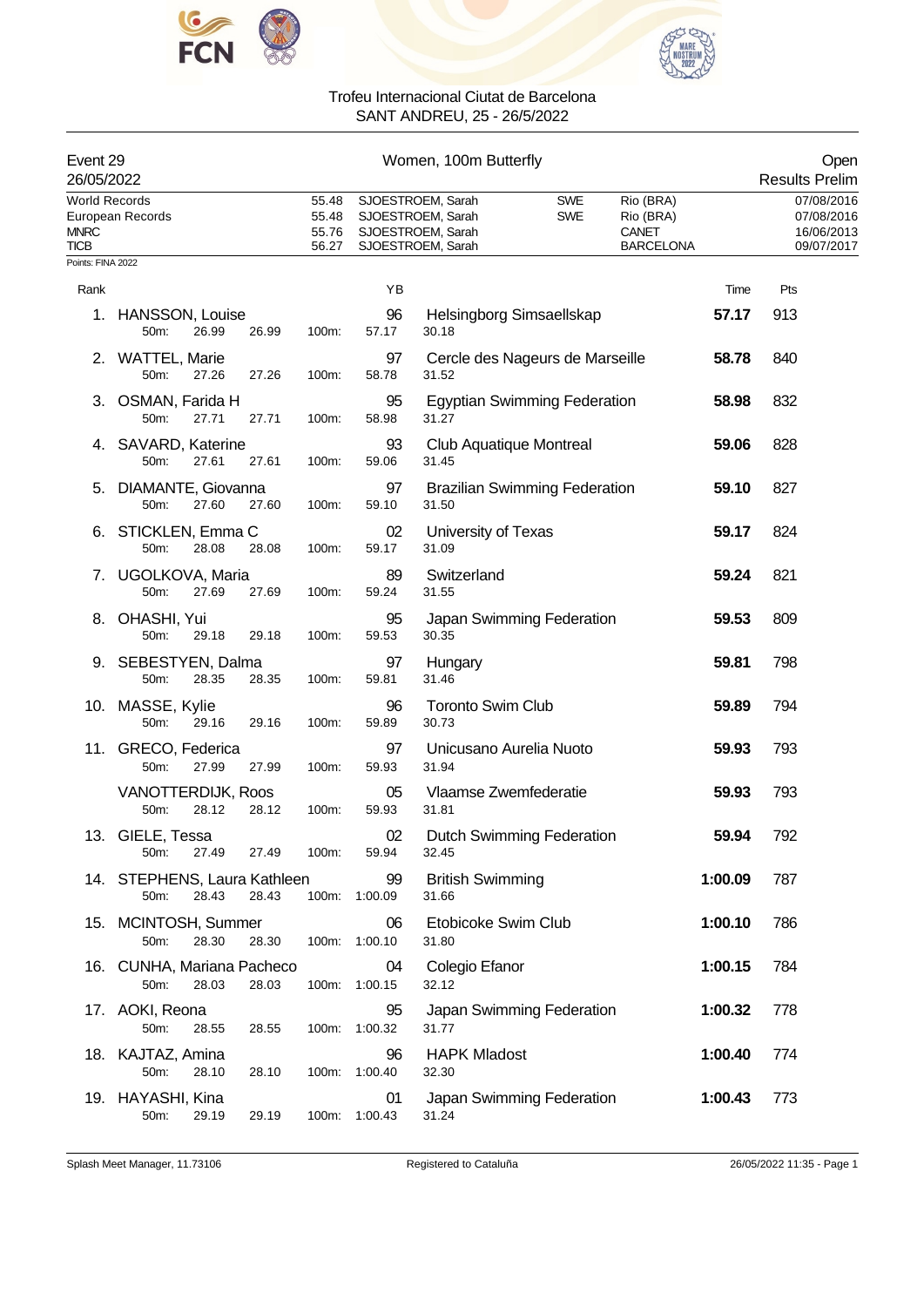



### Event 29, Women, 100m Butterfly, Prelim, Open

| Rank |                                                                 | ΥB                  |                                       | Time    | Pts |
|------|-----------------------------------------------------------------|---------------------|---------------------------------------|---------|-----|
|      | 20. BRAY, Olivia<br>50m:<br>28.56<br>28.56<br>100m:             | 01<br>1:00.67       | University of Texas<br>32.11          | 1:00.67 | 764 |
|      | 21. MATA COCCO, Maria Jose<br>50m:<br>28.86<br>28.86<br>100m:   | 94<br>1:00.78       | Mexico<br>31.92                       | 1:00.78 | 760 |
|      | 22. HIBBOTT, Holly<br>50m:<br>28.45<br>28.45                    | 99<br>100m: 1:00.82 | <b>British Swimming</b><br>32.37      | 1:00.82 | 759 |
|      | 23. GUILLAMON NOVO, Alba<br>50m:<br>28.51<br>28.51<br>100m:     | $00\,$<br>1:00.87   | C.N. Sant Andreu<br>32.36             | 1:00.87 | 757 |
|      | 24. MIZUGUCHI, Chiho<br>50m:<br>28.96<br>28.96<br>100m:         | 01<br>1:00.94       | Japan Swimming Federation<br>31.98    | 1:00.94 | 754 |
|      | 25. MIKKELSEN, Amalie<br>50m:<br>28.44<br>28.44                 | 97<br>100m: 1:01.19 | Denmark<br>32.75                      | 1:01.19 | 745 |
|      | 26. CALDERBANK, Jessica<br>50m:<br>29.01<br>29.01<br>100m:      | 97<br>1:01.33       | Co Manch Aq<br>32.32                  | 1:01.33 | 740 |
|      | 27. RODRIGUES, Clarissa<br>28.02<br>50m:<br>28.02<br>100m:      | 99<br>1:01.38       | Ecp<br>33.36                          | 1:01.38 | 738 |
|      | 28. GINGRICH, Leah<br>50m:<br>29.08<br>29.08                    | 90<br>100m: 1:01.46 | <b>Columbus Aquatic Club</b><br>32.38 | 1:01.46 | 735 |
|      | 29. MONTEIRO, Ana Catarina<br>50m:<br>29.03<br>29.03<br>100m:   | 93<br>1:01.55       | Portugal<br>32.52                     | 1:01.55 | 732 |
|      | 30. BONNET, Charlotte<br>50m:<br>28.35<br>28.35                 | 95<br>100m: 1:01.61 | <b>Olympic Nice Natation</b><br>33.26 | 1:01.61 | 730 |
|      | 31. TEIJONSALO, Fanny<br>50m:<br>29.05 29.05                    | 96<br>100m: 1:01.65 | <b>Team Finland</b><br>32.60          | 1:01.65 | 728 |
|      | 32. KAPAS, Boglarka<br>50m:<br>29.55<br>29.55<br>100m:          | 93<br>1:01.88       | Hungary<br>32.33                      | 1:01.88 | 720 |
|      | 33. BALBUENA HEREDIA, Carmen<br>28.67<br>50m:<br>28.67          | 99<br>100m: 1:01.99 | C.D.N. Inacua Malaga<br>33.32         | 1:01.99 | 716 |
|      | 34. TORRONTEGUI GUTIERREZ, Carlota 03<br>29.10<br>50m:<br>29.10 | 100m: 1:02.03       | C.N. Santa Olaya<br>32.93             | 1:02.03 | 715 |
|      | 35. VERRASZTO, Evelyn<br>29.44<br>29.44<br>50m:                 | 89<br>100m: 1:02.30 | Hungary<br>32.86                      | 1:02.30 | 706 |
|      | 36. HOEVRING, Sofie<br>50m:<br>28.96<br>28.96<br>100m:          | 04<br>1:02.36       | Denmark<br>33.40                      | 1:02.36 | 704 |
|      | 37. LILJEQVIST, Ida<br>50m:<br>28.93<br>28.93<br>100m:          | 99<br>1:02.64       | Helsingborg Simsaellskap<br>33.71     | 1:02.64 | 694 |
|      | 38. MARCHAND, Juliette<br>50m:<br>30.04<br>30.04                | 01<br>100m: 1:02.86 | Cercle des nageurs de Niort<br>32.82  | 1:02.86 | 687 |
| 39.  | JOHANSSON, Wilma<br>29.92<br>50m:<br>29.92<br>100m:             | 01<br>1:03.22       | Jonkopings Simsallskap<br>33.30       | 1:03.22 | 675 |
|      | AMOR AGUADO, Laura<br>50m:<br>29.45<br>29.45<br>100m:           | 03<br>1:03.22       | C.N. Sant Andreu<br>33.77             | 1:03.22 | 675 |
|      | 41. ERIKSSON, Hanna<br>50m:<br>29.69<br>29.69                   | 99<br>100m: 1:03.25 | Jonkopings Simsallskap<br>33.56       | 1:03.25 | 674 |

Splash Meet Manager, 11.73106 Registered to Cataluña 26/05/2022 11:35 - Page 2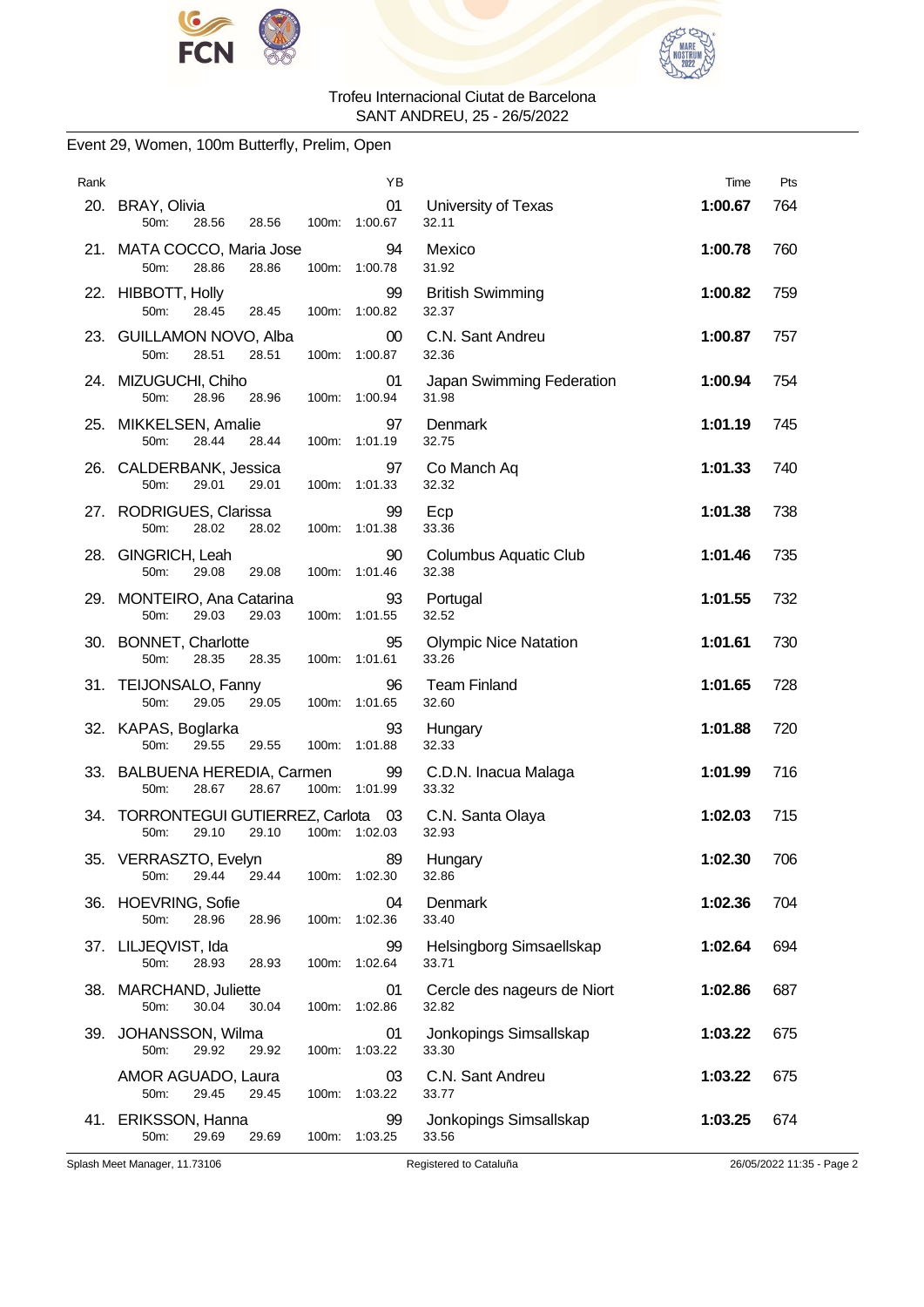



### Event 29, Women, 100m Butterfly, Prelim, Open

| Rank |                                                                                                                                                                                                                 | ΥB                                                                 |                                                                                                                                                                                                                                                   | Time    | Pts |
|------|-----------------------------------------------------------------------------------------------------------------------------------------------------------------------------------------------------------------|--------------------------------------------------------------------|---------------------------------------------------------------------------------------------------------------------------------------------------------------------------------------------------------------------------------------------------|---------|-----|
|      | 42. MC KIBBIN, Ellie<br>29.30<br>50m:<br>29.30                                                                                                                                                                  | 04<br>100m: 1:03.27                                                | <b>National Centre Ulster</b><br>33.97                                                                                                                                                                                                            | 1:03.27 | 674 |
|      | 43. CROSBIE, Aimee S<br>50m:<br>29.14<br>29.14<br>100m:                                                                                                                                                         | 04<br>1:03.29                                                      | Swimming New Zealand<br>34.15                                                                                                                                                                                                                     | 1:03.29 | 673 |
|      | 44. ORBAN, Kristina<br>50m:<br>29.14<br>29.14                                                                                                                                                                   | 04<br>100m: 1:03.31                                                | Malmo Kappsimningsklubb<br>34.17                                                                                                                                                                                                                  | 1:03.31 | 672 |
|      | 45. OUWEHAND, Vanessa<br>50m:<br>29.06<br>29.06<br>100m:                                                                                                                                                        | 99<br>1:03.37                                                      | Swimming New Zealand<br>34.31                                                                                                                                                                                                                     | 1:03.37 | 671 |
|      | 46. HALDEN, Jenny<br>50m:<br>29.07<br>29.07<br>100m:                                                                                                                                                            | 00<br>1:03.48                                                      | Baerumsvommerne<br>34.41                                                                                                                                                                                                                          | 1:03.48 | 667 |
|      | 47. WALSHE, Ellen<br>50m:<br>28.64<br>28.64                                                                                                                                                                     | 01<br>100m: 1:03.52                                                | Ireland<br>34.88                                                                                                                                                                                                                                  | 1:03.52 | 666 |
|      | 48. SANDBERG, Mathilda<br>50m:<br>29.54<br>29.54<br>100m:                                                                                                                                                       | 05<br>1:03.63                                                      | <b>Taeby Sim</b><br>34.09                                                                                                                                                                                                                         | 1:03.63 | 662 |
|      | 49. KALJEVIC, Mina<br>50m:<br>29.51<br>29.51                                                                                                                                                                    | 05<br>100m: 1:03.96                                                | 11. April<br>34.45                                                                                                                                                                                                                                | 1:03.96 | 652 |
|      | 50. GRABHER, Annina Fatma<br>50m:<br>30.01<br>30.01                                                                                                                                                             | 04<br>100m: 1:04.41                                                | Switzerland<br>34.40                                                                                                                                                                                                                              | 1:04.41 | 639 |
|      | 51. BORER, Fanny<br>50m:<br>30.99<br>30.99<br>100m:                                                                                                                                                             | 96<br>1:04.90                                                      | Switzerland<br>33.91                                                                                                                                                                                                                              | 1:04.90 | 624 |
|      | 52. DE GROOT, Fenna<br>50m:<br>29.96<br>29.96                                                                                                                                                                   | 97<br>100m: 1:05.46                                                | Albion<br>35.50                                                                                                                                                                                                                                   | 1:05.46 | 608 |
|      | 53. NAVARRO GRACIA, Claudia<br>50m:<br>30.54<br>30.54                                                                                                                                                           | 05<br>100m: 1:05.62                                                | E.M. El Olivar<br>35.08                                                                                                                                                                                                                           | 1:05.62 | 604 |
|      | 54. FERRER MARTINEZ, Aneu<br>50m:<br>31.12<br>31.12                                                                                                                                                             | 03<br>100m: 1:06.08                                                | C.E. Mediterrani<br>34.96                                                                                                                                                                                                                         | 1:06.08 | 591 |
|      | 55. LOPEZ SANCHEZ-MIGALLON, Aida<br>50m:<br>31.78<br>31.78                                                                                                                                                      | 02<br>100m: 1:07.31                                                | C.N. Terrassa<br>35.53                                                                                                                                                                                                                            | 1:07.31 | 559 |
|      | DNS LAHTINEN, Laura<br>WDR BERGELI, Victoria<br>WDR BUSCH, Kim<br>WDR DE WAARD, Maaike<br>WDR STEENBERGEN, Marrit<br>WDR JUNEVIK, Sara<br>WDR MCMILLAN, Ashley<br>WDR ROSVALL, Hanna<br>WDR URBANIAK, Anastasia | 03<br>03<br>98<br>96<br>$00\,$<br>$00\,$<br>04<br>$00\,$<br>$00\,$ | <b>Team Finland</b><br>Baerumsvommerne<br><b>Dutch Swimming Federation</b><br>Dutch Swimming Federation<br>Dutch Swimming Federation<br>Falu SS<br>Greater Ottawa Kingfish Swim Club<br>Helsingborg Simsaellskap<br>Ligue Bourgogne Franche-Comte |         |     |
|      | WDR OLEKSIAK, Penelope                                                                                                                                                                                          | $00\,$                                                             | <b>Toronto Swim Club</b>                                                                                                                                                                                                                          |         |     |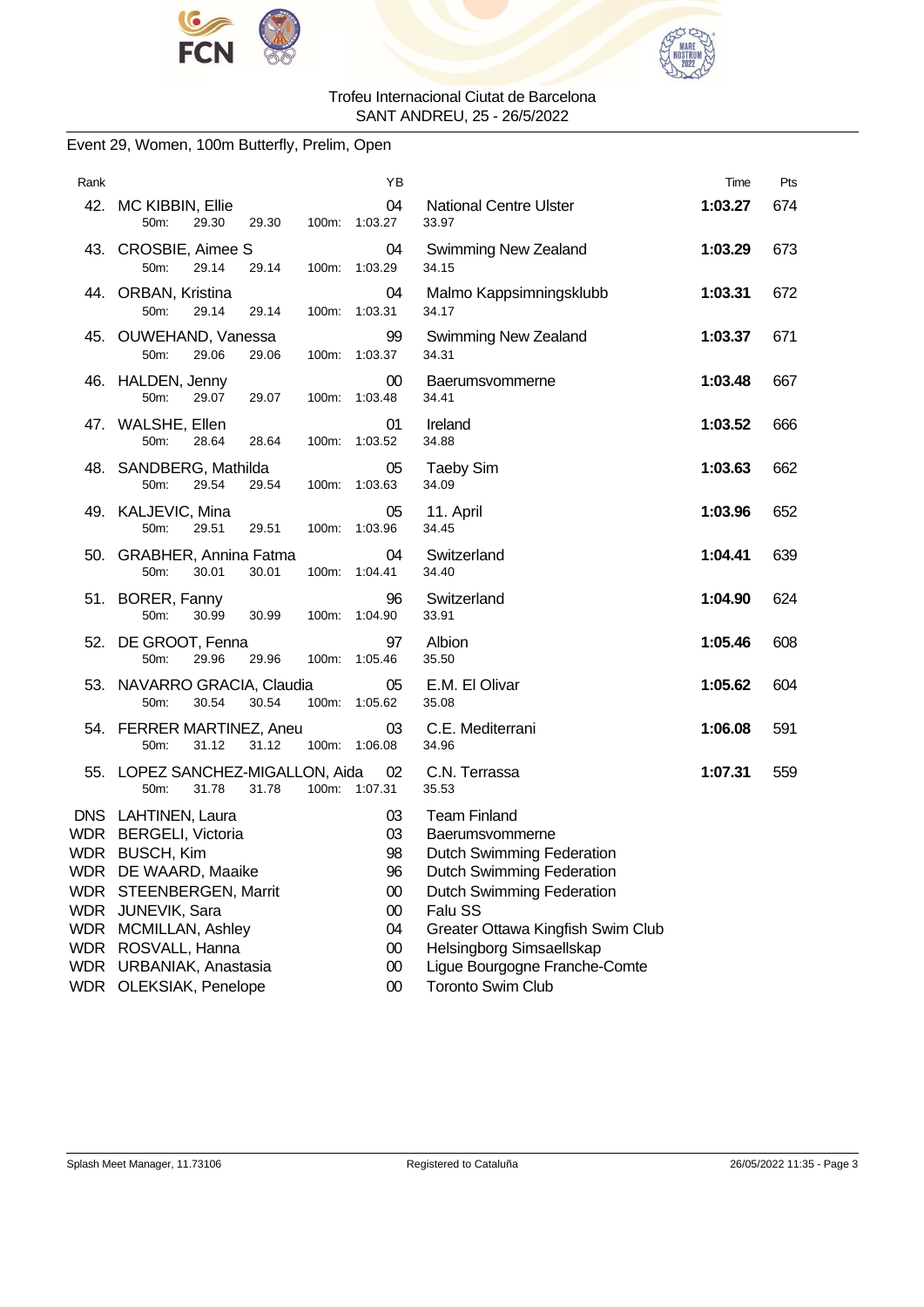



| Event 29<br>26/05/2022                             |                                      |       |       |                                  |                     | Women, 100m Butterfly                                                            |                                      |                                                            |         | Open<br><b>Results Finals</b>                        |
|----------------------------------------------------|--------------------------------------|-------|-------|----------------------------------|---------------------|----------------------------------------------------------------------------------|--------------------------------------|------------------------------------------------------------|---------|------------------------------------------------------|
| <b>World Records</b><br><b>MNRC</b><br><b>TICB</b> | European Records                     |       |       | 55.48<br>55.48<br>55.76<br>56.27 |                     | SJOESTROEM, Sarah<br>SJOESTROEM, Sarah<br>SJOESTROEM, Sarah<br>SJOESTROEM, Sarah | <b>SWE</b><br><b>SWE</b>             | Rio (BRA)<br>Rio (BRA)<br><b>CANET</b><br><b>BARCELONA</b> |         | 07/08/2016<br>07/08/2016<br>16/06/2013<br>09/07/2017 |
| Points: FINA 2022                                  |                                      |       |       |                                  |                     |                                                                                  |                                      |                                                            |         |                                                      |
| Rank                                               |                                      |       |       |                                  | YB                  |                                                                                  |                                      |                                                            | Time    | Pts                                                  |
| Final A                                            | 1. HANSSON, Louise<br>50m:           | 26.88 | 26.88 | 100m:                            | 96<br>57.29         | 30.41                                                                            | Helsingborg Simsaellskap             |                                                            | 57.29   | 908                                                  |
| 2.                                                 | <b>WATTEL, Marie</b><br>50m:         | 27.13 | 27.13 | 100m:                            | 97<br>58.27         | 31.14                                                                            | Cercle des Nageurs de Marseille      |                                                            | 58.27   | 863                                                  |
|                                                    | 3. STICKLEN, Emma C<br>50m:          | 27.63 | 27.63 | 100m:                            | 02<br>58.64         | University of Texas<br>31.01                                                     |                                      |                                                            | 58.64   | 846                                                  |
| 4.                                                 | SAVARD, Katerine<br>50m:             | 27.60 | 27.60 | 100m:                            | 93<br>58.73         | 31.13                                                                            | Club Aquatique Montreal              |                                                            | 58.73   | 843                                                  |
| 5.                                                 | DIAMANTE, Giovanna<br>50m:           | 27.44 | 27.44 | 100m:                            | 97<br>58.93         | 31.49                                                                            | <b>Brazilian Swimming Federation</b> |                                                            | 58.93   | 834                                                  |
| 6.                                                 | OHASHI, Yui<br>50m:                  | 28.15 | 28.15 | 100m:                            | 95<br>59.50         | 31.35                                                                            | Japan Swimming Federation            |                                                            | 59.50   | 810                                                  |
| 7.                                                 | OSMAN, Farida H<br>50m:              | 27.59 | 27.59 | 100m:                            | 95<br>59.79         | 32.20                                                                            | <b>Egyptian Swimming Federation</b>  |                                                            | 59.79   | 798                                                  |
| 8.                                                 | UGOLKOVA, Maria<br>50m:              | 28.02 | 28.02 | 100m:                            | 89<br>59.82         | Switzerland<br>31.80                                                             |                                      |                                                            | 59.82   | 797                                                  |
| Final B                                            |                                      |       |       |                                  |                     |                                                                                  |                                      |                                                            |         |                                                      |
|                                                    | 9. CUNHA, Mariana Pacheco<br>50m:    | 28.04 | 28.04 | 100m:                            | 04<br>59.68         | Colegio Efanor<br>31.64                                                          |                                      |                                                            | 59.68   | 803                                                  |
|                                                    | 10. SEBESTYEN, Dalma<br>50m:         | 28.18 | 28.18 | 100m:                            | 97<br>59.74         | Hungary<br>31.56                                                                 |                                      |                                                            | 59.74   | 800                                                  |
|                                                    | 11. STEPHENS, Laura Kathleen<br>50m: | 28.06 | 28.06 | 100m:                            | 99<br>59.77         | <b>British Swimming</b><br>31.71                                                 |                                      |                                                            | 59.77   | 799                                                  |
|                                                    | 12. GRECO, Federica<br>50m:          | 28.18 | 28.18 |                                  | 97<br>100m: 1:00.11 | 31.93                                                                            | Unicusano Aurelia Nuoto              |                                                            | 1:00.11 | 786                                                  |
|                                                    | 13. KAJTAZ, Amina<br>50m:            | 28.55 | 28.55 | 100m:                            | 96<br>1:00.76       | <b>HAPK Mladost</b><br>32.21                                                     |                                      |                                                            | 1:00.76 | 761                                                  |
|                                                    | 14. HAYASHI, Kina<br>50m:            | 28.71 | 28.71 |                                  | 01<br>100m: 1:00.88 | 32.17                                                                            | Japan Swimming Federation            |                                                            | 1:00.88 | 756                                                  |
|                                                    | 15. MATA COCCO, Maria Jose<br>50m:   | 28.65 | 28.65 |                                  | 94<br>100m: 1:01.00 | Mexico<br>32.35                                                                  |                                      |                                                            | 1:01.00 | 752                                                  |
|                                                    | 16. AOKI, Reona<br>50m:              | 28.76 | 28.76 |                                  | 95<br>100m: 1:01.02 | 32.26                                                                            | Japan Swimming Federation            |                                                            | 1:01.02 | 751                                                  |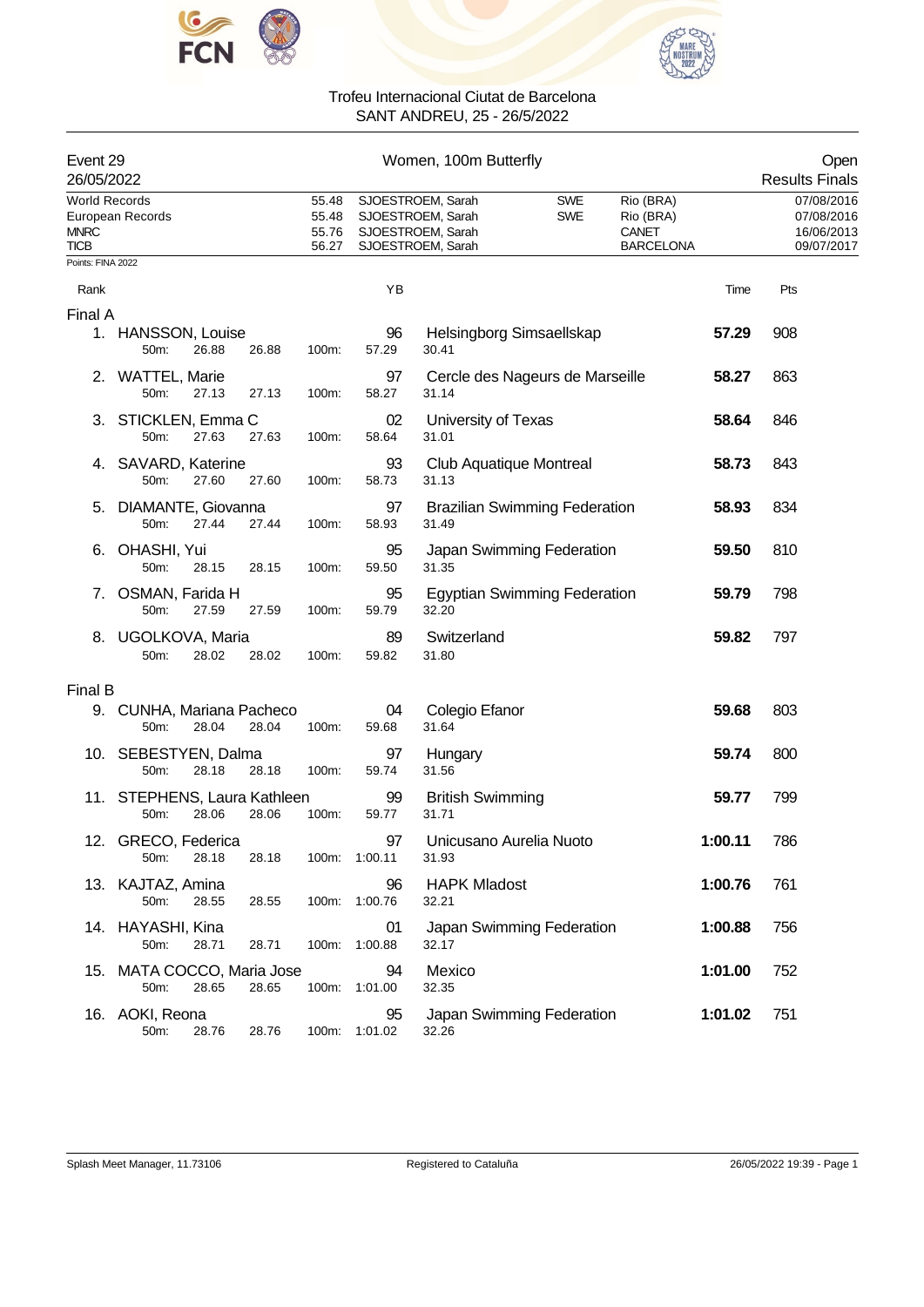



| Event 30<br>26/05/2022                             |                                                        |                                          |                              | Men, 200m Medley                                         |                   |                                                       |       |                                                                      |                          | Open<br><b>Results Prelim</b>                        |
|----------------------------------------------------|--------------------------------------------------------|------------------------------------------|------------------------------|----------------------------------------------------------|-------------------|-------------------------------------------------------|-------|----------------------------------------------------------------------|--------------------------|------------------------------------------------------|
| <b>World Records</b><br><b>MNRC</b><br><b>TICB</b> | European Records                                       | 1:54.00<br>1:55.18<br>1:56.31<br>1:56.31 | LOCHTE, Ryan<br>CSEH, Laszlo | GONZALEZ DE OLIVEIRA, Hugo<br>GONZALEZ DE OLIVEIRA, Hugo |                   | <b>USA</b><br><b>HUN</b><br><b>ESP</b><br><b>ESP</b>  |       | Shanghai (CHN)<br>Rome (ITA)<br><b>BARCELONA</b><br><b>BARCELONA</b> |                          | 28/07/2011<br>29/07/2009<br>06/06/2021<br>06/06/2021 |
| Points: FINA 2022                                  |                                                        |                                          |                              |                                                          |                   |                                                       |       |                                                                      |                          |                                                      |
| Rank                                               |                                                        |                                          | YB                           |                                                          |                   |                                                       |       |                                                                      | Time                     | Pts                                                  |
| 1.                                                 | DESPLANCHES, Jeremy<br>50m:<br>25.81<br>25.81          | 100m:                                    | 94<br>56.72                  | Switzerland<br>30.91                                     |                   | 150m: 1:31.20                                         | 34.48 | 200m:                                                                | 2:00.19<br>2:00.19       | 853<br>28.99                                         |
|                                                    | 2. KNOX, Finlay<br>50m:<br>25.29<br>25.29              | 100m:                                    | 01<br>56.52                  | 31.23                                                    |                   | Scarborough Swim Club<br>150m: 1:32.07                | 35.55 | 200m:                                                                | 2:00.89<br>2:00.89       | 838<br>28.82                                         |
|                                                    | 3. SATES, Matthew E<br>25.66<br>25.66<br>50m:          | 100m:                                    | 03<br>58.19                  | South Africa<br>32.53                                    |                   | 150m: 1:32.59                                         | 34.40 | 200m:                                                                | 2:00.95<br>2:00.95       | 837<br>28.36                                         |
|                                                    | 4. LOPES, Gabriel Jose<br>50m:<br>26.51<br>26.51       | 100m:                                    | 97<br>57.36                  | Portugal<br>30.85                                        | 150m:             | 1:31.63                                               | 34.27 | 200m:                                                                | 2:01.11<br>2:01.11       | 834<br>29.48                                         |
|                                                    | 5. RAZZETTI, Alberto<br>50m:<br>26.39<br>26.39         | 100m:                                    | 99<br>58.13                  | 31.74                                                    |                   | Italian Swimming Federation<br>150m: 1:32.60          | 34.47 | 200m:                                                                | 2:01.96<br>2:01.96       | 816<br>29.36                                         |
|                                                    | 6. MATTEAZZI, Pier Andrea<br>50m:<br>27.01<br>27.01    | 100m:                                    | 97<br>57.53                  | 30.52                                                    |                   | Italian Swimming Federation<br>150m: 1:32.48          | 34.95 | 200m:                                                                | 2:02.04<br>2:02.04       | 815<br>29.56                                         |
|                                                    | 7. BEN SHITRIT, Eytan<br>50m:<br>27.14<br>27.14        | 100m:                                    | 03<br>58.41                  | <b>Israel</b><br>31.27                                   |                   | 150m: 1:33.92                                         | 35.51 | 200m:                                                                | 2:02.64<br>2:02.64       | 803<br>28.72                                         |
|                                                    | 8. HANAGURUMA, Yu<br>50m:<br>26.17<br>26.17            | 100m:                                    | 00<br>59.87                  | 33.70                                                    |                   | Japan Swimming Federation<br>150m: 1:34.09            | 34.22 | 200m:                                                                | 2:02.69<br>2:02.69       | 802<br>28.60                                         |
|                                                    | 9. PUMPUTIS, Caio Rodrigues<br>50m:<br>26.52<br>26.52  | 100m:                                    | 99<br>58.36                  | 31.84                                                    |                   | <b>Brazilian Swimming Federation</b><br>150m: 1:34.27 | 35.91 | 200m:                                                                | 2:03.19<br>2:03.19       | 792<br>28.92                                         |
|                                                    | 10. TELEGDY, Adam<br>50m:<br>26.41<br>26.41            | 100m:                                    | 95<br>57.42                  | Hungary<br>31.01                                         |                   | 150m: 1:34.79                                         | 37.37 | 200m:                                                                | 2:03.24<br>2:03.24       | 791<br>28.45                                         |
|                                                    | 11. KLENZ, Ramon<br>26.20<br>26.20<br>50m:             | 100m:                                    | 98<br>57.60                  | 31.40                                                    |                   | Neckarsulmer Sport-Union<br>150m: 1:34.71             | 37.11 | 200m:                                                                | 2:03.38<br>2:03.38       | 788<br>28.67                                         |
|                                                    | 12. MARTIN BURGUILLO, Marcos<br>26.84<br>26.84<br>50m: | 100m:                                    | 02<br>58.29                  | España<br>31.45                                          |                   | 150m: 1:34.52                                         | 36.23 | 200m:                                                                | 2:04.29<br>2:04.29       | 771<br>29.77                                         |
|                                                    | 13. MCFADZEN, James<br>25.96 25.96<br>$50m$ :          |                                          | 99<br>100m: 58.05            |                                                          | Swim England      | 32.09 150m: 1:34.54 36.49                             |       |                                                                      | 2:04.47<br>200m: 2:04.47 | 768<br>29.93                                         |
|                                                    | 14. FRANCESCHI, Nicolo'<br>27.06<br>27.06<br>50m:      | 100m: 1:00.11                            | 01                           | 33.05                                                    | Nuoto Club Milano | 150m: 1:36.50                                         | 36.39 |                                                                      | 2:05.19<br>200m: 2:05.19 | 755<br>28.69                                         |
|                                                    | 15. KNEDLA, Miroslav<br>26.97<br>50m:<br>26.97         | 100m:                                    | 05<br>58.80                  | Czech Team<br>31.83                                      |                   | 150m: 1:35.82                                         | 37.02 |                                                                      | 2:05.35<br>200m: 2:05.35 | 752<br>29.53                                         |
|                                                    | 16. LANZA, Vinicius M<br>50m:<br>26.32<br>26.32        | 100m:                                    | 97<br>58.00                  | 31.68                                                    |                   | <b>Brazilian Swimming Federation</b><br>150m: 1:34.57 | 36.57 |                                                                      | 2:05.41<br>200m: 2:05.41 | 751<br>30.84                                         |
|                                                    | 17. COETZEE, Wilrich Z<br>50m:<br>26.87<br>26.87       | 100m:                                    | 97<br>58.69                  | 31.82                                                    |                   | <b>Swimming New Zealand</b><br>150m: 1:34.58          | 35.89 |                                                                      | 2:05.42<br>200m: 2:05.42 | 750<br>30.84                                         |
|                                                    | 18. LIMOZIN, Emmanuel<br>50m:<br>26.59<br>26.59        | 100m:                                    | 96<br>59.98                  | 33.39                                                    |                   | Cercle des Nageurs de Marseille<br>150m: 1:36.39      | 36.41 |                                                                      | 2:05.44<br>200m: 2:05.44 | 750<br>29.05                                         |
|                                                    | 19. COHEN GROUMI, Gal<br>26.76<br>50m:<br>26.76        | 100m:                                    | 02<br>58.82                  | Israel<br>32.06                                          |                   | 150m: 1:35.71                                         | 36.89 |                                                                      | 2:06.11<br>200m: 2:06.11 | 738<br>30.40                                         |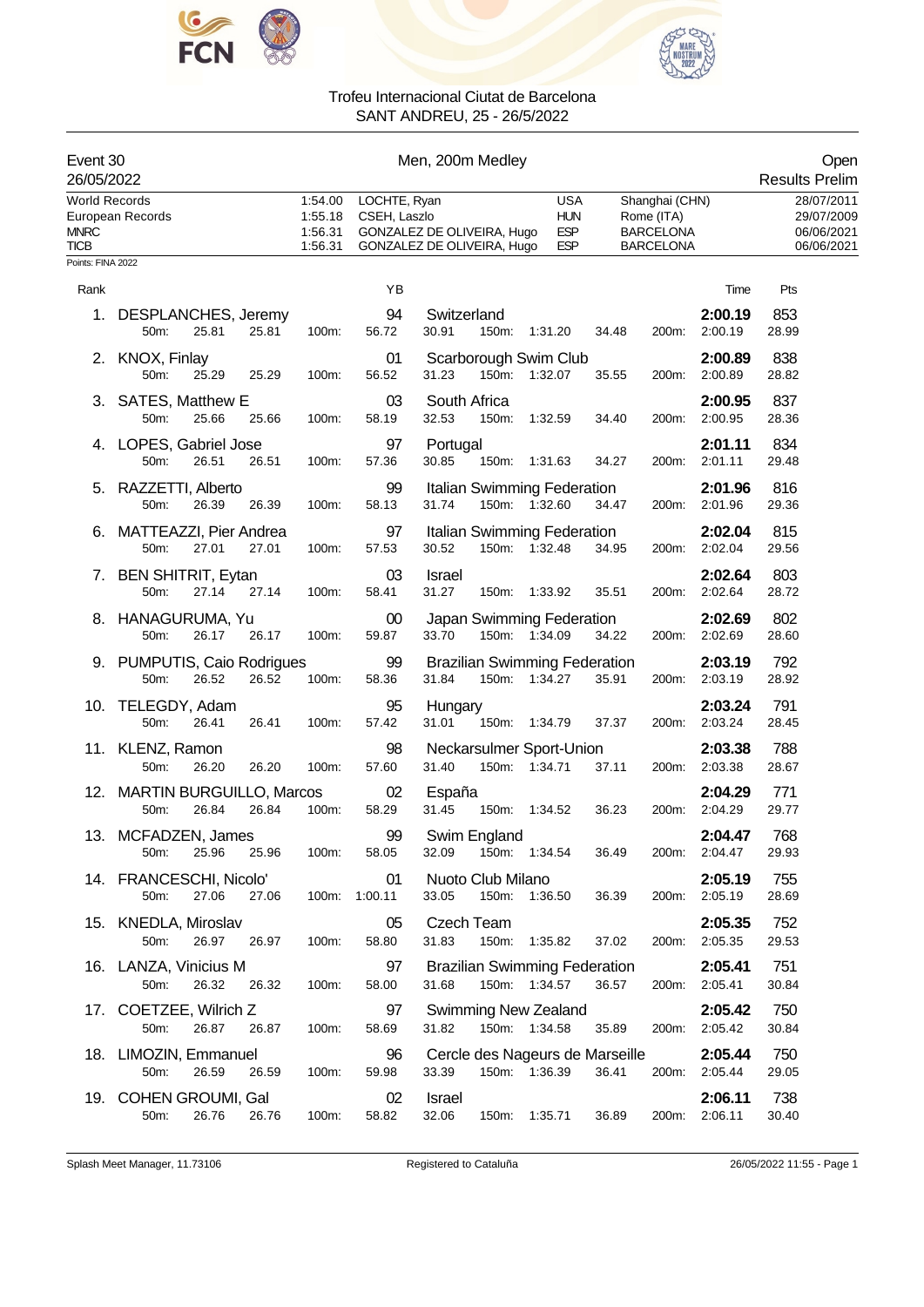



### Event 30, Men, 200m Medley, Prelim, Open

| Rank | YB                                                                                      |                                                                                            | Time                     | Pts          |
|------|-----------------------------------------------------------------------------------------|--------------------------------------------------------------------------------------------|--------------------------|--------------|
|      | 20. PANCEREVAS, Daniil<br>04<br>27.01<br>27.01<br>59.23<br>50m:<br>100m:                | Lithuania<br>150m: 1:36.94<br>32.22<br>37.71<br>200m:                                      | 2:06.19<br>2:06.19       | 737<br>29.25 |
|      | 21. VILLAREJO PRADES, Alejandro<br>03<br>27.05<br>27.05<br>100m:<br>50m:<br>1:00.27     | España<br>33.22<br>37.63<br>200m:<br>150m: 1:37.90                                         | 2:07.18<br>2:07.18       | 720<br>29.28 |
|      | 93<br>22. NAGY, Richard<br>27.32<br>27.32 100m: 1:00.85<br>50m:                         | Co Sheffield<br>1:37.20<br>33.53<br>150m:<br>36.35                                         | 2:07.21<br>200m: 2:07.21 | 719<br>30.01 |
|      | 23. MORALES CEBEY, Hector<br>02<br>50m:<br>27.35<br>27.35<br>100m: 1:00.47              | C.N. Granollers<br>33.12<br>150m: 1:37.22<br>36.75<br>200m:                                | 2:07.33<br>2:07.33       | 717<br>30.11 |
|      | 02<br>24. LIETZEN, Jesper<br>100m: 1:01.14<br>50m:<br>27.70<br>27.70                    | <b>Team Finland</b><br>33.44<br>150m:<br>1:38.27<br>37.13                                  | 2:07.43<br>200m: 2:07.43 | 715<br>29.16 |
|      | 25. ROWBOTHAM-KEATING, Reuben<br>05<br>59.17<br>26.67<br>26.67<br>100m:<br>50m:         | Co Manch Aq<br>150m: 1:38.64<br>32.50<br>39.47<br>200m: 2:07.51                            | 2:07.51                  | 714<br>28.87 |
|      | 26. HELMS, Blair L<br>02<br>26.96<br>26.96<br>100m: 1:00.49<br>50m:                     | North Shore Swimming Club<br>33.53<br>150m: 1:37.15<br>36.66<br>200m:                      | 2:07.59<br>2:07.59       | 713<br>30.44 |
|      | 27. FERRET COLOMER, Pol<br>04<br>50m:<br>26.80<br>26.80<br>100m: 1:00.43                | C.N. Vilafranca<br>33.63<br>150m:<br>1:38.68<br>38.25<br>200m: 2:08.38                     | 2:08.38                  | 700<br>29.70 |
|      | 28. JUDICKIJ, Michal<br>04<br>100m: 1:01.13<br>28.16<br>28.16<br>50m:                   | <b>Czech Team</b><br>1:37.27<br>32.97<br>150m:<br>36.14                                    | 2:08.70<br>200m: 2:08.70 | 694<br>31.43 |
|      | 29. VERGNES, Lucien<br>04<br>50m:<br>27.42<br>100m:<br>1:01.65<br>27.42                 | Centre National d'entrainement Font-Rom2:08.76<br>34.23<br>150m: 1:38.68<br>37.03<br>200m: | 2:08.76                  | 694<br>30.08 |
|      | 30. CORBY, Eoin<br>02<br>50m:<br>28.55<br>28.55<br>100m: 1:02.16                        | Ireland<br>33.61<br>200m: 2:08.85<br>150m: 1:37.28<br>35.12                                | 2:08.85                  | 692<br>31.57 |
|      | 31. VOLLMER, Dante<br>01<br>26.52<br>26.52<br>100m: 1:00.62<br>50m:                     | Helsingborg Simsaellskap<br>36.59<br>34.10 150m: 1:37.21<br>200m: 2:09.29                  | 2:09.29                  | 685<br>32.08 |
|      | 32. RUANO CERDA, Pedro<br>03<br>26.93<br>50m:<br>26.93<br>100m:<br>59.65                | C.N. Sant Andreu<br>32.72<br>150m: 1:38.39<br>38.74<br>200m:                               | 2:09.59<br>2:09.59       | 680<br>31.20 |
|      | 33. STEFANIK, Florian<br>03<br>27.34<br>50m:<br>27.34<br>100m: 1:02.43                  | Austria<br>35.09<br>150m: 1:39.85<br>37.42                                                 | 2:09.77<br>200m: 2:09.77 | 677<br>29.92 |
|      | 99<br>34. ARTAL MATEO, Francho<br>50m:<br>26.18<br>26.18<br>100m:<br>59.71              | C.E. Mediterrani<br>150m: 1:38.53<br>33.53<br>38.82<br>200m: 2:10.75                       | 2:10.75                  | 662<br>32.22 |
|      | 35. PARRY, Joshua J<br>03<br>50m: 26.87 26.87 100m: 1:00.99                             | South Africa<br>34.12 150m: 1:40.47 39.48                                                  | 2:11.17<br>200m: 2:11.17 | 656<br>30.70 |
|      | 36. ARRUABARRENA MAYOR, Ander 99<br>27.90<br>27.90  100m: 1:01.06<br>50m:               | C.N. Sant Andreu<br>arit Ariureu<br>150m: 1:41.00<br>33.16<br>39.94                        | 2:11.90<br>200m: 2:11.90 | 645<br>30.90 |
|      | $\overline{0}$ 4<br>37. VILLA RODRIGUEZ, Pau<br>100m: 1:04.07<br>50m:<br>28.68<br>28.68 | C.N. Sant Andreu<br>150m: 1:41.24<br>35.39<br>37.17                                        | 2:12.70<br>200m: 2:12.70 | 634<br>31.46 |
|      | 38. YOUNES, Alexandre<br>$00\,$<br>27.48<br>50m:<br>100m: 1:01.62<br>27.48              | Mtayleb Lebanon<br>34.14 150m: 1:40.71<br>39.09                                            | 2:12.77<br>200m: 2:12.77 | 633<br>32.06 |
|      | 39. BELHASSEN, Ben Miled<br>05<br>28.63<br>28.63<br>100m: 1:02.69<br>50m:               | C.N. Barcelona<br>34.06 150m: 1:42.17<br>39.48                                             | 2:13.98<br>200m: 2:13.98 | 616<br>31.81 |
|      | 40. RUIZ DIAZ, Gonzalo<br>01<br>50m:<br>28.59<br>100m: 1:03.90<br>28.59                 | E.M. El Olivar<br>150m: 1:42.90<br>35.31<br>39.00                                          | 2:14.19<br>200m: 2:14.19 | 613<br>31.29 |
|      | 41. HANSEN, Mikkel S.<br>$00\,$<br>28.41  28.41  100m: 1:04.84<br>50m:                  | Svoemmeklubben Triton Ballerup<br>36.43 150m: 1:42.86<br>38.02 200m: 2:14.91               | 2:14.91                  | 603<br>32.05 |

Splash Meet Manager, 11.73106 Registered to Cataluña 26/05/2022 11:55 - Page 2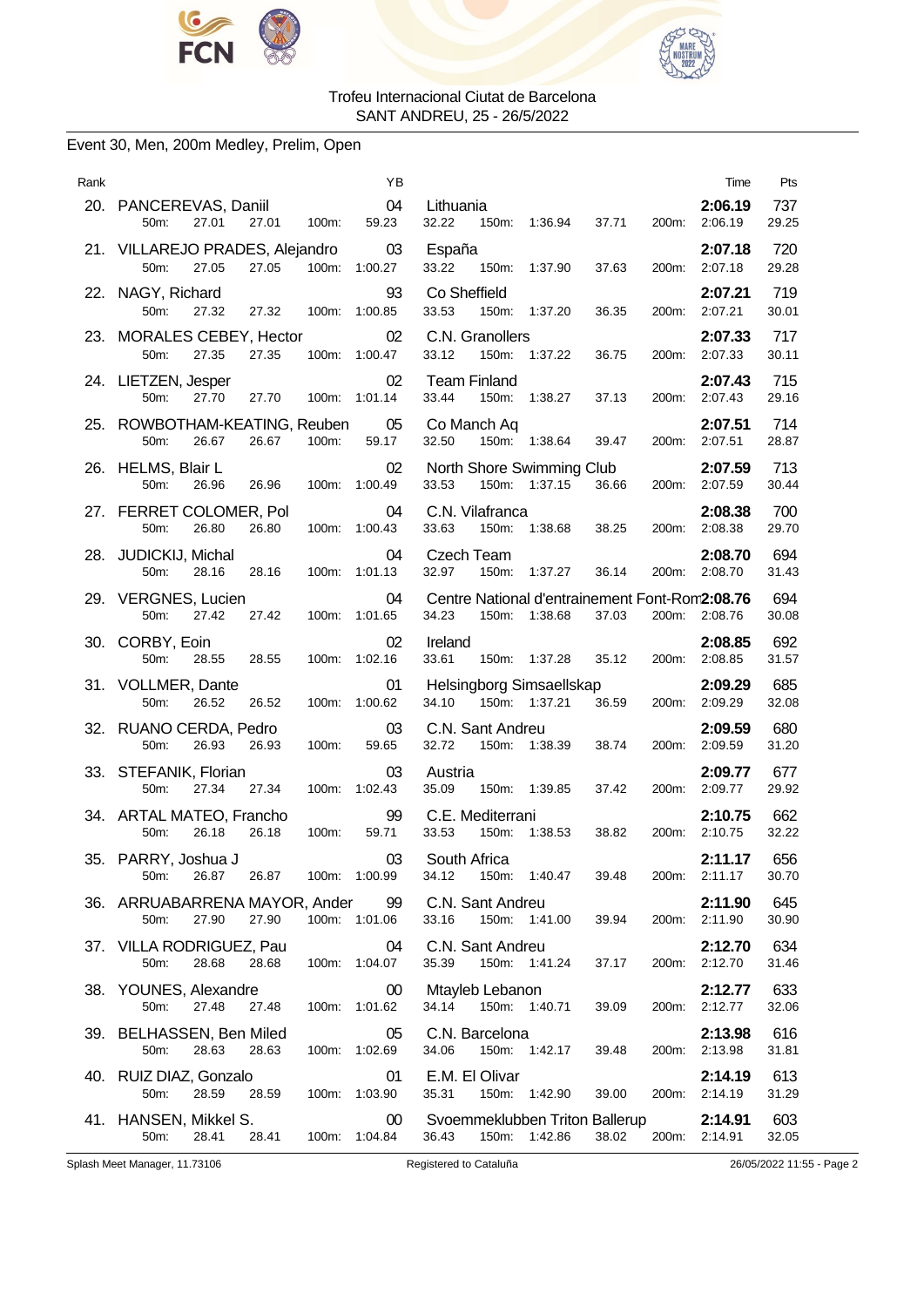



Event 30, Men, 200m Medley, Prelim, Open

| Rank       |                                            | ΥB      | Pts<br>Time                                                                  |
|------------|--------------------------------------------|---------|------------------------------------------------------------------------------|
|            | 42. CANCELA, Diogo Luis                    | 02      | 397<br>Portugal<br>2:34.99                                                   |
|            | 31.80<br>31.80<br>100m:<br>50 <sub>m</sub> | 1:14.22 | 36.76<br>42.42<br>150m:<br>200 <sub>m</sub> :<br>2:34.99<br>1:58.23<br>44.01 |
| DNS.       | DEAN, Thomas                               | 00      | <b>British Swimming</b>                                                      |
|            | DNS TOUMARKIN, Yakov Yan                   | 92      | Israel                                                                       |
|            | DNS CECCON, Thomas                         | 01      | Italian Swimming Federation                                                  |
|            | DNS HASSLING, Emil                         | 00      | Landskrona                                                                   |
| <b>WDR</b> | BERG, Max                                  | 02      | <b>3MUC Natation</b>                                                         |
|            | WDR ZENIMOTO HVAS, Tomoe                   | 00      | Baerumsvommerne                                                              |
|            | WDR ANDREW, Michael C                      | 99      | MA Swim Academy                                                              |
|            | WDR STEWART, Samuel                        | 97      | <b>USA Swimming</b>                                                          |
|            | WDR DUCKHAM, Michael P                     | 02      | South Africa                                                                 |
|            | WDR CASTEJON RAMIREZ, Alex                 | 98      | C.N. Sabadell                                                                |
|            | WDR DE PABLO SANCHEZ, Victor               | 01      | C.N. Terrassa                                                                |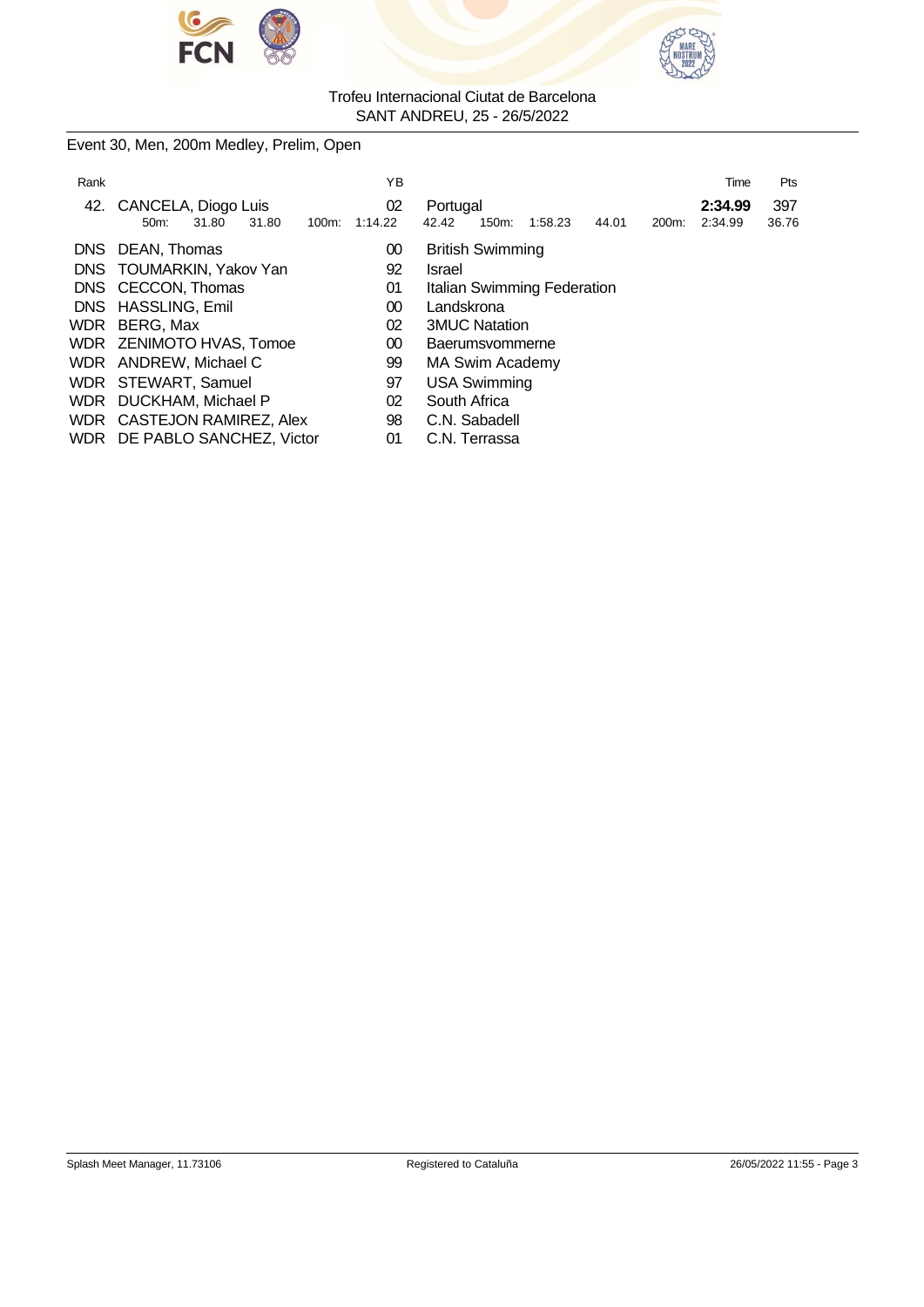



| Event 30<br>26/05/2022                             |                                                        |                                          | Open<br><b>Results Finals</b> |                                                                                                                                                                                   |                                                      |
|----------------------------------------------------|--------------------------------------------------------|------------------------------------------|-------------------------------|-----------------------------------------------------------------------------------------------------------------------------------------------------------------------------------|------------------------------------------------------|
| <b>World Records</b><br><b>MNRC</b><br><b>TICB</b> | European Records                                       | 1:54.00<br>1:55.18<br>1:56.31<br>1:56.31 | LOCHTE, Ryan<br>CSEH, Laszlo  | USA<br>Shanghai (CHN)<br><b>HUN</b><br>Rome (ITA)<br><b>ESP</b><br>GONZALEZ DE OLIVEIRA, Hugo<br><b>BARCELONA</b><br>GONZALEZ DE OLIVEIRA, Hugo<br><b>ESP</b><br><b>BARCELONA</b> | 28/07/2011<br>29/07/2009<br>06/06/2021<br>06/06/2021 |
| Points: FINA 2022                                  |                                                        |                                          |                               |                                                                                                                                                                                   |                                                      |
| Rank                                               |                                                        |                                          | YB                            | Time                                                                                                                                                                              | Pts                                                  |
| Final A                                            | 1. SATES, Matthew E                                    |                                          | 03                            | South Africa<br>1:58.31                                                                                                                                                           | 894                                                  |
|                                                    | 50m:<br>25.10<br>25.10                                 | 100m:                                    | 56.56                         | 31.46<br>150m:<br>1:58.31<br>1:30.47<br>33.91<br>200m:                                                                                                                            | 27.84                                                |
|                                                    | 2. DESPLANCHES, Jeremy<br>25.59<br>50m:<br>25.59       | 100m:                                    | 94<br>56.51                   | 2:00.30<br>Switzerland<br>30.92<br>150m:<br>2:00.30<br>1:31.03<br>34.52<br>200m:                                                                                                  | 850<br>29.27                                         |
|                                                    | 3. RAZZETTI, Alberto<br>50m:<br>25.74<br>25.74         | 100m:                                    | 99<br>57.37                   | Italian Swimming Federation<br>2:00.41<br>31.63<br>150m: 1:31.33<br>33.96<br>200m: 2:00.41                                                                                        | 848<br>29.08                                         |
|                                                    | 4. KNOX, Finlay<br>25.24<br>50m:<br>25.24              | 100m:                                    | 01<br>57.06                   | Scarborough Swim Club<br>2:00.51<br>31.82<br>150m: 1:31.99<br>2:00.51<br>34.93<br>200m:                                                                                           | 846<br>28.52                                         |
|                                                    | 5. LOPES, Gabriel Jose<br>50m:<br>25.93<br>25.93       | 100m:                                    | 97<br>56.91                   | 2:00.92<br>Portugal<br>30.98<br>2:00.92<br>150m: 1:31.65<br>34.74<br>200m:                                                                                                        | 837<br>29.27                                         |
|                                                    | 6. BEN SHITRIT, Eytan<br>50m:<br>26.31<br>26.31        | 100m:                                    | 03<br>57.33                   | 2:01.87<br><b>Israel</b><br>31.02<br>150m: 1:32.52<br>35.19<br>200m:<br>2:01.87                                                                                                   | 818<br>29.35                                         |
|                                                    | 7. MATTEAZZI, Pier Andrea<br>27.07<br>27.07<br>50m:    | 100m:                                    | 97<br>57.25                   | 2:02.14<br>Italian Swimming Federation<br>30.18<br>150m: 1:32.55<br>35.30<br>2:02.14<br>200m:                                                                                     | 813<br>29.59                                         |
|                                                    | 8. HANAGURUMA, Yu<br>50m:<br>26.57<br>26.57            |                                          | $00\,$<br>100m: 1:00.02       | 2:03.02<br>Japan Swimming Federation<br>33.45<br>150m: 1:34.21<br>34.19<br>200m: 2:03.02                                                                                          | 795<br>28.81                                         |
| Final B                                            |                                                        |                                          |                               |                                                                                                                                                                                   |                                                      |
|                                                    | 9. PUMPUTIS, Caio Rodrigues<br>26.77<br>26.77<br>50m:  | 100m:                                    | 99<br>58.87                   | <b>Brazilian Swimming Federation</b><br>2:03.01<br>150m: 1:34.56<br>32.10<br>35.69<br>200m: 2:03.01                                                                               | 795<br>28.45                                         |
|                                                    | 10. KLENZ, Ramon<br>50m:<br>26.12<br>26.12             | 100m:                                    | 98<br>57.72                   | Neckarsulmer Sport-Union<br>2:03.16<br>31.60<br>150m: 1:34.39<br>2:03.16<br>36.67<br>200m:                                                                                        | 793<br>28.77                                         |
|                                                    | 11. LIMOZIN, Emmanuel<br>50m:<br>26.48<br>26.48        | 100m:                                    | 96<br>1:00.02                 | Cercle des Nageurs de Marseille<br>2:04.27<br>33.54<br>150m: 1:35.46<br>2:04.27<br>35.44<br>200m:                                                                                 | 771<br>28.81                                         |
|                                                    | 12. MCFADZEN, James<br>50m:<br>26.44<br>26.44          | 100m:                                    | 99<br>58.42                   | Swim England<br>2:04.54<br>31.98<br>150m: 1:35.03<br>36.61<br>200m: 2:04.54                                                                                                       | 766<br>29.51                                         |
|                                                    | 13. MARTIN BURGUILLO, Marcos<br>26.84<br>50m:<br>26.84 | 100m:                                    | 02<br>59.05                   | España<br>2:04.66<br>32.21<br>150m:<br>36.25<br>2:04.66<br>1:35.30<br>200m:                                                                                                       | 764<br>29.36                                         |
|                                                    | 14. KNEDLA, Miroslav<br>50m:<br>26.37<br>26.37         | 100m:                                    | 05<br>58.88                   | Czech Team<br>2:05.44<br>32.51<br>150m:<br>1:36.42<br>2:05.44<br>37.54<br>200m:                                                                                                   | 750<br>29.02                                         |
|                                                    | 15. LANZA, Vinicius M<br>50m:<br>26.48<br>26.48        | 100m:                                    | 97<br>58.03                   | <b>Brazilian Swimming Federation</b><br>2:05.49<br>150m: 1:35.03<br>37.00<br>31.55<br>200m: 2:05.49                                                                               | 749<br>30.46                                         |
|                                                    | 16. COETZEE, Wilrich Z<br>26.75<br>26.75<br>50m:       | 100m:                                    | 97<br>59.36                   | Swimming New Zealand<br>2:07.38<br>150m: 1:35.26<br>35.90<br>2:07.38<br>32.61<br>200m:                                                                                            | 716<br>32.12                                         |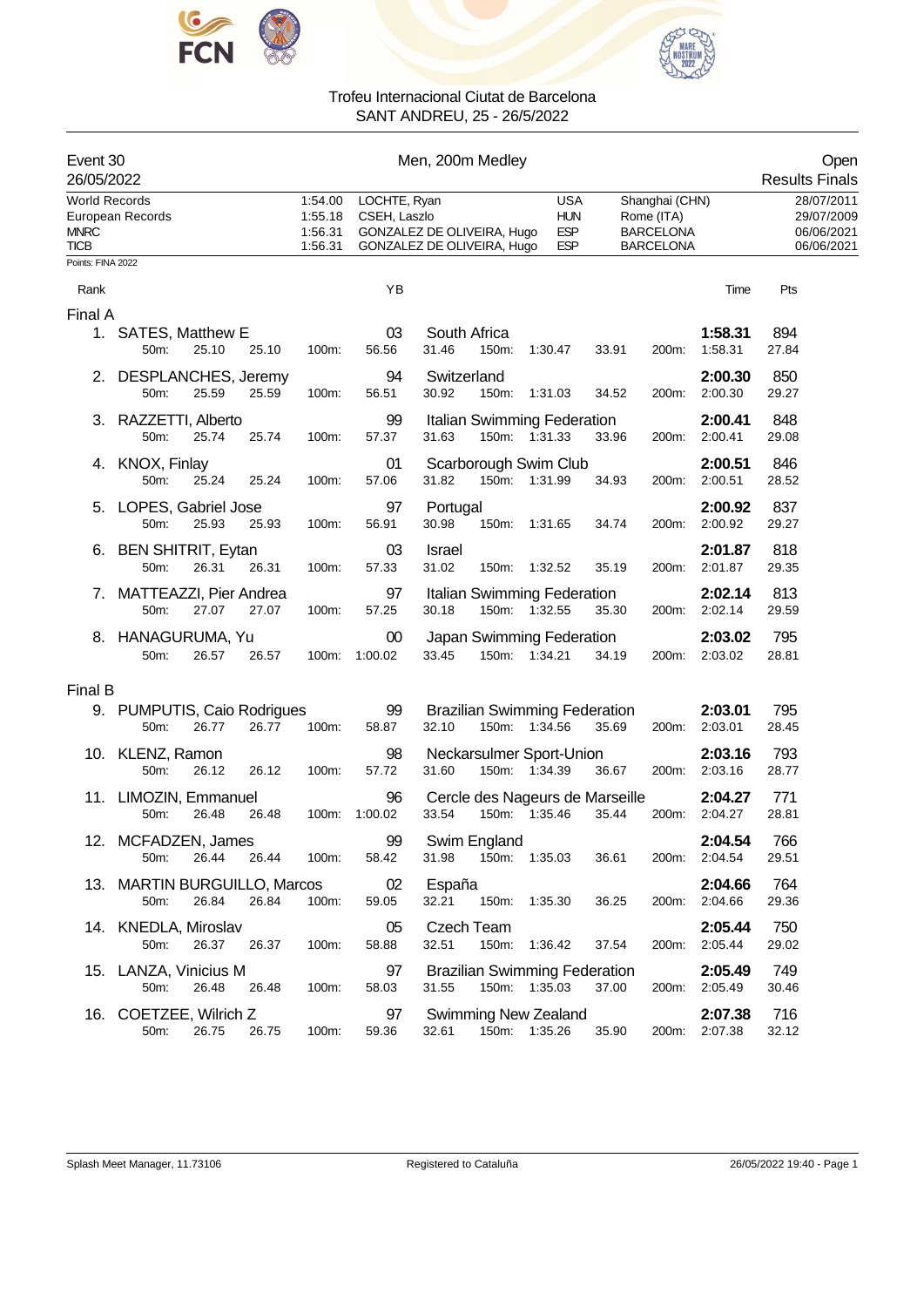



| Event 31<br>26/05/2022                             |                                                      | Women, 200m Freestyle                    |                 |                                                                         |                   |              |                                              |                          | Open<br><b>Results Prelim</b>                        |
|----------------------------------------------------|------------------------------------------------------|------------------------------------------|-----------------|-------------------------------------------------------------------------|-------------------|--------------|----------------------------------------------|--------------------------|------------------------------------------------------|
| <b>World Records</b><br><b>MNRC</b><br><b>TICB</b> | European Records                                     | 1:52.98<br>1:52.98<br>1:54.66<br>1:55.22 | MUFFAT, Camille | PELLEGRINI, Federica<br>PELLEGRINI, Federica<br><b>HEEMSKERK, Femke</b> | ITA<br><b>ITA</b> | <b>CANET</b> | Rome (ITA)<br>Rome (ITA)<br><b>BARCELONA</b> |                          | 29/07/2009<br>29/07/2009<br>05/06/2008<br>07/07/2015 |
| Points: FINA 2022                                  |                                                      |                                          |                 |                                                                         |                   |              |                                              |                          |                                                      |
| Rank                                               |                                                      |                                          | YB              |                                                                         |                   |              |                                              | Time                     | Pts                                                  |
|                                                    | 1. ANDERSON, Freya<br>28.49<br>50m:<br>28.49         | 100m:                                    | 01<br>59.55     | <b>British Swimming</b><br>31.06                                        | 150m: 1:29.75     | 30.20        | 200m:                                        | 1:59.39<br>1:59.39       | 847<br>29.64                                         |
|                                                    | 2. GEMMELL, Erin M<br>50m:<br>28.18<br>28.18         | 100m:                                    | 04<br>58.89     | Nation's Capital Swim Club<br>30.71                                     | 150m: 1:29.73     | 30.84        | 200m:                                        | 1:59.54<br>1:59.54       | 844<br>29.81                                         |
|                                                    | 3. STEENBERGEN, Marrit<br>50m:<br>28.14<br>28.14     | 100m:                                    | $00\,$<br>58.53 | Dutch Swimming Federation<br>30.39                                      | 150m: 1:29.45     | 30.92        | 200m:                                        | 1:59.62<br>1:59.62       | 842<br>30.17                                         |
|                                                    | 4. HARVEY, Mary-Sophie<br>28.55<br>50m:<br>28.55     | 100m:                                    | 99<br>59.70     | Club Aquatique Montreal<br>31.15                                        | 150m: 1:30.16     | 30.46        | 200m:                                        | 2:00.44<br>2:00.44       | 825<br>30.28                                         |
|                                                    | 5. SEEMANOVA, Barbora<br>27.86<br>50m:<br>27.86      | 100m:                                    | 00<br>58.46     | <b>Czech National Swimming Team</b><br>30.60                            | 150m: 1:29.55     | 31.09        | 200m:                                        | 2:00.65<br>2:00.65       | 821<br>31.10                                         |
| 6.                                                 | KOBORI, Waka<br>28.79<br>28.79<br>50m:               | 100m:                                    | $00\,$<br>59.66 | Japan Swimming Federation<br>30.87                                      | 150m: 1:30.58     | 30.92        | 200m:                                        | 2:00.89<br>2:00.89       | 816<br>30.31                                         |
|                                                    | COLBERT, Freya<br>50m:<br>28.94<br>28.94             | 100m:                                    | 04<br>59.28     | Swim England<br>30.34                                                   | 150m: 1:30.34     | 31.06        | 200m:                                        | 2:00.89<br>2:00.89       | 816<br>30.55                                         |
|                                                    | 8. SANCHEZ, Kayla Noelle<br>28.34<br>28.34<br>50m:   | 100m:                                    | 01<br>58.78     | Ajax Swimming<br>30.44                                                  | 150m: 1:30.38     | 31.60        | 200m:                                        | 2:01.07<br>2:01.07       | 812<br>30.69                                         |
|                                                    | 9. BACH, Helena Rosendahl<br>28.66<br>28.66<br>50m:  | 100m:                                    | $00\,$<br>59.06 | Denmark<br>30.40                                                        | 150m: 1:30.31     | 31.25        | 200m:                                        | 2:01.08<br>2:01.08       | 812<br>30.77                                         |
|                                                    | 10. PASH, Kelly<br>50m:<br>29.03<br>29.03            | 100m:                                    | 01<br>59.68     | University of Texas<br>30.65                                            | 150m: 1:30.72     | 31.04        | 200m:                                        | 2:01.14<br>2:01.14       | 811<br>30.42                                         |
|                                                    | 11. HEITMANN, Maria Paula<br>50m:<br>28.49<br>28.49  | 100m:                                    | 99<br>58.79     | <b>Brazilian Swimming Federation</b><br>30.30                           | 150m: 1:29.89     | 31.10        | 200m:                                        | 2:01.21<br>2:01.21       | 809<br>31.32                                         |
|                                                    | 12. MROZINSKI, Julia<br>28.64<br>28.64<br>50m:       | 100m:                                    | 00<br>59.44     | SC Wiesbaden 1911<br>30.80                                              | 150m: 1:31.13     | 31.69        | 200m:                                        | 2:01.33<br>2:01.33       | 807<br>30.20                                         |
|                                                    | 13. SAVARD, Katerine<br>50m:<br>28.67<br>28.67       | 100m:                                    | 93<br>59.77     | Club Aquatique Montreal<br>31.10                                        | 150m: 1:30.74     | 30.97        |                                              | 2:01.52<br>200m: 2:01.52 | 803<br>30.78                                         |
|                                                    | 14. DIAMANTE, Giovanna<br>28.52<br>28.52<br>50m:     | 100m:                                    | 97<br>59.02     | <b>Brazilian Swimming Federation</b><br>30.50                           | 150m: 1:30.30     | 31.28        | 200m:                                        | 2:01.57<br>2:01.57       | 802<br>31.27                                         |
|                                                    | 15. CAPONI, Linda<br>50m:<br>29.28<br>29.28          | 100m:                                    | 98<br>59.70     | Cs Carabinieri<br>30.42                                                 | 150m: 1:31.05     | 31.35        | 200m:                                        | 2:01.90<br>2:01.90       | 796<br>30.85                                         |
|                                                    | 16. MASUDA, Aoi<br>50m:<br>28.34<br>28.34            | 100m:                                    | 96<br>58.90     | Japan Swimming Federation<br>30.56                                      | 150m: 1:30.64     | 31.74        |                                              | 2:02.00<br>200m: 2:02.00 | 794<br>31.36                                         |
|                                                    | 17. CERACCHI, Rachele<br>28.44<br>50m:<br>28.44      | 100m:                                    | 98<br>59.14     | Cs Carabinieri<br>30.70                                                 | 150m: 1:14.70     | 15.56        | 200m:                                        | 2:02.05<br>2:02.05       | 793<br>47.35                                         |
|                                                    | 18. MEDEIROS REIS, Giovana<br>50m:<br>28.57<br>28.57 | 100m:                                    | 04<br>58.77     | <b>Brazilian Swimming Federation</b><br>30.20                           | 150m: 1:30.23     | 31.46        |                                              | 2:02.06<br>200m: 2:02.06 | 793<br>31.83                                         |
|                                                    | 19. HERRERO LAZARO, Alba<br>28.73<br>50m:<br>28.73   | 100m:                                    | 02<br>59.73     | España<br>31.00                                                         | 150m: 1:31.29     | 31.56        |                                              | 2:02.14<br>200m: 2:02.14 | 791<br>30.85                                         |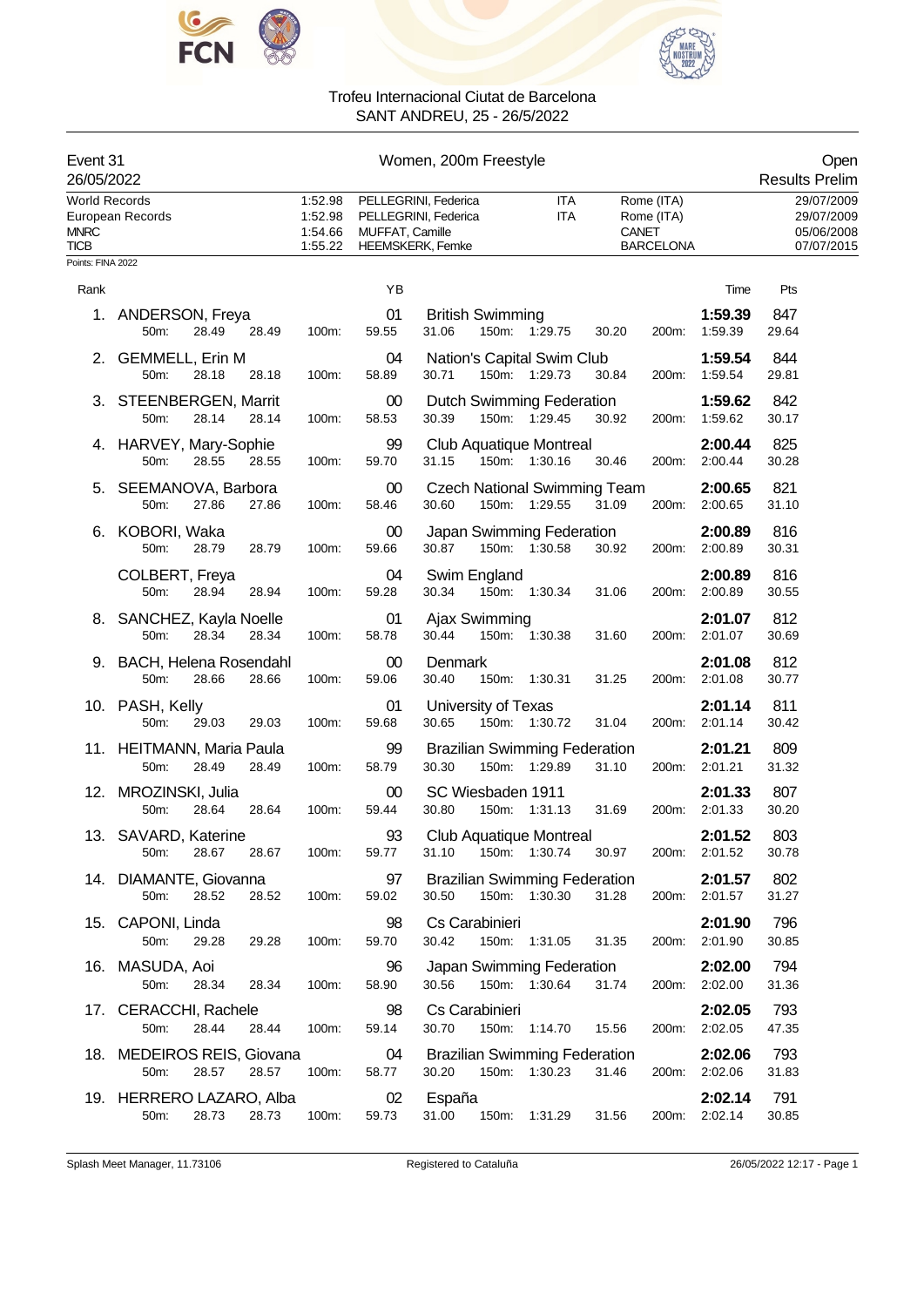



# Event 31, Women, 200m Freestyle, Prelim, Open

| Rank | ΥB                                                                                      |                                                              |       | Time                     | Pts          |
|------|-----------------------------------------------------------------------------------------|--------------------------------------------------------------|-------|--------------------------|--------------|
|      | 96<br>20. ALMEIDA, Nathalia<br>29.20<br>29.20<br>59.85<br>50m:<br>100m:                 | Unisanta<br>150m: 1:31.51<br>30.65<br>31.66                  |       | 2:02.24<br>200m: 2:02.24 | 789<br>30.73 |
|      | 21. CAMPABADAL AMEZCUA, Ainhoa<br>03<br>59.82<br>50m:<br>28.89<br>28.89<br>100m:        | España<br>30.93<br>150m: 1:30.99<br>31.17                    | 200m: | 2:02.30<br>2:02.30       | 788<br>31.31 |
|      | 22. JORUNNARDOTTIR, Snaefridu Sol<br>$00\,$<br>28.87<br>28.87<br>100m:<br>59.76<br>50m: | Iceland<br>30.89<br>31.36<br>150m: 1:31.12                   |       | 2:02.48<br>200m: 2:02.48 | 784<br>31.36 |
|      | 23. MARTINS, Francisca Soares<br>03<br>50m:<br>29.16<br>29.16<br>100m:<br>1:00.14       | Foca Quinta da Lixa CNF<br>30.98<br>150m: 1:31.81<br>31.67   | 200m: | 2:02.76<br>2:02.76       | 779<br>30.95 |
|      | 24. POLONSKY, Lea<br>02<br>50m:<br>28.79<br>28.79<br>59.97<br>100m:                     | Israel<br>31.18<br>150m: 1:31.30<br>31.33                    |       | 2:02.91<br>200m: 2:02.91 | 776<br>31.61 |
|      | 95<br>25. TOUATI, Assia<br>50m:<br>100m:<br>59.80<br>28.98<br>28.98                     | Dauphins du TOEC<br>150m: 1:31.37<br>30.82<br>31.57          |       | 2:02.94<br>200m: 2:02.94 | 776<br>31.57 |
|      | 26. HALL, Candice<br>97<br>28.64<br>28.64<br>100m:<br>59.18<br>50m:                     | Co Sheffield<br>30.54<br>150m:<br>1:31.04<br>31.86           | 200m: | 2:03.12<br>2:03.12       | 772<br>32.08 |
|      | 27. JUSTE SANCHEZ, Paula<br>03<br>50m:<br>29.03<br>29.03<br>100m: 1:00.15               | España<br>31.12<br>150m: 1:31.81<br>31.66                    |       | 2:03.35<br>200m: 2:03.35 | 768<br>31.54 |
|      | 04<br>28. YOSHII, Momoka<br>28.36<br>28.36<br>100m:<br>59.55<br>50m:                    | Japan Swimming Federation<br>31.19<br>150m: 1:31.61<br>32.06 |       | 2:03.48<br>200m: 2:03.48 | 765<br>31.87 |
|      | 99<br>29. IBANEZ HERNANDEZ, Nerea<br>50m:<br>28.75<br>28.75<br>100m:<br>59.85           | C.N. Sabadell<br>31.10<br>150m:<br>1:31.48<br>31.63          | 200m: | 2:03.50<br>2:03.50       | 765<br>32.02 |
|      | 30. GOLOVATI, Daria<br>05<br>50m:<br>28.69<br>100m: 1:00.55<br>28.69                    | Israel<br>31.86<br>150m: 1:32.41<br>31.86                    |       | 2:03.55<br>200m: 2:03.55 | 764<br>31.14 |
|      | 31. VAN SELM, Tamryn<br>04<br>28.74<br>28.74<br>100m:<br>59.98<br>50m:                  | Swim England<br>31.24 150m: 1:31.97<br>31.99                 |       | 2:03.75<br>200m: 2:03.75 | 760<br>31.78 |
|      | 01<br>32. PODGER, Jessica<br>50m:<br>29.09<br>29.09<br>59.86<br>100m:                   | Loughboro Un<br>30.77<br>150m: 1:31.77<br>31.91              | 200m: | 2:03.77<br>2:03.77       | 760<br>32.00 |
|      | 33. CENCI, Martina<br>02<br>100m: 1:00.78<br>50m:<br>29.36<br>29.36                     | Unicusano Aurelia Nuoto<br>31.42<br>150m: 1:32.75<br>31.97   |       | 2:03.86<br>200m: 2:03.86 | 758<br>31.11 |
|      | 34. CATTERSON, Victoria<br>01<br>50m:<br>29.07<br>29.07<br>100m: 1:00.22                | Ireland<br>150m: 1:31.98<br>31.76<br>31.15                   |       | 2:03.92<br>200m: 2:03.92 | 757<br>31.94 |
| 35.  | RAMATELLI, Giulia<br>00<br>30.14<br>30.14 100m: 1:01.52<br>50m:                         | Unicusano Aurelia Nuoto<br>31.38 150m: 1:33.34 31.82         |       | 2:04.15<br>200m: 2:04.15 | 753<br>30.81 |
|      | 36. CANUTO, Cecilia<br>$00\,$<br>29.17<br>29.17 100m: 1:00.99<br>50m:                   | Unicusano Aurelia Nuoto<br>150m: 1:32.97 31.98<br>31.82      |       | 2:04.40<br>200m: 2:04.40 | 749<br>31.43 |
|      | 37. GODWIN, Emma<br>97<br>50m:<br>29.03<br>29.03<br>100m: 1:00.58                       | Swimming New Zealand<br>150m: 1:32.97<br>32.39<br>31.55      |       | 2:04.65<br>200m: 2:04.65 | 744<br>31.68 |
|      | 94<br>38. MATA COCCO, Maria Jose<br>50m:<br>29.43<br>29.43<br>100m: 1:00.73             | Mexico<br>31.30<br>150m: 1:32.87<br>32.14                    |       | 2:04.74<br>200m: 2:04.74 | 742<br>31.87 |
|      | 39. LUNDBLAD, Alicia<br>01<br>28.83<br>100m: 1:00.72<br>50m:<br>28.83                   | Helsingborg Simsaellskap<br>31.89 150m: 1:32.75<br>32.03     |       | 2:04.98<br>200m: 2:04.98 | 738<br>32.23 |
|      | 40. HEIDEYER, Mika<br>00<br>50m:<br>29.25<br>29.25<br>100m: 1:01.59                     | Cn Antibes<br>32.34<br>150m: 1:33.63<br>32.04                |       | 2:05.17<br>200m: 2:05.17 | 735<br>31.54 |
|      | 41. BIAGIOLI, Paola<br>97<br>28.90<br>50m:<br>28.90<br>100m: 1:00.43                    | Cs Carabinieri<br>150m: 1:33.08<br>31.53<br>32.65            |       | 2:05.29<br>200m: 2:05.29 | 733<br>32.21 |

Splash Meet Manager, 11.73106 Registered to Cataluña 26/05/2022 12:17 - Page 2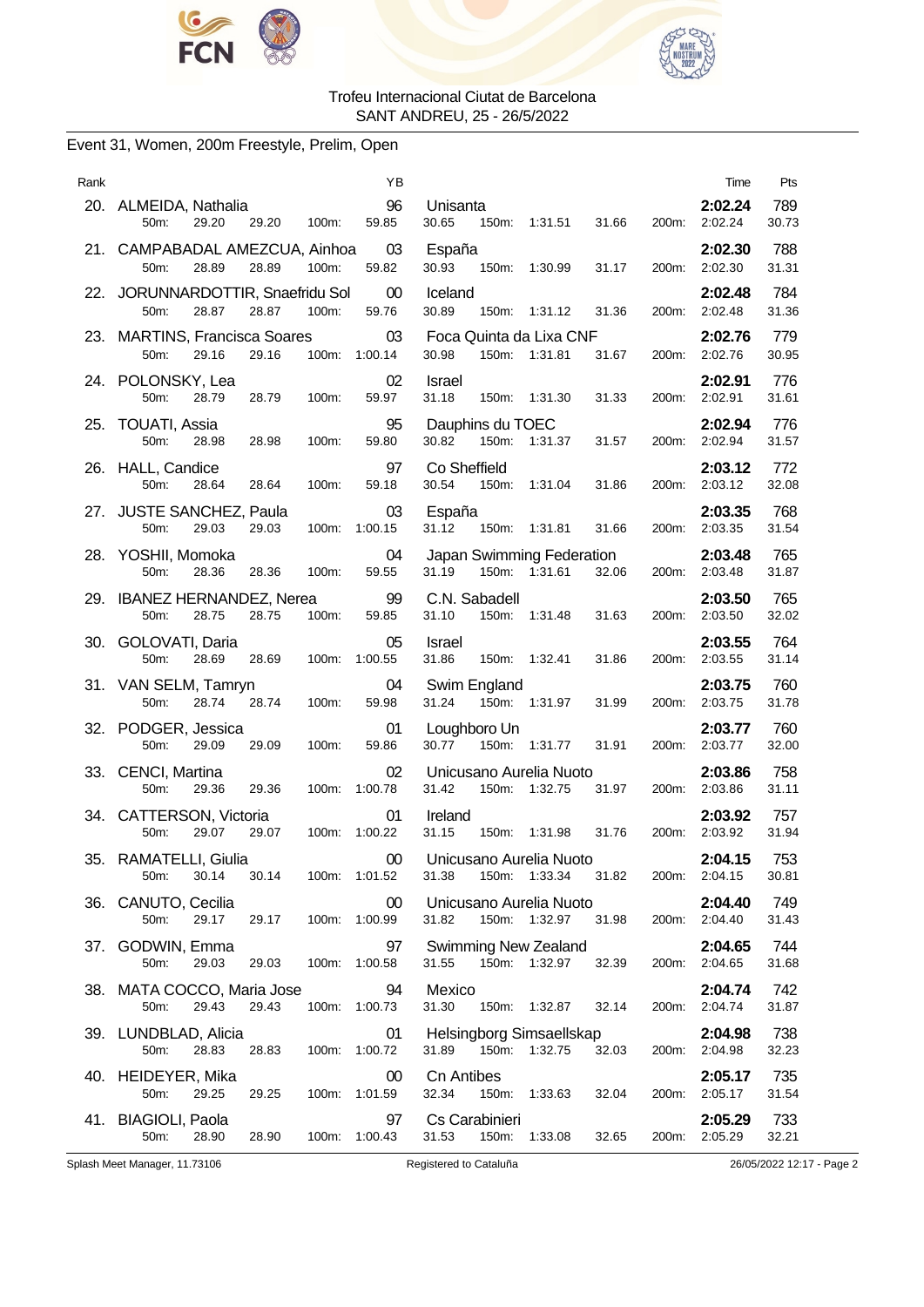



# Event 31, Women, 200m Freestyle, Prelim, Open

| Rank |                                                                                                                                                                                        | ΥB                                           | Time                                                                                                                                                                    | Pts          |
|------|----------------------------------------------------------------------------------------------------------------------------------------------------------------------------------------|----------------------------------------------|-------------------------------------------------------------------------------------------------------------------------------------------------------------------------|--------------|
|      | 42. LITTLEJOHN, Laura J<br>29.68<br>29.68<br>50m:                                                                                                                                      | 04<br>100m: 1:01.32                          | Swimming New Zealand<br>2:05.47<br>31.64<br>32.28<br>150m: 1:33.60<br>200m: 2:05.47                                                                                     | 730<br>31.87 |
|      | 43. JUNEVIK, Sara<br>50 <sub>m</sub> :<br>28.71<br>28.71<br>100m:                                                                                                                      | $00\,$<br>1:01.30                            | Falu SS<br>2:05.67<br>32.59<br>150m: 1:33.77<br>32.47<br>2:05.67<br>200m:                                                                                               | 726<br>31.90 |
|      | 44. VANHAUWAERT, Lotte<br>29.28<br>29.28<br>50m:                                                                                                                                       | 04<br>100m: 1:01.05                          | Vlaamse Zwemfederatie<br>2:05.81<br>31.77<br>150m: 1:34.03<br>32.98<br>200m: 2:05.81                                                                                    | 724<br>31.78 |
|      | 45. DURAES, Diana Margarida<br>30.44<br>50 <sub>m</sub> :<br>30.44                                                                                                                     | 96<br>100m: 1:02.37                          | 2:05.96<br>Portugal<br>31.93<br>150m: 1:34.37<br>32.00<br>200m:<br>2:05.96                                                                                              | 721<br>31.59 |
|      | 46. DALEY, Elan<br>50m:<br>28.69<br>28.69                                                                                                                                              | 05<br>100m: 1:00.32                          | 2:06.07<br>Markham Aquatic Club<br>150m: 1:32.92<br>31.63<br>32.60<br>200m: 2:06.07                                                                                     | 719<br>33.15 |
|      | 47. OSBORNE, Summer<br>29.90<br>50m:<br>29.90                                                                                                                                          | 05<br>100m: 1:01.95                          | North Shore Swimming Club<br>2:06.09<br>32.68<br>32.05<br>150m: 1:34.63<br>200m: 2:06.09                                                                                | 719<br>31.46 |
|      | 48. GODDEN, Maria<br>50m:<br>29.39<br>29.39                                                                                                                                            | 02<br>100m: 1:01.17                          | <b>National Centre Limerick</b><br>2:06.36<br>2:06.36<br>31.78<br>150m:<br>1:33.52<br>32.35<br>200m:                                                                    | 714<br>32.84 |
|      | 49. BERGMAN, Hanna<br>50m:<br>29.78<br>29.78                                                                                                                                           | 01<br>100m: 1:00.96                          | Poseidon<br>2:06.60<br>31.18<br>150m: 1:33.12<br>32.16<br>200m: 2:06.60                                                                                                 | 710<br>33.48 |
|      | 50. STANISAVLJEVIC, Nina<br>50m:<br>29.90<br>29.90                                                                                                                                     | 04<br>100m: 1:02.93                          | 2:06.78<br>Dubocica<br>33.03<br>150m: 1:36.02<br>33.09<br>200m: 2:06.78                                                                                                 | 707<br>30.76 |
|      | 51. PUJADAS RUSINOL, Julia<br>50m:<br>100m:                                                                                                                                            | 01<br>1:01.67                                | C.N. Sant Andreu<br>2:06.80<br>150m: 1:34.43<br>32.76<br>200m:<br>2:06.80                                                                                               | 707<br>32.37 |
|      | 52. DELNO, Marjolein<br>50 <sub>m</sub> :<br>30.42<br>30.42                                                                                                                            | 94<br>100m: 1:02.77                          | SC Wiesbaden 1911<br>2:06.99<br>32.35<br>150m: 1:35.80<br>200m: 2:06.99<br>33.03                                                                                        | 704<br>31.19 |
|      | 53. ZAMORANO SANZ, Africa<br>50m:<br>28.95<br>28.95                                                                                                                                    | 98<br>100m: 1:01.13                          | C.N. Sant Andreu<br>2:07.07<br>150m: 1:33.94<br>32.81<br>32.18<br>200m: 2:07.07                                                                                         | 702<br>33.13 |
|      | 54. TISSANDIE, Camille<br>30.02<br>50m:<br>30.02<br>100m:                                                                                                                              | 04<br>1:02.08                                | Centre National d'entrainement Font-Rom2:07.11<br>32.06<br>150m: 1:35.07<br>32.99<br>200m: 2:07.11                                                                      | 702<br>32.04 |
|      | 55. GONZALEZ CRIVILLERS, Marta<br>50 <sub>m</sub> :<br>29.59<br>29.59                                                                                                                  | 95<br>100m: 1:01.79                          | Federacio Catalana Natacio<br>2:07.82<br>32.20<br>150m: 1:34.57<br>32.78<br>200m: 2:07.82                                                                               | 690<br>33.25 |
|      | 56. SZABO FELTOTHY, Eszter<br>31.11<br>31.11<br>50m:                                                                                                                                   | 02<br>100m: 1:06.13                          | Hungary<br>2:15.25<br>35.02 150m: 1:40.46<br>34.33<br>200m: 2:15.25                                                                                                     | 582<br>34.79 |
|      | DNS BRO, Signe<br>DNS VERES, Laura<br>WDR RODRIGUES, Aline<br>WDR WATTEL, Marie<br>WDR JAKABOS, Zsuzsanna<br><b>WDR DEANS, Caitlin</b><br>WDR PICKREM, Sydney<br>WDR VERRASZTO, Evelyn | 99<br>05<br>95<br>97<br>89<br>99<br>97<br>89 | Denmark<br>Hungary<br><b>Brazilian Swimming Federation</b><br>Cercle des Nageurs de Marseille<br>Hungary<br>Swimming New Zealand<br><b>Toronto Swim Club</b><br>Hungary |              |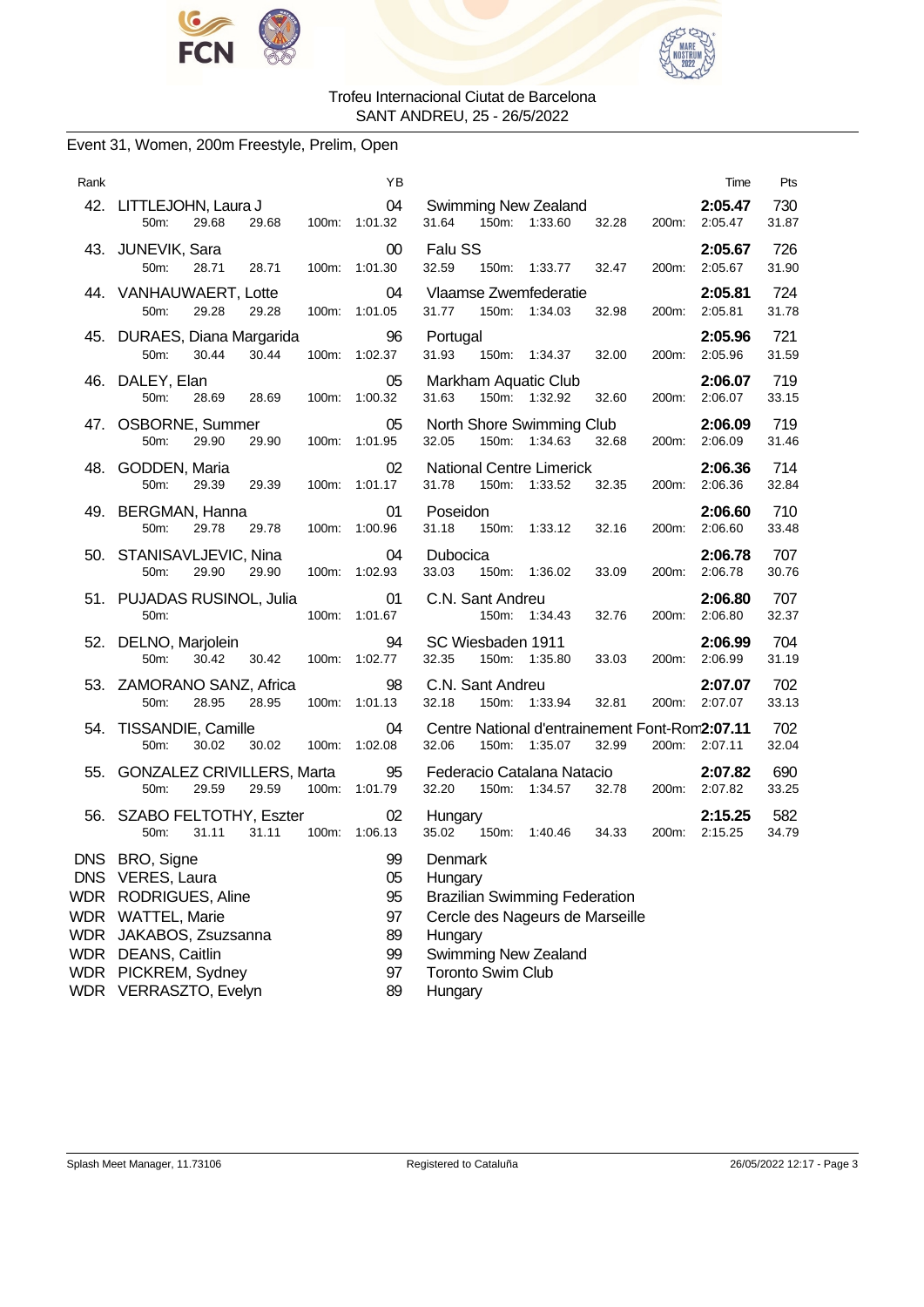



| Event 31<br>26/05/2022                             |                                          |       |       | Women, 200m Freestyle                    |                                                                                            |                                                                         |                                                       |                    |                                                      |  |  |
|----------------------------------------------------|------------------------------------------|-------|-------|------------------------------------------|--------------------------------------------------------------------------------------------|-------------------------------------------------------------------------|-------------------------------------------------------|--------------------|------------------------------------------------------|--|--|
| <b>World Records</b><br><b>MNRC</b><br><b>TICB</b> | European Records                         |       |       | 1:52.98<br>1:52.98<br>1:54.66<br>1:55.22 | PELLEGRINI, Federica<br>PELLEGRINI, Federica<br>MUFFAT, Camille<br><b>HEEMSKERK, Femke</b> | ITA<br><b>ITA</b>                                                       | Rome (ITA)<br>Rome (ITA)<br>CANET<br><b>BARCELONA</b> |                    | 29/07/2009<br>29/07/2009<br>05/06/2008<br>07/07/2015 |  |  |
| Points: FINA 2022                                  |                                          |       |       |                                          |                                                                                            |                                                                         |                                                       |                    |                                                      |  |  |
| Rank                                               |                                          |       |       |                                          | YB                                                                                         |                                                                         |                                                       | Time               | Pts                                                  |  |  |
| Final A                                            | 1. ANDERSON, Freya<br>50m:               | 27.61 | 27.61 | 100m:                                    | 01<br>57.54                                                                                | <b>British Swimming</b><br>29.93<br>150m: 1:27.63<br>30.09              | 200m:                                                 | 1:57.33<br>1:57.33 | 892<br>29.70                                         |  |  |
|                                                    | 2. GEMMELL, Erin M<br>50m:               | 27.42 | 27.42 | 100m:                                    | 04<br>57.51                                                                                | Nation's Capital Swim Club<br>30.09<br>150m: 1:28.20<br>30.69           | 200m:                                                 | 1:58.26<br>1:58.26 | 871<br>30.06                                         |  |  |
|                                                    | 3. HARVEY, Mary-Sophie<br>50m:           | 28.16 | 28.16 | 100m:                                    | 99<br>58.69                                                                                | <b>Club Aquatique Montreal</b><br>30.53<br>150m: 1:29.07<br>30.38       | 200m:                                                 | 1:59.18<br>1:59.18 | 851<br>30.11                                         |  |  |
|                                                    | 4. SEEMANOVA, Barbora<br>50m:            | 27.55 | 27.55 | 100m:                                    | 00<br>57.71                                                                                | <b>Czech National Swimming Team</b><br>30.16<br>150m: 1:28.71<br>31.00  | 200m:                                                 | 1:59.50<br>1:59.50 | 845<br>30.79                                         |  |  |
|                                                    | 5. KOBORI, Waka<br>50m:                  | 28.73 | 28.73 | 100m:                                    | $00\,$<br>59.21                                                                            | Japan Swimming Federation<br>30.48<br>150m: 1:30.20<br>30.99            | 200m:                                                 | 2:00.08<br>2:00.08 | 832<br>29.88                                         |  |  |
|                                                    | 6. COLBERT, Freya<br>50m:                | 28.25 | 28.25 | 100m:                                    | 04<br>58.42                                                                                | Swim England<br>30.17<br>150m: 1:29.21<br>30.79                         | 200m:                                                 | 2:00.17<br>2:00.17 | 831<br>30.96                                         |  |  |
|                                                    | 7. STEENBERGEN, Marrit<br>50m:           | 27.40 | 27.40 | 100m:                                    | 00<br>57.57                                                                                | <b>Dutch Swimming Federation</b><br>30.17<br>150m: 1:28.84<br>31.27     | 200m:                                                 | 2:00.95<br>2:00.95 | 815<br>32.11                                         |  |  |
|                                                    | 8. SANCHEZ, Kayla Noelle<br>50m:         | 28.85 | 28.85 | 100m:                                    | 01<br>59.47                                                                                | Ajax Swimming<br>30.62<br>150m: 1:30.63<br>31.16                        | 200m:                                                 | 2:01.80<br>2:01.80 | 798<br>31.17                                         |  |  |
| Final B                                            |                                          |       |       |                                          |                                                                                            |                                                                         |                                                       |                    |                                                      |  |  |
|                                                    | 9. MROZINSKI, Julia<br>50 <sub>m</sub> : | 28.74 | 28.74 | 100m:                                    | 00<br>59.71                                                                                | SC Wiesbaden 1911<br>30.97<br>150m: 1:30.85<br>31.14                    | 200m:                                                 | 2:00.31<br>2:00.31 | 828<br>29.46                                         |  |  |
|                                                    | 10. SAVARD, Katerine<br>50m:             | 28.62 | 28.62 | 100m:                                    | 93<br>59.64                                                                                | Club Aquatique Montreal<br>31.02<br>150m: 1:30.49<br>30.85              | 200m:                                                 | 2:00.71<br>2:00.71 | 819<br>30.22                                         |  |  |
|                                                    | 11. DIAMANTE, Giovanna<br>50m:           | 28.17 | 28.17 | 100m:                                    | 97<br>58.17                                                                                | <b>Brazilian Swimming Federation</b><br>30.00<br>150m: 1:29.42<br>31.25 | 200m:                                                 | 2:01.08<br>2:01.08 | 812<br>31.66                                         |  |  |
|                                                    | 12. PASH, Kelly<br>50m:                  | 28.45 | 28.45 | 100m:                                    | 01<br>59.11                                                                                | University of Texas<br>30.66<br>150m: 1:30.09<br>30.98                  | 200m:                                                 | 2:01.29<br>2:01.29 | 808<br>31.20                                         |  |  |
|                                                    | 13. BACH, Helena Rosendahl<br>50m:       | 28.92 | 28.92 | 100m:                                    | 00<br>59.52                                                                                | Denmark<br>30.60<br>150m: 1:30.73<br>31.21                              | 200m:                                                 | 2:01.42<br>2:01.42 | 805<br>30.69                                         |  |  |
|                                                    | 14. HEITMANN, Maria Paula<br>50m:        | 29.17 | 29.17 | 100m:                                    | 99<br>59.78                                                                                | <b>Brazilian Swimming Federation</b><br>150m: 1:30.82<br>30.61<br>31.04 | 200m:                                                 | 2:01.69<br>2:01.69 | 800<br>30.87                                         |  |  |
| 15.                                                | CAPONI, Linda<br>50m:                    | 29.13 | 29.13 | 100m:                                    | 98<br>59.95                                                                                | Cs Carabinieri<br>30.82<br>150m: 1:31.04<br>31.09                       | 200m:                                                 | 2:01.86<br>2:01.86 | 796<br>30.82                                         |  |  |
|                                                    | 16. MASUDA, Aoi<br>50m:                  | 28.54 | 28.54 | 100m:                                    | 96<br>1:00.09                                                                              | Japan Swimming Federation<br>31.55<br>150m: 1:31.87<br>31.78            | 200m:                                                 | 2:03.87<br>2:03.87 | 758<br>32.00                                         |  |  |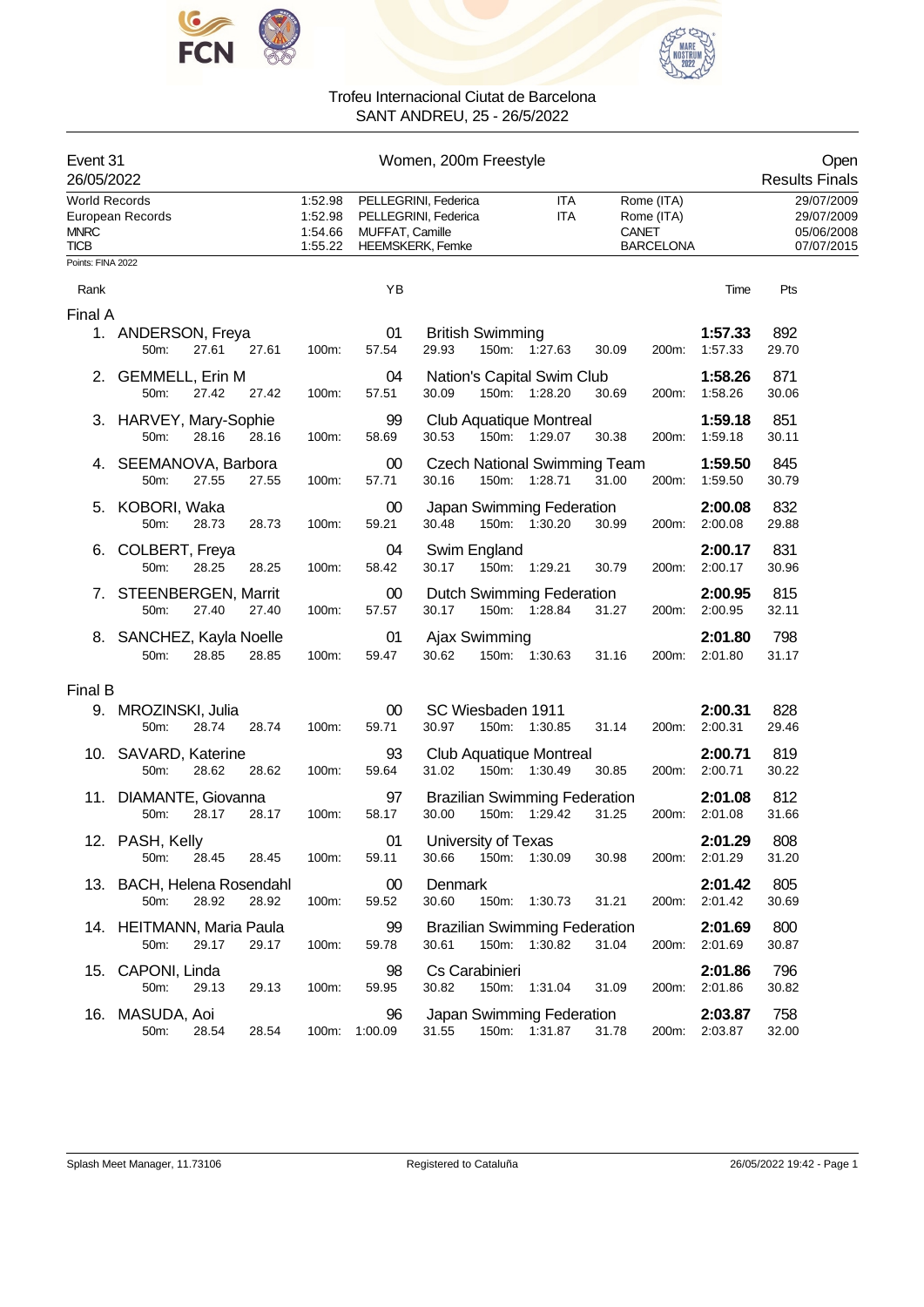



| Event 32<br>26/05/2022                                                 |                                         |                |                                          | Men, 400m Freestyle                                                             |                          |                           |                                    |                                    |                                                               |                |                                                      |                       |
|------------------------------------------------------------------------|-----------------------------------------|----------------|------------------------------------------|---------------------------------------------------------------------------------|--------------------------|---------------------------|------------------------------------|------------------------------------|---------------------------------------------------------------|----------------|------------------------------------------------------|-----------------------|
| <b>World Records</b><br>European Records<br><b>MNRC</b><br><b>TICB</b> |                                         |                | 3:40.07<br>3:40.07<br>3:41.71<br>3:44.97 | <b>BIEDERMANN, Paul</b><br>BIEDERMANN, Paul<br>THORPE, lan<br>LOBINTSEV, Nikita |                          |                           |                                    | <b>GER</b><br><b>GER</b>           | Rome (ITA)<br>Rome (ITA)<br><b>MONACO</b><br><b>BARCELONA</b> |                | 26/07/2009<br>26/07/2009<br>11/06/2001<br>01/07/2009 |                       |
| Points: FINA 2022                                                      |                                         |                |                                          |                                                                                 |                          |                           |                                    |                                    |                                                               |                |                                                      |                       |
| Rank                                                                   |                                         |                |                                          |                                                                                 | YB                       |                           |                                    |                                    |                                                               |                | Time                                                 | Pts                   |
| 1.                                                                     | AUBOECK, Felix<br>50m:<br>100m:         | 27.19<br>56.19 | 27.19<br>29.00                           | 150m:<br>200m:                                                                  | 96<br>1:25.54<br>1:54.61 | Austria<br>29.35<br>29.07 | 250m:<br>300m:                     | 2:23.66<br>2:52.64                 | 29.05<br>28.98                                                | 350m:<br>400m: | 3:49.59<br>3:21.55<br>3:49.59                        | 880<br>28.91<br>28.04 |
| 2.                                                                     | MUEHLLEITNER, Henning                   |                |                                          |                                                                                 | 97                       |                           |                                    | Neckarsulmer Sport-Union           |                                                               |                | 3:50.89                                              | 865                   |
|                                                                        | 50m:<br>100m:                           | 27.61<br>56.82 | 27.61<br>29.21                           | 150m:<br>200m:                                                                  | 1:26.44<br>1:55.85       | 29.62<br>29.41            | 300m:                              | 250m: 2:24.64<br>2:53.77           | 28.79<br>29.13                                                | 350m:<br>400m: | 3:22.59<br>3:50.89                                   | 28.82<br>28.30        |
| 3.                                                                     | DE TULLIO, Marco                        |                |                                          |                                                                                 | 00                       |                           |                                    | Italian Swimming Federation        |                                                               |                | 3:51.53                                              | 858                   |
|                                                                        | 50m:<br>100m:                           | 26.79<br>55.81 | 26.79<br>29.02                           | 150m:<br>200m:                                                                  | 1:25.24<br>1:54.76       | 29.43<br>29.52            | 250m:<br>300m:                     | 2:24.24<br>2:53.74                 | 29.48<br>29.50                                                | 350m:<br>400m: | 3:22.83<br>3:51.53                                   | 29.09<br>28.70        |
| 4.                                                                     | <b>BOUCHAUT, Joris</b><br>50m:<br>100m: | 27.53<br>56.70 | 27.53<br>29.17                           | 150m:<br>200m:                                                                  | 95<br>1:25.96<br>1:55.33 | 29.26<br>29.37            | Dauphins du TOEC<br>250m:<br>300m: | 2:24.75<br>2:54.54                 | 29.42<br>29.79                                                | 350m:<br>400m: | 3:51.64<br>3:23.39<br>3:51.64                        | 857<br>28.85<br>28.25 |
| 5.                                                                     | <b>OLIVIER, Marc Antoine</b>            |                |                                          |                                                                                 | 96                       |                           | <b>Dunkerque Natation</b>          |                                    |                                                               |                | 3:51.77                                              | 856                   |
|                                                                        | 50m:<br>100m:                           | 28.00<br>57.08 | 28.00<br>29.08                           | 150m:<br>200m:                                                                  | 1:26.49<br>1:55.59       | 29.41<br>29.10            | 250m:<br>300m:                     | 2:24.60<br>2:53.67                 | 29.01<br>29.07                                                | 350m:<br>400m: | 3:23.08<br>3:51.77                                   | 29.41<br>28.69        |
| 6.                                                                     | <b>WIFFEN, Daniel</b>                   |                |                                          |                                                                                 | 01                       |                           | Loughboro Un                       |                                    |                                                               |                | 3:51.79                                              | 855                   |
|                                                                        | 50m:                                    | 27.48          | 27.48                                    | 150m:                                                                           | 1:25.30                  | 28.87                     | 250m:                              | 2:23.80                            | 29.24                                                         | 350m:          | 3:23.16                                              | 29.72                 |
|                                                                        | 100m:                                   | 56.43          | 28.95                                    | 200m:                                                                           | 1:54.56                  | 29.26                     | 300m:                              | 2.53.44                            | 29.64                                                         | 400m:          | 3:51.79                                              | 28.63                 |
| 7.                                                                     | DJAKOVIC, Antonio                       |                |                                          |                                                                                 | 02                       | Switzerland               |                                    |                                    |                                                               |                | 3:52.53                                              | 847                   |
|                                                                        | 50m:<br>100m:                           | 27.32<br>56.82 | 27.32<br>29.50                           | 150m:<br>200m:                                                                  | 1:26.35<br>1:55.96       | 29.53<br>29.61            | 250m:<br>300m:                     | 2.25.48<br>2:54.85                 | 29.52<br>29.37                                                | 350m:<br>400m: | 3:24.41<br>3:52.53                                   | 29.56<br>28.12        |
| 8.                                                                     | TURLEY, Luke                            |                |                                          |                                                                                 | 00                       |                           | <b>British Swimming</b>            |                                    |                                                               |                | 3:52.72                                              | 845                   |
|                                                                        | 50m:                                    | 27.45          | 27.45                                    | 150m:                                                                           | 1:26.63                  | 29.75                     | 250m:                              | 2:25.34                            | 29.13                                                         | 350m:          | 3:24.09                                              | 29.28                 |
|                                                                        | 100m:                                   | 56.88          | 29.43                                    | 200m:                                                                           | 1:56.21                  | 29.58                     | 300m:                              | 2:54.81                            | 29.47                                                         | 400m:          | 3:52.72                                              | 28.63                 |
| 9.                                                                     | LITCHFIELD, Max                         |                |                                          |                                                                                 | 95                       |                           |                                    | Dearne Valley Swimming Club        |                                                               |                | 3:54.57                                              | 825                   |
|                                                                        | 50m:<br>100m:                           | 27.03<br>56.96 | 27.03<br>29.93                           | 150m:<br>200m:                                                                  | 1:27.04<br>1:57.04       | 30.08<br>30.00            | 250m:<br>300m:                     | 2:26.50<br>2:55.89                 | 29.46<br>29.39                                                | 350m:<br>400m: | 3:25.80<br>3:54.57                                   | 29.91<br>28.77        |
|                                                                        |                                         |                |                                          |                                                                                 |                          |                           |                                    |                                    |                                                               |                |                                                      |                       |
|                                                                        | 10. PROIETTI COLONNA, Alessio<br>50m:   | 27.24          | 27.24                                    | 150m:                                                                           | 98<br>1:26.59            | 30.16                     | 250m:                              | Unicusano Aurelia Nuoto<br>2:26.64 | 29.83                                                         | 350m:          | 3:54.96<br>3:26.52                                   | 821<br>29.86          |
|                                                                        | 100m:                                   | 56.43          | 29.19                                    | 200m:                                                                           | 1:56.81                  | 30.22                     |                                    | 300m: 2:56.66                      | 30.02                                                         | 400m:          | 3:54.96                                              | 28.44                 |
|                                                                        | 11. BAGSHAW, Jeremy                     |                |                                          |                                                                                 | 92                       |                           |                                    | <b>National Centre Limerick</b>    |                                                               |                | 3:55.00                                              | 821                   |
|                                                                        | 50m:                                    | 27.63          | 27.63                                    | 150m:                                                                           | 1:27.13                  | 29.94                     |                                    | 250m: 2:27.16                      | 30.04                                                         | 350m:          | 3:26.81                                              | 29.53                 |
|                                                                        | 100m:                                   | 57.19          | 29.56                                    | 200m:                                                                           | 1:57.12                  | 29.99                     | 300m:                              | 2:57.28                            | 30.12                                                         | 400m:          | 3:55.00                                              | 28.19                 |
|                                                                        | 12. BELL, William                       |                |                                          |                                                                                 | 02                       |                           | Loughboro Un                       |                                    |                                                               |                | 3:55.14                                              | 819                   |
|                                                                        | 50m:<br>100m:                           | 27.06<br>56.09 | 27.06<br>29.03                           | 150m:                                                                           | 1:26.29<br>200m: 1:56.20 | 30.20<br>29.91            | 250m:<br>300m:                     | 2:26.50<br>2:56.54                 | 30.30<br>30.04                                                | 350m:<br>400m. | 3:26.52<br>3:55.14                                   | 29.98<br>28.62        |
|                                                                        | 13. BIRD, Kieran                        |                |                                          |                                                                                 | 99                       |                           | <b>British Swimming</b>            |                                    |                                                               |                | 3:56.98                                              | 800                   |
|                                                                        | 50m:                                    | 26.88          | 26.88                                    | 150m:                                                                           | 1:26.52                  | 30.20                     |                                    | 250m: 2:26.87                      | 30.10                                                         | 350m:          | 3:27.38                                              | 30.17                 |
|                                                                        | 100m:                                   | 56.32          | 29.44                                    | 200m:                                                                           | 1:56.77                  | 30.25                     |                                    | 300m: 2:57.21                      | 30.34                                                         | 400m:          | 3:56.98                                              | 29.60                 |
| 14.                                                                    | SOLOVEYCHIK, Bar                        |                |                                          |                                                                                 | 00                       | Israel                    |                                    |                                    |                                                               |                | 3:57.63                                              | 794                   |
|                                                                        | 50m:                                    | 28.03          | 28.03                                    | 150m:                                                                           | 1:27.75                  | 30.37                     | 250m:                              | 2:28.65                            | 30.75                                                         | 350m:          | 3:29.07                                              | 30.30                 |
|                                                                        | 100m:                                   | 57.38          | 29.35                                    | 200m:                                                                           | 1:57.90                  | 30.15                     | 300m:                              | 2:58.77                            | 30.12                                                         | 400m:          | 3:57.63                                              | 28.56                 |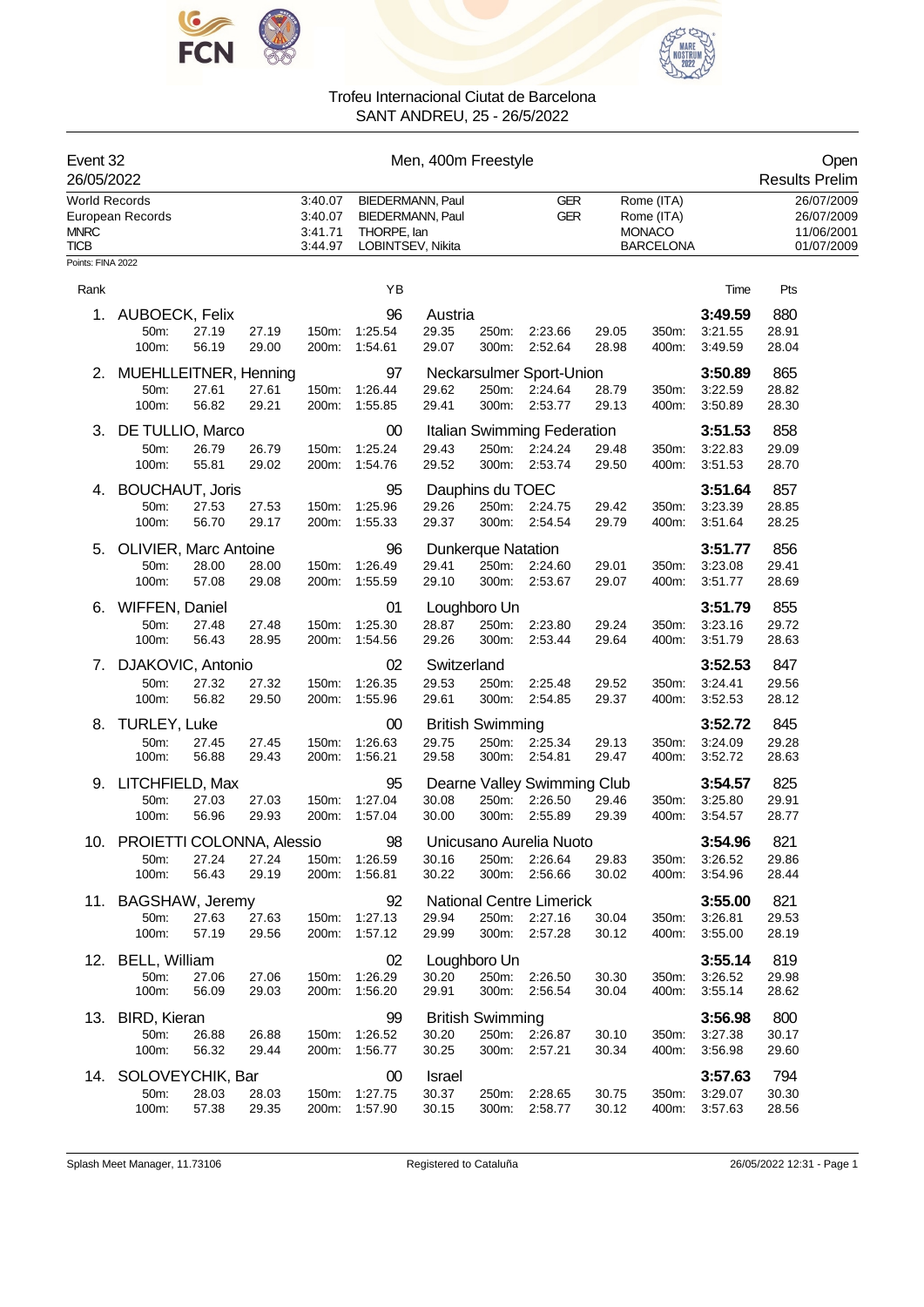



Event 32, Men, 400m Freestyle, Prelim, Open

| Rank       |                                    | Time           | Pts            |                |                          |                                     |                                      |                                                   |                |                |                               |                       |  |
|------------|------------------------------------|----------------|----------------|----------------|--------------------------|-------------------------------------|--------------------------------------|---------------------------------------------------|----------------|----------------|-------------------------------|-----------------------|--|
| 15.        | CIAMPI, Matteo<br>$50m$ :<br>100m: | 27.40<br>57.24 | 27.40<br>29.84 | 150m:<br>200m: | 96<br>1:27.49<br>1:57.51 | 30.25<br>30.02                      | 250m:<br>300m:                       | Italian Swimming Federation<br>2:27.81<br>2:57.71 | 30.30<br>29.90 | 350m:<br>400m: | 3:57.85<br>3:27.94<br>3:57.85 | 792<br>30.23<br>29.91 |  |
| 16.        | SCHEFFER, Fernando                 |                |                |                | 98                       |                                     | <b>Brazilian Swimming Federation</b> | 4:03.19                                           | 741            |                |                               |                       |  |
|            | 50 <sub>m</sub> :                  | 26.61          | 26.61          | 150m:          | 1:26.08                  | 30.29                               | 250m:                                | 2:28.62                                           | 31.66          | 350m:          | 3:32.42                       | 31.36                 |  |
|            | 100m:                              | 55.79          | 29.18          | 200m:          | 1:56.96                  | 30.88                               | 300m:                                | 3:01.06                                           | 32.44          | 400m:          | 4:03.19                       | 30.77                 |  |
|            | 17. LOPES, Jose Paulo              |                |                |                | 00                       | <b>Braga</b>                        |                                      |                                                   |                |                | 4:08.51                       | 694                   |  |
|            | 50m:                               | 27.83          | 27.83          | 150m:          | 1:28.44                  | 30.90                               | 250m:                                | 2:32.34                                           | 32.27          | 350m:          | 3:37.55                       | 32.81                 |  |
|            | 100m:                              | 57.54          | 29.71          | 200m:          | 2:00.07                  | 31.63                               | 300m:                                | 3:04.74                                           | 32.40          | 400m:          | 4:08.51                       | 30.96                 |  |
| DNS.       | POTHAIN, Jordan                    |                |                |                | 94                       | Aas Sarcelles 95                    |                                      |                                                   |                |                |                               |                       |  |
| DNS.       | KOUTNY, David                      |                |                |                | 03                       | <b>Czech National Swimming Team</b> |                                      |                                                   |                |                |                               |                       |  |
| <b>DNS</b> | MILAK, Kristof                     |                |                |                | 00                       | Hungary                             |                                      |                                                   |                |                |                               |                       |  |
| WDR        | NOERGAARD, Alexander Aslak         |                |                |                | 00                       | Denmark                             |                                      |                                                   |                |                |                               |                       |  |
| WDR        | ZIRK, Kregor                       |                |                |                | 99                       | Estonia                             |                                      |                                                   |                |                |                               |                       |  |
| WDR        | <b>SATES, Matthew E</b>            |                |                |                | 03                       | South Africa                        |                                      |                                                   |                |                |                               |                       |  |
|            | WDR DURAN NAVIA, Miguel            |                |                |                | 95                       | C.N. Terrassa                       |                                      |                                                   |                |                |                               |                       |  |